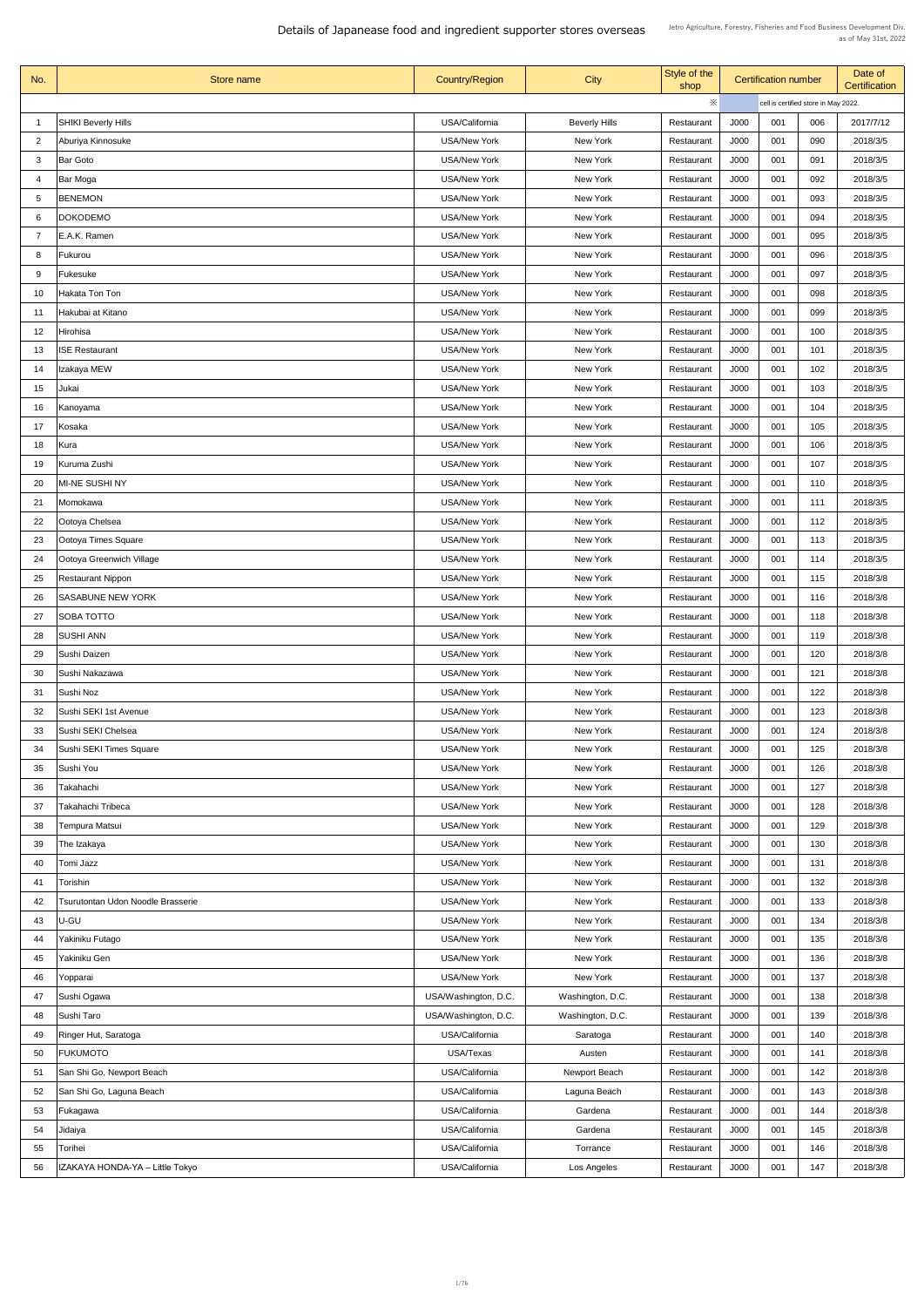| No.        | Store name                                                                                    | <b>Country/Region</b>                      | <b>City</b>            | Style of the<br>shop     |              | <b>Certification number</b> |                                      | Date of<br><b>Certification</b> |
|------------|-----------------------------------------------------------------------------------------------|--------------------------------------------|------------------------|--------------------------|--------------|-----------------------------|--------------------------------------|---------------------------------|
|            |                                                                                               |                                            |                        | $\ddot{\times}$          |              |                             | cell is certified store in May 2022. |                                 |
| 57         | IZAKAYA HONDA-YA - Tustin                                                                     | USA/California                             | Tustin                 | Restaurant               | J000         | 001                         | 148                                  | 2018/3/8                        |
| 58         | <b>KAPPO HONDA - Fountain Valley</b>                                                          | USA/California                             | <b>Fountain Valley</b> | Restaurant               | J000         | 001                         | 149                                  | 2018/3/8                        |
| 59         | Astro Karaoke (Lomita)                                                                        | USA/California                             | Lomita                 | Restaurant               | J000         | 001                         | 150                                  | 2018/3/8                        |
| 60         | <b>Astro Kitchen</b>                                                                          | USA/California                             | Torrance               | Restaurant               | J000         | 001                         | 151                                  | 2018/3/8                        |
| 61         | Kaido                                                                                         | USA/California                             | Santa Monica           | Restaurant               | J000         | 001                         | 152                                  | 2018/3/8                        |
| 62         | Kochi                                                                                         | USA/California                             | Santa Monica           | Restaurant               | J000         | 001                         | 153                                  | 2018/3/8                        |
| 63         | Kura, Little Tokyo                                                                            | USA/California                             | Los Angeles            | Restaurant               | J000         | 001                         | 154                                  | 2018/3/5                        |
| 64         | Kura, Torrance                                                                                | USA/California                             | Torrance               | Restaurant               | J000         | 001                         | 155                                  | 2018/3/5                        |
| 65         | Kura, Rancho Cucamonga                                                                        | USA/California                             | Rancho Cucamonga       | Restaurant               | J000         | 001                         | 156                                  | 2018/3/5                        |
| 66         | Kura, Laguna Hills                                                                            | USA/California                             | Laguna Hills           | Restaurant               | J000         | 001                         | 157                                  | 2018/3/5                        |
| 67         | Kura, Irvine                                                                                  | USA/California                             | <b>Irvine</b>          | Restaurant               | J000         | 001                         | 158                                  | 2018/3/5                        |
| 68         | Kura, Brea                                                                                    | USA/California                             | <b>Brea</b>            | Restaurant               | J000         | 001                         | 159                                  | 2018/3/5                        |
| 69         | Kura, Sawtelle                                                                                | USA/California                             | Los Angeles            | Restaurant               | J000         | 001                         | 160                                  | 2018/3/5                        |
| 70         | Kura, San Diego                                                                               | USA/California                             | San Diego              | Restaurant               | J000         | 001                         | 161                                  | 2018/3/5                        |
| 71         | Kura, Cupertino                                                                               | USA/California                             | Cupertino              | Restaurant               | J000         | 001                         | 162                                  | 2018/3/5                        |
| 72         | Kura, Austin                                                                                  | <b>USA/Texas</b>                           | Austin                 | Restaurant               | J000         | 001                         | 163                                  | 2018/3/5                        |
| 73         | Kura, Plano                                                                                   | USA/Texas                                  | Carrollton             | Restaurant               | J000         | 001                         | 164                                  | 2018/3/5                        |
| 74         | Kura, Carrollton                                                                              | USA/Texas                                  | Carrollton             | Restaurant               | J000         | 001                         | 165                                  | 2018/3/5                        |
| 75         | Kura, Westheimer                                                                              | USA/Texas                                  | Westheimer             | Restaurant               | J000         | 001                         | 166                                  | 2018/3/5                        |
| 76         | Men Oh                                                                                        | USA/California                             | Los Angeles            | Restaurant               | J000         | 001                         | 167                                  | 2018/3/8                        |
| 77         | Ojiya City of Industry                                                                        | USA/California                             | City of Industry       | Restaurant               | J000         | 001                         | 168                                  | 2018/3/8                        |
| 78         | Ojiya Chino Hills                                                                             | USA/California                             | Chino Hills            | Restaurant               | J000         | 001                         | 169                                  | 2018/3/8                        |
| 79         | Ojiya Torrance                                                                                | USA/California                             | Torrance               | Restaurant               | J000         | 001                         | 170                                  | 2018/3/8                        |
| 80         | Otafuku                                                                                       | USA/California                             | Gardena                | Restaurant               | J000         | 001                         | 171                                  | 2018/3/8                        |
| 81         | Meiji                                                                                         | USA/California                             | <b>Lake Forest</b>     | Restaurant               | J000         | 001                         | 172                                  | 2018/3/8                        |
| 82         | Meiji Seimen                                                                                  | USA/California                             | Costa Mesa             | Restaurant               | J000         | 001                         | 173                                  | 2018/3/8                        |
| 83         | Oki Doki Restaurant                                                                           | USA/California                             | Tustin                 | Restaurant               | J000         | 001                         | 174                                  | 2018/3/8                        |
| 84         | Ramen spott                                                                                   | USA/California                             | Torrance               | Restaurant               | J000         | 001                         | 175                                  | 2018/3/8                        |
| 85         | <b>Red Rock</b>                                                                               | USA/California                             | Torrance               | Restaurant               | J000         | 001                         | 176                                  | 2018/3/8                        |
| 86         | Shin-Sen-Gumi Robata & Yakitori - Fountain Valley                                             | USA/California                             | Newport Beach          | Restaurant               | J000         | 001                         | 177                                  | 2018/3/8                        |
| 87<br>88   | Shin-Sen-Gumi Sumiyaki & Shabu-Shabu Dining - Gardena<br>Shin-Sen-Gumi Hakata Ramen - Gardena | USA/California<br>USA/California           | Gardena<br>Gardena     | Restaurant<br>Restaurant | J000<br>J000 | 001<br>001                  | 178<br>179                           | 2018/3/8<br>2018/3/8            |
| 89         | Shin-Sen-Gumi Yakitori (Original) – Gardena                                                   | USA/California                             | Gardena                | Restaurant               | J000         | 001                         | 180                                  | 2018/3/8                        |
| 90         | Shin-Sen-Gumi Hakata Ramen & Udon - Irvine                                                    | USA/California                             | Irvine                 | Restaurant               | J000         | 001                         | 181                                  | 2018/3/8                        |
| 91         | Shin-Sen-Gumi Hakata Ramen – Little Tokyo                                                     | USA/California                             | Los Angeles            | Restaurant               | J000         | 001                         | 182                                  | 2018/3/8                        |
| 92         | Shin-Sen-Gumi Hakata Ramen - Rosemead                                                         | USA/California                             | Rosemead               | Restaurant               | J000         | 001                         | 183                                  | 2018/3/8                        |
| 93         | Shin-Sen-Gumi Hakata Ramen - West L.A.                                                        | USA/California                             | Los Angeles            | Restaurant               | J000         | 001                         | 184                                  | 2018/3/8                        |
| 94         | Shintaro                                                                                      | USA/California                             | Los Angeles            | Restaurant               | J000         | 001                         | 185                                  | 2018/3/8                        |
| 95         | Sushi Anza                                                                                    | USA/California                             | Torrance               | Restaurant               | J000         | 001                         | 186                                  | 2018/3/8                        |
| 96         | Sushi Kiyono                                                                                  | USA/California                             | <b>Beverly Hills</b>   | Restaurant               | J000         | 001                         | 187                                  | 2018/3/8                        |
| 97         | Koto                                                                                          | USA/California                             | <b>Fountain Valley</b> | Restaurant               | J000         | 001                         | 188                                  | 2018/3/8                        |
| 98         | Sushi Time                                                                                    | USA/California                             | Los Angeles            | Restaurant               | J000         | 001                         | 189                                  | 2018/3/8                        |
| 99         | Tamaen                                                                                        | USA/California                             | Lomita                 | Restaurant               | J000         | 001                         | 190                                  | 2018/3/8                        |
| 100        | Tempura Endo - Beverly Hills-                                                                 | USA/California                             | <b>Beverly Hills</b>   | Restaurant               | J000         | 001                         | 191                                  | 2018/3/8                        |
| 101        | <b>TENKATORI-Gardena</b>                                                                      | USA/California                             | Gardena                | Restaurant               | J000         | 001                         | 192                                  | 2018/3/8                        |
| 102        | <b>TENKATORI-Costa Mesa</b>                                                                   | USA/California                             | Costa Mesa             | Restaurant               | J000         | 001                         | 193                                  | 2018/3/8                        |
| 103        | Torimatsu                                                                                     | USA/California                             | Gardena                | Restaurant               | J000         | 001                         | 194                                  | 2018/3/8                        |
| 104        | Umeda                                                                                         | USA/California                             | Los Angeles            | Restaurant               | J000         | 001                         | 195                                  | 2018/3/8                        |
| 105        | Umenoya                                                                                       | USA/California                             | Torrance               | Restaurant               | J000         | 001                         | 196                                  | 2018/3/8                        |
| 106        | Uni Club                                                                                      | USA/California                             | Torrance               | Restaurant               | J000         | 001                         | 197                                  | 2018/3/8                        |
| 107        | <b>AZASU</b>                                                                                  | <b>USA/New York</b>                        | New York               | Restaurant               | J000         | 001                         | 198                                  | 2018/4/25                       |
| 108        | Sushi You                                                                                     | <b>USA/New York</b>                        | New York               | Restaurant               | J000         | 001                         | 199                                  | 2018/4/25                       |
| 109        | <b>Gari Columbus</b>                                                                          | <b>USA/New York</b>                        | New York               | Restaurant               | J000         | 001                         | 200                                  | 2018/4/25                       |
| 110        | Sushi of Gari 46                                                                              | <b>USA/New York</b>                        | New York               | Restaurant               | J000         | 001                         | 201                                  | 2018/4/25                       |
| 111        | Sushi of Gari TriBeCa                                                                         | <b>USA/New York</b>                        | New York               | Restaurant               | J000         | 001                         | 202                                  | 2018/4/25                       |
| 112        | Sushi of Gari                                                                                 | <b>USA/New York</b>                        | New York               | Restaurant               | J000         | 001                         | 203                                  | 2018/4/25                       |
| 113<br>114 | Raku<br><b>Ramen Shack</b>                                                                    | <b>USA/New York</b><br><b>USA/New York</b> | New York<br>New York   | Restaurant               | J000<br>J000 | 001<br>001                  | 207<br>208                           | 2018/6/25<br>2018/6/25          |
| 115        | Wasan Brooklyn                                                                                | <b>USA/New York</b>                        | New York               | Restaurant<br>Restaurant | J000         | 001                         | 209                                  | 2018/6/25                       |
|            |                                                                                               |                                            |                        |                          |              |                             |                                      |                                 |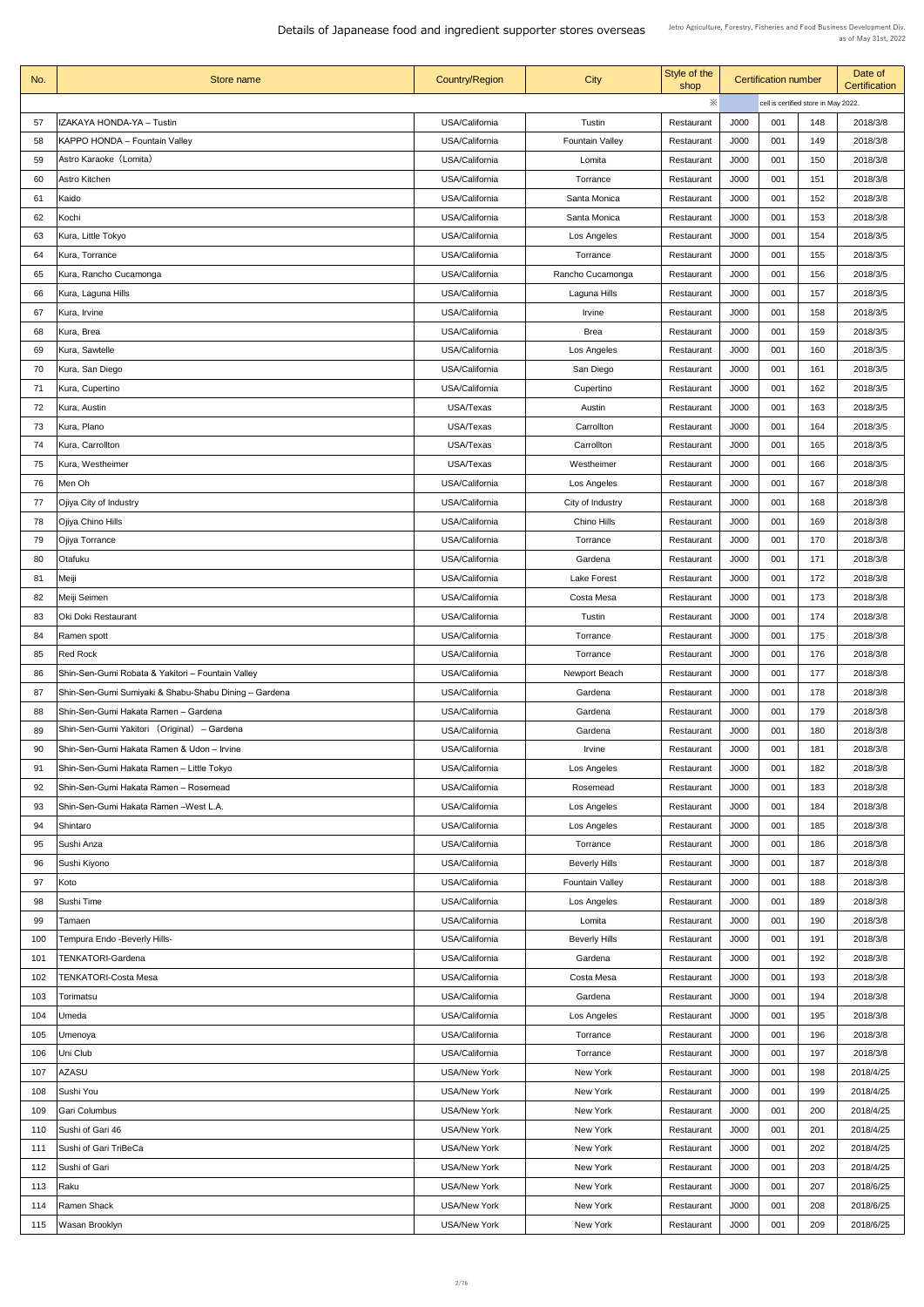| No.        | Store name                        | <b>Country/Region</b>    | City                   | Style of the<br>shop     | <b>Certification number</b> |            | Date of<br><b>Certification</b>      |                          |
|------------|-----------------------------------|--------------------------|------------------------|--------------------------|-----------------------------|------------|--------------------------------------|--------------------------|
|            |                                   |                          |                        | ※                        |                             |            | cell is certified store in May 2022. |                          |
| 116        | Hanabi Ramen                      | USA/Virginia             | Arlington              | Restaurant               | J000                        | 001        | 210                                  | 2018/7/11                |
| 117        | <b>SushiMakio</b>                 | <b>USA/New York</b>      | New York               | Restaurant               | J000                        | 001        | 211                                  | 2018/8/28                |
| 118        | Shunji.                           | USA/California           | Los Angeles            | Restaurant               | <b>J000</b>                 | 001        | 212                                  | 2018/9/7                 |
| 119        | Hasu Kitchen of Japan             | USA/California           | Torrance               | Restaurant               | <b>J000</b>                 | 001        | 213                                  | 2018/9/19                |
| 120        | KYARA IZAKAYA                     | USA/Nevada               | Las Vegas              | Restaurant               | <b>J000</b>                 | 001        | 214                                  | 2018/10/12               |
| 121        | Hari Sushi Kaiseki                | USA/Nevada               | Las Vegas              | Restaurant               | J000                        | 001        | 215                                  | 2018/10/12               |
| 122        | <b>NAKED FISH</b>                 | USA/Nevada               | Las Vegas              | Restaurant               | J000                        | 001        | 216                                  | 2018/10/12               |
| 123        | Sushi Hiroyoshi                   | USA/Nevada               | Las Vegas              | Restaurant               | J000                        | 001        | 217                                  | 2018/10/12               |
| 124        | <b>SEN OF JAPAN</b>               | USA/Nevada               | Las Vegas              | Restaurant               | J000                        | 001        | 218                                  | 2018/10/12               |
| 125        | <b>KAISEKI YUZU</b>               | USA/Nevada               | Las Vegas              | Restaurant               | <b>J000</b>                 | 001        | 219                                  | 2018/10/12               |
| 126        | <b>SAKE ROK</b>                   | USA/Nevada               | Las Vegas              | Restaurant               | J000                        | 001        | 220                                  | 2018/10/12               |
| 127        | HIKARI SUSHI & JAP STEAK HOUSE    | USA/Nevada               | Las Vegas              | Restaurant               | J000                        | 001        | 221                                  | 2018/10/12               |
| 128        | <b>ICHIZA</b>                     | USA/Nevada               | Las Vegas              | Restaurant               | <b>J000</b>                 | 001        | 222                                  | 2018/10/12               |
| 129        | Fukumimi Ramen                    | USA/Nevada               | Las Vegas              | Restaurant               | J000                        | 001        | 223                                  | 2018/10/12               |
| 130        | <b>CHEF'S TABLE YAKIBA</b>        | USA/Nevada               | Las Vegas              | Restaurant               | J000                        | 001        | 224                                  | 2018/10/12               |
| 131        | Chamon                            | USA/Nevada               | Las Vegas              | Restaurant               | J000                        | 001        | 225                                  | 2018/10/12               |
| 132        | UMEZONO SUSHI AND GRILLS          | USA/Nevada               | Las Vegas              | Restaurant               | J000                        | 001        | 226                                  | 2018/10/12               |
| 133        | Tonkatsu Kiyoshi                  | USA/Nevada               | Las Vegas              | Restaurant               | J000                        | 001        | 227                                  | 2018/10/22               |
| 134        | Makino Sushi & Sea Food Buffet    | USA/Nevada               | Las Vegas              | Restaurant               | J000                        | 001        | 228                                  | 2018/10/22               |
| 135        | Sushi Imagine                     | USA/Nevada               | Las Vegas              | Restaurant               | J000                        | 001        | 229                                  | 2018/10/22               |
| 136        | Sushi Hiro                        | USA/Nevada               | Las Vegas              | Restaurant               | J000                        | 001        | 231                                  | 2018/10/22               |
| 137        | Naka Sushi                        | USA/Nevada               | Las Vegas              | Restaurant               | J000                        | 001        | 232                                  | 2018/10/22               |
| 138        | Sushi Takashi                     | USA/Nevada               | Las Vegas              | Restaurant               | J000                        | 001        | 233                                  | 2018/10/22               |
| 139        | Daisho Sushi                      | USA/Nevada               | Las Vegas              | Restaurant               | <b>J000</b>                 | 001        | 234                                  | 2018/10/22               |
| 140        | Paina Café                        | USA/Nevada               | Las Vegas              | Restaurant               | J000                        | 001        | 235                                  | 2018/10/22               |
| 141        | Izakaya Go Japanese Tapas & Bar   | USA/Nevada               | Las Vegas              | Restaurant               | J000                        | 001        | 236                                  | 2018/10/22               |
| 142        | Sushi Tachi                       | USA/Nevada               | Las Vegas              | Restaurant               | J000                        | 001        | 237                                  | 2018/10/22               |
| 143        | Sushi Samba - Las Vegas           | USA/Nevada               | Las Vegas              | Restaurant               | J000                        | 001        | 238                                  | 2018/10/22               |
| 144        | Osaka Japanese Bistro (Henderson) | USA/Nevada               | Henderson              | Restaurant               | J000                        | 001        | 239                                  | 2018/10/22               |
| 145        | Osaka Japanese Bistro (Las Vegas) | USA/Nevada               | Las Vegas              | Restaurant               | J000                        | 001        | 240                                  | 2018/10/22               |
| 146        | The Sparklings                    | USA/Nevada               | Las Vegas              | Restaurant               | J000                        | 001        | 241                                  | 2018/10/22               |
| 147        | <b>Spicy Tuna</b>                 | USA/Nevada               | Henderson              | Restaurant               | J000                        | 001        | 242                                  | 2018/10/22               |
| 148        | Ninja Teriyaki Sushi 2 Go         | USA/Nevada<br>USA/Nevada | Las Vegas<br>Henderson | Restaurant               | J000<br>J000                | 001<br>001 | 244<br>245                           | 2018/10/22<br>2018/10/22 |
| 149<br>150 | Tatsujin<br>Kaizen #2             | USA/Nevada               | Las Vegas              | Restaurant<br>Restaurant | J000                        | 001        | 246                                  | 2018/10/22               |
| 151        | <b>Omoide Noodles &amp; Bowls</b> | USA/Nevada               | Las Vegas              | Restaurant               | J000                        | 001        | 247                                  | 2018/10/22               |
| 152        | <b>Oyshi Sushi</b>                | USA/Nevada               | Las Vegas              | Restaurant               | J000                        | 001        | 248                                  | 2018/10/22               |
| 153        | Oyshi 2 (Sahara)                  | USA/Nevada               | Las Vegas              | Restaurant               | J000                        | 001        | 249                                  | 2018/10/22               |
| 154        | Trattoria Nakamura-Ya             | USA/Nevada               | Las Vegas              | Restaurant               | J000                        | 001        | 251                                  | 2018/10/22               |
| 155        | Hachi Japanese Yakitori Izakaya   | USA/Nevada               | Las Vegas              | Restaurant               | J000                        | 001        | 252                                  | 2018/10/22               |
| 156        | Ramen Sora                        | USA/Nevada               | Las Vegas              | Restaurant               | J000                        | 001        | 253                                  | 2018/10/22               |
| 157        | Morimoto                          | USA/Nevada               | Las Vegas              | Restaurant               | J000                        | 001        | 254                                  | 2019/1/31                |
| 158        | Catch                             | USA/Nevada               | Las Vegas              | Restaurant               | J000                        | 001        | 255                                  | 2019/1/31                |
| 159        | <b>Tender Steakhouse</b>          | USA/Nevada               | Las Vegas              | Restaurant               | J000                        | 001        | 256                                  | 2019/1/31                |
| 160        | <b>Rice and Company</b>           | USA/Nevada               | Las Vegas              | Restaurant               | J000                        | 001        | 257                                  | 2019/1/31                |
| 161        | Mina Bellagio                     | USA/Nevada               | Las Vegas              | Restaurant               | J000                        | 001        | 258                                  | 2019/1/31                |
| 162        | China Tang                        | USA/Nevada               | Las Vegas              | Restaurant               | J000                        | 001        | 259                                  | 2019/1/31                |
| 163        | Bishamon                          | USA/California           | Covina                 | Restaurant               | J000                        | 001        | 260                                  | 2018/4/16                |
| 164        | Tamon Restaurant / Lounge Ohja    | USA/California           | Los Angeles            | Restaurant               | J000                        | 001        | 261                                  | 2018/4/16                |
| 165        | Daikokuya-El Monte                | USA/California           | El Monte               | Restaurant               | J000                        | 001        | 262                                  | 2018/4/16                |
| 166        | Daikokuya-Little Tokyo            | USA/California           | Los Angeles            | Restaurant               | J000                        | 001        | 263                                  | 2018/4/16                |
| 167        | Daikokuya-Monterey Park           | USA/California           | <b>Monterey Park</b>   | Restaurant               | J000                        | 001        | 264                                  | 2018/4/16                |
| 168        | Daikokuya-Sunset                  | USA/California           | West Hollywood         | Restaurant               | J000                        | 001        | 265                                  | 2018/4/16                |
| 169        | Daikokuya-Sawtelle                | USA/California           | Los Angeles            | Restaurant               | J000                        | 001        | 266                                  | 2018/4/16                |
| 170        | Oreno Yakiniku                    | USA/California           | Los Angeles            | Restaurant               | J000                        | 001        | 267                                  | 2018/4/16                |
| 171        | <b>EBISU</b>                      | USA/California           | Los Angeles            | Restaurant               | J000                        | 001        | 268                                  | 2018/4/16                |
| 172        | BENTO-YA                          | USA/California           | Arcadia                | Restaurant               | J000                        | 001        | 269                                  | 2018/4/16                |
| 173        | Midoh                             | USA/California           | <b>Rowlamd Heights</b> | Restaurant               | J000                        | 001        | 270                                  | 2018/4/16                |
| 174        | Monta Ramen                       | USA/Texas                | Richardson             | Restaurant               | J000                        | 001        | 271                                  | 2018/4/16                |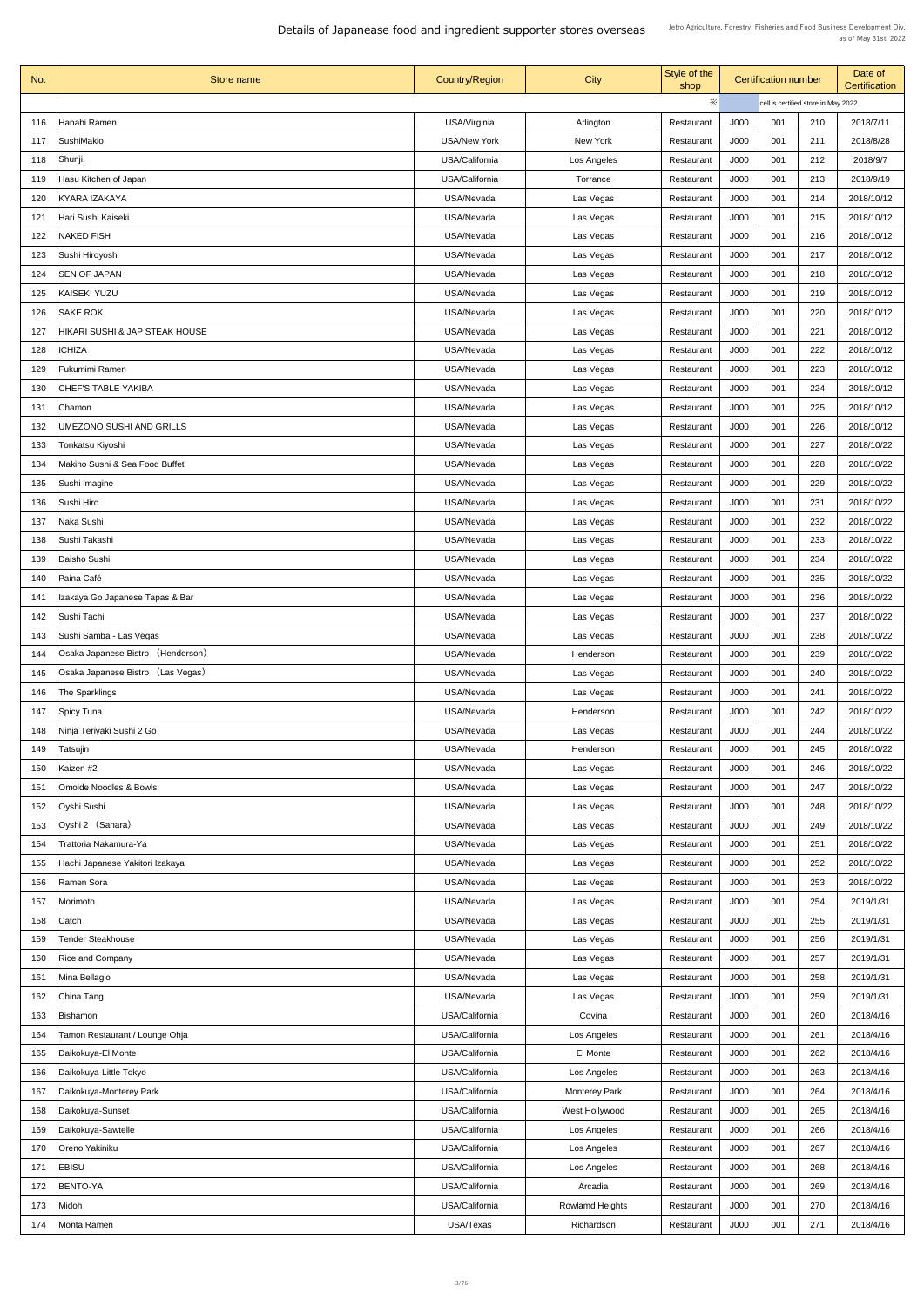| No. | Store name                                    | <b>Country/Region</b> | <b>City</b>          | Style of the<br>shop |                                      | <b>Certification number</b> |     | Date of<br><b>Certification</b> |
|-----|-----------------------------------------------|-----------------------|----------------------|----------------------|--------------------------------------|-----------------------------|-----|---------------------------------|
|     |                                               |                       |                      | ※                    | cell is certified store in May 2022. |                             |     |                                 |
| 175 | Mr Max                                        | USA/Texas             | Irving,              | Restaurant           | J000                                 | 001                         | 272 | 2018/4/16                       |
| 176 | Eboshi Noodle Bar                             | USA/California        | Lomita               | Restaurant           | J000                                 | 001                         | 286 | 2018/4/16                       |
| 177 | <b>GEKO-TEI</b>                               | USA/California        | Cerritos             | Restaurant           | J000                                 | 001                         | 287 | 2018/4/16                       |
| 178 | <b>HIKARI JAPANESE BBQ AND GRILL</b>          | USA/California        | Lomita               | Restaurant           | J000                                 | 001                         | 288 | 2018/4/16                       |
| 179 | Iccho                                         | USA/California        | Torrance             | Restaurant           | J000                                 | 001                         | 289 | 2018/4/16                       |
| 180 | (Miyako Hybrid Hotel)<br>Ise-Shima restaurant | USA/California        | Torrance             | Restaurant           | J000                                 | 001                         | 290 | 2018/4/16                       |
| 181 | Koshiji                                       | USA/California        | Torrance             | Restaurant           | J000                                 | 001                         | 291 | 2018/4/16                       |
| 182 | <b>KOURAKU Ramen &amp; Grill</b>              | USA/California        | Los Angeles          | Restaurant           | J000                                 | 001                         | 292 | 2018/4/16                       |
| 183 | Kanpai Japanese Sushi Bar & Grill             | USA/California        | Los Angeles          | Restaurant           | J000                                 | 001                         | 293 | 2018/4/16                       |
| 184 | Kanpai Japanese Sushi Bar & Grill 2           | USA/California        | Los Angeles          | Restaurant           | J000                                 | 001                         | 294 | 2018/4/16                       |
| 185 | <b>Maison Akira</b>                           | USA/California        | Pasadena             | Restaurant           | J000                                 | 001                         | 295 | 2018/4/16                       |
|     |                                               | USA/California        |                      |                      | J000                                 | 001                         | 296 | 2018/4/16                       |
| 186 | Marugame MONZO                                |                       | Los Angeles          | Restaurant           |                                      |                             |     |                                 |
| 187 | Shibumi                                       | USA/California        | Los Angeles          | Restaurant           | J000                                 | 001                         | 298 | 2018/4/16                       |
| 188 | Shoya                                         | USA/California        | Lomita               | Restaurant           | J000                                 | 001                         | 299 | 2018/4/16                       |
| 189 | Sushi By H                                    | USA/California        | Los Angeles          | Restaurant           | J000                                 | 001                         | 300 | 2018/4/16                       |
| 190 | Sushi Murasaki                                | USA/California        | Santa Ana            | Restaurant           | J000                                 | 001                         | 301 | 2018/4/16                       |
| 191 | Izakaya HACHI Costa Mesa                      | USA/California        | Costa Mesa           | Restaurant           | J000                                 | 001                         | 302 | 2018/4/16                       |
| 192 | Izakaya HACHI Torrance                        | USA/California        | Torrance             | Restaurant           | J000                                 | 001                         | 303 | 2018/4/16                       |
| 193 | The Delicatessen by Osawa                     | USA/California        | Pasadena             | Restaurant           | J000                                 | 001                         | 304 | 2018/4/16                       |
| 194 | Yamaya Japanese Wagyu & Grill                 | USA/California        | Torrance             | Restaurant           | J000                                 | 001                         | 305 | 2018/4/16                       |
| 195 | Naoki                                         | <b>USA/New York</b>   | New York             | Restaurant           | J000                                 | 001                         | 306 | 2018/4/16                       |
| 196 | Roki Le Izakaya                               | <b>USA/New York</b>   | New York             | Restaurant           | J000                                 | 001                         | 307 | 2018/4/16                       |
| 197 | Sushiden Madison Ave.                         | <b>USA/New York</b>   | New York             | Restaurant           | J000                                 | 001                         | 308 | 2018/4/16                       |
| 198 | Sushiden 6th Ave.                             | <b>USA/New York</b>   | New York             | Restaurant           | J000                                 | 001                         | 309 | 2018/4/16                       |
| 199 | Zenkichi New York                             | <b>USA/New York</b>   | New York             | Restaurant           | J000                                 | 001                         | 310 | 2018/4/16                       |
| 200 | <b>SHO JAPANESE RESTARANT</b>                 | USA/Oregon            | Portland             | Restaurant           | J000                                 | 001                         | 312 | 2018/4/16                       |
| 201 | <b>MARUFUKU RAMEN</b>                         | USA/California        | San Francisco        | Restaurant           | J000                                 | 001                         | 313 | 2018/4/16                       |
| 202 | <b>MARUFUKU RAMEN OAKLAND</b>                 | USA/California        | Oakland              | Restaurant           | J000                                 | 001                         | 314 | 2018/4/16                       |
| 203 | <b>RAMEN IZAKAYA GOKU</b>                     | USA/California        | San Francisco        | Restaurant           | J000                                 | 001                         | 315 | 2018/4/16                       |
| 204 | <b>UDON MUGIZO</b>                            | USA/California        | San Francisco        | Restaurant           | J000                                 | 001                         | 316 | 2018/4/16                       |
| 205 | <b>SHABUSEN</b>                               | USA/California        | San Francisco        | Restaurant           | J000                                 | 001                         | 317 | 2018/4/16                       |
| 206 | <b>SHABUWAY Mountain View</b>                 | USA/California        | <b>Mountain View</b> | Restaurant           | J000                                 | 001                         | 318 | 2018/4/16                       |
| 207 | <b>SHABUWAY San Jose</b>                      | USA/California        | San Jose             | Restaurant           | J000                                 | 001                         | 319 | 2018/4/16                       |
| 208 | <b>RAMEN DINING WARAKU</b>                    | USA/California        | San Francisco        | Restaurant           | J000                                 | 001                         | 320 | 2018/4/16                       |
| 209 | RAMEN IZAKAYA YU-GEN                          | USA/California        | <b>Mountain View</b> | Restaurant           | J000                                 | 001                         | 321 | 2018/4/16                       |
| 210 | Inn Ann                                       | USA/California        | Los Angeles          | Restaurant           | J000                                 | 001                         | 322 | 2019/2/10                       |
| 211 | Higuma Japanese Restaurant                    | USA/California        | <b>Redwood City</b>  | Restaurant           | J000                                 | 001                         | 323 | 2019/2/6                        |
| 212 | <b>Zen Curry Express</b>                      | USA/Nevada            | Las Vegas            | Restaurant           | J000                                 | 001                         | 324 | 2019/2/25                       |
| 213 | Sushi Roku Las Vegas                          | USA/Nevada            | Las Vegas            | Restaurant           | J000                                 | 001                         | 325 | 2019/2/25                       |
| 214 | Café SANUKI                                   | USA/Nevada            | Las Vegas            | Restaurant           | J000                                 | 001                         | 326 | 2019/2/25                       |
| 215 | Bonsai Sushi Burrito                          | USA/Nevada            | Las Vegas            | Restaurant           | J000                                 | 001                         | 327 | 2019/2/25                       |
| 216 | <b>SAWA SUSHI</b>                             | USA/Nevada            | Las Vegas            | Restaurant           | J000                                 | 001                         | 328 | 2019/2/25                       |
| 217 | Bonsai                                        | USA/Nevada            | Las Vegas            | Restaurant           | J000                                 | 001                         | 329 | 2019/2/25                       |
| 218 | Ninja Teriyaki + Sushi + Noodle               | USA/Nevada            | Las Vegas            | Restaurant           | J000                                 | 001                         | 330 | 2019/2/25                       |
| 219 | <b>JAPANEIRO</b>                              | USA/Nevada            | Las Vegas            | Restaurant           | J000                                 | 001                         | 331 | 2019/2/25                       |
| 220 | <b>KONBEA BELT SUSHI</b>                      | USA/Nevada            | Las Vegas            | Restaurant           | J000                                 | 001                         | 332 | 2019/2/25                       |
| 221 | <b>OHJAH Japanese Steakhouse</b>              | USA/Nevada            | Las Vegas            | Restaurant           | J000                                 | 001                         | 333 | 2019/2/25                       |
| 222 | Le Pho Vietnamese Kitchen                     | USA/Nevada            | Las Vegas            | Restaurant           | J000                                 | 001                         | 334 | 2019/2/25                       |
| 223 | MORDEO BOUTIQUE WINE BAR                      | USA/Nevada            | Las Vegas            | Restaurant           | J000                                 | 001                         | 335 | 2019/2/25                       |
| 224 | <b>Sushi Twister</b>                          | USA/Nevada            | Las Vegas            | Restaurant           | J000                                 | 001                         | 336 | 2019/2/25                       |
| 225 | Oodle Noodle                                  | USA/Nevada            | Las Vegas            | Restaurant           | J000                                 | 001                         | 337 | 2019/2/25                       |
| 226 | District One Kitchen & Bar                    | USA/Nevada            | Las Vegas            | Restaurant           | J000                                 | 001                         | 338 | 2019/2/25                       |
| 227 |                                               | USA/California        |                      |                      | J000                                 | 001                         | 339 | 2019/2/25                       |
|     | <b>Fatty Tuna</b>                             |                       | Irvine               | Restaurant           |                                      |                             |     |                                 |
| 228 | Chiba Japanese Restaurant                     | USA/California        | Los Angeles          | Restaurant           | J000                                 | 001                         | 340 | 2019/2/25                       |
| 229 | Honda                                         | USA/California        | Torrance             | Restaurant           | J000                                 | 001                         | 341 | 2019/2/25                       |
| 230 | <b>ISE-SHIMA</b>                              | USA/California        | Torrance             | Restaurant           | J000                                 | 001                         | 342 | 2019/2/25                       |
| 231 | Osen Izakaya                                  | USA/California        | Los Angeles          | Restaurant           | J000                                 | 001                         | 343 | 2019/2/25                       |
| 232 | JINBEI                                        | USA/California        | Irvine               | Restaurant           | J000                                 | 001                         | 344 | 2019/2/25                       |
| 233 | KURISAKI                                      | USA/California        | Redondo Beach        | Restaurant           | J000                                 | 001                         | 345 | 2019/2/25                       |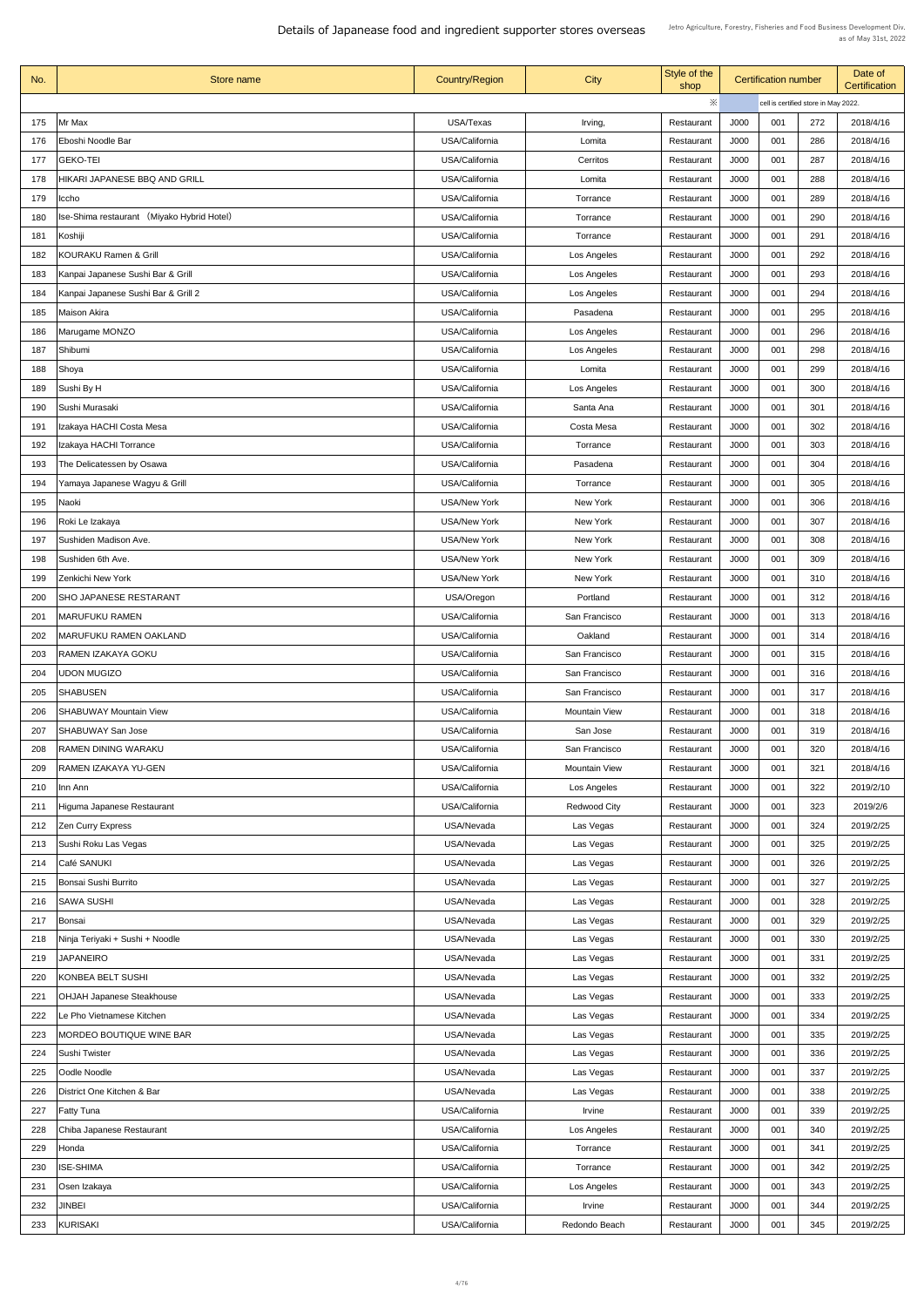| No. | Store name                           | <b>Country/Region</b> | <b>City</b>             | Style of the<br>shop |      | <b>Certification number</b> |                                      | Date of<br><b>Certification</b> |  |
|-----|--------------------------------------|-----------------------|-------------------------|----------------------|------|-----------------------------|--------------------------------------|---------------------------------|--|
|     |                                      |                       |                         | $\ddot{\times}$      |      |                             | cell is certified store in May 2022. |                                 |  |
| 234 | <b>MAKOMAE</b>                       | USA/California        | Daiamond Bar            | Restaurant           | J000 | 001                         | 346                                  | 2019/2/25                       |  |
| 235 | <b>MOTO SUSHI</b>                    | USA/California        | Glendale                | Restaurant           | J000 | 001                         | 347                                  | 2019/2/25                       |  |
| 236 | MUZEN Sushi                          | USA/California        | <b>Westlake Village</b> | Restaurant           | J000 | 001                         | 348                                  | 2019/2/25                       |  |
| 237 | N/Naka                               | USA/California        | Los Angeles             | Restaurant           | J000 | 001                         | 349                                  | 2019/2/25                       |  |
| 238 | <b>Okumura Restaurant</b>            | USA/California        | Los Angeles             | Restaurant           | J000 | 001                         | 350                                  | 2019/2/25                       |  |
| 239 | Oops! Sushi & Sake Bar               | USA/California        | Los Angeles             | Restaurant           | J000 | 001                         | 351                                  | 2019/2/25                       |  |
| 240 | <b>Sasabune Beverly Hills</b>        | USA/California        | Los Angeles             | Restaurant           | J000 | 001                         | 352                                  | 2019/2/25                       |  |
|     |                                      |                       |                         |                      |      |                             |                                      |                                 |  |
| 241 | <b>SASABUNE EXPRESS</b>              | USA/California        | Los Angeles             | Restaurant           | J000 | 001                         | 353                                  | 2019/2/25                       |  |
| 242 | <b>SASABUNE GLENDALE</b>             | USA/California        | Glendale                | Restaurant           | J000 | 001                         | 354                                  | 2019/2/25                       |  |
| 243 | <b>SASABUNE WEST L.A.</b>            | USA/California        | Los Angeles             | Restaurant           | J000 | 001                         | 355                                  | 2019/2/25                       |  |
| 244 | Satoshi - Japanese Restaurant        | USA/California        | <b>Fountain Valley</b>  | Restaurant           | J000 | 001                         | 356                                  | 2019/2/25                       |  |
| 245 | <b>Seattle Fresh</b>                 | USA/California        | City of Industry        | Restaurant           | J000 | 001                         | 357                                  | 2019/2/25                       |  |
| 246 | Sushi Wasabi                         | USA/California        | Tustin                  | Restaurant           | J000 | 001                         | 358                                  | 2019/2/25                       |  |
| 247 | Tomikawa Japanese Restaurant         | USA/California        | <b>Irvine</b>           | Restaurant           | J000 | 001                         | 359                                  | 2019/2/25                       |  |
| 248 | U-ZEN                                | USA/California        | Los Angeles             | Restaurant           | J000 | 001                         | 360                                  | 2019/2/25                       |  |
| 249 | <b>Uzumaki</b>                       | USA/California        | <b>Culver City</b>      | Restaurant           | J000 | 001                         | 361                                  | 2019/2/25                       |  |
| 250 | Z Sushi                              | USA/California        | Alhambra                | Restaurant           | J000 | 001                         | 362                                  | 2019/2/25                       |  |
| 251 | Sushi Fumi                           | USA/California        | Los Angeles             | Restaurant           | J000 | 001                         | 363                                  | 2019/2/25                       |  |
| 252 | <b>Craft Steakhouse</b>              | USA/Nevada            | Las Vegas               | Restaurant           | J000 | 001                         | 364                                  | 2019/3/7                        |  |
| 253 | <b>Circus Circus Steakhouse</b>      | USA/Nevada            | Las Vegas               | Restaurant           | J000 | 001                         | 365                                  | 2019/3/7                        |  |
| 254 | Jean George Aria                     | USA/Nevada            | Las Vegas               | Restaurant           | J000 | 001                         | 366                                  | 2019/3/7                        |  |
| 255 | Yellowtail Bellagio                  | USA/Nevada            | Las Vegas               | Restaurant           | J000 | 001                         | 367                                  | 2019/3/7                        |  |
| 256 | Prime Steakhouse Bellagio            | USA/Nevada            | Las Vegas               | Restaurant           | J000 | 001                         | 368                                  | 2019/3/7                        |  |
| 257 | Le Cirque Bellagio                   | USA/Nevada            | Las Vegas               | Restaurant           | J000 | 001                         | 369                                  | 2019/3/7                        |  |
| 258 | Picasso Bellagio                     | USA/Nevada            | Las Vegas               | Restaurant           | J000 | 001                         | 370                                  | 2019/3/7                        |  |
| 259 | Sushi Ryusei                         | <b>USA/New York</b>   | New York                | Restaurant           | J000 | 001                         | 371                                  | 2019/3/8                        |  |
| 260 | Roppongi INAKAYA                     | <b>USA/New York</b>   | New York                | Restaurant           | J000 | 001                         | 372                                  | 2019/3/8                        |  |
| 261 | Fukanoya                             | USA/California        | Los Angeles             | Restaurant           | J000 | 001                         | 374                                  | 2019/3/20                       |  |
| 262 | Hiroyoshi                            | USA/California        | Los Angeles             | Restaurant           | J000 | 001                         | 375                                  | 2019/3/20                       |  |
| 263 | SUSHI OTA                            | USA/California        | Los Angeles             | Restaurant           | J000 | 001                         | 376                                  | 2019/3/20                       |  |
| 264 | <b>SUSHI Tanaka</b>                  | USA/California        | Los Angeles             | Restaurant           | J000 | 001                         | 377                                  | 2019/3/20                       |  |
| 265 | <b>GINZA ONODERASUSHI LOSANGELES</b> | USA/California        | Los Angeles             | Restaurant           | J000 | 001                         | 378                                  | 2019/3/20                       |  |
| 266 | <b>GINZA ONODERASUSHI New York</b>   | <b>USA/New York</b>   | New York                | Restaurant           | J000 | 001                         | 379                                  | 2019/3/20                       |  |
| 267 | <b>GINZA ONODERASUSHI HAWAII</b>     | USA/Hawaii            | Hawaii                  | Restaurant           | J000 | 001                         | 380                                  | 2019/3/20                       |  |
| 268 | jji Sushi                            | USA/California        | San Francisco           | Restaurant           | J000 | 001                         | 381                                  | 2019/3/20                       |  |
| 269 | Kinjo                                | USA/California        | San Francisco           | Restaurant           | J000 | 001                         | 382                                  | 2019/3/20                       |  |
| 270 | <b>Saru Sushi</b>                    | USA/California        | San Francisco           | Restaurant           | J000 | 001                         | 383                                  | 2019/3/20                       |  |
| 271 |                                      | USA/California        | San Francisco           |                      | J000 | 001                         | 384                                  | 2019/3/20                       |  |
|     | Benu                                 |                       |                         | Restaurant           |      |                             |                                      |                                 |  |
| 272 | Delage                               | USA/California        | Auckland                | Restaurant           | J000 | 001                         | 385                                  | 2019/3/26                       |  |
| 273 | Sobaya                               | <b>USA/New York</b>   | New York                | Restaurant           | J000 | 001                         | 386                                  | 2019/3/27                       |  |
| 274 | Cha-An                               | <b>USA/New York</b>   | New York                | Restaurant           | J000 | 001                         | 387                                  | 2019/3/27                       |  |
|     | 275   Sakagura Midtown               | <b>USA/New York</b>   | New York                | Restaurant           | J000 | 001                         | 388                                  | 2019/3/27                       |  |
| 276 | Sakagura East Village                | <b>USA/New York</b>   | New York                | Restaurant           | J000 | 001                         | 389                                  | 2019/3/27                       |  |
| 277 | Hasaki                               | <b>USA/New York</b>   | New York                | Restaurant           | J000 | 001                         | 390                                  | 2019/3/27                       |  |
| 278 | <b>Sake Bar Decibel</b>              | <b>USA/New York</b>   | New York                | Restaurant           | J000 | 001                         | 391                                  | 2019/3/27                       |  |
| 279 | Otafuku x Medetai                    | <b>USA/New York</b>   | New York                | Restaurant           | J000 | 001                         | 392                                  | 2019/3/27                       |  |
| 280 | Curry-ya East Village                | <b>USA/New York</b>   | New York                | Restaurant           | J000 | 001                         | 393                                  | 2019/3/27                       |  |
| 281 | Curry-ya Midtown East                | <b>USA/New York</b>   | New York                | Restaurant           | J000 | 001                         | 394                                  | 2019/3/27                       |  |
| 282 | Curry-ya Uptown                      | <b>USA/New York</b>   | New York                | Restaurant           | J000 | 001                         | 395                                  | 2019/3/27                       |  |
| 283 | Curry-ya Hell's Kitchen              | <b>USA/New York</b>   | New York                | Restaurant           | J000 | 001                         | 396                                  | 2019/3/27                       |  |
| 284 | <b>Hi-Collar</b>                     | <b>USA/New York</b>   | New York                | Restaurant           | J000 | 001                         | 397                                  | 2019/3/27                       |  |
| 285 | Rai Rai Ken East village             | <b>USA/New York</b>   | New York                | Restaurant           | J000 | 001                         | 398                                  | 2019/3/27                       |  |
| 286 | Rai Rai Ken Uptown                   | <b>USA/New York</b>   | New York                | Restaurant           | J000 | 001                         | 399                                  | 2019/3/27                       |  |
| 287 | Shabu-Tatsu                          | <b>USA/New York</b>   | New York                | Restaurant           | J000 | 001                         | 400                                  | 2019/3/27                       |  |
| 288 | <b>SAKANA</b>                        | USA/California        | San Francisco           | Restaurant           | J000 | 001                         | 402                                  | 2019/3/27                       |  |
| 289 | Osawa                                | USA/California        | Pasadena                | Restaurant           | J000 | 001                         | 403                                  | 2019/4/23                       |  |
| 290 | Asanebo                              | USA/California        | Los Angeles             | Restaurant           | J000 | 001                         | 404                                  | 2019/4/23                       |  |
| 291 | The Brother Sushi                    | USA/California        | <b>Woodland Hills</b>   | Restaurant           | J000 | 001                         | 405                                  | 2019/4/23                       |  |
| 292 | Shiso Sushi Bar                      | USA/California        | Los Angeles             | Restaurant           | J000 | 001                         | 406                                  | 2019/4/23                       |  |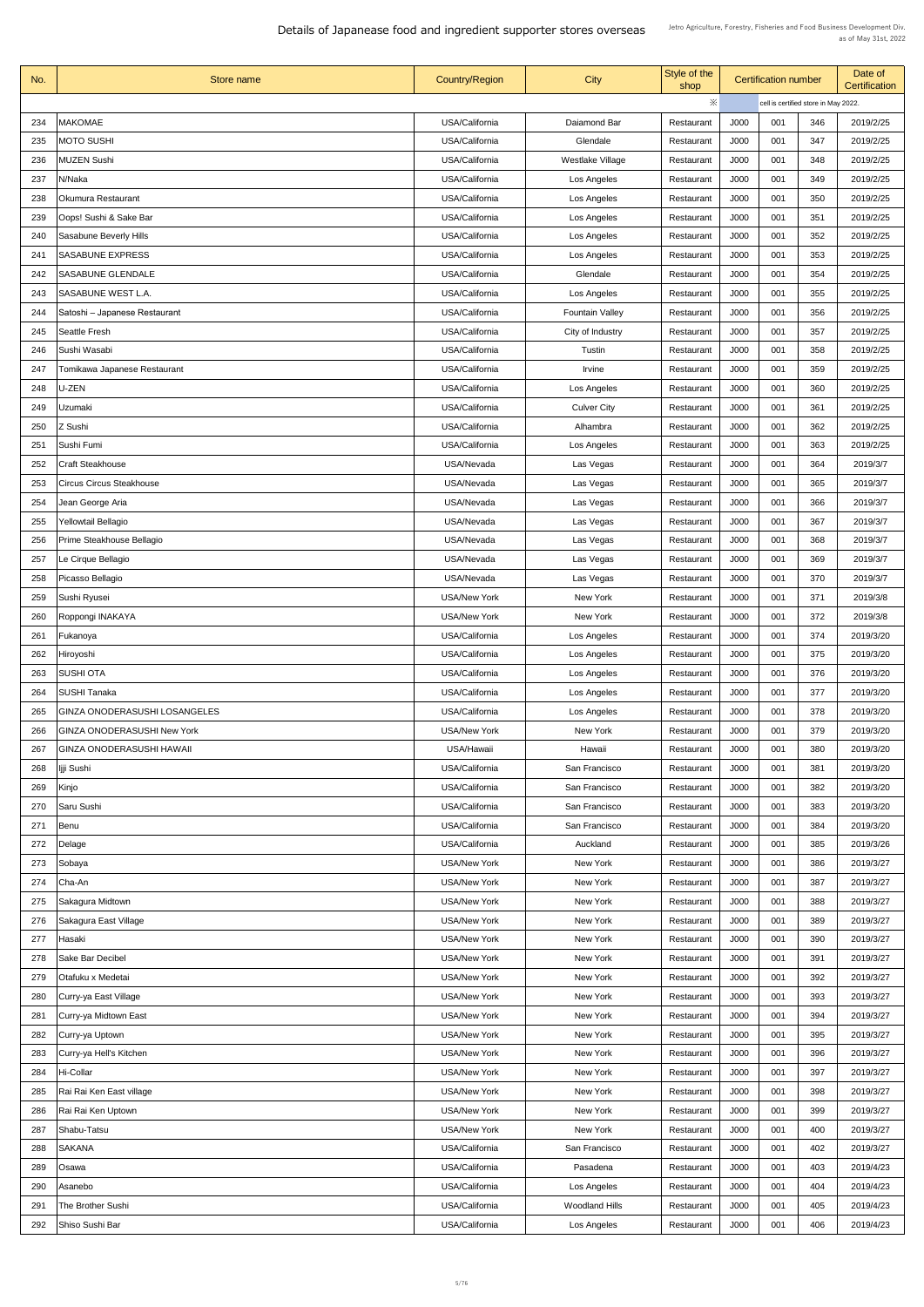| No.        | Store name                                   | <b>Country/Region</b>            | City                       | Style of the<br>shop |                                      | <b>Certification number</b> |            | Date of<br><b>Certification</b> |
|------------|----------------------------------------------|----------------------------------|----------------------------|----------------------|--------------------------------------|-----------------------------|------------|---------------------------------|
|            |                                              |                                  |                            | $\times$             | cell is certified store in May 2022. |                             |            |                                 |
| 293        | Miho Sushi                                   | USA/California                   | Tarzana                    | Restaurant           | J000                                 | 001                         | 407        | 2019/4/23                       |
| 294        | Sushi Zanmai                                 | USA/Colorado                     | <b>Boulder</b>             | Restaurant           | J000                                 | 001                         | 408        | 2019/5/15                       |
| 295        | Izakaya Tonchinkan                           | USA/California                   | Los Angeles                | Restaurant           | J000                                 | 001                         | 409        | 2019/6/10                       |
| 296        | <b>SUSHI GEN</b>                             | USA/California                   | Los Angeles                | Restaurant           | J000                                 | 001                         | 410        | 2019/11/13                      |
| 297        | Wadatsumi Torrance                           | USA/California                   | Torrance                   | Restaurant           | J000                                 | 001                         | 411        | 2020/1/9                        |
| 298        | <b>GAIJIN RESTAURANT</b>                     | <b>USA/Illinois</b>              | Chicago                    | Restaurant           | J000                                 | 001                         | 412        | 2020/1/28                       |
| 299        | TAKA SHIN                                    | USA/California                   | <b>Palm Springs</b>        | Restaurant           | J000                                 | 001                         | 413        | 2020/2/5                        |
| 300        | Nojo Ramen Tavern                            | USA/California                   | San Francisco              | Restaurant           | J000                                 | 001                         | 416        | 2020/6/5                        |
| 301        | Komé SushiKitchen                            | USA/Texas                        | Austin                     | Restaurant           | J000                                 | 001                         | 421        | 2020/6/25                       |
| 302        | <b>UROKO</b>                                 | <b>USA/Texas</b>                 | Austin                     | Restaurant           | J000                                 | 001                         | 422        | 2020/6/25                       |
| 303        | Behind the Museum Cafe                       | USA/Oregon                       | Portland                   | Restaurant           | J000                                 | 001                         | 417        | 2020/7/2                        |
| 304        | Shizuku by Chef Naoko                        | USA/Oregon                       | Portland                   | Restaurant           | J000                                 | 001                         | 419        | 2020/7/2                        |
| 305        | Sushimazi inc                                | USA/Oregon                       | Portland                   | Restaurant           | <b>J000</b>                          | 001                         | 420        | 2020/7/2                        |
| 306        | sushi yoko                                   | USA/Georgia                      | <b>Norcross</b>            | Restaurant           | J000                                 | 001                         | 423        | 2020/7/2                        |
| 307        | WAYA japanese Izakaya                        | USA/Texas                        | <b>Dallas</b>              | Restaurant           | J000                                 | 001                         | 425        | 2020/7/2                        |
|            |                                              |                                  |                            |                      |                                      |                             |            |                                 |
| 308        | <b>Ramen Underground</b>                     | USA/California<br>USA/California | San Francisco              | Restaurant           | J000                                 | 001<br>001                  | 426        | 2020/7/2                        |
| 309        | Harajuku Taproom                             |                                  | <b>Culver City</b>         | Restaurant           | J000                                 |                             | 427        | 2020/7/2                        |
| 310<br>311 | Soregashi<br>Sushi Koshu                     | USA/California<br>USA/California | Los Angeles<br>Diamond Bar | Restaurant           | J000<br>J000                         | 001<br>001                  | 428<br>429 | 2020/7/13<br>2020/7/13          |
|            |                                              |                                  |                            | Restaurant           |                                      |                             |            |                                 |
| 312        | mountain flying fish                         | USA/Colorado                     | <b>Breckenridge</b>        | Restaurant           | J000                                 | 001                         | 430        | 2020/7/13                       |
| 313        | Sushi Tadokoro                               | USA/California                   | San Diego                  | Restaurant           | J000                                 | 001                         | 431        | 2020/7/21                       |
| 314        | <b>Ramen Head</b>                            | USA/Texas                        | Rockwall                   | Restaurant           | J000                                 | 001                         | 433        | 2020/9/4                        |
| 315        | Azuki Restaurant                             | USA/Washington                   | Seattle                    | Restaurant           | J000                                 | 001                         | 435        | 2020/11/18                      |
| 316        | Tsujita LA Artisan Noodle                    | USA/Washington                   | Los Angeles                | Restaurant           | J000                                 | 001                         | 440        | 2020/12/21                      |
| 317        | Tsujita LA Artisan Noodle ANNEX              | USA/Washington                   | Los Angeles                | Restaurant           | J000                                 | 001                         | 441        | 2020/12/21                      |
| 318        | Killer Noodle Tsujita                        | USA/Washington                   | Los Angeles                | Restaurant           | J000                                 | 001                         | 442        | 2020/12/21                      |
| 319        | Tsujita & Co. Noodle Production              | USA/Washington                   | Los Angeles                | Restaurant           | J000                                 | 001                         | 443        | 2020/12/21                      |
| 320        | <b>Billy Sushi</b>                           | <b>USA/Minnesota</b>             | <b>Minneapolis</b>         | Restaurant           | <b>J000</b>                          | 001                         | 444        | 2020/12/21                      |
| 321        | Nankai Shochu                                | USA/Washington                   | Los Angeles                | Restaurant           | J000                                 | 001                         | 445        | 2020/12/21                      |
| 322        | <b>Ring Baked Tofu Donuts</b>                | USA/Washington                   | Los Angeles                | Restaurant           | J000                                 | 001                         | 446        | 2020/12/23                      |
| 323        | Yoroshiku                                    | USA/Washington                   | Seattle                    | Restaurant           | J000                                 | 001                         | 448        | 2021/1/13                       |
| 324        | Yoroshiku East                               | USA/Washington                   | City of Bellevue           | Restaurant           | J000                                 | 001                         | 449        | 2021/1/13                       |
| 325        | Teinei                                       | USA/Washington                   | <b>Seattle</b>             | Restaurant           | J000                                 | 001                         | 450        | 2021/1/21                       |
| 326        | <b>Modern Japanese Cuisine</b>               | USA/Washington                   | Seattle                    | Restaurant           | J000                                 | 001                         | 451        | 2021/2/17                       |
| 327        | Fugetsu                                      | USA/California                   | Santa Clara                | Restaurant           | J000                                 | 001                         | 452        | 2021/2/22                       |
| 328        | Kado no Mise / Kaiseki Furukawa              | USA/Minnesota                    | Minneapolis                | Restaurant           | J000                                 | 001                         | 453        | 2021/3/4                        |
| 329        | Kamonegi                                     | USA/Washington                   | Seattle                    | Restaurant           | J000                                 | 001                         | 454        | 2021/3/19                       |
| 330        | SANTOUKA BELLEVUE WA                         | USA/Washington                   | <b>Bellevue</b>            | Restaurant           | J000                                 | 001                         | 455        | 2021/3/19                       |
| 331        | SANTOUKA SEATTLE WA @ University Village     | USA/Washington                   | Seattle                    | Restaurant           | J000                                 | 001                         | 456        | 2021/3/19                       |
| 332        | Sushi Kappo Tamura                           | USA/Washington                   | Los Angeles                | Restaurant           | J000                                 | 001                         | 457        | 2021/4/21                       |
| 333        | wa'z Japanese Restaurant                     | USA/Washington                   | Seattle                    | Restaurant           | J000                                 | 001                         | 458        | 2021/4/21                       |
| 334        | Lagu Cafe                                    | USA/California                   | Irvine                     | Restaurant           | J000                                 | 001                         | 459        | 2021/6/14                       |
| 335        | Yozakura Sushi                               | <b>USA/Massachusetts</b>         | New Bedford                | Restaurant           | J000                                 | 001                         | 466        | 2021/10/1                       |
| 336        | Yuubi Sushi                                  | USA/Oregon                       | <b>Beaverton</b>           | Restaurant           | J000                                 | 001                         | 472        | 2021/12/13                      |
| 337        | <b>WOKUNI NY</b>                             | <b>USA/New York</b>              | New York                   | Restaurant           | J000                                 | 001                         | 470        | 2021/11/18                      |
| 338        | Murasaki Sake Lounge                         | USA/Illinois                     | Chicago                    | Restaurant           | J000                                 | 001                         | 473        | 2022/4/22                       |
| 339        | Summertime Japanese Restaurant / Jazz Lounge | USA/Illinois                     | <b>Mount Prospect</b>      | Restaurant           | J000                                 | 001                         | 474        | 2022/4/22                       |
| 340        | <b>Torino Ramen</b>                          | USA/Missouri                     | Wilmette                   | Restaurant           | J000                                 | 001                         | 475        | 2022/4/22                       |
| 341        | Wok n Fire                                   | USA/Illinois                     | St. Charles                | Restaurant           | J000                                 | 001                         | 476        | 2022/4/22                       |
| 342        | <b>KAZ Sushi Bistro</b>                      | USA/Washington, D.C.             | Washington, D.C.           | Restaurant           | J004                                 | 001                         | 001        | 2017/4/1                        |
| 343        | Izakaya Seki                                 | USA/Washington, D.C.             | Washington, D.C.           | Restaurant           | J004                                 | 001                         | 004        | 2017/4/1                        |
| 344        | <b>Paper Horse</b>                           | USA/Washington, D.C.             | Washington, D.C.           | Restaurant           | J004                                 | 001                         | 005        | 2017/4/1                        |
| 345        | KUSAKABE                                     | USA/California                   | San Francisco              | Restaurant           | J007                                 | 001                         | 001        | 2017/2/10                       |
| 346        | <b>SUSHI RAN</b>                             | USA/California                   | Sausalito                  | Restaurant           | J007                                 | 001                         | 003        | 2017/2/10                       |
| 347        | <b>NOMICA</b>                                | USA/California                   | San Francisco              | Restaurant           | J007                                 | 001                         | 004        | 2017/2/10                       |
| 348        | <b>WAKURIYA</b>                              | USA/California                   | San Mateo                  | Restaurant           | J007                                 | 001                         | 005        | 2017/2/10                       |
| 349        | <b>TERRA</b>                                 | USA/California                   | Saint Helena               | Restaurant           | J007                                 | 001                         | 007        | 2017/2/10                       |
| 350        | SANRAKU (ON SUTTER ST.)                      | USA/California                   | San Francisco              | Restaurant           | J007                                 | 001                         | 008        | 2017/2/10                       |
| 351        | SANRAKU (AT METREON)                         | USA/California                   | San Francisco              | Restaurant           | J007                                 | 001                         | 009        | 2017/2/10                       |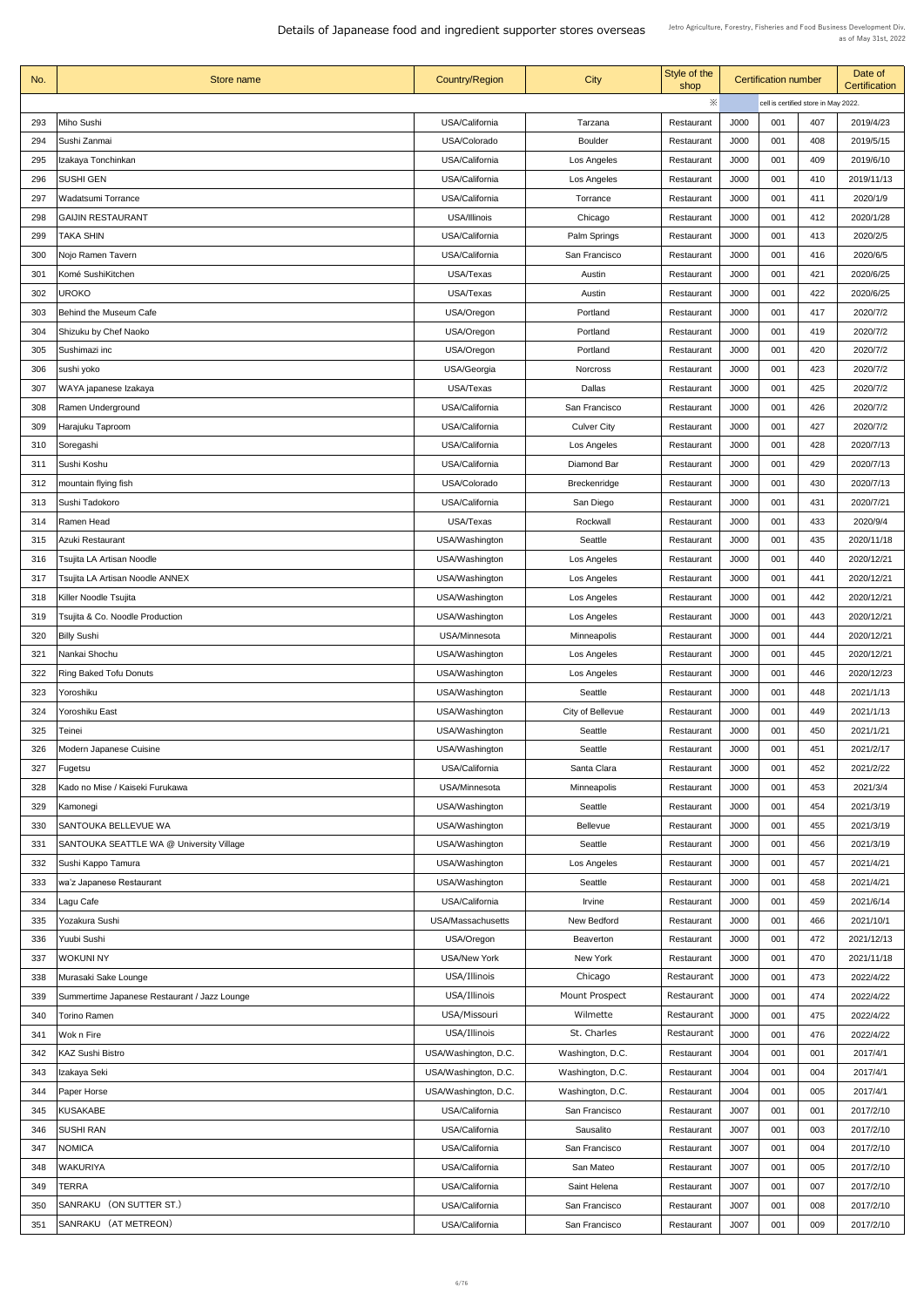| No. | Store name                                                | <b>Country/Region</b> | City                 | Style of the<br>shop | <b>Certification number</b> |                                      |     | Date of<br><b>Certification</b> |  |
|-----|-----------------------------------------------------------|-----------------------|----------------------|----------------------|-----------------------------|--------------------------------------|-----|---------------------------------|--|
|     |                                                           |                       |                      | ※                    |                             | cell is certified store in May 2022. |     |                                 |  |
| 352 | SANRAKU (AT OAKRIDGE MALL)                                | USA/California        | San Jose             | Restaurant           | J007                        | 001                                  | 010 | 2017/2/10                       |  |
| 353 | <b>RINTARO</b>                                            | USA/California        | San Francisco        | Restaurant           | J007                        | 001                                  | 012 | 2017/2/10                       |  |
| 354 | HACCHO                                                    | USA/California        | Santa Clara          | Restaurant           | J007                        | 001                                  | 013 | 2017/2/23                       |  |
| 355 | <b>ORENCHI RAMEN</b>                                      | USA/California        | Santa Clara          | Restaurant           | J007                        | 001                                  | 014 | 2017/2/23                       |  |
| 356 | <b>ORENCHI BEYOND</b>                                     | USA/California        | San Francisco        | Restaurant           | J007                        | 001                                  | 015 | 2017/2/23                       |  |
| 357 | <b>SUMIKA</b>                                             | USA/California        | Los Altos            | Restaurant           | J007                        | 001                                  | 016 | 2017/2/23                       |  |
| 358 | <b>IRORIYA</b>                                            | USA/California        | Santa Clara          | Restaurant           | J007                        | 001                                  | 017 | 2017/2/23                       |  |
| 359 | YOSHI'S                                                   | USA/California        | Oakland              | Restaurant           | J007                        | 001                                  | 019 | 2017/2/23                       |  |
| 360 | <b>HANA</b>                                               | USA/California        | <b>Rohnert Park</b>  | Restaurant           | J007                        | 001                                  | 020 | 2017/2/23                       |  |
| 361 | <b>PABU IZAKAYA</b>                                       | USA/California        | San Francisco        | Restaurant           | J007                        | 001                                  | 021 | 2017/2/23                       |  |
| 362 | <b>BAR TERRA</b>                                          | USA/California        | Saint Helena         | Restaurant           | J007                        | 001                                  | 022 | 2017/2/23                       |  |
| 363 | <b>HASHIRI</b>                                            | USA/California        | San Francisco        | Restaurant           | J007                        | 001                                  | 024 | 2017/2/27                       |  |
| 364 | ON THE BRIDGE                                             | USA/California        | San Francisco        | Restaurant           | J007                        | 001                                  | 025 | 2017/3/13                       |  |
| 365 | <b>KIRIMACHI RAMEN</b>                                    | USA/California        | San Francisco        | Restaurant           | J007                        | 001                                  | 026 | 2017/3/13                       |  |
| 366 | <b>HINODEYA</b>                                           | USA/California        | San Francisco        | Restaurant           | J007                        | 001                                  | 027 | 2017/3/13                       |  |
| 367 | <b>HACHIJUHACHI</b>                                       | USA/California        | Saratoga             | Restaurant           | J007                        | 001                                  | 028 | 2017/4/6                        |  |
| 368 | <b>MENSHO TOKYO</b>                                       | USA/California        | San Francisco        | Restaurant           | J007                        | 001                                  | 039 | 2017/7/8                        |  |
| 369 | B-DAMA                                                    | USA/California        | Oakland              | Restaurant           | J007                        | 001                                  | 040 | 2017/7/25                       |  |
| 370 | MIKUNI JAPANESE RESTAURANT & SUSHI BAR FOLSOM             | USA/California        | <b>FOLSOM</b>        | Restaurant           | J007                        | 001                                  | 041 | 2017/8/25                       |  |
| 371 | MIKUNI JAPANESE RESTAURANT & SUSHI BAR ROSEVILLE          | USA/California        | <b>ROSEVILLE</b>     | Restaurant           | J007                        | 001                                  | 042 | 2017/8/25                       |  |
| 372 | MIKUNI JAPANESE RESTAURANT & SUSHI BAR MIDTOWN SACRAMENTO | USA/California        | <b>SACRAMENTO</b>    | Restaurant           | J007                        | 001                                  | 043 | 2017/8/25                       |  |
| 373 | MIKUNI JAPANESE RESTAURANT & SUSHI BAR ELK GROVE          | USA/California        | <b>ELK GROVE</b>     | Restaurant           | J007                        | 001                                  | 044 | 2017/8/25                       |  |
| 374 | MIKUNI JAPANESE RESTAURANT & SUSHI BAR FAIR OAKS          | USA/California        | <b>FAIR OAKS</b>     | Restaurant           | J007                        | 001                                  | 045 | 2017/8/25                       |  |
| 375 | MIKUNI JAPANESE RESTAURANT & SUSHI BAR DAVIS              | USA/California        | <b>DAVIS</b>         | Restaurant           | J007                        | 001                                  | 046 | 2017/8/30                       |  |
| 376 | The Ramen Bar                                             | USA/California        | San Francisco        | Restaurant           | J007                        | 001                                  | 047 | 2017/9/18                       |  |
| 377 | <b>TARO'S ARDEN FAIR</b>                                  | USA/California        | <b>DAVIS</b>         | Restaurant           | J007                        | 001                                  | 048 | 2017/8/25                       |  |
| 378 | <b>IMIKUNI KAIZEN FOUNTAINS AT ROSEVILLE</b>              | USA/California        | <b>ROSEVILLE</b>     | Restaurant           | J007                        | 001                                  | 049 | 2017/8/25                       |  |
| 379 | <b>WAKO SUSHI</b>                                         | USA/California        | San Francisco        | Restaurant           | <b>J007</b>                 | 001                                  | 051 | 2017/9/5                        |  |
| 380 | <b>KEIKO à NOB HILL</b>                                   | USA/California        | San Francisco        | Restaurant           | J007                        | 001                                  | 052 | 2017/9/5                        |  |
| 381 | <b>HITACHINO BEER &amp; WAGYU</b>                         | USA/California        | San Francisco        | Restaurant           | <b>J007</b>                 | 001                                  | 053 | 2017/9/5                        |  |
| 382 | Sushirrito Fidi/Transamerica location                     | USA/California        | San Francisco        | Restaurant           | J007                        | 001                                  | 054 | 2017/9/18                       |  |
| 383 | Sushirrito Fidi/Market location                           | USA/California        | San Francisco        | Restaurant           | <b>J007</b>                 | 001                                  | 055 | 2017/9/18                       |  |
| 384 | Sushirrito SoMa location                                  | USA/California        | San Francisco        | Restaurant           | J007                        | 001                                  | 056 | 2017/9/18                       |  |
| 385 | Sushirrito Union Square location                          | USA/California        | San Francisco        | Restaurant           | J007                        | 001                                  | 057 | 2017/9/18                       |  |
| 386 | Sushirrito Palo Alto location                             | USA/California        | Palo Alto            | Restaurant           | J007                        | 001                                  | 058 | 2017/9/18                       |  |
| 387 | Sushirrito San Jose (Valley Fair Mall) location           | USA/California        | Santa Clara          | Restaurant           | <b>J007</b>                 | 001                                  | 059 | 2017/9/18                       |  |
| 388 | Sushirrito Flatiron location                              | <b>USA/New York</b>   | New York             | Restaurant           | J007                        | 001                                  | 060 | 2017/9/18                       |  |
| 389 | Sushirrito Midtown location                               | <b>USA/New York</b>   | New York             | Restaurant           | J007                        | 001                                  | 061 | 2017/9/18                       |  |
| 390 | Onigilly LLC 343 Kearny St.                               | USA/California        | San Francisco        | Restaurant           | J007                        | 001                                  | 064 | 2017/9/28                       |  |
| 391 | Onigilly LLC 4 Embarcadero center                         | USA/California        | San Francisco        | Restaurant           | J007                        | 001                                  | 065 | 2017/9/28                       |  |
| 392 | Onigilly LLC 455 Market St. Ste 160                       | USA/California        | San Francisco        | Restaurant           | <b>J007</b>                 | 001                                  | 066 | 2017/9/28                       |  |
| 393 | Onigilly LLC 545 Sansome St.                              | USA/California        | San Francisco        | Restaurant           | J <sub>007</sub>            | 001                                  | 067 | 2017/9/28                       |  |
| 394 | Kenzo Napa                                                | USA/California        | Napa                 | Restaurant           | J007                        | 001                                  | 072 | 2017/11/8                       |  |
| 395 | Omakase                                                   | USA/California        | San Francisco        | Restaurant           | J007                        | 001                                  | 073 | 2017/11/22                      |  |
| 396 | <b>Okane</b>                                              | USA/California        | San Francisco        | Restaurant           | J007                        | 001                                  | 074 | 2017/11/12                      |  |
| 397 | Live Sushi Bar                                            | USA/California        | San Francisco        | Restaurant           | J007                        | 001                                  | 075 | 2017/11/12                      |  |
| 398 | Live Sushi Bistro                                         | USA/California        | San Francisco        | Restaurant           | J007                        | 001                                  | 076 | 2017/11/12                      |  |
| 399 | Dumpling Time                                             | USA/California        | San Francisco        | Restaurant           | J007                        | 001                                  | 077 | 2017/11/12                      |  |
| 400 | Kiss Seafood                                              | USA/California        | San Francisco        | Restaurant           | J007                        | 001                                  | 078 | 2017/12/14                      |  |
| 401 | Ippudo Berkeley                                           | USA/California        | <b>Berkeley</b>      | Restaurant           | J007                        | 001                                  | 079 | 2017/12/15                      |  |
| 402 | Ippudo San Francisco                                      | USA/California        | San Francisco        | Restaurant           | J007                        | 001                                  | 080 | 2018/2/6                        |  |
| 403 | <b>Blow Fish Sushi to die for</b>                         | USA/California        | San Francisco        | Restaurant           | J007                        | 001                                  | 081 | 2018/3/15                       |  |
| 404 | Iza Ramen (SOMA)                                          | USA/California        | San Francisco        | Restaurant           | J007                        | 001                                  | 082 | 2018/3/15                       |  |
| 405 | Iza Ramen (Fillmore)                                      | USA/California        | San Francisco        | Restaurant           | J007                        | 001                                  | 083 | 2018/3/15                       |  |
| 406 | Tawara Sake Dining                                        | USA/California        | San Francisco        | Restaurant           | J007                        | 001                                  | 084 | 2018/3/15                       |  |
| 407 | Chaya Downtown                                            | USA/California        | Los Angeles          | Restaurant           | J008                        | 001                                  | 001 | 2017/4/1                        |  |
| 408 | Shinsengumi Monterey Park                                 | USA/California        | <b>Monterey Park</b> | Restaurant           | J008                        | 001                                  | 002 | 2017/4/1                        |  |
| 409 | Izakaya and Bar Fuga                                      | USA/California        | Los Angeles          | Restaurant           | J008                        | 001                                  | 003 | 2017/4/1                        |  |
| 410 | Kagaya                                                    | USA/California        | Los Angeles          | Restaurant           | J008                        | 001                                  | 004 | 2017/4/1                        |  |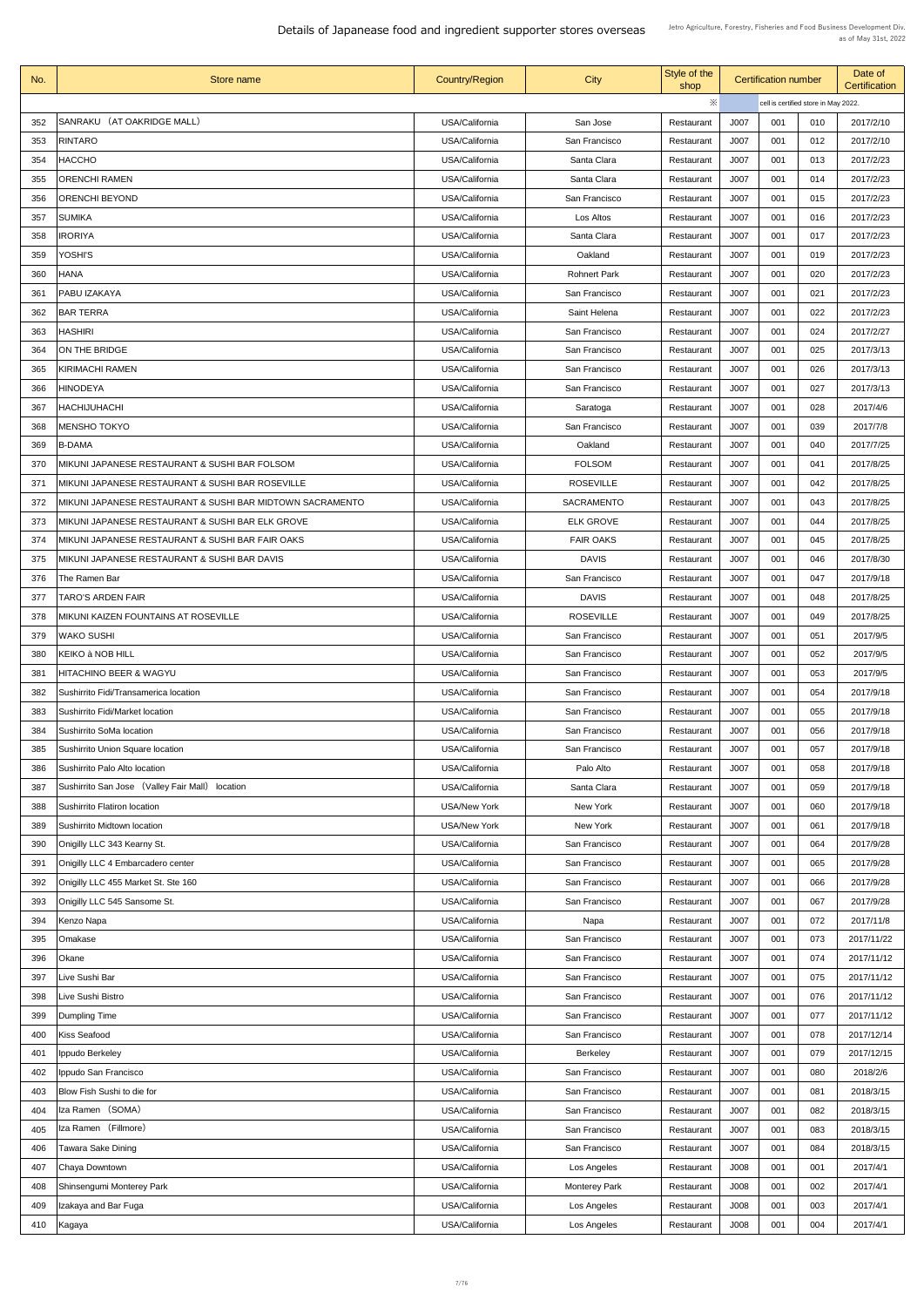| No. | <b>Store name</b>                       | <b>Country/Region</b>    | <b>City</b>            | Style of the<br>shop |                  | <b>Certification number</b>          |     | Date of<br>Certification |
|-----|-----------------------------------------|--------------------------|------------------------|----------------------|------------------|--------------------------------------|-----|--------------------------|
|     |                                         |                          |                        | ※                    |                  | cell is certified store in May 2022. |     |                          |
| 411 | Sushi Yotsuya                           | USA/California           | Los Angeles            | Restaurant           | J008             | 001                                  | 005 | 2017/4/1                 |
| 412 | Sushi Spot                              | USA/California           | Los Angeles            | Restaurant           | J008             | 001                                  | 006 | 2017/4/1                 |
| 413 | Mon Japanese Restaurant                 | USA/California           | Los Angeles            | Restaurant           | J008             | 001                                  | 007 | 2017/4/1                 |
| 414 | Ramen Mon                               | USA/California           | Los Angeles            | Restaurant           | J008             | 001                                  | 008 | 2017/4/1                 |
| 415 | Osawa                                   | USA/California           | Pasadena               | Restaurant           | J008             | 001                                  | 009 | 2017/4/1                 |
| 416 | Yakitori Takaya                         | USA/California           | <b>Costa Mesa</b>      | Restaurant           | J008             | 001                                  | 010 | 2017/4/1                 |
| 417 | Shibucho                                | USA/California           | Costa Mesa             | Restaurant           | J008             | 001                                  | 011 | 2017/4/1                 |
| 418 | <b>Redac Gateway Hotel</b>              | USA/California           | Torrance               | Restaurant           | J008             | 001                                  | 012 | 2017/4/1                 |
| 419 | Sushi Tsujita                           | USA/California           | Los Angeles            | Restaurant           | J008             | 001                                  | 014 | 2017/6/30                |
| 420 | Chaya Venice                            | USA/California           | Venice                 | Restaurant           | J008             | 001                                  | 015 | 2017/12/15               |
| 421 | California Fish                         | USA/California           | Los Angeles            | Restaurant           | J008             | 001                                  | 016 | 2017/12/27               |
| 422 | Sushi Chef Institute                    | USA/California           | Torrance               | Restaurant           | J <sub>010</sub> | 001                                  | 001 | 2017/4/1                 |
| 423 | What The Fish, INC                      | USA/California           | Los Angeles            | Restaurant           | J010             | 001                                  | 002 | 2017/4/1                 |
| 424 | Sushi Zo                                | USA/California           | Los Angeles            | Restaurant           | J <sub>010</sub> | 001                                  | 003 | 2017/4/1                 |
| 425 | <b>Fusion Kitchen Restaurant</b>        | <b>USA/Massachusetts</b> | Taunton                | Restaurant           | J <sub>010</sub> | 001                                  | 004 | 2017/4/1                 |
| 426 | LUXE SEAFOOD COMPANY                    | USA/California           | Los Angeles            | Restaurant           | J <sub>010</sub> | 001                                  | 005 | 2017/4/1                 |
| 427 | Sushi Zo NY                             | <b>USA/New York</b>      | New York               | Restaurant           | J010             | 001                                  | 006 | 2017/4/1                 |
| 428 | Yui Edomae Sushi                        | USA/Nevada               | Las Vegas              | Restaurant           | J <sub>010</sub> | 001                                  | 007 | 2017/4/1                 |
| 429 | Sushi Zo Los Angeles                    | USA/California           | Los Angeles            | Restaurant           | J010             | 001                                  | 008 | 2017/4/17                |
| 430 | Ginza Onodera, Hawaii                   | USA/Hawaii               | Honolulu               | Restaurant           | J013             | 001                                  | 001 | 2019/4/1                 |
| 431 | <b>KIWAMI</b>                           | USA/California           | Los Angeles            | Restaurant           | J015             | 001                                  | 001 | 2017/9/7                 |
| 432 | Sushi Katsu-ya STUDIO CITY              | USA/California           | Los Angeles            | Restaurant           | J015             | 001                                  | 002 | 2017/9/7                 |
| 433 | Sushi Katsu-ya Encino                   | USA/California           | Los Angeles            | Restaurant           | J015             | 001                                  | 003 | 2017/9/7                 |
| 434 | Sushi Katsu-ya Northridge               | USA/California           | Los Angeles            | Restaurant           | J015             | 001                                  | 004 | 2017/9/7                 |
| 435 | Sushi Katsu-ya Woodland Hills           | USA/California           | Los Angeles            | Restaurant           | J015             | 001                                  | 005 | 2017/9/7                 |
| 436 | Izaka-ya by Katsu-ya Los Angeles        | USA/California           | Los Angeles            | Restaurant           | J015             | 001                                  | 006 | 2017/9/7                 |
| 437 | Izaka-ya by Katsu-ya Manhattan Beach    | USA/California           | <b>Manhattan Beach</b> | Restaurant           | J015             | 001                                  | 007 | 2017/9/7                 |
| 438 | Izaka-ya by Katsu-ya Norhtridge         | USA/California           | Los Angeles            | Restaurant           | J015             | 001                                  | 008 | 2017/9/7                 |
| 439 | ittle Izaka-ya by Katsu-ya Sherman Oaks | USA/California           | Los Angeles            | Restaurant           | J015             | 001                                  | 009 | 2017/9/7                 |
| 440 | Quick                                   | USA/California           | Los Angeles            | Restaurant           | J015             | 001                                  | 010 | 2017/9/7                 |
| 441 | RAKKAN, DTLA                            | USA/California           | Los Angeles            | Restaurant           | J024             | 001                                  | 001 | 2019/2/28                |
| 442 | RAKKAN, Redondo Beach                   | USA/California           | Redondbeach            | Restaurant           | J024             | 001                                  | 002 | 2019/2/28                |
| 443 | RAKKAN, Santa Monica                    | USA/California           | Santa Monica           | Restaurant           | J024             | 001                                  | 003 | 2019/2/28                |
| 444 | E.A.K RAMAN, Los Angeles Melrose        | USA/California           | Los Angels             | Restaurant           | J024             | 001                                  | 004 | 2019/4/16                |
| 445 | E.A.K RAMAN, Manhattan West Village     | <b>USA/New York</b>      | New York               | Restaurant           | J <sub>024</sub> | 001                                  | 005 | 2019/4/16                |
| 446 | E.A.K RAMAN, Manhattan Hells Kitchen    | <b>USA/New York</b>      | New York               | Restaurant           | J024             | 001                                  | 006 | 2019/4/16                |
| 447 | SUTADONYA, Plano                        | USA/Texas                | Plano                  | Restaurant           | J024             | 001                                  | 007 | 2019/6/14                |
| 448 | SUTADONYA, Torrance                     | USA/California           | Torrance               | Restaurant           | J024             | 001                                  | 008 | 2019/6/14                |
| 449 | SUTADONYA, Chicago                      | USA/Illinois             | Chicago                | Restaurant           | J024             | 001                                  | 009 | 2019/6/14                |
| 450 | <b>TSURUHASHI</b>                       | USA/California           | <b>Fountain Valley</b> | Restaurant           | J025             | 001                                  | 001 | 2019/6/12                |
| 451 | <b>IZAKAYA HACHI</b>                    | USA/California           | Torrance               | Restaurant           | J025             | 001                                  | 002 | 2019/6/12                |
| 452 | <b>SANTOUKA IRVINE</b>                  | USA/California           | <b>Irvine</b>          | Restaurant           | J025             | 001                                  | 003 | 2019/6/12                |
| 453 | <b>SANTOUKA COSTA MESA</b>              | USA/California           | Costa Mesa             | Restaurant           | J025             | 001                                  | 004 | 2019/6/12                |
| 454 | <b>TAO HOLLYWOOD</b>                    | USA/California           | Hollywood              | Restaurant           | J025             | 001                                  | 006 | 2019/6/12                |
| 455 | <b>TAO LAS VEGAS</b>                    | USA/Nevada               | Las Vegas              | Restaurant           | J025             | 001                                  | 007 | 2019/6/12                |
| 456 | <b>TAO CHICAGO</b>                      | USA/Illinois             | Chicago                | Restaurant           | J025             | 001                                  | 008 | 2019/6/12                |
| 457 | <b>HAMAMORI</b>                         | USA/California           | Costa Mesa             | Restaurant           | J025             | 001                                  | 009 | 2019/6/12                |
| 458 | <b>MIFUNE</b>                           | USA/California           | Torrance               | Restaurant           | J025             | 001                                  | 010 | 2019/6/12                |
| 459 | Yuzu no hana                            | Canada                   | Toronto                | Restaurant           | J000             | 001                                  | 001 | 2017/5/1                 |
| 460 | <b>RYUS Noodle Bar</b>                  | Canada                   | Toronto                | Restaurant           | J000             | 001                                  | 002 | 2017/5/2                 |
| 461 | Kaiseki Yu-zen Hashimoto                | Canada                   | Toronto                | Restaurant           | J000             | 001                                  | 003 | 2017/6/1                 |
| 462 | Guu Izakaya Toronto                     | Canada                   | Toronto                | Restaurant           | J000             | 001                                  | 004 | 2017/6/13                |
| 463 | Kingyo Toronto                          | Canada                   | Toronto                | Restaurant           | J000             | 001                                  | 005 | 2017/6/29                |
| 464 | <b>ZEN JAPANESE RESTAURANT</b>          | Canada                   | Markham                | Restaurant           | J000             | 001                                  | 007 | 2017/11/7                |
| 465 | Aburi King                              | Canada                   | Vancouver              | Restaurant           | J000             | 001                                  | 008 | 2018/2/16                |
| 466 | Sushi Bar Ajisai                        | Canada                   | Vancouver              | Restaurant           | J000             | 001                                  | 009 | 2018/2/16                |
| 467 | Caviar Sushi Resto                      | Canada                   | Bois-des-Filion        | Restaurant           | J000             | 001                                  | 010 | 2018/2/16                |
| 468 | Chiyoko                                 | Canada                   | Montreal               | Restaurant           | J000             | 001                                  | 011 | 2018/2/16                |
| 469 | <b>Coast Restaurant</b>                 | Canada                   | Vancouver              | Restaurant           | J000             | 001                                  | 012 | 2018/2/16                |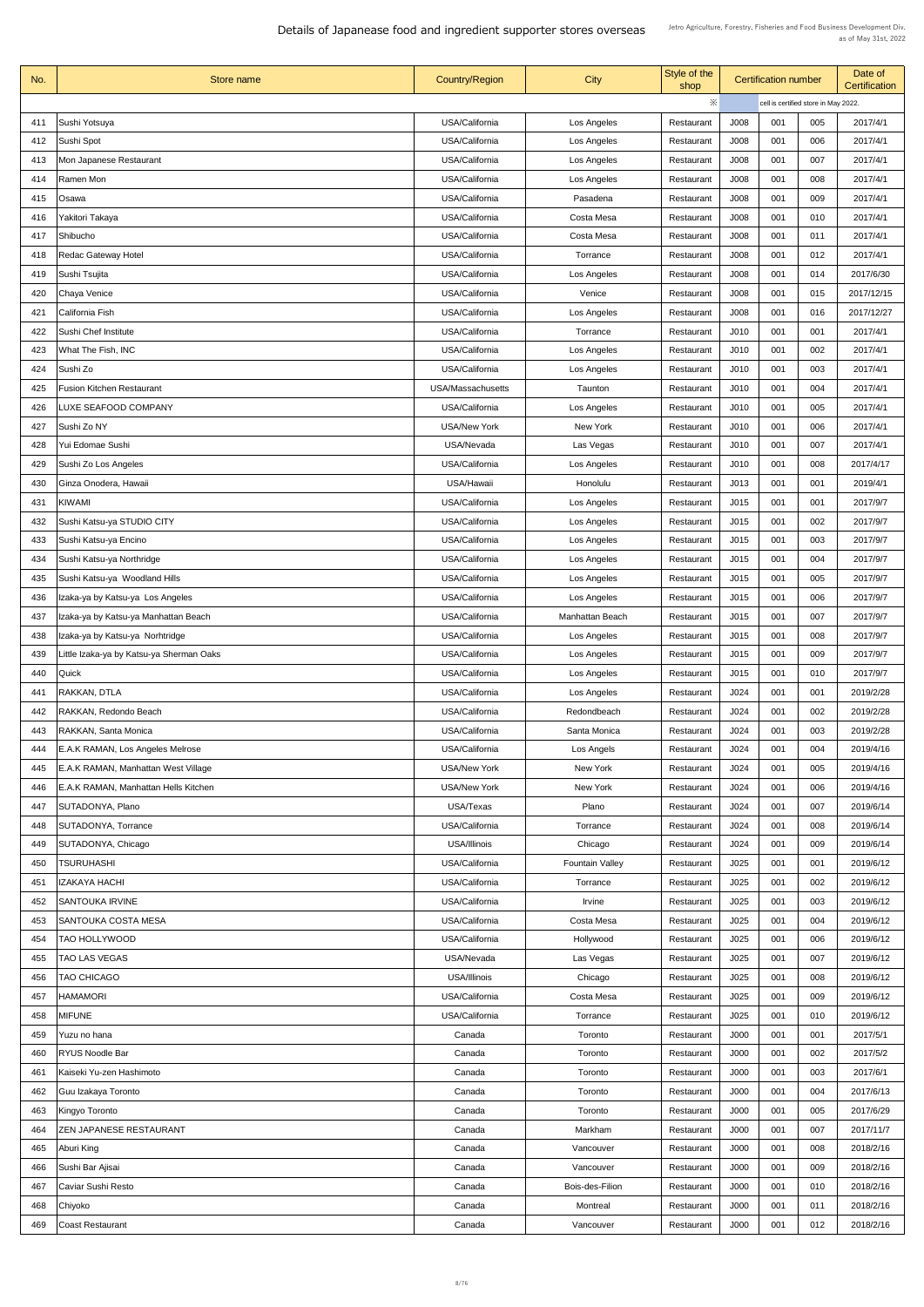| No. | Store name                        | <b>Country/Region</b> | <b>City</b>              | Style of the<br>shop |      | <b>Certification number</b> |                                      | Date of<br><b>Certification</b> |
|-----|-----------------------------------|-----------------------|--------------------------|----------------------|------|-----------------------------|--------------------------------------|---------------------------------|
|     |                                   |                       |                          | $\ddot{\times}$      |      |                             | cell is certified store in May 2022. |                                 |
| 470 | <b>Fudo Japanese Restaurant</b>   | Canada                | Victoria                 | Restaurant           | J000 | 001                         | 014                                  | 2018/2/16                       |
| 471 | <b>Bistro Japonais Furusato</b>   | Canada                | <b>Montreal</b>          | Restaurant           | J000 | 001                         | 015                                  | 2018/2/16                       |
| 472 | Sushi Hamachi                     | Canada                | <b>Boucherville</b>      | Restaurant           | J000 | 001                         | 016                                  | 2018/2/16                       |
| 473 | Jatoba                            | Canada                | <b>Montreal</b>          | Restaurant           | J000 | 001                         | 017                                  | 2018/2/16                       |
| 474 | Izakaya Kabocha Montreal          | Canada                | <b>Montreal</b>          | Restaurant           | J000 | 001                         | 018                                  | 2018/2/16                       |
| 475 | Kamehameha Snack Bar              | Canada                | <b>Montreal</b>          | Restaurant           | J000 | 001                         | 019                                  | 2018/2/16                       |
| 476 | Sushi K Kamizato                  | Canada                | Port Coquitlam           | Restaurant           | J000 | 001                         | 020                                  | 2018/2/16                       |
| 477 | Kashima Restaurant                | Canada                | Westmount                | Restaurant           | J000 | 001                         | 021                                  | 2018/2/16                       |
| 478 | Kinoya Izakaya                    | Canada                | Montreal                 | Restaurant           | J000 | 001                         | 022                                  | 2018/2/16                       |
| 479 | Kitcho Izakaya                    | Canada                | Vancouver                | Restaurant           | J000 | 001                         | 023                                  | 2018/2/16                       |
| 480 | Kizami Japanese Cuisine           | Canada                | Richmond                 | Restaurant           | J000 | 001                         | 024                                  | 2018/2/16                       |
| 481 | Kokoro Sushi Bar                  | Canada                | Montreal                 | Restaurant           | J000 | 001                         | 025                                  | 2018/2/16                       |
| 482 | Kuroki Kitchen Sushi Bar          | Canada                | Vancouver                | Restaurant           | J000 | 001                         | 026                                  | 2018/2/16                       |
| 483 | Kyabia Japanese Restaurant        | Canada                | Richmond                 | Restaurant           | J000 | 001                         | 027                                  | 2018/2/16                       |
|     |                                   |                       |                          |                      |      |                             |                                      |                                 |
| 484 | Kyuzo Japanese Restaurant         | Canada                | Vancouver                | Restaurant           | J000 | 001                         | 028                                  | 2018/2/16                       |
| 485 | Lavanderia                        | Canada                | Westmount                | Restaurant           | J000 | 001                         | 029                                  | 2018/2/16                       |
| 486 | Marusan Comptoir Japonais         | Canada                | <b>Montreal</b>          | Restaurant           | J000 | 001                         | 030                                  | 2018/2/16                       |
| 487 | Masayoshi                         | Canada                | Vancouver                | Restaurant           | J000 | 001                         | 031                                  | 2018/2/16                       |
| 488 | <b>Restaurant Mikado Laurier</b>  | Canada                | Montreal                 | Restaurant           | J000 | 001                         | 032                                  | 2018/2/16                       |
| 489 | <b>Restaurant Mikado Monkland</b> | Canada                | <b>Montreal</b>          | Restaurant           | J000 | 001                         | 033                                  | 2018/2/16                       |
| 490 | <b>Restaurant Mikado St-Denis</b> | Canada                | <b>Montreal</b>          | Restaurant           | J000 | 001                         | 034                                  | 2018/2/16                       |
| 491 | <b>Mikasa Centropolis</b>         | Canada                | Laval                    | Restaurant           | J000 | 001                         | 035                                  | 2018/2/16                       |
| 492 | Mikasa Chiisai (De La Concorde)   | Canada                | Laval                    | Restaurant           | J000 | 001                         | 036                                  | 2018/2/16                       |
| 493 | Nagomi Sushi                      | Canada                | Whistler                 | Restaurant           | J000 | 001                         | 037                                  | 2018/2/16                       |
| 494 | Schlouppe Bistrot Nakamichi       | Canada                | <b>Montreal</b>          | Restaurant           | J000 | 001                         | 038                                  | 2018/2/16                       |
| 495 | Le Ninja Restaurant               | Canada                | <b>Montreal</b>          | Restaurant           | J000 | 001                         | 039                                  | 2018/2/16                       |
| 496 | Nokoraya                          | Canada                | <b>Vaudrerail Doryon</b> | Restaurant           | J000 | 001                         | 040                                  | 2018/2/16                       |
| 497 | <b>Restaurant Nozy</b>            | Canada                | <b>Montreal</b>          | Restaurant           | J000 | 001                         | 041                                  | 2018/2/16                       |
| 498 | Octopus Garden                    | Canada                | Vancouver                | Restaurant           | J000 | 001                         | 042                                  | 2018/2/16                       |
| 499 | Otto Japanese Yakitori            | Canada                | Montreal                 | Restaurant           | J000 | 001                         | 043                                  | 2018/2/16                       |
| 500 | <b>Park Restaurant</b>            | Canada                | Westmount                | Restaurant           | J000 | 001                         | 044                                  | 2018/2/16                       |
| 501 | <b>Bistro Sakana</b>              | Canada                | Vancouver                | Restaurant           | J000 | 001                         | 045                                  | 2018/2/16                       |
| 502 | Seto                              | Canada                | Vancouver                | Restaurant           | J000 | 001                         | 046                                  | 2018/2/16                       |
| 503 | Shiki Sushi                       | Canada                | Montreal                 | Restaurant           | J000 | 001                         | 047                                  | 2018/2/16                       |
| 504 | Sogen Restro-Bar                  | Canada                | La Prairie               | Restaurant           | J000 | 001                         | 048                                  | 2018/2/16                       |
| 505 | Super Hiro's                      | Canada                | Vancouver                | Restaurant           | J000 | 001                         | 049                                  | 2018/2/16                       |
| 506 | Taka's Sushi                      | Canada                | Vancouver                | Restaurant           | J000 | 001                         | 051                                  | 2018/2/16                       |
| 507 | Temaki Sushi                      | Canada                | Vancouver                | Restaurant           | J000 | 001                         | 052                                  | 2018/2/16                       |
| 508 | Tetsu Sushi Bar                   | Canada                | Vancouver                | Restaurant           | J000 | 001                         | 053                                  | 2018/2/16                       |
| 509 | <b>Tiradito Bar</b>               | Canada                | Montreal                 | Restaurant           | J000 | 001                         | 054                                  | 2018/2/16                       |
| 510 | Tojo's                            | Canada                | Vancouver                | Restaurant           | J000 | 001                         | 055                                  | 2018/2/16                       |
| 511 | Tsukiji Japanese Restaurant       | Canada                | Richmond                 | Restaurant           | J000 | 001                         | 056                                  | 2018/2/16                       |
| 512 | Vargas Steakhouse                 | Canada                | <b>Montreal</b>          | Restaurant           | J000 | 001                         | 057                                  | 2018/2/16                       |
| 513 | Zen Japanese Restaurant           | Canada                | Vancouver                | Restaurant           | J000 | 001                         | 058                                  | 2018/2/16                       |
| 514 | Shokunin                          | Canada                | Calgary                  | Restaurant           | J000 | 001                         | 059                                  | 2018/2/16                       |
| 515 | Miko Sushi Japanese Restaurant    | Canada                | Vancouver                | Restaurant           | J000 | 001                         | 060                                  | 2018/2/16                       |
| 516 | Aka-Oni Ramen & Izakaya           | Canada                | Toronto                  | Restaurant           | J000 | 001                         | 061                                  | 2018/2/16                       |
|     |                                   | Canada                |                          |                      | J000 | 001                         | 062                                  | 2018/2/16                       |
| 517 | Benihana of Tokyo                 |                       | Toronto                  | Restaurant           |      |                             |                                      |                                 |
| 518 | Fukui Sushi                       | Canada                | Toronto                  | Restaurant           | J000 | 001                         | 063                                  | 2018/2/16                       |
| 519 | Ginko Japanese Restaurant         | Canada                | Toronto                  | Restaurant           | J000 | 001                         | 064                                  | 2018/2/16                       |
| 520 | Inatei Japanese Cuisine           | Canada                | Richmond                 | Restaurant           | J000 | 001                         | 066                                  | 2018/2/16                       |
| 521 | Izakaya Ju                        | Canada                | Markham                  | Restaurant           | J000 | 001                         | 068                                  | 2018/2/16                       |
| 522 | Masaki Sushi                      | Canada                | Niagara-on-the-Lake      | Restaurant           | J000 | 001                         | 069                                  | 2018/2/16                       |
| 523 | Sushi Masayuki                    | Canada                | <b>Burlington</b>        | Restaurant           | J000 | 001                         | 070                                  | 2018/2/16                       |
| 524 | Sushi Moto                        | Canada                | Toronto                  | Restaurant           | J000 | 001                         | 071                                  | 2018/2/16                       |
| 525 | <b>NAMI Japanese restaurant</b>   | Canada                | Toronto                  | Restaurant           | J000 | 001                         | 072                                  | 2018/2/16                       |
| 526 | Omai                              | Canada                | Toronto                  | Restaurant           | J000 | 001                         | 073                                  | 2018/2/16                       |
| 527 | Shoushin                          | Canada                | Toronto                  | Restaurant           | J000 | 001                         | 074                                  | 2018/2/16                       |
| 528 | Skippa                            | Canada                | Toronto                  | Restaurant           | J000 | 001                         | 075                                  | 2018/2/16                       |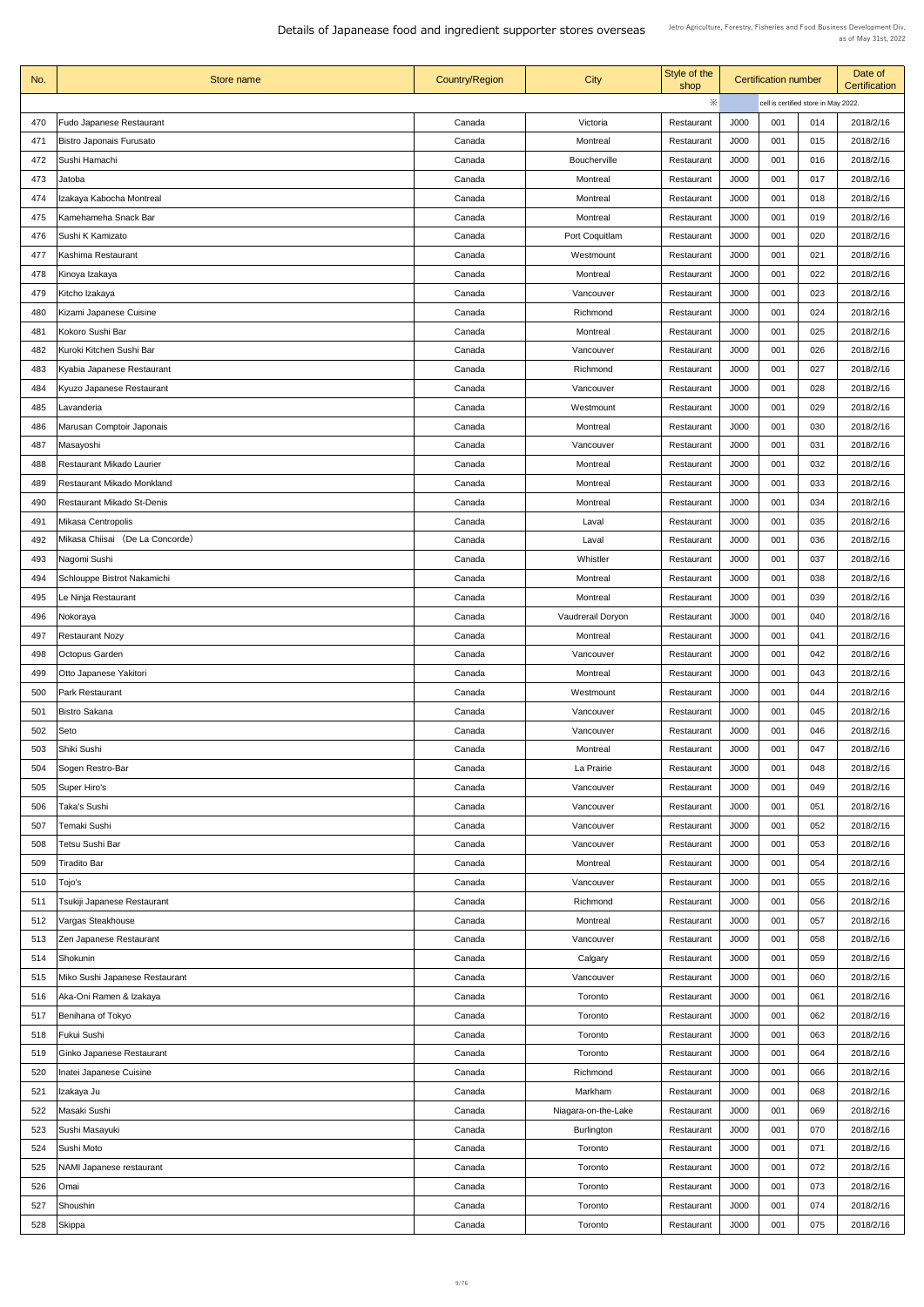| No. | Store name                             | <b>Country/Region</b> | <b>City</b>            | Style of the<br>shop | <b>Certification number</b> |                                      | Date of<br><b>Certification</b> |            |
|-----|----------------------------------------|-----------------------|------------------------|----------------------|-----------------------------|--------------------------------------|---------------------------------|------------|
|     |                                        |                       |                        | ※                    |                             | cell is certified store in May 2022. |                                 |            |
| 529 | <b>To-NE Sushi</b>                     | Canada                | Toronto                | Restaurant           | J000                        | 001                                  | 077                             | 2018/2/16  |
| 530 | Yanagi Sushi                           | Canada                | Toronto                | Restaurant           | J000                        | 001                                  | 078                             | 2018/2/16  |
| 531 | Zakkushi on Carlton                    | Canada                | Toronto                | Restaurant           | J000                        | 001                                  | 079                             | 2018/2/16  |
| 532 | Japango                                | Canada                | Toronto                | Restaurant           | J000                        | 001                                  | 080                             | 2018/2/16  |
| 533 | Akashiro                               | Canada                | Toronto                | Restaurant           | J000                        | 001                                  | 081                             | 2018/2/16  |
| 534 | Gozen                                  | Canada                | London                 | Restaurant           | J000                        | 001                                  | 082                             | 2018/2/16  |
| 535 | <b>Green Tea Lounge</b>                | Canada                | Markham                | Restaurant           | J000                        | 001                                  | 083                             | 2018/2/16  |
| 536 | Michinoku Japanese Restaurant          | Canada                | Niagara Falls          | Restaurant           | J000                        | 001                                  | 084                             | 2018/2/16  |
| 537 | Tokyo Sushi House                      | Canada                | Toronto                | Restaurant           | J000                        | 001                                  | 085                             | 2018/2/16  |
| 538 | Sumi Dojo                              | Canada                | Montreal               | Restaurant           | J000                        | 001                                  | 086                             | 2018/2/16  |
| 539 | <b>Ryu</b>                             | Canada                | Montreal               | Restaurant           | J000                        | 001                                  | 087                             | 2018/3/5   |
| 540 | Jun I                                  | Canada                | <b>Montreal</b>        | Restaurant           | J000                        | 001                                  | 088                             | 2018/3/5   |
| 541 | Kozu                                   | Canada                | <b>Montreal</b>        | Restaurant           | <b>J000</b>                 | 001                                  | 089                             | 2018/3/5   |
| 542 | aoyama sushi                           | Canada                | Montreal               | Restaurant           | J000                        | 001                                  | 090                             | 2020/6/2   |
| 543 | ki modern japanese + bar               | Canada                | Toronto                | Restaurant           | J000                        | 001                                  | 092                             | 2021/2/8   |
|     | YEN Sushi & Sake Pub                   |                       |                        |                      |                             |                                      |                                 |            |
| 544 |                                        | Canada                | Montreal               | Restaurant           | J000                        | 001                                  | 091                             | 2020/12/21 |
| 545 | Aburi Hana Restaurants Ltd.            | Canada                | Toronto                | Restaurant           | J000                        | 001                                  | 093                             | 2021/3/4   |
| 546 | Izakaya KURA                           | Mexico                | <b>Mexico City</b>     | Restaurant           | J000                        | 014                                  | 001                             | 2018/8/23  |
| 547 | <b>Restaurante DARUMA</b>              | Mexico                | <b>Mexico City</b>     | Restaurant           | J000                        | 014                                  | 002                             | 2018/8/23  |
| 548 | Asociación México Japonesa, A.C.       | Mexico                | <b>Mexico City</b>     | Restaurant           | J000                        | 014                                  | 003                             | 2018/8/23  |
| 549 | <b>Grupo La Comer</b>                  | Mexico                | <b>Mexico City</b>     | Restaurant           | J000                        | 014                                  | 004                             | 2018/8/23  |
| 550 | Gapa Foodservice S.A. de C.V.          | Mexico                | <b>Mexico City</b>     | Restaurant           | J000                        | 014                                  | 005                             | 2018/8/23  |
| 551 | Harry's Prime Steakhouse & Raw Bar     | Mexico                | Cancún                 | Restaurant           | J000                        | 014                                  | 007                             | 2018/9/26  |
| 552 | Tora, Japanese Robata Grill            | Mexico                | Cancún                 | Restaurant           | J000                        | 014                                  | 008                             | 2018/9/26  |
| 553 | Rosa Negra Polanco                     | Mexico                | Polanco                | Restaurant           | J000                        | 014                                  | 009                             | 2018/9/26  |
| 554 | Rosa Negra Cancún                      | Mexico                | Cancún                 | Restaurant           | J000                        | 014                                  | 010                             | 2018/9/26  |
| 555 | Rosa Negra Tulum                       | Mexico                | Tulum                  | Restaurant           | J000                        | 014                                  | 011                             | 2018/9/26  |
| 556 | Taboo, restaurant & beach club         | Mexico                | Tulum                  | Restaurant           | J000                        | 014                                  | 012                             | 2018/9/26  |
| 557 | Piedra sal                             | Mexico                | <b>Mexico City</b>     | Restaurant           | J000                        | 014                                  | 013                             | 2018/9/26  |
| 558 | <b>Tori Tori Temistocles</b>           | Mexico                | <b>Mexico City</b>     | Restaurant           | J000                        | 014                                  | 014                             | 2018/9/26  |
| 559 | Tori Tori Anatole                      | Mexico                | <b>Mexico City</b>     | Restaurant           | J000                        | 014                                  | 015                             | 2018/9/26  |
| 560 | Tori Tori Condesa                      | Mexico                | <b>Mexico City</b>     | Restaurant           | J000                        | 014                                  | 016                             | 2018/9/26  |
| 561 | Tori Tori Cibeles                      | Mexico                | <b>Mexico City</b>     | Restaurant           | J000                        | 014                                  | 017                             | 2018/9/26  |
| 562 | Tori Tori Altavista                    | Mexico                | <b>Mexico City</b>     | Restaurant           | J000                        | 014                                  | 018                             | 2018/9/26  |
| 563 | Kumoto by Tori Tori                    | Mexico                | <b>Mexico City</b>     | Restaurant           | J000                        | 014                                  | 019                             | 2018/9/26  |
| 564 | Kura Polanco                           | Mexico                | <b>Mexico City</b>     | Restaurant           | J000                        | 014                                  | 020                             | 2018/9/29  |
| 565 | Harry's Masaryk-CDMX                   | Mexico                | <b>Mexico City</b>     | Restaurant           | J000                        | 014                                  | 021                             | 2018/9/26  |
| 566 | Harry's Samara-CDMX                    | Mexico                | <b>Mexico City</b>     | Restaurant           | J000                        | 014                                  | 022                             | 2018/9/26  |
| 567 | Harry's Acapulco                       | Mexico                | Acapulco               | Restaurant           | J000                        | 014                                  | 023                             | 2018/9/26  |
| 568 | Harry's Playa Del Carmen               | Mexico                | Playa del Carmen       | Restaurant           | J000                        | 014                                  | 024                             | 2018/9/26  |
| 569 | Restaurante Japonés Taro               | Mexico                | <b>Mexico City</b>     | Restaurant           | J000                        | 014                                  | 028                             | 2019/5/15  |
| 570 | <b>GOEN</b>                            | Mexico                | León                   | Restaurant           | J000                        | 052                                  | 034                             | 2020/1/28  |
| 571 | <b>SUEHIRO</b>                         | Mexico                | Guadalajara            | Restaurant           | J000                        | 052                                  | 083                             | 2020/3/23  |
| 572 | RESTAURANT TOYO AV.JUAN MANUEL         | Mexico                | Guadalajara            | Restaurant           | J000                        | 052                                  | 084                             | 2020/3/23  |
|     |                                        |                       |                        |                      |                             |                                      |                                 |            |
| 573 | <b>RESTAURANT TOYO AV.LOPEZ MATEOS</b> | Mexico                | Guadalajara            | Restaurant           | J000                        | 052                                  | 085                             | 2020/3/23  |
| 574 | <b>KANEISHI VIA LIBERTAD</b>           | Mexico                | Guadalajara            | Restaurant           | J000                        | 052                                  | 086                             | 2020/3/23  |
| 575 | <b>IRORI</b>                           | Mexico                | Guadalajara            | Restaurant           | J000                        | 052                                  | 087                             | 2020/3/25  |
| 576 | KANEISHI MIDTOWN JALISCO               | Mexico                | Guadalajara            | Restaurant           | J000                        | 052                                  | 088                             | 2020/6/19  |
| 577 | <b>KANEISHI PUNTO SUR</b>              | Mexico                | Guadalajara            | Restaurant           | J000                        | 052                                  | 089                             | 2020/6/19  |
| 578 | Deigo cocina tradicional japonesa      | Mexico                | <b>Mexico City</b>     | Restaurant           | J000                        | 052                                  | 090                             | 2020/7/13  |
| 579 | Yamasan Ramen House / Suc. Mty         | Mexico                | San Pedro Garza García | Restaurant           | J000                        | 052                                  | 091                             | 2020/9/28  |
| 580 | Yamasan Ramen House / Suc. Condesa     | Mexico                | <b>Mexico City</b>     | Restaurant           | J000                        | 052                                  | 092                             | 2020/9/28  |
| 581 | Yamasan Ramen House / Suc. Qro         | Mexico                | Queretaro              | Restaurant           | J000                        | 052                                  | 093                             | 2020/9/28  |
| 582 | Yamasan Ramen House / Suc. Olivo       | Mexico                | <b>Mexico City</b>     | Restaurant           | J000                        | 052                                  | 094                             | 2020/9/28  |
| 583 | <b>KOKU Lerma</b>                      | Mexico                | <b>Mexico City</b>     | Restaurant           | J000                        | 052                                  | 095                             | 2020/9/28  |
| 584 | <b>KOKU Condesa</b>                    | Mexico                | <b>Mexico City</b>     | Restaurant           | J000                        | 052                                  | 096                             | 2020/9/28  |
| 585 | Ramen KITSUNE                          | Mexico                | <b>Mexico City</b>     | Restaurant           | J000                        | 052                                  | 097                             | 2020/9/28  |
| 586 | <b>KAZU'S KITCHEN</b>                  | Mexico                | <b>Mexico City</b>     | Restaurant           | J000                        | 052                                  | 098                             | 2020/9/29  |
| 587 | Suntory Del Valle                      | Mexico                | <b>Mexico City</b>     | Restaurant           | J000                        | 052                                  | 099                             | 2020/10/5  |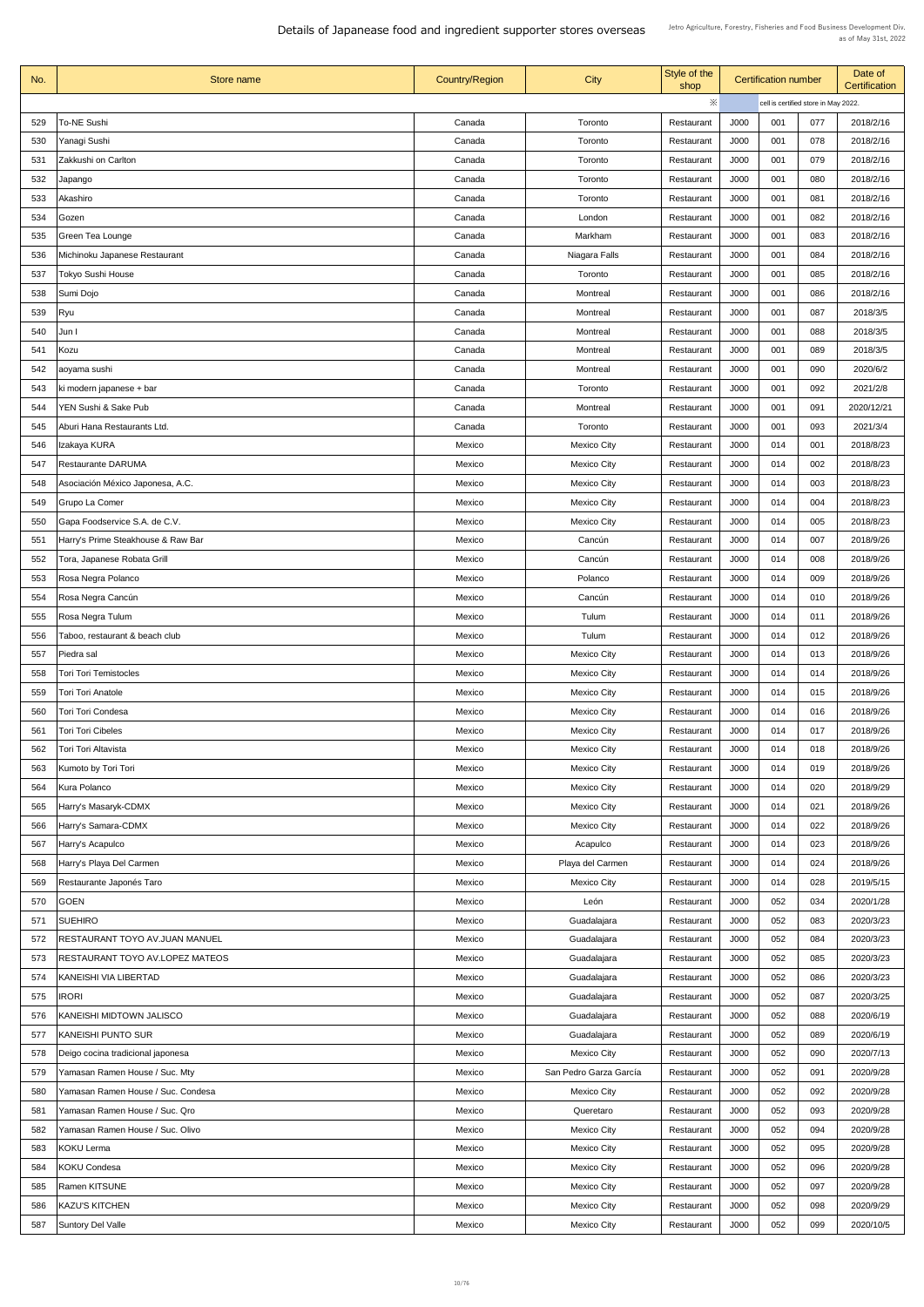| No. | Store name                                                  | <b>Country/Region</b> | <b>City</b>            | Style of the<br>shop |      | <b>Certification number</b> |                                      | Date of<br><b>Certification</b> |  |
|-----|-------------------------------------------------------------|-----------------------|------------------------|----------------------|------|-----------------------------|--------------------------------------|---------------------------------|--|
|     |                                                             |                       |                        | $\ddot{\times}$      |      |                             | cell is certified store in May 2022. |                                 |  |
| 588 | <b>Suntory Lomas</b>                                        | Mexico                | <b>Mexico City</b>     | Restaurant           | J000 | 052                         | 100                                  | 2020/10/5                       |  |
| 589 | <b>Suntory Acapulco</b>                                     | Mexico                | Acapulco               | Restaurant           | J000 | 052                         | 101                                  | 2020/10/5                       |  |
| 590 | Suntory Guadalajara                                         | Mexico                | Guadalajara            | Restaurant           | J000 | 052                         | 102                                  | 2020/10/5                       |  |
| 591 | <b>Suntory Interlomas</b>                                   | Mexico                | Naucalpan              | Restaurant           | J000 | 052                         | 103                                  | 2020/10/5                       |  |
| 592 | <b>Suntory Pedregal</b>                                     | Mexico                | <b>Mexico City</b>     | Restaurant           | J000 | 052                         | 104                                  | 2020/10/5                       |  |
| 593 | <b>Suntory Puebla</b>                                       | Mexico                | Puebla                 | Restaurant           | J000 | 052                         | 105                                  | 2020/10/5                       |  |
| 594 | Shu Santa Fe                                                | Mexico                | <b>Mexico City</b>     | Restaurant           | J000 | 052                         | 106                                  | 2020/10/5                       |  |
| 595 | <b>Shu Acapulco</b>                                         | Mexico                | Acapulco               | Restaurant           | J000 | 052                         | 107                                  | 2020/10/5                       |  |
| 596 | Delica Mitsu Campanero                                      | Mexico                | Guanajuato             | Restaurant           | J000 | 052                         | 109                                  | 2020/10/30                      |  |
| 597 | Delica Mitsu San Fernando                                   | Mexico                | Guanajuato             | Restaurant           | J000 | 052                         | 110                                  | 2020/10/30                      |  |
| 598 | Yama-to Tec                                                 | Mexico                | Monterrey              | Restaurant           | J000 | 052                         | 111                                  | 2020/12/8                       |  |
| 599 | Yama-to Valle                                               | Mexico                | San Pedro Garza García | Restaurant           | J000 | 052                         | 112                                  | 2020/12/8                       |  |
| 600 | <b>ROKAI</b>                                                | Mexico                | <b>Mexico City</b>     | Restaurant           | J000 | 052                         | 113                                  | 2021/1/27                       |  |
| 601 | <b>ROKAI RAMEN</b>                                          | Mexico                | <b>Mexico City</b>     | Restaurant           | J000 | 052                         | 114                                  | 2021/1/27                       |  |
| 602 | <b>SUSHI IWASHI</b>                                         | Mexico                | <b>Mexico City</b>     |                      | J000 | 052                         | 115                                  | 2021/1/27                       |  |
|     |                                                             |                       |                        | Restaurant           |      | 052                         | 116                                  | 2021/1/27                       |  |
| 603 | <b>ROKAI STA FE</b>                                         | Mexico                | <b>Mexico City</b>     | Restaurant           | J000 |                             |                                      |                                 |  |
| 604 | <b>ENOMOTO</b>                                              | Mexico                | <b>Mexico City</b>     | Restaurant           | J000 | 052                         | 117                                  | 2021/1/27                       |  |
| 605 | <b>SUSHI TATSUGORO</b>                                      | Mexico                | <b>Mexico City</b>     | Restaurant           | J000 | 052                         | 118                                  | 2021/1/27                       |  |
| 606 | VISAKI                                                      | Mexico                | San Jose del Cabo      | Restaurant           | J000 | 052                         | 119                                  | 2021/1/27                       |  |
| 607 | <b>KAZU'S KITCHEN</b>                                       | Mexico                | Queretaro              | Restaurant           | J000 | 052                         | 120                                  | 2021/1/27                       |  |
| 608 | Roygent Parks Querétaro                                     | Mexico                | Queretaro              | Restaurant           | J000 | 052                         | 121                                  | 2021/3/11                       |  |
| 609 | Sho'ya                                                      | Mexico                | <b>Mexico City</b>     | Restaurant           | J000 | 052                         | 123                                  | 2021/4/22                       |  |
| 610 | Asador La Vaca Argentina Leon                               | Mexico                | León                   | Restaurant           | J000 | 052                         | 124                                  | 2021/4/22                       |  |
| 611 | <b>Gran Central</b>                                         | Mexico                | San Luis Potosí        | Restaurant           | J000 | 052                         | 125                                  | 2021/4/22                       |  |
| 612 | Zadun A Ritz Carlton Reserve Los Cabos                      | Mexico                | San Jose del Cabo      | Restaurant           | J000 | 052                         | 127                                  | 2021/4/22                       |  |
| 613 | Lavaca Asador Argentina Leon                                | Mexico                | León                   | Restaurant           | J000 | 052                         | 128                                  | 2021/4/22                       |  |
| 614 | Lavaca Asador Argentina GunaJuato                           | Mexico                | Marfil                 | Restaurant           | J000 | 052                         | 129                                  | 2021/4/22                       |  |
| 615 | Lavaca Asador Argentina Irapuato                            | Mexico                | San Miguelito          | Restaurant           | J000 | 052                         | 130                                  | 2021/4/22                       |  |
| 616 | Juniko                                                      | Mexico                | Zapopan                | Restaurant           | J000 | 052                         | 131                                  | 2021/4/22                       |  |
| 617 | Querreve                                                    | Mexico                | Villahermosa           | Restaurant           | J000 | 052                         | 132                                  | 2021/4/22                       |  |
| 618 | Sushi Kyo                                                   | Mexico                | <b>Mexico City</b>     | Restaurant           | J000 | 052                         | 133                                  | 2021/4/22                       |  |
| 619 | DanteBrasas Y Fuego                                         | Mexico                | <b>Mexico City</b>     | Restaurant           | J000 | 052                         | 134                                  | 2021/4/22                       |  |
| 620 | Manta                                                       | Mexico                | <b>Mexico City</b>     | Restaurant           | J000 | 052                         | 135                                  | 2021/4/22                       |  |
| 621 | Kai Sushi Bar                                               | Mexico                | <b>Mexico City</b>     | Restaurant           | J000 | 052                         | 136                                  | 2021/4/22                       |  |
| 622 | Rioquintana                                                 | Mexico                | Queretaro              | Restaurant           | J000 | 052                         | 137                                  | 2021/4/22                       |  |
| 623 | <b>Bistro Marina</b>                                        | Mexico                | Culiacán               | Restaurant           | J000 | 052                         | 138                                  | 2021/4/22                       |  |
| 624 | Sakagura                                                    | Mexico                | Culiacán               | Restaurant           | J000 | 052                         | 139                                  | 2021/4/22                       |  |
| 625 | Chileno Bay Resort & Residences, Auberge Resorts Collection | Mexico                | Cabo San Lucas         | Restaurant           | J000 | 052                         | 140                                  | 2021/4/22                       |  |
| 626 | Zen by Zasshi                                               | Mexico                | Mazatlán               | Restaurant           | J000 | 052                         | 141                                  | 2021/4/22                       |  |
| 627 | <b>Yoru Handroll and Sushi Bar</b>                          | Mexico                | <b>Mexico City</b>     | Restaurant           | J000 | 052                         | 142                                  | 2021/4/22                       |  |
| 628 | Sugoi                                                       | Mexico                | Torreón                | Restaurant           | J000 | 052                         | 143                                  | 2021/4/22                       |  |
| 629 | Carbon Cabron                                               | Mexico                | San Jose del Cabo      | Restaurant           | J000 | 052                         | 144                                  | 2021/4/22                       |  |
| 630 | <b>Rincon Silverio</b>                                      | Mexico                | Torreón                | Restaurant           | J000 | 052                         | 145                                  | 2021/4/22                       |  |
| 631 | Magurobarra                                                 | Mexico                | Hermosillo             | Restaurant           | J000 | 052                         | 146                                  | 2021/4/22                       |  |
| 632 | <b>Yacht Experience</b>                                     | Mexico                | Solidaridad            | Restaurant           | J000 | 052                         | 147                                  | 2021/4/22                       |  |
| 633 | Sushi Batta                                                 | Mexico                | <b>Mexico City</b>     | Restaurant           | J000 | 052                         | 148                                  | 2021/4/22                       |  |
| 634 | Sushi Batta Tulum                                           | Mexico                | Tulum                  | Restaurant           | J000 | 052                         | 149                                  | 2021/4/22                       |  |
| 635 | La Parrilla de Da Vino                                      | Mexico                | León                   | Restaurant           | J000 | 052                         | 150                                  | 2021/4/22                       |  |
| 636 | Si Sushi                                                    | Mexico                | Punta de Mita          | Restaurant           | J000 | 052                         | 151                                  | 2021/4/22                       |  |
| 637 | Ramen Bar                                                   | Mexico                | <b>Mexico City</b>     | Restaurant           | J000 | 052                         | 152                                  | 2021/4/23                       |  |
| 638 | KIZEN FOOD SERVICE S DE RL DE CV                            | Mexico                | Silao                  | Restaurant           | J000 | 052                         | 153                                  | 2021/5/27                       |  |
| 639 | Sakura Ramen                                                | Mexico                | Centro                 | Restaurant           | J000 | 052                         | 154                                  | 2021/5/27                       |  |
| 640 | Yakitori Ume                                                | Mexico                | San Pedro Garza García | Restaurant           | J000 | 052                         | 155                                  | 2021/7/29                       |  |
| 641 | Sushi By Ume                                                | Mexico                | San Pedro Garza García | Restaurant           | J000 | 052                         | 156                                  | 2021/7/29                       |  |
| 642 | Yoshimi                                                     | Mexico                | <b>Mexico City</b>     | Restaurant           | J000 | 052                         | 157                                  | 2021/8/16                       |  |
| 643 | <b>MANPUKU RAMEN</b>                                        | Mexico                | Guadalajara,           | Restaurant           | J000 | 052                         | 158                                  | 2021/8/16                       |  |
| 644 | <b>MATCHA GARDEN</b>                                        | Mexico                | Monterrey              | Restaurant           | J000 | 052                         | 159                                  | 2021/11/18                      |  |
| 645 | Hiromi                                                      | Mexico                | Cancún                 | Restaurant           | J000 | 052                         | 160                                  | 2021/11/30                      |  |
| 646 | <b>GOEN FUJITAYA</b>                                        | Mexico                | Queretaro              | Restaurant           | J000 | 052                         | 161                                  | 2022/2/17                       |  |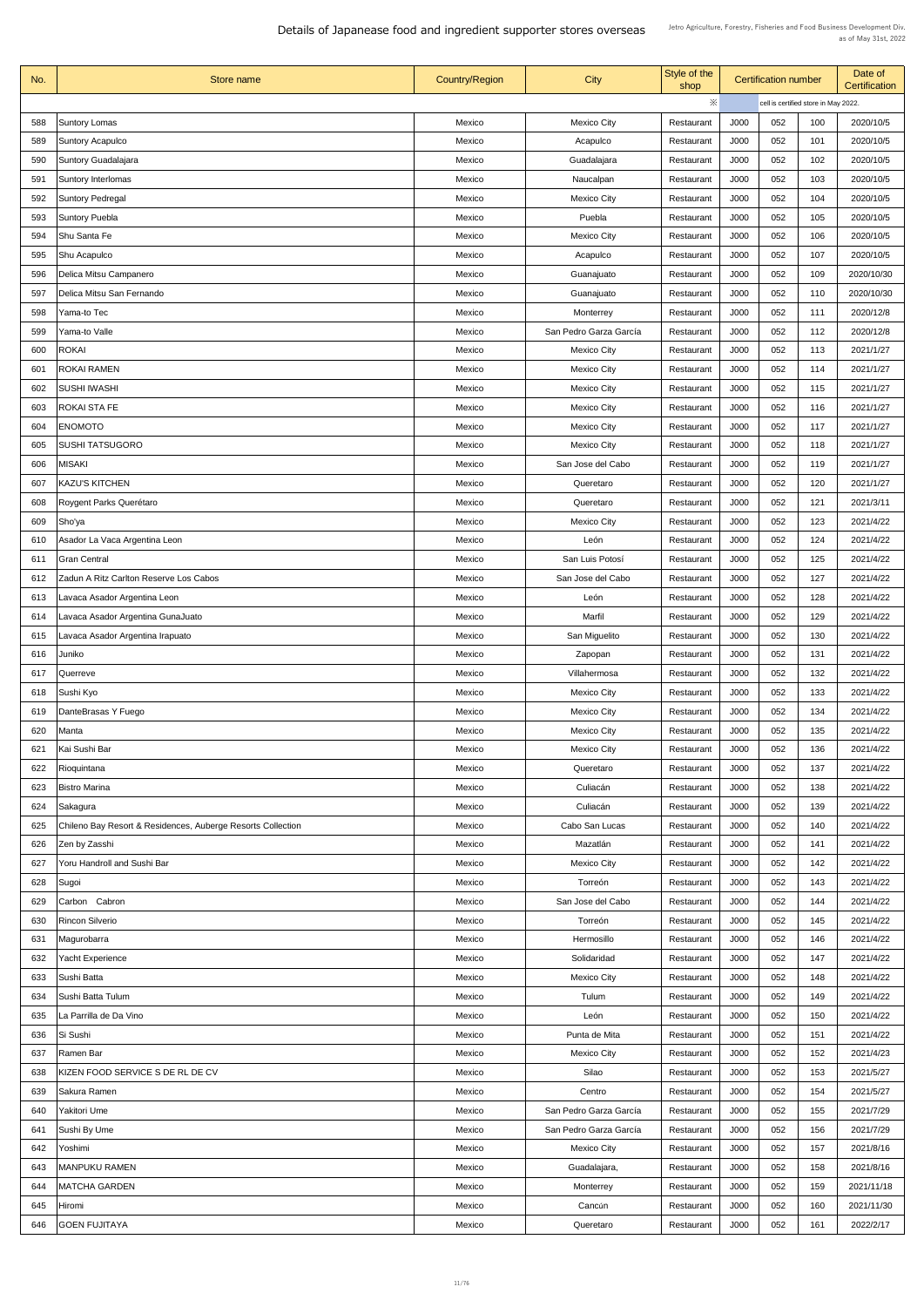| No.        | Store name                                                     | <b>Country/Region</b>          | City                        | Style of the<br>shop     |              | <b>Certification number</b> |                                      | Date of<br><b>Certification</b> |
|------------|----------------------------------------------------------------|--------------------------------|-----------------------------|--------------------------|--------------|-----------------------------|--------------------------------------|---------------------------------|
|            |                                                                |                                |                             | $\ddot{\times}$          |              |                             | cell is certified store in May 2022. |                                 |
| 647        | <b>FUJITAYA</b>                                                | Mexico                         | Queretaro                   | Restaurant               | J000         | 052                         | 162                                  | 2022/2/17                       |
| 648        | Asai Kaiseki Cuisine                                           | Mexico                         | <b>Mexico City</b>          | Restaurant               | J000         | 052                         | 163                                  | 2022/3/1                        |
| 649        | <b>Restaurant Yamamoto</b>                                     | Mexico                         | Quintana Roo                | Restaurant               | J000         | 052                         | 164                                  | 2022/4/22                       |
| 650        | Mononoke Ramen                                                 | Mexico                         | Guadalajara                 | Restaurant               | J000         | 052                         | 166                                  | 2022/4/22                       |
| 651        | <b>MOMO</b>                                                    | Mexico                         | <b>CANCUN</b>               | Restaurant               | J000         | 052                         | 167                                  | 2022/5/25                       |
| 652        | <b>YAKITORI</b>                                                | <b>Brazil</b>                  | São Paulo                   | Restaurant               | J000         | 055                         | 001                                  | 2018/7/21                       |
| 653        | <b>RESTAURANTE AIZOMÊ</b>                                      | <b>Brazil</b>                  | São Paulo                   | Restaurant               | J000         | 055                         | 002                                  | 2018/7/21                       |
| 654        | <b>RESTAURANTE KAZU FOOD SERVICE LTD</b>                       | <b>Brazil</b>                  | São Paulo                   | Restaurant               | J000         | 055                         | 003                                  | 2018/7/21                       |
| 655        | <b>LAMEN KAZU</b>                                              | <b>Brazil</b>                  | São Paulo                   | Restaurant               | J000         | 055                         | 004                                  | 2018/7/21                       |
| 656        | <b>LAMEN KAZU PAULISTA</b>                                     | <b>Brazil</b>                  | São Paulo                   | Restaurant               | J000         | 055                         | 005                                  | 2018/7/21                       |
| 657        | KINOSHITA                                                      | <b>Brazil</b>                  | São Paulo                   | Restaurant               | J000         | 055                         | 031                                  | 2018/7/21                       |
| 658        | Izakaya Quito Quito                                            | <b>Brazil</b>                  | São Paulo                   | Restaurant               | J000         | 055                         | 032                                  | 2018/7/21                       |
| 659        | <b>Restaurante New Koto</b>                                    | <b>Brazil</b>                  | <b>Brasília</b>             | Restaurant               | J000         | 055                         | 035                                  | 2018/8/20                       |
| 660        | UMAMI Deli                                                     | <b>Brazil</b>                  | <b>Brasília</b>             | Restaurant               | J000         | 055                         | 036                                  | 2018/8/20                       |
| 661        | Restaurante Yuzu-an                                            | <b>Brazil</b>                  | <b>Brasília</b>             | Restaurant               | J000         | 055                         | 037                                  | 2018/8/20                       |
| 662        | Deigo                                                          | <b>Brazil</b>                  | São Paulo                   | Restaurant               | J000         | 055                         | 038                                  | 2018/8/18                       |
| 663        | <b>AIZU RESTAURANTE</b>                                        | <b>Brazil</b>                  | Curitiba                    | Restaurant               | J000         | 055                         | 041                                  | 2018/9/26                       |
| 664        | <b>IZAKAYA HYOTAN</b>                                          | <b>Brazil</b>                  | Curitiba                    | Restaurant               | J001         | 055                         | 042                                  | 2018/9/26                       |
|            |                                                                |                                |                             |                          |              | 055                         |                                      |                                 |
| 665<br>666 | H <sub>20</sub> Sushi Bar<br>Restaurante Aizomê na Japan House | <b>Brazil</b><br><b>Brazil</b> | Santa Catarina<br>São Paulo | Restaurant<br>Restaurant | J000<br>J000 | 055                         | 043<br>047                           | 2019/4/12<br>2019/7/6           |
| 667        | Café Sabor Mirai                                               | <b>Brazil</b>                  | São Paulo                   |                          | J000         | 055                         | 048                                  | 2019/7/6                        |
|            |                                                                |                                |                             | Restaurant               |              |                             |                                      |                                 |
| 668        | Café Sabor Mirai na Japan House                                | <b>Brazil</b>                  | São Paulo                   | Restaurant               | J000         | 055                         | 049                                  | 2019/7/6                        |
| 669        | Haru Sushi                                                     | <b>Brazil</b>                  | Rio de Janeiro              | Restaurant               | J000         | 055                         | 050                                  | 2019/7/6                        |
| 670        | Hidden by 2nd Floor                                            | <b>Brazil</b>                  | São Paulo                   | Restaurant               | J000         | 055                         | 051                                  | 2019/7/6                        |
| 671        | HIRÁ RAMEN IZAKAYA                                             | <b>Brazil</b>                  | São Paulo                   | Restaurant               | J000         | 055                         | 052                                  | 2019/7/6                        |
| 672        | <b>IZAKAYA MATSU</b>                                           | <b>Brazil</b>                  | São Paulo                   | Restaurant               | J000         | 055                         | 053                                  | 2019/7/6                        |
| 673        | <b>JOJO RAMEN</b>                                              | <b>Brazil</b>                  | São Paulo                   | Restaurant               | J000         | 055                         | 054                                  | 2019/7/6                        |
| 674        | KURÁ IZAKAYA CONTEMPORÂNEO                                     | <b>Brazil</b>                  | São Paulo                   | Restaurant               | J000         | 055                         | 055                                  | 2019/7/6                        |
| 675        | <b>IMAKOTO CIDADE JARDIM</b>                                   | <b>Brazil</b>                  | São Paulo                   | Restaurant               | J000         | 055                         | 056                                  | 2019/7/6                        |
| 676        | Miako Culinária Caseira Japonesa                               | <b>Brazil</b>                  | Rio de Janeiro              | Restaurant               | J000         | 055                         | 057                                  | 2019/7/6                        |
| 677        | <b>NAGA</b>                                                    | <b>Brazil</b>                  | São Paulo                   | Restaurant               | J000         | 055                         | 058                                  | 2019/7/6                        |
| 678        | NAGA RIO                                                       | <b>Brazil</b>                  | Rio de Janeiro              | Restaurant               | J000         | 055                         | 059                                  | 2019/7/6                        |
| 679        | NAGAYAMA CAFÉ                                                  | <b>Brazil</b>                  | São Paulo                   | Restaurant               | J000         | 055                         | 060                                  | 2019/7/6                        |
| 680        | <b>RESTAURANTE NAGAYAMA ITAIM</b>                              | <b>Brazil</b>                  | São Paulo                   | Restaurant               | J000         | 055                         | 061                                  | 2019/7/6                        |
| 681        | <b>RESTAURANTE NAGAYAMA JARDINS</b>                            | <b>Brazil</b>                  | São Paulo                   | Restaurant               | J000         | 055                         | 062                                  | 2019/7/6                        |
| 682        | NAKKA ITAIM                                                    | <b>Brazil</b>                  | São Paulo                   | Restaurant               | J000         | 055                         | 063                                  | 2019/7/6                        |
| 683        | NAKKA JARDINS                                                  | <b>Brazil</b>                  | São Paulo                   | Restaurant               | J000         | 055                         | 064                                  | 2019/7/6                        |
| 684        | Shiso                                                          | <b>Brazil</b>                  | Rio de Janeiro              | Restaurant               | J000         | 055                         | 065                                  | 2019/7/6                        |
| 685        | <b>SUSHI KENZO LIBERDADE</b>                                   | <b>Brazil</b>                  | São Paulo                   | Restaurant               | J000         | 055                         | 066                                  | 2019/7/6                        |
| 686        | Taikó Restaurante Japonês Ltda Epp                             | <b>Brazil</b>                  | Rio de Janeiro              | Restaurant               | J000         | 055                         | 067                                  | 2019/7/6                        |
| 687        | TATÁ SUSHI                                                     | <b>Brazil</b>                  | São Paulo                   | Restaurant               | J000         | 055                         | 068                                  | 2019/7/6                        |
| 688        | <b>RYO GASTRONOMIA</b>                                         | <b>Brazil</b>                  | São Paulo                   | Restaurant               | J000         | 055                         | 070                                  | 2019/7/5                        |
| 689        | <b>Restaurante Hikari</b>                                      | <b>Brazil</b>                  | Curitibanos                 | Restaurant               | J000         | 055                         | 071                                  | 2019/10/1                       |
| 690        | Izakaya Toki                                                   | <b>Brazil</b>                  | São Paulo                   | Restaurant               | J000         | 055                         | 072                                  | 2019/10/1                       |
| 691        | Kariyushi                                                      | <b>Brazil</b>                  | Santo André                 | Restaurant               | J000         | 055                         | 073                                  | 2019/10/1                       |
| 692        | Izakaya Tanuki                                                 | <b>Brazil</b>                  | Curitiba                    | Restaurant               | J000         | 055                         | 074                                  | 2019/10/1                       |
| 693        | <b>Restaurante Sukiyaki</b>                                    | <b>Brazil</b>                  | Ponta Grossa                | Restaurant               | J000         | 055                         | 075                                  | 2019/10/1                       |
| 694        | <b>IKI JAPANESE CUISINE</b>                                    | <b>Brazil</b>                  | Campinas                    | Restaurant               | J000         | 055                         | 076                                  | 2019/10/1                       |
| 695        | <b>HAI Yo Restaurante</b>                                      | <b>Brazil</b>                  | Curitiba                    | Restaurant               | J000         | 055                         | 078                                  | 2019/10/1                       |
| 696        | Nakayoshi Restaurante Japonês - Indaiatuba                     | <b>Brazil</b>                  | São Paulo                   | Restaurant               | J000         | 055                         | 079                                  | 2020/7/2                        |
| 697        | Nakayoshi Restaurante Japonês - Sorocaba                       | <b>Brazil</b>                  | Sorocaba                    | Restaurant               | J000         | 055                         | 081                                  | 2020/7/2                        |
| 698        | Ikedaya Japanese Bar Izakaya                                   | <b>Brazil</b>                  | São Paulo                   | Restaurant               | J000         | 055                         | 084                                  | 2020/7/2                        |
| 699        | Kame Kami                                                      | <b>Brazil</b>                  | São Paulo                   | Restaurant               | J000         | 055                         | 088                                  | 2020/7/2                        |
| 700        | <b>Omakasebox</b>                                              | <b>Brazil</b>                  | São Paulo                   | Restaurant               | J000         | 055                         | 089                                  | 2020/9/28                       |
| 701        | Ajin Izakaya                                                   | <b>Brazil</b>                  | São Paulo                   | Restaurant               | J000         | 055                         | 135                                  | 2020/12/23                      |
| 702        | Nombe Izakaya                                                  | <b>Brazil</b>                  | São Paulo                   | Restaurant               | J000         | 055                         | 137                                  | 2021/1/13                       |
| 703        | Tempura Ten                                                    | <b>Brazil</b>                  | São Paulo                   | Restaurant               | J000         | 055                         | 139                                  | 2021/1/21                       |
| 704        | izakaya COCORO                                                 | <b>Brazil</b>                  | São Paulo                   | Restaurant               | J000         | 055                         | 147                                  | 2021/1/27                       |
| 705        | Tan Tan                                                        | <b>Brazil</b>                  | São Paulo                   | Restaurant               | J000         | 055                         | 148                                  | 2021/1/27                       |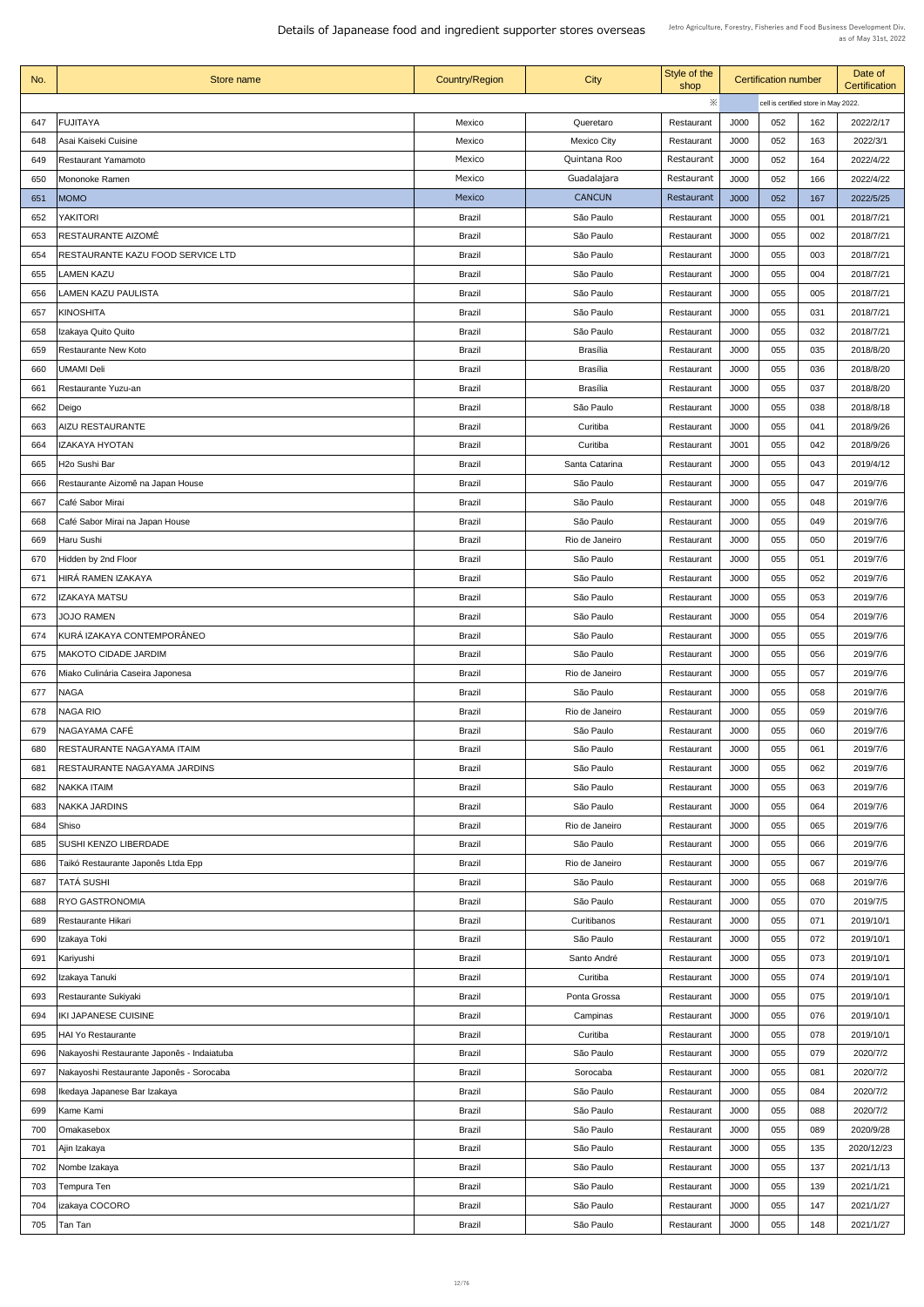| No. | Store name                             | <b>Country/Region</b> | City                | Style of the<br>shop |             | <b>Certification number</b> |                                      | Date of<br><b>Certification</b> |
|-----|----------------------------------------|-----------------------|---------------------|----------------------|-------------|-----------------------------|--------------------------------------|---------------------------------|
|     |                                        |                       |                     | ※                    |             |                             | cell is certified store in May 2022. |                                 |
| 706 | Kidoairaku Delivery                    | <b>Brazil</b>         | São Paulo           | Restaurant           | J000        | 055                         | 149                                  | 2021/1/27                       |
| 707 | <b>MEU UDON</b>                        | <b>Brazil</b>         | São Paulo           | Restaurant           | J000        | 055                         | 151                                  | 2021/2/8                        |
| 708 | Karê Ya Restaurante                    | <b>Brazil</b>         | Curitiba            | Restaurant           | J000        | 055                         | 152                                  | 2021/2/8                        |
| 709 | Itoko Izakaya                          | <b>Brazil</b>         | São Paulo           | Restaurant           | J000        | 055                         | 154                                  | 2021/2/8                        |
| 710 | Azumi                                  | <b>Brazil</b>         | Rio de Janeiro      | Restaurant           | J000        | 055                         | 155                                  | 2021/2/8                        |
| 711 | Carapau Izakaya                        | <b>Brazil</b>         | São Paulo           | Restaurant           | J000        | 055                         | 157                                  | 2021/2/8                        |
| 712 | Restaurante Momo Lamen House Ltda.     | <b>Brazil</b>         | São Paulo           | Restaurant           | J000        | 055                         | 160                                  | 2021/2/8                        |
| 713 | 89C Coffee Station                     | <b>Brazil</b>         | São Paulo           | Restaurant           | J000        | 055                         | 161                                  | 2021/2/8                        |
| 714 | Yoshi Izakaya                          | <b>Brazil</b>         | São Paulo           | Restaurant           | J000        | 055                         | 162                                  | 2021/2/8                        |
| 715 | Izakaya Ensō                           | <b>Brazil</b>         | São Paulo           | Restaurant           | J000        | 055                         | 163                                  | 2021/2/8                        |
| 716 | Sandoiti                               | <b>Brazil</b>         | São Paulo           | Restaurant           | J000        | 055                         | 164                                  | 2021/2/8                        |
| 717 | Kuro Restaurante                       | <b>Brazil</b>         | São Paulo           | Restaurant           | J000        | 055                         | 168                                  | 2021/3/19                       |
| 718 | NaNaYa                                 | <b>Brazil</b>         | São Paulo           | Restaurant           | J000        | 055                         | 169                                  | 2021/6/14                       |
| 719 | <b>KARIYUSHI SUSHI</b>                 | <b>Brazil</b>         | São Paulo           | Restaurant           | J000        | 055                         | 170                                  | 2021/6/14                       |
| 720 | Ikkousha Brasil                        | <b>Brazil</b>         | São Paulo           | Restaurant           | J000        | 055                         | 172                                  | 2021/8/16                       |
| 721 | Udon Jinbei                            | <b>Brazil</b>         | São Paulo           | Restaurant           | J000        | 055                         | 174                                  | 2021/10/12                      |
| 722 | <b>BIMIYA RAMEN</b>                    | <b>Brazil</b>         | São Paulo           | Restaurant           | J000        | 055                         | 178                                  | 2021/10/28                      |
| 723 | Watashi no ramen                       | <b>Brazil</b>         | São Paulo           | Restaurant           | J000        | 055                         | 179                                  | 2021/12/13                      |
| 724 | oriental muto                          | <b>Brazil</b>         | Rio de Janeiro      | Restaurant           | J000        | 055                         | 206                                  | 2022/2/17                       |
| 725 | RESTAURANTE HIROSHIMA CENTRAL          | Paraguay              | Asunción            | Restaurant           | J000        | 595                         | 001                                  | 2018/8/19                       |
| 726 | RESTAURANTE HIROSHIMA MANZANA          | Paraguay              | Asunción            | Restaurant           | J000        | 595                         | 002                                  | 2018/8/19                       |
| 727 | RESTAURANTE HIROSHIMA SHOPPING DEL SOL |                       | Asunción            | Restaurant           | J000        | 595                         | 003                                  | 2018/8/19                       |
|     | RESTAURANTE HIROSHIMA ENCARNACION      | Paraguay              |                     |                      | J000        | 595                         | 004                                  | 2018/8/19                       |
| 728 |                                        | Paraguay              | Encarnación         | Restaurant           |             |                             |                                      |                                 |
| 729 | Misoya                                 | Paraguay              | Encarnación         | Restaurant           | J000        | 055                         | 207                                  | 2022/4/22                       |
| 730 | Delicias Japonesas I                   | Paraguay              | Asunción            | Restaurant           | J000        | 595                         | 005                                  | 2018/8/19                       |
| 731 | Delicias Japonesas II                  | Paraguay              | Asunción            | Restaurant           | J000        | 595                         | 006                                  | 2018/8/19                       |
| 732 | <b>RESTAURANTE SUKIYAKI</b>            | Paraguay              | Asunción            | Restaurant           | J000        | 595                         | 007                                  | 2018/8/19                       |
| 733 | <b>HIBIKI Restobar</b>                 | Paraguay              | Asunción            | Restaurant           | J000        | 595                         | 008                                  | 2018/8/19                       |
| 734 | <b>RESTAURANT MUSASHI</b>              | Paraguay              | Asunción            | Restaurant           | J000        | 595                         | 009                                  | 2018/8/19                       |
| 735 | <b>RESTAURANT FUJI</b>                 | Peru                  | Lima                | Restaurant           | J000        | 051                         | 001                                  | 2018/1/17                       |
| 736 | <b>HANZO Surco</b>                     | Peru                  | Lima                | Restaurant           | J000        | 051                         | 002                                  | 2019/6/14                       |
| 737 | <b>HANZO San Isidro</b>                | Peru                  | Lima                | Restaurant           | J000        | 051                         | 003                                  | 2019/6/14                       |
| 738 | Kaikan                                 | Peru                  | Lima                | Restaurant           | J000        | 051                         | 004                                  | 2019/6/14                       |
| 739 | <b>EDO SUSHI BAR</b>                   | Peru                  | Lima                | Restaurant           | J000        | 051                         | 005                                  | 2019/10/16                      |
| 740 | <b>EDO SUSHI BAR</b>                   | Peru                  | Lima                | Restaurant           | J000        | 051                         | 006                                  | 2019/10/16                      |
| 741 | <b>EDO SUSHI BAR</b>                   | Peru                  | Lima                | Restaurant           | J000        | 051                         | 007                                  | 2019/10/16                      |
| 742 | <b>EDO SUSHI BAR</b>                   | Peru                  | Lima                | Restaurant           | J000        | 051                         | 008                                  | 2019/10/16                      |
| 743 | <b>EDO SUSHI BAR</b>                   | Peru                  | Lima                | Restaurant           | J000        | 051                         | 009                                  | 2019/10/16                      |
| 744 | <b>EDO SUSHI BAR</b>                   | Peru                  | Lima                | Restaurant           | J000        | 051                         | 010                                  | 2019/10/16                      |
| 745 | <b>EDO SUSHI BAR</b>                   | Peru                  | Lima                | Restaurant           | J000        | 051                         | 011                                  | 2019/10/16                      |
| 746 | <b>EDO SUSHI BAR</b>                   | Peru                  | Lima                | Restaurant           | J000        | 051                         | 012                                  | 2019/10/16                      |
| 747 | <b>EDO SUSHI BAR</b>                   | Peru                  | Lima                | Restaurant           | J000        | 051                         | 013                                  | 2019/10/16                      |
| 748 | <b>EDO SUSHI BAR</b>                   | Peru                  | Arequipa            | Restaurant           | J000        | 051                         | 014                                  | 2019/10/16                      |
| 749 | <b>TZURU RESTAURANTE NIKKEI</b>        | Peru                  | Lima                | Restaurant           | <b>J000</b> | 051                         | 015                                  | 2019/10/16                      |
| 750 | <b>YAKITORI</b>                        | Peru                  | Lima                | Restaurant           | J000        | 051                         | 016                                  | 2019/10/16                      |
| 751 | <b>TOKU SUSHI</b>                      | Peru                  | Lima                | Restaurant           | J000        | 051                         | 017                                  | 2019/10/16                      |
| 752 | <b>TOKU SUSHI</b>                      | Peru                  | Lima                | Restaurant           | J000        | 051                         | 018                                  | 2019/10/16                      |
| 753 | <b>TOKU SUSHI</b>                      | Peru                  | Lima                | Restaurant           | J000        | 051                         | 019                                  | 2019/10/16                      |
| 754 | Stragos San Borja                      | Peru                  | Lima                | Restaurant           | J000        | 051                         | 020                                  | 2019/10/24                      |
| 755 | <b>Stragos Miraflores</b>              | Peru                  | Lima                | Restaurant           | J000        | 051                         | 021                                  | 2019/10/24                      |
| 756 | <b>Stragos Lince</b>                   | Peru                  | Lima                | Restaurant           | J000        | 051                         | 022                                  | 2019/10/24                      |
| 757 | <b>Stragos Surco</b>                   | Peru                  | Lima                | Restaurant           | J000        | 051                         | 023                                  | 2019/10/24                      |
| 758 | <b>ZEN SUSHI BAR</b>                   | Peru                  | Lima                | Restaurant           | J000        | 051                         | 025                                  | 2019/12/24                      |
| 759 | Ichiban                                | Chile                 | Santiago de Chile   | Restaurant           | J000        | 056                         | 001                                  | 2021/3/11                       |
| 760 | <b>Restaurant Japon</b>                | Chile                 | Santiago de Chile   | Restaurant           | J000        | 056                         | 002                                  | 2021/4/21                       |
| 761 | <b>Restaurant Japon</b>                | Chile                 | Santiago de Chile   | Restaurant           | J000        | 056                         | 003                                  | 2021/4/21                       |
| 762 | Japon Sushi Delivery Providencia       | Chile                 | Santiago de Chile   | Restaurant           | J000        | 056                         | 004                                  | 2021/4/21                       |
| 763 | Japon sushi Delivery Vitacura          | Chile                 | Santiago de Chile   | Restaurant           | J000        | 056                         | 005                                  | 2021/4/21                       |
| 764 | <b>SOCIAL SUSHI</b>                    | Argentine             | <b>Buenos Aires</b> | Restaurant           | J000        | 054                         | 001                                  | 2021/3/19                       |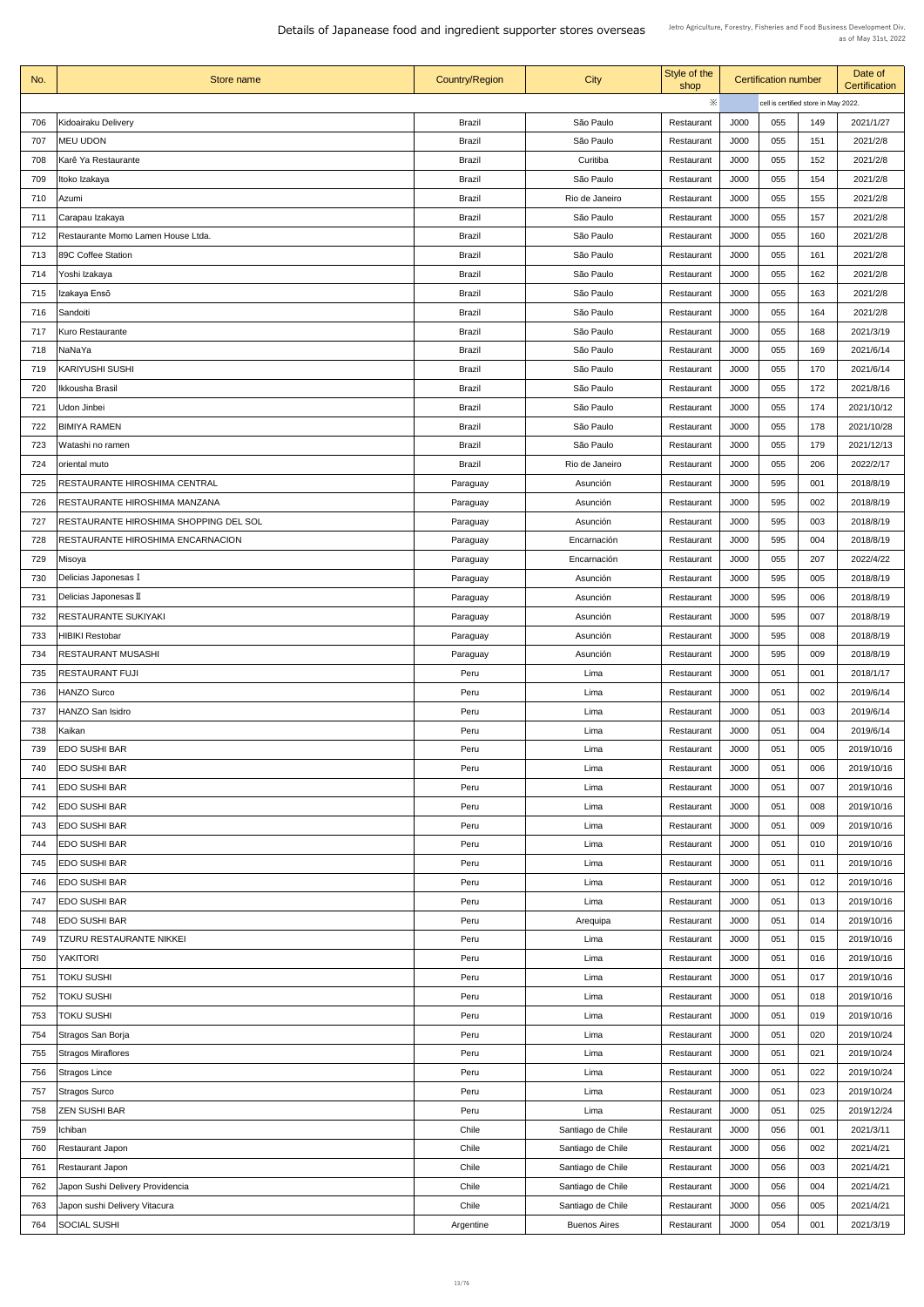| No. | Store name                                | <b>Country/Region</b> | <b>City</b>          | Style of the<br>shop     | <b>Certification number</b> |                                      |     | Date of<br>Certification |
|-----|-------------------------------------------|-----------------------|----------------------|--------------------------|-----------------------------|--------------------------------------|-----|--------------------------|
|     |                                           |                       |                      | ※                        |                             | cell is certified store in May 2022. |     |                          |
| 765 | Cocina Kiomi                              | Argentine             | <b>Buenos Aires</b>  | Restaurant               | <b>J000</b>                 | 054                                  | 002 | 2021/4/21                |
| 766 | <b>OMOIDE, COCINA ASIATICA</b>            | Argentine             | Neuquén              | Restaurant               | J000                        | 054                                  | 003 | 2021/4/23                |
| 767 | <b>MIRUTAKI</b>                           | Argentine             | <b>Buenos Aires</b>  | Restaurant               | J000                        | 054                                  | 004 | 2021/4/23                |
| 768 | Akari Sushi Bar                           | Argentine             | La Plata             | Restaurant               | J000                        | 054                                  | 005 | 2021/4/23                |
| 769 | <b>BISTRO TOKYO</b>                       | Argentine             | <b>Buenos Aires</b>  | Restaurant               | J000                        | 054                                  | 006 | 2021/4/23                |
| 770 | AOKUMA CAFÉ                               | Argentine             | <b>Buenos Aires</b>  | Restaurant               | J000                        | 054                                  | 007 | 2021/4/23                |
| 771 | <b>BURI OMAKASE</b>                       | Argentine             | <b>Buenos Aires</b>  | Restaurant               | <b>J000</b>                 | 054                                  | 008 | 2021/4/23                |
| 772 | <b>OKIREN SUSHI BAR &amp; RESTAURANT</b>  | Argentine             | <b>Buenos Aires</b>  | Restaurant               | J000                        | 054                                  | 009 | 2021/4/23                |
| 773 | Ichisou                                   | Argentine             | <b>Buenos Aires</b>  | Restaurant               | <b>J000</b>                 | 054                                  | 010 | 2021/10/15               |
| 774 | Nakama Ramen Corner                       | Argentine             | Córdoba              | Restaurant               | J000                        | 054                                  | 011 | 2021/10/15               |
| 775 | Hanami Eventos                            | Argentine             | <b>Buenos Aires</b>  | Restaurant               | J000                        | 054                                  | 012 | 2021/12/29               |
| 776 | Kawaii Club Café                          | Argentine             | <b>Buenos Aires</b>  | Restaurant               | <b>J000</b>                 | 054                                  | 013 | 2021/12/29               |
| 777 | Restaurante Fujisan                       | Argentine             | <b>Buenos Aires</b>  | Restaurant               | <b>J000</b>                 | 054                                  | 014 | 2021/12/29               |
| 778 | Nobiru Izakaya                            | Argentine             | <b>Buenos Aires</b>  | Restaurant               | J000                        | 054                                  | 015 | 2021/12/29               |
| 779 | Harakiri de Una                           | Argentine             | <b>Buenos Aires</b>  | Restaurant               | J000                        | 054                                  | 016 | 2022/2/17                |
| 780 | Seiki Sushi                               | Colombia              | Bogotá               | Restaurant               | J000                        | 057                                  | 001 | 2021/9/21                |
| 781 | <b>ATSU ATSU</b>                          | France                | Paris                | Restaurant               | J000                        | 033                                  | 001 | 2018/1/31                |
| 782 | <b>BENTO SAKURA</b>                       | France                | <b>Nantes</b>        | Restaurant               | J000                        | 033                                  | 002 | 2018/1/31                |
| 783 | Restaurant Château de Courban             | France                | Courban              |                          | J000                        | 033                                  | 004 | 2018/1/31                |
| 784 | <b>COCOCO</b>                             | France                | Paris                | Restaurant<br>Restaurant | J000                        | 033                                  | 005 | 2018/1/31                |
| 785 | <b>EDOKKO</b>                             | France                | Paris                | Restaurant               | J000                        | 033                                  | 007 | 2018/1/31                |
| 786 | HIGUMA (Sainte-Anne)                      | France                | Paris                |                          | J000                        | 033                                  | 008 | 2018/1/31                |
|     | HIGUMA (Opéra)                            |                       |                      | Restaurant               |                             |                                      |     |                          |
| 787 | HIGUMA (Palais Royal)                     | France                | Paris                | Restaurant               | J000                        | 033                                  | 009 | 2018/1/31                |
| 788 |                                           | France                | Paris                | Restaurant               | J000                        | 033                                  | 010 | 2018/1/31                |
| 789 | <b>JIPANGUE</b>                           | France                | Paris                | Restaurant               | J000                        | 033                                  | 011 | 2018/1/31                |
| 790 | KAGAYAKI                                  | France                | Paris                | Restaurant               | J000                        | 033                                  | 012 | 2018/1/31                |
| 791 | Karaage-ya                                | France                | Paris                | Restaurant               | J000                        | 033                                  | 013 | 2018/1/31                |
| 792 | <b>KITOKITO</b>                           | France                | Paris                | Restaurant               | <b>J000</b>                 | 033                                  | 014 | 2018/1/31                |
| 793 | Koishi                                    | France                | Marseille            | Restaurant               | J000                        | 033                                  | 015 | 2018/1/31                |
| 794 | Peco Peco                                 | France                | Paris                | Restaurant               | J000                        | 033                                  | 022 | 2018/1/31                |
| 795 | sushi gourmet                             | France                | Paris                | Restaurant               | J000                        | 033                                  | 023 | 2018/1/31                |
| 796 | <b>SUSHI MARCHÉ</b>                       | France                | Paris                | Restaurant               | J000                        | 033                                  | 024 | 2018/1/31                |
| 797 | Tagawa                                    | France                | Paris                | Restaurant               | J000                        | 033                                  | 025 | 2018/1/31                |
| 798 | Echizen SOBA TOGO                         | France                | Paris                | Restaurant               | J000                        | 033                                  | 026 | 2018/1/31                |
| 799 | <b>Restautant TOYO</b>                    | France                | Paris                | Restaurant               | J000                        | 033                                  | 027 | 2018/1/31                |
| 800 | Umami Matcha Café                         | France                | Paris                | Restaurant               | J000                        | 033                                  | 028 | 2018/1/31                |
| 801 | Yoshi                                     | France                | Paris                | Restaurant               | J000                        | 033                                  | 029 | 2018/1/31                |
| 802 | <b>AIDA</b> paris                         | France                | Paris                | Restaurant               | J000                        | 033                                  | 031 | 2018/1/31                |
| 803 | <b>ISAMI</b>                              | France                | Paris                | Restaurant               | J000                        | 033                                  | 033 | 2018/1/31                |
| 804 | <b>JUBEY</b>                              | France                | Paris                | Restaurant               | J000                        | 033                                  | 034 | 2018/1/31                |
| 805 | <b>KEN KAWASAKI</b>                       | France                | Paris                | Restaurant               | J000                        | 033                                  | 035 | 2018/1/31                |
|     | 806 KOKOYA                                | France                | Paris                | Restaurant               | J000                        | 033                                  | 037 | 2018/1/31                |
| 807 | Matsuda                                   | France                | Paris                | Restaurant               | J000                        | 033                                  | 038 | 2018/1/31                |
| 808 | <b>MICHI</b>                              | France                | Paris                | Restaurant               | J000                        | 033                                  | 039 | 2018/1/31                |
| 809 | mussubi                                   | France                | Paris                | Restaurant               | J000                        | 033                                  | 040 | 2018/1/31                |
| 810 | <b>NAGOMI</b>                             | France                | Rennes               | Restaurant               | J000                        | 033                                  | 041 | 2018/1/31                |
| 811 | <b>Restaurant OKUDA</b>                   | France                | Paris                | Restaurant               | J000                        | 033                                  | 042 | 2018/1/31                |
| 812 | <b>SANKI</b>                              | France                | Boulogne-Billancourt | Restaurant               | J000                        | 033                                  | 043 | 2018/1/31                |
| 813 | <b>SHIKI</b>                              | France                | Boulogne-Billancourt | Restaurant               | J000                        | 033                                  | 044 | 2018/1/31                |
| 814 | <b>SUSHI OKUDA</b>                        | France                | Paris                | Restaurant               | J000                        | 033                                  | 045 | 2018/1/31                |
| 815 | <b>TOMO</b>                               | France                | Paris                | Restaurant               | <b>J000</b>                 | 033                                  | 046 | 2018/1/31                |
| 816 | Toraya France                             | France                | Paris                | Restaurant               | J000                        | 033                                  | 047 | 2018/1/31                |
| 817 | Tsukiji                                   | France                | Paris                | Restaurant               | J000                        | 033                                  | 048 | 2018/1/31                |
| 818 | <b>Restaurant Virtus</b>                  | France                | Paris                | Restaurant               | J000                        | 033                                  | 049 | 2018/1/31                |
| 819 | YUZU                                      | France                | Paris                | Restaurant               | J000                        | 033                                  | 050 | 2018/1/31                |
| 820 | <b>Rastaurant AZABU</b>                   | France                | Paris                | Restaurant               | J000                        | 033                                  | 051 | 2018/1/31                |
| 821 | Karaage-ya Bourse                         | France                | Paris                | Restaurant               | J000                        | 033                                  | 054 | 2018/1/31                |
| 822 | <b>KOEDO restaurant ILE Saint-Germain</b> | France                | Issy-les-Moulineaux  | Restaurant               | J000                        | 033                                  | 055 | 2018/1/31                |
| 823 | KOEDO restaurant Issy Val de Seine        | France                | Issy-les-Moulineaux  | Restaurant               | J000                        | 033                                  | 056 | 2018/1/31                |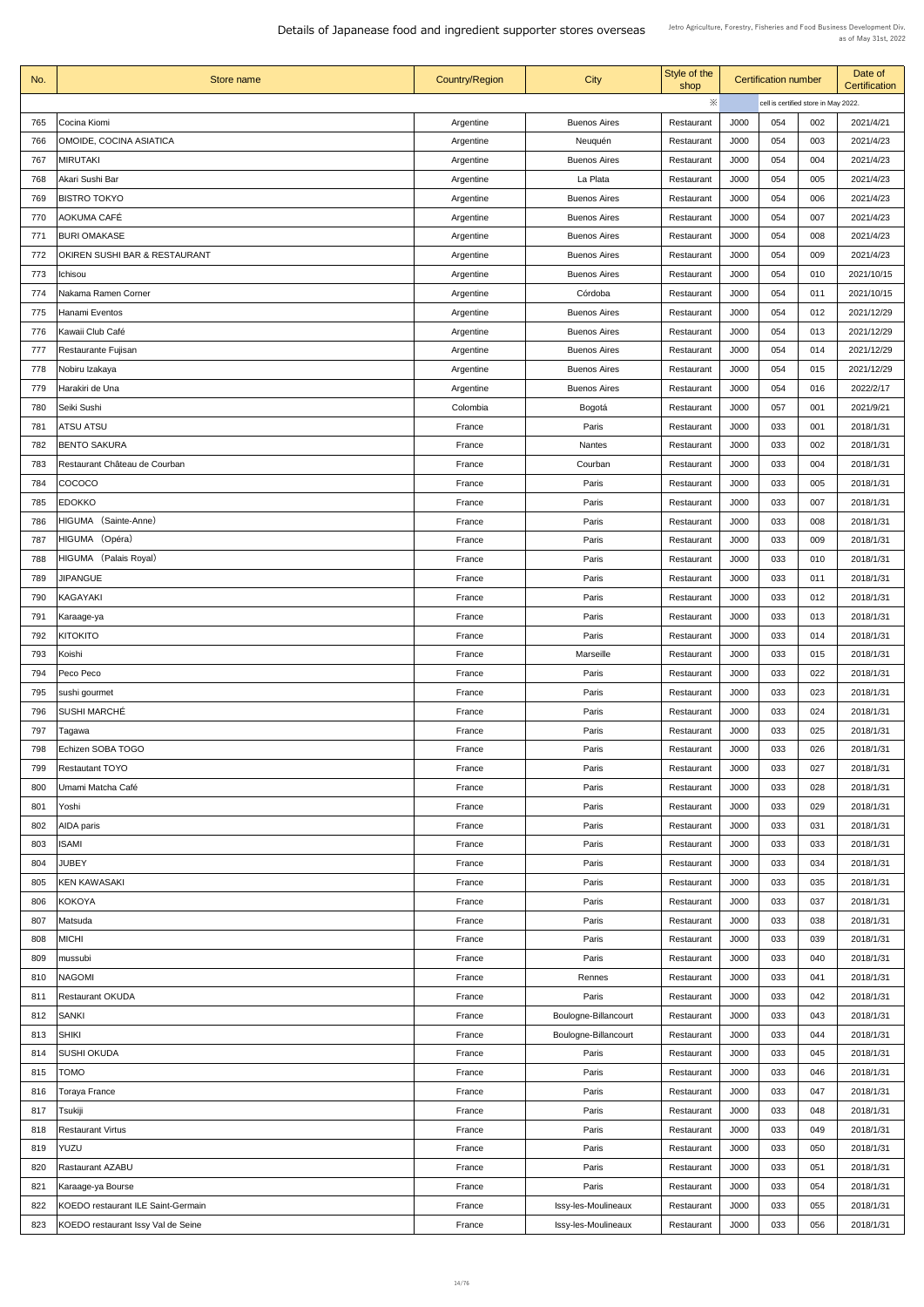| No. | Store name                          | <b>Country/Region</b> | <b>City</b>         | Style of the<br>shop |      | <b>Certification number</b> |                                      | Date of<br><b>Certification</b> |
|-----|-------------------------------------|-----------------------|---------------------|----------------------|------|-----------------------------|--------------------------------------|---------------------------------|
|     |                                     |                       |                     | ※                    |      |                             | cell is certified store in May 2022. |                                 |
| 824 | KOEDO restaurant Pont du Garigliano | France                | Paris               | Restaurant           | J000 | 033                         | 057                                  | 2018/1/31                       |
| 825 | <b>AKASAKA</b>                      | France                | Paris               | Restaurant           | J000 | 033                         | 059                                  | 2018/1/31                       |
| 826 | <b>BENKAY</b>                       | France                | Paris               | Restaurant           | J000 | 033                         | 060                                  | 2018/1/31                       |
| 827 | <b>DOSANKO LARMEN</b>               | France                | Paris               | Restaurant           | J000 | 033                         | 061                                  | 2018/1/31                       |
| 828 | KOETSU                              | France                | Paris               | Restaurant           | J000 | 033                         | 062                                  | 2018/1/31                       |
| 829 | <b>KOSYUEN</b>                      | France                | Paris               | Restaurant           | J000 | 033                         | 063                                  | 2018/1/31                       |
| 830 | <b>Restrant MATSUMOTOYA</b>         | France                | Strasbourg          | Restaurant           | J000 | 033                         | 064                                  | 2018/1/31                       |
| 831 | Tenzo by Hissa                      | France                | Paris               | Restaurant           | J000 | 033                         | 065                                  | 2018/1/31                       |
| 832 | <b>ZENZAN</b>                       | France                | Paris               | Restaurant           | J000 | 033                         | 066                                  | 2018/1/31                       |
| 833 | Ko Fu Ku                            | France                | Paris               | Restaurant           | J000 | 033                         | 069                                  | 2018/1/31                       |
| 834 | <b>Restaurant Shu</b>               | France                | Paris               | Restaurant           | J000 | 033                         | 070                                  | 2018/1/31                       |
| 835 | Taeko                               | France                | Paris               | Restaurant           | J000 | 033                         | 071                                  | 2018/1/31                       |
| 836 | <b>KAMOGAWA</b>                     | France                | Nice                | Restaurant           | J000 | 033                         | 072                                  | 2018/1/31                       |
| 837 | KIFUNÉ                              | France                | Paris               | Restaurant           | J000 | 033                         | 073                                  | 2018/1/31                       |
| 838 | <b>Sushiken by Saito</b>            | France                |                     |                      | J000 | 033                         | 075                                  | 2018/1/31                       |
|     |                                     |                       | Issy-les-Moulineaux | Restaurant           |      |                             |                                      |                                 |
| 839 | Tampopo                             | France                | Paris               | Restaurant           | J000 | 033                         | 076                                  | 2018/1/31                       |
| 840 | <b>Restaurant YEN</b>               | France                | Paris               | Restaurant           | J000 | 033                         | 077                                  | 2018/1/31                       |
| 841 | <b>AKATSUKI</b>                     | France                | Dijon               | Restaurant           | J000 | 033                         | 078                                  | 2018/1/31                       |
| 842 | <b>OMUSUBI GONBEI</b>               | France                | Paris               | Restaurant           | J000 | 033                         | 079                                  | 2018/1/31                       |
| 843 | <b>MASAMI</b>                       | France                | Dijon               | Restaurant           | J000 | 033                         | 080                                  | 2018/1/31                       |
| 844 | <b>WAIZ-NARITAKE</b>                | France                | Paris               | Restaurant           | J000 | 033                         | 081                                  | 2018/1/31                       |
| 845 | OZENYA (Restaurant)                 | France                | Grenoble            | Restaurant           | J000 | 033                         | 082                                  | 2018/1/31                       |
| 846 | <b>Restaurant SO</b>                | France                | Dijon               | Restaurant           | J000 | 033                         | 084                                  | 2018/1/31                       |
| 847 | YAMATO                              | France                | Aix-en-Provence     | Restaurant           | J000 | 033                         | 085                                  | 2018/1/31                       |
| 848 | <b>ACCENTS</b>                      | France                | Paris               | Restaurant           | J000 | 033                         | 086                                  | 2018/1/31                       |
| 849 | <b>HOKKAIDO</b>                     | France                | Paris               | Restaurant           | J000 | 033                         | 087                                  | 2018/1/31                       |
| 850 | <b>IIDA-YA</b>                      | France                | Dole                | Restaurant           | J000 | 033                         | 089                                  | 2018/1/31                       |
| 851 | <b>IPPUDO Louvre</b>                | France                | Paris               | Restaurant           | J000 | 033                         | 090                                  | 2018/1/31                       |
| 852 | <b>IPPUDO République</b>            | France                | Paris               | Restaurant           | J000 | 033                         | 091                                  | 2018/1/31                       |
| 853 | <b>IPPUDO Saint-Germain</b>         | France                | Paris               | Restaurant           | J000 | 033                         | 092                                  | 2018/1/31                       |
| 854 | Issé Izakaya                        | France                | Paris               | Restaurant           | J000 | 033                         | 093                                  | 2018/1/31                       |
| 855 | Kinugawa Vendôme                    | France                | Paris               | Restaurant           | J000 | 033                         | 094                                  | 2018/1/31                       |
| 856 | <b>Orient Extrême Neuilly</b>       | France                | Neuilly-sur-Seine   | Restaurant           | J000 | 033                         | 095                                  | 2018/1/31                       |
| 857 | The Cod House                       | France                | Paris               | Restaurant           | J000 | 033                         | 096                                  | 2018/1/31                       |
| 858 | <b>Restaurant Yoko Haussmann</b>    | France                | Paris               | Restaurant           | J000 | 033                         | 097                                  | 2018/1/31                       |
| 859 | <b>SANUKIYA</b>                     | France                | Paris               | Restaurant           | J000 | 033                         | 099                                  | 2018/1/31                       |
| 860 | YOU                                 | France                | Paris               | Restaurant           | J000 | 033                         | 100                                  | 2018/1/31                       |
| 861 | <b>ZEN</b>                          | France                | Paris               | Restaurant           | J000 | 033                         | 101                                  | 2018/1/31                       |
| 862 | <b>KINTARO</b>                      | France                | Paris               | Restaurant           | J000 | 033                         | 102                                  | 2018/1/31                       |
| 863 | Laï-Laï Ken                         | France                | Paris               | Restaurant           | J000 | 033                         | 103                                  | 2018/1/31                       |
| 864 | NANIWA-YA                           | France                | Paris               | Restaurant           | J000 | 033                         | 104                                  | 2018/1/31                       |
| 865 | Kimura                              | France                | Paris               | Restaurant           | J000 | 033                         | 105                                  | 2018/1/31                       |
| 866 | <b>DOMA</b>                         | France                | Lyon                | Restaurant           | J000 | 033                         | 106                                  | 2018/1/31                       |
| 867 | Freddy's                            | France                | Paris               | Restaurant           | J000 | 033                         | 107                                  | 2018/1/31                       |
| 868 | JUJI-YA                             | France                | Paris               | Restaurant           | J000 | 033                         | 108                                  | 2018/1/31                       |
| 869 | Kishin                              | France                | Paris               | Restaurant           | J000 | 033                         | 109                                  | 2018/1/31                       |
| 870 | <b>MINATO</b>                       | France                | Paris               | Restaurant           | J000 | 033                         | 110                                  | 2018/1/31                       |
| 871 | Pages                               | France                | Paris               | Restaurant           | J000 | 033                         | 112                                  | 2018/1/31                       |
| 872 | <b>Restaurant TOMO</b>              | France                | Lyon                | Restaurant           | J000 | 033                         | 113                                  | 2018/1/31                       |
| 873 | Ramen DJIZAN                        | France                | Lyon                | Restaurant           | J000 | 033                         | 114                                  | 2018/1/31                       |
| 874 | <b>TSUBAME</b>                      | France                | Paris               | Restaurant           | J000 | 033                         | 115                                  | 2018/1/31                       |
| 875 | Aki IZAKAYA                         | France                | Dijon               | Restaurant           | J000 | 033                         | 117                                  | 2018/1/31                       |
| 876 |                                     | France                |                     |                      | J000 | 033                         | 118                                  | 2018/1/31                       |
|     | Goramen                             |                       | Lyon                | Restaurant           |      |                             |                                      |                                 |
| 877 | <b>KIYOMIZU</b>                     | France                | Paris               | Restaurant           | J000 | 033                         | 119                                  | 2018/1/31                       |
| 878 | Abri Soba                           | France                | Paris               | Restaurant           | J000 | 033                         | 122                                  | 2018/1/31                       |
| 879 | Bento & Go!                         | France                | Paris               | Restaurant           | J000 | 033                         | 123                                  | 2018/1/31                       |
| 880 | <b>KUNITORAYA Restaurant</b>        | France                | Paris               | Restaurant           | J000 | 033                         | 124                                  | 2018/1/31                       |
| 881 | Udon Bistro Kunitoraya              | France                | Paris               | Restaurant           | J000 | 033                         | 125                                  | 2018/1/31                       |
| 882 | Kunitoraya Onigiri Bar              | France                | Paris               | Restaurant           | J000 | 033                         | 126                                  | 2018/1/31                       |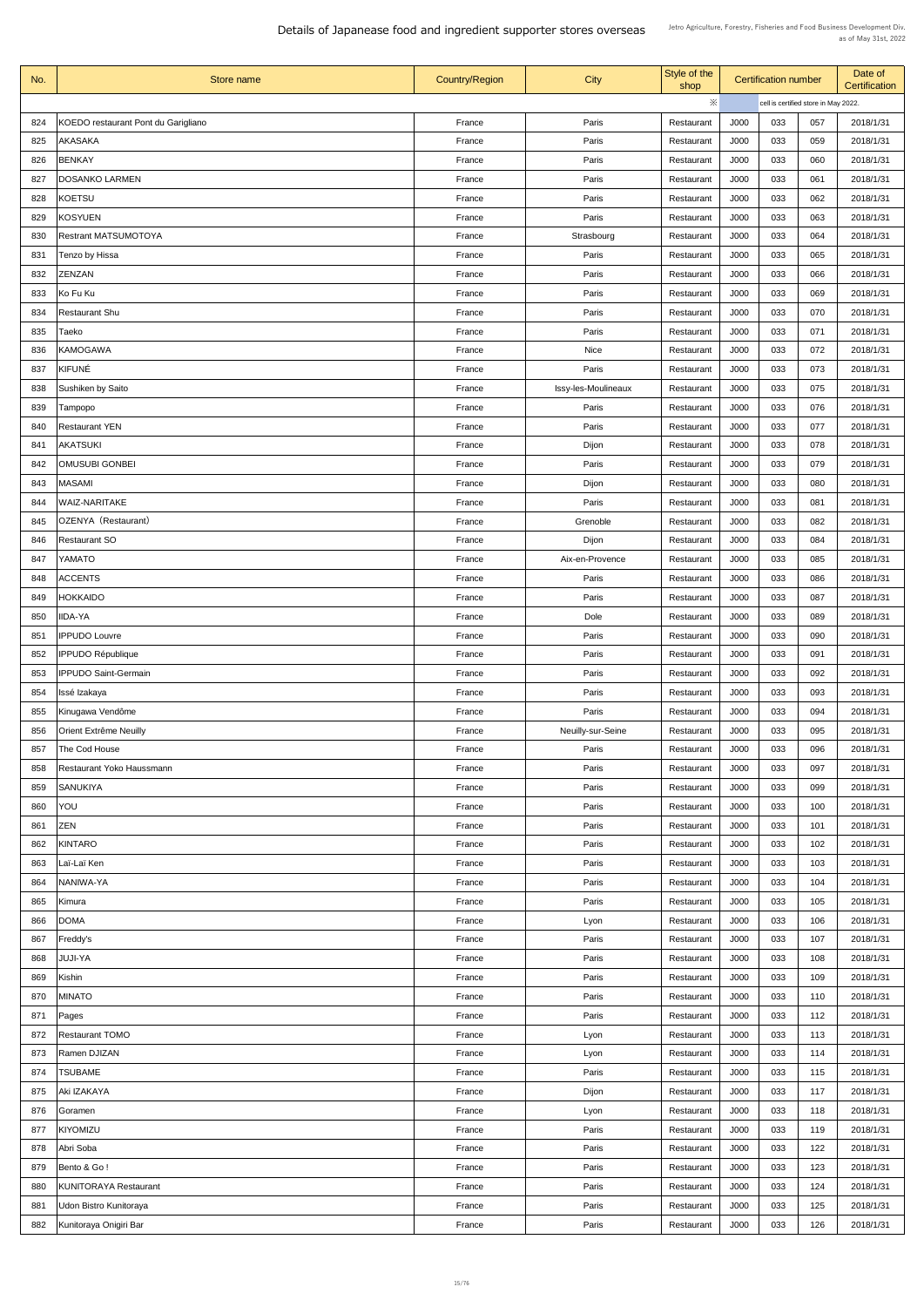| No. | Store name                                                | <b>Country/Region</b> | <b>City</b>              | Style of the<br>shop | <b>Certification number</b>          |     |     | Date of<br><b>Certification</b> |  |
|-----|-----------------------------------------------------------|-----------------------|--------------------------|----------------------|--------------------------------------|-----|-----|---------------------------------|--|
|     |                                                           |                       |                          | $\ddot{\times}$      | cell is certified store in May 2022. |     |     |                                 |  |
| 883 | L'archeste                                                | France                | Paris                    | Restaurant           | J000                                 | 033 | 129 | 2018/1/31                       |  |
| 884 | Le Bar A sushi Izumi                                      | France                | Paris                    | Restaurant           | J000                                 | 033 | 130 | 2018/1/31                       |  |
| 885 | Chez MIKI                                                 | France                | Paris                    | Restaurant           | J000                                 | 033 | 131 | 2018/1/31                       |  |
| 886 | <b>MANGA EVASION</b>                                      | France                | Dijon                    | Restaurant           | J000                                 | 033 | 133 | 2018/1/31                       |  |
| 887 | <b>SUSHI B</b>                                            | France                | Paris                    | Restaurant           | J000                                 | 033 | 134 | 2018/1/31                       |  |
| 888 | HANA Bourgogne                                            | France                | Paris                    | Restaurant           | J000                                 | 033 | 140 | 2018/1/31                       |  |
| 889 | HANA Jeu de paume                                         | France                | Paris                    | Restaurant           | J000                                 | 033 | 141 | 2018/1/31                       |  |
| 890 | HANA Paradis                                              | France                | Paris                    | Restaurant           | J000                                 | 033 | 142 | 2018/1/31                       |  |
| 891 | <b>HANA Cambronne</b>                                     | France                | Paris                    | Restaurant           | J000                                 | 033 | 143 | 2018/1/31                       |  |
| 892 | <b>HANA Passy</b>                                         | France                | Paris                    | Restaurant           | J000                                 | 033 | 144 | 2018/1/31                       |  |
| 893 | <b>SHOON Restaurant Japonais</b>                          | France                | Strasbourg               | Restaurant           | J000                                 | 033 | 145 | 2018/1/31                       |  |
| 894 | <b>BISSOH</b>                                             | France                | <b>Beaune</b>            | Restaurant           | J000                                 | 033 | 146 | 2018/1/31                       |  |
| 895 | KODAWARI RAMEN                                            | France                | Paris                    | Restaurant           | J000                                 | 033 | 147 | 2018/1/31                       |  |
| 896 | <b>BIOMOMO HASHIMOTO</b>                                  | France                | Bellegarde               | Restaurant           | J000                                 | 033 | 149 | 2018/1/31                       |  |
| 897 | <b>Bistrot Hotaru</b>                                     | France                | Paris                    | Restaurant           | J000                                 | 033 | 150 | 2018/1/31                       |  |
| 898 | <b>Restaurant Japonais TAKARA</b>                         | France                | Paris                    |                      | J000                                 | 033 | 151 | 2018/1/31                       |  |
| 899 | SHOKU                                                     | France                | Paris                    | Restaurant           | J000                                 | 033 | 154 | 2018/1/31                       |  |
|     |                                                           |                       |                          | Restaurant           |                                      |     |     |                                 |  |
| 900 | <b>TOKUGAWA</b>                                           | France                | Paris                    | Restaurant           | J000                                 | 033 | 155 | 2018/1/31                       |  |
| 901 | <b>Boutique Tsunagari</b>                                 | France                | Paris                    | Restaurant           | J000                                 | 033 | 156 | 2018/1/31                       |  |
| 902 | <b>KURA</b>                                               | France                | Paris                    | Restaurant           | J000                                 | 033 | 157 | 2018/3/5                        |  |
| 903 | Hinoki                                                    | France                | <b>Brest</b>             | Restaurant           | J000                                 | 033 | 157 | 2018/3/22                       |  |
| 904 | <b>SAKURA RAMEN</b>                                       | France                | Paris                    | Restaurant           | J000                                 | 033 | 158 | 2018/3/5                        |  |
| 905 | L'Atelier de GAZTELUR                                     | France                | Arcangues                | Restaurant           | J000                                 | 033 | 158 | 2018/3/22                       |  |
| 906 | Jin                                                       | France                | Paris                    | Restaurant           | J000                                 | 033 | 160 | 2018/3/26                       |  |
| 907 | Place des marchés                                         | France                | Villesèque des Corbiéres | Restaurant           | J000                                 | 033 | 162 | 2018/4/12                       |  |
| 908 | AYAMÉ (Riem Becker)                                       | France                | <b>Ivry-sur-Seine</b>    | Restaurant           | J000                                 | 033 | 163 | 2018/4/24                       |  |
| 909 | <b>BENTO KANOYA</b>                                       | France                | Villefranche-de-Rouergue | Restaurant           | J000                                 | 033 | 164 | 2018/9/7                        |  |
| 910 | <b>BENTOMANIA</b>                                         | France                | Lyon                     | Restaurant           | J000                                 | 033 | 165 | 2018/10/22                      |  |
| 911 | <b>BOTAN de la vigne</b>                                  | France                | Paris                    | Restaurant           | J000                                 | 033 | 166 | 2018/10/31                      |  |
| 912 | <b>NAOPPE</b>                                             | France                | Paris                    | Restaurant           | J000                                 | 033 | 167 | 2018/11/12                      |  |
| 913 | <b>AZUKI</b>                                              | France                | Lyon                     | Restaurant           | J000                                 | 033 | 170 | 2019/1/15                       |  |
| 914 | <b>Pigalle Fromage Club</b>                               | France                | Paris                    | Restaurant           | J000                                 | 033 | 171 | 2019/3/18                       |  |
| 915 | Jinchan Shokudo                                           | France                | Paris                    | Restaurant           | J000                                 | 033 | 176 | 2019/9/10                       |  |
| 916 | Gili-Gili                                                 | France                | Paris                    | Restaurant           | J000                                 | 033 | 173 | 2019/10/1                       |  |
| 917 | Paris Hanazen                                             | France                | Paris                    | Restaurant           | J000                                 | 033 | 177 | 2019/10/24                      |  |
| 918 | <b>AOYAMA</b>                                             | France                | Paris                    | Restaurant           | J000                                 | 033 | 178 | 2019/11/30                      |  |
| 919 | <b>NEKO RAMEN</b>                                         | France                | Paris                    | Restaurant           | J000                                 | 033 | 180 | 2020/2/13                       |  |
| 920 | YATAI                                                     | France                | Ermont                   | Restaurant           | J000                                 | 033 | 184 | 2020/9/4                        |  |
| 921 | Restaurant Ikoï                                           | France                | Le Mans                  | Restaurant           | J000                                 | 033 | 185 | 2020/9/28                       |  |
| 922 | Maison du bento                                           | France                | Montigny-le-Bretonneux   | Restaurant           | J000                                 | 033 | 186 | 2020/9/28                       |  |
| 923 | <b>MIKIYA</b>                                             | France                | Le Mans                  | Restaurant           | J000                                 | 033 | 181 | 2020/2/27                       |  |
| 924 | Ko Iki                                                    | France                | La Baule-Escoublac       | Restaurant           | J000                                 | 033 | 189 | 2020/11/18                      |  |
| 925 | <b>NODAIWA Paris</b>                                      | France                | Paris                    | Restaurant           | J000                                 | 033 | 193 | 2021/3/4                        |  |
| 926 | La Maison du Mochi                                        | France                | Paris                    | Restaurant           | J000                                 | 033 | 194 | 2021/6/29                       |  |
| 927 | La Maison du Mochi                                        | France                | Paris                    | Restaurant           | J000                                 | 033 | 195 | 2021/6/29                       |  |
| 928 | Restaurant L'Arôme                                        | France                | Paris                    | Restaurant           | J000                                 | 033 | 197 | 2021/10/28                      |  |
| 929 | Ramen DJIZAN Lyon 7ème                                    | France                | Lyon                     | Restaurant           | J000                                 | 033 | 198 | 2021/12/17                      |  |
| 930 | Mosuke                                                    | France                | Paris                    | Restaurant           | J000                                 | 033 | 199 | 2022/2/9                        |  |
| 931 | Nama restaurant                                           | France                | Aquitaine                | Restaurant           | J000                                 | 033 | 200 | 2022/4/26                       |  |
| 932 | Ristorante Giapponese il Cuole                            | Italy                 | Florence                 | Restaurant           | J000                                 | 039 | 002 | 2017/10/23                      |  |
| 933 | Ristorante Le Quattro Stagioni                            | Italy                 | Saluzzo                  | Restaurant           | J000                                 | 039 | 003 | 2017/10/23                      |  |
| 934 | Gastronomia Yamamoto                                      | Italy                 | Milan                    | Restaurant           | J000                                 | 039 | 004 | 2017/11/13                      |  |
| 935 | Ristorante koji                                           | Italy                 | Milan                    | Restaurant           | J000                                 | 039 | 006 | 2017/12/4                       |  |
| 936 | <b>Ristorante Osaka</b>                                   | Italy                 | Milan                    | Restaurant           | J000                                 | 039 | 007 | 2017/12/4                       |  |
| 937 | tomoyoshi ENDO                                            | Italy                 | Milan                    | Restaurant           | J000                                 | 039 | 009 | 2017/12/4                       |  |
| 938 | BASARA MILANO-VIA TORTONA RISTORANTE E PASTICCERIA        | Italy                 | Milan                    | Restaurant           | J000                                 | 039 | 010 | 2018/1/31                       |  |
| 939 | BASARA MILANO-CORSO ITALIA RISTORANTE E PASTICCERIA       | Italy                 | Milan                    | Restaurant           | J000                                 | 039 | 011 | 2018/1/31                       |  |
| 940 | BASARA MILANO-PORTO CERVO, SARDEGNA                       | Italy                 | Porto Cervo              | Restaurant           | J000                                 | 039 | 012 | 2018/1/31                       |  |
| 941 | BASARA MILANO-SAN MARCO, VENEZIA RISTORANTE E PASTICCERIA | Italy                 | Venezia                  | Restaurant           | J000                                 | 039 | 013 | 2018/1/31                       |  |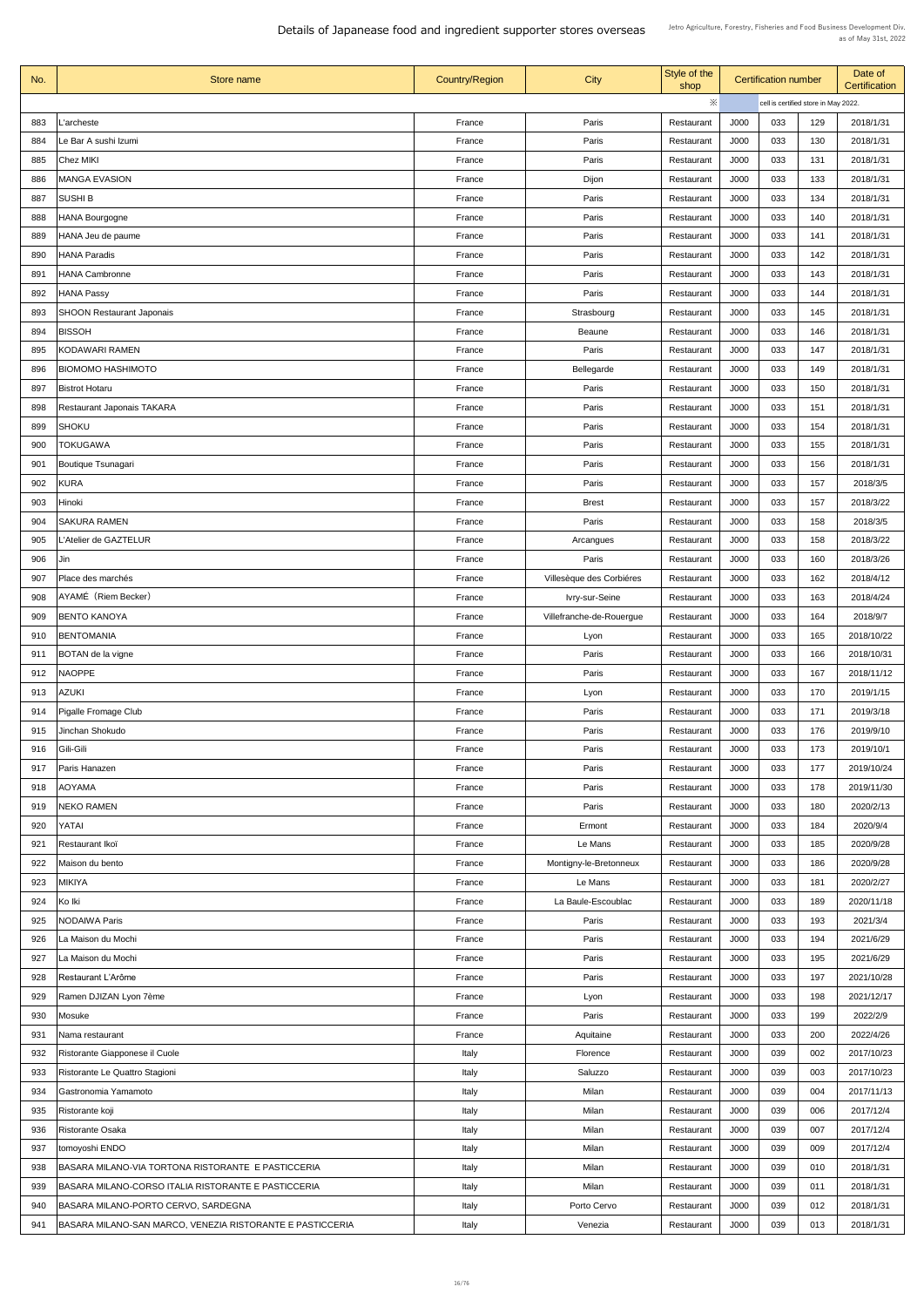| No.  | Store name                         | <b>Country/Region</b> | <b>City</b>         | Style of the<br>shop |      | <b>Certification number</b>          |     | Date of<br><b>Certification</b> |
|------|------------------------------------|-----------------------|---------------------|----------------------|------|--------------------------------------|-----|---------------------------------|
|      |                                    |                       |                     | ※                    |      | cell is certified store in May 2022. |     |                                 |
| 942  | <b>RAMEN BAR AKIRA Ostiense</b>    | Italy                 | Rome                | Restaurant           | J000 | 039                                  | 015 | 2018/1/31                       |
| 943  | RAMEN BAR AKIRA Piazza Bologna     | Italy                 | Rome                | Restaurant           | J000 | 039                                  | 017 | 2018/1/31                       |
| 944  | RISTORANTE GIAPPONESE TAKI         | Italy                 | Rome                | Restaurant           | J000 | 039                                  | 018 | 2018/1/31                       |
| 945  | Poporoya Restaurant                | Italy                 | Milan               | Restaurant           | J000 | 039                                  | 019 | 2018/2/13                       |
| 946  | <b>SHIRO POPOROYA</b>              | Italy                 | Milan               | Restaurant           | J000 | 039                                  | 021 | 2018/2/13                       |
| 947  | DOOZO artbooks & Sushi             | Italy                 | Rome                | Restaurant           | J000 | 039                                  | 022 | 2018/3/5                        |
| 948  | Oasi Giapponese                    | Italy                 | Milan               | Restaurant           | J000 | 039                                  | 024 | 2018/3/14                       |
| 949  | Hibiki-àn                          | Italy                 | Florence            | Restaurant           | J000 | 039                                  | 026 | 2018/4/9                        |
| 950  | <b>MIYABI</b>                      | Italy                 | Torino              | Restaurant           | J000 | 039                                  | 027 | 2018/4/10                       |
| 951  | Yuzuya                             | Italy                 | Bologna             | Restaurant           | J000 | 039                                  | 030 | 2018/4/25                       |
| 952  | <b>MAMA-YA RAMEN</b>               | Italy                 | Rome                | Restaurant           | J000 | 039                                  | 031 | 2018/6/6                        |
| 953  | UMAMI Ramen Bar                    | Italy                 | Rome                | Restaurant           | J000 | 039                                  | 032 | 2018/6/6                        |
| 954  | Rimessa Roscioli                   | Italy                 | Rome                | Restaurant           | J000 | 039                                  | 033 | 2018/6/6                        |
| 955  | <b>SAKANA SUSHI</b>                | Italy                 | Rome                | Restaurant           | J000 | 039                                  | 035 | 2018/6/6                        |
| 956  | LE ASIATIQUE                       | Italy                 | Rome                | Restaurant           | J000 | 039                                  | 036 | 2018/6/6                        |
| 957  | Hokusai Ramen                      | Italy                 | Rome                | Restaurant           | J000 | 039                                  | 037 | 2018/6/6                        |
| 958  | <b>HASEKURA</b>                    |                       | Rome                | Restaurant           | J000 | 039                                  | 038 | 2018/6/12                       |
| 959  | Glass Hostaria                     | Italy                 | Rome                |                      | J000 | 039                                  | 043 | 2018/7/11                       |
|      |                                    | Italy                 |                     | Restaurant           |      |                                      |     |                                 |
| 960  | Zazà Ramen                         | Italy                 | Milan               | Restaurant           | J000 | 039                                  | 044 | 2018/7/11                       |
| 961  | KANPAI                             | Italy                 | Milan               | Restaurant           | J000 | 039                                  | 046 | 2018/8/1                        |
| 962  | San Sui Japanese Garden Restaurant | Italy                 | Rimini              | Restaurant           | J000 | 039                                  | 047 | 2018/9/19                       |
| 963  | KOKORO RISTORANTE GIAPPONESE       | Italy                 | Sesto San Giovanni  | Restaurant           | J000 | 039                                  | 048 | 2018/9/19                       |
| 964  | <b>TENOHA MILANO</b>               | Italy                 | Milan               | Restaurant           | J000 | 039                                  | 049 | 2018/9/19                       |
| 965  | Mikachan                           | Italy                 | Rome                | Restaurant           | J000 | 039                                  | 051 | 2018/10/31                      |
| 966  | Hanataba Japanese Kitchen          | Italy                 | Savona              | Restaurant           | J000 | 039                                  | 052 | 2018/11/21                      |
| 967  | <b>VERDERAMEN</b>                  | Italy                 | <b>Brescia</b>      | Restaurant           | J000 | 039                                  | 053 | 2018/12/7                       |
| 968  | Ramen Bar Akira                    | Italy                 | Torino              | Restaurant           | J000 | 039                                  | 054 | 2019/2/14                       |
| 969  | Leo's Gyoza factory                | Italy                 | Rome                | Restaurant           | J000 | 039                                  | 056 | 2019/2/28                       |
| 970  | Tora Sushi (Alma)                  | Italy                 | Rome                | Restaurant           | J000 | 039                                  | 057 | 2019/3/26                       |
| 971  | Yuki cucina giapponese             | Italy                 | Noci                | Restaurant           | J000 | 039                                  | 058 | 2019/3/26                       |
| 972  | <b>DORAYAKI</b>                    | Italy                 | Rome                | Restaurant           | J000 | 039                                  | 059 | 2019/4/26                       |
| 973  | YUMI IZAKAYA                       | Italy                 | Lecce               | Restaurant           | J000 | 039                                  | 060 | 2019/5/17                       |
| 974  | <b>TENOHA RAMEN</b>                | Italy                 | Milan               | Restaurant           | J000 | 039                                  | 061 | 2019/5/17                       |
| 975  | <b>SAGAMI Milano Centrale</b>      | Italy                 | Milan               | Restaurant           | J000 | 039                                  | 062 | 2019/5/30                       |
| 976  | <b>SOMETIMES SUSHIBAR IZAKAYA</b>  | Italy                 | Puglia              | Restaurant           | J000 | 039                                  | 063 | 2019/8/26                       |
| 977  | Mangiappone                        | Italy                 | Firenze             | Restaurant           | J000 | 039                                  | 064 | 2019/9/2                        |
| 978  | <b>HAGAKURE RESTAURANT</b>         | Italy                 | Bari                | Restaurant           | J000 | 039                                  | 065 | 2019/11/1                       |
| 979  | <b>BASARA</b> sushi pasticceria    | Italy                 | Milan               | Restaurant           | J000 | 039                                  | 067 | 2019/11/27                      |
| 980  | <b>BASARA</b> sushi pasticceria    | Italy                 | Milan               | Restaurant           | J000 | 039                                  | 068 | 2019/11/27                      |
| 981  | Miyabi Milano                      | Italy                 | Milan               | Restaurant           | J000 | 039                                  | 069 | 2019/12/24                      |
| 982  | <b>Sushi Passion</b>               | Italy                 | Rome                | Restaurant           | J000 | 039                                  | 071 | 2020/2/13                       |
| 983  | <b>Ristorante ATSUSHI</b>          | Italy                 | Villongo            | Restaurant           | J000 | 039                                  | 072 | 2020/2/19                       |
| 984  | Aji Osteria Giapponese             | Italy                 | Schio               | Restaurant           | J000 | 039                                  | 073 | 2020/3/6                        |
| 985  | Noi Sushi                          | Italy                 | <b>Gabicce Mare</b> | Restaurant           | J000 | 039                                  | 074 | 2020/3/11                       |
| 986  | Suchic                             | Italy                 | Porto Sant'Elpidio  | Restaurant           | J000 | 039                                  | 075 | 2020/5/28                       |
| 987  | OSTERIA GIAPPONESE COEDO           | Italy                 | Porto Sant'Elpidio  | Restaurant           | J000 | 039                                  | 076 | 2020/6/5                        |
| 988  | Sushilab mazzini                   | Italy                 | Palermo             | Restaurant           | J000 | 039                                  | 077 | 2020/7/2                        |
| 989  | Ma Ramen                           | Italy                 | Padova              | Restaurant           | J000 | 039                                  | 078 | 2020/7/21                       |
| 990  | Aiko Sushi Restaurant              | Italy                 | Palermo             | Restaurant           | J000 | 039                                  | 081 | 2020/8/7                        |
| 991  | <b>SAGAMI Modena</b>               | Italy                 | Modena              | Restaurant           | J000 | 039                                  | 079 | 2021/2/1                        |
| 992  | Manyi-SAGAMI Bologna               | Italy                 | Bologna             | Restaurant           | J000 | 039                                  | 080 | 2021/2/1                        |
| 993  | Botanico                           | Italy                 | Pescara             | Restaurant           | J000 | 039                                  | 099 | 2021/3/11                       |
| 994  | Hanzo Nikkei                       | Italy                 | Valsamoggia         | Restaurant           | J000 | 039                                  | 100 | 2021/3/16                       |
| 995  | Sushi Duepuntozero                 | Italy                 | Colleferro          | Restaurant           | J000 | 039                                  | 101 | 2021/3/16                       |
| 996  | Mizuna Japanase Restaurant         | Italy                 | Olbia               | Restaurant           | J000 | 039                                  | 102 | 2021/4/23                       |
| 997  | mun sushi bar                      | Italy                 | Rome                | Restaurant           | J000 | 039                                  | 103 | 2021/4/28                       |
| 998  | <b>SUSHI ART DAY</b>               | Italy                 | Rome                | Restaurant           | J000 | 039                                  | 104 | 2021/6/14                       |
| 999  | <b>SHIROYA</b>                     | Italy                 | Rome                | Restaurant           | J000 | 039                                  | 107 | 2021/12/17                      |
| 1000 | SAGAMI Reggio Emilia               | Italy                 | Emilia              | Restaurant           | J000 | 039                                  | 108 | 2021/12/17                      |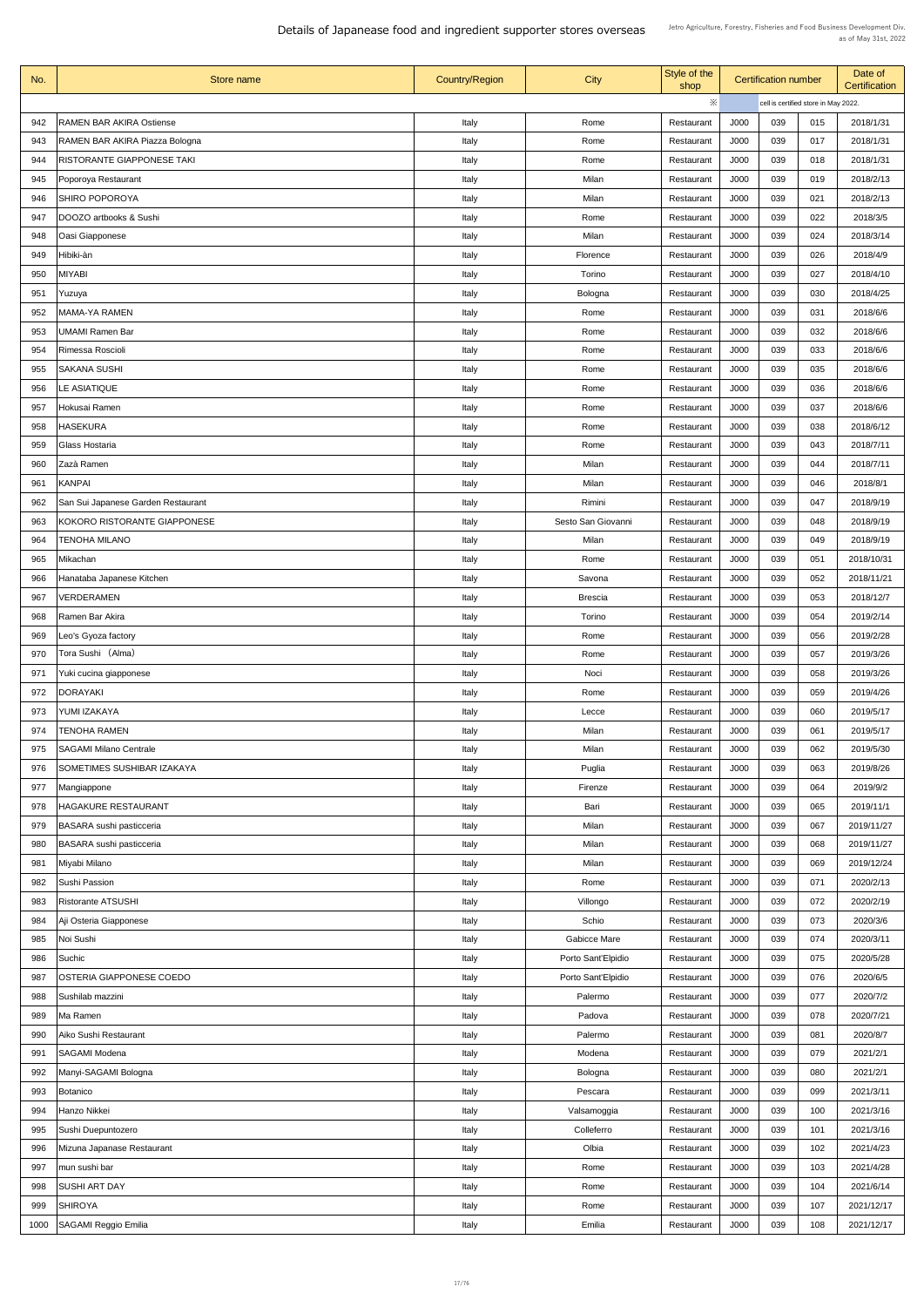| No.  | Store name                                            | <b>Country/Region</b> | <b>City</b>       | Style of the<br>shop | <b>Certification number</b>          |     | Date of<br><b>Certification</b> |            |
|------|-------------------------------------------------------|-----------------------|-------------------|----------------------|--------------------------------------|-----|---------------------------------|------------|
|      |                                                       |                       |                   | ※                    | cell is certified store in May 2022. |     |                                 |            |
| 1001 | <b>SAGAMI Parma</b>                                   | Italy                 | Parma             | Restaurant           | J000                                 | 039 | 109                             | 2021/12/17 |
| 1002 | <b>SAGAMI Siena</b>                                   | Italy                 | Siena             | Restaurant           | J000                                 | 039 | 110                             | 2021/12/17 |
| 1003 | Umi                                                   | Italy                 | Verona            | Restaurant           | J000                                 | 039 | 111                             | 2022/1/7   |
| 1004 | <b>SUSHISEN</b>                                       | Italy                 | Rome              | Restaurant           | J014                                 | 039 | 004                             | 2017/11/24 |
| 1005 | <b>WARAKU</b>                                         | Italy                 | Rome              | Restaurant           | J014                                 | 039 | 006                             | 2018/2/9   |
| 1006 | <b>UMU Restaurant</b>                                 | UnitedKingdom         | London            | Restaurant           | <b>J000</b>                          | 044 | 001                             | 2017/6/21  |
| 1007 | TOKIMEITĒ                                             | UnitedKingdom         | London            | Restaurant           | J000                                 | 044 | 002                             | 2017/7/12  |
| 1008 | Benihana Piccadilly                                   | UnitedKingdom         | London            | Restaurant           | J000                                 | 044 | 003                             | 2017/7/28  |
| 1009 | Benihana Chelsea                                      | UnitedKingdom         | London            | Restaurant           | J000                                 | 044 | 004                             | 2017/7/28  |
| 1010 | Sake no hana                                          | UnitedKingdom         | London            | Restaurant           | J000                                 | 044 | 005                             | 2017/9/26  |
| 1011 | Yashin sushi                                          | UnitedKingdom         | London            | Restaurant           | <b>J000</b>                          | 044 | 006                             | 2017/9/26  |
| 1012 | <b>Yashin Ocean House</b>                             | UnitedKingdom         | London            | Restaurant           | J000                                 | 044 | 007                             | 2017/9/26  |
| 1013 | <b>Shoryu Ramen Regent Street</b>                     | UnitedKingdom         | London            | Restaurant           | <b>J000</b>                          | 044 | 010                             | 2018/6/12  |
| 1014 | Shoryu Ramen Soho                                     | UnitedKingdom         | London            | Restaurant           | J000                                 | 044 | 011                             | 2018/6/12  |
| 1015 | Shoryu go                                             | UnitedKingdom         | London            | Restaurant           | <b>J000</b>                          | 044 | 012                             | 2018/6/12  |
| 1016 | Shoryu Ramen Carnaby                                  | UnitedKingdom         | London            | Restaurant           | <b>J000</b>                          | 044 | 013                             | 2018/6/12  |
| 1017 | <b>Shoryu Ramen New Oxford Street</b>                 | UnitedKingdom         | London            | Restaurant           | <b>J000</b>                          | 044 | 014                             | 2018/6/12  |
| 1018 | Shoryu Ramen Covent Garden                            | UnitedKingdom         | London            | Restaurant           | <b>J000</b>                          | 044 | 015                             | 2018/6/12  |
| 1019 | <b>Shoryu Ramen Shoreditch</b>                        | UnitedKingdom         | London            | Restaurant           | <b>J000</b>                          | 044 | 016                             | 2018/6/12  |
| 1020 | <b>Shoryu Ramen Liverpool Street</b>                  | UnitedKingdom         | London            | Restaurant           | <b>J000</b>                          | 044 | 017                             | 2018/6/12  |
| 1021 | <b>Shoryu Ramen Westfield Strantford</b>              | UnitedKingdom         | Westfield         | Restaurant           | J000                                 | 044 | 018                             | 2018/6/12  |
| 1022 | Shoryu Ramen Oxford                                   | UnitedKingdom         | Oxford            | Restaurant           | J000                                 | 044 | 019                             | 2018/6/12  |
|      | <b>Shoryu Ramen Manchester</b>                        | UnitedKingdom         | Manchester        |                      | <b>J000</b>                          | 044 | 020                             | 2018/6/12  |
| 1023 | Ginza Onodera                                         |                       |                   | Restaurant           | J000                                 | 044 | 022                             |            |
| 1024 |                                                       | Unitedkingdom         | London            | Restaurant           |                                      |     |                                 | 2019/3/7   |
| 1025 | Endo at Rotunda                                       | Unitedkingdom         | London            | Restaurant           | <b>J000</b>                          | 044 | 023                             | 2019/3/7   |
| 1026 | Kanada-Ya Angel                                       | Unitedkingdom         | London            | Restaurant           | J000                                 | 044 | 024                             | 2019/3/7   |
| 1027 | Kanada-Ya Haymarket                                   | Unitedkingdom         | London            | Restaurant           | J000                                 | 044 | 025                             | 2019/3/7   |
| 1028 | Kanada-Ya Covent Garden                               | Unitedkingdom         | London            | Restaurant           | <b>J000</b>                          | 044 | 026                             | 2019/3/7   |
| 1029 | Machiya                                               | Unitedkingdom         | London            | Restaurant           | <b>J000</b>                          | 044 | 027                             | 2019/3/7   |
| 1030 | Café Mori                                             | Unitedkingdom         | London            | Restaurant           | <b>J000</b>                          | 044 | 028                             | 2019/3/7   |
| 1031 | TOKYO SUKIYAKI TEI                                    | Unitedkingdom         | London            | Restaurant           | <b>J000</b>                          | 044 | 029                             | 2019/6/20  |
| 1032 | Sushi Bar HanaMatsuri                                 | Unitedkingdom         | Leeds             | Restaurant           | <b>J000</b>                          | 044 | 030                             | 2019/10/21 |
| 1033 | Sakana Oxford                                         | Unitedkingdom         | Chinnor           | Restaurant           | J000                                 | 044 | 031                             | 2021/2/22  |
| 1034 | Issho-Ni                                              | Unitedkingdom         | London            | Restaurant           | J000                                 | 044 | 032                             | 2021/9/28  |
| 1035 | Sachi at Pantechnicon                                 | Unitedkingdom         | London            | Restaurant           | J000                                 | 044 | 033                             | 2021/10/1  |
| 1036 | Monohon Ramen                                         | Unitedkingdom         | London            | Restaurant           | <b>J000</b>                          | 044 | 035                             | 2021/11/18 |
| 1037 | Roketsu                                               | Unitedkingdom         | London            | Restaurant           | <b>J000</b>                          | 044 | 038                             | 2022/5/26  |
| 1038 | <b>CHISOU SUSHI IZAKAYA</b>                           | Unitedkingdom         | London            | Restaurant           | <b>J000</b>                          | 044 | 039                             | 2022/5/26  |
| 1039 | <b>So Restaurant</b>                                  | Unitedkingdom         | London            | Restaurant           | J013                                 | 020 | 001                             | 2019/3/1   |
| 1040 | Kyubi, The Arts Club                                  | Unitedkingdom         | London            | Restaurant           | J013                                 | 020 | 002                             | 2019/4/5   |
| 1041 | <b>ISHIN BUNDESALLEE</b>                              | Germany               | <b>Berlin</b>     | Restaurant           | J000                                 | 049 | 004                             | 2018/5/14  |
|      | 1042   ISHIN MITTELSTRASSE                            | Germany               | <b>Berlin</b>     | Restaurant           | <b>J000</b>                          | 049 | 005                             | 2018/5/14  |
| 1043 | <b>ISHIN SCHLOSSSTRASSE</b>                           | Germany               | <b>Berlin</b>     | Restaurant           | J000                                 | 049 | 006                             | 2018/5/14  |
| 1044 | <b>ISHIN CHARLOTTENSTRASSE</b>                        | Germany               | <b>Berlin</b>     | Restaurant           | J000                                 | 049 | 007                             | 2018/5/14  |
| 1045 | <b>ISHIN LITFASS-PLATZ</b>                            | Germany               | <b>Berlin</b>     | Restaurant           | J000                                 | 049 | 008                             | 2018/5/14  |
| 1046 | <b>ONNOYA ISHIN</b>                                   | Germany               | <b>Berlin</b>     | Restaurant           | J000                                 | 049 | 009                             | 2018/5/14  |
| 1047 | Teehouse "make tea not war"                           | Germany               | <b>Berlin</b>     | Restaurant           | J000                                 | 049 | 011                             | 2018/9/19  |
| 1048 | Life Berlin                                           | Germany               | <b>Berlin</b>     | Restaurant           | J000                                 | 049 | 012                             | 2018/11/21 |
| 1049 | $ $ ann Japanese Restaurant $\cdot$ Sushi + Fine Food | Germany               | Kiel              | Restaurant           | J000                                 | 049 | 013                             | 2019/2/14  |
| 1050 | <b>Restaurant Yuumi</b>                               | Germany               | <b>Berlin</b>     | Restaurant           | J000                                 | 049 | 019                             | 2020/9/17  |
| 1051 | Kushi-Tei of Tokyo                                    | Germany               | <b>Dusseldorf</b> | Restaurant           | J000                                 | 049 | 022                             | 2020/11/18 |
| 1052 | <b>Tonkatsu Gonta</b>                                 | Germany               | <b>Dusseldorf</b> | Restaurant           | J000                                 | 049 | 023                             | 2020/11/18 |
| 1053 | Yaki-the-Emon                                         | Germany               | <b>Dusseldorf</b> | Restaurant           | J000                                 | 049 | 024                             | 2020/11/18 |
| 1054 | Yakiniku Restaurant Ah-Un                             | Germany               | <b>Dusseldorf</b> | Restaurant           | J000                                 | 049 | 025                             | 2020/11/18 |
| 1055 | Daidokoro Umaimon                                     | Germany               | <b>Dusseldorf</b> | Restaurant           | J000                                 | 049 | 026                             | 2020/11/18 |
| 1056 | 4Seasons Kaiserswerth                                 | Germany               | <b>Dusseldorf</b> | Restaurant           | J000                                 | 049 | 027                             | 2020/11/26 |
| 1057 | Takumi NINE                                           | Germany               | <b>Berlin</b>     | Restaurant           | J000                                 | 049 | 028                             | 2020/11/26 |
| 1058 | Takumi NINE Sapporo                                   | Germany               | <b>Berlin</b>     | Restaurant           | J000                                 | 049 | 029                             | 2020/11/26 |
| 1059 | Smartdeli                                             | Germany               | <b>Berlin</b>     | Restaurant           | J000                                 | 049 | 030                             | 2020/11/26 |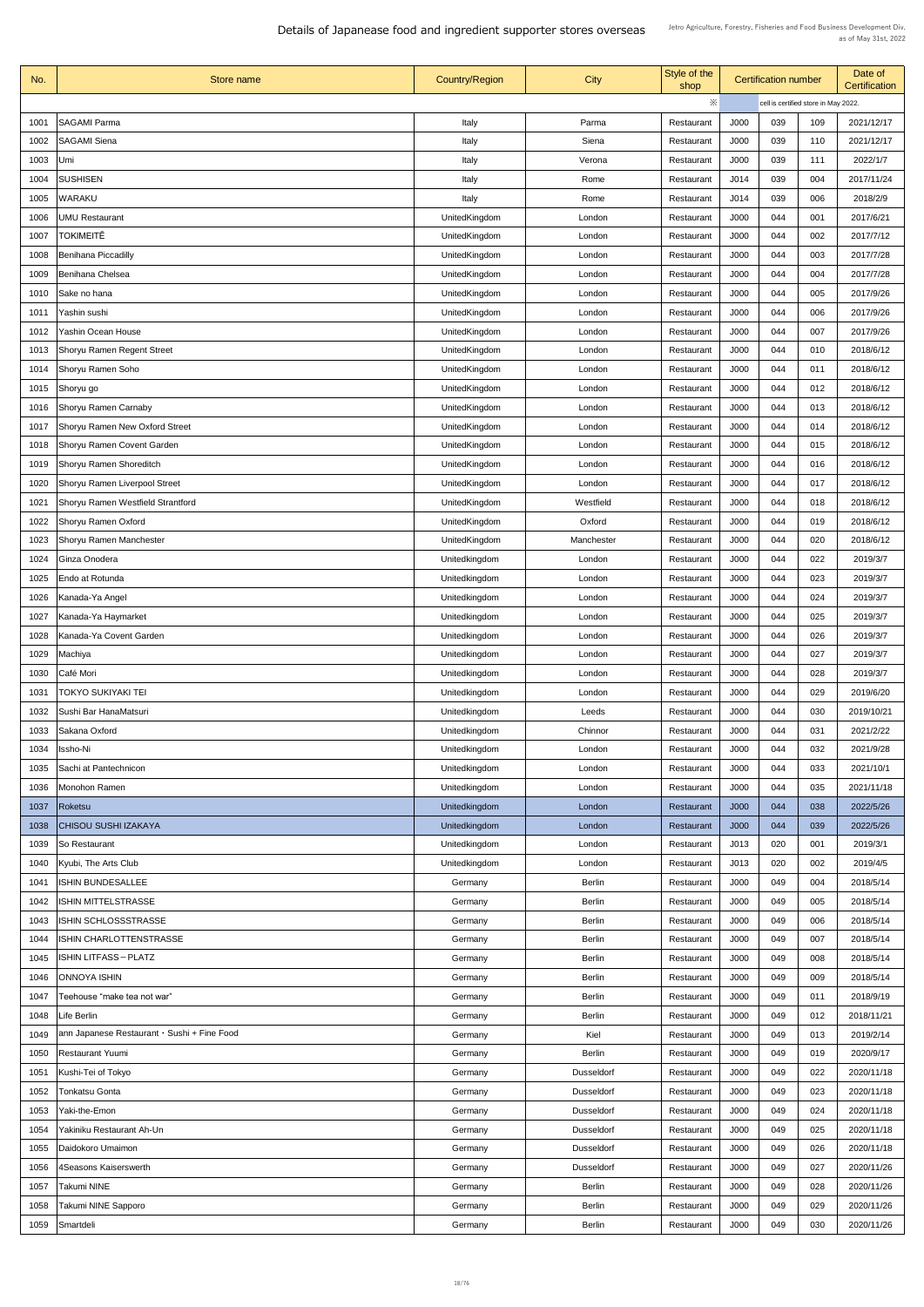| No.  | Store name                              | <b>Country/Region</b> | <b>City</b>       | Style of the<br>shop |                  | <b>Certification number</b>          |     | Date of<br><b>Certification</b> |
|------|-----------------------------------------|-----------------------|-------------------|----------------------|------------------|--------------------------------------|-----|---------------------------------|
|      |                                         |                       |                   | ※                    |                  | cell is certified store in May 2022. |     |                                 |
| 1060 | Restaurant nagomi                       | Germany               | <b>Dusseldorf</b> | Restaurant           | J000             | 049                                  | 031 | 2020/11/26                      |
| 1061 | SOBA · AN                               | Germany               | <b>Dusseldorf</b> | Restaurant           | J000             | 049                                  | 032 | 2020/12/3                       |
| 1062 | <b>RENYA</b>                            | Germany               | <b>Dusseldorf</b> | Restaurant           | J000             | 049                                  | 033 | 2020/12/3                       |
| 1063 | Furusato                                | Germany               | <b>Dusseldorf</b> | Restaurant           | J000             | 049                                  | 034 | 2020/12/3                       |
| 1064 | Café RiKa                               | Germany               | <b>Dusseldorf</b> | Restaurant           | J000             | 049                                  | 035 | 2020/12/3                       |
| 1065 | Hakata.de                               | Germany               | <b>Dusseldorf</b> | Restaurant           | J000             | 049                                  | 037 | 2020/12/3                       |
| 1066 | japanese bistro momiji                  | Germany               | <b>Berlin</b>     | Restaurant           | J000             | 049                                  | 038 | 2020/12/3                       |
| 1067 | <b>UDAGAWA</b>                          | Germany               | <b>Berlin</b>     | Restaurant           | J000             | 049                                  | 040 | 2020/12/3                       |
| 1068 |                                         | Germany               | <b>Dusseldorf</b> | Restaurant           | J000             | 049                                  | 041 | 2020/12/21                      |
|      | dontak                                  |                       |                   |                      |                  |                                      |     |                                 |
| 1069 | Hyuga                                   | Germany               | <b>Dusseldorf</b> | Restaurant           | J000             | 049                                  | 042 | 2021/1/13                       |
| 1070 | Tenzan Lab.                             | Germany               | <b>Berlin</b>     | Restaurant           | J000             | 049                                  | 045 | 2021/3/4                        |
| 1071 | Matcha Cafe WAKABA                      | Germany               | <b>Dusseldorf</b> | Restaurant           | J000             | 049                                  | 047 | 2021/3/16                       |
| 1072 | SUSHIYA sansaro                         | Germany               | Munich            | Restaurant           | <b>J000</b>      | 049                                  | 049 | 2021/3/16                       |
| 1073 | <b>Okiko Sushi and Grill Restaurant</b> | Germany               | Goslar            | Restaurant           | J000             | 049                                  | 050 | 2021/3/19                       |
| 1074 | Takumi Tonkotsu                         | Germany               | <b>Dusseldorf</b> | Restaurant           | J000             | 049                                  | 051 | 2021/3/19                       |
| 1075 | <b>SABI&amp;GARI</b>                    | Germany               | <b>Dusseldorf</b> | Restaurant           | J000             | 049                                  | 052 | 2021/3/19                       |
| 1076 | Rowan                                   | Germany               | <b>Dusseldorf</b> | Restaurant           | J000             | 049                                  | 053 | 2021/4/22                       |
| 1077 | Roku Japanese Dining& Wine              | Germany               | <b>Dusseldorf</b> | Restaurant           | J000             | 049                                  | 054 | 2021/4/22                       |
| 1078 | Takumi Chicken & Veggie                 | Germany               | <b>Dusseldorf</b> | Restaurant           | J000             | 049                                  | 055 | 2021/4/23                       |
| 1050 | Sushi Bistro Byakko                     | Germany               | München           | Restaurant           | J000             | 049                                  | 060 | 2021/11/18                      |
| 1080 | <b>IIMORI GYOZA BAR</b>                 | Germany               | Frankfurt         | Restaurant           | J014             | 049                                  | 001 | 2017/9/18                       |
| 1081 | Zenkichi Berlin                         | Germany               | <b>Berlin</b>     | Restaurant           | J019             | 049                                  | 001 | 2017/12/1                       |
| 1082 | Nagaya                                  | Germany               | <b>Dusseldorf</b> | Restaurant           | J019             | 049                                  | 002 | 2017/12/5                       |
| 1083 | <b>SUSHIMOTO</b>                        | Germany               | Frankfurt         | Restaurant           | J019             | 049                                  | 003 | 2017/12/12                      |
| 1084 | Matsumi                                 | Germany               | Hamburg           | Restaurant           | J019             | 049                                  | 004 | 2018/2/16                       |
| 1085 | Niko Niko Tei                           | Germany               | Mainz             | Restaurant           | J019             | 049                                  | 005 | 2018/6/21                       |
| 1086 | Goldener Anker                          | Germany               | Dorsten           | Restaurant           | JO19             | 049                                  | 007 | 2018/11/28                      |
| 1087 | Ratsstuben                              | Germany               | Haltern am See    | Restaurant           | JO19             | 049                                  | 008 | 2019/9/26                       |
| 1088 | Koy Shunka                              | Spain                 | <b>Barcelona</b>  | Restaurant           | J000             | 034                                  | 001 | 2017/9/19                       |
| 1089 | <b>RAMEN Hiro</b>                       | Spain                 | <b>Barcelona</b>  | Restaurant           | J000             | 034                                  | 002 | 2017/9/19                       |
| 1090 | <b>MOMIJI</b>                           | Spain                 | Valencia          | Restaurant           | J000             | 034                                  | 003 | 2018/6/25                       |
|      |                                         |                       |                   |                      | J000             | 034                                  | 006 | 2018/12/18                      |
| 1091 | <b>Wagashi Utatane</b>                  | Spain                 | Madrid            | Restaurant           |                  |                                      |     |                                 |
| 1092 | Kenko Sushi                             | Spain                 | Gipuzko           | Restaurant           | J000             | 034                                  | 007 | 2019/2/28                       |
| 1093 | Kenji Sushi Bar                         | Spain                 | Gipuzko           | Restaurant           | J000             | 034                                  | 008 | 2019/2/28                       |
| 1094 | Punta Sal                               | Spain                 | Gipuzko           | Restaurant           | J000             | 034                                  | 009 | 2019/2/28                       |
| 1095 | <b>MIKADO</b>                           | Spain                 | Madrid            | Restaurant           | J000             | 034                                  | 011 | 2019/5/15                       |
| 1096 | <b>RESTAURANTE JAPONES RAN RAN TEI</b>  | Spain                 | Madrid            | Restaurant           | J000             | 034                                  | 012 | 2019/5/30                       |
| 1097 | Soy (添)                                 | Spain                 | Madrid            | Restaurant           | J004             | 034                                  | 001 | 2017/4/1                        |
| 1098 | <b>IZARIYA</b>                          | Spain                 | Madrid            | Restaurant           | J004             | 034                                  | 003 | 2017/4/1                        |
| 1099 | Mugaritz                                | Spain                 | Ellenteria        | Restaurant           | J004             | 034                                  | 004 | 2017/4/1                        |
| 1100 | Monster Sushi                           | Spain                 | <b>Barcelona</b>  | Restaurant           | J010             | 034                                  | 001 | 2017/4/17                       |
|      | 1101   Robata Sushi & Grill             | Spain                 | <b>Barcelona</b>  | Restaurant           | J010             | 034                                  | 002 | 2017/4/17                       |
| 1102 | Ramen Dining Yu                         | Spain                 | <b>Barcelona</b>  | Restaurant           | J <sub>014</sub> | 034                                  | 005 | 2017/12/19                      |
| 1103 | <b>BAOBAB SUSHI CAFE</b>                | Spain                 | Madrid            | Restaurant           | J000             | 034                                  | 013 | 2019/6/8                        |
| 1104 | <b>KABUKI</b>                           | Spain                 | Madrid            | Restaurant           | J000             | 034                                  | 014 | 2019/6/8                        |
| 1105 | Shuwa                                   | Spain                 | Madrid            | Restaurant           | J000             | 034                                  | 015 | 2019/6/8                        |
| 1106 | SUBLIME-TOKYO                           | Spain                 | Madrid            | Restaurant           | J000             | 034                                  | 016 | 2019/6/8                        |
| 1107 | Tori-key Madrid                         | Spain                 | Madrid            | Restaurant           | J000             | 034                                  | 017 | 2019/6/20                       |
| 1108 | <b>KIRA KIRA</b>                        | Spain                 | Madrid            | Restaurant           | J000             | 034                                  | 018 | 2019/6/20                       |
| 1109 | Doki Doki                               | Spain                 | Madrid            | Restaurant           | J000             | 034                                  | 019 | 2019/6/20                       |
| 1110 | Yakiniku Rikyu                          | Spain                 | Madrid            | Restaurant           | J000             | 034                                  | 020 | 2019/6/20                       |
| 1111 | Yokaloka S.L.U                          | Spain                 | Madrid            | Restaurant           | J000             | 034                                  | 022 | 2019/6/20                       |
| 1112 | <b>SHINATORAYA</b>                      | Spain                 | Madrid            | Restaurant           | J000             | 034                                  | 023 | 2019/6/20                       |
| 1113 | KEMURI49                                | Spain                 | Madrid            | Restaurant           | J000             | 034                                  | 030 | 2019/6/20                       |
|      |                                         |                       |                   |                      |                  | 034                                  | 031 | 2019/6/20                       |
| 1114 | <b>UEMURA</b>                           | Spain                 | Madrid            | Restaurant           | J000             |                                      |     |                                 |
| 1115 | MORIKAEN, RESTAURANTE JAPONÉS           | Spain                 | Madrid            | Restaurant           | J000             | 034                                  | 032 | 2019/6/20                       |
| 1116 | HATTORI HANZŌ                           | Spain                 | Madrid            | Restaurant           | J000             | 034                                  | 033 | 2019/7/6                        |
| 1117 | <b>SAKERIA</b>                          | Spain                 | Madrid            | Restaurant           | J000             | 034                                  | 034 | 2019/7/6                        |
| 1118 | <b>CHUKA RAMEN BAR</b>                  | Spain                 | Madrid            | Restaurant           | J000             | 034                                  | 035 | 2019/7/10                       |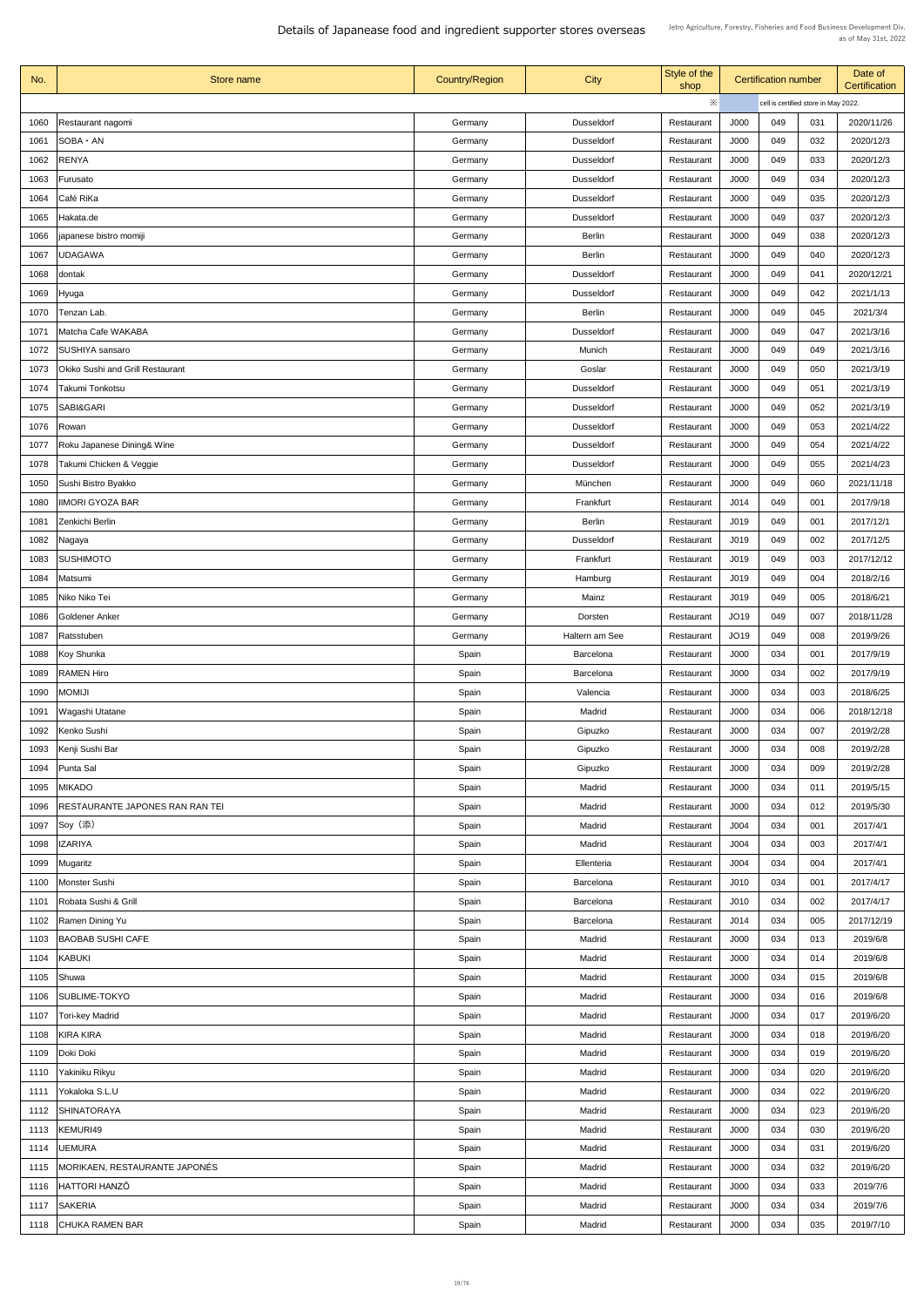| ※<br>cell is certified store in May 2022.<br><b>RESTAURANTE MUSASHI</b><br>Spain<br>J000<br>037<br>2019/7/10<br>Madrid<br>034<br>1119<br>Restaurant<br>2020/3/11<br>Kai Sushi Bar<br>Spain<br>San Sebastián<br>J000<br>034<br>038<br>1120<br>Restaurant<br>Spain<br>J000<br>034<br>039<br>2020/5/19<br>Akabeko<br>Fuengirola<br>1121<br>Restaurant<br>034<br>2021/1/27<br>Restaurante Japones Mikasa<br>Spain<br>J000<br>041<br><b>Barcelona</b><br>1122<br>Restaurant<br>J000<br>2021/1/27<br>Spain<br>034<br>042<br>1123<br>Pilar Akaneya<br>Madrid<br>Restaurant<br>Spain<br>J000<br>034<br>043<br>2021/1/27<br>Carlota Akaneya<br><b>Barcelona</b><br>1124<br>Restaurant<br>J017<br>034<br>1125<br><b>SAISHO</b><br>Spain<br>001<br>2019/4/1<br>Madrid<br>Restaurant<br>J017<br>034<br>Spain<br>002<br>2019/4/1<br>1126<br><b>GARABATO</b><br>Albacete<br>Restaurant<br>Spain<br>J017<br>034<br><b>Taiko Sushi</b><br>Madrid<br>2019/4/1<br>1127<br>003<br>Restaurant<br>J017<br>034<br>2019/4/1<br>1128<br>Washoku<br>Spain<br>Madrid<br>004<br>Restaurant<br>J017<br>Kashiwa<br>Spain<br>Madrid<br>034<br>005<br>2019/4/1<br>1129<br>Restaurant<br>J017<br>Spain<br>034<br>006<br>2019/4/1<br>1130<br>Gyoza y Ramen Kuraya<br>Madrid<br>Restaurant<br><b>HANAKURA</b><br>Spain<br>2019/4/1<br>Madrid<br>J017<br>034<br>007<br>1131<br>Restaurant<br><b>RAMEN KAGURA EXPRESS</b><br>Spain<br>J017<br>034<br>2019/4/1<br>008<br>1132<br>Madrid<br>Restaurant<br>J017<br><b>RAMEN KAGURA</b><br>Spain<br>034<br>009<br>2019/4/1<br>1133<br>Madrid<br>Restaurant<br>J017<br><b>IKIGAI</b><br>Spain<br>034<br>2019/4/1<br>Madrid<br>010<br>1134<br>Restaurant<br>J000<br>2017/6/16<br>Bimi Japan Restaurant<br>Zurich<br>041<br>003<br>Switzerland<br>1135<br>Restaurant<br>Japan Restaurant Saku<br>J000<br>041<br>2017/6/17<br>1136<br>Switzerland<br>Zurich<br>004<br>Restaurant<br>Restaurant Yukiguni, bar à ramen<br>2019/2/28<br>J000<br>041<br>Switzerland<br>Geneva<br>1137<br>005<br>Restaurant<br>2021/3/4<br>Yukiguni and Yuki Café<br>Switzerland<br>J000<br>041<br>009<br>1138<br>Geneva<br>Restaurant<br>2021/7/13<br>J000<br>Switzerland<br>041<br>010<br>1139<br>Geneva<br>gyoza no ho<br>Restaurant<br><b>NAGOMI</b><br>2018/8/31<br>J014<br>041<br>007<br>1140<br>Switzerland<br>Geneva<br>Restaurant<br>2019/4/5<br><b>GAKU, Chalandri Palmiarmia</b><br>J013<br>030<br>002<br>Greece<br>Athens<br>1141<br>Restaurant<br>J013<br>030<br><b>GAKU, Syntagma</b><br>003<br>2019/4/5<br>1142<br>Greece<br>Athens<br>Restaurant<br>J000<br>030<br>002<br>2020/1/21<br>1143<br>iori Athens<br>Greece<br>Athens<br>Restaurant<br>J000<br><b>KOI SYNTAGMA</b><br>030<br>2020/7/27<br>Greece<br>005<br>1144<br>Athens<br>Restaurant<br><b>J000</b><br>030<br>2020/7/27<br><b>KOI GLYFADA</b><br>006<br>1145<br>Greece<br><b>Athens</b><br>Restaurant<br>2020/7/27<br>J000<br>030<br>007<br>KOI KIFFISIA<br>Greece<br>Athens<br>1146<br>Restaurant<br>2020/7/27<br>KOI VOULA<br>J000<br>030<br>1147<br>Greece<br>Athens<br>008<br>Restaurant<br>2020/7/27<br>J000<br>030<br>KOI CHALANDRI<br>Greece<br>009<br>Athens<br>1148<br>Restaurant<br>2020/7/27<br>J000<br>KOI PANGRATI<br>Athens<br>030<br>010<br>Greece<br>1149<br>Restaurant<br>J000<br>030<br>2020/7/27<br>KOI NEA PHILADELPHEIA<br>Greece<br>011<br>Athens<br>1150<br>Restaurant<br>2020/7/27<br><b>KOI ILIOUPOLI</b><br>Greece<br>J000<br>030<br>012<br>Athens<br>1151<br>Restaurant<br><b>KOI NEA SMYRNI</b><br>J000<br>030<br>013<br>2020/7/27<br>1152<br>Greece<br>Athens<br>Restaurant<br>J000<br>030<br>2020/7/27<br>KOI PIRAEUS<br>014<br>1153<br>Greece<br>Athens<br>Restaurant<br>J000<br>2020/7/27<br>KOI MELISSIA<br>030<br>015<br>1154<br>Greece<br>Athens<br>Restaurant<br>J000<br>030<br>2020/7/27<br><b>KOI MAROUSI</b><br>016<br>1155<br>Greece<br>Athens<br>Restaurant<br>2020/7/27<br>KOI RETHIMNON , CRETA ISLAND<br>J000<br>030<br>017<br>1156<br>Greece<br>Athens<br>Restaurant<br>J000<br>030<br>2020/7/27<br>KOI NICOSIA, CYPRUS<br>018<br>1157<br>Greece<br>Athens<br>Restaurant<br>2020/7/27<br><b>KOI THESSALONIKI</b><br>J000<br>030<br>019<br>Greece<br>Athens<br>1158<br>Restaurant<br>J000<br>030<br>020<br>2020/7/27<br>KOI PERISTERI<br>1159<br>Greece<br>Athens<br>Restaurant<br>2020/7/27<br>021<br>1160 KOI NEA ERYTHRAIA<br>J000<br>030<br>Greece<br>Athens<br>Restaurant<br>036<br><b>KOMACHI BISTRO</b><br><b>Budapest</b><br>J000<br>2017/5/25<br>Hungary<br>001<br>1161<br>Restaurant<br><b>J000</b><br>036<br>2017/6/1<br>Sushi Sei Restaurant<br>002<br>1162<br><b>Budapest</b><br>Hungary<br>Restaurant<br>J000<br>036<br>004<br>2017/6/1<br><b>FUJI Japanese restaurant</b><br>1163<br>Hungary<br><b>Budapest</b><br>Restaurant<br>J000<br>Sushi Oceans<br>036<br>005<br>2017/12/14<br>1164<br><b>Budapest</b><br>Hungary<br>Restaurant<br><b>NOBU Budapest</b><br>J000<br>036<br>006<br>2017/12/22<br>1165<br><b>Budapest</b><br>Hungary<br>Restaurant<br><b>TOKIO Étterem - TOKIO restaurant</b><br>J000<br>036<br>2019/9/10<br>1166<br><b>Budapest</b><br>010<br>Hungary<br>Restaurant<br>Szezám Sushi Bistro<br>J000<br>036<br>2020/6/25<br>1167<br>012<br>Hungary<br>Balatonfüred<br>Restaurant<br>2020/7/2<br>WAFU Japanese pub and restaurant<br>J000<br>036<br>Hungary<br><b>Budapest</b><br>013<br>1168<br>Restaurant<br><b>WASABI Running Sushi &amp; Wok Restaurant</b><br><b>J000</b><br>036<br><b>Budapest</b><br>014<br>2020/8/7<br>1169<br>Hungary<br>Restaurant<br><b>WASABI Running Sushi &amp; Wok Restaurant</b><br><b>J000</b><br>036<br>2020/8/7<br>015<br>1170<br>Hungary<br><b>Budapest</b><br>Restaurant<br><b>WASABI Running Sushi &amp; Wok Restaurant</b><br>J000<br>036<br>016<br>2020/8/7<br>1171<br><b>Budapest</b><br>Hungary<br>Restaurant<br><b>WASABI Running Sushi &amp; Wok Restaurant</b><br>J000<br>036<br>017<br>2020/8/7<br>1172<br><b>Budapest</b><br>Hungary<br>Restaurant<br><b>WASABI EXTRA Running Sushi &amp; Wok Restaurant</b><br><b>J000</b><br>036<br>018<br>2020/8/7<br>1173<br><b>Budapest</b><br>Hungary<br>Restaurant<br>YAMATO Table Grill & Sushi Reastaurant<br>J000<br>036<br>019<br>1174<br>2020/8/7<br><b>Budapest</b><br>Hungary<br>Restaurant<br>Kicsi Japán Sushi<br>1175<br>Hungary<br><b>Budapest</b><br>Restaurant<br>2020/8/7<br>J000<br>020<br>036<br>J000<br>036<br>021<br>Kicsi Japán Izakaya<br>2020/8/7<br>1176<br>Hungary<br><b>Budapest</b><br>Restaurant<br>J000<br>036<br>2020/9/28<br><b>BIWAKO Ramen House</b><br>022<br>1177<br>Hungary<br><b>Budapest</b><br>Restaurant | No. | Store name | <b>Country/Region</b> | City | Style of the<br>shop | <b>Certification number</b> |  | Date of<br><b>Certification</b> |  |
|-----------------------------------------------------------------------------------------------------------------------------------------------------------------------------------------------------------------------------------------------------------------------------------------------------------------------------------------------------------------------------------------------------------------------------------------------------------------------------------------------------------------------------------------------------------------------------------------------------------------------------------------------------------------------------------------------------------------------------------------------------------------------------------------------------------------------------------------------------------------------------------------------------------------------------------------------------------------------------------------------------------------------------------------------------------------------------------------------------------------------------------------------------------------------------------------------------------------------------------------------------------------------------------------------------------------------------------------------------------------------------------------------------------------------------------------------------------------------------------------------------------------------------------------------------------------------------------------------------------------------------------------------------------------------------------------------------------------------------------------------------------------------------------------------------------------------------------------------------------------------------------------------------------------------------------------------------------------------------------------------------------------------------------------------------------------------------------------------------------------------------------------------------------------------------------------------------------------------------------------------------------------------------------------------------------------------------------------------------------------------------------------------------------------------------------------------------------------------------------------------------------------------------------------------------------------------------------------------------------------------------------------------------------------------------------------------------------------------------------------------------------------------------------------------------------------------------------------------------------------------------------------------------------------------------------------------------------------------------------------------------------------------------------------------------------------------------------------------------------------------------------------------------------------------------------------------------------------------------------------------------------------------------------------------------------------------------------------------------------------------------------------------------------------------------------------------------------------------------------------------------------------------------------------------------------------------------------------------------------------------------------------------------------------------------------------------------------------------------------------------------------------------------------------------------------------------------------------------------------------------------------------------------------------------------------------------------------------------------------------------------------------------------------------------------------------------------------------------------------------------------------------------------------------------------------------------------------------------------------------------------------------------------------------------------------------------------------------------------------------------------------------------------------------------------------------------------------------------------------------------------------------------------------------------------------------------------------------------------------------------------------------------------------------------------------------------------------------------------------------------------------------------------------------------------------------------------------------------------------------------------------------------------------------------------------------------------------------------------------------------------------------------------------------------------------------------------------------------------------------------------------------------------------------------------------------------------------------------------------------------------------------------------------------------------------------------------------------------------------------------------------------------------------------------------------------------------------------------------------------------------------------------------------------------------------------------------------------------------------------------------------------------------------------------------------------------------------------------------------------------------------------------------------------------------------------------------------------------------------------------------------------------------------------------------------------------------------------------------------------------------------------------------------------------------------------------------------------------------------------------------------------------------------------------------------------------------------------------------------------------------------------------------------------------------------------------------------------------------------------------------------------------------------------------------------------------------------------------------------------------------------------------------------------------------------------------------|-----|------------|-----------------------|------|----------------------|-----------------------------|--|---------------------------------|--|
|                                                                                                                                                                                                                                                                                                                                                                                                                                                                                                                                                                                                                                                                                                                                                                                                                                                                                                                                                                                                                                                                                                                                                                                                                                                                                                                                                                                                                                                                                                                                                                                                                                                                                                                                                                                                                                                                                                                                                                                                                                                                                                                                                                                                                                                                                                                                                                                                                                                                                                                                                                                                                                                                                                                                                                                                                                                                                                                                                                                                                                                                                                                                                                                                                                                                                                                                                                                                                                                                                                                                                                                                                                                                                                                                                                                                                                                                                                                                                                                                                                                                                                                                                                                                                                                                                                                                                                                                                                                                                                                                                                                                                                                                                                                                                                                                                                                                                                                                                                                                                                                                                                                                                                                                                                                                                                                                                                                                                                                                                                                                                                                                                                                                                                                                                                                                                                                                                                                                                                                                                                                                                                                                                                                                                                                                                                                                                                                                                                                                                                                                                                             |     |            |                       |      |                      |                             |  |                                 |  |
|                                                                                                                                                                                                                                                                                                                                                                                                                                                                                                                                                                                                                                                                                                                                                                                                                                                                                                                                                                                                                                                                                                                                                                                                                                                                                                                                                                                                                                                                                                                                                                                                                                                                                                                                                                                                                                                                                                                                                                                                                                                                                                                                                                                                                                                                                                                                                                                                                                                                                                                                                                                                                                                                                                                                                                                                                                                                                                                                                                                                                                                                                                                                                                                                                                                                                                                                                                                                                                                                                                                                                                                                                                                                                                                                                                                                                                                                                                                                                                                                                                                                                                                                                                                                                                                                                                                                                                                                                                                                                                                                                                                                                                                                                                                                                                                                                                                                                                                                                                                                                                                                                                                                                                                                                                                                                                                                                                                                                                                                                                                                                                                                                                                                                                                                                                                                                                                                                                                                                                                                                                                                                                                                                                                                                                                                                                                                                                                                                                                                                                                                                                             |     |            |                       |      |                      |                             |  |                                 |  |
|                                                                                                                                                                                                                                                                                                                                                                                                                                                                                                                                                                                                                                                                                                                                                                                                                                                                                                                                                                                                                                                                                                                                                                                                                                                                                                                                                                                                                                                                                                                                                                                                                                                                                                                                                                                                                                                                                                                                                                                                                                                                                                                                                                                                                                                                                                                                                                                                                                                                                                                                                                                                                                                                                                                                                                                                                                                                                                                                                                                                                                                                                                                                                                                                                                                                                                                                                                                                                                                                                                                                                                                                                                                                                                                                                                                                                                                                                                                                                                                                                                                                                                                                                                                                                                                                                                                                                                                                                                                                                                                                                                                                                                                                                                                                                                                                                                                                                                                                                                                                                                                                                                                                                                                                                                                                                                                                                                                                                                                                                                                                                                                                                                                                                                                                                                                                                                                                                                                                                                                                                                                                                                                                                                                                                                                                                                                                                                                                                                                                                                                                                                             |     |            |                       |      |                      |                             |  |                                 |  |
|                                                                                                                                                                                                                                                                                                                                                                                                                                                                                                                                                                                                                                                                                                                                                                                                                                                                                                                                                                                                                                                                                                                                                                                                                                                                                                                                                                                                                                                                                                                                                                                                                                                                                                                                                                                                                                                                                                                                                                                                                                                                                                                                                                                                                                                                                                                                                                                                                                                                                                                                                                                                                                                                                                                                                                                                                                                                                                                                                                                                                                                                                                                                                                                                                                                                                                                                                                                                                                                                                                                                                                                                                                                                                                                                                                                                                                                                                                                                                                                                                                                                                                                                                                                                                                                                                                                                                                                                                                                                                                                                                                                                                                                                                                                                                                                                                                                                                                                                                                                                                                                                                                                                                                                                                                                                                                                                                                                                                                                                                                                                                                                                                                                                                                                                                                                                                                                                                                                                                                                                                                                                                                                                                                                                                                                                                                                                                                                                                                                                                                                                                                             |     |            |                       |      |                      |                             |  |                                 |  |
|                                                                                                                                                                                                                                                                                                                                                                                                                                                                                                                                                                                                                                                                                                                                                                                                                                                                                                                                                                                                                                                                                                                                                                                                                                                                                                                                                                                                                                                                                                                                                                                                                                                                                                                                                                                                                                                                                                                                                                                                                                                                                                                                                                                                                                                                                                                                                                                                                                                                                                                                                                                                                                                                                                                                                                                                                                                                                                                                                                                                                                                                                                                                                                                                                                                                                                                                                                                                                                                                                                                                                                                                                                                                                                                                                                                                                                                                                                                                                                                                                                                                                                                                                                                                                                                                                                                                                                                                                                                                                                                                                                                                                                                                                                                                                                                                                                                                                                                                                                                                                                                                                                                                                                                                                                                                                                                                                                                                                                                                                                                                                                                                                                                                                                                                                                                                                                                                                                                                                                                                                                                                                                                                                                                                                                                                                                                                                                                                                                                                                                                                                                             |     |            |                       |      |                      |                             |  |                                 |  |
|                                                                                                                                                                                                                                                                                                                                                                                                                                                                                                                                                                                                                                                                                                                                                                                                                                                                                                                                                                                                                                                                                                                                                                                                                                                                                                                                                                                                                                                                                                                                                                                                                                                                                                                                                                                                                                                                                                                                                                                                                                                                                                                                                                                                                                                                                                                                                                                                                                                                                                                                                                                                                                                                                                                                                                                                                                                                                                                                                                                                                                                                                                                                                                                                                                                                                                                                                                                                                                                                                                                                                                                                                                                                                                                                                                                                                                                                                                                                                                                                                                                                                                                                                                                                                                                                                                                                                                                                                                                                                                                                                                                                                                                                                                                                                                                                                                                                                                                                                                                                                                                                                                                                                                                                                                                                                                                                                                                                                                                                                                                                                                                                                                                                                                                                                                                                                                                                                                                                                                                                                                                                                                                                                                                                                                                                                                                                                                                                                                                                                                                                                                             |     |            |                       |      |                      |                             |  |                                 |  |
|                                                                                                                                                                                                                                                                                                                                                                                                                                                                                                                                                                                                                                                                                                                                                                                                                                                                                                                                                                                                                                                                                                                                                                                                                                                                                                                                                                                                                                                                                                                                                                                                                                                                                                                                                                                                                                                                                                                                                                                                                                                                                                                                                                                                                                                                                                                                                                                                                                                                                                                                                                                                                                                                                                                                                                                                                                                                                                                                                                                                                                                                                                                                                                                                                                                                                                                                                                                                                                                                                                                                                                                                                                                                                                                                                                                                                                                                                                                                                                                                                                                                                                                                                                                                                                                                                                                                                                                                                                                                                                                                                                                                                                                                                                                                                                                                                                                                                                                                                                                                                                                                                                                                                                                                                                                                                                                                                                                                                                                                                                                                                                                                                                                                                                                                                                                                                                                                                                                                                                                                                                                                                                                                                                                                                                                                                                                                                                                                                                                                                                                                                                             |     |            |                       |      |                      |                             |  |                                 |  |
|                                                                                                                                                                                                                                                                                                                                                                                                                                                                                                                                                                                                                                                                                                                                                                                                                                                                                                                                                                                                                                                                                                                                                                                                                                                                                                                                                                                                                                                                                                                                                                                                                                                                                                                                                                                                                                                                                                                                                                                                                                                                                                                                                                                                                                                                                                                                                                                                                                                                                                                                                                                                                                                                                                                                                                                                                                                                                                                                                                                                                                                                                                                                                                                                                                                                                                                                                                                                                                                                                                                                                                                                                                                                                                                                                                                                                                                                                                                                                                                                                                                                                                                                                                                                                                                                                                                                                                                                                                                                                                                                                                                                                                                                                                                                                                                                                                                                                                                                                                                                                                                                                                                                                                                                                                                                                                                                                                                                                                                                                                                                                                                                                                                                                                                                                                                                                                                                                                                                                                                                                                                                                                                                                                                                                                                                                                                                                                                                                                                                                                                                                                             |     |            |                       |      |                      |                             |  |                                 |  |
|                                                                                                                                                                                                                                                                                                                                                                                                                                                                                                                                                                                                                                                                                                                                                                                                                                                                                                                                                                                                                                                                                                                                                                                                                                                                                                                                                                                                                                                                                                                                                                                                                                                                                                                                                                                                                                                                                                                                                                                                                                                                                                                                                                                                                                                                                                                                                                                                                                                                                                                                                                                                                                                                                                                                                                                                                                                                                                                                                                                                                                                                                                                                                                                                                                                                                                                                                                                                                                                                                                                                                                                                                                                                                                                                                                                                                                                                                                                                                                                                                                                                                                                                                                                                                                                                                                                                                                                                                                                                                                                                                                                                                                                                                                                                                                                                                                                                                                                                                                                                                                                                                                                                                                                                                                                                                                                                                                                                                                                                                                                                                                                                                                                                                                                                                                                                                                                                                                                                                                                                                                                                                                                                                                                                                                                                                                                                                                                                                                                                                                                                                                             |     |            |                       |      |                      |                             |  |                                 |  |
|                                                                                                                                                                                                                                                                                                                                                                                                                                                                                                                                                                                                                                                                                                                                                                                                                                                                                                                                                                                                                                                                                                                                                                                                                                                                                                                                                                                                                                                                                                                                                                                                                                                                                                                                                                                                                                                                                                                                                                                                                                                                                                                                                                                                                                                                                                                                                                                                                                                                                                                                                                                                                                                                                                                                                                                                                                                                                                                                                                                                                                                                                                                                                                                                                                                                                                                                                                                                                                                                                                                                                                                                                                                                                                                                                                                                                                                                                                                                                                                                                                                                                                                                                                                                                                                                                                                                                                                                                                                                                                                                                                                                                                                                                                                                                                                                                                                                                                                                                                                                                                                                                                                                                                                                                                                                                                                                                                                                                                                                                                                                                                                                                                                                                                                                                                                                                                                                                                                                                                                                                                                                                                                                                                                                                                                                                                                                                                                                                                                                                                                                                                             |     |            |                       |      |                      |                             |  |                                 |  |
|                                                                                                                                                                                                                                                                                                                                                                                                                                                                                                                                                                                                                                                                                                                                                                                                                                                                                                                                                                                                                                                                                                                                                                                                                                                                                                                                                                                                                                                                                                                                                                                                                                                                                                                                                                                                                                                                                                                                                                                                                                                                                                                                                                                                                                                                                                                                                                                                                                                                                                                                                                                                                                                                                                                                                                                                                                                                                                                                                                                                                                                                                                                                                                                                                                                                                                                                                                                                                                                                                                                                                                                                                                                                                                                                                                                                                                                                                                                                                                                                                                                                                                                                                                                                                                                                                                                                                                                                                                                                                                                                                                                                                                                                                                                                                                                                                                                                                                                                                                                                                                                                                                                                                                                                                                                                                                                                                                                                                                                                                                                                                                                                                                                                                                                                                                                                                                                                                                                                                                                                                                                                                                                                                                                                                                                                                                                                                                                                                                                                                                                                                                             |     |            |                       |      |                      |                             |  |                                 |  |
|                                                                                                                                                                                                                                                                                                                                                                                                                                                                                                                                                                                                                                                                                                                                                                                                                                                                                                                                                                                                                                                                                                                                                                                                                                                                                                                                                                                                                                                                                                                                                                                                                                                                                                                                                                                                                                                                                                                                                                                                                                                                                                                                                                                                                                                                                                                                                                                                                                                                                                                                                                                                                                                                                                                                                                                                                                                                                                                                                                                                                                                                                                                                                                                                                                                                                                                                                                                                                                                                                                                                                                                                                                                                                                                                                                                                                                                                                                                                                                                                                                                                                                                                                                                                                                                                                                                                                                                                                                                                                                                                                                                                                                                                                                                                                                                                                                                                                                                                                                                                                                                                                                                                                                                                                                                                                                                                                                                                                                                                                                                                                                                                                                                                                                                                                                                                                                                                                                                                                                                                                                                                                                                                                                                                                                                                                                                                                                                                                                                                                                                                                                             |     |            |                       |      |                      |                             |  |                                 |  |
|                                                                                                                                                                                                                                                                                                                                                                                                                                                                                                                                                                                                                                                                                                                                                                                                                                                                                                                                                                                                                                                                                                                                                                                                                                                                                                                                                                                                                                                                                                                                                                                                                                                                                                                                                                                                                                                                                                                                                                                                                                                                                                                                                                                                                                                                                                                                                                                                                                                                                                                                                                                                                                                                                                                                                                                                                                                                                                                                                                                                                                                                                                                                                                                                                                                                                                                                                                                                                                                                                                                                                                                                                                                                                                                                                                                                                                                                                                                                                                                                                                                                                                                                                                                                                                                                                                                                                                                                                                                                                                                                                                                                                                                                                                                                                                                                                                                                                                                                                                                                                                                                                                                                                                                                                                                                                                                                                                                                                                                                                                                                                                                                                                                                                                                                                                                                                                                                                                                                                                                                                                                                                                                                                                                                                                                                                                                                                                                                                                                                                                                                                                             |     |            |                       |      |                      |                             |  |                                 |  |
|                                                                                                                                                                                                                                                                                                                                                                                                                                                                                                                                                                                                                                                                                                                                                                                                                                                                                                                                                                                                                                                                                                                                                                                                                                                                                                                                                                                                                                                                                                                                                                                                                                                                                                                                                                                                                                                                                                                                                                                                                                                                                                                                                                                                                                                                                                                                                                                                                                                                                                                                                                                                                                                                                                                                                                                                                                                                                                                                                                                                                                                                                                                                                                                                                                                                                                                                                                                                                                                                                                                                                                                                                                                                                                                                                                                                                                                                                                                                                                                                                                                                                                                                                                                                                                                                                                                                                                                                                                                                                                                                                                                                                                                                                                                                                                                                                                                                                                                                                                                                                                                                                                                                                                                                                                                                                                                                                                                                                                                                                                                                                                                                                                                                                                                                                                                                                                                                                                                                                                                                                                                                                                                                                                                                                                                                                                                                                                                                                                                                                                                                                                             |     |            |                       |      |                      |                             |  |                                 |  |
|                                                                                                                                                                                                                                                                                                                                                                                                                                                                                                                                                                                                                                                                                                                                                                                                                                                                                                                                                                                                                                                                                                                                                                                                                                                                                                                                                                                                                                                                                                                                                                                                                                                                                                                                                                                                                                                                                                                                                                                                                                                                                                                                                                                                                                                                                                                                                                                                                                                                                                                                                                                                                                                                                                                                                                                                                                                                                                                                                                                                                                                                                                                                                                                                                                                                                                                                                                                                                                                                                                                                                                                                                                                                                                                                                                                                                                                                                                                                                                                                                                                                                                                                                                                                                                                                                                                                                                                                                                                                                                                                                                                                                                                                                                                                                                                                                                                                                                                                                                                                                                                                                                                                                                                                                                                                                                                                                                                                                                                                                                                                                                                                                                                                                                                                                                                                                                                                                                                                                                                                                                                                                                                                                                                                                                                                                                                                                                                                                                                                                                                                                                             |     |            |                       |      |                      |                             |  |                                 |  |
|                                                                                                                                                                                                                                                                                                                                                                                                                                                                                                                                                                                                                                                                                                                                                                                                                                                                                                                                                                                                                                                                                                                                                                                                                                                                                                                                                                                                                                                                                                                                                                                                                                                                                                                                                                                                                                                                                                                                                                                                                                                                                                                                                                                                                                                                                                                                                                                                                                                                                                                                                                                                                                                                                                                                                                                                                                                                                                                                                                                                                                                                                                                                                                                                                                                                                                                                                                                                                                                                                                                                                                                                                                                                                                                                                                                                                                                                                                                                                                                                                                                                                                                                                                                                                                                                                                                                                                                                                                                                                                                                                                                                                                                                                                                                                                                                                                                                                                                                                                                                                                                                                                                                                                                                                                                                                                                                                                                                                                                                                                                                                                                                                                                                                                                                                                                                                                                                                                                                                                                                                                                                                                                                                                                                                                                                                                                                                                                                                                                                                                                                                                             |     |            |                       |      |                      |                             |  |                                 |  |
|                                                                                                                                                                                                                                                                                                                                                                                                                                                                                                                                                                                                                                                                                                                                                                                                                                                                                                                                                                                                                                                                                                                                                                                                                                                                                                                                                                                                                                                                                                                                                                                                                                                                                                                                                                                                                                                                                                                                                                                                                                                                                                                                                                                                                                                                                                                                                                                                                                                                                                                                                                                                                                                                                                                                                                                                                                                                                                                                                                                                                                                                                                                                                                                                                                                                                                                                                                                                                                                                                                                                                                                                                                                                                                                                                                                                                                                                                                                                                                                                                                                                                                                                                                                                                                                                                                                                                                                                                                                                                                                                                                                                                                                                                                                                                                                                                                                                                                                                                                                                                                                                                                                                                                                                                                                                                                                                                                                                                                                                                                                                                                                                                                                                                                                                                                                                                                                                                                                                                                                                                                                                                                                                                                                                                                                                                                                                                                                                                                                                                                                                                                             |     |            |                       |      |                      |                             |  |                                 |  |
|                                                                                                                                                                                                                                                                                                                                                                                                                                                                                                                                                                                                                                                                                                                                                                                                                                                                                                                                                                                                                                                                                                                                                                                                                                                                                                                                                                                                                                                                                                                                                                                                                                                                                                                                                                                                                                                                                                                                                                                                                                                                                                                                                                                                                                                                                                                                                                                                                                                                                                                                                                                                                                                                                                                                                                                                                                                                                                                                                                                                                                                                                                                                                                                                                                                                                                                                                                                                                                                                                                                                                                                                                                                                                                                                                                                                                                                                                                                                                                                                                                                                                                                                                                                                                                                                                                                                                                                                                                                                                                                                                                                                                                                                                                                                                                                                                                                                                                                                                                                                                                                                                                                                                                                                                                                                                                                                                                                                                                                                                                                                                                                                                                                                                                                                                                                                                                                                                                                                                                                                                                                                                                                                                                                                                                                                                                                                                                                                                                                                                                                                                                             |     |            |                       |      |                      |                             |  |                                 |  |
|                                                                                                                                                                                                                                                                                                                                                                                                                                                                                                                                                                                                                                                                                                                                                                                                                                                                                                                                                                                                                                                                                                                                                                                                                                                                                                                                                                                                                                                                                                                                                                                                                                                                                                                                                                                                                                                                                                                                                                                                                                                                                                                                                                                                                                                                                                                                                                                                                                                                                                                                                                                                                                                                                                                                                                                                                                                                                                                                                                                                                                                                                                                                                                                                                                                                                                                                                                                                                                                                                                                                                                                                                                                                                                                                                                                                                                                                                                                                                                                                                                                                                                                                                                                                                                                                                                                                                                                                                                                                                                                                                                                                                                                                                                                                                                                                                                                                                                                                                                                                                                                                                                                                                                                                                                                                                                                                                                                                                                                                                                                                                                                                                                                                                                                                                                                                                                                                                                                                                                                                                                                                                                                                                                                                                                                                                                                                                                                                                                                                                                                                                                             |     |            |                       |      |                      |                             |  |                                 |  |
|                                                                                                                                                                                                                                                                                                                                                                                                                                                                                                                                                                                                                                                                                                                                                                                                                                                                                                                                                                                                                                                                                                                                                                                                                                                                                                                                                                                                                                                                                                                                                                                                                                                                                                                                                                                                                                                                                                                                                                                                                                                                                                                                                                                                                                                                                                                                                                                                                                                                                                                                                                                                                                                                                                                                                                                                                                                                                                                                                                                                                                                                                                                                                                                                                                                                                                                                                                                                                                                                                                                                                                                                                                                                                                                                                                                                                                                                                                                                                                                                                                                                                                                                                                                                                                                                                                                                                                                                                                                                                                                                                                                                                                                                                                                                                                                                                                                                                                                                                                                                                                                                                                                                                                                                                                                                                                                                                                                                                                                                                                                                                                                                                                                                                                                                                                                                                                                                                                                                                                                                                                                                                                                                                                                                                                                                                                                                                                                                                                                                                                                                                                             |     |            |                       |      |                      |                             |  |                                 |  |
|                                                                                                                                                                                                                                                                                                                                                                                                                                                                                                                                                                                                                                                                                                                                                                                                                                                                                                                                                                                                                                                                                                                                                                                                                                                                                                                                                                                                                                                                                                                                                                                                                                                                                                                                                                                                                                                                                                                                                                                                                                                                                                                                                                                                                                                                                                                                                                                                                                                                                                                                                                                                                                                                                                                                                                                                                                                                                                                                                                                                                                                                                                                                                                                                                                                                                                                                                                                                                                                                                                                                                                                                                                                                                                                                                                                                                                                                                                                                                                                                                                                                                                                                                                                                                                                                                                                                                                                                                                                                                                                                                                                                                                                                                                                                                                                                                                                                                                                                                                                                                                                                                                                                                                                                                                                                                                                                                                                                                                                                                                                                                                                                                                                                                                                                                                                                                                                                                                                                                                                                                                                                                                                                                                                                                                                                                                                                                                                                                                                                                                                                                                             |     |            |                       |      |                      |                             |  |                                 |  |
|                                                                                                                                                                                                                                                                                                                                                                                                                                                                                                                                                                                                                                                                                                                                                                                                                                                                                                                                                                                                                                                                                                                                                                                                                                                                                                                                                                                                                                                                                                                                                                                                                                                                                                                                                                                                                                                                                                                                                                                                                                                                                                                                                                                                                                                                                                                                                                                                                                                                                                                                                                                                                                                                                                                                                                                                                                                                                                                                                                                                                                                                                                                                                                                                                                                                                                                                                                                                                                                                                                                                                                                                                                                                                                                                                                                                                                                                                                                                                                                                                                                                                                                                                                                                                                                                                                                                                                                                                                                                                                                                                                                                                                                                                                                                                                                                                                                                                                                                                                                                                                                                                                                                                                                                                                                                                                                                                                                                                                                                                                                                                                                                                                                                                                                                                                                                                                                                                                                                                                                                                                                                                                                                                                                                                                                                                                                                                                                                                                                                                                                                                                             |     |            |                       |      |                      |                             |  |                                 |  |
|                                                                                                                                                                                                                                                                                                                                                                                                                                                                                                                                                                                                                                                                                                                                                                                                                                                                                                                                                                                                                                                                                                                                                                                                                                                                                                                                                                                                                                                                                                                                                                                                                                                                                                                                                                                                                                                                                                                                                                                                                                                                                                                                                                                                                                                                                                                                                                                                                                                                                                                                                                                                                                                                                                                                                                                                                                                                                                                                                                                                                                                                                                                                                                                                                                                                                                                                                                                                                                                                                                                                                                                                                                                                                                                                                                                                                                                                                                                                                                                                                                                                                                                                                                                                                                                                                                                                                                                                                                                                                                                                                                                                                                                                                                                                                                                                                                                                                                                                                                                                                                                                                                                                                                                                                                                                                                                                                                                                                                                                                                                                                                                                                                                                                                                                                                                                                                                                                                                                                                                                                                                                                                                                                                                                                                                                                                                                                                                                                                                                                                                                                                             |     |            |                       |      |                      |                             |  |                                 |  |
|                                                                                                                                                                                                                                                                                                                                                                                                                                                                                                                                                                                                                                                                                                                                                                                                                                                                                                                                                                                                                                                                                                                                                                                                                                                                                                                                                                                                                                                                                                                                                                                                                                                                                                                                                                                                                                                                                                                                                                                                                                                                                                                                                                                                                                                                                                                                                                                                                                                                                                                                                                                                                                                                                                                                                                                                                                                                                                                                                                                                                                                                                                                                                                                                                                                                                                                                                                                                                                                                                                                                                                                                                                                                                                                                                                                                                                                                                                                                                                                                                                                                                                                                                                                                                                                                                                                                                                                                                                                                                                                                                                                                                                                                                                                                                                                                                                                                                                                                                                                                                                                                                                                                                                                                                                                                                                                                                                                                                                                                                                                                                                                                                                                                                                                                                                                                                                                                                                                                                                                                                                                                                                                                                                                                                                                                                                                                                                                                                                                                                                                                                                             |     |            |                       |      |                      |                             |  |                                 |  |
|                                                                                                                                                                                                                                                                                                                                                                                                                                                                                                                                                                                                                                                                                                                                                                                                                                                                                                                                                                                                                                                                                                                                                                                                                                                                                                                                                                                                                                                                                                                                                                                                                                                                                                                                                                                                                                                                                                                                                                                                                                                                                                                                                                                                                                                                                                                                                                                                                                                                                                                                                                                                                                                                                                                                                                                                                                                                                                                                                                                                                                                                                                                                                                                                                                                                                                                                                                                                                                                                                                                                                                                                                                                                                                                                                                                                                                                                                                                                                                                                                                                                                                                                                                                                                                                                                                                                                                                                                                                                                                                                                                                                                                                                                                                                                                                                                                                                                                                                                                                                                                                                                                                                                                                                                                                                                                                                                                                                                                                                                                                                                                                                                                                                                                                                                                                                                                                                                                                                                                                                                                                                                                                                                                                                                                                                                                                                                                                                                                                                                                                                                                             |     |            |                       |      |                      |                             |  |                                 |  |
|                                                                                                                                                                                                                                                                                                                                                                                                                                                                                                                                                                                                                                                                                                                                                                                                                                                                                                                                                                                                                                                                                                                                                                                                                                                                                                                                                                                                                                                                                                                                                                                                                                                                                                                                                                                                                                                                                                                                                                                                                                                                                                                                                                                                                                                                                                                                                                                                                                                                                                                                                                                                                                                                                                                                                                                                                                                                                                                                                                                                                                                                                                                                                                                                                                                                                                                                                                                                                                                                                                                                                                                                                                                                                                                                                                                                                                                                                                                                                                                                                                                                                                                                                                                                                                                                                                                                                                                                                                                                                                                                                                                                                                                                                                                                                                                                                                                                                                                                                                                                                                                                                                                                                                                                                                                                                                                                                                                                                                                                                                                                                                                                                                                                                                                                                                                                                                                                                                                                                                                                                                                                                                                                                                                                                                                                                                                                                                                                                                                                                                                                                                             |     |            |                       |      |                      |                             |  |                                 |  |
|                                                                                                                                                                                                                                                                                                                                                                                                                                                                                                                                                                                                                                                                                                                                                                                                                                                                                                                                                                                                                                                                                                                                                                                                                                                                                                                                                                                                                                                                                                                                                                                                                                                                                                                                                                                                                                                                                                                                                                                                                                                                                                                                                                                                                                                                                                                                                                                                                                                                                                                                                                                                                                                                                                                                                                                                                                                                                                                                                                                                                                                                                                                                                                                                                                                                                                                                                                                                                                                                                                                                                                                                                                                                                                                                                                                                                                                                                                                                                                                                                                                                                                                                                                                                                                                                                                                                                                                                                                                                                                                                                                                                                                                                                                                                                                                                                                                                                                                                                                                                                                                                                                                                                                                                                                                                                                                                                                                                                                                                                                                                                                                                                                                                                                                                                                                                                                                                                                                                                                                                                                                                                                                                                                                                                                                                                                                                                                                                                                                                                                                                                                             |     |            |                       |      |                      |                             |  |                                 |  |
|                                                                                                                                                                                                                                                                                                                                                                                                                                                                                                                                                                                                                                                                                                                                                                                                                                                                                                                                                                                                                                                                                                                                                                                                                                                                                                                                                                                                                                                                                                                                                                                                                                                                                                                                                                                                                                                                                                                                                                                                                                                                                                                                                                                                                                                                                                                                                                                                                                                                                                                                                                                                                                                                                                                                                                                                                                                                                                                                                                                                                                                                                                                                                                                                                                                                                                                                                                                                                                                                                                                                                                                                                                                                                                                                                                                                                                                                                                                                                                                                                                                                                                                                                                                                                                                                                                                                                                                                                                                                                                                                                                                                                                                                                                                                                                                                                                                                                                                                                                                                                                                                                                                                                                                                                                                                                                                                                                                                                                                                                                                                                                                                                                                                                                                                                                                                                                                                                                                                                                                                                                                                                                                                                                                                                                                                                                                                                                                                                                                                                                                                                                             |     |            |                       |      |                      |                             |  |                                 |  |
|                                                                                                                                                                                                                                                                                                                                                                                                                                                                                                                                                                                                                                                                                                                                                                                                                                                                                                                                                                                                                                                                                                                                                                                                                                                                                                                                                                                                                                                                                                                                                                                                                                                                                                                                                                                                                                                                                                                                                                                                                                                                                                                                                                                                                                                                                                                                                                                                                                                                                                                                                                                                                                                                                                                                                                                                                                                                                                                                                                                                                                                                                                                                                                                                                                                                                                                                                                                                                                                                                                                                                                                                                                                                                                                                                                                                                                                                                                                                                                                                                                                                                                                                                                                                                                                                                                                                                                                                                                                                                                                                                                                                                                                                                                                                                                                                                                                                                                                                                                                                                                                                                                                                                                                                                                                                                                                                                                                                                                                                                                                                                                                                                                                                                                                                                                                                                                                                                                                                                                                                                                                                                                                                                                                                                                                                                                                                                                                                                                                                                                                                                                             |     |            |                       |      |                      |                             |  |                                 |  |
|                                                                                                                                                                                                                                                                                                                                                                                                                                                                                                                                                                                                                                                                                                                                                                                                                                                                                                                                                                                                                                                                                                                                                                                                                                                                                                                                                                                                                                                                                                                                                                                                                                                                                                                                                                                                                                                                                                                                                                                                                                                                                                                                                                                                                                                                                                                                                                                                                                                                                                                                                                                                                                                                                                                                                                                                                                                                                                                                                                                                                                                                                                                                                                                                                                                                                                                                                                                                                                                                                                                                                                                                                                                                                                                                                                                                                                                                                                                                                                                                                                                                                                                                                                                                                                                                                                                                                                                                                                                                                                                                                                                                                                                                                                                                                                                                                                                                                                                                                                                                                                                                                                                                                                                                                                                                                                                                                                                                                                                                                                                                                                                                                                                                                                                                                                                                                                                                                                                                                                                                                                                                                                                                                                                                                                                                                                                                                                                                                                                                                                                                                                             |     |            |                       |      |                      |                             |  |                                 |  |
|                                                                                                                                                                                                                                                                                                                                                                                                                                                                                                                                                                                                                                                                                                                                                                                                                                                                                                                                                                                                                                                                                                                                                                                                                                                                                                                                                                                                                                                                                                                                                                                                                                                                                                                                                                                                                                                                                                                                                                                                                                                                                                                                                                                                                                                                                                                                                                                                                                                                                                                                                                                                                                                                                                                                                                                                                                                                                                                                                                                                                                                                                                                                                                                                                                                                                                                                                                                                                                                                                                                                                                                                                                                                                                                                                                                                                                                                                                                                                                                                                                                                                                                                                                                                                                                                                                                                                                                                                                                                                                                                                                                                                                                                                                                                                                                                                                                                                                                                                                                                                                                                                                                                                                                                                                                                                                                                                                                                                                                                                                                                                                                                                                                                                                                                                                                                                                                                                                                                                                                                                                                                                                                                                                                                                                                                                                                                                                                                                                                                                                                                                                             |     |            |                       |      |                      |                             |  |                                 |  |
|                                                                                                                                                                                                                                                                                                                                                                                                                                                                                                                                                                                                                                                                                                                                                                                                                                                                                                                                                                                                                                                                                                                                                                                                                                                                                                                                                                                                                                                                                                                                                                                                                                                                                                                                                                                                                                                                                                                                                                                                                                                                                                                                                                                                                                                                                                                                                                                                                                                                                                                                                                                                                                                                                                                                                                                                                                                                                                                                                                                                                                                                                                                                                                                                                                                                                                                                                                                                                                                                                                                                                                                                                                                                                                                                                                                                                                                                                                                                                                                                                                                                                                                                                                                                                                                                                                                                                                                                                                                                                                                                                                                                                                                                                                                                                                                                                                                                                                                                                                                                                                                                                                                                                                                                                                                                                                                                                                                                                                                                                                                                                                                                                                                                                                                                                                                                                                                                                                                                                                                                                                                                                                                                                                                                                                                                                                                                                                                                                                                                                                                                                                             |     |            |                       |      |                      |                             |  |                                 |  |
|                                                                                                                                                                                                                                                                                                                                                                                                                                                                                                                                                                                                                                                                                                                                                                                                                                                                                                                                                                                                                                                                                                                                                                                                                                                                                                                                                                                                                                                                                                                                                                                                                                                                                                                                                                                                                                                                                                                                                                                                                                                                                                                                                                                                                                                                                                                                                                                                                                                                                                                                                                                                                                                                                                                                                                                                                                                                                                                                                                                                                                                                                                                                                                                                                                                                                                                                                                                                                                                                                                                                                                                                                                                                                                                                                                                                                                                                                                                                                                                                                                                                                                                                                                                                                                                                                                                                                                                                                                                                                                                                                                                                                                                                                                                                                                                                                                                                                                                                                                                                                                                                                                                                                                                                                                                                                                                                                                                                                                                                                                                                                                                                                                                                                                                                                                                                                                                                                                                                                                                                                                                                                                                                                                                                                                                                                                                                                                                                                                                                                                                                                                             |     |            |                       |      |                      |                             |  |                                 |  |
|                                                                                                                                                                                                                                                                                                                                                                                                                                                                                                                                                                                                                                                                                                                                                                                                                                                                                                                                                                                                                                                                                                                                                                                                                                                                                                                                                                                                                                                                                                                                                                                                                                                                                                                                                                                                                                                                                                                                                                                                                                                                                                                                                                                                                                                                                                                                                                                                                                                                                                                                                                                                                                                                                                                                                                                                                                                                                                                                                                                                                                                                                                                                                                                                                                                                                                                                                                                                                                                                                                                                                                                                                                                                                                                                                                                                                                                                                                                                                                                                                                                                                                                                                                                                                                                                                                                                                                                                                                                                                                                                                                                                                                                                                                                                                                                                                                                                                                                                                                                                                                                                                                                                                                                                                                                                                                                                                                                                                                                                                                                                                                                                                                                                                                                                                                                                                                                                                                                                                                                                                                                                                                                                                                                                                                                                                                                                                                                                                                                                                                                                                                             |     |            |                       |      |                      |                             |  |                                 |  |
|                                                                                                                                                                                                                                                                                                                                                                                                                                                                                                                                                                                                                                                                                                                                                                                                                                                                                                                                                                                                                                                                                                                                                                                                                                                                                                                                                                                                                                                                                                                                                                                                                                                                                                                                                                                                                                                                                                                                                                                                                                                                                                                                                                                                                                                                                                                                                                                                                                                                                                                                                                                                                                                                                                                                                                                                                                                                                                                                                                                                                                                                                                                                                                                                                                                                                                                                                                                                                                                                                                                                                                                                                                                                                                                                                                                                                                                                                                                                                                                                                                                                                                                                                                                                                                                                                                                                                                                                                                                                                                                                                                                                                                                                                                                                                                                                                                                                                                                                                                                                                                                                                                                                                                                                                                                                                                                                                                                                                                                                                                                                                                                                                                                                                                                                                                                                                                                                                                                                                                                                                                                                                                                                                                                                                                                                                                                                                                                                                                                                                                                                                                             |     |            |                       |      |                      |                             |  |                                 |  |
|                                                                                                                                                                                                                                                                                                                                                                                                                                                                                                                                                                                                                                                                                                                                                                                                                                                                                                                                                                                                                                                                                                                                                                                                                                                                                                                                                                                                                                                                                                                                                                                                                                                                                                                                                                                                                                                                                                                                                                                                                                                                                                                                                                                                                                                                                                                                                                                                                                                                                                                                                                                                                                                                                                                                                                                                                                                                                                                                                                                                                                                                                                                                                                                                                                                                                                                                                                                                                                                                                                                                                                                                                                                                                                                                                                                                                                                                                                                                                                                                                                                                                                                                                                                                                                                                                                                                                                                                                                                                                                                                                                                                                                                                                                                                                                                                                                                                                                                                                                                                                                                                                                                                                                                                                                                                                                                                                                                                                                                                                                                                                                                                                                                                                                                                                                                                                                                                                                                                                                                                                                                                                                                                                                                                                                                                                                                                                                                                                                                                                                                                                                             |     |            |                       |      |                      |                             |  |                                 |  |
|                                                                                                                                                                                                                                                                                                                                                                                                                                                                                                                                                                                                                                                                                                                                                                                                                                                                                                                                                                                                                                                                                                                                                                                                                                                                                                                                                                                                                                                                                                                                                                                                                                                                                                                                                                                                                                                                                                                                                                                                                                                                                                                                                                                                                                                                                                                                                                                                                                                                                                                                                                                                                                                                                                                                                                                                                                                                                                                                                                                                                                                                                                                                                                                                                                                                                                                                                                                                                                                                                                                                                                                                                                                                                                                                                                                                                                                                                                                                                                                                                                                                                                                                                                                                                                                                                                                                                                                                                                                                                                                                                                                                                                                                                                                                                                                                                                                                                                                                                                                                                                                                                                                                                                                                                                                                                                                                                                                                                                                                                                                                                                                                                                                                                                                                                                                                                                                                                                                                                                                                                                                                                                                                                                                                                                                                                                                                                                                                                                                                                                                                                                             |     |            |                       |      |                      |                             |  |                                 |  |
|                                                                                                                                                                                                                                                                                                                                                                                                                                                                                                                                                                                                                                                                                                                                                                                                                                                                                                                                                                                                                                                                                                                                                                                                                                                                                                                                                                                                                                                                                                                                                                                                                                                                                                                                                                                                                                                                                                                                                                                                                                                                                                                                                                                                                                                                                                                                                                                                                                                                                                                                                                                                                                                                                                                                                                                                                                                                                                                                                                                                                                                                                                                                                                                                                                                                                                                                                                                                                                                                                                                                                                                                                                                                                                                                                                                                                                                                                                                                                                                                                                                                                                                                                                                                                                                                                                                                                                                                                                                                                                                                                                                                                                                                                                                                                                                                                                                                                                                                                                                                                                                                                                                                                                                                                                                                                                                                                                                                                                                                                                                                                                                                                                                                                                                                                                                                                                                                                                                                                                                                                                                                                                                                                                                                                                                                                                                                                                                                                                                                                                                                                                             |     |            |                       |      |                      |                             |  |                                 |  |
|                                                                                                                                                                                                                                                                                                                                                                                                                                                                                                                                                                                                                                                                                                                                                                                                                                                                                                                                                                                                                                                                                                                                                                                                                                                                                                                                                                                                                                                                                                                                                                                                                                                                                                                                                                                                                                                                                                                                                                                                                                                                                                                                                                                                                                                                                                                                                                                                                                                                                                                                                                                                                                                                                                                                                                                                                                                                                                                                                                                                                                                                                                                                                                                                                                                                                                                                                                                                                                                                                                                                                                                                                                                                                                                                                                                                                                                                                                                                                                                                                                                                                                                                                                                                                                                                                                                                                                                                                                                                                                                                                                                                                                                                                                                                                                                                                                                                                                                                                                                                                                                                                                                                                                                                                                                                                                                                                                                                                                                                                                                                                                                                                                                                                                                                                                                                                                                                                                                                                                                                                                                                                                                                                                                                                                                                                                                                                                                                                                                                                                                                                                             |     |            |                       |      |                      |                             |  |                                 |  |
|                                                                                                                                                                                                                                                                                                                                                                                                                                                                                                                                                                                                                                                                                                                                                                                                                                                                                                                                                                                                                                                                                                                                                                                                                                                                                                                                                                                                                                                                                                                                                                                                                                                                                                                                                                                                                                                                                                                                                                                                                                                                                                                                                                                                                                                                                                                                                                                                                                                                                                                                                                                                                                                                                                                                                                                                                                                                                                                                                                                                                                                                                                                                                                                                                                                                                                                                                                                                                                                                                                                                                                                                                                                                                                                                                                                                                                                                                                                                                                                                                                                                                                                                                                                                                                                                                                                                                                                                                                                                                                                                                                                                                                                                                                                                                                                                                                                                                                                                                                                                                                                                                                                                                                                                                                                                                                                                                                                                                                                                                                                                                                                                                                                                                                                                                                                                                                                                                                                                                                                                                                                                                                                                                                                                                                                                                                                                                                                                                                                                                                                                                                             |     |            |                       |      |                      |                             |  |                                 |  |
|                                                                                                                                                                                                                                                                                                                                                                                                                                                                                                                                                                                                                                                                                                                                                                                                                                                                                                                                                                                                                                                                                                                                                                                                                                                                                                                                                                                                                                                                                                                                                                                                                                                                                                                                                                                                                                                                                                                                                                                                                                                                                                                                                                                                                                                                                                                                                                                                                                                                                                                                                                                                                                                                                                                                                                                                                                                                                                                                                                                                                                                                                                                                                                                                                                                                                                                                                                                                                                                                                                                                                                                                                                                                                                                                                                                                                                                                                                                                                                                                                                                                                                                                                                                                                                                                                                                                                                                                                                                                                                                                                                                                                                                                                                                                                                                                                                                                                                                                                                                                                                                                                                                                                                                                                                                                                                                                                                                                                                                                                                                                                                                                                                                                                                                                                                                                                                                                                                                                                                                                                                                                                                                                                                                                                                                                                                                                                                                                                                                                                                                                                                             |     |            |                       |      |                      |                             |  |                                 |  |
|                                                                                                                                                                                                                                                                                                                                                                                                                                                                                                                                                                                                                                                                                                                                                                                                                                                                                                                                                                                                                                                                                                                                                                                                                                                                                                                                                                                                                                                                                                                                                                                                                                                                                                                                                                                                                                                                                                                                                                                                                                                                                                                                                                                                                                                                                                                                                                                                                                                                                                                                                                                                                                                                                                                                                                                                                                                                                                                                                                                                                                                                                                                                                                                                                                                                                                                                                                                                                                                                                                                                                                                                                                                                                                                                                                                                                                                                                                                                                                                                                                                                                                                                                                                                                                                                                                                                                                                                                                                                                                                                                                                                                                                                                                                                                                                                                                                                                                                                                                                                                                                                                                                                                                                                                                                                                                                                                                                                                                                                                                                                                                                                                                                                                                                                                                                                                                                                                                                                                                                                                                                                                                                                                                                                                                                                                                                                                                                                                                                                                                                                                                             |     |            |                       |      |                      |                             |  |                                 |  |
|                                                                                                                                                                                                                                                                                                                                                                                                                                                                                                                                                                                                                                                                                                                                                                                                                                                                                                                                                                                                                                                                                                                                                                                                                                                                                                                                                                                                                                                                                                                                                                                                                                                                                                                                                                                                                                                                                                                                                                                                                                                                                                                                                                                                                                                                                                                                                                                                                                                                                                                                                                                                                                                                                                                                                                                                                                                                                                                                                                                                                                                                                                                                                                                                                                                                                                                                                                                                                                                                                                                                                                                                                                                                                                                                                                                                                                                                                                                                                                                                                                                                                                                                                                                                                                                                                                                                                                                                                                                                                                                                                                                                                                                                                                                                                                                                                                                                                                                                                                                                                                                                                                                                                                                                                                                                                                                                                                                                                                                                                                                                                                                                                                                                                                                                                                                                                                                                                                                                                                                                                                                                                                                                                                                                                                                                                                                                                                                                                                                                                                                                                                             |     |            |                       |      |                      |                             |  |                                 |  |
|                                                                                                                                                                                                                                                                                                                                                                                                                                                                                                                                                                                                                                                                                                                                                                                                                                                                                                                                                                                                                                                                                                                                                                                                                                                                                                                                                                                                                                                                                                                                                                                                                                                                                                                                                                                                                                                                                                                                                                                                                                                                                                                                                                                                                                                                                                                                                                                                                                                                                                                                                                                                                                                                                                                                                                                                                                                                                                                                                                                                                                                                                                                                                                                                                                                                                                                                                                                                                                                                                                                                                                                                                                                                                                                                                                                                                                                                                                                                                                                                                                                                                                                                                                                                                                                                                                                                                                                                                                                                                                                                                                                                                                                                                                                                                                                                                                                                                                                                                                                                                                                                                                                                                                                                                                                                                                                                                                                                                                                                                                                                                                                                                                                                                                                                                                                                                                                                                                                                                                                                                                                                                                                                                                                                                                                                                                                                                                                                                                                                                                                                                                             |     |            |                       |      |                      |                             |  |                                 |  |
|                                                                                                                                                                                                                                                                                                                                                                                                                                                                                                                                                                                                                                                                                                                                                                                                                                                                                                                                                                                                                                                                                                                                                                                                                                                                                                                                                                                                                                                                                                                                                                                                                                                                                                                                                                                                                                                                                                                                                                                                                                                                                                                                                                                                                                                                                                                                                                                                                                                                                                                                                                                                                                                                                                                                                                                                                                                                                                                                                                                                                                                                                                                                                                                                                                                                                                                                                                                                                                                                                                                                                                                                                                                                                                                                                                                                                                                                                                                                                                                                                                                                                                                                                                                                                                                                                                                                                                                                                                                                                                                                                                                                                                                                                                                                                                                                                                                                                                                                                                                                                                                                                                                                                                                                                                                                                                                                                                                                                                                                                                                                                                                                                                                                                                                                                                                                                                                                                                                                                                                                                                                                                                                                                                                                                                                                                                                                                                                                                                                                                                                                                                             |     |            |                       |      |                      |                             |  |                                 |  |
|                                                                                                                                                                                                                                                                                                                                                                                                                                                                                                                                                                                                                                                                                                                                                                                                                                                                                                                                                                                                                                                                                                                                                                                                                                                                                                                                                                                                                                                                                                                                                                                                                                                                                                                                                                                                                                                                                                                                                                                                                                                                                                                                                                                                                                                                                                                                                                                                                                                                                                                                                                                                                                                                                                                                                                                                                                                                                                                                                                                                                                                                                                                                                                                                                                                                                                                                                                                                                                                                                                                                                                                                                                                                                                                                                                                                                                                                                                                                                                                                                                                                                                                                                                                                                                                                                                                                                                                                                                                                                                                                                                                                                                                                                                                                                                                                                                                                                                                                                                                                                                                                                                                                                                                                                                                                                                                                                                                                                                                                                                                                                                                                                                                                                                                                                                                                                                                                                                                                                                                                                                                                                                                                                                                                                                                                                                                                                                                                                                                                                                                                                                             |     |            |                       |      |                      |                             |  |                                 |  |
|                                                                                                                                                                                                                                                                                                                                                                                                                                                                                                                                                                                                                                                                                                                                                                                                                                                                                                                                                                                                                                                                                                                                                                                                                                                                                                                                                                                                                                                                                                                                                                                                                                                                                                                                                                                                                                                                                                                                                                                                                                                                                                                                                                                                                                                                                                                                                                                                                                                                                                                                                                                                                                                                                                                                                                                                                                                                                                                                                                                                                                                                                                                                                                                                                                                                                                                                                                                                                                                                                                                                                                                                                                                                                                                                                                                                                                                                                                                                                                                                                                                                                                                                                                                                                                                                                                                                                                                                                                                                                                                                                                                                                                                                                                                                                                                                                                                                                                                                                                                                                                                                                                                                                                                                                                                                                                                                                                                                                                                                                                                                                                                                                                                                                                                                                                                                                                                                                                                                                                                                                                                                                                                                                                                                                                                                                                                                                                                                                                                                                                                                                                             |     |            |                       |      |                      |                             |  |                                 |  |
|                                                                                                                                                                                                                                                                                                                                                                                                                                                                                                                                                                                                                                                                                                                                                                                                                                                                                                                                                                                                                                                                                                                                                                                                                                                                                                                                                                                                                                                                                                                                                                                                                                                                                                                                                                                                                                                                                                                                                                                                                                                                                                                                                                                                                                                                                                                                                                                                                                                                                                                                                                                                                                                                                                                                                                                                                                                                                                                                                                                                                                                                                                                                                                                                                                                                                                                                                                                                                                                                                                                                                                                                                                                                                                                                                                                                                                                                                                                                                                                                                                                                                                                                                                                                                                                                                                                                                                                                                                                                                                                                                                                                                                                                                                                                                                                                                                                                                                                                                                                                                                                                                                                                                                                                                                                                                                                                                                                                                                                                                                                                                                                                                                                                                                                                                                                                                                                                                                                                                                                                                                                                                                                                                                                                                                                                                                                                                                                                                                                                                                                                                                             |     |            |                       |      |                      |                             |  |                                 |  |
|                                                                                                                                                                                                                                                                                                                                                                                                                                                                                                                                                                                                                                                                                                                                                                                                                                                                                                                                                                                                                                                                                                                                                                                                                                                                                                                                                                                                                                                                                                                                                                                                                                                                                                                                                                                                                                                                                                                                                                                                                                                                                                                                                                                                                                                                                                                                                                                                                                                                                                                                                                                                                                                                                                                                                                                                                                                                                                                                                                                                                                                                                                                                                                                                                                                                                                                                                                                                                                                                                                                                                                                                                                                                                                                                                                                                                                                                                                                                                                                                                                                                                                                                                                                                                                                                                                                                                                                                                                                                                                                                                                                                                                                                                                                                                                                                                                                                                                                                                                                                                                                                                                                                                                                                                                                                                                                                                                                                                                                                                                                                                                                                                                                                                                                                                                                                                                                                                                                                                                                                                                                                                                                                                                                                                                                                                                                                                                                                                                                                                                                                                                             |     |            |                       |      |                      |                             |  |                                 |  |
|                                                                                                                                                                                                                                                                                                                                                                                                                                                                                                                                                                                                                                                                                                                                                                                                                                                                                                                                                                                                                                                                                                                                                                                                                                                                                                                                                                                                                                                                                                                                                                                                                                                                                                                                                                                                                                                                                                                                                                                                                                                                                                                                                                                                                                                                                                                                                                                                                                                                                                                                                                                                                                                                                                                                                                                                                                                                                                                                                                                                                                                                                                                                                                                                                                                                                                                                                                                                                                                                                                                                                                                                                                                                                                                                                                                                                                                                                                                                                                                                                                                                                                                                                                                                                                                                                                                                                                                                                                                                                                                                                                                                                                                                                                                                                                                                                                                                                                                                                                                                                                                                                                                                                                                                                                                                                                                                                                                                                                                                                                                                                                                                                                                                                                                                                                                                                                                                                                                                                                                                                                                                                                                                                                                                                                                                                                                                                                                                                                                                                                                                                                             |     |            |                       |      |                      |                             |  |                                 |  |
|                                                                                                                                                                                                                                                                                                                                                                                                                                                                                                                                                                                                                                                                                                                                                                                                                                                                                                                                                                                                                                                                                                                                                                                                                                                                                                                                                                                                                                                                                                                                                                                                                                                                                                                                                                                                                                                                                                                                                                                                                                                                                                                                                                                                                                                                                                                                                                                                                                                                                                                                                                                                                                                                                                                                                                                                                                                                                                                                                                                                                                                                                                                                                                                                                                                                                                                                                                                                                                                                                                                                                                                                                                                                                                                                                                                                                                                                                                                                                                                                                                                                                                                                                                                                                                                                                                                                                                                                                                                                                                                                                                                                                                                                                                                                                                                                                                                                                                                                                                                                                                                                                                                                                                                                                                                                                                                                                                                                                                                                                                                                                                                                                                                                                                                                                                                                                                                                                                                                                                                                                                                                                                                                                                                                                                                                                                                                                                                                                                                                                                                                                                             |     |            |                       |      |                      |                             |  |                                 |  |
|                                                                                                                                                                                                                                                                                                                                                                                                                                                                                                                                                                                                                                                                                                                                                                                                                                                                                                                                                                                                                                                                                                                                                                                                                                                                                                                                                                                                                                                                                                                                                                                                                                                                                                                                                                                                                                                                                                                                                                                                                                                                                                                                                                                                                                                                                                                                                                                                                                                                                                                                                                                                                                                                                                                                                                                                                                                                                                                                                                                                                                                                                                                                                                                                                                                                                                                                                                                                                                                                                                                                                                                                                                                                                                                                                                                                                                                                                                                                                                                                                                                                                                                                                                                                                                                                                                                                                                                                                                                                                                                                                                                                                                                                                                                                                                                                                                                                                                                                                                                                                                                                                                                                                                                                                                                                                                                                                                                                                                                                                                                                                                                                                                                                                                                                                                                                                                                                                                                                                                                                                                                                                                                                                                                                                                                                                                                                                                                                                                                                                                                                                                             |     |            |                       |      |                      |                             |  |                                 |  |
|                                                                                                                                                                                                                                                                                                                                                                                                                                                                                                                                                                                                                                                                                                                                                                                                                                                                                                                                                                                                                                                                                                                                                                                                                                                                                                                                                                                                                                                                                                                                                                                                                                                                                                                                                                                                                                                                                                                                                                                                                                                                                                                                                                                                                                                                                                                                                                                                                                                                                                                                                                                                                                                                                                                                                                                                                                                                                                                                                                                                                                                                                                                                                                                                                                                                                                                                                                                                                                                                                                                                                                                                                                                                                                                                                                                                                                                                                                                                                                                                                                                                                                                                                                                                                                                                                                                                                                                                                                                                                                                                                                                                                                                                                                                                                                                                                                                                                                                                                                                                                                                                                                                                                                                                                                                                                                                                                                                                                                                                                                                                                                                                                                                                                                                                                                                                                                                                                                                                                                                                                                                                                                                                                                                                                                                                                                                                                                                                                                                                                                                                                                             |     |            |                       |      |                      |                             |  |                                 |  |
|                                                                                                                                                                                                                                                                                                                                                                                                                                                                                                                                                                                                                                                                                                                                                                                                                                                                                                                                                                                                                                                                                                                                                                                                                                                                                                                                                                                                                                                                                                                                                                                                                                                                                                                                                                                                                                                                                                                                                                                                                                                                                                                                                                                                                                                                                                                                                                                                                                                                                                                                                                                                                                                                                                                                                                                                                                                                                                                                                                                                                                                                                                                                                                                                                                                                                                                                                                                                                                                                                                                                                                                                                                                                                                                                                                                                                                                                                                                                                                                                                                                                                                                                                                                                                                                                                                                                                                                                                                                                                                                                                                                                                                                                                                                                                                                                                                                                                                                                                                                                                                                                                                                                                                                                                                                                                                                                                                                                                                                                                                                                                                                                                                                                                                                                                                                                                                                                                                                                                                                                                                                                                                                                                                                                                                                                                                                                                                                                                                                                                                                                                                             |     |            |                       |      |                      |                             |  |                                 |  |
|                                                                                                                                                                                                                                                                                                                                                                                                                                                                                                                                                                                                                                                                                                                                                                                                                                                                                                                                                                                                                                                                                                                                                                                                                                                                                                                                                                                                                                                                                                                                                                                                                                                                                                                                                                                                                                                                                                                                                                                                                                                                                                                                                                                                                                                                                                                                                                                                                                                                                                                                                                                                                                                                                                                                                                                                                                                                                                                                                                                                                                                                                                                                                                                                                                                                                                                                                                                                                                                                                                                                                                                                                                                                                                                                                                                                                                                                                                                                                                                                                                                                                                                                                                                                                                                                                                                                                                                                                                                                                                                                                                                                                                                                                                                                                                                                                                                                                                                                                                                                                                                                                                                                                                                                                                                                                                                                                                                                                                                                                                                                                                                                                                                                                                                                                                                                                                                                                                                                                                                                                                                                                                                                                                                                                                                                                                                                                                                                                                                                                                                                                                             |     |            |                       |      |                      |                             |  |                                 |  |
|                                                                                                                                                                                                                                                                                                                                                                                                                                                                                                                                                                                                                                                                                                                                                                                                                                                                                                                                                                                                                                                                                                                                                                                                                                                                                                                                                                                                                                                                                                                                                                                                                                                                                                                                                                                                                                                                                                                                                                                                                                                                                                                                                                                                                                                                                                                                                                                                                                                                                                                                                                                                                                                                                                                                                                                                                                                                                                                                                                                                                                                                                                                                                                                                                                                                                                                                                                                                                                                                                                                                                                                                                                                                                                                                                                                                                                                                                                                                                                                                                                                                                                                                                                                                                                                                                                                                                                                                                                                                                                                                                                                                                                                                                                                                                                                                                                                                                                                                                                                                                                                                                                                                                                                                                                                                                                                                                                                                                                                                                                                                                                                                                                                                                                                                                                                                                                                                                                                                                                                                                                                                                                                                                                                                                                                                                                                                                                                                                                                                                                                                                                             |     |            |                       |      |                      |                             |  |                                 |  |
|                                                                                                                                                                                                                                                                                                                                                                                                                                                                                                                                                                                                                                                                                                                                                                                                                                                                                                                                                                                                                                                                                                                                                                                                                                                                                                                                                                                                                                                                                                                                                                                                                                                                                                                                                                                                                                                                                                                                                                                                                                                                                                                                                                                                                                                                                                                                                                                                                                                                                                                                                                                                                                                                                                                                                                                                                                                                                                                                                                                                                                                                                                                                                                                                                                                                                                                                                                                                                                                                                                                                                                                                                                                                                                                                                                                                                                                                                                                                                                                                                                                                                                                                                                                                                                                                                                                                                                                                                                                                                                                                                                                                                                                                                                                                                                                                                                                                                                                                                                                                                                                                                                                                                                                                                                                                                                                                                                                                                                                                                                                                                                                                                                                                                                                                                                                                                                                                                                                                                                                                                                                                                                                                                                                                                                                                                                                                                                                                                                                                                                                                                                             |     |            |                       |      |                      |                             |  |                                 |  |
|                                                                                                                                                                                                                                                                                                                                                                                                                                                                                                                                                                                                                                                                                                                                                                                                                                                                                                                                                                                                                                                                                                                                                                                                                                                                                                                                                                                                                                                                                                                                                                                                                                                                                                                                                                                                                                                                                                                                                                                                                                                                                                                                                                                                                                                                                                                                                                                                                                                                                                                                                                                                                                                                                                                                                                                                                                                                                                                                                                                                                                                                                                                                                                                                                                                                                                                                                                                                                                                                                                                                                                                                                                                                                                                                                                                                                                                                                                                                                                                                                                                                                                                                                                                                                                                                                                                                                                                                                                                                                                                                                                                                                                                                                                                                                                                                                                                                                                                                                                                                                                                                                                                                                                                                                                                                                                                                                                                                                                                                                                                                                                                                                                                                                                                                                                                                                                                                                                                                                                                                                                                                                                                                                                                                                                                                                                                                                                                                                                                                                                                                                                             |     |            |                       |      |                      |                             |  |                                 |  |
|                                                                                                                                                                                                                                                                                                                                                                                                                                                                                                                                                                                                                                                                                                                                                                                                                                                                                                                                                                                                                                                                                                                                                                                                                                                                                                                                                                                                                                                                                                                                                                                                                                                                                                                                                                                                                                                                                                                                                                                                                                                                                                                                                                                                                                                                                                                                                                                                                                                                                                                                                                                                                                                                                                                                                                                                                                                                                                                                                                                                                                                                                                                                                                                                                                                                                                                                                                                                                                                                                                                                                                                                                                                                                                                                                                                                                                                                                                                                                                                                                                                                                                                                                                                                                                                                                                                                                                                                                                                                                                                                                                                                                                                                                                                                                                                                                                                                                                                                                                                                                                                                                                                                                                                                                                                                                                                                                                                                                                                                                                                                                                                                                                                                                                                                                                                                                                                                                                                                                                                                                                                                                                                                                                                                                                                                                                                                                                                                                                                                                                                                                                             |     |            |                       |      |                      |                             |  |                                 |  |
|                                                                                                                                                                                                                                                                                                                                                                                                                                                                                                                                                                                                                                                                                                                                                                                                                                                                                                                                                                                                                                                                                                                                                                                                                                                                                                                                                                                                                                                                                                                                                                                                                                                                                                                                                                                                                                                                                                                                                                                                                                                                                                                                                                                                                                                                                                                                                                                                                                                                                                                                                                                                                                                                                                                                                                                                                                                                                                                                                                                                                                                                                                                                                                                                                                                                                                                                                                                                                                                                                                                                                                                                                                                                                                                                                                                                                                                                                                                                                                                                                                                                                                                                                                                                                                                                                                                                                                                                                                                                                                                                                                                                                                                                                                                                                                                                                                                                                                                                                                                                                                                                                                                                                                                                                                                                                                                                                                                                                                                                                                                                                                                                                                                                                                                                                                                                                                                                                                                                                                                                                                                                                                                                                                                                                                                                                                                                                                                                                                                                                                                                                                             |     |            |                       |      |                      |                             |  |                                 |  |
|                                                                                                                                                                                                                                                                                                                                                                                                                                                                                                                                                                                                                                                                                                                                                                                                                                                                                                                                                                                                                                                                                                                                                                                                                                                                                                                                                                                                                                                                                                                                                                                                                                                                                                                                                                                                                                                                                                                                                                                                                                                                                                                                                                                                                                                                                                                                                                                                                                                                                                                                                                                                                                                                                                                                                                                                                                                                                                                                                                                                                                                                                                                                                                                                                                                                                                                                                                                                                                                                                                                                                                                                                                                                                                                                                                                                                                                                                                                                                                                                                                                                                                                                                                                                                                                                                                                                                                                                                                                                                                                                                                                                                                                                                                                                                                                                                                                                                                                                                                                                                                                                                                                                                                                                                                                                                                                                                                                                                                                                                                                                                                                                                                                                                                                                                                                                                                                                                                                                                                                                                                                                                                                                                                                                                                                                                                                                                                                                                                                                                                                                                                             |     |            |                       |      |                      |                             |  |                                 |  |
|                                                                                                                                                                                                                                                                                                                                                                                                                                                                                                                                                                                                                                                                                                                                                                                                                                                                                                                                                                                                                                                                                                                                                                                                                                                                                                                                                                                                                                                                                                                                                                                                                                                                                                                                                                                                                                                                                                                                                                                                                                                                                                                                                                                                                                                                                                                                                                                                                                                                                                                                                                                                                                                                                                                                                                                                                                                                                                                                                                                                                                                                                                                                                                                                                                                                                                                                                                                                                                                                                                                                                                                                                                                                                                                                                                                                                                                                                                                                                                                                                                                                                                                                                                                                                                                                                                                                                                                                                                                                                                                                                                                                                                                                                                                                                                                                                                                                                                                                                                                                                                                                                                                                                                                                                                                                                                                                                                                                                                                                                                                                                                                                                                                                                                                                                                                                                                                                                                                                                                                                                                                                                                                                                                                                                                                                                                                                                                                                                                                                                                                                                                             |     |            |                       |      |                      |                             |  |                                 |  |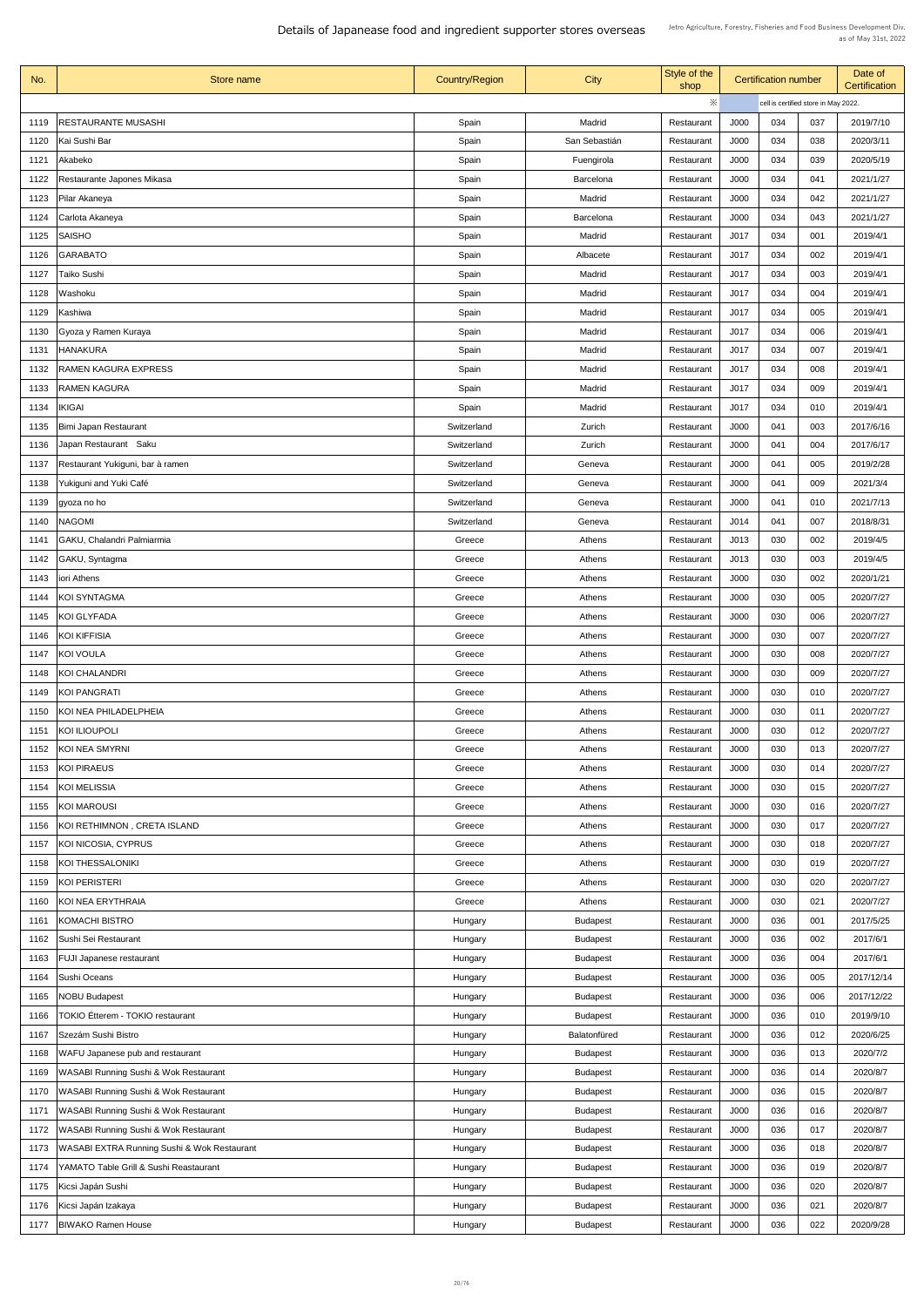| No.          | Store name                  | <b>Country/Region</b> | <b>City</b>      | Style of the<br>shop |                  | <b>Certification number</b> |                                      | Date of<br><b>Certification</b> |
|--------------|-----------------------------|-----------------------|------------------|----------------------|------------------|-----------------------------|--------------------------------------|---------------------------------|
|              |                             |                       |                  | $\times$             |                  |                             | cell is certified store in May 2022. |                                 |
| 1178         | <b>Restaurant TANUKI</b>    | <b>Belgium</b>        | <b>Bruges</b>    | Restaurant           | J000             | 032                         | 002                                  | 2019/7/26                       |
| 1179         | Zuru Zuru Ramen             | <b>Belgium</b>        | Ghent            | Restaurant           | J000             | 032                         | 003                                  | 2019/11/13                      |
| 1180         | YAMAYU SANTATSU Antwerpen   | <b>Belgium</b>        | Antwerpen        | Restaurant           | J000             | 032                         | 004                                  | 2019/12/24                      |
| 1181         | Little Tokyo -Japanese bar- | <b>Belgium</b>        | <b>Brussels</b>  | Restaurant           | J000             | 032                         | 009                                  | 2020/9/28                       |
| 1182         | GoSensu                     | <b>Belgium</b>        | Namen            | Restaurant           | J000             | 032                         | 011                                  | 2021/3/4                        |
| 1183         | Nonbe Daigaku               | <b>Belgium</b>        | <b>Brussels</b>  | Restaurant           | J <sub>021</sub> | 032                         | 001                                  | 2017/11/8                       |
|              |                             |                       |                  |                      |                  | 032                         |                                      | 2017/11/8                       |
| 1184         | Yamayu Santatsu             | <b>Belgium</b>        | <b>Brussels</b>  | Restaurant           | J <sub>021</sub> |                             | 002                                  |                                 |
| 1185         | Samourai                    | <b>Belgium</b>        | <b>Brussels</b>  | Restaurant           | J <sub>021</sub> | 032                         | 003                                  | 2017/11/8                       |
| 1186         | <b>KAMO</b>                 | <b>Belgium</b>        | <b>Brussels</b>  | Restaurant           | J <sub>021</sub> | 032                         | 004                                  | 2017/11/8                       |
| 1187         | <b>SEINO</b>                | <b>Belgium</b>        | <b>Brussels</b>  | Restaurant           | J <sub>021</sub> | 032                         | 005                                  | 2017/11/8                       |
| 1188         | <b>Sake Bar Brussels</b>    | <b>Belgium</b>        | <b>Brussels</b>  | Restaurant           | J <sub>021</sub> | 032                         | 006                                  | 2019/3/1                        |
| 1189         | La Paix                     | <b>Belgium</b>        | <b>Brussels</b>  | Restaurant           | J <sub>021</sub> | 032                         | 007                                  | 2019/6/6                        |
| 1190         | <b>KOKU RAMEN</b>           | <b>Belgium</b>        | <b>Ixelles</b>   | Restaurant           | J026             | 032                         | 001                                  | 2019/10/27                      |
| 1191         | Dim Dining                  | <b>Belgium</b>        | Antwerpen        | Restaurant           | J026             | 032                         | 002                                  | 2019/10/27                      |
| 1192         | <b>MENMA Ixelles</b>        | <b>Belgium</b>        | <b>Ixelles</b>   | Restaurant           | J026             | 032                         | 003                                  | 2019/10/27                      |
| 1193         | <b>MENMA St.Catherine</b>   | <b>Belgium</b>        | <b>Brussels</b>  | Restaurant           | J026             | 032                         | 004                                  | 2019/10/27                      |
| 1194         | <b>MENMA Place Jourdan</b>  | <b>Belgium</b>        | <b>Etterbeek</b> | Restaurant           | J026             | 032                         | 005                                  | 2019/10/27                      |
| 1195         | Yamato                      | <b>Belgium</b>        | <b>Ixelles</b>   | Restaurant           | J026             | 032                         | 006                                  | 2019/10/27                      |
| 1196         | <b>SAKAGURA</b>             | <b>Belgium</b>        | <b>Brussels</b>  | Restaurant           | J026             | 032                         | 007                                  | 2019/10/27                      |
| 1197         | LOUISE(KOKUBAN)             | <b>Belgium</b>        | <b>Brussels</b>  | Restaurant           | J026             | 032                         | 008                                  | 2019/10/27                      |
| 1198         | SCHUMAN(KOKUBAN)            | <b>Belgium</b>        | <b>Etterbeek</b> | Restaurant           | J026             | 032                         | 009                                  | 2019/10/27                      |
| 1199         | <b>KO'UZI</b>               | <b>Belgium</b>        | Antwerpen        | Restaurant           | J026             | 032                         | 010                                  | 2019/10/27                      |
| 1200         | Les Saveurs de Yamada       | <b>Belgium</b>        | Antwerpen        | Restaurant           | J026             | 032                         | 011                                  | 2019/10/27                      |
| 1201         | Cuchara                     | <b>Belgium</b>        | Heusden-Zolder   | Restaurant           | J026             | 032                         | 013                                  | 2019/10/27                      |
| 1202         | <b>ESAKI SUSHI HASSECT</b>  | <b>Belgium</b>        | Lommel           | Restaurant           | J026             | 032                         | 014                                  | 2019/10/27                      |
| 1203         | <b>SUSURU</b>               | <b>Belgium</b>        | Hasselt          | Restaurant           | J026             | 032                         | 015                                  | 2019/10/27                      |
| 1204         | Minato                      | <b>Belgium</b>        | Antwerpen        | Restaurant           | J026             | 032                         | 020                                  | 2020/9/24                       |
| 1205         | Nobu Sushi                  | <b>Bulgaria</b>       | Leuven           | Restaurant           | J028             | 033                         | 001                                  | 2021/8/27                       |
| 1206         | <b>HAMACHI NI, Sofia</b>    | <b>Bulgaria</b>       | Leuven           | Restaurant           | J013             | 359                         | 001                                  | 2017/5/30                       |
| 1207         | Miyabi Japanese Restaurant  | <b>Bulgaria</b>       | Sofia            | Restaurant           | J013             | 359                         | 003                                  | 2017/9/4                        |
| 1208         | Umami                       | <b>Bulgaria</b>       | Sofia            | Restaurant           | J013             | 359                         | 004                                  | 2017/9/4                        |
| 1209         | THE SUSHI BAR               | <b>Bulgaria</b>       | Sofia            | Restaurant           | J013             | 350                         | 007                                  | 2018/4/2                        |
| 1210         | Edo Sushi Center            | <b>Bulgaria</b>       | Sofia            | Restaurant           | J013             | 359                         | 008                                  | 2018/5/2                        |
| 1211         | <b>Edo Sushi Ring Mall</b>  | <b>Bulgaria</b>       | Sofia            | Restaurant           | J013             | 359                         | 009                                  | 2018/5/2                        |
| 1212         | Happy Rakovski              | <b>Bulgaria</b>       | Sofia            | Restaurant           | J013             | 359                         | 010                                  | 2018/8/10                       |
| 1213         | Happy St. Nedelya           | <b>Bulgaria</b>       | Sofia            | Restaurant           | J013             | 359                         | 011                                  | 2018/8/10                       |
| 1214         | <b>Happy Lozenets</b>       | <b>Bulgaria</b>       | Sofia            | Restaurant           | J013             | 359                         | 012                                  | 2018/8/10                       |
| 1215         | Happy Mall (Sofia Mall)     | <b>Bulgaria</b>       | Sofia            | Restaurant           | J013             | 359                         | 013                                  | 2018/8/10                       |
| 1216         | <b>Happy Mladost</b>        | <b>Bulgaria</b>       | Sofia            | Restaurant           | J013             | 359                         | 014                                  | 2018/8/10                       |
| 1217         | Happy Kableshkov            | <b>Bulgaria</b>       | Sofia            | Restaurant           | J013             | 359                         | 015                                  | 2018/8/10                       |
| 1218         | <b>Happy Victoria</b>       | <b>Bulgaria</b>       | Sofia            | Restaurant           | J013             | 359                         | 016                                  | 2018/8/10                       |
|              | 1219   Happy Liulin         | <b>Bulgaria</b>       | Sofia            | Restaurant           | J013             | 359                         | 017                                  | 2018/8/10                       |
|              |                             |                       | Sofia            |                      | J013             | 359                         | 018                                  | 2018/8/10                       |
| 1220<br>1221 | Happy Paradise              | <b>Bulgaria</b>       | Plovdiv          | Restaurant           | J013             | 359                         | 019                                  | 2018/8/10                       |
|              | <b>Happy Novotel</b>        | <b>Bulgaria</b>       |                  | Restaurant           |                  | 359                         |                                      |                                 |
| 1222         | Happy Center                | <b>Bulgaria</b>       | Plovdiv          | Restaurant           | J013             |                             | 020                                  | 2018/8/10                       |
| 1223         | Happy Landmark              | <b>Bulgaria</b>       | Plovdiv          | Restaurant           | J013             | 359                         | 021                                  | 2018/8/10                       |
| 1224         | Happy Shell North           | <b>Bulgaria</b>       | Plovdiv          | Restaurant           | J013             | 359                         | 022                                  | 2018/8/10                       |
| 1225         | <b>Happy Shell South</b>    | <b>Bulgaria</b>       | Plovdiv          | Restaurant           | J013             | 359                         | 023                                  | 2018/8/10                       |
| 1226         | Happy Orbita                | <b>Bulgaria</b>       | Varna            | Restaurant           | J013             | 359                         | 024                                  | 2018/8/10                       |
| 1227         | Happy Sevastopol            | <b>Bulgaria</b>       | Varna            | Restaurant           | J013             | 359                         | 025                                  | 2018/8/10                       |
| 1228         | Happy Yan Palah             | <b>Bulgaria</b>       | Varna            | Restaurant           | J013             | 359                         | 026                                  | 2018/8/10                       |
| 1229         | Happy Port Varna            | <b>Bulgaria</b>       | Varna            | Restaurant           | J013             | 359                         | 027                                  | 2018/8/10                       |
| 1230         | Happy Lazur                 | <b>Bulgaria</b>       | <b>Burgas</b>    | Restaurant           | J013             | 359                         | 028                                  | 2018/8/10                       |
| 1231         | Happy Center                | <b>Bulgaria</b>       | <b>Burgas</b>    | Restaurant           | J013             | 359                         | 029                                  | 2018/8/10                       |
| 1232         | Happy Ba & Grill Rousse     | <b>Bulgaria</b>       | Ruse             | Restaurant           | J013             | 359                         | 030                                  | 2018/8/10                       |
| 1233         | Happy Sandanski             | <b>Bulgaria</b>       | Sandanski        | Restaurant           | J013             | 359                         | 031                                  | 2018/8/10                       |
| 1234         | Sasa InterContinental       | <b>Bulgaria</b>       | Sofia            | Restaurant           | J013             | 359                         | 032                                  | 2018/8/10                       |
| 1235         | Sasa Paradise               | <b>Bulgaria</b>       | Sofia            | Restaurant           | J013             | 359                         | 033                                  | 2018/8/10                       |
| 1236         | <b>RAKU Restaurant</b>      | Netherlands           | Uithoorn         | Restaurant           | J014             | 031                         | 002                                  | 2017/10/17                      |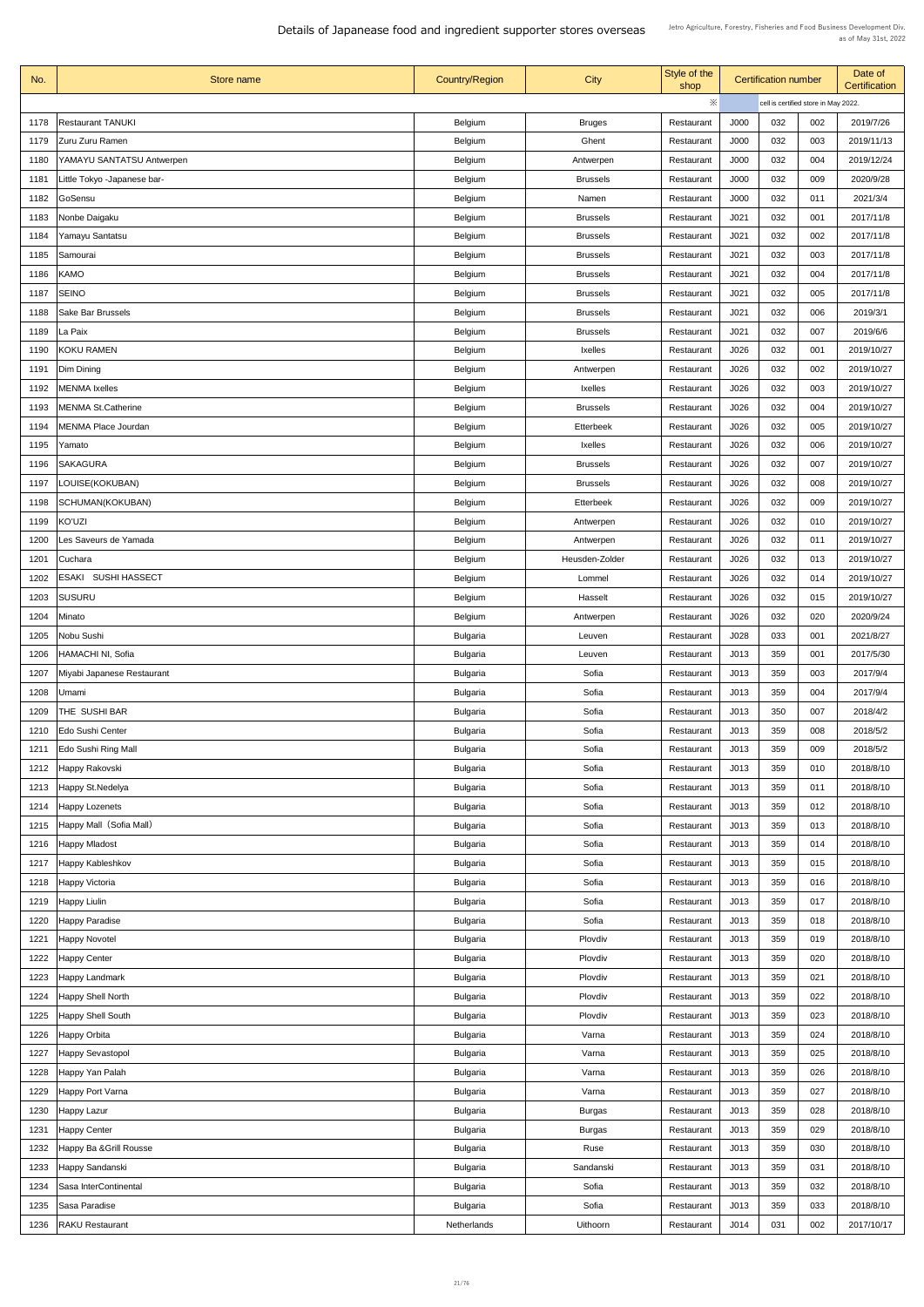| No.  | Store name                                         | <b>Country/Region</b>  | <b>City</b>                | Style of the<br>shop | <b>Certification number</b>          |     |     | Date of<br><b>Certification</b> |  |
|------|----------------------------------------------------|------------------------|----------------------------|----------------------|--------------------------------------|-----|-----|---------------------------------|--|
|      |                                                    |                        |                            | ※                    | cell is certified store in May 2022. |     |     |                                 |  |
| 1237 | Fujiyama                                           | <b>Netherlands</b>     | Leiden                     | Restaurant           | J019                                 | 049 | 006 | 2022/3/22                       |  |
| 1238 | YAMAZATO                                           | Netherlands            | Amsterdam                  | Restaurant           | J <sub>021</sub>                     | 031 | 001 | 2018/3/15                       |  |
| 1239 | <b>SAZANKA</b>                                     | <b>Netherlands</b>     | Amsterdam                  | Restaurant           | J <sub>021</sub>                     | 031 | 002 | 2018/3/15                       |  |
| 1240 | Shiro                                              | Netherlands            | Den Bosch                  | Restaurant           | J021                                 | 031 | 003 | 2019/3/15                       |  |
| 1241 | En                                                 | Netherlands            | Amsterdam                  | Restaurant           | J <sub>021</sub>                     | 031 | 004 | 2019/3/15                       |  |
| 1242 | Tokyo Rikiya                                       | Romania                | Constantia                 | Restaurant           | J000                                 | 040 | 001 | 2017/6/1                        |  |
| 1243 | Edo Sushi                                          | Romania                | <b>Bukarest</b>            | Restaurant           | J000                                 | 040 | 002 | 2017/6/1                        |  |
| 1244 | Edo Garden                                         | Romania                | <b>Bukarest</b>            | Restaurant           | J000                                 | 040 | 003 | 2017/6/1                        |  |
| 1245 | lori                                               | Romania                | <b>Bukarest</b>            | Restaurant           | J000                                 | 040 | 004 | 2017/6/1                        |  |
| 1246 | Dashi noodle & Rice Bar, Cluj-Napoca, Iulius Mall  | Romania                | Cluj-Napoca                | Restaurant           | J013                                 | 040 | 001 | 2017/5/8                        |  |
| 1247 | Tokyo Japanese Restaurant, Cluj-Napoca             | Romania                | Cluj-Napoca                | Restaurant           | J013                                 | 040 | 002 | 2017/5/8                        |  |
| 1248 | Wasabi Running Sushi, Bucarest, AFI Cotroceni Mall | Romania                | <b>Bukarest</b>            | Restaurant           | J013                                 | 040 | 003 | 2017/5/8                        |  |
| 1249 |                                                    | Romania                |                            | Restaurant           | J013                                 | 040 | 004 | 2017/5/8                        |  |
|      | Wasabi Running Sushi, Cluj-Napoca, Iulius Mall     |                        | Cluj-Napoca<br>Cluj-Napoca |                      | J013                                 | 040 | 005 | 2017/5/8                        |  |
| 1250 | Wasabi Running Sushi, Cluj-Napoca, Vivo Mall       | Romania                |                            | Restaurant           |                                      |     |     |                                 |  |
| 1251 | Wasabi Running Sushi, Timisoara, Iulius Mall       | Romania                | Timisoara                  | Restaurant           | J013                                 | 040 | 006 | 2017/5/8                        |  |
| 1252 | Yuki Japanese Home Dining, Bucarest                | Romania                | <b>Bukarest</b>            | Restaurant           | J013                                 | 040 | 007 | 2017/5/8                        |  |
| 1253 | Marukoshi                                          | Serbia                 | <b>Beograd</b>             | Restaurant           | J013                                 | 381 | 001 | 2017/9/15                       |  |
| 1254 | GoSushi                                            | Serbia                 | <b>Beograd</b>             | Restaurant           | J013                                 | 040 | 002 | 2019/8/26                       |  |
| 1255 | <b>SHIZUKU</b>                                     | Croatia                | <b>Dubrovnik</b>           | Restaurant           | J013                                 | 385 | 001 | 2017/9/4                        |  |
| 1256 | <b>Gyoza Sake Bar</b>                              | Croatia                | Zagreb                     | Restaurant           | J013                                 | 385 | 002 | 2017/9/4                        |  |
| 1257 | <b>TAKENOKO</b>                                    | Croatia                | Zagreb                     | Restaurant           | J013                                 | 385 | 003 | 2017/9/4                        |  |
| 1258 | Kimono                                             | Bosnia and Herzegovina | Sarajevo                   | Restaurant           | J013                                 | 387 | 001 | 2017/9/7                        |  |
| 1259 | <b>BONSAI</b>                                      | Portugal               | Lisbon                     | Restaurant           | J000                                 | 351 | 003 | 2018/12/25                      |  |
| 1260 | Yasuke japanese restaurant                         | Portugal               | Caldas da Rainha           | Restaurant           | J000                                 | 351 | 005 | 2021/1/27                       |  |
| 1261 | <b>ZEN JAPANESE SUSHI BAR &amp; TEPPANYAKI</b>     | Malta                  | Malta                      | Restaurant           | J000                                 | 356 | 002 | 2021/3/4                        |  |
| 1262 | <b>GOKANA JAPANESE RESTAURANT</b>                  | <b>Czech Republic</b>  | Prague                     | Restaurant           | J000                                 | 420 | 003 | 2019/5/15                       |  |
| 1263 | Isai Ramen Bistro                                  | <b>Czech Republic</b>  | Prague                     | Restaurant           | J000                                 | 420 | 004 | 2021/1/13                       |  |
| 1264 | MANYA Sushi & Sake Izakaya                         | <b>Czech Republic</b>  | <b>Brno</b>                | Restaurant           | J000                                 | 420 | 005 | 2021/10/28                      |  |
| 1265 | YAMATO-Japanese Restaurant                         | <b>Czech Republic</b>  | Prague                     | Restaurant           | J013                                 | 420 | 001 | 2018/4/2                        |  |
| 1266 | Katsura                                            | <b>Czech Republic</b>  | Prague                     | Restaurant           | J013                                 | 420 | 002 | 2018/5/10                       |  |
| 1267 | Miyabi                                             | <b>Czech Republic</b>  | Prague                     | Restaurant           | J013                                 | 420 | 003 | 2019/4/15                       |  |
| 1268 | Sushi Katei                                        | Poland                 | Warsaw                     | Restaurant           | J000                                 | 048 | 001 | 2019/11/27                      |  |
| 1269 | Noriko Sushi                                       | Poland                 | Wrocław                    | Restaurant           | J000                                 | 048 | 002 | 2020/1/9                        |  |
| 1270 | Yaki Kingu                                         | Poland                 | Kretomino                  | Restaurant           | J000                                 | 048 | 004 | 2020/7/2                        |  |
| 1271 | Kaisō Sushi                                        | Poland                 | Kretomino                  | Restaurant           | J000                                 | 048 | 008 | 2021/8/16                       |  |
| 1272 | <b>UKIUKI</b>                                      | Poland                 | Warsaw                     | Restaurant           | J013                                 | 048 | 001 | 2018/4/2                        |  |
| 1273 | MUGI Warszawa                                      | Poland                 | Warsaw                     | Restaurant           | J013                                 | 048 | 002 | 2019/2/15                       |  |
| 1274 | Atlier japonskich smak MUGI                        | Poland                 | Siecień                    | Restaurant           | J013                                 | 048 | 003 | 2019/2/15                       |  |
| 1275 | Kaiteen sishi bar TAKUMI                           | Poland                 | Siecień                    | Restaurant           | J013                                 | 048 | 004 | 2019/2/15                       |  |
| 1276 | IZUMI SUSHI Bialy Kamien Palmiarmia                | Poland                 | Warsaw                     | Restaurant           | J013                                 | 048 | 005 | 2019/2/22                       |  |
| 1277 | IZUMI SUSHI Plac Zbawiciela Palmiarmia             | Poland                 | Warsaw                     | Restaurant           | J013                                 | 048 | 006 | 2019/2/22                       |  |
|      | 1278   IZUMI IZAKAYA                               | Poland                 | Warsaw                     | Restaurant           | J013                                 | 048 | 007 | 2019/2/22                       |  |
| 1279 | <b>IZUMI STREET FOOD SUSHI &amp; GRILL</b>         | Poland                 | Warsaw                     | Restaurant           | J013                                 | 048 | 008 | 2019/2/22                       |  |
| 1280 | <b>KAGO SUSHI</b>                                  | Poland                 | Warsaw                     | Restaurant           | J013                                 | 048 | 009 | 2019/2/22                       |  |
| 1281 | <b>MATCHA BISTRO &amp; BAR</b>                     | Poland                 | Warsaw                     | Restaurant           | J013                                 | 048 | 010 | 2019/2/22                       |  |
|      | 1282   AZUMI SUSHI BY IZUMI                        | Poland                 | Suwałki                    | Restaurant           | J013                                 | 048 | 011 | 2019/2/22                       |  |
| 1283 | <b>BURI SUSHI</b>                                  | Poland                 | Warsaw                     | Restaurant           | J013                                 | 048 | 014 | 2019/3/6                        |  |
| 1284 | Ato Sushi                                          | Poland                 | Lodz                       | Restaurant           | J013                                 | 048 | 016 | 2019/4/25                       |  |
| 1285 | MIKOYA RAMEN BAR                                   | Poland                 | Poznan                     | Restaurant           | J013                                 | 048 | 015 | 2019/4/5                        |  |
| 1286 | Sakana Wilanow                                     | Poland                 | Warsaw                     | Restaurant           | J000                                 | 048 | 009 | 2022/5/13                       |  |
| 1287 | SAKAI                                              | Austria                | Vienna                     | Restaurant           | J013                                 | 043 | 001 | 2018/5/2                        |  |
| 1288 | <b>IZAKAYA RESTAURANT</b>                          | Austria                | Linz                       | Restaurant           | J013                                 | 043 | 002 | 2018/5/2                        |  |
| 1289 | <b>HIDORI</b>                                      | Austria                | Vienna                     | Restaurant           | J013                                 | 043 | 003 | 2018/5/2                        |  |
| 1290 | Cha No Ma                                          | Austria                | Vienna                     | Restaurant           | J013                                 | 043 | 005 | 2019/3/1                        |  |
| 1291 | <b>TAYA</b>                                        | Austria                | Vienna                     | Restaurant           | J013                                 | 043 | 006 | 2019/3/1                        |  |
| 1292 | KitchA GmbH                                        | Austria                | Vienna                     | Restaurant           | J013                                 | 043 | 006 | 2019/4/5                        |  |
| 1293 | Kuishimbo                                          | Austria                | Vienna                     | Restaurant           | J013                                 | 043 | 007 | 2019/4/5                        |  |
| 1294 | Jaapani restoran Haku                              | Estonia                | Tallin                     | Restaurant           | J000                                 | 372 | 001 | 2021/1/27                       |  |
| 1295 | <b>TOKUMARU RAMEN &amp; SUSHI</b>                  | Estonia                | Tallin                     | Restaurant           | J013                                 | 372 | 001 | 2018/12/10                      |  |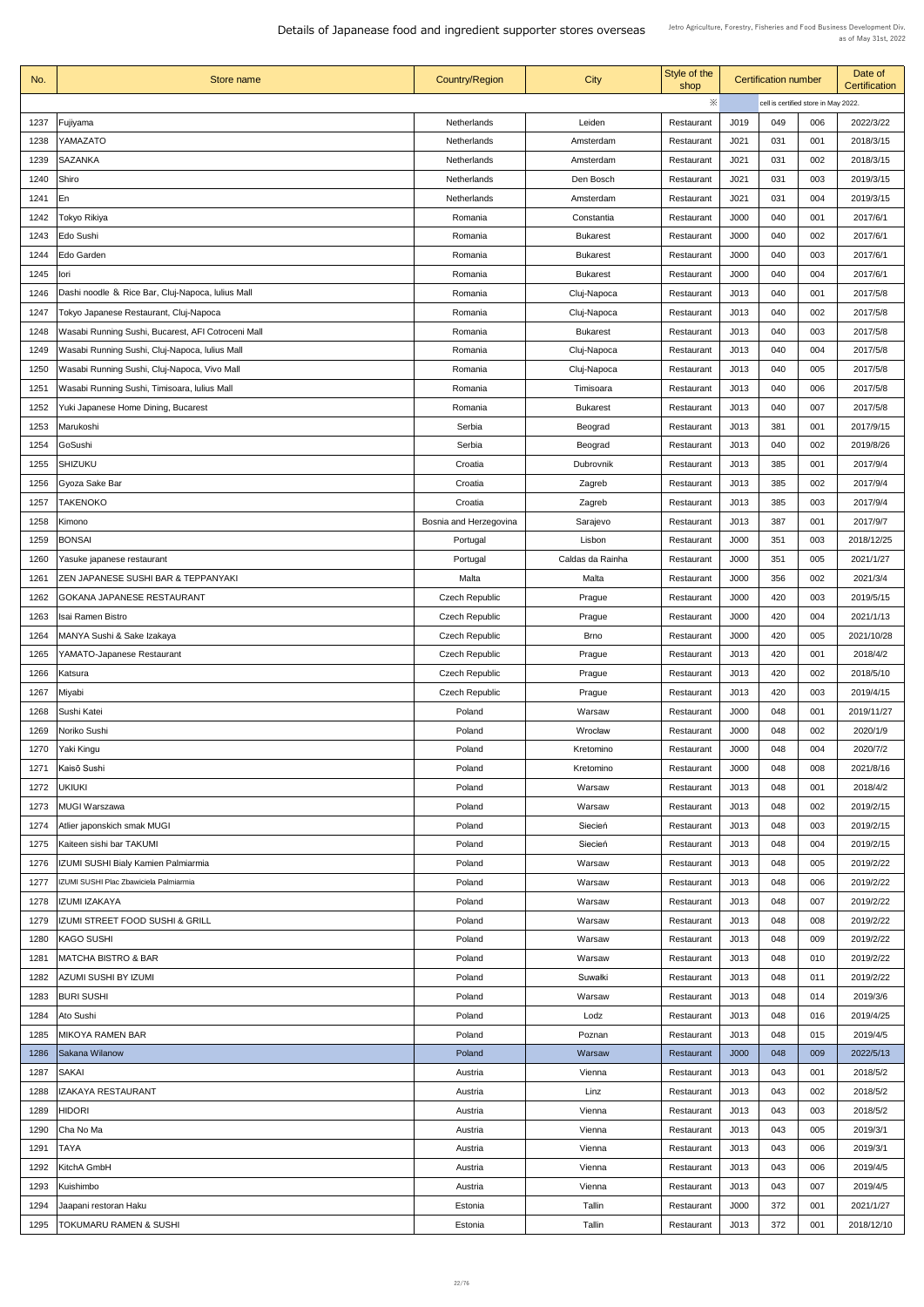| No.          | Store name                                                          | <b>Country/Region</b> | <b>City</b>                            | Style of the<br>shop     | <b>Certification number</b> |            | Date of<br><b>Certification</b>      |                       |
|--------------|---------------------------------------------------------------------|-----------------------|----------------------------------------|--------------------------|-----------------------------|------------|--------------------------------------|-----------------------|
|              |                                                                     |                       |                                        | ※                        |                             |            | cell is certified store in May 2022. |                       |
| 1296         | WASYOKU STORY                                                       | Estonia               | Tallin                                 | Restaurant               | J014                        | 372        | 003                                  | 2017/10/20            |
| 1297         | Ichiban Boshi Krasnaya Presnya                                      | Russian Fed.          | <b>Moscow</b>                          | Restaurant               | J000                        | 007        | 025                                  | 2018/10/31            |
| 1298         | Ichiban Boshi Yakimanka                                             | Russian Fed.          | <b>Moscow</b>                          | Restaurant               | J000                        | 007        | 026                                  | 2018/10/31            |
| 1299         | Ichiban Boshi Sokol                                                 | Russian Fed.          | <b>Moscow</b>                          | Restaurant               | J000                        | 007        | 027                                  | 2018/10/31            |
| 1300         | Taiyaki                                                             | Russian Fed.          | Saint Petersburg                       | Restaurant               | J000                        | 007        | 028                                  | 2018/10/31            |
| 1301         | NIPPONICO Japanese express bar                                      | Russian Fed.          | Saint Petersburg                       | Restaurant               | J000                        | 007        | 029                                  | 2019/7/31             |
| 1302         | NIPPONICO Japanese express bar                                      | Russian Fed.          | Saint Petersburg                       | Restaurant               | J000                        | 007        | 030                                  | 2019/7/31             |
| 1303         | <b>NIPPONICO Japanese express bar</b>                               | Russian Fed.          | Saint Petersburg                       | Restaurant               | J000                        | 007        | 031                                  | 2019/7/31             |
| 1304         | <b>J'PAN</b>                                                        | Russian Fed.          | <b>Moscow</b>                          | Restaurant               | J000                        | 007        | 032                                  | 2019/11/27            |
| 1305         | Furusato                                                            | Russian Fed.          | Sakhalin                               | Restaurant               | J000                        | 007        | 033                                  | 2020/3/23             |
| 1306         | Izumi Moscow                                                        | Russian Fed.          | <b>Moscow</b>                          | Restaurant               | J000                        | 007        | 037                                  | 2020/7/21             |
| 1307         | Nagoya                                                              | Russian Fed.          | <b>Moscow</b>                          | Restaurant               | J000                        | 007        | 038                                  | 2021/2/22             |
| 1308         | Yarumen / Ramenya                                                   | Russian Fed.          | Saint Petersburg                       | Restaurant               | J000                        | 007        | 039                                  | 2021/6/15             |
| 1309         | Yarumen / Ramenya                                                   | Russian Fed.          | Saint Petersburg                       | Restaurant               | J000                        | 007        | 040                                  | 2021/6/15             |
| 1310         | Sushi te Shoki                                                      | Albania               | Skadar                                 | Restaurant               | J013                        | 355        | 001                                  | 2018/7/20             |
| 1311         | Ichigo Tea                                                          | Slovakia              | <b>Bratislava</b>                      | Restaurant               | J000                        | 421        | 002                                  | 2021/1/21             |
| 1312         | <b>OMUSUBY</b>                                                      | Slovakia              | <b>Bratislava</b>                      | Restaurant               | J000                        | 421        | 001                                  | 2019/11/11            |
| 1313         | Izakaya Japanese Restaurant                                         | Slovakia              | <b>Bratislava</b>                      | Restaurant               | J013                        | 421        | 001                                  | 2018/11/1             |
| 1314         | Matsu premium tea & Coffee                                          | Slovakia              | <b>Bratislava</b>                      | Restaurant               | J013                        | 421<br>421 | 002                                  | 2018/11/1             |
| 1315<br>1316 | <b>EDOMAE SUSHI MATSUKI</b><br><b>Gonnsuke Ramen</b>                | Slovakia<br>Slovakia  | <b>Bratislava</b><br><b>Bratislava</b> | Restaurant               | J013<br>J013                | 421        | 003<br>004                           | 2019/4/5<br>2019/12/9 |
| 1317         | <b>SUSHI WA</b>                                                     | Ireland               | Galway                                 | Restaurant<br>Restaurant | J013                        | 353        | 001                                  | 2018/12/5             |
| 1318         | <b>Restaurant Kobu</b>                                              | Norway                | Kristiansand                           | Restaurant               | J000                        | 047        | 001                                  | 2019/4/23             |
| 1319         | Sushi-San                                                           | Finland               | Helsinki                               | Restaurant               | J013                        | 040        | 001                                  | 2019/9/25             |
| 1320         | Cafe Momo                                                           | Kazakhstan            | Nur-Sultan                             | Restaurant               | J000                        | 007        | 001                                  | 2019/11/13            |
| 1321         | KATSU Baku,Azerbaijan                                               | Azerbaijan            | <b>Baku</b>                            | Restaurant               | J000                        | 994        | 001                                  | 2020/10/22            |
| 1322         | Kamikadzė" Japonų virtuvė                                           | Lithuania             | <b>Vilnius</b>                         | Restaurant               | J000                        | 370        | 001                                  | 2021/1/27             |
| 1323         | Gatten Sushi Shanghai                                               | China                 | Shanghai                               | Restaurant               | J000                        | 086        | 001                                  | 2017/5/2              |
| 1324         | Gatten SHOKUDO                                                      | China                 | Shanghai                               | Restaurant               | J000                        | 086        | 002                                  | 2017/5/2              |
| 1325         | HOKKAIDO CRAB PREMIUM RESTAURANTS OKADAYA Pacific Department Store  | China                 | Shanghai                               | Restaurant               | J000                        | 086        | 003                                  | 2017/5/2              |
| 1326         | HOKKAIDO CRAB PREMIUM RESTAURANTS OKADAYA L'avenue                  | China                 | Shanghai                               | Restaurant               | J000                        | 086        | 006                                  | 2017/5/2              |
| 1327         | HOKKAIDO CRAB PREMIUM RESTAURANTS OKADAYA Century Link Tower        | China                 | Shanghai                               | Restaurant               | J000                        | 086        | 007                                  | 2017/5/2              |
| 1328         | HOKKAIDO CRAB PREMIUM RESTAURANTS OKADAYA JingAnSi                  | China                 | Shanghai                               | Restaurant               | J000                        | 086        | 008                                  | 2017/5/2              |
| 1329         | HOKKAIDO CRAB PREMIUM RESTAURANTS OKADAYA Shanghai Super Brand Mall | China                 | Shanghai                               | Restaurant               | J000                        | 086        | 009                                  | 2017/5/2              |
| 1330         | HOKKAIDO CRAB PREMIUM RESTAURANTS OKADAYA Shanghai Gonghe New Road  | China                 | Shanghai                               | Restaurant               | J000                        | 086        | 010                                  | 2017/5/2              |
|              | Daning International Tea City Branch                                | China                 |                                        |                          |                             | 086        | 016                                  |                       |
| 1331<br>1332 | Kyushusakaba Hikozou<br>YAMAZATO                                    | China                 | Shanghai<br>Shanghai                   | Restaurant<br>Restaurant | J000<br>J000                | 086        | 017                                  | 2017/5/2<br>2017/5/2  |
| 1333         | Sushi Kondo                                                         | China                 | Shanghai                               | Restaurant               | J000                        | 086        | 018                                  | 2017/5/2              |
| 1334         | <b>IZAKAYA SAOYA</b>                                                | China                 | Shanghai                               | Restaurant               | J000                        | 086        | 019                                  | 2017/5/2              |
| 1335         | Marucyu Shanghai                                                    | China                 | Shanghai                               | Restaurant               | J000                        | 086        | 020                                  | 2017/6/1              |
| 1336         | SushiKouji                                                          | China                 | Shanghai                               | Restaurant               | J000                        | 086        | 021                                  | 2017/6/1              |
| 1337         | Nishito Shanghai                                                    | China                 | Shanghai                               | Restaurant               | J000                        | 086        | 022                                  | 2017/6/1              |
| 1338         | Jing An Shangri-La Tsuru Japanese Restaurant                        | China                 | Shanghai                               | Restaurant               | J000                        | 086        | 023                                  | 2017/6/1              |
| 1339         | DouDan                                                              | China                 | Shanghai                               | Restaurant               | J000                        | 086        | 024                                  | 2017/6/1              |
| 1340         | Shunya Wakana                                                       | China                 | Shanghai                               | Restaurant               | J000                        | 086        | 025                                  | 2017/6/1              |
| 1341         | <b>SUN with AQUA Japanese Dining</b>                                | China                 | Shanghai                               | Restaurant               | J000                        | 086        | 026                                  | 2017/8/8              |
| 1342         | Kushikatsu Don                                                      | China                 | Shanghai                               | Restaurant               | J000                        | 086        | 027                                  | 2017/9/28             |
| 1343         | Honoka                                                              | China                 | Shanghai                               | Restaurant               | J000                        | 086        | 028                                  | 2017/9/28             |
| 1344         | Teppanyaki tapas style icchan                                       | China                 | Shanghai                               | Restaurant               | J000                        | 086        | 029                                  | 2017/9/28             |
| 1345         | yakiniku GT                                                         | China                 | Shanghai                               | Restaurant               | J000                        | 086        | 030                                  | 2017/9/28             |
| 1346         | Kushikatsetsu Bar Fukusuke                                          | China                 | Shanghai                               | Restaurant               | J000                        | 086        | 031                                  | 2017/9/28             |
| 1347         | <b>Restaurant YOSHI</b>                                             | China                 | Shanghai                               | Restaurant               | J000                        | 086        | 032                                  | 2017/9/28             |
| 1348         | Gaku Hongqiao                                                       | China                 | Shanghai                               | Restaurant               | J000                        | 086        | 034                                  | 2017/10/17            |
| 1349         | Gaku Jing'an                                                        | China                 | Shanghai                               | Restaurant               | J000                        | 086        | 035                                  | 2017/10/17            |
| 1350         | Ramen Restaurant in Zhǎngníng                                       | China                 | Shanghai                               | Restaurant               | J000                        | 086        | 036                                  | 2017/10/17            |
| 1351         | gankooyaji                                                          | China                 | Shanghai                               | Restaurant               | J000                        | 086        | 037                                  | 2017/10/17            |
| 1352         | kokekokko                                                           | China                 | Shanghai                               | Restaurant               | J000                        | 086        | 038                                  | 2017/10/17            |
| 1353         | <b>TENHOU</b>                                                       | China                 | Shanghai                               | Restaurant               | J000                        | 086        | 046                                  | 2017/11/7             |
| 1354         | Ajisen Ramen                                                        | China                 | Nanjing                                | Restaurant               | J000                        | 086        | 047                                  | 2017/12/4             |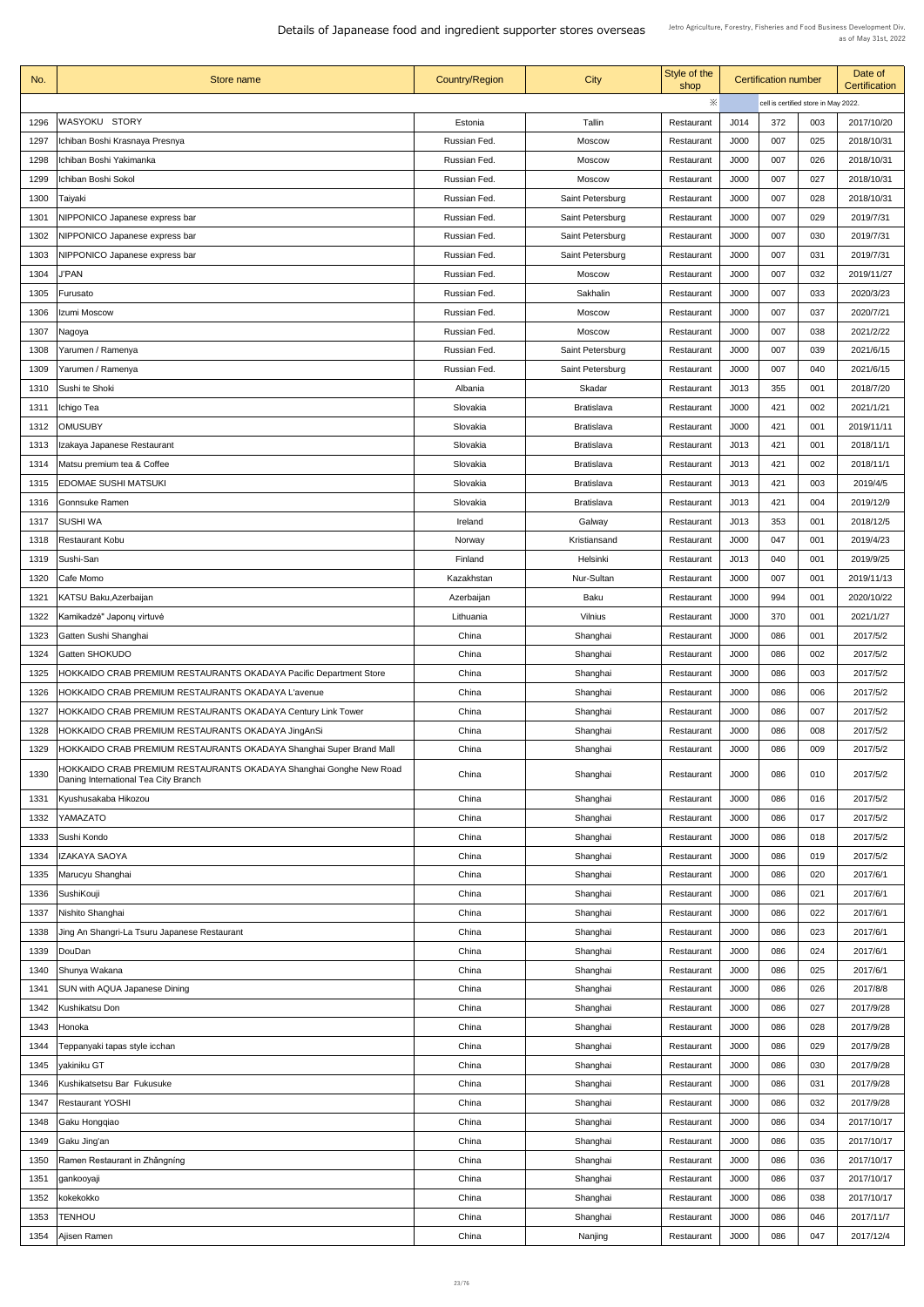| No.  | Store name          | <b>Country/Region</b> | <b>City</b>    | Style of the<br>shop |             | <b>Certification number</b>          |     | Date of<br>Certification |
|------|---------------------|-----------------------|----------------|----------------------|-------------|--------------------------------------|-----|--------------------------|
|      |                     |                       |                | ※                    |             | cell is certified store in May 2022. |     |                          |
| 1355 | Ajisen Ramen        | China                 | Danyang        | Restaurant           | J000        | 086                                  | 048 | 2017/12/4                |
| 1356 | Ajisen Ramen        | China                 | Zhengzhou      | Restaurant           | J000        | 086                                  | 049 | 2017/12/4                |
| 1357 | Ajisen Ramen        | China                 | Changsha       | Restaurant           | J000        | 086                                  | 050 | 2017/12/4                |
| 1358 | Ajisen Ramen        | China                 | Shenzhen       | Restaurant           | J000        | 086                                  | 051 | 2017/12/4                |
| 1359 | Ajisen Ramen        | China                 | Xi'an          | Restaurant           | <b>J000</b> | 086                                  | 052 | 2017/12/4                |
| 1360 | Ajisen Ramen        | China                 | Shanghai       | Restaurant           | J000        | 086                                  | 053 | 2017/12/4                |
| 1361 | Ajisen Ramen        | China                 | Shanghai       | Restaurant           | J000        | 086                                  | 054 | 2017/12/4                |
| 1362 | Ajisen Ramen        | China                 | Shenyang       | Restaurant           | J000        | 086                                  | 055 | 2017/12/4                |
| 1363 | Ajisen Ramen        | China                 | Heyuan         | Restaurant           | J000        | 086                                  | 056 | 2017/12/4                |
| 1364 | Ajisen Ramen        | China                 | Jiujiang       | Restaurant           | J000        | 086                                  | 057 | 2017/12/4                |
| 1365 | Ajisen Ramen        | China                 | Shanghai       | Restaurant           | J000        | 086                                  | 058 | 2017/12/4                |
| 1366 | Ajisen Ramen        | China                 | Wuxi           | Restaurant           | J000        | 086                                  | 059 | 2017/12/4                |
| 1367 | Ajisen Ramen        | China                 | Wenzhou        | Restaurant           | <b>J000</b> | 086                                  | 060 | 2017/12/4                |
| 1368 | Ajisen Ramen        | China                 | Shanghai       | Restaurant           | J000        | 086                                  | 061 | 2017/12/4                |
| 1369 | Ajisen Ramen        | China                 | <b>Beijing</b> | Restaurant           | J000        | 086                                  | 062 | 2017/12/4                |
| 1370 | Ajisen Ramen        | China                 | Qingdao        | Restaurant           | J000        | 086                                  | 063 | 2017/12/4                |
| 1371 | Ajisen Ramen        | China                 | <b>Beijing</b> | Restaurant           | J000        | 086                                  | 064 | 2017/12/4                |
| 1372 | Ajisen Ramen        | China                 | Wuhan          | Restaurant           | J000        | 086                                  | 065 | 2017/12/4                |
| 1373 | Ajisen Ramen        | China                 | Dàqìng         | Restaurant           | J000        | 086                                  | 066 | 2017/12/4                |
| 1374 | Ajisen Ramen        | China                 | Jiaxing        | Restaurant           | J000        | 086                                  | 067 | 2017/12/4                |
| 1375 | Ajisen Ramen        | China                 | Shanghai       | Restaurant           | J000        | 086                                  | 068 | 2017/12/4                |
| 1376 | Ajisen Ramen        | China                 | Kunming        | Restaurant           | J000        | 086                                  | 069 | 2017/12/4                |
| 1377 | Ajisen Ramen        | China                 | Shanghai       | Restaurant           | J000        | 086                                  | 070 | 2017/12/4                |
| 1378 | Ajisen Ramen        | China                 | Shanghai       | Restaurant           | J000        | 086                                  | 071 | 2017/12/4                |
| 1379 | Ajisen Ramen        | China                 | Mianyang       | Restaurant           | J000        | 086                                  | 072 | 2017/12/4                |
| 1380 | Ajisen Ramen        | China                 | Shenyang       | Restaurant           | J000        | 086                                  | 073 | 2017/12/4                |
| 1381 | Ajisen Ramen        | China                 | Hangzhou       | Restaurant           | J000        | 086                                  | 074 | 2017/12/4                |
| 1382 | Ajisen Ramen        | China                 | Shanghai       | Restaurant           | J000        | 086                                  | 075 | 2017/12/4                |
| 1383 | Ajisen Ramen        | China                 | Changchun      | Restaurant           | J000        | 086                                  | 076 | 2017/12/4                |
| 1384 | Ajisen Ramen        | China                 | Foshan         | Restaurant           | J000        | 086                                  | 077 | 2017/12/4                |
| 1385 | Ajisen Ramen        | China                 | Chongqing      | Restaurant           | J000        | 086                                  | 078 | 2017/12/4                |
| 1386 | Ajisen Ramen        | China                 | Shanghai       | Restaurant           | J000        | 086                                  | 079 | 2017/12/4                |
| 1387 | Ajisen Ramen        | China                 | Jiangyin       | Restaurant           | J000        | 086                                  | 080 | 2017/12/4                |
| 1388 | Ajisen Ramen        | China                 | Ningbo         | Restaurant           | J000        | 086                                  | 081 | 2017/12/4                |
| 1389 | Ajisen Ramen        | China                 | Zhūzhōu        | Restaurant           | J000        | 086                                  | 082 | 2017/12/4                |
| 1390 | Ajisen Ramen        | China                 | Tianjin        | Restaurant           | J000        | 086                                  | 083 | 2017/12/4                |
| 1391 | Ajisen Ramen        | China                 | Chongqing      | Restaurant           | J000        | 086                                  | 084 | 2017/12/4                |
| 1392 | Ajisen Ramen        | China                 | Linyi          | Restaurant           | J000        | 086                                  | 085 | 2017/12/4                |
| 1393 | Ajisen Ramen        | China                 | Lianyungang    | Restaurant           | J000        | 086                                  | 086 | 2017/12/4                |
| 1394 | Ajisen Ramen        | China                 | Chongqing      | Restaurant           | J000        | 086                                  | 087 | 2017/12/4                |
| 1395 | Ajisen Ramen        | China                 | Shanghai       | Restaurant           | J000        | 086                                  | 088 | 2017/12/4                |
|      | 1396   Ajisen Ramen | China                 | Nanjing        | Restaurant           | J000        | 086                                  | 089 | 2017/12/4                |
| 1397 | Ajisen Ramen        | China                 | Inner Mongolia | Restaurant           | J000        | 086                                  | 090 | 2017/12/4                |
| 1398 | Ajisen Ramen        | China                 | Wenling        | Restaurant           | J000        | 086                                  | 091 | 2017/12/4                |
| 1399 | Ajisen Ramen        | China                 | Yixing         | Restaurant           | J000        | 086                                  | 092 | 2017/12/4                |
| 1400 | Ajisen Ramen        | China                 | Nanjing        | Restaurant           | J000        | 086                                  | 093 | 2017/12/4                |
| 1401 | Ajisen Ramen        | China                 | Wuxi           | Restaurant           | J000        | 086                                  | 094 | 2017/12/4                |
| 1402 | Ajisen Ramen        | China                 | Taicang        | Restaurant           | J000        | 086                                  | 095 | 2017/12/4                |
| 1403 | Ajisen Ramen        | China                 | Qingdao        | Restaurant           | J000        | 086                                  | 096 | 2017/12/4                |
| 1404 | Ajisen Ramen        | China                 | <b>Beijing</b> | Restaurant           | J000        | 086                                  | 097 | 2017/12/4                |
| 1405 | Ajisen Ramen        | China                 | Foshan         | Restaurant           | J000        | 086                                  | 098 | 2017/12/4                |
| 1406 | Ajisen Ramen        | China                 | Shanghai       | Restaurant           | J000        | 086                                  | 099 | 2017/12/4                |
| 1407 | Ajisen Ramen        | China                 | Inner Mongolia | Restaurant           | J000        | 086                                  | 100 | 2017/12/4                |
| 1408 | Ajisen Ramen        | China                 | Shanghai       | Restaurant           | J000        | 086                                  | 101 | 2017/12/4                |
| 1409 | Ajisen Ramen        | China                 | Nánchāng       | Restaurant           | J000        | 086                                  | 102 | 2017/12/4                |
|      | 1410   Ajisen Ramen | China                 | Shanghai       | Restaurant           | J000        | 086                                  | 103 | 2017/12/4                |
|      | 1411   Ajisen Ramen | China                 | <b>Beijing</b> | Restaurant           | J000        | 086                                  | 104 | 2017/12/4                |
| 1412 | Ajisen Ramen        | China                 | Shanghai       | Restaurant           | J000        | 086                                  | 105 | 2017/12/4                |
|      | 1413   Ajisen Ramen | China                 | Huzhou         | Restaurant           | J000        | 086                                  | 106 | 2017/12/4                |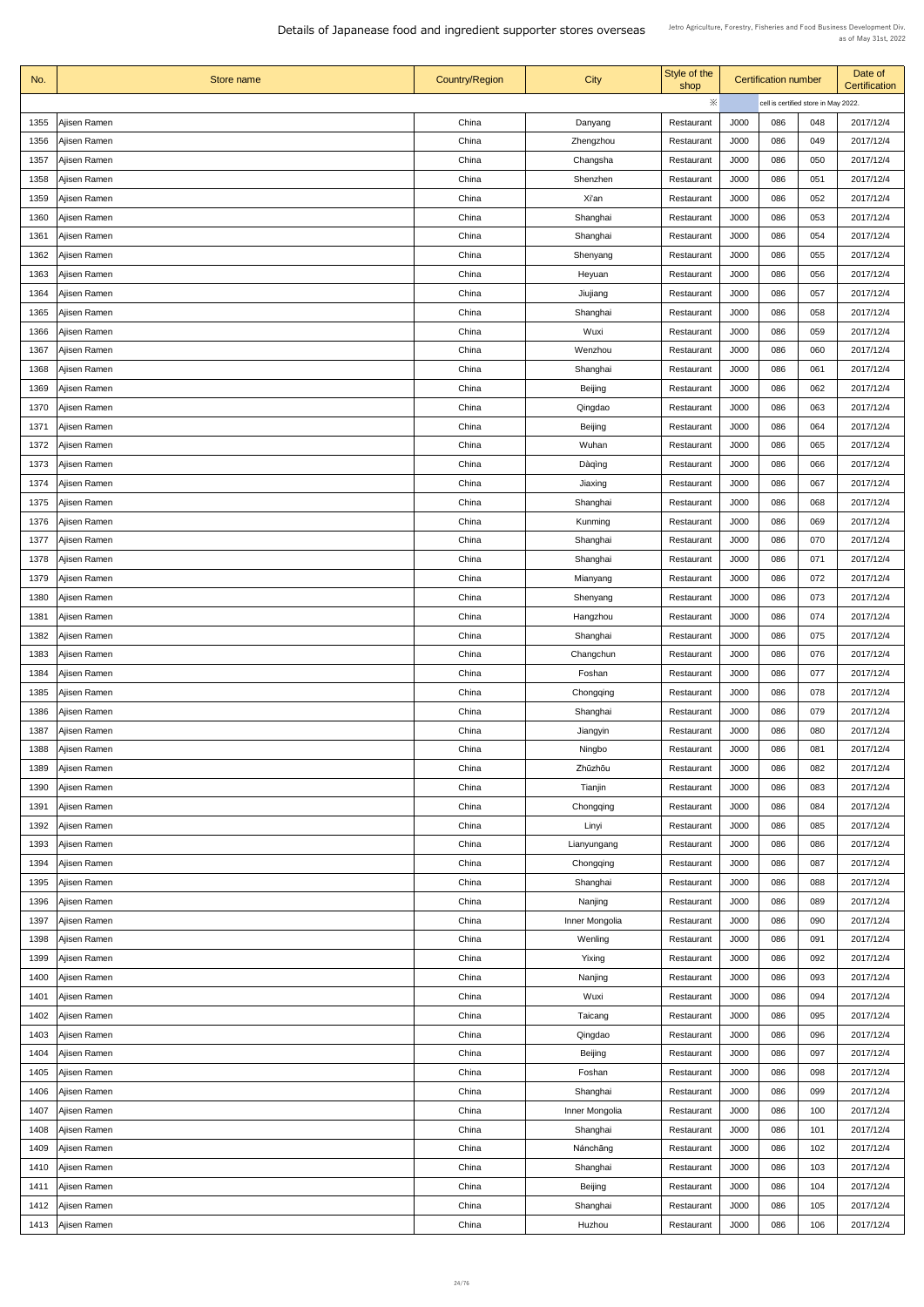| No.  | Store name          | <b>Country/Region</b> | <b>City</b>    | Style of the<br>shop |             | <b>Certification number</b>          |     | Date of<br>Certification |
|------|---------------------|-----------------------|----------------|----------------------|-------------|--------------------------------------|-----|--------------------------|
|      |                     |                       |                | ※                    |             | cell is certified store in May 2022. |     |                          |
| 1414 | Ajisen Ramen        | China                 | Jinan          | Restaurant           | J000        | 086                                  | 107 | 2017/12/4                |
| 1415 | Ajisen Ramen        | China                 | Wenling        | Restaurant           | J000        | 086                                  | 108 | 2017/12/4                |
| 1416 | Ajisen Ramen        | China                 | Linhai         | Restaurant           | J000        | 086                                  | 109 | 2017/12/4                |
| 1417 | Ajisen Ramen        | China                 | Huainan        | Restaurant           | J000        | 086                                  | 110 | 2017/12/4                |
| 1418 | Ajisen Ramen        | China                 | Shíjiāzhuāng   | Restaurant           | <b>J000</b> | 086                                  | 111 | 2017/12/4                |
| 1419 | Ajisen Ramen        | China                 | Wuhan          | Restaurant           | J000        | 086                                  | 112 | 2017/12/4                |
| 1420 | Ajisen Ramen        | China                 | <b>Beijing</b> | Restaurant           | J000        | 086                                  | 113 | 2017/12/4                |
| 1421 | Ajisen Ramen        | China                 | Zhangjiagang   | Restaurant           | J000        | 086                                  | 114 | 2017/12/4                |
| 1422 | Ajisen Ramen        | China                 | Taizhou        | Restaurant           | J000        | 086                                  | 115 | 2017/12/4                |
| 1423 | Ajisen Ramen        | China                 | Tianjin        | Restaurant           | J000        | 086                                  | 116 | 2017/12/4                |
| 1424 | Ajisen Ramen        | China                 | Xiangyang      | Restaurant           | J000        | 086                                  | 117 | 2017/12/4                |
| 1425 | Ajisen Ramen        | China                 | Chengdu        | Restaurant           | J000        | 086                                  | 118 | 2017/12/4                |
| 1426 | Ajisen Ramen        | China                 | Jiaxing        | Restaurant           | <b>J000</b> | 086                                  | 119 | 2017/12/4                |
| 1427 | Ajisen Ramen        | China                 | Nánchāng       | Restaurant           | J000        | 086                                  | 120 | 2017/12/4                |
| 1428 | Ajisen Ramen        | China                 | Wuhan          | Restaurant           | J000        | 086                                  | 121 | 2017/12/4                |
| 1429 | Ajisen Ramen        | China                 | Shenzhen       | Restaurant           | J000        | 086                                  | 122 | 2017/12/4                |
| 1430 | Ajisen Ramen        | China                 | Shenzhen       | Restaurant           | J000        | 086                                  | 123 | 2017/12/4                |
| 1431 | Ajisen Ramen        | China                 | Shenzhen       | Restaurant           | J000        | 086                                  | 124 | 2017/12/4                |
| 1432 | Ajisen Ramen        | China                 | Guǎngzhōu      | Restaurant           | J000        | 086                                  | 125 | 2017/12/4                |
| 1433 | Ajisen Ramen        | China                 | Wuxi           | Restaurant           | J000        | 086                                  | 126 | 2017/12/4                |
| 1434 | Ajisen Ramen        | China                 | Shanghai       | Restaurant           | J000        | 086                                  | 127 | 2017/12/4                |
| 1435 | Ajisen Ramen        | China                 | Jí'ān          | Restaurant           | J000        | 086                                  | 128 | 2017/12/4                |
|      |                     | China                 |                |                      |             | 086                                  | 129 | 2017/12/4                |
| 1436 | Ajisen Ramen        |                       | Hangzhou       | Restaurant           | J000        |                                      |     |                          |
| 1437 | Ajisen Ramen        | China                 | Shanghai       | Restaurant           | J000        | 086                                  | 130 | 2017/12/4                |
| 1438 | Ajisen Ramen        | China                 | <b>Beijing</b> | Restaurant           | J000        | 086                                  | 131 | 2017/12/4                |
| 1439 | Ajisen Ramen        | China                 | Wuhan          | Restaurant           | J000        | 086                                  | 132 | 2017/12/4                |
| 1440 | Ajisen Ramen        | China                 | Hangzhou       | Restaurant           | J000        | 086                                  | 133 | 2017/12/4                |
| 1441 | Ajisen Ramen        | China                 | Wuxi           | Restaurant           | J000        | 086                                  | 134 | 2017/12/4                |
| 1442 | Ajisen Ramen        | China                 | Hangzhou       | Restaurant           | J000        | 086                                  | 135 | 2017/12/4                |
| 1443 | Ajisen Ramen        | China                 | Jilin          | Restaurant           | J000        | 086                                  | 136 | 2017/12/4                |
| 1444 | Ajisen Ramen        | China                 | Jingjin        | Restaurant           | J000        | 086                                  | 137 | 2017/12/4                |
| 1445 | Ajisen Ramen        | China                 | <b>Beijing</b> | Restaurant           | J000        | 086                                  | 138 | 2017/12/4                |
| 1446 | Ajisen Ramen        | China                 | Hangzhou       | Restaurant           | J000        | 086                                  | 139 | 2017/12/4                |
| 1447 | Ajisen Ramen        | China                 | Xī'ān          | Restaurant           | J000        | 086                                  | 140 | 2017/12/4                |
| 1448 | Ajisen Ramen        | China                 | Shanghai       | Restaurant           | J000        | 086                                  | 141 | 2017/12/4                |
| 1449 | Ajisen Ramen        | China                 | Chongqing      | Restaurant           | J000        | 086                                  | 142 | 2017/12/4                |
| 1450 | Ajisen Ramen        | China                 | Tianjin        | Restaurant           | J000        | 086                                  | 143 | 2017/12/4                |
| 1451 | Ajisen Ramen        | China                 | Shenyang       | Restaurant           | J000        | 086                                  | 144 | 2017/12/4                |
| 1452 | Ajisen Ramen        | China                 | Chongqing      | Restaurant           | J000        | 086                                  | 145 | 2017/12/4                |
| 1453 | Ajisen Ramen        | China                 | Chongqing      | Restaurant           | J000        | 086                                  | 146 | 2017/12/4                |
| 1454 | Ajisen Ramen        | China                 | Lìyáng         | Restaurant           | J000        | 086                                  | 147 | 2017/12/4                |
|      | 1455   Ajisen Ramen | China                 | Dázhōu         | Restaurant           | J000        | 086                                  | 148 | 2017/12/4                |
| 1456 | Ajisen Ramen        | China                 | Mianyang       | Restaurant           | J000        | 086                                  | 149 | 2017/12/4                |
| 1457 | Ajisen Ramen        | China                 | Shanghai       | Restaurant           | J000        | 086                                  | 150 | 2017/12/4                |
| 1458 | Ajisen Ramen        | China                 | Kunshan        | Restaurant           | J000        | 086                                  | 151 | 2017/12/4                |
| 1459 | Ajisen Ramen        | China                 | Fuzhou         | Restaurant           | J000        | 086                                  | 152 | 2017/12/4                |
| 1460 | Ajisen Ramen        | China                 | Nanjing        | Restaurant           | J000        | 086                                  | 153 | 2017/12/4                |
| 1461 | Ajisen Ramen        | China                 | Chengdu        | Restaurant           | J000        | 086                                  | 154 | 2017/12/4                |
| 1462 | Ajisen Ramen        | China                 | <b>Beijing</b> | Restaurant           | J000        | 086                                  | 155 | 2017/12/4                |
| 1463 | Ajisen Ramen        | China                 | Shanghai       | Restaurant           | J000        | 086                                  | 156 | 2017/12/4                |
| 1464 | Ajisen Ramen        | China                 | Shanghai       | Restaurant           | J000        | 086                                  | 157 | 2017/12/4                |
| 1465 | Ajisen Ramen        | China                 | Shanghai       | Restaurant           | J000        | 086                                  | 158 | 2017/12/4                |
| 1466 | Ajisen Ramen        | China                 | Changzhou      | Restaurant           | J000        | 086                                  | 159 | 2017/12/4                |
| 1467 | Ajisen Ramen        | China                 | Shanghai       | Restaurant           | J000        | 086                                  | 160 | 2017/12/4                |
| 1468 | Ajisen Ramen        | China                 | Shanghai       | Restaurant           | J000        | 086                                  | 161 | 2017/12/4                |
| 1469 | Ajisen Ramen        | China                 | Foshan         | Restaurant           | J000        | 086                                  | 162 | 2017/12/4                |
|      | 1470   Ajisen Ramen | China                 | <b>Beijing</b> | Restaurant           | J000        | 086                                  | 163 | 2017/12/4                |
| 1471 | Ajisen Ramen        | China                 | Jining         | Restaurant           | J000        | 086                                  | 164 | 2017/12/4                |
| 1472 | Ajisen Ramen        | China                 | Shanwei        | Restaurant           | J000        | 086                                  | 165 | 2017/12/4                |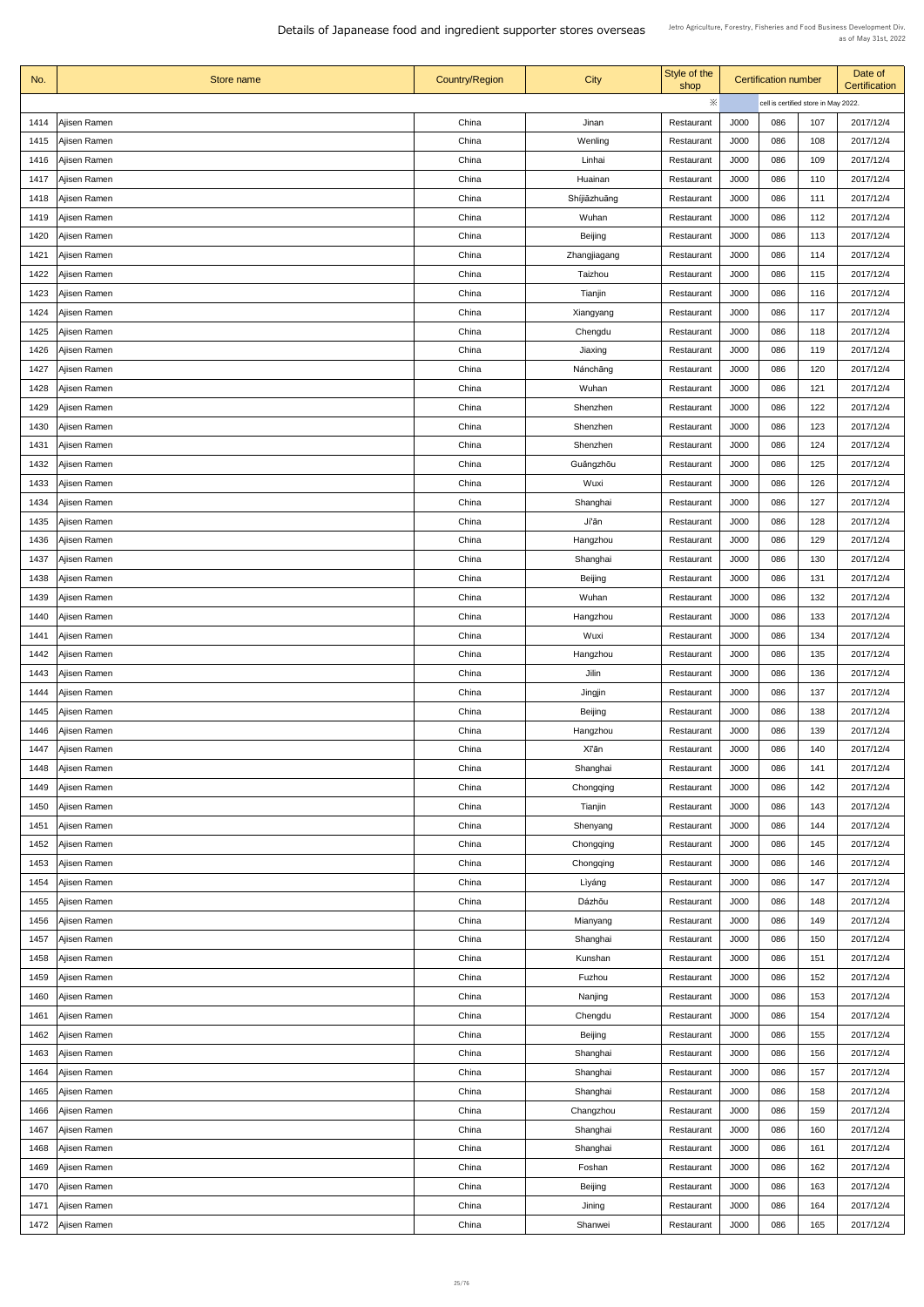| No.  | Store name          | <b>Country/Region</b> | <b>City</b>    | Style of the<br>shop | <b>Certification number</b> |                                      | Date of<br>Certification |           |
|------|---------------------|-----------------------|----------------|----------------------|-----------------------------|--------------------------------------|--------------------------|-----------|
|      |                     |                       |                | $\ddot{\times}$      |                             | cell is certified store in May 2022. |                          |           |
| 1473 | Ajisen Ramen        | China                 | Wuxi           | Restaurant           | J000                        | 086                                  | 166                      | 2017/12/4 |
| 1474 | Ajisen Ramen        | China                 | Yongkang       | Restaurant           | J000                        | 086                                  | 167                      | 2017/12/4 |
| 1475 | Ajisen Ramen        | China                 | Changsha       | Restaurant           | J000                        | 086                                  | 168                      | 2017/12/4 |
| 1476 | Ajisen Ramen        | China                 | Yantai         | Restaurant           | J000                        | 086                                  | 169                      | 2017/12/4 |
| 1477 | Ajisen Ramen        | China                 | Xiamen         | Restaurant           | J000                        | 086                                  | 170                      | 2017/12/4 |
| 1478 | Ajisen Ramen        | China                 | Yueyang        | Restaurant           | J000                        | 086                                  | 171                      | 2017/12/4 |
| 1479 | Ajisen Ramen        | China                 | Zhoushan       | Restaurant           | J000                        | 086                                  | 172                      | 2017/12/4 |
| 1480 | Ajisen Ramen        | China                 | Loudi          | Restaurant           | J000                        | 086                                  | 173                      | 2017/12/4 |
| 1481 | Ajisen Ramen        | China                 | Qingdao        | Restaurant           | J000                        | 086                                  | 174                      | 2017/12/4 |
| 1482 | Ajisen Ramen        | China                 | Chongqing      | Restaurant           | J000                        | 086                                  | 175                      | 2017/12/4 |
| 1483 | Ajisen Ramen        | China                 | Wuhan          | Restaurant           | J000                        | 086                                  | 176                      | 2017/12/4 |
| 1484 | Ajisen Ramen        | China                 | Tangshan       | Restaurant           | J000                        | 086                                  | 177                      | 2017/12/4 |
| 1485 | Ajisen Ramen        | China                 | Harbin         | Restaurant           | <b>J000</b>                 | 086                                  | 178                      | 2017/12/4 |
| 1486 | Ajisen Ramen        | China                 | Dujiangyan     | Restaurant           | J000                        | 086                                  | 179                      | 2017/12/4 |
| 1487 | Ajisen Ramen        | China                 | Taizhou        | Restaurant           | J000                        | 086                                  | 180                      | 2017/12/4 |
| 1488 | Ajisen Ramen        | China                 | Fuzhou         | Restaurant           | J000                        | 086                                  | 181                      | 2017/12/4 |
| 1489 | Ajisen Ramen        | China                 | Linyi          | Restaurant           | J000                        | 086                                  | 182                      | 2017/12/4 |
| 1490 | Ajisen Ramen        | China                 | Changzhou      | Restaurant           | J000                        | 086                                  | 183                      | 2017/12/4 |
| 1491 | Ajisen Ramen        | China                 | Kunming        | Restaurant           | J000                        | 086                                  | 184                      | 2017/12/4 |
| 1492 | Ajisen Ramen        | China                 | Nantong        | Restaurant           | J000                        | 086                                  | 185                      | 2017/12/4 |
| 1493 | Ajisen Ramen        | China                 | <b>Beijing</b> | Restaurant           | J000                        | 086                                  | 186                      | 2017/12/4 |
| 1494 | Ajisen Ramen        | China                 | Dàqìng         | Restaurant           | J000                        | 086                                  | 187                      | 2017/12/4 |
| 1495 | Ajisen Ramen        | China                 | Shanghai       | Restaurant           | J000                        | 086                                  | 188                      | 2017/12/4 |
| 1496 | Ajisen Ramen        | China                 | Putian         | Restaurant           | J000                        | 086                                  | 189                      | 2017/12/4 |
| 1497 | Ajisen Ramen        | China                 | Ningbo         | Restaurant           | J000                        | 086                                  | 190                      | 2017/12/4 |
| 1498 | Ajisen Ramen        | China                 | <b>Beijing</b> | Restaurant           | J000                        | 086                                  | 191                      | 2017/12/4 |
| 1499 | Ajisen Ramen        | China                 | Nánchāng       | Restaurant           | J000                        | 086                                  | 192                      | 2017/12/4 |
| 1500 | Ajisen Ramen        | China                 | Ganzhou        | Restaurant           | J000                        | 086                                  | 193                      | 2017/12/4 |
| 1501 | Ajisen Ramen        | China                 | Hefei          | Restaurant           | J000                        | 086                                  | 194                      | 2017/12/4 |
| 1502 | Ajisen Ramen        | China                 | Langfang       | Restaurant           | J000                        | 086                                  | 195                      | 2017/12/4 |
| 1503 | Ajisen Ramen        | China                 | Shanghai       | Restaurant           | J000                        | 086                                  | 196                      | 2017/12/4 |
| 1504 | Ajisen Ramen        | China                 | Kunshan        | Restaurant           | J000                        | 086                                  | 197                      | 2017/12/4 |
| 1505 | Ajisen Ramen        | China                 | Jiangmen       | Restaurant           | J000                        | 086                                  | 198                      | 2017/12/4 |
| 1506 | Ajisen Ramen        | China                 | Kunshan        | Restaurant           | J000                        | 086                                  | 199                      | 2017/12/4 |
| 1507 | Ajisen Ramen        | China                 | Wuxi           | Restaurant           | J000                        | 086                                  | 200                      | 2017/12/4 |
| 1508 | Ajisen Ramen        | China                 | Yiwu           | Restaurant           | J000                        | 086                                  | 201                      | 2017/12/4 |
| 1509 | Ajisen Ramen        | China                 | Changsha       | Restaurant           | J000                        | 086                                  | 202                      | 2017/12/4 |
| 1510 | Ajisen Ramen        | China                 | Shanghai       | Restaurant           | J000                        | 086                                  | 203                      | 2017/12/4 |
| 1511 | Ajisen Ramen        | China                 | Nanjing        | Restaurant           | J000                        | 086                                  | 204                      | 2017/12/4 |
| 1512 | Ajisen Ramen        | China                 | Chengdu        | Restaurant           | J000                        | 086                                  | 205                      | 2017/12/4 |
| 1513 | Ajisen Ramen        | China                 | Wuhu           | Restaurant           | J000                        | 086                                  | 206                      | 2017/12/4 |
|      | 1514   Ajisen Ramen | China                 | Jinan          | Restaurant           | J000                        | 086                                  | 207                      | 2017/12/4 |
| 1515 | Ajisen Ramen        | China                 | Guǎngzhōu      | Restaurant           | J000                        | 086                                  | 208                      | 2017/12/4 |
| 1516 | Ajisen Ramen        | China                 | Changsha       | Restaurant           | J000                        | 086                                  | 209                      | 2017/12/4 |
| 1517 | Ajisen Ramen        | China                 | Shantou        | Restaurant           | J000                        | 086                                  | 210                      | 2017/12/4 |
| 1518 | Ajisen Ramen        | China                 | Yinchuan       | Restaurant           | J000                        | 086                                  | 211                      | 2017/12/4 |
| 1519 | Ajisen Ramen        | China                 | Xiamen         | Restaurant           | J000                        | 086                                  | 212                      | 2017/12/4 |
| 1520 | Ajisen Ramen        | China                 | Shanghai       | Restaurant           | J000                        | 086                                  | 213                      | 2017/12/4 |
| 1521 | Ajisen Ramen        | China                 | Xī'ān          | Restaurant           | J000                        | 086                                  | 214                      | 2017/12/4 |
| 1522 | Ajisen Ramen        | China                 | Zhenjiang      | Restaurant           | J000                        | 086                                  | 215                      | 2017/12/4 |
| 1523 | Ajisen Ramen        | China                 | Xining         | Restaurant           | J000                        | 086                                  | 216                      | 2017/12/4 |
| 1524 | Ajisen Ramen        | China                 | Shanghai       | Restaurant           | J000                        | 086                                  | 217                      | 2017/12/4 |
| 1525 | Ajisen Ramen        | China                 |                |                      | J000                        | 086                                  | 218                      | 2017/12/4 |
|      |                     |                       | Hangzhou       | Restaurant           |                             |                                      |                          |           |
| 1526 | Ajisen Ramen        | China                 | Shenzhen       | Restaurant           | J000                        | 086                                  | 219                      | 2017/12/4 |
| 1527 | Ajisen Ramen        | China                 | Shanghai       | Restaurant           | J000                        | 086                                  | 220                      | 2017/12/4 |
| 1528 | Ajisen Ramen        | China                 | Inner Mongolia | Restaurant           | J000                        | 086                                  | 221                      | 2017/12/4 |
| 1529 | Ajisen Ramen        | China                 | Jiaxing        | Restaurant           | J000                        | 086                                  | 222                      | 2017/12/4 |
| 1530 | Ajisen Ramen        | China                 | Shanghai       | Restaurant           | J000                        | 086                                  | 223                      | 2017/12/4 |
| 1531 | Ajisen Ramen        | China                 | Guǎngzhōu      | Restaurant           | J000                        | 086                                  | 224                      | 2017/12/4 |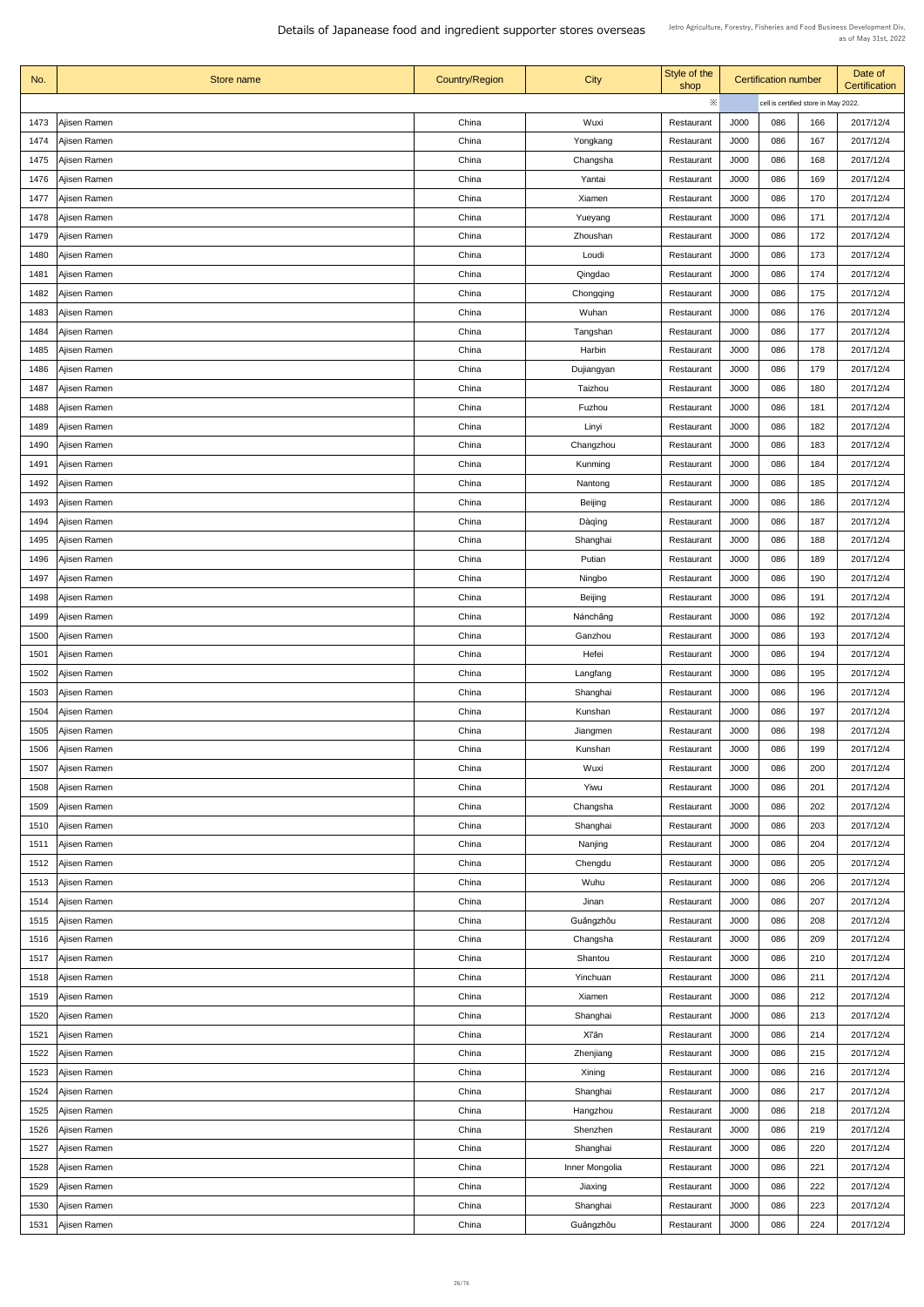| No.  | Store name          | <b>Country/Region</b> | <b>City</b>    | Style of the<br>shop |             | <b>Certification number</b>          |     | Date of<br>Certification |
|------|---------------------|-----------------------|----------------|----------------------|-------------|--------------------------------------|-----|--------------------------|
|      |                     |                       |                | ※                    |             | cell is certified store in May 2022. |     |                          |
| 1532 | Ajisen Ramen        | China                 | Suzhou         | Restaurant           | J000        | 086                                  | 225 | 2017/12/4                |
| 1533 | Ajisen Ramen        | China                 | Changsha       | Restaurant           | J000        | 086                                  | 226 | 2017/12/4                |
| 1534 | Ajisen Ramen        | China                 | Jinan          | Restaurant           | J000        | 086                                  | 227 | 2017/12/4                |
| 1535 | Ajisen Ramen        | China                 | Shanghai       | Restaurant           | J000        | 086                                  | 228 | 2017/12/4                |
| 1536 | Ajisen Ramen        | China                 | Shanghai       | Restaurant           | <b>J000</b> | 086                                  | 229 | 2017/12/4                |
| 1537 | Ajisen Ramen        | China                 | Hefei          | Restaurant           | J000        | 086                                  | 230 | 2017/12/4                |
| 1538 | Ajisen Ramen        | China                 | Shanghai       | Restaurant           | J000        | 086                                  | 231 | 2017/12/4                |
| 1539 | Ajisen Ramen        | China                 | Yixing         | Restaurant           | J000        | 086                                  | 232 | 2017/12/4                |
| 1540 | Ajisen Ramen        | China                 | Nanjing        | Restaurant           | J000        | 086                                  | 233 | 2017/12/4                |
| 1541 | Ajisen Ramen        | China                 | Xiamen         | Restaurant           | J000        | 086                                  | 234 | 2017/12/4                |
| 1542 | Ajisen Ramen        | China                 | Changde        | Restaurant           | J000        | 086                                  | 235 | 2017/12/4                |
| 1543 | Ajisen Ramen        | China                 | Taizhou        | Restaurant           | J000        | 086                                  | 236 | 2017/12/4                |
| 1544 | Ajisen Ramen        | China                 | Shenyang       | Restaurant           | <b>J000</b> | 086                                  | 237 | 2017/12/4                |
| 1545 | Ajisen Ramen        | China                 | Shanghai       | Restaurant           | J000        | 086                                  | 238 | 2017/12/4                |
| 1546 | Ajisen Ramen        | China                 | Shanghai       | Restaurant           | J000        | 086                                  | 239 | 2017/12/4                |
| 1547 | Ajisen Ramen        | China                 | Shanghai       | Restaurant           | J000        | 086                                  | 240 | 2017/12/4                |
| 1548 | Ajisen Ramen        | China                 | Shanghai       | Restaurant           | J000        | 086                                  | 241 | 2017/12/4                |
| 1549 | Ajisen Ramen        | China                 | Shanghai       | Restaurant           | J000        | 086                                  | 242 | 2017/12/4                |
| 1550 | Ajisen Ramen        | China                 | Shenzhen       | Restaurant           | J000        | 086                                  | 243 | 2017/12/4                |
| 1551 | Ajisen Ramen        | China                 | Liuzhou        | Restaurant           | J000        | 086                                  | 244 | 2017/12/4                |
| 1552 | Ajisen Ramen        | China                 | Tai'an         | Restaurant           | J000        | 086                                  | 245 | 2017/12/4                |
| 1553 | Ajisen Ramen        | China                 | Huizhou        | Restaurant           | J000        | 086                                  | 246 | 2017/12/4                |
| 1554 | Ajisen Ramen        | China                 | Shanghai       | Restaurant           | J000        | 086                                  | 247 | 2017/12/4                |
| 1555 | Ajisen Ramen        | China                 | Guǎngzhōu      | Restaurant           | J000        | 086                                  | 248 | 2017/12/4                |
| 1556 | Ajisen Ramen        | China                 | Shanghai       | Restaurant           | J000        | 086                                  | 249 | 2017/12/4                |
| 1557 | Ajisen Ramen        | China                 | Chongqing      | Restaurant           | J000        | 086                                  | 250 | 2017/12/4                |
| 1558 | Ajisen Ramen        | China                 | Suzhou         | Restaurant           | J000        | 086                                  | 251 | 2017/12/4                |
| 1559 | Ajisen Ramen        | China                 | Guiyang        | Restaurant           | J000        | 086                                  | 252 | 2017/12/4                |
| 1560 | Ajisen Ramen        | China                 | Shenzhen       | Restaurant           | J000        | 086                                  | 253 | 2017/12/4                |
| 1561 | Ajisen Ramen        | China                 | Foshan         | Restaurant           | J000        | 086                                  | 254 | 2017/12/4                |
| 1562 | Ajisen Ramen        | China                 | Jiaxing        | Restaurant           | J000        | 086                                  | 255 | 2017/12/4                |
| 1563 | Ajisen Ramen        | China                 | Shanghai       | Restaurant           | J000        | 086                                  | 256 | 2017/12/4                |
| 1564 | Ajisen Ramen        | China                 | <b>Beijing</b> | Restaurant           | J000        | 086                                  | 257 | 2017/12/4                |
| 1565 | Ajisen Ramen        | China                 | Huaian         | Restaurant           | J000        | 086                                  | 258 | 2017/12/4                |
| 1566 | Ajisen Ramen        | China                 | Wuhu           | Restaurant           | J000        | 086                                  | 259 | 2017/12/4                |
| 1567 | Ajisen Ramen        | China                 | Huzhou         | Restaurant           | J000        | 086                                  | 260 | 2017/12/4                |
| 1568 | Ajisen Ramen        | China                 | Qingdao        | Restaurant           | J000        | 086                                  | 261 | 2017/12/4                |
| 1569 | Ajisen Ramen        | China                 | Wujiang        | Restaurant           | J000        | 086                                  | 262 | 2017/12/4                |
| 1570 | Ajisen Ramen        | China                 | Xiamen         | Restaurant           | J000        | 086                                  | 263 | 2017/12/4                |
| 1571 | Ajisen Ramen        | China                 | Dongguan       | Restaurant           | J000        | 086                                  | 264 | 2017/12/4                |
| 1572 | Ajisen Ramen        | China                 | Shanghai       | Restaurant           | J000        | 086                                  | 265 | 2017/12/4                |
|      | 1573   Ajisen Ramen | China                 | Hefei          | Restaurant           | J000        | 086                                  | 266 | 2017/12/4                |
| 1574 | Ajisen Ramen        | China                 | Guǎngzhōu      | Restaurant           | J000        | 086                                  | 267 | 2017/12/4                |
| 1575 | Ajisen Ramen        | China                 | Heyuan         | Restaurant           | J000        | 086                                  | 268 | 2017/12/4                |
| 1576 | Ajisen Ramen        | China                 | Shanghai       | Restaurant           | J000        | 086                                  | 269 | 2017/12/4                |
| 1577 | Ajisen Ramen        | China                 | Shanghai       | Restaurant           | J000        | 086                                  | 270 | 2017/12/4                |
| 1578 | Ajisen Ramen        | China                 | Guǎngzhōu      | Restaurant           | J000        | 086                                  | 271 | 2017/12/4                |
| 1579 | Ajisen Ramen        | China                 | Suzhou         | Restaurant           | J000        | 086                                  | 272 | 2017/12/4                |
| 1580 | Ajisen Ramen        | China                 | Shanghai       | Restaurant           | J000        | 086                                  | 273 | 2017/12/4                |
| 1581 | Ajisen Ramen        | China                 | Chengdu        | Restaurant           | J000        | 086                                  | 274 | 2017/12/4                |
| 1582 | Ajisen Ramen        | China                 | Shanghai       | Restaurant           | J000        | 086                                  | 275 | 2017/12/4                |
| 1583 | Ajisen Ramen        | China                 | Chongqing      | Restaurant           | J000        | 086                                  | 276 | 2017/12/4                |
| 1584 | Ajisen Ramen        | China                 | Huzhou         | Restaurant           | J000        | 086                                  | 277 | 2017/12/4                |
| 1585 | Ajisen Ramen        | China                 | Jinan          | Restaurant           | J000        | 086                                  | 278 | 2017/12/4                |
| 1586 | Ajisen Ramen        | China                 | Zhūzhōu        | Restaurant           | J000        | 086                                  | 279 | 2017/12/4                |
| 1587 | Ajisen Ramen        | China                 | Jinan          | Restaurant           | J000        | 086                                  | 280 | 2017/12/4                |
| 1588 | Ajisen Ramen        | China                 | Jiaxing        | Restaurant           | J000        | 086                                  | 281 | 2017/12/4                |
| 1589 | Ajisen Ramen        | China                 | Inner Mongolia | Restaurant           | J000        | 086                                  | 282 | 2017/12/4                |
| 1590 | Ajisen Ramen        | China                 | Shanghai       | Restaurant           | J000        | 086                                  | 283 | 2017/12/4                |
|      |                     |                       |                |                      |             |                                      |     |                          |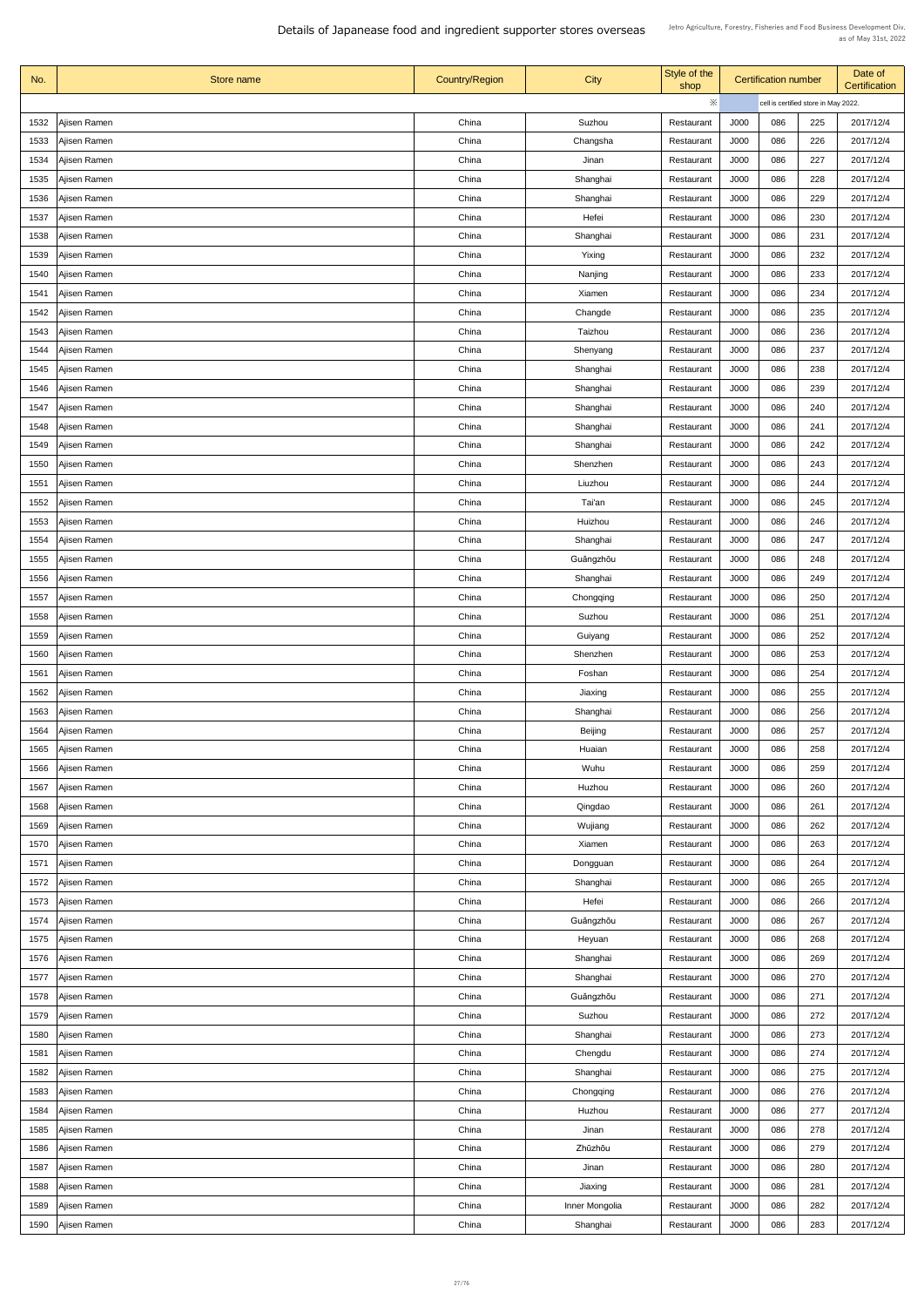| No.          | Store name                   | <b>Country/Region</b> | <b>City</b>          | Style of the<br>shop     |                                      | <b>Certification number</b> |     | Date of<br>Certification |
|--------------|------------------------------|-----------------------|----------------------|--------------------------|--------------------------------------|-----------------------------|-----|--------------------------|
|              |                              |                       |                      | $\ddot{\times}$          | cell is certified store in May 2022. |                             |     |                          |
| 1591         | Ajisen Ramen                 | China                 | Inner Mongolia       | Restaurant               | J000                                 | 086                         | 284 | 2017/12/4                |
| 1592         | Ajisen Ramen                 | China                 | Hangzhou             | Restaurant               | J000                                 | 086                         | 285 | 2017/12/4                |
| 1593         | Ajisen Ramen                 | China                 | Hangzhou             | Restaurant               | <b>J000</b>                          | 086                         | 286 | 2017/12/4                |
| 1594         | Ajisen Ramen                 | China                 | Chengdu              | Restaurant               | J000                                 | 086                         | 287 | 2017/12/4                |
| 1595         | Ajisen Ramen                 | China                 | Tianjin              | Restaurant               | J000                                 | 086                         | 288 | 2017/12/4                |
| 1596         | Ajisen Ramen                 | China                 | Xiamen               | Restaurant               | J000                                 | 086                         | 289 | 2017/12/4                |
| 1597         | Ajisen Ramen                 | China                 | Shanghai             | Restaurant               | J000                                 | 086                         | 290 | 2017/12/4                |
| 1598         | Ajisen Ramen                 | China                 | Haikou               | Restaurant               | J000                                 | 086                         | 291 | 2017/12/4                |
| 1599         | Ajisen Ramen                 | China                 | Hangzhou             | Restaurant               | J000                                 | 086                         | 292 | 2017/12/4                |
| 1600         | Ajisen Ramen                 | China                 | Shanghai             | Restaurant               | J000                                 | 086                         | 293 | 2017/12/4                |
| 1601         | Ajisen Ramen                 | China                 | Guǎngzhōu            | Restaurant               | J000                                 | 086                         | 294 | 2017/12/4                |
| 1602         | Ajisen Ramen                 | China                 | Zhongshan            | Restaurant               | J000                                 | 086                         | 295 | 2017/12/4                |
| 1603         | Ajisen Ramen                 | China                 | Hangzhou             | Restaurant               | J000                                 | 086                         | 296 | 2017/12/4                |
| 1604         | Ajisen Ramen                 | China                 | Shanghai             | Restaurant               | J000                                 | 086                         | 297 | 2017/12/4                |
| 1605         | Ajisen Ramen                 | China                 | Ningbo               | Restaurant               | J000                                 | 086                         | 298 | 2017/12/4                |
| 1606         | Ajisen Ramen                 | China                 | Shanghai             | Restaurant               | J000                                 | 086                         | 299 | 2017/12/4                |
| 1607         | Ajisen Ramen                 | China                 | <b>Beijing</b>       | Restaurant               | J000                                 | 086                         | 300 | 2017/12/4                |
| 1608         | Ajisen Ramen                 | China                 | Jiangmen             | Restaurant               | J000                                 | 086                         | 301 | 2017/12/4                |
| 1609         | Ajisen Ramen                 | China                 | Shanghai             | Restaurant               | J000                                 | 086                         | 302 | 2017/12/4                |
| 1610         | Ajisen Ramen                 | China                 | Nanjing              | Restaurant               | J000                                 | 086                         | 303 | 2017/12/4                |
| 1611         | Ajisen Ramen                 | China                 | Guǎngzhōu            | Restaurant               | J000                                 | 086                         | 304 | 2017/12/4                |
| 1612         | Ajisen Ramen                 | China                 | Hangzhou             | Restaurant               | J000                                 | 086                         | 305 | 2017/12/4                |
| 1613         | Ajisen Ramen                 | China                 | Wuhan                | Restaurant               | J000                                 | 086                         | 306 | 2017/12/4                |
| 1614         | Ajisen Ramen                 | China                 | Tianjin              | Restaurant               | J000                                 | 086                         | 307 | 2017/12/4                |
| 1615         | Ajisen Ramen                 | China                 | Wuhan                | Restaurant               | J000                                 | 086                         | 308 | 2017/12/4                |
| 1616         | Ajisen Ramen                 | China                 | Shanghai             | Restaurant               | J000                                 | 086                         | 309 | 2017/12/4                |
| 1617         | Ajisen Ramen                 | China                 | Shaoxing             | Restaurant               | J000                                 | 086                         | 310 | 2017/12/4                |
| 1618         | Ajisen Ramen                 | China                 | Tai'an               | Restaurant               | J000                                 | 086                         | 311 | 2017/12/4                |
|              |                              | China                 |                      |                          |                                      | 086                         | 312 | 2017/12/4                |
| 1619         | Ajisen Ramen                 | China                 | Shanghai             | Restaurant               | J000<br>J000                         | 086                         | 313 | 2017/12/4                |
| 1620<br>1621 | Ajisen Ramen                 | China                 | Hangzhou<br>Shanghai | Restaurant               | J000                                 | 086                         | 314 | 2017/12/4                |
|              | Ajisen Ramen<br>Ajisen Ramen | China                 | Haimen               | Restaurant               | J000                                 | 086                         | 315 | 2017/12/4                |
| 1622         |                              | China                 |                      | Restaurant               | J000                                 | 086                         | 316 | 2017/12/4                |
| 1623<br>1624 | Ajisen Ramen<br>Ajisen Ramen | China                 | Urumqi<br>Shunde     | Restaurant<br>Restaurant | J000                                 | 086                         | 317 | 2017/12/4                |
| 1625         | Ajisen Ramen                 | China                 | Shanghai             | Restaurant               | J000                                 | 086                         | 318 | 2017/12/4                |
| 1626         | Ajisen Ramen                 | China                 | Shanghai             | Restaurant               | J000                                 | 086                         | 319 | 2017/12/4                |
| 1627         | Ajisen Ramen                 | China                 | Ningbo               | Restaurant               | J000                                 | 086                         | 320 | 2017/12/4                |
| 1628         | Ajisen Ramen                 | China                 | Hangzhou             | Restaurant               | J000                                 | 086                         | 321 | 2017/12/4                |
| 1629         | Ajisen Ramen                 | China                 | Shanghai             | Restaurant               | J000                                 | 086                         | 322 | 2017/12/4                |
| 1630         | Ajisen Ramen                 | China                 | Qingdao              | Restaurant               | J000                                 | 086                         | 323 | 2017/12/4                |
| 1631         | Ajisen Ramen                 | China                 | Shanghai             | Restaurant               | J000                                 | 086                         | 324 | 2017/12/4                |
|              | 1632   Ajisen Ramen          | China                 | Chengdu              | Restaurant               | J000                                 | 086                         | 325 | 2017/12/4                |
| 1633         | Ajisen Ramen                 | China                 | <b>X</b> Tan         | Restaurant               | J000                                 | 086                         | 326 | 2017/12/4                |
| 1634         | Ajisen Ramen                 | China                 | Shíjiāzhuāng         | Restaurant               | J000                                 | 086                         | 327 | 2017/12/4                |
| 1635         | Ajisen Ramen                 | China                 | Hangzhou             | Restaurant               | J000                                 | 086                         | 328 | 2017/12/4                |
| 1636         | Ajisen Ramen                 | China                 | Wuhan                | Restaurant               | J000                                 | 086                         | 329 | 2017/12/4                |
| 1637         | Ajisen Ramen                 | China                 | Wuxi                 | Restaurant               | J000                                 | 086                         | 330 | 2017/12/4                |
| 1638         | Ajisen Ramen                 | China                 | Hefei                | Restaurant               | J000                                 | 086                         | 331 | 2017/12/4                |
| 1639         | Ajisen Ramen                 | China                 | Suzhou               | Restaurant               | J000                                 | 086                         | 332 | 2017/12/4                |
|              | 1640   Ajisen Ramen          | China                 | Hangzhou             | Restaurant               | J000                                 | 086                         | 333 | 2017/12/4                |
| 1641         | Ajisen Ramen                 | China                 | Suzhou               | Restaurant               | J000                                 | 086                         | 334 | 2017/12/4                |
|              | 1642   Ajisen Ramen          | China                 | Nantong              | Restaurant               | J000                                 | 086                         | 335 | 2017/12/4                |
| 1643         | Ajisen Ramen                 | China                 | Shanghai             | Restaurant               | J000                                 | 086                         | 336 | 2017/12/4                |
| 1644         |                              | China                 | Kunming              |                          | J000                                 | 086                         | 337 | 2017/12/4                |
| 1645         | Ajisen Ramen                 | China                 | Xī'ān                | Restaurant               | J000                                 | 086                         | 338 | 2017/12/4                |
|              | Ajisen Ramen                 | China                 |                      | Restaurant               |                                      | 086                         |     | 2017/12/4                |
|              | 1646   Ajisen Ramen          |                       | Zhuhai               | Restaurant               | J000                                 |                             | 339 |                          |
| 1647         | Ajisen Ramen                 | China                 | Maanshan             | Restaurant               | J000                                 | 086                         | 340 | 2017/12/4                |
| 1648         | Ajisen Ramen                 | China                 | Guǎngzhōu            | Restaurant               | J000                                 | 086                         | 341 | 2017/12/4                |
| 1649         | Ajisen Ramen                 | China                 | Shanghai             | Restaurant               | J000                                 | 086                         | 342 | 2017/12/4                |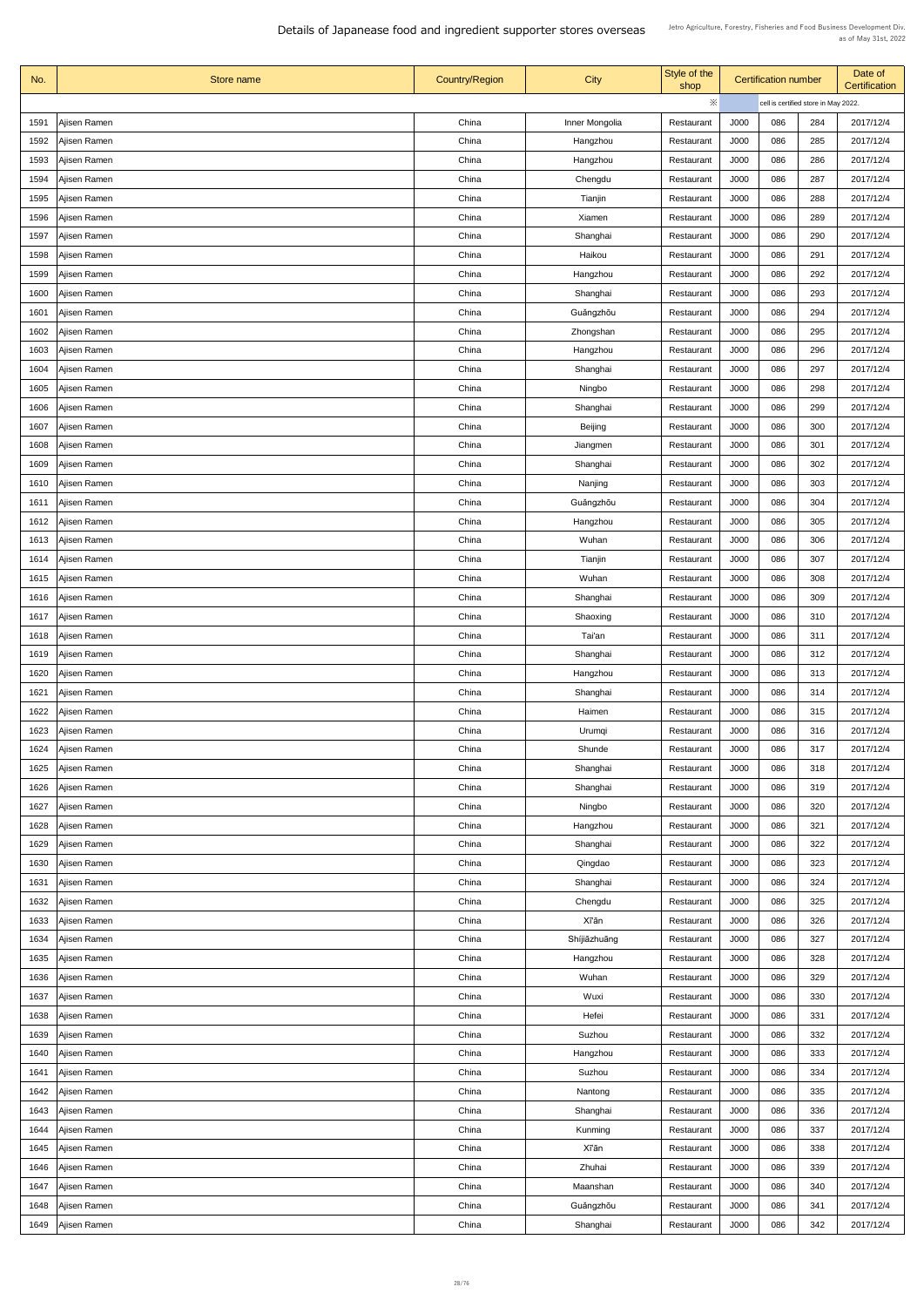| No.  | Store name          | <b>Country/Region</b> | <b>City</b>    | Style of the<br>shop |             | <b>Certification number</b>          |     | Date of<br>Certification |
|------|---------------------|-----------------------|----------------|----------------------|-------------|--------------------------------------|-----|--------------------------|
|      |                     |                       |                | ※                    |             | cell is certified store in May 2022. |     |                          |
| 1650 | Ajisen Ramen        | China                 | Shanghai       | Restaurant           | J000        | 086                                  | 343 | 2017/12/4                |
| 1651 | Ajisen Ramen        | China                 | Guǎngzhōu      | Restaurant           | J000        | 086                                  | 344 | 2017/12/4                |
| 1652 | Ajisen Ramen        | China                 | Shenyang       | Restaurant           | J000        | 086                                  | 345 | 2017/12/4                |
| 1653 | Ajisen Ramen        | China                 | Chongqing      | Restaurant           | J000        | 086                                  | 346 | 2017/12/4                |
| 1654 | Ajisen Ramen        | China                 | Qingdao        | Restaurant           | <b>J000</b> | 086                                  | 347 | 2017/12/4                |
| 1655 | Ajisen Ramen        | China                 | <b>Xī'ān</b>   | Restaurant           | J000        | 086                                  | 348 | 2017/12/4                |
| 1656 | Ajisen Ramen        | China                 | Shanghai       | Restaurant           | J000        | 086                                  | 349 | 2017/12/4                |
| 1657 | Ajisen Ramen        | China                 | Jinhua         | Restaurant           | J000        | 086                                  | 350 | 2017/12/4                |
| 1658 | Ajisen Ramen        | China                 | Xiangtan       | Restaurant           | J000        | 086                                  | 351 | 2017/12/4                |
| 1659 | Ajisen Ramen        | China                 | Shanghai       | Restaurant           | J000        | 086                                  | 352 | 2017/12/4                |
| 1660 | Ajisen Ramen        | China                 | <b>Xī'ān</b>   | Restaurant           | J000        | 086                                  | 353 | 2017/12/4                |
| 1661 | Ajisen Ramen        | China                 | Nánchāng       | Restaurant           | J000        | 086                                  | 354 | 2017/12/4                |
| 1662 | Ajisen Ramen        | China                 | Changsha       | Restaurant           | <b>J000</b> | 086                                  | 355 | 2017/12/4                |
| 1663 | Ajisen Ramen        | China                 | Shenyang       | Restaurant           | J000        | 086                                  | 356 | 2017/12/4                |
| 1664 | Ajisen Ramen        | China                 | Suzhou         | Restaurant           | J000        | 086                                  | 357 | 2017/12/4                |
| 1665 | Ajisen Ramen        | China                 | Shanghai       | Restaurant           | J000        | 086                                  | 358 | 2017/12/4                |
| 1666 | Ajisen Ramen        | China                 | <b>Beijing</b> | Restaurant           | J000        | 086                                  | 359 | 2017/12/4                |
| 1667 | Ajisen Ramen        | China                 | Wuhan          | Restaurant           | J000        | 086                                  | 360 | 2017/12/4                |
| 1668 | Ajisen Ramen        | China                 | Shanghai       | Restaurant           | J000        | 086                                  | 361 | 2017/12/4                |
| 1669 | Ajisen Ramen        | China                 | Shanghai       | Restaurant           | J000        | 086                                  | 362 | 2017/12/4                |
| 1670 | Ajisen Ramen        | China                 | Shanghai       | Restaurant           | J000        | 086                                  | 363 | 2017/12/4                |
| 1671 | Ajisen Ramen        | China                 | <b>Beijing</b> | Restaurant           | J000        | 086                                  | 364 | 2017/12/4                |
| 1672 | Ajisen Ramen        | China                 | <b>Beijing</b> | Restaurant           | J000        | 086                                  | 365 | 2017/12/4                |
| 1673 | Ajisen Ramen        | China                 | Ningbo         | Restaurant           | J000        | 086                                  | 366 | 2017/12/4                |
| 1674 | Ajisen Ramen        | China                 | Qingdao        | Restaurant           | J000        | 086                                  | 367 | 2017/12/4                |
| 1675 | Ajisen Ramen        | China                 | Zhongshan      | Restaurant           | J000        | 086                                  | 368 | 2017/12/4                |
| 1676 | Ajisen Ramen        | China                 | Shanghai       | Restaurant           | J000        | 086                                  | 369 | 2017/12/4                |
| 1677 | Ajisen Ramen        | China                 | Shanghai       | Restaurant           | J000        | 086                                  | 370 | 2017/12/4                |
| 1678 | Ajisen Ramen        | China                 | Shanghai       | Restaurant           | J000        | 086                                  | 371 | 2017/12/4                |
| 1679 | Ajisen Ramen        | China                 | Dalian         | Restaurant           | J000        | 086                                  | 372 | 2017/12/4                |
| 1680 | Ajisen Ramen        | China                 | Shenzhen       | Restaurant           | J000        | 086                                  | 373 | 2017/12/4                |
| 1681 | Ajisen Ramen        | China                 | Yangzhou       | Restaurant           | J000        | 086                                  | 374 | 2017/12/4                |
| 1682 | Ajisen Ramen        | China                 | Zhaoqing       | Restaurant           | J000        | 086                                  | 375 | 2017/12/4                |
| 1683 | Ajisen Ramen        | China                 | Xiamen         | Restaurant           | J000        | 086                                  | 376 | 2017/12/4                |
| 1684 | Ajisen Ramen        | China                 | Yantai         | Restaurant           | J000        | 086                                  | 377 | 2017/12/4                |
| 1685 | Ajisen Ramen        | China                 | Nanning        | Restaurant           | J000        | 086                                  | 378 | 2017/12/4                |
| 1686 | Ajisen Ramen        | China                 | Shanghai       | Restaurant           | J000        | 086                                  | 379 | 2017/12/4                |
| 1687 | Ajisen Ramen        | China                 | Wuxi           | Restaurant           | J000        | 086                                  | 380 | 2017/12/4                |
| 1688 | Ajisen Ramen        | China                 | Chengdu        | Restaurant           | J000        | 086                                  | 381 | 2017/12/4                |
| 1689 | Ajisen Ramen        | China                 | Kunshan        | Restaurant           | J000        | 086                                  | 382 | 2017/12/4                |
| 1690 | Ajisen Ramen        | China                 | Yixing         | Restaurant           | J000        | 086                                  | 383 | 2017/12/4                |
|      | 1691   Ajisen Ramen | China                 | Fuzhou         | Restaurant           | J000        | 086                                  | 384 | 2017/12/4                |
| 1692 | Ajisen Ramen        | China                 | Shanghai       | Restaurant           | J000        | 086                                  | 385 | 2017/12/4                |
| 1693 | Ajisen Ramen        | China                 | <b>Beijing</b> | Restaurant           | J000        | 086                                  | 386 | 2017/12/4                |
| 1694 | Ajisen Ramen        | China                 | Wuxi           | Restaurant           | J000        | 086                                  | 387 | 2017/12/4                |
| 1695 | Ajisen Ramen        | China                 | Shanghai       | Restaurant           | J000        | 086                                  | 388 | 2017/12/4                |
| 1696 | Ajisen Ramen        | China                 | Changzhou      | Restaurant           | J000        | 086                                  | 389 | 2017/12/4                |
| 1697 | Ajisen Ramen        | China                 | <b>Beijing</b> | Restaurant           | J000        | 086                                  | 390 | 2017/12/4                |
| 1698 | Ajisen Ramen        | China                 | Yangzhou       | Restaurant           | J000        | 086                                  | 391 | 2017/12/4                |
| 1699 | Ajisen Ramen        | China                 | Nánchāng       | Restaurant           | J000        | 086                                  | 392 | 2017/12/4                |
| 1700 | Ajisen Ramen        | China                 | Chongqing      | Restaurant           | J000        | 086                                  | 393 | 2017/12/4                |
| 1701 | Ajisen Ramen        | China                 | Yangzhou       | Restaurant           | J000        | 086                                  | 394 | 2017/12/4                |
| 1702 | Ajisen Ramen        | China                 | Nanjing        | Restaurant           | J000        | 086                                  | 395 | 2017/12/4                |
| 1703 | Ajisen Ramen        | China                 | Wuhan          | Restaurant           | J000        | 086                                  | 396 | 2017/12/4                |
| 1704 | Ajisen Ramen        | China                 | <b>Beijing</b> | Restaurant           | J000        | 086                                  | 397 | 2017/12/4                |
| 1705 | Ajisen Ramen        | China                 | Xiamen         | Restaurant           | J000        | 086                                  | 398 | 2017/12/4                |
| 1706 | Ajisen Ramen        | China                 | Nanjing        | Restaurant           | J000        | 086                                  | 399 | 2017/12/4                |
| 1707 | Ajisen Ramen        | China                 | Wuxi           | Restaurant           | J000        | 086                                  | 400 | 2017/12/4                |
| 1708 | Ajisen Ramen        | China                 | Shanghai       | Restaurant           | J000        | 086                                  | 401 | 2017/12/4                |
|      |                     |                       |                |                      |             |                                      |     |                          |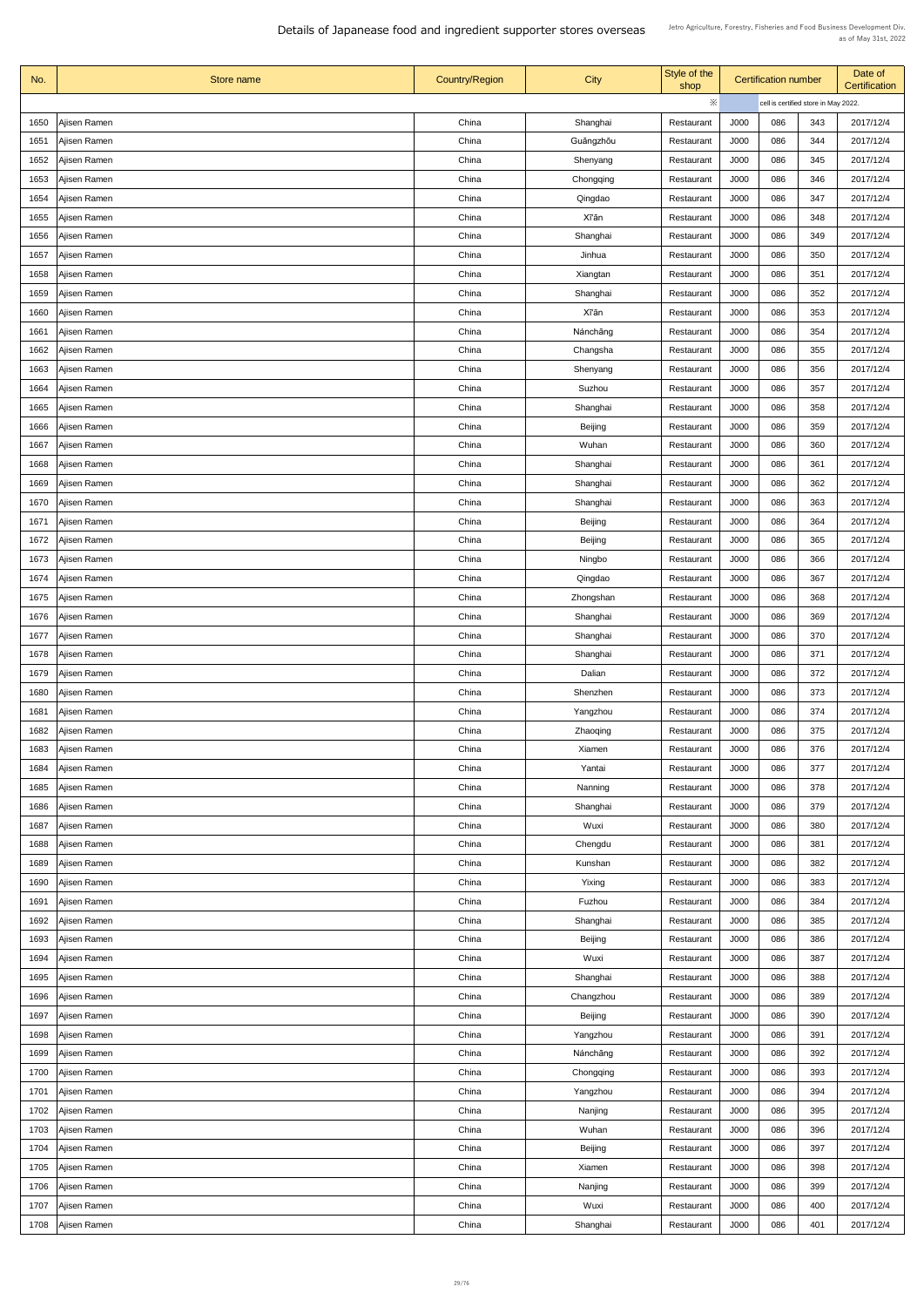| No.  | Store name          | <b>Country/Region</b> | <b>City</b>    | Style of the<br>shop |      | <b>Certification number</b>          |     | Date of<br>Certification |
|------|---------------------|-----------------------|----------------|----------------------|------|--------------------------------------|-----|--------------------------|
|      |                     |                       |                | ※                    |      | cell is certified store in May 2022. |     |                          |
| 1709 | Ajisen Ramen        | China                 | Shenzhen       | Restaurant           | J000 | 086                                  | 402 | 2017/12/4                |
| 1710 | Ajisen Ramen        | China                 | Yantai         | Restaurant           | J000 | 086                                  | 403 | 2017/12/4                |
| 1711 | Ajisen Ramen        | China                 | Nanjing        | Restaurant           | J000 | 086                                  | 404 | 2017/12/4                |
| 1712 | Ajisen Ramen        | China                 | <b>Beijing</b> | Restaurant           | J000 | 086                                  | 405 | 2017/12/4                |
| 1713 | Ajisen Ramen        | China                 | Kunming        | Restaurant           | J000 | 086                                  | 406 | 2017/12/4                |
| 1714 | Ajisen Ramen        | China                 | Shanghai       | Restaurant           | J000 | 086                                  | 407 | 2017/12/4                |
| 1715 | Ajisen Ramen        | China                 | Dongguan       | Restaurant           | J000 | 086                                  | 408 | 2017/12/4                |
| 1716 | Ajisen Ramen        | China                 | Chongqing      | Restaurant           | J000 | 086                                  | 409 | 2017/12/4                |
| 1717 | Ajisen Ramen        | China                 | Xī'ān          | Restaurant           | J000 | 086                                  | 410 | 2017/12/4                |
| 1718 | Ajisen Ramen        | China                 | Shanghai       | Restaurant           | J000 | 086                                  | 411 | 2017/12/4                |
| 1719 | Ajisen Ramen        | China                 | Quanzhou       | Restaurant           | J000 | 086                                  | 412 | 2017/12/4                |
| 1720 | Ajisen Ramen        | China                 | Wenzhou        | Restaurant           | J000 | 086                                  | 413 | 2017/12/4                |
| 1721 | Ajisen Ramen        | China                 | Changzhou      | Restaurant           | J000 | 086                                  | 414 | 2017/12/4                |
|      |                     | China                 | Ninghai        |                      | J000 | 086                                  | 415 | 2017/12/4                |
| 1722 | Ajisen Ramen        |                       |                | Restaurant           |      |                                      |     |                          |
| 1723 | Ajisen Ramen        | China                 | Zibo           | Restaurant           | J000 | 086                                  | 416 | 2017/12/4                |
| 1724 | Ajisen Ramen        | China                 | <b>X</b> Tan   | Restaurant           | J000 | 086                                  | 417 | 2017/12/4                |
| 1725 | Ajisen Ramen        | China                 | Shanghai       | Restaurant           | J000 | 086                                  | 418 | 2017/12/4                |
| 1726 | Ajisen Ramen        | China                 | Shanghai       | Restaurant           | J000 | 086                                  | 419 | 2017/12/4                |
| 1727 | Ajisen Ramen        | China                 | Changzhou      | Restaurant           | J000 | 086                                  | 420 | 2017/12/4                |
| 1728 | Ajisen Ramen        | China                 | <b>Beijing</b> | Restaurant           | J000 | 086                                  | 421 | 2017/12/4                |
| 1729 | Ajisen Ramen        | China                 | <b>Beijing</b> | Restaurant           | J000 | 086                                  | 422 | 2017/12/4                |
| 1730 | Ajisen Ramen        | China                 | Wuxi           | Restaurant           | J000 | 086                                  | 423 | 2017/12/4                |
| 1731 | Ajisen Ramen        | China                 | Shenzhen       | Restaurant           | J000 | 086                                  | 424 | 2017/12/4                |
| 1732 | Ajisen Ramen        | China                 | Shanghai       | Restaurant           | J000 | 086                                  | 425 | 2017/12/4                |
| 1733 | Ajisen Ramen        | China                 | Shanghai       | Restaurant           | J000 | 086                                  | 426 | 2017/12/4                |
| 1734 | Ajisen Ramen        | China                 | Shanghai       | Restaurant           | J000 | 086                                  | 427 | 2017/12/4                |
| 1735 | Ajisen Ramen        | China                 | Guiyang        | Restaurant           | J000 | 086                                  | 428 | 2017/12/4                |
| 1736 | Ajisen Ramen        | China                 | Shenzhen       | Restaurant           | J000 | 086                                  | 429 | 2017/12/4                |
| 1737 | Ajisen Ramen        | China                 | Huizhou        | Restaurant           | J000 | 086                                  | 430 | 2017/12/4                |
| 1738 | Ajisen Ramen        | China                 | Shanghai       | Restaurant           | J000 | 086                                  | 431 | 2017/12/4                |
| 1739 | Ajisen Ramen        | China                 | Shanghai       | Restaurant           | J000 | 086                                  | 432 | 2017/12/4                |
| 1740 | Ajisen Ramen        | China                 | Qingdao        | Restaurant           | J000 | 086                                  | 433 | 2017/12/4                |
| 1741 | Ajisen Ramen        | China                 | Changshu       | Restaurant           | J000 | 086                                  | 434 | 2017/12/4                |
| 1742 | Ajisen Ramen        | China                 | <b>Kunming</b> | Restaurant           | J000 | 086                                  | 435 | 2017/12/4                |
| 1743 | Ajisen Ramen        | China                 | Chengdu        | Restaurant           | J000 | 086                                  | 436 | 2017/12/4                |
| 1744 | Ajisen Ramen        | China                 | Changshu       | Restaurant           | J000 | 086                                  | 437 | 2017/12/4                |
| 1745 | Ajisen Ramen        | China                 | Changshu       | Restaurant           | J000 | 086                                  | 438 | 2017/12/4                |
| 1746 | Ajisen Ramen        | China                 | Shanghai       | Restaurant           | J000 | 086                                  | 439 | 2017/12/4                |
| 1747 | Ajisen Ramen        | China                 | Chengdu        | Restaurant           | J000 | 086                                  | 440 | 2017/12/4                |
| 1748 | Ajisen Ramen        | China                 | Hangzhou       | Restaurant           | J000 | 086                                  | 441 | 2017/12/4                |
| 1749 | Ajisen Ramen        | China                 | Shanghai       | Restaurant           | J000 | 086                                  | 442 | 2017/12/4                |
|      | 1750 Ajisen Ramen   | China                 | Hangzhou       | Restaurant           | J000 | 086                                  | 443 | 2017/12/4                |
| 1751 | Ajisen Ramen        | China                 | Shanghai       | Restaurant           | J000 | 086                                  | 444 | 2017/12/4                |
| 1752 | Ajisen Ramen        | China                 | Nánchāng       | Restaurant           | J000 | 086                                  | 445 | 2017/12/4                |
| 1753 | Ajisen Ramen        | China                 | Shanghai       | Restaurant           | J000 | 086                                  | 446 | 2017/12/4                |
| 1754 | Ajisen Ramen        | China                 | Chengdu        | Restaurant           | J000 | 086                                  | 447 | 2017/12/4                |
|      | 1755   Ajisen Ramen | China                 | <b>Beijing</b> | Restaurant           | J000 | 086                                  | 448 | 2017/12/4                |
| 1756 | Ajisen Ramen        | China                 | Wuxi           | Restaurant           | J000 | 086                                  | 449 | 2017/12/4                |
| 1757 | Ajisen Ramen        | China                 | Nanjing        | Restaurant           | J000 | 086                                  | 450 | 2017/12/4                |
| 1758 | Ajisen Ramen        | China                 | Shanghai       | Restaurant           | J000 | 086                                  | 451 | 2017/12/4                |
| 1759 | Ajisen Ramen        | China                 | Changsha       | Restaurant           | J000 | 086                                  | 452 | 2017/12/4                |
|      |                     |                       |                |                      |      |                                      |     |                          |
| 1760 | Ajisen Ramen        | China                 | Shanghai       | Restaurant           | J000 | 086                                  | 453 | 2017/12/4                |
| 1761 | Ajisen Ramen        | China                 | Shanghai       | Restaurant           | J000 | 086                                  | 454 | 2017/12/4                |
|      | 1762   Ajisen Ramen | China                 | Shanghai       | Restaurant           | J000 | 086                                  | 455 | 2017/12/4                |
| 1763 | Ajisen Ramen        | China                 | Dongguan       | Restaurant           | J000 | 086                                  | 456 | 2017/12/4                |
|      | 1764   Ajisen Ramen | China                 | Suzhou         | Restaurant           | J000 | 086                                  | 457 | 2017/12/4                |
| 1765 | Ajisen Ramen        | China                 | Shanghai       | Restaurant           | J000 | 086                                  | 458 | 2017/12/4                |
| 1766 | Ajisen Ramen        | China                 | Shanghai       | Restaurant           | J000 | 086                                  | 459 | 2017/12/4                |
| 1767 | Ajisen Ramen        | China                 | <b>Beijing</b> | Restaurant           | J000 | 086                                  | 460 | 2017/12/4                |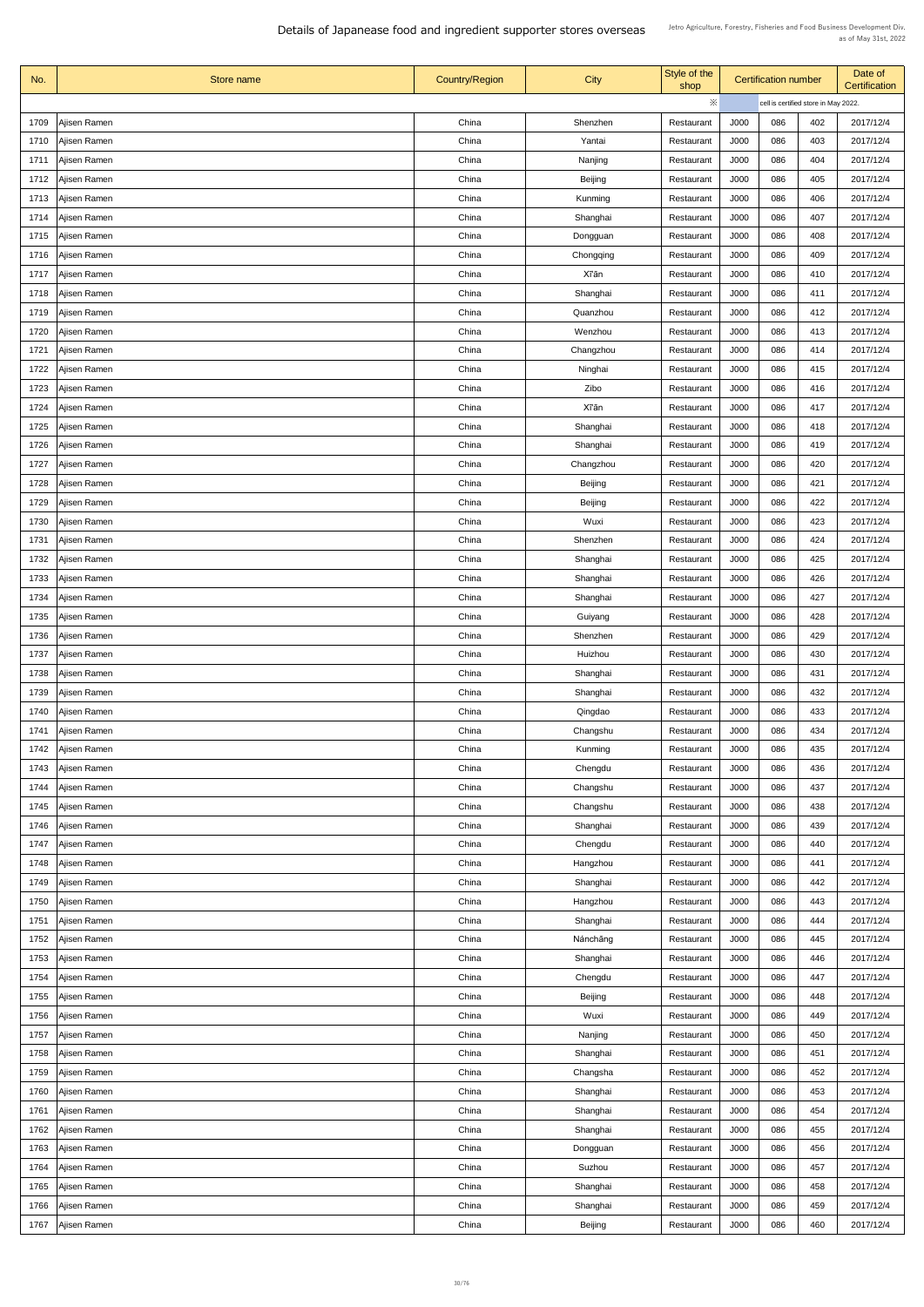| No.  | Store name          | <b>Country/Region</b> | <b>City</b>    | Style of the<br>shop |             | <b>Certification number</b>          |     | Date of<br>Certification |
|------|---------------------|-----------------------|----------------|----------------------|-------------|--------------------------------------|-----|--------------------------|
|      |                     |                       |                | ※                    |             | cell is certified store in May 2022. |     |                          |
| 1768 | Ajisen Ramen        | China                 | Shunde         | Restaurant           | J000        | 086                                  | 461 | 2017/12/4                |
| 1769 | Ajisen Ramen        | China                 | Chengdu        | Restaurant           | J000        | 086                                  | 462 | 2017/12/4                |
| 1770 | Ajisen Ramen        | China                 | Shanghai       | Restaurant           | J000        | 086                                  | 463 | 2017/12/4                |
| 1771 | Ajisen Ramen        | China                 | <b>Beijing</b> | Restaurant           | J000        | 086                                  | 464 | 2017/12/4                |
| 1772 | Ajisen Ramen        | China                 | Shenzhen       | Restaurant           | J000        | 086                                  | 465 | 2017/12/4                |
| 1773 | Ajisen Ramen        | China                 | Ningbo         | Restaurant           | J000        | 086                                  | 466 | 2017/12/4                |
| 1774 | Ajisen Ramen        | China                 | Shanghai       | Restaurant           | J000        | 086                                  | 467 | 2017/12/4                |
| 1775 | Ajisen Ramen        | China                 | Shanghai       | Restaurant           | J000        | 086                                  | 468 | 2017/12/4                |
| 1776 | Ajisen Ramen        | China                 | Shanghai       | Restaurant           | J000        | 086                                  | 469 | 2017/12/4                |
| 1777 | Ajisen Ramen        | China                 | Dongguan       | Restaurant           | J000        | 086                                  | 470 | 2017/12/4                |
| 1778 | Ajisen Ramen        | China                 | Shenzhen       | Restaurant           | J000        | 086                                  | 471 | 2017/12/4                |
| 1779 | Ajisen Ramen        | China                 | Shanghai       | Restaurant           | J000        | 086                                  | 472 | 2017/12/4                |
| 1780 | Ajisen Ramen        | China                 | Nanjing        | Restaurant           | <b>J000</b> | 086                                  | 473 | 2017/12/4                |
| 1781 | Ajisen Ramen        | China                 | Jiangmen       | Restaurant           | J000        | 086                                  | 474 | 2017/12/4                |
| 1782 | Ajisen Ramen        | China                 | Nanjing        | Restaurant           | J000        | 086                                  | 475 | 2017/12/4                |
| 1783 | Ajisen Ramen        | China                 | Guǎngzhōu      | Restaurant           | J000        | 086                                  | 476 | 2017/12/4                |
| 1784 | Ajisen Ramen        | China                 | Shanghai       | Restaurant           | J000        | 086                                  | 477 | 2017/12/4                |
| 1785 | Ajisen Ramen        | China                 | Suzhou         | Restaurant           | J000        | 086                                  | 478 | 2017/12/4                |
| 1786 | Ajisen Ramen        | China                 | Shanghai       | Restaurant           | J000        | 086                                  | 479 | 2017/12/4                |
| 1787 | Ajisen Ramen        | China                 | Shanghai       | Restaurant           | J000        | 086                                  | 480 | 2017/12/4                |
| 1788 | Ajisen Ramen        | China                 | Qingdao        | Restaurant           | J000        | 086                                  | 481 | 2017/12/4                |
| 1789 | Ajisen Ramen        | China                 | Shanghai       | Restaurant           | J000        | 086                                  | 482 | 2017/12/4                |
| 1790 | Ajisen Ramen        | China                 | Suzhou         | Restaurant           | J000        | 086                                  | 483 | 2017/12/4                |
| 1791 | Ajisen Ramen        | China                 | Jiangyin       | Restaurant           | J000        | 086                                  | 484 | 2017/12/4                |
| 1792 | Ajisen Ramen        | China                 | Dongguan       | Restaurant           | J000        | 086                                  | 485 | 2017/12/4                |
| 1793 | Ajisen Ramen        | China                 | Chongqing      | Restaurant           | J000        | 086                                  | 486 | 2017/12/4                |
| 1794 | Ajisen Ramen        | China                 | Hangzhou       | Restaurant           | J000        | 086                                  | 487 | 2017/12/4                |
| 1795 | Ajisen Ramen        | China                 | Shanghai       | Restaurant           | J000        | 086                                  | 488 | 2017/12/4                |
| 1796 | Ajisen Ramen        | China                 | Zhongshan      | Restaurant           | J000        | 086                                  | 489 | 2017/12/4                |
| 1797 | Ajisen Ramen        | China                 | Qingdao        | Restaurant           | J000        | 086                                  | 490 | 2017/12/4                |
| 1798 | Ajisen Ramen        | China                 | Shanghai       | Restaurant           | J000        | 086                                  | 491 | 2017/12/4                |
| 1799 | Ajisen Ramen        | China                 | Changshu       | Restaurant           | J000        | 086                                  | 492 | 2017/12/4                |
| 1800 | Ajisen Ramen        | China                 | Shanghai       | Restaurant           | J000        | 086                                  | 493 | 2017/12/4                |
| 1801 | Ajisen Ramen        | China                 | Haikou         | Restaurant           | J000        | 086                                  | 494 | 2017/12/4                |
| 1802 | Ajisen Ramen        | China                 | Shanghai       | Restaurant           | J000        | 086                                  | 495 | 2017/12/4                |
| 1803 | Ajisen Ramen        | China                 | Qingdao        | Restaurant           | J000        | 086                                  | 496 | 2017/12/4                |
| 1804 | Ajisen Ramen        | China                 | Hangzhou       | Restaurant           | J000        | 086                                  | 497 | 2017/12/4                |
| 1805 | Ajisen Ramen        | China                 | Shanghai       | Restaurant           | J000        | 086                                  | 498 | 2017/12/4                |
| 1806 | Ajisen Ramen        | China                 | Shenzhen       | Restaurant           | J000        | 086                                  | 499 | 2017/12/4                |
| 1807 | Ajisen Ramen        | China                 | Shanghai       | Restaurant           | J000        | 086                                  | 500 | 2017/12/4                |
| 1808 | Ajisen Ramen        | China                 | Shenzhen       | Restaurant           | J000        | 086                                  | 501 | 2017/12/4                |
|      | 1809   Ajisen Ramen | China                 | <b>Xī'ān</b>   | Restaurant           | J000        | 086                                  | 502 | 2017/12/4                |
| 1810 | Ajisen Ramen        | China                 | Shanghai       | Restaurant           | J000        | 086                                  | 503 | 2017/12/4                |
| 1811 | Ajisen Ramen        | China                 | Shanghai       | Restaurant           | J000        | 086                                  | 504 | 2017/12/4                |
| 1812 | Ajisen Ramen        | China                 | Shanghai       | Restaurant           | J000        | 086                                  | 505 | 2017/12/4                |
| 1813 | Ajisen Ramen        | China                 | Nanjing        | Restaurant           | J000        | 086                                  | 506 | 2017/12/4                |
| 1814 | Ajisen Ramen        | China                 | <b>Beijing</b> | Restaurant           | J000        | 086                                  | 507 | 2017/12/4                |
| 1815 | Ajisen Ramen        | China                 | <b>Beijing</b> | Restaurant           | J000        | 086                                  | 508 | 2017/12/4                |
| 1816 | Ajisen Ramen        | China                 | Qingdao        | Restaurant           | J000        | 086                                  | 509 | 2017/12/4                |
| 1817 | Ajisen Ramen        | China                 | Zibo           | Restaurant           | J000        | 086                                  | 510 | 2017/12/4                |
| 1818 | Ajisen Ramen        | China                 | Harbin         | Restaurant           | J000        | 086                                  | 511 | 2017/12/4                |
| 1819 | Ajisen Ramen        | China                 | <b>Xī'ān</b>   | Restaurant           | J000        | 086                                  | 512 | 2017/12/4                |
| 1820 | Ajisen Ramen        | China                 | Nanning        | Restaurant           | J000        | 086                                  | 513 | 2017/12/4                |
| 1821 | Ajisen Ramen        | China                 | Shenzhen       | Restaurant           | J000        | 086                                  | 514 | 2017/12/4                |
| 1822 | Ajisen Ramen        | China                 | Shanghai       | Restaurant           | J000        | 086                                  | 515 | 2017/12/4                |
| 1823 | Ajisen Ramen        | China                 | Shanghai       | Restaurant           | J000        | 086                                  | 516 | 2017/12/4                |
| 1824 | Ajisen Ramen        | China                 | Shenyang       | Restaurant           | J000        | 086                                  | 517 | 2017/12/4                |
| 1825 | Ajisen Ramen        | China                 | Xiamen         | Restaurant           | J000        | 086                                  | 518 | 2017/12/4                |
| 1826 | Ajisen Ramen        | China                 | <b>Xī'ān</b>   | Restaurant           | J000        | 086                                  | 519 | 2017/12/4                |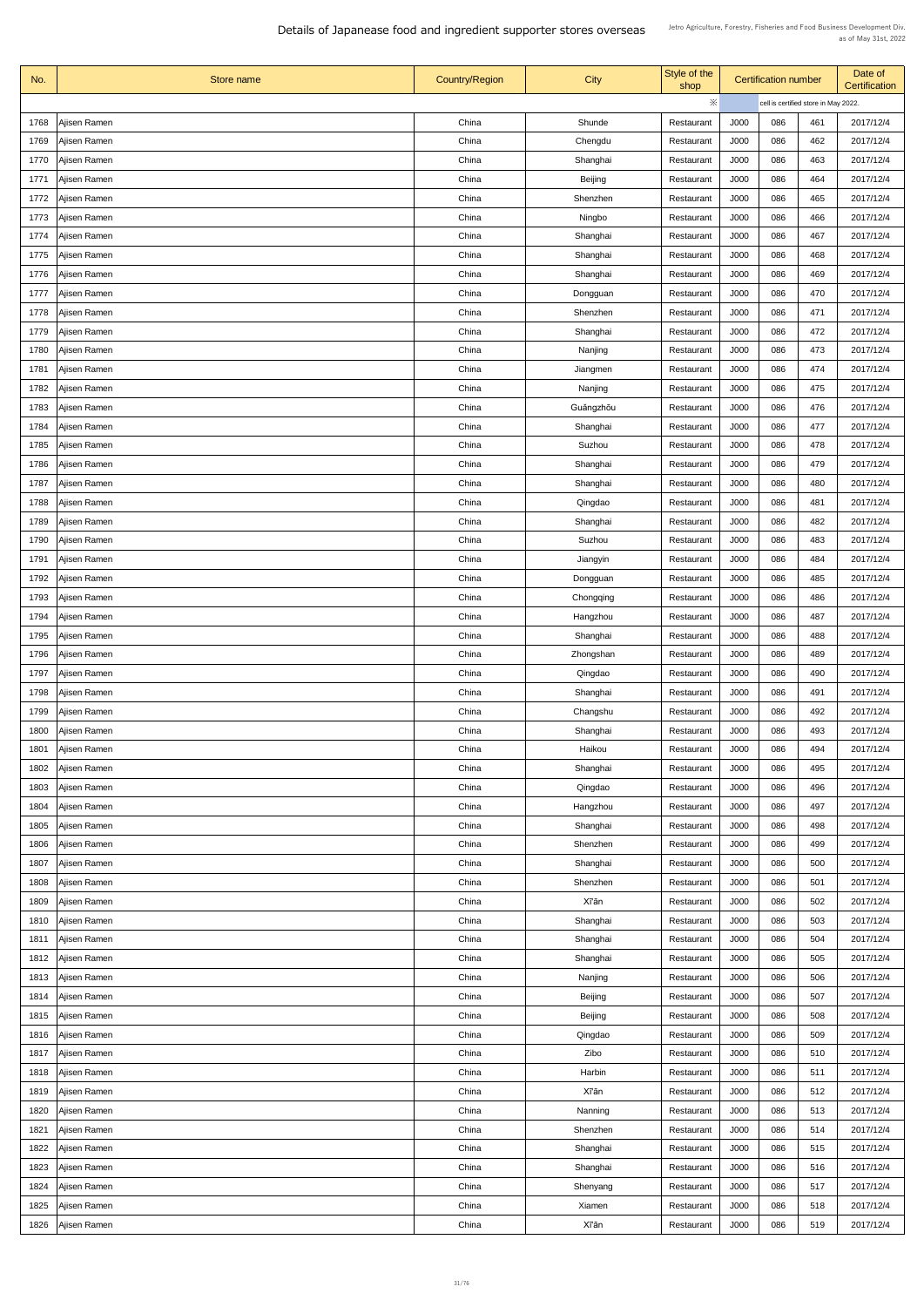| No.  | Store name          | <b>Country/Region</b> | <b>City</b>    | Style of the<br>shop     |             | <b>Certification number</b>          |     | Date of<br>Certification |
|------|---------------------|-----------------------|----------------|--------------------------|-------------|--------------------------------------|-----|--------------------------|
|      |                     |                       |                | ※                        |             | cell is certified store in May 2022. |     |                          |
| 1827 | Ajisen Ramen        | China                 | Shantou        | Restaurant               | J000        | 086                                  | 520 | 2017/12/4                |
| 1828 | Ajisen Ramen        | China                 | Ningbo         | Restaurant               | J000        | 086                                  | 521 | 2017/12/4                |
| 1829 | Ajisen Ramen        | China                 | Shenyang       | Restaurant               | J000        | 086                                  | 522 | 2017/12/4                |
| 1830 | Ajisen Ramen        | China                 | Harbin         | Restaurant               | J000        | 086                                  | 523 | 2017/12/4                |
| 1831 | Ajisen Ramen        | China                 | Chongqing      | Restaurant               | J000        | 086                                  | 524 | 2017/12/4                |
| 1832 | Ajisen Ramen        | China                 | Foshan         | Restaurant               | J000        | 086                                  | 525 | 2017/12/4                |
| 1833 | Ajisen Ramen        | China                 | Shanghai       | Restaurant               | J000        | 086                                  | 526 | 2017/12/4                |
| 1834 | Ajisen Ramen        | China                 | Shanghai       | Restaurant               | J000        | 086                                  | 527 | 2017/12/4                |
| 1835 | Ajisen Ramen        | China                 | Nanjing        | Restaurant               | J000        | 086                                  | 528 | 2017/12/4                |
| 1836 | Ajisen Ramen        | China                 | Nanjing        | Restaurant               | J000        | 086                                  | 529 | 2017/12/4                |
| 1837 | Ajisen Ramen        | China                 | <b>Beijing</b> | Restaurant               | J000        | 086                                  | 530 | 2017/12/4                |
| 1838 | Ajisen Ramen        | China                 | <b>Beijing</b> | Restaurant               | J000        | 086                                  | 531 | 2017/12/4                |
| 1839 | Ajisen Ramen        | China                 | Harbin         | Restaurant               | <b>J000</b> | 086                                  | 532 | 2017/12/4                |
| 1840 | Ajisen Ramen        | China                 | Shishi         | Restaurant               | J000        | 086                                  | 533 | 2017/12/4                |
|      |                     |                       |                |                          |             |                                      |     |                          |
| 1841 | Ajisen Ramen        | China                 | Guilin         | Restaurant               | J000        | 086                                  | 534 | 2017/12/4                |
| 1842 | Ajisen Ramen        | China                 | Wuhan          | Restaurant               | J000        | 086                                  | 535 | 2017/12/4                |
| 1843 | Ajisen Ramen        | China                 | Shantou        | Restaurant               | J000        | 086                                  | 536 | 2017/12/4                |
| 1844 | Ajisen Ramen        | China                 | Shenzhen       | Restaurant               | J000        | 086                                  | 537 | 2017/12/4                |
| 1845 | Ajisen Ramen        | China                 | Dalian         | Restaurant               | J000        | 086                                  | 538 | 2017/12/4                |
| 1846 | Ajisen Ramen        | China                 | Nanning        | Restaurant               | J000        | 086                                  | 539 | 2017/12/4                |
| 1847 | Ajisen Ramen        | China                 | Jinjiang       | Restaurant               | J000        | 086                                  | 540 | 2017/12/4                |
| 1848 | Ajisen Ramen        | China                 | Shanghai       | Restaurant               | J000        | 086                                  | 541 | 2017/12/4                |
| 1849 | Ajisen Ramen        | China                 | Yinchuan       | Restaurant               | J000        | 086                                  | 542 | 2017/12/4                |
| 1850 | Ajisen Ramen        | China                 | Shenzhen       | Restaurant               | J000        | 086                                  | 543 | 2017/12/4                |
| 1851 | Ajisen Ramen        | China                 | Dalian         | Restaurant               | J000        | 086                                  | 544 | 2017/12/4                |
| 1852 | Ajisen Ramen        | China                 | Shenyang       | Restaurant               | J000        | 086                                  | 545 | 2017/12/4                |
| 1853 | Ajisen Ramen        | China                 | Shenyang       | Restaurant               | J000        | 086                                  | 546 | 2017/12/4                |
| 1854 | Ajisen Ramen        | China                 | Suzhou         | Restaurant               | J000        | 086                                  | 547 | 2017/12/4                |
| 1855 | Ajisen Ramen        | China                 | Nantong        | Restaurant               | J000        | 086                                  | 548 | 2017/12/4                |
| 1856 | Ajisen Ramen        | China                 | Shenyang       | Restaurant               | J000        | 086                                  | 549 | 2017/12/4                |
| 1857 | Ajisen Ramen        | China                 | Sanya          | Restaurant               | J000        | 086                                  | 550 | 2017/12/4                |
| 1858 | Ajisen Ramen        | China                 | Fujian         | Restaurant               | J000        | 086                                  | 551 | 2017/12/4                |
| 1859 | Ajisen Ramen        | China                 | Henan          | Restaurant               | J000        | 086                                  | 552 | 2017/12/4                |
| 1860 | Ajisen Ramen        | China                 | Fujian         | Restaurant               | J000        | 086                                  | 553 | 2017/12/4                |
| 1861 | Ajisen Ramen        | China                 | Kunshan        | Restaurant               | J000        | 086                                  | 554 | 2017/12/4                |
| 1862 | Ajisen Ramen        | China                 | Ningbo         | Restaurant               | J000        | 086                                  | 555 | 2017/12/4                |
| 1863 | Ajisen Ramen        | China                 | Chengdu        | Restaurant               | J000        | 086                                  | 556 | 2017/12/4                |
| 1864 | Ajisen Ramen        | China                 | Zhanjiang      | Restaurant               | J000        | 086                                  | 557 | 2017/12/4                |
| 1865 | Ajisen Ramen        | China                 | Shanghai       | Restaurant               | J000        | 086                                  | 558 | 2017/12/4                |
| 1866 | Ajisen Ramen        | China                 | Shanghai       | Restaurant               | J000        | 086                                  | 559 | 2017/12/4                |
| 1867 | Ajisen Ramen        | China                 | Zhengzhou      |                          | J000        | 086                                  | 560 | 2017/12/4                |
|      |                     | China                 |                | Restaurant<br>Restaurant | J000        | 086                                  | 561 | 2017/12/4                |
|      | 1868   Ajisen Ramen |                       | Zhengzhou      |                          |             |                                      |     |                          |
| 1869 | Ajisen Ramen        | China                 | Beijing        | Restaurant               | J000        | 086                                  | 562 | 2017/12/4                |
| 1870 | Ajisen Ramen        | China                 | Changsha       | Restaurant               | J000        | 086                                  | 563 | 2017/12/4                |
| 1871 | Ajisen Ramen        | China                 | Kunming        | Restaurant               | J000        | 086                                  | 564 | 2017/12/4                |
| 1872 | Ajisen Ramen        | China                 | Zhangzhou      | Restaurant               | J000        | 086                                  | 565 | 2017/12/4                |
| 1873 | Ajisen Ramen        | China                 | Kunming        | Restaurant               | J000        | 086                                  | 566 | 2017/12/4                |
| 1874 | Ajisen Ramen        | China                 | Zhanjiang      | Restaurant               | J000        | 086                                  | 567 | 2017/12/4                |
| 1875 | Ajisen Ramen        | China                 | Jiangmen       | Restaurant               | J000        | 086                                  | 568 | 2017/12/4                |
| 1876 | Ajisen Ramen        | China                 | Yangzhou       | Restaurant               | J000        | 086                                  | 569 | 2017/12/4                |
| 1877 | Ajisen Ramen        | China                 | <b>Beijing</b> | Restaurant               | J000        | 086                                  | 570 | 2017/12/4                |
| 1878 | Ajisen Ramen        | China                 | Xiamen         | Restaurant               | J000        | 086                                  | 571 | 2017/12/4                |
| 1879 | Ajisen Ramen        | China                 | Guǎngzhōu      | Restaurant               | J000        | 086                                  | 572 | 2017/12/4                |
| 1880 | Ajisen Ramen        | China                 | Shanghai       | Restaurant               | J000        | 086                                  | 573 | 2017/12/4                |
| 1881 | Ajisen Ramen        | China                 | Nanjing        | Restaurant               | J000        | 086                                  | 574 | 2017/12/4                |
| 1882 | Ajisen Ramen        | China                 | Hefei          | Restaurant               | J000        | 086                                  | 575 | 2017/12/4                |
| 1883 | Ajisen Ramen        | China                 | Ningbo         | Restaurant               | J000        | 086                                  | 576 | 2017/12/4                |
| 1884 | Ajisen Ramen        | China                 | <b>Beijing</b> | Restaurant               | J000        | 086                                  | 577 | 2017/12/4                |
| 1885 | Ajisen Ramen        | China                 | <b>Beijing</b> | Restaurant               | J000        | 086                                  | 578 | 2017/12/4                |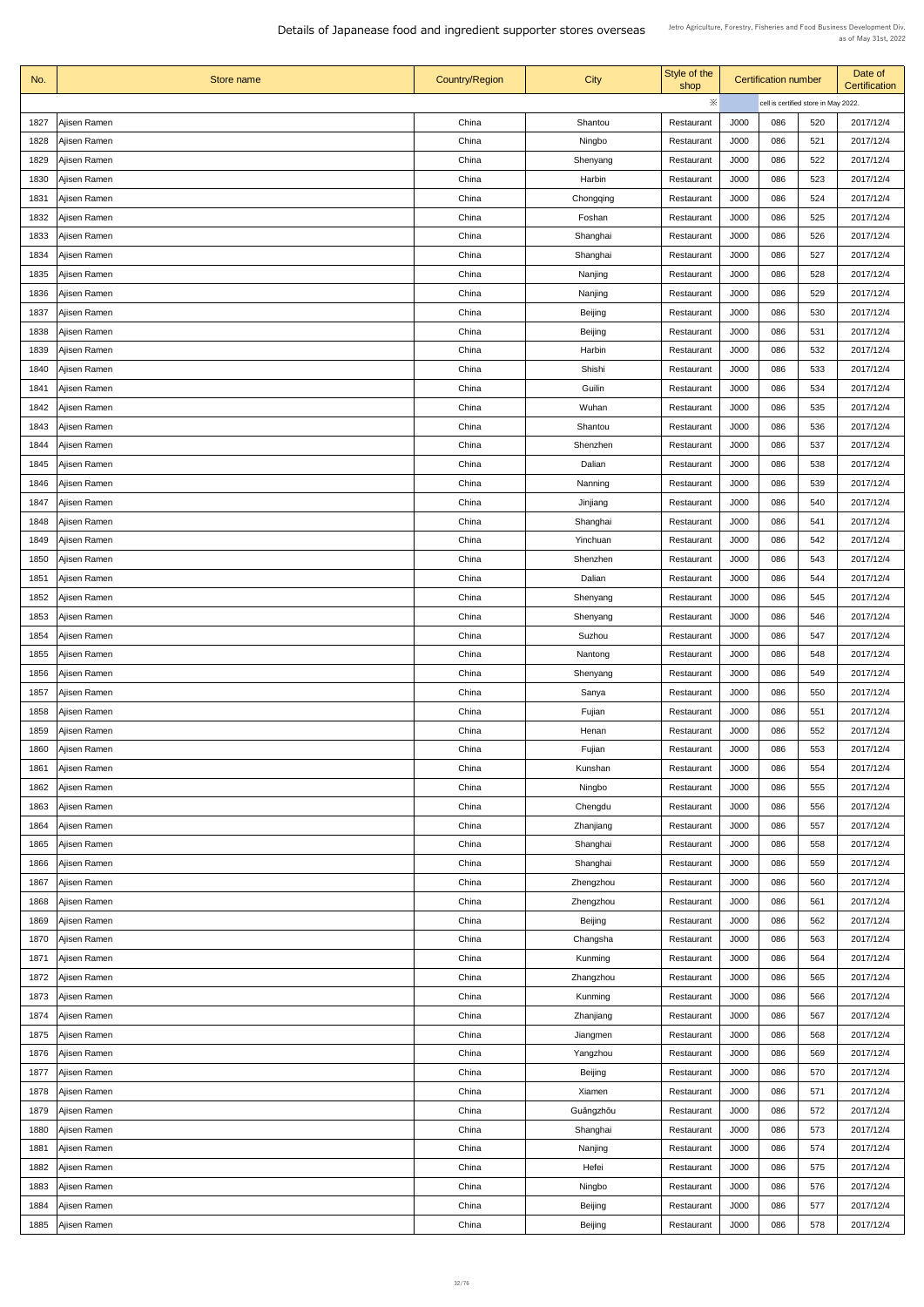| No.  | Store name                           | <b>Country/Region</b> | <b>City</b>    | Style of the<br>shop |             | <b>Certification number</b>          |     | Date of<br>Certification |
|------|--------------------------------------|-----------------------|----------------|----------------------|-------------|--------------------------------------|-----|--------------------------|
|      |                                      |                       |                | ※                    |             | cell is certified store in May 2022. |     |                          |
| 1886 | Ajisen Ramen                         | China                 | Rizhao         | Restaurant           | J000        | 086                                  | 579 | 2017/12/4                |
| 1887 | Ajisen Ramen                         | China                 | Nánchāng       | Restaurant           | J000        | 086                                  | 580 | 2017/12/4                |
| 1888 | Ajisen Ramen                         | China                 | Zhengzhou      | Restaurant           | J000        | 086                                  | 581 | 2017/12/4                |
| 1889 | Ajisen Ramen                         | China                 | Taizhou        | Restaurant           | J000        | 086                                  | 582 | 2017/12/4                |
| 1890 | Ajisen Ramen                         | China                 | Harbin         | Restaurant           | J000        | 086                                  | 583 | 2017/12/4                |
| 1891 | Ajisen Ramen                         | China                 | Shanghai       | Restaurant           | J000        | 086                                  | 584 | 2017/12/4                |
| 1892 | Ajisen Ramen                         | China                 | <b>Beijing</b> | Restaurant           | J000        | 086                                  | 585 | 2017/12/4                |
| 1893 | Ajisen Ramen                         | China                 | Weifang        | Restaurant           | J000        | 086                                  | 586 | 2017/12/4                |
| 1894 | Ajisen Ramen                         | China                 | Nánchāng       | Restaurant           | J000        | 086                                  | 587 | 2017/12/4                |
| 1895 | Ajisen Ramen                         | China                 | Changsha       | Restaurant           | J000        | 086                                  | 588 | 2017/12/4                |
| 1896 | Ajisen Ramen                         | China                 | <b>Beijing</b> | Restaurant           | J000        | 086                                  | 589 | 2017/12/4                |
| 1897 | Ajisen Ramen                         | China                 | Yantai         | Restaurant           | J000        | 086                                  | 590 | 2017/12/4                |
| 1898 | Ajisen Ramen                         | China                 | Weifang        | Restaurant           | <b>J000</b> | 086                                  | 591 | 2017/12/4                |
| 1899 | Ajisen Ramen                         | China                 | Changchun      | Restaurant           | J000        | 086                                  | 592 | 2017/12/4                |
| 1900 | Ajisen Ramen                         | China                 | Shenyang       | Restaurant           | J000        | 086                                  | 593 | 2017/12/4                |
| 1901 | Ajisen Ramen                         | China                 | Haikou         | Restaurant           | J000        | 086                                  | 594 | 2017/12/4                |
| 1902 | Ajisen Ramen                         | China                 | Qingyuan       | Restaurant           | J000        | 086                                  | 595 | 2017/12/4                |
|      |                                      | China                 |                |                      |             |                                      |     |                          |
| 1903 | Ajisen Ramen                         |                       | Wenzhou        | Restaurant           | J000        | 086                                  | 596 | 2017/12/4                |
| 1904 | Ajisen Ramen                         | China                 | Wenzhou        | Restaurant           | J000        | 086                                  | 597 | 2017/12/4                |
| 1905 | Ajisen Ramen                         | China                 | Hangzhou       | Restaurant           | J000        | 086                                  | 598 | 2017/12/4                |
| 1906 | Ajisen Ramen                         | China                 | <b>Beijing</b> | Restaurant           | J000        | 086                                  | 599 | 2017/12/4                |
| 1907 | Ajisen Ramen                         | China                 | Harbin         | Restaurant           | J000        | 086                                  | 600 | 2017/12/4                |
| 1908 | Ajisen Ramen                         | China                 | Harbin         | Restaurant           | J000        | 086                                  | 601 | 2017/12/4                |
| 1909 | Ajisen Ramen                         | China                 | Nanjing        | Restaurant           | J000        | 086                                  | 602 | 2017/12/4                |
| 1910 | Ajisen Ramen                         | China                 | <b>Beijing</b> | Restaurant           | J000        | 086                                  | 603 | 2017/12/4                |
| 1911 | Ajisen Ramen                         | China                 | <b>Beijing</b> | Restaurant           | J000        | 086                                  | 604 | 2017/12/4                |
| 1912 | Ajisen Ramen                         | China                 | Jilin          | Restaurant           | J000        | 086                                  | 605 | 2017/12/4                |
| 1913 | Ajisen Ramen                         | China                 | Jinzhou        | Restaurant           | J000        | 086                                  | 606 | 2017/12/4                |
| 1914 | Ajisen Ramen                         | China                 | Jinzhou        | Restaurant           | J000        | 086                                  | 607 | 2017/12/4                |
| 1915 | Ajisen Ramen                         | China                 | Ningxiang      | Restaurant           | J000        | 086                                  | 608 | 2017/12/4                |
| 1916 | Ajisen Ramen                         | China                 | Foshan         | Restaurant           | J000        | 086                                  | 609 | 2017/12/4                |
| 1917 | Ajisen Ramen                         | China                 | Cixi           | Restaurant           | J000        | 086                                  | 610 | 2017/12/4                |
| 1918 | Ajisen Ramen                         | China                 | Hangzhou       | Restaurant           | J000        | 086                                  | 611 | 2017/12/4                |
| 1919 | Ajisen Ramen                         | China                 | <b>Beijing</b> | Restaurant           | J000        | 086                                  | 612 | 2017/12/4                |
| 1920 | Ajisen Ramen                         | China                 | Fuzhou         | Restaurant           | J000        | 086                                  | 613 | 2017/12/4                |
| 1921 | Ajisen Ramen                         | China                 | Nánchāng       | Restaurant           | J000        | 086                                  | 614 | 2017/12/4                |
| 1922 | Ajisen Ramen                         | China                 | Nanning        | Restaurant           | J000        | 086                                  | 615 | 2017/12/4                |
| 1923 | Ajisen Ramen                         | China                 | Nanning        | Restaurant           | J000        | 086                                  | 616 | 2017/12/4                |
| 1924 | Ajisen Ramen                         | China                 | Liuzhou        | Restaurant           | J000        | 086                                  | 617 | 2017/12/4                |
| 1925 | Ajisen Ramen                         | China                 | Foshan         | Restaurant           | J000        | 086                                  | 618 | 2017/12/4                |
| 1926 | Ajisen Ramen                         | China                 | Hefei          | Restaurant           | J000        | 086                                  | 619 | 2017/12/4                |
|      | 1927   Ajisen Ramen                  | China                 | Changshu       | Restaurant           | J000        | 086                                  | 620 | 2017/12/4                |
| 1928 | Ajisen Ramen                         | China                 | Changchun      | Restaurant           | J000        | 086                                  | 621 | 2017/12/4                |
| 1929 | Ajisen Ramen                         | China                 | Dalian         | Restaurant           | J000        | 086                                  | 622 | 2017/12/4                |
| 1930 | Ajisen Ramen                         | China                 | Dalian         | Restaurant           | J000        | 086                                  | 623 | 2017/12/4                |
| 1931 | Ajisen Ramen                         | China                 | Jiujiang       | Restaurant           | J000        | 086                                  | 624 | 2017/12/4                |
| 1932 | Ajisen Ramen                         | China                 | Wuhan          | Restaurant           | J000        | 086                                  | 625 | 2017/12/4                |
| 1933 | Ajisen Ramen                         | China                 | Dalian         | Restaurant           | J000        | 086                                  | 626 | 2017/12/4                |
| 1934 | Ajisen Ramen                         | China                 | Changchun      | Restaurant           | J000        | 086                                  | 627 | 2017/12/4                |
| 1935 | Ajisen Ramen                         | China                 | Changchun      | Restaurant           | J000        | 086                                  | 628 | 2017/12/4                |
| 1936 | Ajisen Ramen                         | China                 | Dalian         | Restaurant           | J000        | 086                                  | 629 | 2017/12/4                |
| 1937 | <b>SHARI MODERN JAPANESE CUISINE</b> | China                 | <b>Beijing</b> | Restaurant           | J000        | 086                                  | 630 | 2017/12/22               |
| 1938 |                                      | China                 |                |                      | J000        | 086                                  | 631 | 2018/1/4                 |
|      | Beijing nadaman                      |                       | <b>Beijing</b> | Restaurant           |             |                                      |     |                          |
| 1939 | UO-sei                               | China                 | <b>Beijing</b> | Restaurant           | J000        | 086                                  | 632 | 2018/1/17                |
| 1940 | Honkaku-Zushi Huiyuan                | China                 | <b>Beijing</b> | Restaurant           | J000        | 086                                  | 633 | 2018/1/24                |
| 1941 | Honkaku-Zushi Xinyuanli              | China                 | <b>Beijing</b> | Restaurant           | J000        | 086                                  | 634 | 2018/1/24                |
| 1942 | Honkaku-Zushi Chaoyang Park          | China                 | <b>Beijing</b> | Restaurant           | J000        | 086                                  | 635 | 2018/1/24                |
| 1943 | Daitoku Sakaba                       | China                 | <b>Beijing</b> | Restaurant           | J000        | 086                                  | 636 | 2018/1/31                |
| 1944 | Midorikawa sushi                     | China                 | <b>Beijing</b> | Restaurant           | J000        | 086                                  | 637 | 2018/1/31                |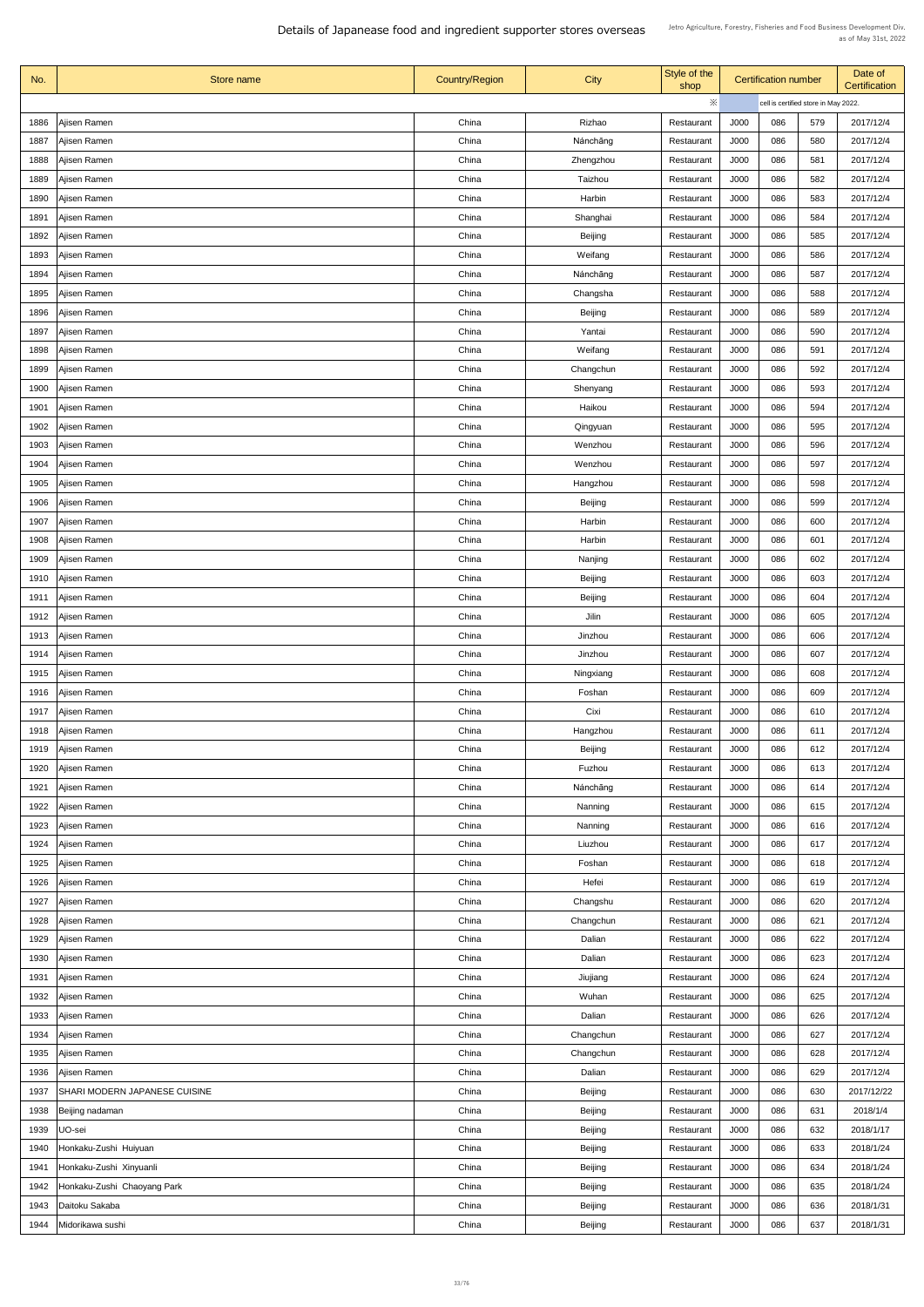| No.  | Store name                                                  | <b>Country/Region</b> | City              | Style of the<br>shop |             | <b>Certification number</b>          |     | Date of<br><b>Certification</b> |
|------|-------------------------------------------------------------|-----------------------|-------------------|----------------------|-------------|--------------------------------------|-----|---------------------------------|
|      |                                                             |                       |                   | ※                    |             | cell is certified store in May 2022. |     |                                 |
| 1945 | <b>MAKINO</b>                                               | China                 | Shanghai          | Restaurant           | J000        | 086                                  | 639 | 2018/2/20                       |
| 1946 | Ran Sushi                                                   | China                 | <b>Beijing</b>    | Restaurant           | J000        | 086                                  | 640 | 2018/2/20                       |
| 1947 | Ran Shitang                                                 | China                 | <b>Beijing</b>    | Restaurant           | J000        | 086                                  | 641 | 2018/2/20                       |
|      | <b>SUSHI GAKU</b>                                           | China                 |                   | Restaurant           | J000        | 086                                  | 642 | 2018/2/20                       |
| 1948 |                                                             |                       | <b>Beijing</b>    |                      |             |                                      |     |                                 |
| 1949 | Koyama Japanese Restaurant INTERNATIONAL COMIC CITY Beijing | China                 | <b>Beijing</b>    | Restaurant           | J000        | 086                                  | 643 | 2018/2/20                       |
| 1950 | Koyama Japanese Restaurant INDIGO                           | China                 | Beijing           | Restaurant           | J000        | 086                                  | 644 | 2018/2/20                       |
| 1951 | <b>WAEN-TEI</b>                                             | China                 | <b>Beijing</b>    | Restaurant           | J000        | 086                                  | 645 | 2018/3/22                       |
| 1952 | CAFÉ DAN                                                    | China                 | Shanghai          | Restaurant           | J000        | 086                                  | 646 | 2018/3/26                       |
| 1953 | Wtami Izumiya Department Store                              | China                 | Suzhou            | Restaurant           | J000        | 086                                  | 656 | 2018/3/26                       |
| 1954 | Kyo Watami Vientiane City                                   | China                 | Shenzhen          | Restaurant           | J000        | 086                                  | 657 | 2018/3/26                       |
| 1955 | Kyo Watam Shopping park                                     | China                 | Shenzhen          | Restaurant           | J000        | 086                                  | 658 | 2018/3/26                       |
| 1956 | Wtami Dongmen                                               | China                 | Shenzhen          | Restaurant           | J000        | 086                                  | 659 | 2018/3/26                       |
| 1957 | Wtami Vanke Plaza                                           | China                 | Shenzhen          | Restaurant           | <b>J000</b> | 086                                  | 660 | 2018/3/26                       |
| 1958 | Wtami Wongtee Plaza                                         | China                 | Shenzhen          | Restaurant           | J000        | 086                                  | 661 | 2018/3/26                       |
| 1959 | Wtami Jiufang Plaza                                         | China                 | Shenzhen          | Restaurant           | J000        | 086                                  | 662 | 2018/3/26                       |
| 1960 | Wtami GT Land Plaza                                         | China                 | Guangzhou         | Restaurant           | J000        | 086                                  | 663 | 2018/3/26                       |
| 1961 | Machiya                                                     | China                 | Shanghai          | Restaurant           | J000        | 086                                  | 664 | 2018/4/10                       |
| 1962 | Bistro Fiore Yili South Road                                | China                 | Shanghai          | Restaurant           | J000        | 086                                  | 665 | 2018/7/20                       |
| 1963 | <b>Bistro Fiore Gubei</b>                                   | China                 | Shanghai          | Restaurant           | J000        | 086                                  | 666 | 2018/7/20                       |
| 1964 | <b>Fiore Bar</b>                                            | China                 | Shanghai          | Restaurant           | J000        | 086                                  | 667 | 2018/7/20                       |
| 1965 | <b>Bistro Fiore Pudong</b>                                  | China                 | Shanghai          | Restaurant           | J000        | 086                                  | 668 | 2018/7/20                       |
| 1966 | Soba Monbei Hongqiao                                        | China                 | Shanghai/Shanghai | Restaurant           | J000        | 086                                  | 671 | 2018/8/1                        |
| 1967 | Soba Monbei Gubei                                           | China                 | Shanghai/Shanghai | Restaurant           | J000        | 086                                  | 672 | 2018/8/1                        |
| 1968 | Soba Monbei Song Yuan                                       | China                 | Shanghai/Shanghai | Restaurant           | J000        | 086                                  | 673 | 2018/8/1                        |
| 1969 | Soba Monbei Tianshan                                        | China                 | Shanghai/Shanghai | Restaurant           | J000        | 086                                  | 674 | 2018/8/1                        |
| 1970 | Soba Monbei Takashimaya                                     | China                 | Shanghai/Shanghai | Restaurant           | J000        | 086                                  | 675 | 2018/8/1                        |
| 1971 | Soba Monbei Hongmei                                         | China                 | Shanghai/Shanghai | Restaurant           | J000        | 086                                  | 676 | 2018/8/1                        |
| 1972 | Soba Monbei Ruijin                                          | China                 | Shanghai/Shanghai | Restaurant           | J000        | 086                                  | 677 | 2018/8/1                        |
| 1973 | Soba Monbei Hadton                                          | China                 | Shanghai/Shanghai |                      | J000        | 086                                  | 678 | 2018/8/1                        |
|      |                                                             |                       |                   | Restaurant           |             |                                      |     |                                 |
| 1974 | Soba Monbei Southeast China Court                           | China                 | Shanghai/Shanghai | Restaurant           | J000        | 086                                  | 679 | 2018/8/1                        |
| 1975 | Soba Monbei Suzhou New District                             | China                 | Shanghai/Shanghai | Restaurant           | J000        | 086                                  | 680 | 2018/8/1                        |
| 1976 | Soba Monbei Suzhou Park                                     | China                 | Shanghai/Shanghai | Restaurant           | J000        | 086                                  | 681 | 2018/8/1                        |
| 1977 | Akita Nichiryo                                              | China                 | Yuyao             | Restaurant           | J000        | 086                                  | 682 | 2018/9/7                        |
| 1978 | Aori Ramen Tian_Zi_Fang                                     | China                 | Shanghai          | Restaurant           | J000        | 086                                  | 684 | 2018/9/7                        |
| 1979 | Aori Ramen Xuhui Sun Moonlight Centre                       | China                 | Shanghai          | Restaurant           | J000        | 086                                  | 685 | 2018/9/7                        |
| 1980 | Aori Ramen Xīntiāndì                                        | China                 | Shanghai          | Restaurant           | J000        | 086                                  | 686 | 2018/9/7                        |
| 1981 | Aori Ramen Global Harbor                                    | China                 | Shanghai          | Restaurant           | J000        | 086                                  | 687 | 2018/9/7                        |
| 1982 | <b>Ocean Family</b>                                         | China                 | Ningbo            | Restaurant           | J000        | 086                                  | 688 | 2018/9/7                        |
| 1983 | <b>Ocean Family</b>                                         | China                 | Ningbo            | Restaurant           | J000        | 086                                  | 689 | 2018/9/7                        |
| 1984 | Ocean Family                                                | China                 | Zhoushan/Zhoushan | Restaurant           | J000        | 086                                  | 690 | 2018/9/7                        |
| 1985 | <b>Ocean Family</b>                                         | China                 | Zhoushan/Zhoushan | Restaurant           | J000        | 086                                  | 691 | 2018/9/7                        |
| 1986 | <b>Ocean Family</b>                                         | China                 | Zhoushan/Zhoushan | Restaurant           | J000        | 086                                  | 692 | 2018/9/7                        |
| 1987 | Ocean Family Xixi                                           | China                 | Hangzhou/Hangzhou | Restaurant           | J000        | 086                                  | 693 | 2018/9/7                        |
| 1988 | <b>Ocean Family</b>                                         | China                 | Hangzhou/Hangzhou | Restaurant           | J000        | 086                                  | 694 | 2018/9/7                        |
| 1989 | Ocean Family                                                | China                 | Hangzhou/Hangzhou | Restaurant           | J000        | 086                                  | 695 | 2018/9/7                        |
| 1990 | <b>Ocean Family</b>                                         | China                 | Hangzhou/Hangzhou | Restaurant           | J000        | 086                                  | 696 | 2018/9/7                        |
| 1991 | <b>Ocean Family</b>                                         | China                 | Hangzhou/Hangzhou | Restaurant           | J000        | 086                                  | 697 | 2018/9/7                        |
| 1992 | <b>Ocean Family</b>                                         | China                 | Hangzhou/Hangzhou | Restaurant           | J000        | 086                                  | 698 | 2018/9/7                        |
| 1993 | <b>Ocean Family</b>                                         | China                 | Shanghai/Shanghai | Restaurant           | J000        | 086                                  | 699 | 2018/9/7                        |
| 1994 | Ocean Family                                                | China                 | Shanghai/Shanghai | Restaurant           | J000        | 086                                  | 700 | 2018/9/7                        |
| 1995 | Ocean Family                                                | China                 | Shanghai/Shanghai | Restaurant           | J000        | 086                                  | 701 | 2018/9/7                        |
| 1996 | <b>Ocean Family</b>                                         | China                 | Shanghai/Shanghai | Restaurant           | J000        | 086                                  | 702 | 2018/9/7                        |
| 1997 | <b>Ocean Family</b>                                         | China                 | Shanghai/Shanghai | Restaurant           | J000        | 086                                  | 703 | 2018/9/7                        |
| 1998 | <b>Ocean Family</b>                                         | China                 | Hangzhou/Hangzhou | Restaurant           | J000        | 086                                  | 704 | 2018/9/7                        |
| 1999 | Merase                                                      | China                 | Shanghai          | Restaurant           | J000        | 086                                  | 731 | 2018/9/12                       |
|      |                                                             |                       |                   |                      |             |                                      |     |                                 |
| 2000 | Bengue Sushi Hangzhou                                       | China                 | Hangzho           | Restaurant           | J000        | 086                                  | 732 | 2018/9/12                       |
| 2001 | Bengue Sushi Xi'an                                          | China                 | Xi'an             | Restaurant           | J000        | 086                                  | 733 | 2018/9/12                       |
| 2002 | <b>JAZZ IN SHOUCHU</b>                                      | China                 | Shanghai          | Restaurant           | J000        | 086                                  | 734 | 2018/11/14                      |
| 2003 | Suzhou TENHOU                                               | China                 | Suzhou            | Restaurant           | J000        | 086                                  | 736 | 2018/12/25                      |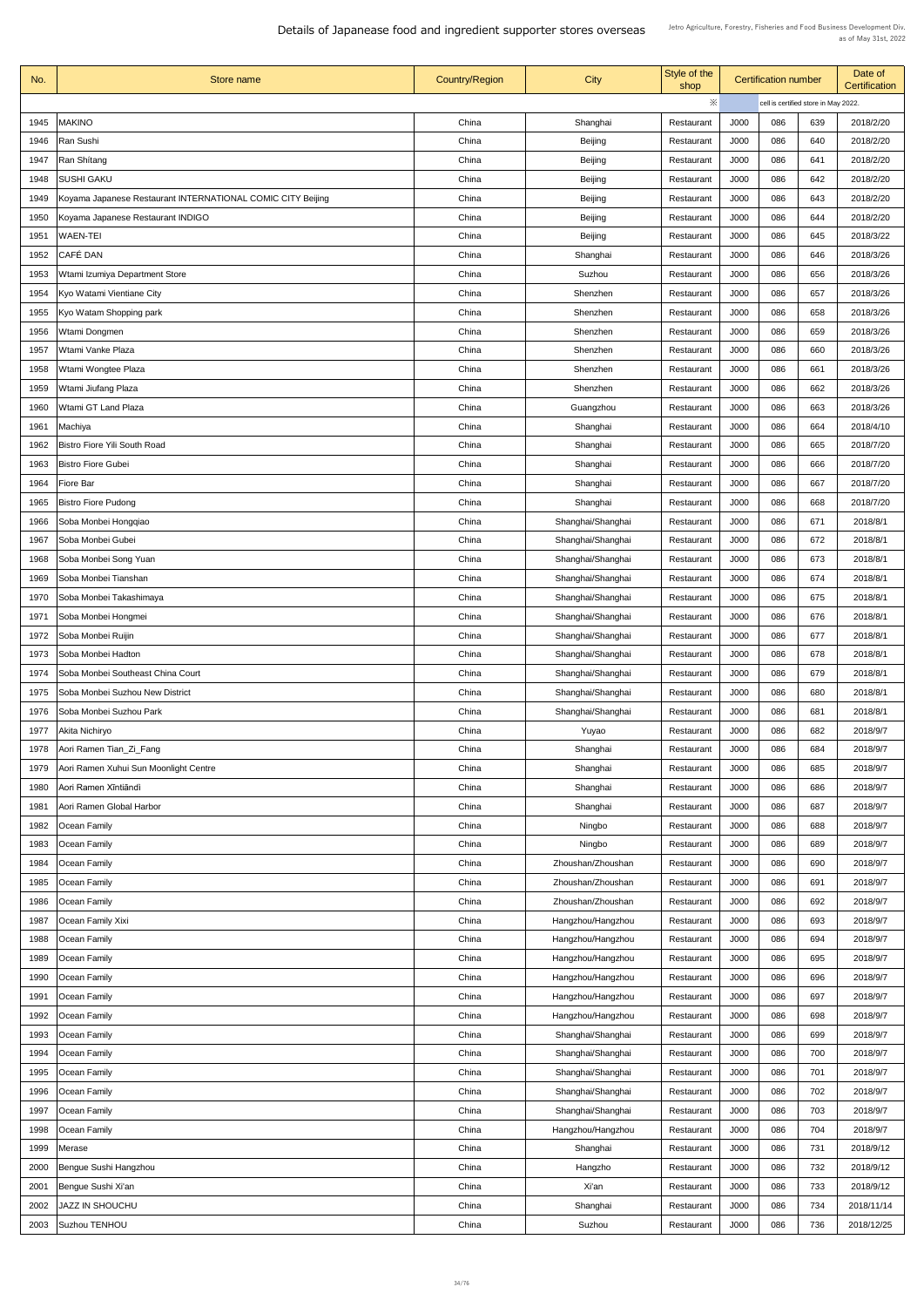| No.  | <b>Store name</b>                                                                       | <b>Country/Region</b> | <b>City</b> | Style of the<br>shop |                                      | <b>Certification number</b> | Date of<br><b>Certification</b> |            |
|------|-----------------------------------------------------------------------------------------|-----------------------|-------------|----------------------|--------------------------------------|-----------------------------|---------------------------------|------------|
|      |                                                                                         |                       |             | ※                    | cell is certified store in May 2022. |                             |                                 |            |
| 2004 | Kurogi Shanghai                                                                         | China                 | Shanghai    | Restaurant           | J000                                 | 086                         | 737                             | 2019/4/26  |
| 2005 | Kyusyu Hikozo                                                                           | China                 | Shanghai    | Restaurant           | J000                                 | 086                         | 738                             | 2019/6/20  |
| 2006 | HOKKAIDO CRAB PREMIUM RESTAURANTS OKADAYA Beijing Chaoyang Joy City<br><b>Store</b>     | China                 | Shanghai    | Restaurant           | J000                                 | 086                         | 741                             | 2019/7/9   |
| 2007 | HOKKAIDO CRAB PREMIUM RESTAURANTS OKADAYA Xuhui Qu Store                                | China                 | Shanghai    | Restaurant           | J000                                 | 086                         | 742                             | 2019/7/9   |
| 2008 | HOKKAIDO CRAB PREMIUM RESTAURANTS OKADAYA Ruihong World Store                           | China                 | Shanghai    | Restaurant           | J000                                 | 086                         | 743                             | 2019/7/9   |
| 2009 | HOKKAIDO CRAB PREMIUM RESTAURANTS OKADAYA Wujiaochang Wanda Plaza<br><b>Store</b>       | China                 | Shanghai    | Restaurant           | J000                                 | 086                         | 744                             | 2019/7/9   |
| 2010 | HOKKAIDO CRAB PREMIUM RESTAURANTS OKADAYA Zhangjiang Greenland Being<br>Fun Plaza Store | China                 | Shanghai    | Restaurant           | J000                                 | 086                         | 745                             | 2019/7/9   |
| 2011 | <b>HOKKAIDO CRAB PREMIUM RESTAURANTS OKADAYA LUONE Luwan Kaide Store</b>                | China                 | Shanghai    | Restaurant           | J000                                 | 086                         | 746                             | 2019/7/9   |
| 2012 | HOKKAIDO CRAB PREMIUM RESTAURANTS OKADAYA Suzhou Jiu-Guang Department<br><b>Store</b>   | China                 | Suzhou      | Restaurant           | J000                                 | 086                         | 747                             | 2019/7/9   |
| 2013 | HOKKAIDO CRAB PREMIUM RESTAURANTS OKADAYA Hangzhou Federation of Trade<br>Unions CC     | China                 | Hangzho     | Restaurant           | J000                                 | 086                         | 748                             | 2019/7/9   |
| 2014 | Sushi Kitanoi                                                                           | China                 | Qingdao     | Restaurant           | J000                                 | 086                         | 750                             | 2019/7/30  |
| 2015 | <b>HONKOGETSU</b>                                                                       | China                 | Nanjing     | Restaurant           | J000                                 | 086                         | 751                             | 2019/12/24 |
| 2016 | Akasaka Umaya (Jing'an)                                                                 | China                 | Shanghai    | Restaurant           | J000                                 | 086                         | 752                             | 2020/7/2   |
| 2017 | Akasaka Umaya (Shaghai Times Squere)                                                    | China                 | Shanghai    | Restaurant           | J000                                 | 086                         | 753                             | 2020/7/2   |
| 2018 | Akasaka Umaya (The Shanghai World Financial Center)                                     | China                 | Shanghai    | Restaurant           | J000                                 | 086                         | 754                             | 2020/7/2   |
| 2019 | <b>NIITAKA</b>                                                                          | China                 | Shanghai    | Restaurant           | J000                                 | 086                         | 755                             | 2020/7/2   |
| 2020 | Heiseiya                                                                                | China                 | Shanghai    | Restaurant           | J000                                 | 086                         | 759                             | 2020/8/7   |
| 2021 | Heiseiya                                                                                | China                 | Shanghai    | Restaurant           | J000                                 | 086                         | 760                             | 2020/8/7   |
| 2022 | Heiseiya                                                                                | China                 | Shanghai    | Restaurant           | J000                                 | 086                         | 761                             | 2020/8/7   |
| 2023 | Heiseiya                                                                                | China                 | Shanghai    | Restaurant           | J000                                 | 086                         | 762                             | 2020/8/7   |
| 2024 | Heiseiya                                                                                | China                 | Shanghai    | Restaurant           | J000                                 | 086                         | 763                             | 2020/8/7   |
| 2025 | Heiseiya                                                                                | China                 | Shanghai    | Restaurant           | J000                                 | 086                         | 764                             | 2020/8/7   |
| 2026 | Heiseiya                                                                                | China                 | Shanghai    | Restaurant           | J000                                 | 086                         | 765                             | 2020/8/7   |
| 2027 | Heiseiya                                                                                | China                 | Shanghai    | Restaurant           | J000                                 | 086                         | 766                             | 2020/8/7   |
| 2028 | Heiseiya                                                                                | China                 | Shanghai    | Restaurant           | J000                                 | 086                         | 767                             | 2020/8/7   |
| 2029 | Heiseiya                                                                                | China                 | Shanghai    | Restaurant           | J000                                 | 086                         | 768                             | 2020/8/7   |
| 2030 | Heiseiya                                                                                | China                 | Shanghai    | Restaurant           | J000                                 | 086                         | 769                             | 2020/8/7   |
| 2031 | Heiseiya                                                                                | China                 | Shanghai    | Restaurant           | J000                                 | 086                         | 770                             | 2020/8/7   |
| 2032 | Heiseiya                                                                                | China                 | Shanghai    | Restaurant           | J000                                 | 086                         | 771                             | 2020/8/7   |
| 2033 | Heiseiya                                                                                | China                 | Shanghai    | Restaurant           | J000                                 | 086                         | 772                             | 2020/8/7   |
| 2034 | Heiseiya                                                                                | China                 | Shanghai    | Restaurant           | J000                                 | 086                         | 773                             | 2020/8/7   |
| 2035 | Heiseiya                                                                                | China                 | Shanghai    | Restaurant           | J000                                 | 086                         | 774                             | 2020/8/7   |
| 2036 | Heiseiya                                                                                | China                 | Shanghai    | Restaurant           | J000                                 | 086                         | 775                             | 2020/8/7   |
| 2037 | Heiseiya                                                                                | China                 | Shanghai    | Restaurant           | J000                                 | 086                         | 776                             | 2020/8/7   |
| 2038 | jiàng zi                                                                                | China                 | Shanghai    | Restaurant           | J000                                 | 086                         | 777                             | 2020/8/7   |
| 2039 | Naoki                                                                                   | China                 | Shanghai    | Restaurant           | J000                                 | 086                         | 778                             | 2020/8/7   |
| 2040 | Kani Manzoku                                                                            | China                 | Shanghai    | Restaurant           | J000                                 | 086                         | 779                             | 2020/8/7   |
| 2041 | Shitamachi Musashiya                                                                    | China                 | Shanghai    | Restaurant           | J000                                 | 086                         | 780                             | 2020/8/7   |
| 2042 | <b>KINGS VILLA</b>                                                                      | China                 | Shanghai    | Restaurant           | J000                                 | 086                         | 781                             | 2020/8/21  |
| 2043 | <b>UniBar</b>                                                                           | China                 | Shanghai    | Restaurant           | J000                                 | 086                         | 782                             | 2020/8/27  |
| 2044 | <b>TEN HASU</b>                                                                         | China                 | Shanghai    | Restaurant           | J000                                 | 086                         | 783                             | 2020/8/27  |
| 2045 | Sushi Ren                                                                               | China                 | Shanghai    | Restaurant           | J000                                 | 086                         | 784                             | 2020/8/27  |
| 2046 | Unajyu                                                                                  | China                 | Shanghai    | Restaurant           | J000                                 | 086                         | 785                             | 2020/8/27  |
| 2047 | Sushi Takumi                                                                            | China                 | Shanghai    | Restaurant           | J000                                 | 086                         | 786                             | 2020/8/27  |
| 2048 | Niao Xiao Tan Huo Shao Jiu Chang                                                        | China                 | Shanghai    | Restaurant           | J000                                 | 086                         | 787                             | 2020/8/27  |
| 2049 | You Xi Wu                                                                               | China                 | Shanghai    | Restaurant           | J000                                 | 086                         | 788                             | 2020/8/27  |
| 2050 | KAMIYA                                                                                  | China                 | Shanghai    | Restaurant           | J000                                 | 086                         | 789                             | 2020/8/27  |
| 2051 | <b>TAVOLA</b>                                                                           | China                 | Shanghai    | Restaurant           | J000                                 | 086                         | 790                             | 2020/8/27  |
| 2052 | Tie Ban Ju Jiu Wu Yi Jiang                                                              | China                 | Shanghai    | Restaurant           | J000                                 | 086                         | 791                             | 2020/9/28  |
| 2053 | Home Si Fang Cai                                                                        | China                 | Shanghai    | Restaurant           | J000                                 | 086                         | 792                             | 2020/9/28  |
| 2054 | Izakaya KATSU & Ai-Ya                                                                   | China                 | Shanghai    | Restaurant           | J000                                 | 086                         | 793                             | 2020/10/22 |
| 2055 | Ryukyusakaba KATSU Xiamen                                                               | China                 | Xiamen      | Restaurant           | J000                                 | 086                         | 794                             | 2020/10/22 |
| 2056 | Izakaya KATSU Xiamen2                                                                   | China                 | Xiamen      | Restaurant           | J000                                 | 086                         | 795                             | 2020/10/22 |
| 2057 | Katsu Fujian                                                                            | China                 | Fujian      | Restaurant           | J000                                 | 086                         | 796                             | 2020/10/22 |
|      | 2058   TORIZEN                                                                          | China                 | Shanghai    | Restaurant           | J000                                 | 086                         | 797                             | 2020/11/26 |
| 2059 | HAMASUSHI Chun Xi Road                                                                  | China                 | Chengdu     | Restaurant           | J000                                 | 086                         | 802                             | 2021/10/12 |
| 2060 | 茑隐日式烧鸟屋                                                                                 | China                 | Chongqing   | Restaurant           | J000                                 | 086                         | 803                             | 2021/10/12 |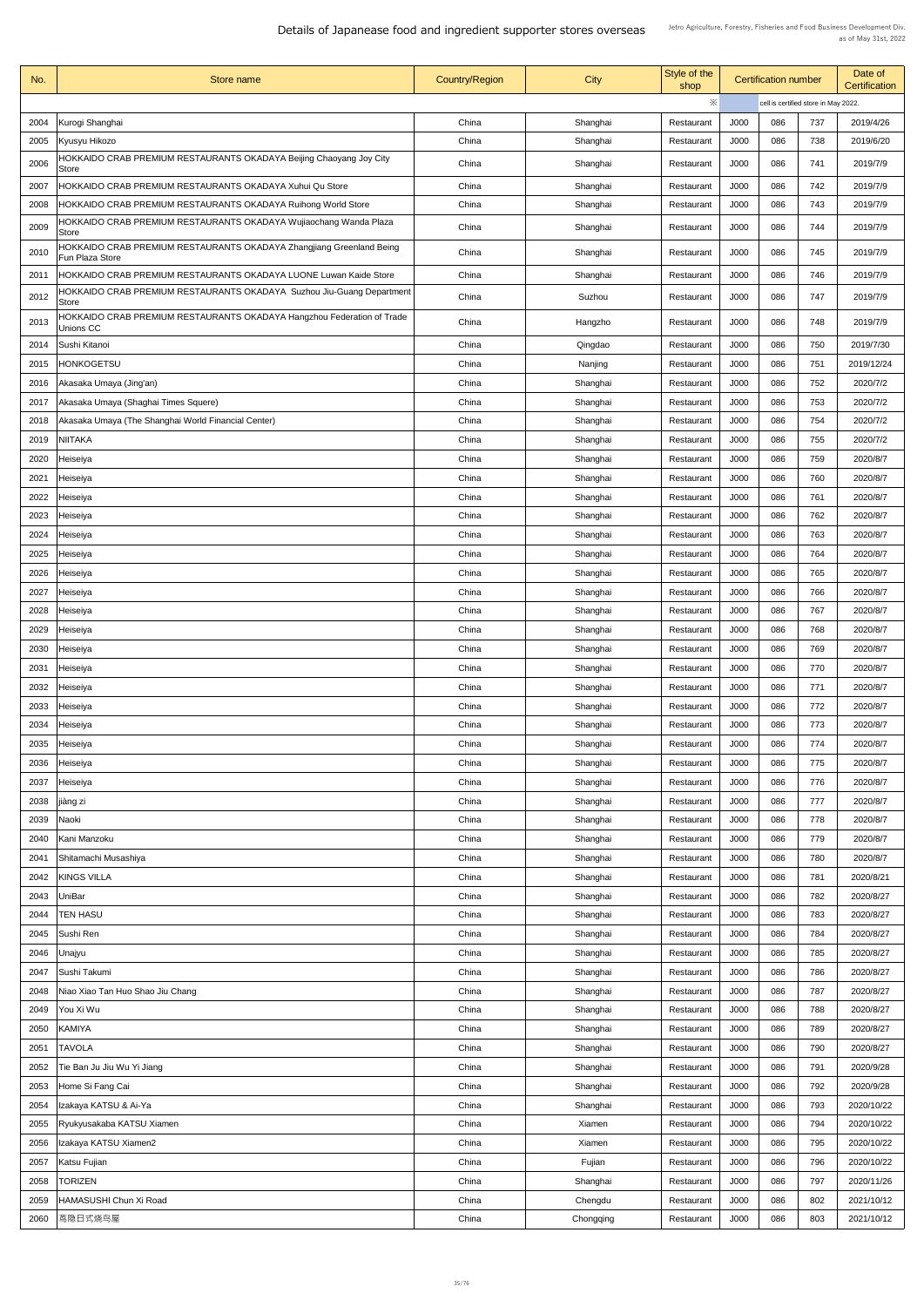| No.  | Store name                                                                     | <b>Country/Region</b> | <b>City</b>    | Style of the<br>shop | <b>Certification number</b>          |     |     | Date of<br><b>Certification</b> |
|------|--------------------------------------------------------------------------------|-----------------------|----------------|----------------------|--------------------------------------|-----|-----|---------------------------------|
|      |                                                                                |                       |                | ※                    | cell is certified store in May 2022. |     |     |                                 |
| 2061 | Sake bar Tsugawa                                                               | China                 | Chongqing      | Restaurant           | J000                                 | 086 | 804 | 2021/10/15                      |
| 2062 | This is c5sake                                                                 | China                 | <b>Beijing</b> | Restaurant           | J000                                 | 086 | 805 | 2022/1/7                        |
| 2063 | HAMASUSHI 高新 Ito-Yokado                                                        | China                 | Chengdu        | Restaurant           | J000                                 | 086 | 806 | 2022/3/15                       |
| 2064 | Ginza Onodera, Shanghai                                                        | China                 | Shanghai       | Restaurant           | J013                                 | 086 | 001 | 2019/4/10                       |
| 2065 | Ginza Hasegawa                                                                 | China                 | Fuzhou         | Restaurant           | J024                                 | 086 | 001 | 2019/5/7                        |
| 2066 | <b>KYOTO GIONKOJI</b>                                                          | China                 | Fuzhou         | Restaurant           | J024                                 | 086 | 002 | 2019/3/15                       |
| 2067 | Yakinikuryotei Kobe Meijian                                                    | China                 | Fuzhou         | Restaurant           | J024                                 | 086 | 003 | 2019/3/15                       |
| 2068 | <b>TOKYO HIJIRI SUMO NABEYA</b>                                                | China                 | Fuzhou         | Restaurant           | J024                                 | 086 | 004 | 2019/3/15                       |
| 2069 | Osaka Chibo                                                                    | China                 | Fuzhou         | Restaurant           | J024                                 | 086 | 005 | 2019/3/15                       |
| 2070 | <b>MENYA TAKEICHI Fuzhou</b>                                                   | China                 | Fuzhou         | Restaurant           | J024                                 | 086 | 006 | 2019/3/15                       |
| 2071 | Yokohama lekei Ramen Suzukiya                                                  | China                 | Fuzhou         | Restaurant           | J024                                 | 086 | 007 | 2019/3/15                       |
| 2072 | <b>TSUJIRI</b>                                                                 | China                 | Fuzhou         | Restaurant           | J024                                 | 086 | 008 | 2019/3/15                       |
| 2073 | HonMono Café                                                                   | China                 | Fuzhou         | Restaurant           | J <sub>024</sub>                     | 086 | 009 | 2019/3/15                       |
| 2074 | MI-NE SUSHI Sha Tin                                                            | Hong Kong             | Hong Kong      | Restaurant           | <b>J000</b>                          | 852 | 002 | 2017/5/1                        |
| 2075 | Futago yakiniku hk Causeway Bay                                                |                       | Hong Kong      | Restaurant           | <b>J000</b>                          | 852 | 003 | 2017/5/1                        |
|      |                                                                                | Hong Kong             |                |                      |                                      | 852 |     |                                 |
| 2076 | Japanese Wagyu Yakiniku Pure (Causeway Bay)                                    | Hong Kong             | Hong Kong      | Restaurant           | J000                                 |     | 004 | 2017/5/2                        |
| 2077 | Japanese Wagyu Yakiniku Pure (Tsim Sha Tsui)                                   | Hong Kong             | Hong Kong      | Restaurant           | <b>J000</b>                          | 852 | 005 | 2017/5/2                        |
| 2078 | <b>Watami Sun Arcade</b>                                                       | Hong Kong             | Hong Kong      | Restaurant           | J000                                 | 852 | 007 | 2017/5/2                        |
| 2079 | <b>Watami Pioneer Center</b>                                                   | Hong Kong             | Hong Kong      | Restaurant           | J000                                 | 852 | 008 | 2017/5/2                        |
| 2080 | Watami Metroplaza                                                              | Hong Kong             | Hong Kong      | Restaurant           | J000                                 | 852 | 009 | 2017/5/2                        |
| 2081 | Watami Whampoa Garden                                                          | Hong Kong             | Hong Kong      | Restaurant           | J000                                 | 852 | 010 | 2017/5/2                        |
| 2082 | Watami Tsuen Wan Plaza                                                         | Hong Kong             | Hong Kong      | Restaurant           | J000                                 | 852 | 011 | 2017/5/2                        |
| 2083 | <b>Watami Citygate Outlet</b>                                                  | Hong Kong             | Hong Kong      | Restaurant           | J000                                 | 852 | 012 | 2017/5/2                        |
| 2084 | Watami Wangi Shopping Mall                                                     | Hong Kong             | Hong Kong      | Restaurant           | J000                                 | 852 | 013 | 2017/5/2                        |
| 2085 | <b>Watami Chengxin Building</b>                                                | Hong Kong             | Hong Kong      | Restaurant           | J000                                 | 852 | 014 | 2017/5/2                        |
| 2086 | <b>Watami Olympian City</b>                                                    | Hong Kong             | Hong Kong      | Restaurant           | <b>J000</b>                          | 852 | 015 | 2017/5/2                        |
| 2087 | <b>Watami Yalan Center</b>                                                     | Hong Kong             | Hong Kong      | Restaurant           | J000                                 | 852 | 016 | 2017/5/2                        |
| 2088 | <b>Watami V City Shop</b>                                                      | Hong Kong             | Hong Kong      | Restaurant           | J000                                 | 852 | 017 | 2017/5/2                        |
| 2089 | Watami Kwun Tong One Asia Pacific Center                                       | Hong Kong             | Hong Kong      | Restaurant           | J000                                 | 852 | 018 | 2017/5/2                        |
| 2090 | <b>Watami Lee Theatre Plaza</b>                                                | Hong Kong             | Hong Kong      | Restaurant           | J000                                 | 852 | 019 | 2017/5/2                        |
| 2091 | <b>Watami Sunshine City</b>                                                    | Hong Kong             | Hong Kong      | Restaurant           | J000                                 | 852 | 020 | 2017/5/2                        |
| 2092 | <b>Watami Windsor House</b>                                                    | Hong Kong             | Hong Kong      | Restaurant           | J000                                 | 852 | 021 | 2017/5/2                        |
| 2093 | Kyou Watami Kornhill Plaza                                                     | Hong Kong             | Hong Kong      | Restaurant           | J000                                 | 852 | 022 | 2017/5/2                        |
| 2094 | Sagano                                                                         | Hong Kong             | Hong Kong      | Restaurant           | J000                                 | 852 | 023 | 2017/5/10                       |
| 2095 | MI-NE SUSHI Tsim Sha Tsui                                                      | Hong Kong             | Hong Kong      | Restaurant           | J000                                 | 852 | 024 | 2017/5/18                       |
| 2096 | MI-NE SUSHI Tuen Mun V-City                                                    | Hong Kong             | Hong Kong      | Restaurant           | J000                                 | 852 | 025 | 2017/5/19                       |
| 2097 | <b>MI-NE SUSHI Aberdeen Centre Shop</b>                                        | Hong Kong             | Hong Kong      | Restaurant           | J000                                 | 852 | 026 | 2017/5/20                       |
| 2098 | <b>TOTOYA Causeway Bay</b>                                                     | Hong Kong             | Hong Kong      | Restaurant           | J000                                 | 852 | 027 | 2017/5/21                       |
| 2099 | <b>TOTOYA Tsuen Wan Plaza</b>                                                  | Hong Kong             | Hong Kong      | Restaurant           | J000                                 | 852 | 028 | 2017/5/22                       |
| 2100 | Jun Sushi YOHO Mall                                                            | Hong Kong             | Hong Kong      | Restaurant           | J000                                 | 852 | 029 | 2017/5/23                       |
| 2101 | Futago yakiniku hk Tsim Sha Tsui                                               | Hong Kong             | Hong Kong      | Restaurant           | J000                                 | 852 | 030 | 2017/5/24                       |
|      | 2102  TENYOSHI                                                                 | Hong Kong             | Hong Kong      | Restaurant           | J000                                 | 852 | 032 | 2017/6/1                        |
| 2103 | <b>SUSHI HIRO Tsim Sha Tsui</b>                                                | Hong Kong             | Hong Kong      | Restaurant           | J000                                 | 852 | 033 | 2017/6/1                        |
| 2104 | <b>SUSHI HIRO KITCHEN</b>                                                      | Hong Kong             | Hong Kong      | Restaurant           | J000                                 | 852 | 034 | 2017/6/1                        |
| 2105 | <b>Parkview Restaurant New Town Plaza</b>                                      | Hong Kong             | Hong Kong      | Restaurant           | J000                                 | 852 | 072 | 2017/6/7                        |
| 2106 | <b>Parkview Restaurant TKO Popwalk</b>                                         | Hong Kong             | Hong Kong      | Restaurant           | J000                                 | 852 | 073 | 2017/6/7                        |
| 2107 | Parkview Restaurant Metro Plaza                                                | Hong Kong             | Hong Kong      | Restaurant           | J000                                 | 852 | 074 | 2017/6/7                        |
| 2108 | <b>Parkview Restaurant Sunshine City Plaza</b>                                 | Hong Kong             | Hong Kong      | Restaurant           | J000                                 | 852 | 075 | 2017/6/7                        |
| 2109 | Balencia Bakery Landmark North                                                 | Hong Kong             | Hong Kong      | Restaurant           | J000                                 | 852 | 089 | 2017/6/7                        |
| 2110 | <b>Balencia Plaza Ascot</b>                                                    | Hong Kong             | Hong Kong      | Restaurant           | J000                                 | 852 | 090 | 2017/6/7                        |
| 2111 | Balencia Bakery Vcity Shop Yata                                                | Hong Kong             | Hong Kong      | Restaurant           | J000                                 | 852 | 091 | 2017/6/7                        |
| 2112 | Balencia Bakery Tai Wo Plaza                                                   | Hong Kong             | Hong Kong      | Restaurant           | J000                                 | 852 | 092 | 2017/6/7                        |
| 2113 | Balencia Bakery Home Square                                                    | Hong Kong             | Hong Kong      | Restaurant           | J000                                 | 852 | 093 | 2017/6/7                        |
| 2114 | <b>GODENYA</b>                                                                 | Hong Kong             | Hong Kong      | Restaurant           | J000                                 | 852 | 094 | 2017/6/21                       |
| 2115 | <b>PREMIUM FACTORY</b><br>5019                                                 | Hong Kong             | Hong Kong      | Restaurant           | J000                                 | 852 | 095 | 2017/6/21                       |
| 2116 | NADAMAN Kowloon Shangri-La                                                     | Hong Kong             | Hong Kong      | Restaurant           | <b>J000</b>                          | 852 | 096 | 2017/6/21                       |
| 2117 | Firebird                                                                       | Hong Kong             | Hong Kong      | Restaurant           | J000                                 | 852 | 098 | 2017/6/27                       |
| 2118 | The Hongkong Japanese Club SANSAI Izakaya Style Casual Restaurant and BAUHINIA | Hong Kong             | Hong Kong      | Restaurant           | J000                                 | 852 | 099 | 2017/6/27                       |
|      | <b>Family Style Restaulant</b>                                                 |                       |                |                      |                                      | 852 | 100 | 2017/6/27                       |
| 2119 | The Hongkong Japanese Club SAKURA Japanese Restaurant                          | Hong Kong             | Hong Kong      | Restaurant           | J000                                 |     |     |                                 |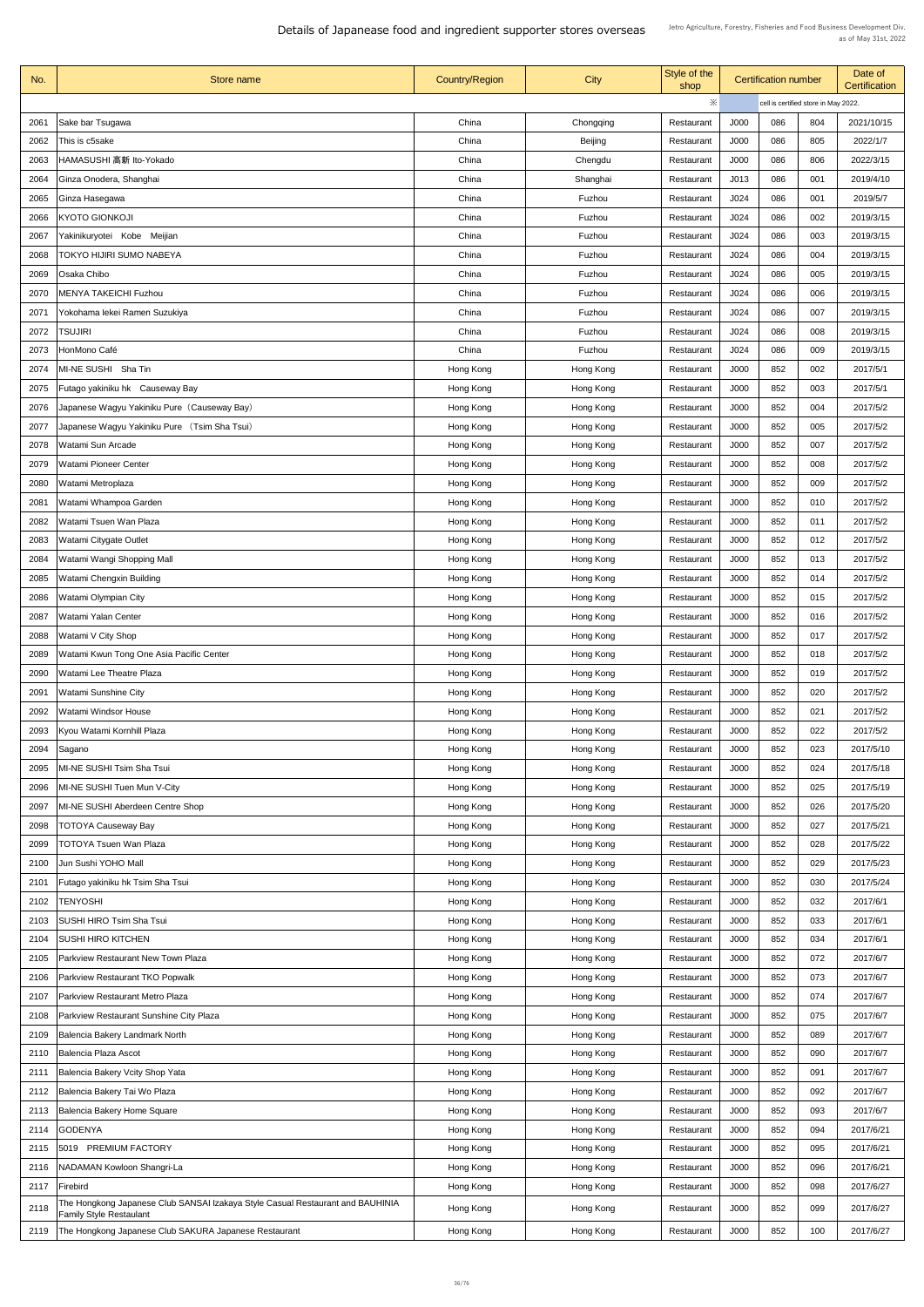| No.  | Store name                       | <b>Country/Region</b>  | <b>City</b>            | Style of the<br>shop | <b>Certification number</b>          |     | Date of<br><b>Certification</b> |            |
|------|----------------------------------|------------------------|------------------------|----------------------|--------------------------------------|-----|---------------------------------|------------|
|      |                                  |                        |                        | $\times$             | cell is certified store in May 2022. |     |                                 |            |
| 2120 | JEDA Washoku Lounge & Dining     | Hong Kong              | Hong Kong              | Restaurant           | <b>J000</b>                          | 852 | 184                             | 2017/7/7   |
| 2121 | <b>Shugetsu Central</b>          | Hong Kong              | Hong Kong              | Restaurant           | J000                                 | 852 | 185                             | 2017/7/7   |
| 2122 | Shugetsu QuarryBay               | Hong Kong              | Hong Kong              | Restaurant           | <b>J000</b>                          | 852 | 186                             | 2017/7/7   |
| 2123 | <b>NADAMAN Island Shangri-La</b> | Hong Kong              | Hong Kong              | Restaurant           | J000                                 | 852 | 187                             | 2017/7/21  |
| 2124 | <b>SUSHI-TOYO</b>                | Hong Kong              | Hong Kong              | Restaurant           | <b>J000</b>                          | 852 | 513                             | 2017/8/4   |
| 2125 | Nishimura Japanese Restaurant    | Hong Kong              | Hong Kong              | Restaurant           | J000                                 | 852 | 514                             | 2017/8/8   |
| 2126 | Zeppin                           | Hong Kong              | Hong Kong              | Restaurant           | J000                                 | 852 | 517                             | 2017/8/8   |
| 2127 | Le Bistro Winebeast              | Hong Kong              | Hong Kong              | Restaurant           | <b>J000</b>                          | 852 | 519                             | 2018/2/20  |
| 2128 | Heichinrou - Diamond Hill        | Hong Kong              | Hong Kong              | Restaurant           | J000                                 | 852 | 532                             | 2017/9/19  |
| 2129 | Heichinrou - Kwun Tong           | Hong Kong              | Hong Kong              | Restaurant           | <b>J000</b>                          | 852 | 533                             | 2017/9/19  |
| 2130 | Heichinrou - Admiralty           | Hong Kong              | Hong Kong              | Restaurant           | J000                                 | 852 | 534                             | 2017/9/19  |
| 2131 | Zuma Hong Kong                   | Hong Kong              |                        | Restaurant           | J000                                 | 852 | 557                             | 2017/9/28  |
|      |                                  |                        | Hong Kong              |                      |                                      |     |                                 |            |
| 2132 | Tsujiri Hong Kong Kwun Tong      | Hong Kong              | Hong Kong              | Restaurant           | <b>J000</b>                          | 852 | 559                             | 2017/10/23 |
| 2133 | Hattendo Café                    | Hong Kong              | Hong Kong              | Restaurant           | J000                                 | 852 | 560                             | 2017/10/23 |
| 2134 | <b>URA</b>                       | Hong Kong              | Hong Kong              | Restaurant           | J000                                 | 852 | 561                             | 2017/10/23 |
| 2135 | Ryo Zan Paku Japanese Restaurant | Hong Kong              | Hong Kong              | Restaurant           | J000                                 | 852 | 562                             | 2017/10/23 |
| 2136 | Nocturne                         | Hong Kong              | Hong Kong              | Restaurant           | J000                                 | 852 | 563                             | 2017/12/4  |
| 2137 | Keyaki                           | Hong Kong              | Hong Kong              | Restaurant           | J000                                 | 852 | 564                             | 2017/12/4  |
| 2138 | Shiba                            | Hong Kong              | Hong Kong              | Restaurant           | J000                                 | 852 | 565                             | 2017/12/4  |
| 2139 | Ganguya                          | Hong Kong              | Hong Kong              | Restaurant           | J000                                 | 852 | 566                             | 2017/12/4  |
| 2140 | Goshaku                          | Hong Kong              | Hong Kong              | Restaurant           | J000                                 | 852 | 567                             | 2017/12/4  |
| 2141 | Ajisen Ramen HK                  | Hong Kong              | Hong Kong              | Restaurant           | J000                                 | 852 | 570                             | 2017/12/4  |
| 2142 | Ajisen Ramen HK                  | Hong Kong              | Hong Kong              | Restaurant           | J000                                 | 852 | 571                             | 2017/12/4  |
| 2143 | Ajisen Ramen HK                  | Hong Kong              | Hong Kong              | Restaurant           | J000                                 | 852 | 572                             | 2017/12/4  |
| 2144 | Ajisen Ramen HK                  | Hong Kong              | Hong Kong              | Restaurant           | J000                                 | 852 | 573                             | 2017/12/4  |
| 2145 | Ajisen Ramen HK                  | Hong Kong              | Hong Kong              | Restaurant           | J000                                 | 852 | 574                             | 2017/12/4  |
| 2146 | Ajisen Ramen HK                  | Hong Kong              | Hong Kong              | Restaurant           | J000                                 | 852 | 575                             | 2017/12/4  |
| 2147 | Ajisen Ramen HK                  | Hong Kong              | Hong Kong              | Restaurant           | J000                                 | 852 | 576                             | 2017/12/4  |
| 2148 | Ajisen Ramen HK                  | Hong Kong              | Hong Kong              | Restaurant           | J000                                 | 852 | 577                             | 2017/12/4  |
| 2149 | Ajisen Ramen HK                  | Hong Kong              | Hong Kong              | Restaurant           | J000                                 | 852 | 578                             | 2017/12/4  |
| 2150 | Ajisen Ramen HK                  | Hong Kong              | Hong Kong              | Restaurant           | J000                                 | 852 | 579                             | 2017/12/4  |
| 2151 | Ajisen Ramen HK                  | Hong Kong              | Hong Kong              | Restaurant           | J000                                 | 852 | 580                             | 2017/12/4  |
| 2152 | Ajisen Ramen HK                  | Hong Kong              | Hong Kong              | Restaurant           | J000                                 | 852 | 581                             | 2017/12/4  |
| 2153 | Ajisen Ramen HK                  | Hong Kong              | Hong Kong              | Restaurant           | J000                                 | 852 | 582                             | 2017/12/4  |
| 2154 | Ajisen Ramen HK                  | Hong Kong              | Hong Kong              | Restaurant           | J000                                 | 852 | 583                             | 2017/12/4  |
| 2155 | Ajisen Ramen HK                  | Hong Kong              | Hong Kong              | Restaurant           | J000                                 | 852 | 584                             | 2017/12/4  |
| 2156 | Ajisen Ramen HK                  | Hong Kong              | Hong Kong              | Restaurant           | J000                                 | 852 | 585                             | 2017/12/4  |
| 2157 | Kinjo's Izakaya                  | Hong Kong              | Hong Kong              | Restaurant           | J000                                 | 852 | 586                             | 2018/1/17  |
| 2158 | <b>SAKE BAR GINN</b>             | Hong Kong              | Hong Kong              | Restaurant           | J000                                 | 852 | 589                             | 2018/1/17  |
| 2159 | Menraku                          | Hong Kong              | Hong Kong              | Restaurant           | J000                                 | 852 | 590                             | 2018/1/17  |
| 2160 | <b>DORAYA Causeway Bay</b>       | Hong Kong              | Hong Kong              | Restaurant           | J000                                 | 852 | 592                             | 2018/1/17  |
| 2161 | <b>DORAYA Tsim Sha Tsui</b>      |                        |                        | Restaurant           | J000                                 | 852 | 593                             | 2018/1/17  |
| 2162 | IZA Izakaya                      | Hong Kong<br>Hong Kong | Hong Kong<br>Hong Kong | Restaurant           | J000                                 | 852 | 594                             | 2018/1/24  |
| 2163 | <b>HON10</b>                     | Hong Kong              | Hong Kong              | Restaurant           | J000                                 | 852 | 595                             | 2018/1/24  |
|      |                                  |                        |                        |                      | J000                                 | 852 | 597                             |            |
| 2164 | Kappo Roann                      | Hong Kong              | Hong Kong              | Restaurant           |                                      |     |                                 | 2018/2/20  |
| 2165 | <b>SARA</b>                      | Hong Kong              | Hong Kong              | Restaurant           | J000                                 | 852 | 598                             | 2018/2/20  |
| 2166 | Tokyo Cafe & Kitchin (Kornhill)  | Hong Kong              | Hong Kong              | Restaurant           | J000                                 | 852 | 601                             | 2018/2/20  |
| 2167 | Tokyo Cafe & Kitchin (Whampoa)   | Hong Kong              | Hong Kong              | Restaurant           | J000                                 | 852 | 602                             | 2018/2/20  |
| 2168 | KA MA DO Japanese Restaurant     | Hong Kong              | Hong Kong              | Restaurant           | J000                                 | 852 | 605                             | 2018/2/20  |
| 2169 | <b>IPPUDO Silvercord</b>         | Hong Kong              | Hong Kong              | Restaurant           | J000                                 | 852 | 607                             | 2018/3/14  |
| 2170 | <b>IPPUDO Queensway Plaza</b>    | Hong Kong              | Hong Kong              | Restaurant           | J000                                 | 852 | 609                             | 2018/3/14  |
| 2171 | <b>IPPUDO Telford Plaza</b>      | Hong Kong              | Hong Kong              | Restaurant           | J000                                 | 852 | 610                             | 2018/3/14  |
| 2172 | <b>IPPUDO Langham Place</b>      | Hong Kong              | Hong Kong              | Restaurant           | J000                                 | 852 | 611                             | 2018/3/14  |
| 2173 | <b>IPPUDO HYSAN PLACE</b>        | Hong Kong              | Hong Kong              | Restaurant           | J000                                 | 852 | 612                             | 2018/3/14  |
| 2174 | <b>IPPUDO OLYMPIAN CITY 2</b>    | Hong Kong              | Hong Kong              | Restaurant           | J000                                 | 852 | 613                             | 2018/3/14  |
| 2175 | Hamataki                         | Hong Kong              | Hong Kong              | Restaurant           | J000                                 | 852 | 615                             | 2018/3/22  |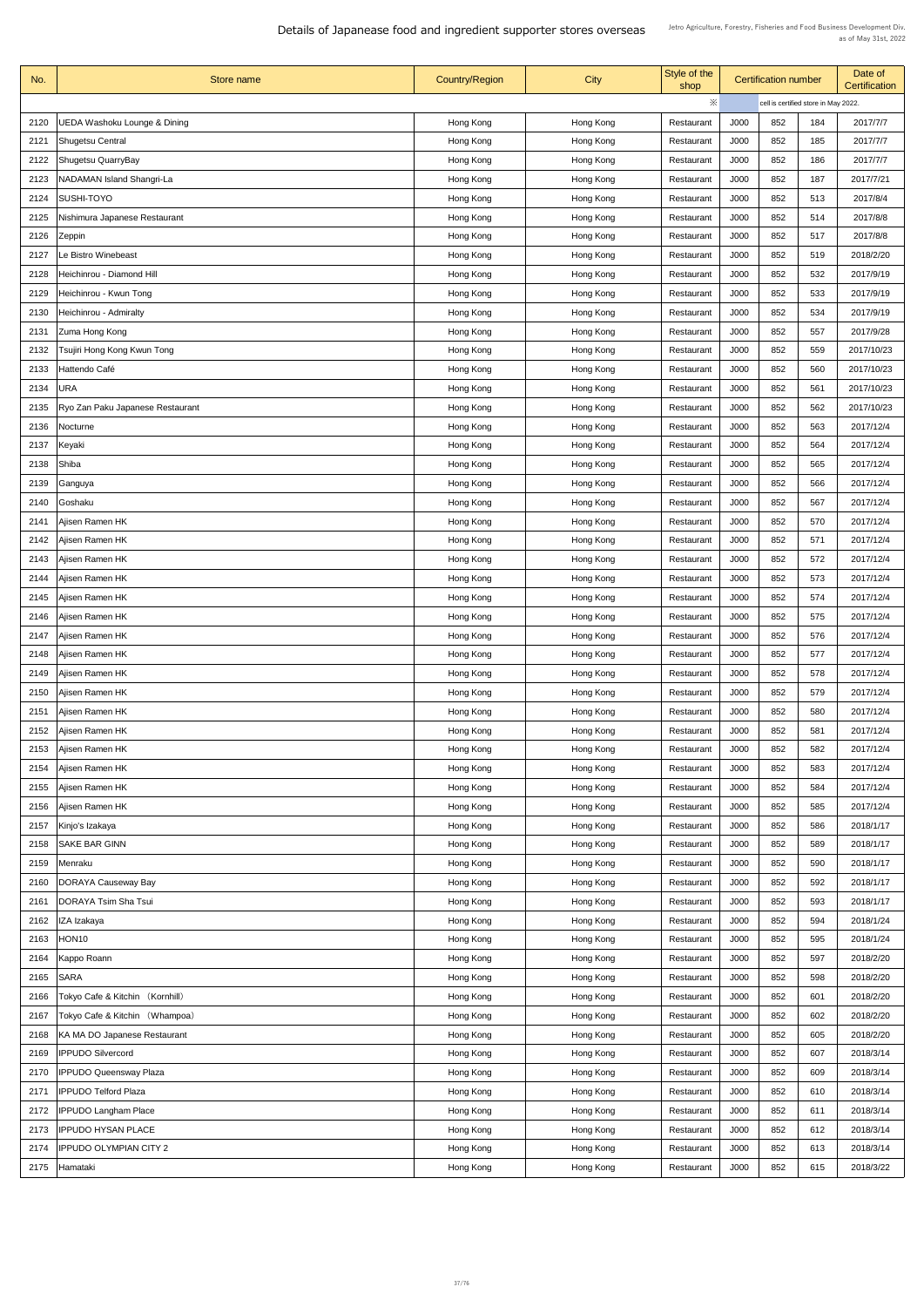| No.          | Store name                                                | <b>Country/Region</b>  | <b>City</b>            | Style of the<br>shop     | <b>Certification number</b> |            |                                      | Date of<br><b>Certification</b> |
|--------------|-----------------------------------------------------------|------------------------|------------------------|--------------------------|-----------------------------|------------|--------------------------------------|---------------------------------|
|              |                                                           |                        |                        | ※                        |                             |            | cell is certified store in May 2022. |                                 |
| 2176         | Hamataki Tin Hau                                          | Hong Kong              | Hong Kong              | Restaurant               | J000                        | 852        | 616                                  | 2018/3/22                       |
| 2177         | <b>SAKE CENTRAL</b>                                       | Hong Kong              | Hong Kong              | Restaurant               | J000                        | 852        | 618                                  | 2018/4/10                       |
| 2178         | Genki Sushi Far East - FE                                 | Hong Kong              | Hong Kong              | Restaurant               | J000                        | 852        | 619                                  | 2018/4/12                       |
| 2179         | Genki Sushi Whampoa Kousoku                               | Hong Kong              | Hong Kong              | Restaurant               | J000                        | 852        | 621                                  | 2018/4/12                       |
| 2180         | Genki Sushi Lok Fu Kousoku                                | Hong Kong              | Hong Kong              | Restaurant               | J000                        | 852        | 623                                  | 2018/4/12                       |
| 2181         | Genki Sushi Tai Po – TP                                   | Hong Kong              | Hong Kong              | Restaurant               | J000                        | 852        | 624                                  | 2018/4/12                       |
| 2182         | Genki Sushi New Jade Kousoku                              | Hong Kong              | Hong Kong              | Restaurant               | J000                        | 852        | 626                                  | 2018/4/12                       |
| 2183         | <b>Genki Sushi Shun Tak Kousoku</b>                       | Hong Kong              | Hong Kong              | Restaurant               | J000                        | 852        | 627                                  | 2018/4/12                       |
| 2184         | Genki Sushi Telford Plaza                                 | Hong Kong              | Hong Kong              | Restaurant               | J000                        | 852        | 628                                  | 2018/4/12                       |
| 2185         | Genki Sushi Aberdeen Centre Kousoku                       | Hong Kong              | Hong Kong              | Restaurant               | J000                        | 852        | 629                                  | 2018/4/12                       |
| 2186         | Genki Sushi Wong Tai Sin Kousoku                          | Hong Kong              | Hong Kong              | Restaurant               | J000                        | 852        | 630                                  | 2018/4/12                       |
| 2187         | Genki Sushi Kornhill Kousoku                              | Hong Kong              | Hong Kong              | Restaurant               | J000                        | 852        | 631                                  | 2018/4/12                       |
| 2188         | <b>Genki Sushi Great Eagle Centre</b>                     | Hong Kong              | Hong Kong              | Restaurant               | J000                        | 852        | 632                                  | 2018/4/12                       |
| 2189         | <b>Genki Sushi Fitfort</b>                                | Hong Kong              | Hong Kong              | Restaurant               | J000                        | 852        | 633                                  | 2018/4/12                       |
| 2190         | Genki Sushi Marina Square Kousoku                         | Hong Kong              |                        | Restaurant               | J000                        | 852        | 634                                  | 2018/4/12                       |
|              |                                                           |                        | Hong Kong              |                          |                             |            |                                      |                                 |
| 2191<br>2192 | Genki Sushi Fanling<br>Genki Sushi City One Plaza Kousoku | Hong Kong<br>Hong Kong | Hong Kong<br>Hong Kong | Restaurant<br>Restaurant | J000<br>J000                | 852<br>852 | 635<br>636                           | 2018/4/12<br>2018/4/12          |
|              |                                                           |                        |                        |                          |                             |            |                                      |                                 |
| 2193         | Genki Sushi Tai Wo<br>Genki Sushi Ma On Shan Kousoku      | Hong Kong              | Hong Kong              | Restaurant               | J000<br>J000                | 852<br>852 | 637<br>638                           | 2018/4/12<br>2018/4/12          |
| 2194         |                                                           | Hong Kong              | Hong Kong              | Restaurant               |                             |            |                                      |                                 |
| 2195         | Genki Sushi Yuen Long Plaza Kousoku                       | Hong Kong              | Hong Kong              | Restaurant               | J000                        | 852        | 641                                  | 2018/4/12                       |
| 2196         | Genki Sushi Windsor House Kousoku                         | Hong Kong              | Hong Kong              | Restaurant               | J000                        | 852        | 642                                  | 2018/4/12                       |
| 2197         | Genki Sushi Sau Mau Ping Kousoku                          | Hong Kong              | Hong Kong              | Restaurant               | J000                        | 852        | 643                                  | 2018/4/12                       |
| 2198         | <b>Genki Sushi Isalnd Resort Mall Kousoku</b>             | Hong Kong              | Hong Kong              | Restaurant               | J000                        | 852        | 644                                  | 2018/4/12                       |
| 2199         | Genki Sushi TKO Metro City Kousoku                        | Hong Kong              | Hong Kong              | Restaurant               | J000                        | 852        | 645                                  | 2018/4/12                       |
| 2200         | Genki Sushi Domain @ Yau Tong Kousoku                     | Hong Kong              | Hong Kong              | Restaurant               | J000                        | 852        | 646                                  | 2018/4/12                       |
| 2201         | Genki Sushi Tze Wan Shan                                  | Hong Kong              | Hong Kong              | Restaurant               | J000                        | 852        | 647                                  | 2018/4/12                       |
| 2202         | Genki Sushi Un Chau Shopping Centre Kousoku               | Hong Kong              | Hong Kong              | Restaurant               | J000                        | 852        | 648                                  | 2018/4/12                       |
| 2203         | <b>Genki Sushi Olympian City 2</b>                        | Hong Kong              | Hong Kong              | Restaurant               | <b>J000</b>                 | 852        | 649                                  | 2018/4/12                       |
| 2204         | Genki Sushi Tsuen Wan Plaza Kousoku                       | Hong Kong              | Hong Kong              | Restaurant               | J000                        | 852        | 650                                  | 2018/4/12                       |
| 2205         | Genki Sushi Wo Che Kousoku                                | Hong Kong              | Hong Kong              | Restaurant               | J000                        | 852        | 651                                  | 2018/4/12                       |
| 2206         | Genki Sushi Harbour Crystal Kousoku                       | Hong Kong              | Hong Kong              | Restaurant               | J000                        | 852        | 652                                  | 2018/4/12                       |
| 2207         | Genki Sushi Paradise Mall Kousoku                         | Hong Kong              | Hong Kong              | Restaurant               | J000                        | 852        | 654                                  | 2018/4/12                       |
| 2208         | Genki Sushi Dragon Centre Kousoku                         | Hong Kong              | Hong Kong              | Restaurant               | J000                        | 852        | 656                                  | 2018/4/12                       |
| 2209         | Genki Sushi Panda Place Kousoku                           | Hong Kong              | Hong Kong              | Restaurant               | J000                        | 852        | 657                                  | 2018/4/12                       |
| 2210         | Genki Sushi Manhattan Mid Town Kousoku                    | Hong Kong              | Hong Kong              | Restaurant               | J000                        | 852        | 658                                  | 2018/4/12                       |
| 221'         | Genki Sushi Amoy Plaza Kousoku                            | Hong Kong              | Hong Kong              | Restaurant               | J000                        | 852        | 659                                  | 2018/4/12                       |
| 2212         | <b>Genki Sushi Hanford Fashion Kousoku</b>                | Hong Kong              | Hong Kong              | Restaurant               | J000                        | 852        | 660                                  | 2018/4/12                       |
| 2213         | Genki Sushi Banyan Mall Kousoku                           | Hong Kong              | Hong Kong              | Restaurant               | J000                        | 852        | 662                                  | 2018/4/12                       |
| 2214         | Genki Sushi MIKIKI Kousoku                                | Hong Kong              | Hong Kong              | Restaurant               | J000                        | 852        | 663                                  | 2018/4/12                       |
| 2215         | Genki Sushi AIA Tower Kousoku                             | Hong Kong              | Hong Kong              | Restaurant               | J000                        | 852        | 664                                  | 2018/4/12                       |
| 2216         | Genki Sushi APM Kousoku                                   | Hong Kong              | Hong Kong              | Restaurant               | J000                        | 852        | 665                                  | 2018/4/12                       |
| 2217         | Genki Sushi Fortune Kingswood Phase 2                     | Hong Kong              | Hong Kong              | Restaurant               | J <sub>000</sub>            | 852        | 666                                  | 2018/4/12                       |
| 2218         | Genki Sushi Luk Yeung Galleria Kousoku                    | Hong Kong              | Hong Kong              | Restaurant               | J000                        | 852        | 667                                  | 2018/4/12                       |
| 2219         | Genki Sushi Pioneer Centre Kousoku                        | Hong Kong              | Hong Kong              | Restaurant               | J000                        | 852        | 668                                  | 2018/4/12                       |
| 2220         | Genki Sushi Plaza Hollywood Kousoku                       | Hong Kong              | Hong Kong              | Restaurant               | J000                        | 852        | 669                                  | 2018/4/12                       |
| 2221         | Genki Sushi Silvercord Kousoku Genki                      | Hong Kong              | Hong Kong              | Restaurant               | J000                        | 852        | 670                                  | 2018/4/12                       |
| 2222         | Genki Sushi World Trade Centre Kousoku Genki              | Hong Kong              | Hong Kong              | Restaurant               | J000                        | 852        | 671                                  | 2018/4/12                       |
| 2223         | Genki Sushi Tuen Mun town plaza Kousoku Genki             | Hong Kong              | Hong Kong              | Restaurant               | J000                        | 852        | 672                                  | 2018/4/12                       |
| 2224         | Genki Sushi YOHO Mall Kousoku Genki                       | Hong Kong              | Hong Kong              | Restaurant               | J000                        | 852        | 673                                  | 2018/4/12                       |
| 2225         | Genki Sushi Kowloon Building Kousoku Genki                | Hong Kong              | Hong Kong              | Restaurant               | J000                        | 852        | 674                                  | 2018/4/12                       |
| 2226         | Genki Sushi Sheung Shui Centre Kousoku Genki              | Hong Kong              | Hong Kong              | Restaurant               | J000                        | 852        | 675                                  | 2018/4/12                       |
| 2227         | Genki Sushi Kwai Fong Metroplaza Kousoku Genki            | Hong Kong              | Hong Kong              | Restaurant               | J000                        | 852        | 676                                  | 2018/4/12                       |
| 2228         | Genki Sushi Shatin Lucky Plaza Kousoku Genki              | Hong Kong              | Hong Kong              | Restaurant               | J000                        | 852        | 677                                  | 2018/4/12                       |
| 2229         | Genki Sushi Maritime Square Kousoku Genki                 | Hong Kong              | Hong Kong              | Restaurant               | J000                        | 852        | 678                                  | 2018/4/12                       |
| 2230         | Genki Sushi TKO East Point City Kousoku Genki             | Hong Kong              | Hong Kong              | Restaurant               | J000                        | 852        | 679                                  | 2018/4/12                       |
| 2231         | Wagyu 88                                                  | Hong Kong              | Hong Kong              | Restaurant               | J000                        | 852        | 681                                  | 2018/5/14                       |
| 2232         | Genki Ippai                                               | Hong Kong              | Hong Kong              | Restaurant               | J000                        | 852        | 682                                  | 2018/5/14                       |
| 2233         | Wako Teppanyaki                                           | Hong Kong              | Hong Kong              | Restaurant               | J000                        | 852        | 683                                  | 2018/5/14                       |
| 2234         | Inaniwa Yosuke, Tsim Sha Tsui                             | Hong Kong              | Hong Kong              | Restaurant               | J000                        | 852        | 684                                  | 2018/5/14                       |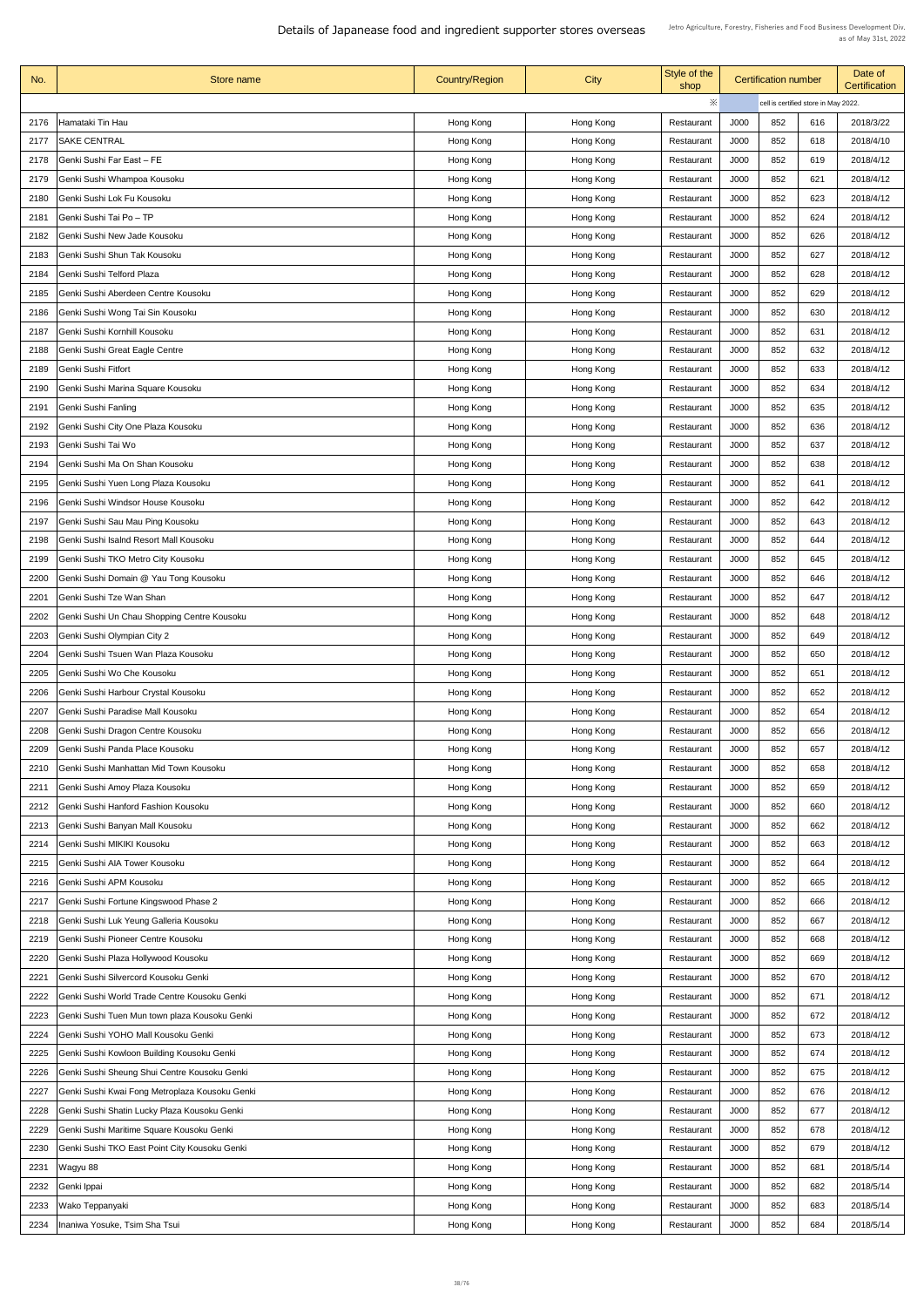| No.  | Store name                                       | <b>Country/Region</b> | <b>City</b>            | Style of the<br>shop | <b>Certification number</b> |     | Date of<br><b>Certification</b>      |            |
|------|--------------------------------------------------|-----------------------|------------------------|----------------------|-----------------------------|-----|--------------------------------------|------------|
|      |                                                  |                       |                        | ※                    |                             |     | cell is certified store in May 2022. |            |
| 2235 | Inaniwa Yosuke, Hung Ham                         | Hong Kong             | Hong Kong              | Restaurant           | J000                        | 852 | 685                                  | 2018/5/14  |
| 2236 | JanJan Kushikatsu                                | Hong Kong             | Hong Kong              | Restaurant           | J000                        | 852 | 687                                  | 2018/5/23  |
| 2237 | <b>SHO BU JAPANESE RESTRANT</b>                  | Hong Kong             | Hong Kong              | Restaurant           | J000                        | 852 | 689                                  | 2018/5/23  |
| 2238 | Uo-Show Tai Wai Grangway Garden                  | Hong Kong             | Hong Kong              | Restaurant           | J000                        | 852 | 690                                  | 2018/6/6   |
| 2239 | <b>Uo-Show Aberdeen Albert House</b>             | Hong Kong             | Hong Kong              | Restaurant           | J000                        | 852 | 691                                  | 2018/6/6   |
| 2240 | Uo-Show Chai Wan New Jade                        | Hong Kong             | Hong Kong              | Restaurant           | J000                        | 852 | 693                                  | 2018/6/6   |
| 224' | Uo-Show Tai Po Market Station                    | Hong Kong             | Hong Kong              | Restaurant           | J000                        | 852 | 695                                  | 2018/6/6   |
| 2242 | Uo-Show Tuen Mun Town Plaza 2                    | Hong Kong             | Hong Kong              | Restaurant           | J000                        | 852 | 697                                  | 2018/6/6   |
| 2243 | <b>Uo-Show Maritime Square</b>                   | Hong Kong             | Hong Kong              | Restaurant           | J000                        | 852 | 698                                  | 2018/6/6   |
| 2244 | <b>Uo-Show Shatin Citylink</b>                   | Hong Kong             | Hong Kong              | Restaurant           | J000                        | 852 | 699                                  | 2018/6/6   |
| 2245 | <b>Shunsen KAIHOU</b>                            | Hong Kong             | Hong Kong              | Restaurant           | J000                        | 852 | 700                                  | 2018/6/6   |
| 2246 | Kushiyaki Sesson                                 | Hong Kong             | Hong Kong              | Restaurant           | J000                        | 852 | 701                                  | 2018/6/6   |
| 2247 | Kaetsu                                           | Hong Kong             | Hong Kong              | Restaurant           | J000                        | 852 | 702                                  | 2018/6/12  |
| 2248 | Taisho-ken Maruichi (Taikoo Shing)               | Hong Kong             | Hong Kong              | Restaurant           | J000                        | 852 | 704                                  | 2018/6/25  |
| 2249 | Ginza Bairin (Taikoo Shing)                      | Hong Kong             | Hong Kong              | Restaurant           | J000                        | 852 | 706                                  | 2018/6/25  |
| 2250 | Daimon (Tuen Mun)                                | Hong Kong             | Hong Kong              | Restaurant           | J000                        | 852 | 708                                  | 2018/6/25  |
| 225  | Daimon (Tseung Kwan O)                           | Hong Kong             | Hong Kong              | Restaurant           | J000                        | 852 | 710                                  | 2018/6/25  |
| 2252 | Daimon (Telford)                                 | Hong Kong             | Hong Kong              | Restaurant           | J000                        | 852 | 712                                  | 2018/6/25  |
| 2253 | Hokkaido Robata ETSUZO                           | Hong Kong             | Hong Kong              | Restaurant           | J000                        | 852 | 713                                  | 2018/6/29  |
| 2254 | Kaika Teppanyaki                                 | Hong Kong             | Hong Kong              | Restaurant           | J000                        | 852 | 714                                  | 2018/7/11  |
| 2255 | Hokahoka                                         | Hong Kong             | Hong Kong              | Restaurant           | J000                        | 852 | 715                                  | 2018/7/11  |
| 2256 | Japanese Yakitori Bar                            | Hong Kong             | Hong Kong              | Restaurant           | J000                        | 852 | 716                                  | 2018/7/11  |
| 2257 | Sake Beya Masu                                   | Hong Kong             | Hong Kong              | Restaurant           | J000                        | 852 | 717                                  | 2018/7/11  |
| 2258 | <b>TENKAI</b>                                    | Hong Kong             | Hong Kong              | Restaurant           | J000                        | 852 | 718                                  | 2018/7/11  |
| 2259 | Beppu Kyushu Jigoku Ramen Tsing Yi               | Hong Kong             | Hong Kong              | Restaurant           | J000                        | 852 | 730                                  | 2018/7/20  |
| 2260 | Beppu Kyushu Jigoku Ramen Chai Wan               | Hong Kong             | Hong Kong              | Restaurant           | J000                        | 852 | 731                                  | 2018/7/20  |
| 2261 | Beppu Kyushu Jigoku Ramen Fotan                  | Hong Kong             | Hong Kong              | Restaurant           | J000                        | 852 | 732                                  | 2018/7/20  |
| 2262 | Beppu Kyushu Jigoku Ramen Tseung Kwan O          | Hong Kong             | Hong Kong              | Restaurant           | J000                        | 852 | 733                                  | 2018/7/20  |
| 2263 | Beppu Kyushu Jigoku Ramen Tsuen Wan              | Hong Kong             | Hong Kong              | Restaurant           | J000                        | 852 | 734                                  | 2018/7/20  |
| 2264 | Beppu Kyushu Jigoku Ramen Kowloon Bay            | Hong Kong             | Hong Kong              | Restaurant           | J000                        | 852 | 735                                  | 2018/7/20  |
| 2265 | <b>UJI-EN HONG KONG</b>                          | Hong Kong             | Hong Kong              | Restaurant           | J000                        | 852 | 737                                  | 2018/7/20  |
| 2266 | Ootoya Taikoo                                    | Hong Kong             | Hong Kong              | Restaurant           | J000                        | 852 | 742                                  | 2018/8/28  |
| 2267 | Ootoya Tusen Wan                                 | Hong Kong             | Hong Kong              | Restaurant           | J000                        | 852 | 743                                  | 2018/8/28  |
| 2268 | Ootoya Lai Chi Kok                               | Hong Kong             | Hong Kong              | Restaurant           | J000                        | 852 | 744                                  | 2018/8/28  |
| 2269 | Ootoya Central                                   | Hong Kong             | Hong Kong              | Restaurant           | J000                        | 852 | 745                                  | 2018/8/28  |
| 2270 | Ootoya Causeway Bay                              | Hong Kong             | Hong Kong              | Restaurant           | J000                        | 852 | 746                                  | 2018/9/27  |
| 2271 | MOTT32                                           | Hong Kong             | Hong Kong              | Restaurant           | J000                        | 852 | 747                                  | 2018/10/29 |
| 2272 | Fu Ka Kwok                                       | Hong Kong             | Hong Kong              | Restaurant           | J000                        | 852 | 748                                  | 2018/10/29 |
| 2273 | <b>SOLO</b>                                      | Hong Kong             | Hong Kong              | Restaurant           | J000                        | 852 | 749                                  | 2018/10/29 |
| 2274 | <b>J&amp;T Restaurant</b>                        | Hong Kong             | Hong Kong              | Restaurant           | J000                        | 852 | 750                                  | 2018/10/29 |
| 2275 | Canton Room                                      | Hong Kong             | Hong Kong              | Restaurant           | J000                        | 852 | 751                                  | 2018/10/29 |
|      | 2276   Di King Heen                              | Hong Kong             | Hong Kong              | Restaurant           | <b>000L</b>                 | 852 | 752                                  | 2018/10/29 |
| 2277 | <b>Pak Loh Chiu Chow Restaurant</b>              | Hong Kong             | Hong Kong              | Restaurant           | J000                        | 852 | 753                                  | 2018/10/29 |
| 2278 | Nijuuichi Don                                    | Hong Kong             | Hong Kong              | Restaurant           | J000                        | 852 | 755                                  | 2018/11/12 |
| 2279 | Naozen                                           | Hong Kong             | Hong Kong              | Restaurant           | J000                        | 852 | 757                                  | 2018/11/19 |
| 2280 | Megabox/THE BANQUETING HOUSE Kowloon Bay Megabox | Hong Kong             | Hong Kong              | Restaurant           | J000                        | 852 | 758                                  | 2018/11/19 |
| 2281 | <b>THE BANQUETING HOUSE Kowloon Bay Megabox</b>  | Hong Kong             | Hong Kong              | Restaurant           | J000                        | 852 | 759                                  | 2018/11/19 |
| 2282 | Trattoria del Pescatore Hong Kong                | Hong Kong             | Hong Kong              | Restaurant           | J000                        | 852 | 762                                  | 2018/12/10 |
| 2283 | <b>TONKICHI TONKATSU SEAFOOD</b>                 | Hong Kong             | Hong Kong              | Restaurant           | J000                        | 852 | 763                                  | 2018/12/18 |
| 2284 | <b>Forum Restaurant</b>                          | Hong Kong             | Hong Kong              | Restaurant           | J000                        | 852 | 764                                  | 2019/1/15  |
| 2285 | Tsukiji • Yamataka Seafood Market                | Hong Kong             | Hong Kong              | Restaurant           | J000                        | 852 | 765                                  | 2019/3/22  |
| 2286 | <b>TENDON TENYA Maritaime Squwer</b>             | Hong Kong             | Hong Kong              | Restaurant           | J000                        | 852 | 766                                  | 2019/5/17  |
| 2287 | YUME NO DON                                      | Hong Kong             | Hong Kong              | Restaurant           | J000                        | 852 | 801                                  | 2019/6/20  |
| 2288 | METROPOL Ma On Shan                              | Hong Kong             | Hong Kong              | Restaurant           | J000                        | 852 | 802                                  | 2019/7/30  |
| 2289 | Kashiwaya Hong Kong                              | Hong Kong             | Hong Kong              | Restaurant           | J000                        | 852 | 803                                  | 2019/8/8   |
| 2290 | Kenko Syokuhin Ramen                             | Hong Kong             | Hong Kong              | Restaurant           | J000                        | 852 | 804                                  | 2019/9/10  |
| 2291 | HOW FOOD FACTORY                                 | Hong Kong             |                        | Restaurant           | J000                        | 852 | 805                                  | 2019/11/13 |
| 2292 | <b>TENDON TENYA YOHO MALL</b>                    | Hong Kong             | Hong Kong<br>Hong Kong | Restaurant           | J000                        | 852 | 806                                  | 2019/11/6  |
| 2293 | <b>IPPOH</b>                                     |                       |                        |                      | J000                        | 852 | 809                                  | 2020/5/12  |
|      |                                                  | Hong Kong             | Hong Kong              | Restaurant           |                             |     |                                      |            |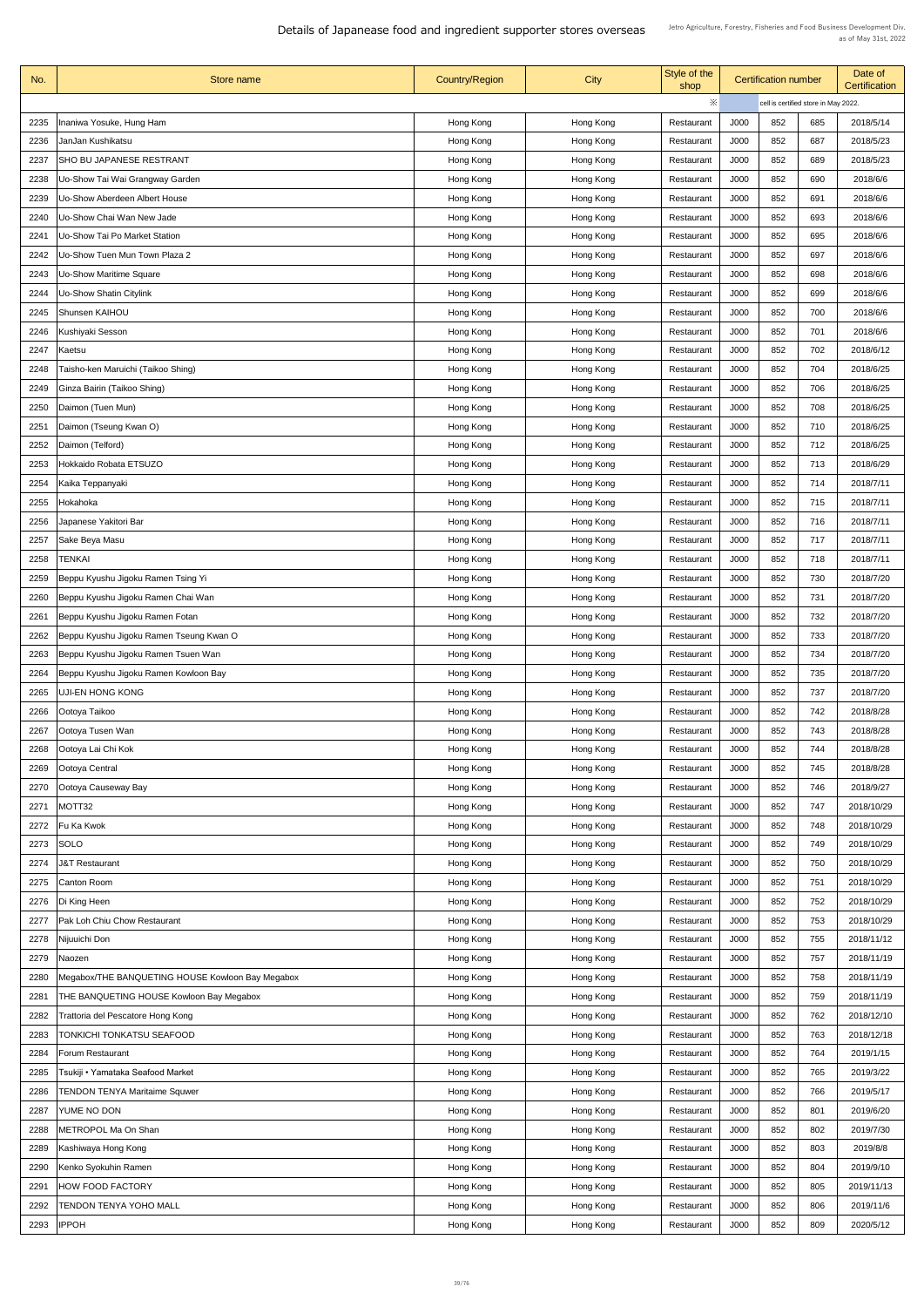| No.  | Store name                          | <b>Country/Region</b> | <b>City</b> | Style of the<br>shop | <b>Certification number</b> |     |                                      | Date of<br><b>Certification</b> |
|------|-------------------------------------|-----------------------|-------------|----------------------|-----------------------------|-----|--------------------------------------|---------------------------------|
|      |                                     |                       |             | ※                    |                             |     | cell is certified store in May 2022. |                                 |
| 2294 | Hokkaido Dinning and Bar asiri cafe | Hong Kong             | Hong Kong   | Restaurant           | J000                        | 852 | 811                                  | 2020/5/26                       |
| 2295 | Beefar's                            | Hong Kong             | Hong Kong   | Restaurant           | J000                        | 852 | 813                                  | 2020/5/26                       |
| 2296 | Uogashi Japanese Restaurant         | Hong Kong             | Hong Kong   | Restaurant           | J000                        | 852 | 852                                  | 2020/6/19                       |
| 2297 | Tominokoji Yamagishi                | Hong Kong             | Hong Kong   | Restaurant           | J000                        | 852 | 855                                  | 2020/6/25                       |
| 2298 | <b>SUSHIYOSHI</b>                   | Hong Kong             | Hong Kong   | Restaurant           | J000                        | 852 | 853                                  | 2020/7/2                        |
| 2299 | <b>MAI-HEI</b>                      | Hong Kong             | Hong Kong   | Restaurant           | J000                        | 852 | 854                                  | 2020/7/2                        |
| 2300 | <b>Neptune's Restaurant</b>         | Hong Kong             | Hong Kong   | Restaurant           | J000                        | 852 | 856                                  | 2020/7/2                        |
| 2301 | <b>Ginger Grill</b>                 | Hong Kong             | Hong Kong   | Restaurant           | J000                        | 852 | 857                                  | 2020/7/2                        |
| 2302 | Hokkaido Katsu Sushi                | Hong Kong             | Hong Kong   | Restaurant           | J000                        | 852 | 863                                  | 2020/7/27                       |
| 2303 | <b>ODYSSEE CREATIVE DINING</b>      | Hong Kong             | Hong Kong   | Restaurant           | J000                        | 852 | 865                                  | 2020/9/11                       |
| 2304 | <b>INAKAYA</b>                      | Hong Kong             | Hong Kong   | Restaurant           | J000                        | 852 | 866                                  | 2020/9/11                       |
| 2305 | Harlan's                            | Hong Kong             | Hong Kong   | Restaurant           | J000                        | 852 | 867                                  | 2020/9/11                       |
| 2306 | KAIKA SUSHI & TEPPANYAKI            | Hong Kong             | Hong Kong   | Restaurant           | J000                        | 852 | 868                                  | 2020/9/17                       |
| 2307 | <b>IE SUSHI &amp; TEPPANYAKI</b>    | Hong Kong             | Hong Kong   | Restaurant           | J000                        | 852 | 869                                  | 2020/9/17                       |
| 2308 | <b>VICTORIA PEARL</b>               | Hong Kong             | Hong Kong   | Restaurant           | J000                        | 852 | 870                                  | 2020/9/17                       |
| 2309 | <b>Ryoriban No Ginji</b>            | Hong Kong             | Hong Kong   | Restaurant           | J000                        | 852 | 871                                  | 2020/9/17                       |
| 2310 | Yataiya                             | Hong Kong             | Hong Kong   | Restaurant           | J000                        | 852 | 872                                  | 2020/9/17                       |
| 2311 | Tanuki Yataiya                      | Hong Kong             | Hong Kong   | Restaurant           | J000                        | 852 | 873                                  | 2020/9/17                       |
| 2312 | Teishoku8                           | Hong Kong             | Hong Kong   | Restaurant           | J000                        | 852 | 879                                  | 2020/9/29                       |
| 2313 | Teishoku8                           | Hong Kong             | Hong Kong   | Restaurant           | J000                        | 852 | 880                                  | 2020/9/29                       |
| 2314 | Teishoku8                           |                       |             | Restaurant           | J000                        | 852 | 881                                  | 2020/9/29                       |
| 2315 | Teishoku8                           | Hong Kong             | Hong Kong   |                      | J000                        | 852 | 882                                  | 2020/9/29                       |
|      |                                     | Hong Kong             | Hong Kong   | Restaurant           |                             | 852 |                                      |                                 |
| 2316 | <b>Magic Touch</b>                  | Hong Kong             | Hong Kong   | Restaurant           | J000                        |     | 883                                  | 2020/9/29                       |
| 2317 | <b>Magic Touch</b>                  | Hong Kong             | Hong Kong   | Restaurant           | J000                        | 852 | 884                                  | 2020/9/29                       |
| 2318 | <b>RAMEN KUREHA (TAI HANG SHOP)</b> | Hong Kong             | Hong Kong   | Restaurant           | J000                        | 852 | 902                                  | 2020/11/26                      |
| 2319 | <b>RAMEN KUREHA (MONGKOK SHOP)</b>  | Hong Kong             | Hong Kong   | Restaurant           | J000                        | 852 | 903                                  | 2020/11/26                      |
| 2320 | <b>Butao Ramen (Central)</b>        | Hong Kong             | Hong Kong   | Restaurant           | J000                        | 852 | 904                                  | 2020/12/3                       |
| 2321 | Butao Ramen (Causeway Bay)          | Hong Kong             | Hong Kong   | Restaurant           | J000                        | 852 | 905                                  | 2020/12/3                       |
| 2322 | Butao Ramen (Tsim Sha Tsui)         | Hong Kong             | Hong Kong   | Restaurant           | J000                        | 852 | 906                                  | 2020/12/3                       |
| 2323 | Butao Ramen (Shatin)                | Hong Kong             | Hong Kong   | Restaurant           | J000                        | 852 | 907                                  | 2020/12/3                       |
| 2324 | Butao Ramen (Taikoo Shing)          | Hong Kong             | Hong Kong   | Restaurant           | J000                        | 852 | 908                                  | 2020/12/3                       |
| 2325 | Butao Ramen (Tsuen Wan)             | Hong Kong             | Hong Kong   | Restaurant           | J000                        | 852 | 909                                  | 2020/12/3                       |
| 2326 | Butao Ramen (Tseung Kwan O)         | Hong Kong             | Hong Kong   | Restaurant           | J000                        | 852 | 910                                  | 2020/12/3                       |
| 2327 | Butao Ramen (Nam Cheong)            | Hong Kong             | Hong Kong   | Restaurant           | J000                        | 852 | 911                                  | 2020/12/3                       |
| 2328 | <b>MITA SEIMENJO</b>                | Hong Kong             | Hong Kong   | Restaurant           | J000                        | 852 | 912                                  | 2020/12/3                       |
| 2329 | Gonpachi                            | Hong Kong             | Hong Kong   | Restaurant           | J000                        | 852 | 914                                  | 2020/12/3                       |
| 2330 | Hokkaidon                           | Hong Kong             | Hong Kong   | Restaurant           | J000                        | 852 | 915                                  | 2020/12/3                       |
| 2331 | KUROMON AQUATIC JAPANESE RESTAURANT | Hong Kong             | Hong Kong   | Restaurant           | J000                        | 852 | 917                                  | 2020/12/21                      |
| 2332 | Sake no Wa                          | Hong Kong             | Hong Kong   | Restaurant           | J000                        | 852 | 918                                  | 2020/12/21                      |
| 2333 | ippaiya                             | Hong Kong             | Hong Kong   | Restaurant           | J000                        | 852 | 919                                  | 2020/12/21                      |
| 2334 | Chiyo Tsuru                         | Hong Kong             | Hong Kong   | Restaurant           | J000                        | 852 | 920                                  | 2020/12/21                      |
|      | 2335   Watami Japanese Dining       | Hong Kong             | Hong Kong   | Restaurant           | J000                        | 852 | 921                                  | 2020/12/21                      |
| 2336 | Watami Japanese Dining              | Hong Kong             | Hong Kong   | Restaurant           | J000                        | 852 | 922                                  | 2020/12/21                      |
| 2337 | Watami Japanese Dining              | Hong Kong             | Hong Kong   | Restaurant           | J000                        | 852 | 923                                  | 2020/12/21                      |
| 2338 | Watami Japanese Dining              | Hong Kong             | Hong Kong   | Restaurant           | J000                        | 852 | 924                                  | 2020/12/21                      |
| 2339 | Watami Japanese Dining              | Hong Kong             | Hong Kong   | Restaurant           | J000                        | 852 | 925                                  | 2020/12/21                      |
| 2340 | Watami Japanese Dining              | Hong Kong             | Hong Kong   | Restaurant           | J000                        | 852 | 926                                  | 2020/12/21                      |
| 2341 | <b>Watami Japanese Dining</b>       | Hong Kong             | Hong Kong   | Restaurant           | J000                        | 852 | 927                                  | 2020/12/21                      |
| 2342 | Watami Japanese Dining              | Hong Kong             | Hong Kong   | Restaurant           | J000                        | 852 | 928                                  | 2020/12/21                      |
| 2343 | Watami Japanese Dining              | Hong Kong             | Hong Kong   | Restaurant           | J000                        | 852 | 929                                  | 2020/12/21                      |
| 2344 | Watami Japanese Dining              | Hong Kong             | Hong Kong   | Restaurant           | J000                        | 852 | 930                                  | 2020/12/21                      |
| 2345 | KYO WATAMI                          | Hong Kong             | Hong Kong   | Restaurant           | J000                        | 852 | 931                                  | 2020/12/21                      |
| 2346 | KYO WATAMI                          | Hong Kong             | Hong Kong   | Restaurant           | J000                        | 852 | 932                                  | 2020/12/21                      |
| 2347 | <b>KYO WATAMI</b>                   | Hong Kong             | Hong Kong   | Restaurant           | J000                        | 852 | 933                                  | 2020/12/21                      |
| 2348 | Ryou Dou Raku                       | Hong Kong             | Hong Kong   | Restaurant           | J000                        | 852 | 934                                  | 2020/12/21                      |
| 2349 | Takichi                             | Hong Kong             | Hong Kong   | Restaurant           | J000                        | 852 | 935                                  | 2020/12/21                      |
| 2350 | Juster bar & restaurant             | Hong Kong             | Hong Kong   | Restaurant           | J000                        | 852 | 936                                  | 2020/12/21                      |
| 2351 | Ito San                             | Hong Kong             | Hong Kong   | Restaurant           | J000                        | 852 | 937                                  | 2020/12/23                      |
| 2352 | Kin Kin Yakiniku                    | Hong Kong             | Hong Kong   | Restaurant           | J000                        | 852 | 938                                  | 2020/12/23                      |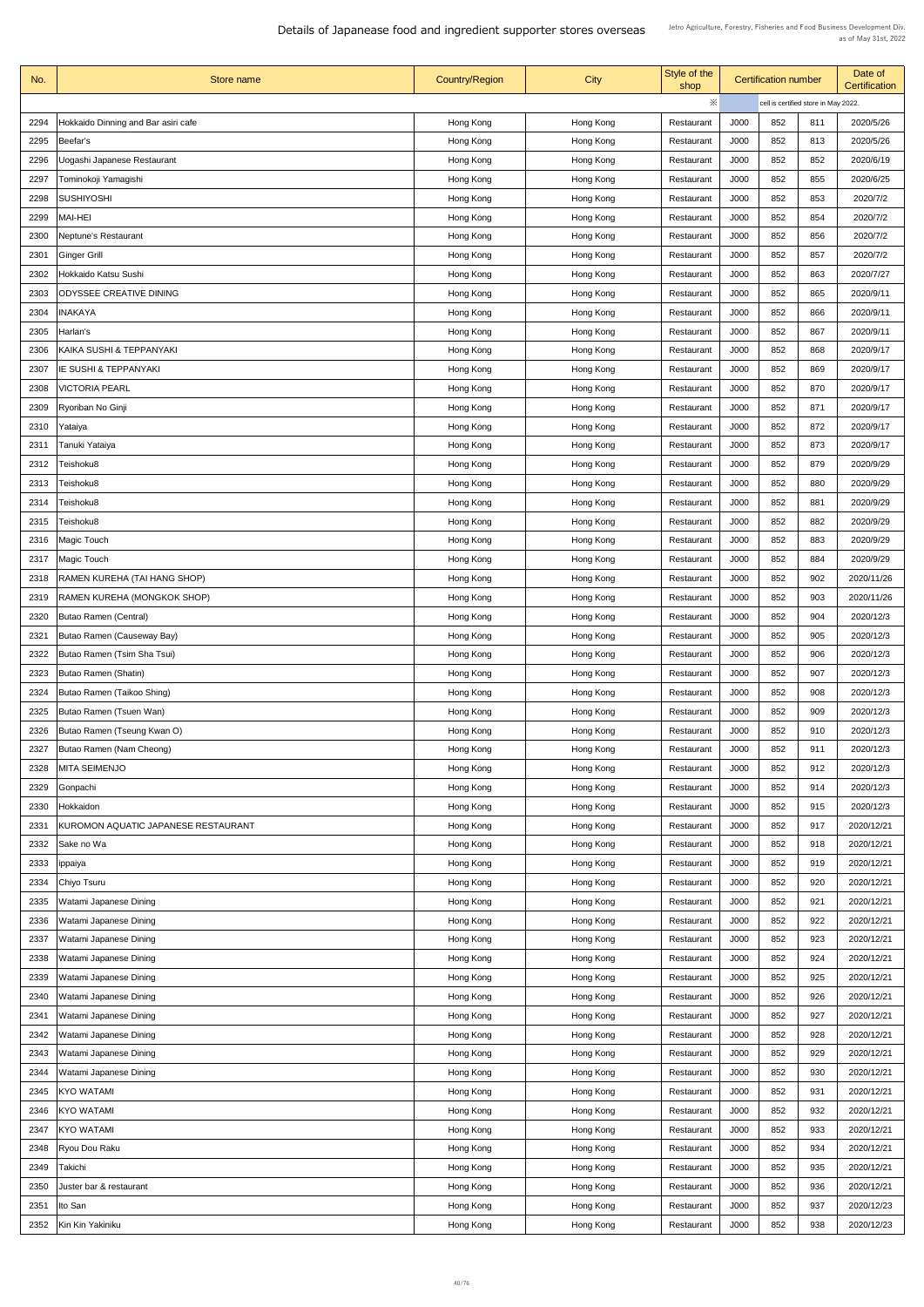| No.  | <b>Store name</b>                               | <b>Country/Region</b> | City      | Style of the<br>shop     | <b>Certification number</b>          |     |      | Date of<br><b>Certification</b> |
|------|-------------------------------------------------|-----------------------|-----------|--------------------------|--------------------------------------|-----|------|---------------------------------|
|      |                                                 |                       |           | ※                        | cell is certified store in May 2022. |     |      |                                 |
| 2353 | Sushi Dokoro Matsudo                            | Hong Kong             | Hong Kong | Restaurant               | J000                                 | 852 | 939  | 2020/12/23                      |
| 2354 | Japanese Restaurant Suzuki                      | Hong Kong             | Hong Kong | Restaurant               | J000                                 | 852 | 940  | 2020/12/23                      |
| 2355 | KIDO                                            | Hong Kong             | Hong Kong | Restaurant               | J000                                 | 852 | 941  | 2020/12/23                      |
| 2356 | Umai                                            | Hong Kong             | Hong Kong | Restaurant               | J000                                 | 852 | 942  | 2020/12/23                      |
| 2357 | Sushi Masa                                      | Hong Kong             | Hong Kong | Restaurant               | J000                                 | 852 | 943  | 2020/12/23                      |
| 2358 | Love Cafe                                       | Hong Kong             | Hong Kong | Restaurant               | J000                                 | 852 | 944  | 2021/1/21                       |
| 2359 | Nichigyu Shabu Shabu & Sukiyaki Restaurant      | Hong Kong             | Hong Kong | Restaurant               | J000                                 | 852 | 945  | 2021/1/21                       |
| 2360 | Nichigyu Shabu Shabu & Sukiyaki Restaurant      | Hong Kong             | Hong Kong | Restaurant               | J000                                 | 852 | 946  | 2021/1/21                       |
| 2361 | Nichigyu Shabu Shabu & Sukiyaki Restaurant      |                       |           |                          | J000                                 | 852 | 947  | 2021/1/21                       |
|      |                                                 | Hong Kong             | Hong Kong | Restaurant               |                                      |     |      |                                 |
| 2362 | Nichigyu Shabu Shabu & Sukiyaki Restaurant      | Hong Kong             | Hong Kong | Restaurant               | J000                                 | 852 | 948  | 2021/1/21                       |
| 2363 | Nichigyu Shabu Shabu & Sukiyaki Restaurant      | Hong Kong             | Hong Kong | Restaurant               | J000                                 | 852 | 949  | 2021/1/21                       |
| 2364 | Nichigyu Shabu Shabu & Sukiyaki Restaurant      | Hong Kong             | Hong Kong | Restaurant               | J000                                 | 852 | 950  | 2021/1/21                       |
| 2365 | Nichigyu Shabu Shabu & Sukiyaki Restaurant      | Hong Kong             | Hong Kong | Restaurant               | J000                                 | 852 | 951  | 2021/1/21                       |
| 2366 | Nichigyu Shabu Shabu & Sukiyaki Restaurant      | Hong Kong             | Hong Kong | Restaurant               | J000                                 | 852 | 952  | 2021/1/21                       |
| 2367 | Gyuhachi Wagyu Yakiniku Restaurant              | Hong Kong             | Hong Kong | Restaurant               | J000                                 | 852 | 953  | 2021/1/21                       |
| 2368 | Gyuhachi Wagyu Yakiniku Restaurant              | Hong Kong             | Hong Kong | Restaurant               | J000                                 | 852 | 954  | 2021/1/21                       |
| 2369 | Gyuhachi Wagyu Yakiniku Restaurant              | Hong Kong             | Hong Kong | Restaurant               | J000                                 | 852 | 955  | 2021/1/21                       |
| 2370 | Gyuhachi Shabu Shabu & Sukiyaki Restaurant      | Hong Kong             | Hong Kong | Restaurant               | J000                                 | 852 | 956  | 2021/1/21                       |
| 2371 | Gyuhachi Shabu Shabu & Sukiyaki Restaurant      | Hong Kong             | Hong Kong | Restaurant               | J000                                 | 852 | 957  | 2021/1/21                       |
| 2372 | Okonomiyaki Dohtonbori Restaurant               | Hong Kong             | Hong Kong | Restaurant               | J000                                 | 852 | 958  | 2021/1/21                       |
| 2373 | Okonomiyaki Dohtonbori Restaurant               | Hong Kong             | Hong Kong | Restaurant               | J000                                 | 852 | 959  | 2021/1/21                       |
| 2374 | Okonomiyaki Dohtonbori Restaurant               | Hong Kong             | Hong Kong | Restaurant               | J000                                 | 852 | 960  | 2021/1/21                       |
| 2375 | Okonomiyaki Dohtonbori Restaurant               | Hong Kong             | Hong Kong | Restaurant               | J000                                 | 852 | 961  | 2021/1/21                       |
| 2376 | Okonomiyaki Dohtonbori Restaurant               | Hong Kong             | Hong Kong | Restaurant               | J000                                 | 852 | 962  | 2021/1/21                       |
| 2377 | Okonomiyaki Dohtonbori Restaurant               | Hong Kong             | Hong Kong | Restaurant               | J000                                 | 852 | 963  | 2021/1/21                       |
| 2378 | Okonomiyaki Dohtonbori Restaurant               | Hong Kong             | Hong Kong | Restaurant               | J000                                 | 852 | 964  | 2021/1/21                       |
| 2379 | Umegaoka Sushi No Midori Souhonten              | Hong Kong             | Hong Kong | Restaurant               | J000                                 | 852 | 965  | 2021/1/21                       |
| 2380 | Umegaoka Sushi No Midori Souhonten              | Hong Kong             | Hong Kong | Restaurant               | <b>J000</b>                          | 852 | 966  | 2021/1/21                       |
| 2381 | Umegaoka Sushi No Midori Souhonten              | Hong Kong             | Hong Kong | Restaurant               | J000                                 | 852 | 967  | 2021/1/21                       |
| 2382 | Nadai Unatoto Charcoal Grilled Eel Specialty    | Hong Kong             | Hong Kong | Restaurant               | J000                                 | 852 | 968  | 2021/1/21                       |
| 2383 | Nadai Unatoto Charcoal Grilled Eel Specialty    | Hong Kong             | Hong Kong | Restaurant               | J000                                 | 852 | 969  | 2021/1/21                       |
| 2384 | Nadai Unatoto Charcoal Grilled Eel Specialty    | Hong Kong             | Hong Kong | Restaurant               | J000                                 | 852 | 970  | 2021/1/21                       |
| 2385 | Nadai Unatoto Charcoal Grilled Eel Specialty    | Hong Kong             | Hong Kong | Restaurant               | J000                                 | 852 | 971  | 2021/1/21                       |
| 2386 | Nadai Unatoto Charcoal Grilled Eel Specialty    | Hong Kong             | Hong Kong | Restaurant               | J000                                 | 852 | 972  | 2021/1/21                       |
| 2387 | Kanizen                                         | Hong Kong             | Hong Kong | Restaurant               | J000                                 | 852 | 974  | 2021/1/27                       |
| 2388 | Kyoto Matcha An Green Tea Specialist            | Hong Kong             | Hong Kong | Restaurant               | J000                                 | 852 | 1049 | 2021/2/8                        |
| 2389 | Sushi Kin                                       | Hong Kong             | Hong Kong | Restaurant               | J000                                 | 852 | 1050 | 2021/2/8                        |
| 2390 | Kakure                                          | Hong Kong             | Hong Kong | Restaurant               | J000                                 | 852 | 1051 | 2021/2/22                       |
| 2391 | Enishiya                                        | Hong Kong             | Hong Kong | Restaurant               | J000                                 | 852 | 1052 | 2021/2/22                       |
| 2392 | Kollabo                                         | Hong Kong             | Hong Kong | Restaurant               | J000                                 | 852 | 1053 | 2021/2/22                       |
| 2393 | <b>IPPUDO CITYGATE 2</b>                        |                       |           |                          | J000                                 | 852 | 1055 | 2021/3/11                       |
| 2394 | <b>IPPUDO EATON HOTEL</b>                       | Hong Kong             | Hong Kong | Restaurant<br>Restaurant | J000                                 | 852 | 1056 | 2021/3/11                       |
|      |                                                 | Hong Kong             | Hong Kong |                          |                                      |     |      |                                 |
| 2395 | <b>IPPUDO MA ON SHAN PLAZA</b>                  | Hong Kong             | Hong Kong | Restaurant               | J000                                 | 852 | 1057 | 2021/3/11                       |
| 2396 | Uo-Show West Kowloon Station                    | Hong Kong             | Hong Kong | Restaurant               | J000                                 | 852 | 1058 | 2021/3/11                       |
| 2397 | Uo-Show Tai Wo Plaza                            | Hong Kong             | Hong Kong | Restaurant               | J000                                 | 852 | 1059 | 2021/3/11                       |
| 2398 | Uo-Show TKO PLAZA                               | Hong Kong             | Hong Kong | Restaurant               | J000                                 | 852 | 1060 | 2021/3/11                       |
| 2399 | Uo-Show MA ON SHAN STATION                      | Hong Kong             | Hong Kong | Restaurant               | J000                                 | 852 | 1061 | 2021/3/11                       |
| 2400 | <b>Uo-Show TKO METRO TOWN</b>                   | Hong Kong             | Hong Kong | Restaurant               | J000                                 | 852 | 1062 | 2021/3/11                       |
| 2401 | Genki Sushi Mongkok Moko Kousoku Genki          | Hong Kong             | Hong Kong | Restaurant               | J000                                 | 852 | 1063 | 2021/3/11                       |
| 2402 | Genki Sushi Central Grand Bldg Kousoku Genki    | Hong Kong             | Hong Kong | Restaurant               | J000                                 | 852 | 1064 | 2021/3/11                       |
| 2403 | Genki Sushi Tsuen Wan D-Park Kousoku Genki      | Hong Kong             | Hong Kong | Restaurant               | J000                                 | 852 | 1065 | 2021/3/11                       |
| 2404 | Genki Sushi TKO Metro Town Kousoku Genki        | Hong Kong             | Hong Kong | Restaurant               | J000                                 | 852 | 1066 | 2021/3/11                       |
| 2405 | Genki Sushi Home Square Kousoku Genki           | Hong Kong             | Hong Kong | Restaurant               | J000                                 | 852 | 1067 | 2021/3/11                       |
| 2406 | Genki Sushi TKO PARK CENTRAL KOUSOKU GENKI      | Hong Kong             | Hong Kong | Restaurant               | J000                                 | 852 | 1068 | 2021/3/11                       |
| 2407 | Genki Sushi TUNG CHUNG CITYGATE 2 KOUSOKU GENKI | Hong Kong             | Hong Kong | Restaurant               | J000                                 | 852 | 1069 | 2021/3/11                       |
| 2408 | Genki Sushi KENNEDY TOWN KOUSOKU GENKI          | Hong Kong             | Hong Kong | Restaurant               | J000                                 | 852 | 1070 | 2021/3/11                       |
| 2409 | Genki Sushi TAI PO UPTOWN PLAZA KOUSOKU GENKI   | Hong Kong             | Hong Kong | Restaurant               | J000                                 | 852 | 1071 | 2021/3/11                       |
| 2410 | Genki Sushi CHINA HONG KONG CITY KOUSOKU GENKI  | Hong Kong             | Hong Kong | Restaurant               | J000                                 | 852 | 1072 | 2021/3/11                       |
| 2411 | Genki Sushi THE LOHAS KOUSOKU GENKI             | Hong Kong             | Hong Kong | Restaurant               | J000                                 | 852 | 1073 | 2021/3/11                       |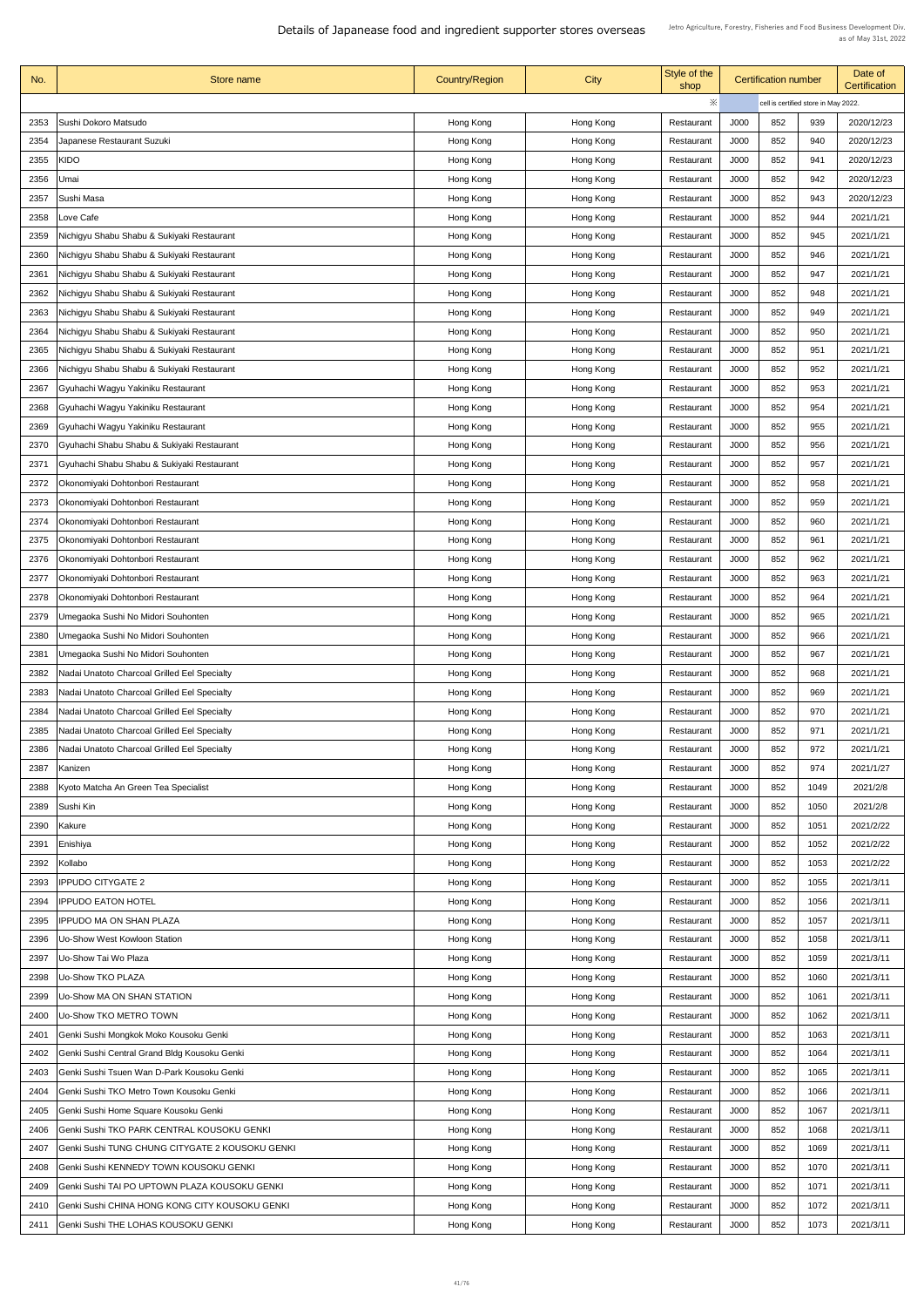| No.  | Store name                                   | <b>Country/Region</b> | <b>City</b> | Style of the<br>shop | <b>Certification number</b>          |     |      | Date of<br><b>Certification</b> |  |
|------|----------------------------------------------|-----------------------|-------------|----------------------|--------------------------------------|-----|------|---------------------------------|--|
|      |                                              |                       |             | ※                    | cell is certified store in May 2022. |     |      |                                 |  |
| 2412 | Genki Sushi KOWLOON CITY PLAZA KOUSOKU GENKI | Hong Kong             | Hong Kong   | Restaurant           | J000                                 | 852 | 1074 | 2021/3/11                       |  |
| 2413 | Tonkichi                                     | Hong Kong             | Hong Kong   | Restaurant           | J000                                 | 852 | 1076 | 2021/3/11                       |  |
| 2414 | Tonkichi                                     | Hong Kong             | Hong Kong   | Restaurant           | J000                                 | 852 | 1077 | 2021/3/11                       |  |
| 2415 | Tonkichi                                     | Hong Kong             | Hong Kong   | Restaurant           | J000                                 | 852 | 1078 | 2021/3/11                       |  |
| 2416 | Tonkichi                                     | Hong Kong             | Hong Kong   | Restaurant           | J000                                 | 852 | 1079 | 2021/3/11                       |  |
| 2417 | Tonkichi                                     | Hong Kong             | Hong Kong   | Restaurant           | J000                                 | 852 | 1080 | 2021/3/11                       |  |
| 2418 | Tonkichi                                     | Hong Kong             | Hong Kong   | Restaurant           | J000                                 | 852 | 1081 | 2021/3/11                       |  |
|      |                                              |                       |             |                      | J000                                 | 852 | 1083 | 2021/5/27                       |  |
| 2419 | hana-musubi Tai Po Mega Mall Shop            | Hong Kong             | Hong Kong   | Restaurant           |                                      |     |      |                                 |  |
| 2420 | hana-musubi Tin Shui Wai MTR Station         | Hong Kong             | Hong Kong   | Restaurant           | J000                                 | 852 | 1084 | 2021/5/27                       |  |
| 2421 | hana-musubi Tin Shui Festival Walk Shop      | Hong Kong             | Hong Kong   | Restaurant           | J000                                 | 852 | 1085 | 2021/5/27                       |  |
| 2422 | hana-musubi AIA Hong Kong Tower Shop         | Hong Kong             | Hong Kong   | Restaurant           | J000                                 | 852 | 1086 | 2021/5/27                       |  |
| 2423 | hana-musubi Sheung Wan MTR Station Shop      | Hong Kong             | Hong Kong   | Restaurant           | J000                                 | 852 | 1087 | 2021/5/27                       |  |
| 2424 | Ramen Matsuichiya                            | Hong Kong             | Hong Kong   | Restaurant           | J000                                 | 852 | 1119 | 2022/2/3                        |  |
| 2425 | Neko Bear Cafe                               | Hong Kong             | Hong Kong   | Restaurant           | J000                                 | 852 | 1125 | 2022/5/16                       |  |
| 2426 | Doraya Central                               | Hong Kong             | Hong Kong   | Restaurant           | J000                                 | 852 | 1126 | 2022/5/13                       |  |
| 2427 | Sushi Express                                | Hong Kong             | Hong Kong   | Restaurant           | J <sub>001</sub>                     | 851 | 001  | 2020/8/12                       |  |
| 2428 | Sushi Express                                | Hong Kong             | Hong Kong   | Restaurant           | J <sub>001</sub>                     | 851 | 002  | 2020/8/12                       |  |
| 2429 | <b>Sushi Express</b>                         | Hong Kong             | Hong Kong   | Restaurant           | J <sub>001</sub>                     | 851 | 003  | 2020/8/12                       |  |
| 2430 | <b>Sushi Express</b>                         | Hong Kong             | Hong Kong   | Restaurant           | J <sub>001</sub>                     | 851 | 004  | 2020/8/12                       |  |
| 2431 | Sushi Express                                | Hong Kong             | Hong Kong   | Restaurant           | J <sub>001</sub>                     | 851 | 005  | 2020/8/12                       |  |
| 2432 | Sushi Express                                | Hong Kong             | Hong Kong   | Restaurant           | J <sub>001</sub>                     | 851 | 006  | 2020/8/12                       |  |
| 2433 | Sushi Express                                | Hong Kong             | Hong Kong   | Restaurant           | J001                                 | 851 | 007  | 2020/8/12                       |  |
| 2434 | <b>Sushi Express</b>                         | Hong Kong             | Hong Kong   | Restaurant           | J <sub>001</sub>                     | 851 | 008  | 2020/8/12                       |  |
| 2435 | <b>Sushi Express</b>                         | Hong Kong             | Hong Kong   | Restaurant           | J <sub>001</sub>                     | 851 | 009  | 2020/8/12                       |  |
| 2436 | Sushi Express                                | Hong Kong             | Hong Kong   | Restaurant           | J <sub>001</sub>                     | 851 | 010  | 2020/8/12                       |  |
| 2437 | <b>Sushi Express</b>                         | Hong Kong             | Hong Kong   | Restaurant           | J <sub>001</sub>                     | 851 | 011  | 2020/8/12                       |  |
| 2438 | Sushi Express                                | Hong Kong             | Hong Kong   | Restaurant           | J001                                 | 851 | 012  | 2020/8/12                       |  |
| 2439 | Sushi Express                                | Hong Kong             | Hong Kong   | Restaurant           | J <sub>001</sub>                     | 851 | 013  | 2020/8/12                       |  |
| 2440 | <b>Sushi Express</b>                         | Hong Kong             | Hong Kong   | Restaurant           | J <sub>001</sub>                     | 851 | 014  | 2020/8/12                       |  |
| 2441 | Sushi Express                                | Hong Kong             | Hong Kong   | Restaurant           | J <sub>001</sub>                     | 851 | 015  | 2020/8/12                       |  |
| 2442 | Sushi Express                                | Hong Kong             | Hong Kong   | Restaurant           | J <sub>001</sub>                     | 851 | 016  | 2020/8/12                       |  |
| 2443 | Sushi Express                                | Hong Kong             | Hong Kong   | Restaurant           | J001                                 | 851 | 017  | 2020/8/12                       |  |
| 2444 | <b>Sushi Express</b>                         | Hong Kong             | Hong Kong   | Restaurant           | J <sub>001</sub>                     | 851 | 018  | 2020/8/12                       |  |
| 2445 | <b>Sushi Express</b>                         | Hong Kong             | Hong Kong   | Restaurant           | J <sub>001</sub>                     | 851 | 019  | 2020/8/12                       |  |
| 2446 | Sushi Express                                | Hong Kong             | Hong Kong   | Restaurant           | J <sub>001</sub>                     | 851 | 020  | 2020/8/12                       |  |
| 2447 | Sushi Express                                | Hong Kong             | Hong Kong   | Restaurant           | J <sub>001</sub>                     | 851 | 021  | 2020/8/12                       |  |
| 2448 | Sushi Express                                | Hong Kong             | Hong Kong   | Restaurant           | J <sub>001</sub>                     | 851 | 022  | 2020/8/12                       |  |
|      |                                              |                       |             |                      |                                      | 851 |      |                                 |  |
| 2449 | <b>Sushi Express</b>                         | Hong Kong             | Hong Kong   | Restaurant           | J <sub>001</sub>                     |     | 023  | 2020/8/12                       |  |
| 2450 | Sushi Express                                | Hong Kong             | Hong Kong   | Restaurant           | J <sub>001</sub>                     | 851 | 024  | 2020/8/12                       |  |
| 2451 | Sushi Express                                | Hong Kong             | Hong Kong   | Restaurant           | J <sub>001</sub>                     | 851 | 025  | 2020/8/12                       |  |
| 2452 | Sushi Express                                | Hong Kong             | Hong Kong   | Restaurant           | J <sub>001</sub>                     | 851 | 026  | 2020/8/12                       |  |
|      | 2453 Sushi Express                           | Hong Kong             | Hong Kong   | Restaurant           | J <sub>001</sub>                     | 851 | 027  | 2020/8/12                       |  |
| 2454 | Sushi Express                                | Hong Kong             | Hong Kong   | Restaurant           | J <sub>001</sub>                     | 851 | 028  | 2020/8/12                       |  |
| 2455 | Sushi Express                                | Hong Kong             | Hong Kong   | Restaurant           | J <sub>001</sub>                     | 851 | 029  | 2020/8/12                       |  |
| 2456 | Sushi Express                                | Hong Kong             | Hong Kong   | Restaurant           | J <sub>001</sub>                     | 851 | 030  | 2020/8/12                       |  |
| 2457 | Sushi Express                                | Hong Kong             | Hong Kong   | Restaurant           | J <sub>001</sub>                     | 851 | 031  | 2020/8/12                       |  |
| 2458 | Sushi Express                                | Hong Kong             | Hong Kong   | Restaurant           | J <sub>001</sub>                     | 851 | 032  | 2020/8/12                       |  |
| 2459 | Sushi Express                                | Hong Kong             | Hong Kong   | Restaurant           | J <sub>001</sub>                     | 851 | 033  | 2020/8/12                       |  |
| 2460 | Sushi Express                                | Hong Kong             | Hong Kong   | Restaurant           | J <sub>001</sub>                     | 851 | 034  | 2020/8/12                       |  |
| 2461 | Sushi Express                                | Hong Kong             | Hong Kong   | Restaurant           | J <sub>001</sub>                     | 851 | 035  | 2020/8/12                       |  |
| 2462 | Sushi Express                                | Hong Kong             | Hong Kong   | Restaurant           | J <sub>001</sub>                     | 851 | 036  | 2020/8/12                       |  |
| 2463 | Sushi Express                                | Hong Kong             | Hong Kong   | Restaurant           | J <sub>001</sub>                     | 851 | 037  | 2020/8/12                       |  |
| 2464 | Sushi Express                                | Hong Kong             | Hong Kong   | Restaurant           | J <sub>001</sub>                     | 851 | 038  | 2020/8/12                       |  |
| 2465 | Sushi Express                                | Hong Kong             | Hong Kong   | Restaurant           | J <sub>001</sub>                     | 851 | 039  | 2020/8/12                       |  |
| 2466 | Sushi Express                                | Hong Kong             | Hong Kong   | Restaurant           | J <sub>001</sub>                     | 851 | 040  | 2020/8/12                       |  |
| 2467 | Sushi Express                                | Hong Kong             | Hong Kong   | Restaurant           | J <sub>001</sub>                     | 851 | 041  | 2020/8/12                       |  |
| 2468 | Sushi Express                                | Hong Kong             | Hong Kong   | Restaurant           | J <sub>001</sub>                     | 851 | 042  | 2020/8/12                       |  |
| 2469 | Sushi Express                                | Hong Kong             | Hong Kong   | Restaurant           | J <sub>001</sub>                     | 851 | 043  | 2020/8/12                       |  |
| 2470 | Sushi Express                                | Hong Kong             | Hong Kong   | Restaurant           | J001                                 | 851 | 044  | 2020/8/12                       |  |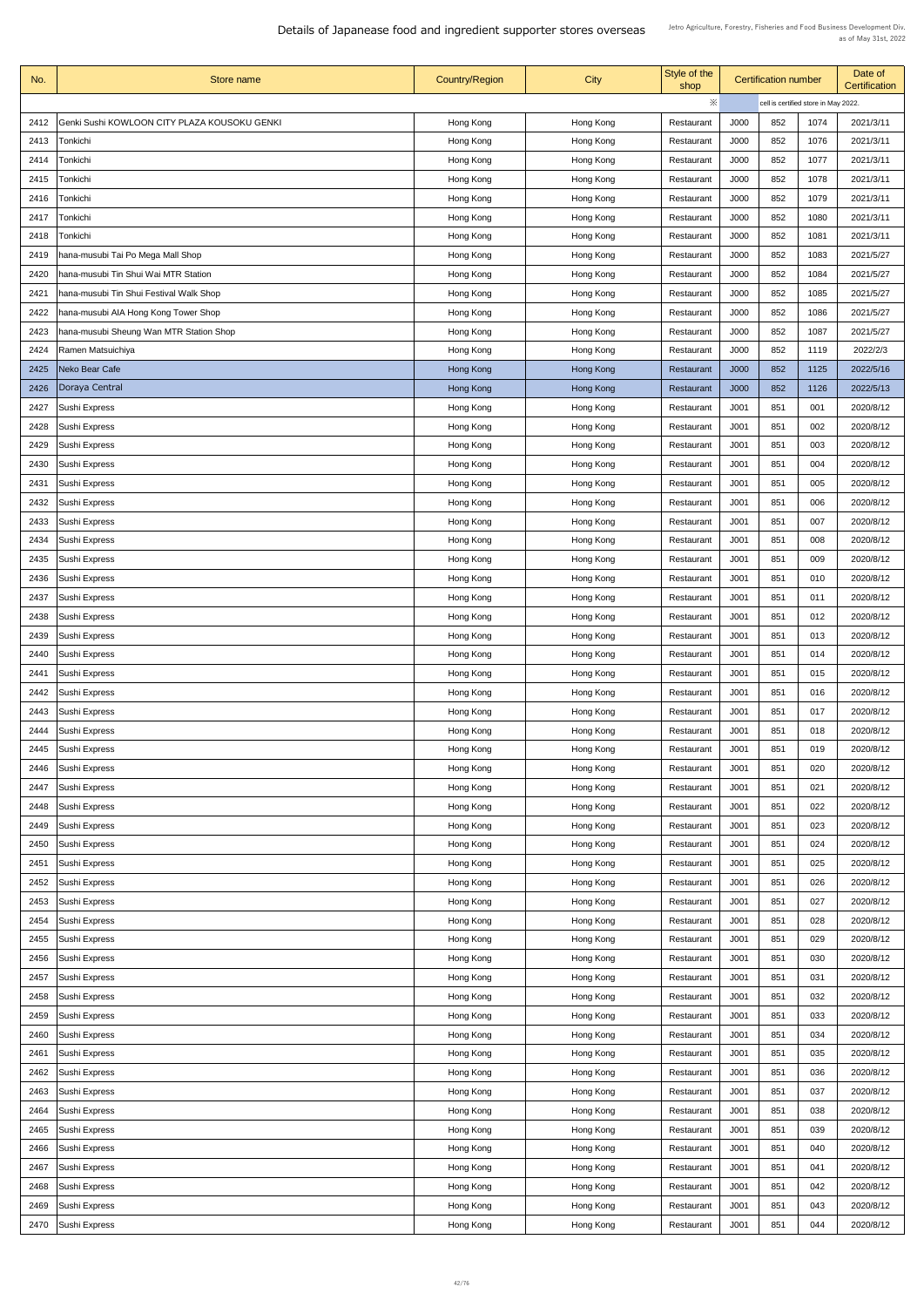| No.  | Store name                              | <b>Country/Region</b> | <b>City</b> | Style of the<br>shop | <b>Certification number</b> |     |                                      | Date of<br>Certification |
|------|-----------------------------------------|-----------------------|-------------|----------------------|-----------------------------|-----|--------------------------------------|--------------------------|
|      |                                         |                       |             | ※                    |                             |     | cell is certified store in May 2022. |                          |
| 2471 | Sushi Express                           | Hong Kong             | Hong Kong   | Restaurant           | J001                        | 851 | 045                                  | 2020/8/12                |
| 2472 | <b>Sushi Express</b>                    | Hong Kong             | Hong Kong   | Restaurant           | J001                        | 851 | 046                                  | 2020/8/12                |
| 2473 | <b>Sushi Express</b>                    | Hong Kong             | Hong Kong   | Restaurant           | J001                        | 851 | 047                                  | 2020/8/12                |
| 2474 | <b>Sushi Express</b>                    | Hong Kong             | Hong Kong   | Restaurant           | J001                        | 851 | 048                                  | 2020/8/12                |
| 2475 | Sushi Express                           | Hong Kong             | Hong Kong   | Restaurant           | J001                        | 851 | 049                                  | 2020/8/12                |
| 2476 | Sushi Express                           | Hong Kong             | Hong Kong   | Restaurant           | J001                        | 851 | 050                                  | 2020/8/12                |
| 2477 | Sushi Express                           | Hong Kong             | Hong Kong   | Restaurant           | J001                        | 851 | 051                                  | 2020/8/12                |
| 2478 | Sushi Express                           | Hong Kong             | Hong Kong   | Restaurant           | J001                        | 851 | 052                                  | 2020/8/12                |
| 2479 | Sushi Express                           | Hong Kong             | Hong Kong   | Restaurant           | J <sub>001</sub>            | 851 | 053                                  | 2020/8/12                |
| 2480 | Sushi Express                           | Hong Kong             | Hong Kong   | Restaurant           | J <sub>001</sub>            | 851 | 054                                  | 2020/8/12                |
| 2481 | <b>Sushi Express</b>                    | Hong Kong             | Hong Kong   | Restaurant           | J001                        | 851 | 055                                  | 2020/8/12                |
| 2482 | <b>Sushi Express</b>                    | Hong Kong             | Hong Kong   | Restaurant           | J001                        | 851 | 056                                  | 2020/8/12                |
| 2483 | Sushi Express                           | Hong Kong             | Hong Kong   | Restaurant           | J001                        | 851 | 057                                  | 2020/8/12                |
| 2484 | Sushi Express                           | Hong Kong             | Hong Kong   | Restaurant           | J001                        | 851 | 058                                  | 2020/8/12                |
| 2485 | Sushi Express                           | Hong Kong             | Hong Kong   | Restaurant           | J001                        | 851 | 059                                  | 2020/8/12                |
| 2486 | Sushi Express                           | Hong Kong             | Hong Kong   | Restaurant           | J001                        | 851 | 060                                  | 2020/8/12                |
| 2487 | Sushi Express                           |                       |             | Restaurant           | J001                        | 851 | 061                                  | 2020/8/12                |
|      |                                         | Hong Kong             | Hong Kong   |                      |                             |     | 062                                  |                          |
| 2488 | Sushi Express                           | Hong Kong             | Hong Kong   | Restaurant           | J <sub>001</sub>            | 851 |                                      | 2020/8/12                |
| 2489 | <b>Sushi Express</b>                    | Hong Kong             | Hong Kong   | Restaurant           | J <sub>001</sub>            | 851 | 063                                  | 2020/8/12                |
| 2490 | Sushi Express                           | Hong Kong             | Hong Kong   | Restaurant           | J <sub>001</sub>            | 851 | 064                                  | 2020/8/12                |
| 2491 | <b>Sushi Express</b>                    | Hong Kong             | Hong Kong   | Restaurant           | J <sub>001</sub>            | 851 | 065                                  | 2020/8/12                |
| 2492 | Sushi Express                           | Hong Kong             | Hong Kong   | Restaurant           | J <sub>001</sub>            | 851 | 066                                  | 2020/8/12                |
| 2493 | <b>Sushi Express</b>                    | Hong Kong             | Hong Kong   | Restaurant           | J001                        | 851 | 067                                  | 2020/8/12                |
| 2494 | Sushi Express                           | Hong Kong             | Hong Kong   | Restaurant           | J <sub>001</sub>            | 851 | 068                                  | 2020/8/12                |
| 2495 | Sushi Express                           | Hong Kong             | Hong Kong   | Restaurant           | J <sub>001</sub>            | 851 | 069                                  | 2020/8/12                |
| 2496 | <b>Sushi Express</b>                    | Hong Kong             | Hong Kong   | Restaurant           | J <sub>001</sub>            | 851 | 070                                  | 2020/8/12                |
| 2497 | Sushi Express                           | Hong Kong             | Hong Kong   | Restaurant           | J <sub>001</sub>            | 851 | 071                                  | 2020/8/12                |
| 2498 | Sushi Express                           | Hong Kong             | Hong Kong   | Restaurant           | J001                        | 851 | 072                                  | 2020/8/12                |
| 2499 | <b>Sushi Express</b>                    | Hong Kong             | Hong Kong   | Restaurant           | J <sub>001</sub>            | 851 | 073                                  | 2020/8/12                |
| 2500 | Sushi Express                           | Hong Kong             | Hong Kong   | Restaurant           | J <sub>001</sub>            | 851 | 074                                  | 2020/8/12                |
| 2501 | Sushi Express                           | Hong Kong             | Hong Kong   | Restaurant           | J001                        | 851 | 075                                  | 2020/8/12                |
| 2502 | Sushi Express                           | Hong Kong             | Hong Kong   | Restaurant           | J001                        | 851 | 076                                  | 2020/8/12                |
| 2503 | <b>Sushi Express</b>                    | Hong Kong             | Hong Kong   | Restaurant           | J001                        | 851 | 077                                  | 2020/8/12                |
| 2504 | Sushi Express                           | Hong Kong             | Hong Kong   | Restaurant           | J <sub>001</sub>            | 851 | 078                                  | 2020/8/12                |
| 2505 | Wa-En Yakiniku                          | Hong Kong             | Hong Kong   | Restaurant           | J016                        | 852 | 001                                  | 2017/7/1                 |
| 2506 | 8 Izakaya Yakitori                      | Hong Kong             | Hong Kong   | Restaurant           | J016                        | 852 | 002                                  | 2017/7/1                 |
| 2507 | Zenpachi Japanese Cusine & Shabu-Shabu  | Hong Kong             | Hong Kong   | Restaurant           | J016                        | 852 | 003                                  | 2017/7/1                 |
| 2508 | Kyozasa Restaurant                      | Hong Kong             | Hong Kong   | Restaurant           | J016                        | 852 | 005                                  | 2017/7/1                 |
| 2509 | Flame Japanese Cuisine Tsim Sha Tsui    | Hong Kong             | Hong Kong   | Restaurant           | J016                        | 852 | 006                                  | 2017/7/1                 |
| 2510 | CoCo ICHIBANYA Silvercord               | Hong Kong             | Hong Kong   | Restaurant           | J016                        | 852 | 009                                  | 2017/7/6                 |
| 2511 | CoCo ICHABANYA Lai Chi Kok AEON         | Hong Kong             | Hong Kong   | Restaurant           | J016                        | 852 | 010                                  | 2017/7/12                |
|      | 2512   CoCo ICHIBANYA Windsor house     | Hong Kong             | Hong Kong   | Restaurant           | J016                        | 852 | 011                                  | 2017/7/11                |
| 2513 | CoCo ICHIBANYA MegaBox                  | Hong Kong             | Hong Kong   | Restaurant           | J016                        | 852 | 012                                  | 2017/7/11                |
| 2514 | CoCo ICHIBANYA Langhum place            | Hong Kong             | Hong Kong   | Restaurant           | J016                        | 852 | 013                                  | 2017/7/11                |
| 2515 | CoCo ICHABANYA Hysan place              | Hong Kong             | Hong Kong   | Restaurant           | J016                        | 852 | 014                                  | 2017/7/12                |
| 2516 | CoCo ICHIBANYA Pop walk                 | Hong Kong             | Hong Kong   | Restaurant           | J016                        | 852 | 015                                  | 2017/7/19                |
| 2517 | <b>SHARI SHARI Kakigori House</b>       | Hong Kong             | Hong Kong   | Restaurant           | J016                        | 852 | 016                                  | 2017/7/31                |
| 2518 | Tensho Japanese Restaurant              | Hong Kong             | Hong Kong   | Restaurant           | J016                        | 852 | 017                                  | 2017/7/31                |
| 2519 | <b>Tore Tore Hama Yaki</b>              | Hong Kong             | Hong Kong   | Restaurant           | J016                        | 852 | 018                                  | 2017/8/2                 |
| 2520 | <b>Isono Suisan</b>                     | Hong Kong             | Hong Kong   | Restaurant           | J016                        | 852 | 019                                  | 2017/8/2                 |
| 2521 | Tori izakaya                            | Hong Kong             | Hong Kong   | Restaurant           | J016                        | 852 | 020                                  | 2017/8/2                 |
| 2522 | Akita Teppanyaki, Sashimi Tsim Sha Tsui | Hong Kong             | Hong Kong   | Restaurant           | J016                        | 852 | 021                                  | 2017/7/31                |
| 2523 | Akita Teppanyaki, Sashimi Wanchai       | Hong Kong             | Hong Kong   | Restaurant           | J016                        | 852 | 022                                  | 2017/7/31                |
| 2524 | Akita Teppanyaki, Sashimi Observatory   | Hong Kong             | Hong Kong   | Restaurant           | J016                        | 852 | 023                                  | 2017/7/31                |
| 2525 | Akita Shabu Shabu Specialist            | Hong Kong             | Hong Kong   | Restaurant           | J016                        | 852 | 024                                  | 2017/7/31                |
| 2526 | Akita Nishiki                           | Hong Kong             | Hong Kong   | Restaurant           | J016                        | 852 | 025                                  | 2017/7/31                |
| 2527 | Akita Hamayaki                          | Hong Kong             | Hong Kong   | Restaurant           | J016                        | 852 | 026                                  | 2017/7/31                |
| 2528 | Akita Shabu Shabu Specialist            | Hong Kong             | Hong Kong   | Restaurant           | J016                        | 852 | 027                                  | 2017/7/31                |
| 2529 | Shika Teppanyaki & Sushi                | Hong Kong             | Hong Kong   | Restaurant           | J016                        | 852 | 029                                  | 2017/8/15                |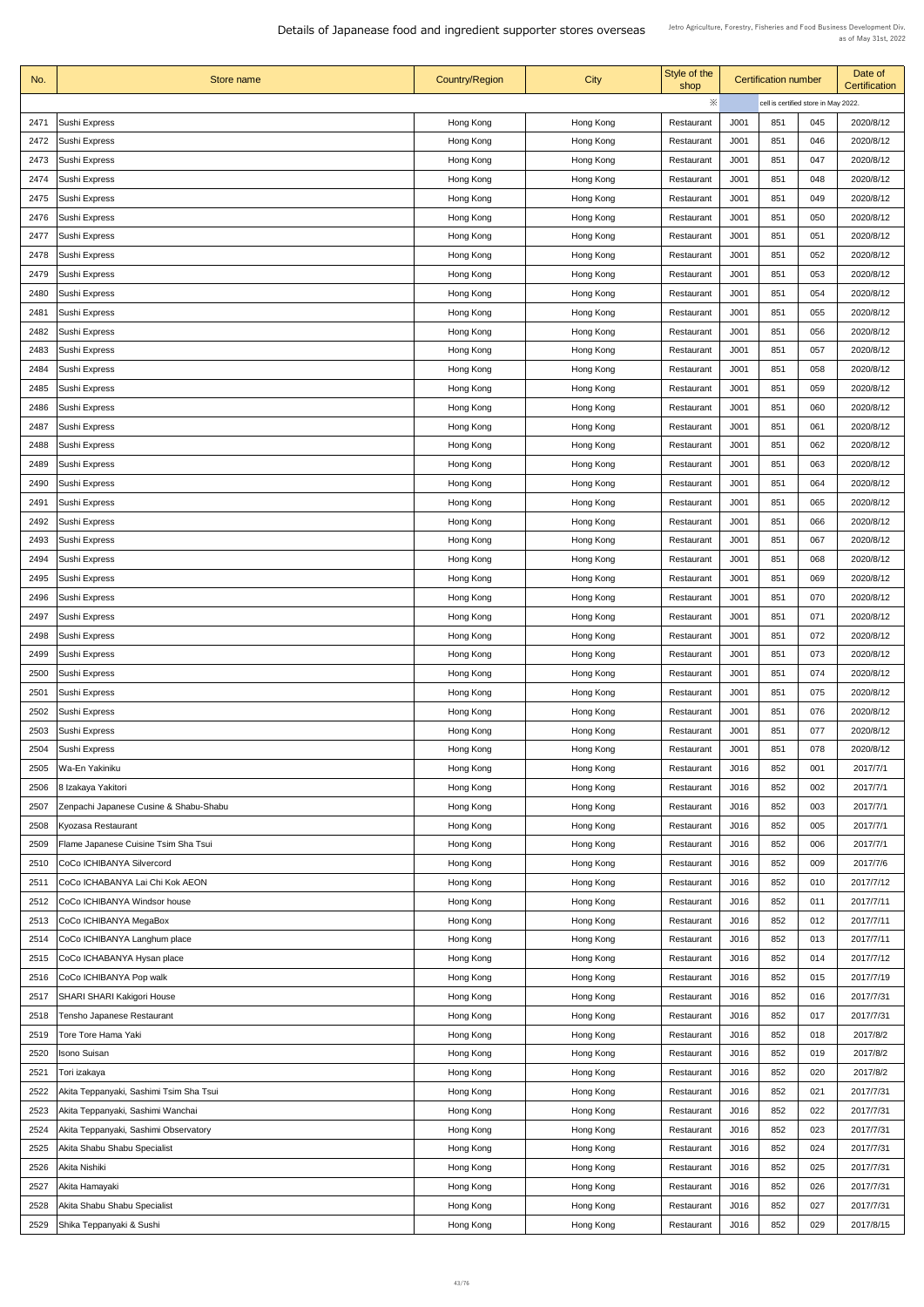| No.  | Store name                                    | <b>Country/Region</b> | <b>City</b> | Style of the<br>shop | <b>Certification number</b> |     |                                      | Date of<br><b>Certification</b> |
|------|-----------------------------------------------|-----------------------|-------------|----------------------|-----------------------------|-----|--------------------------------------|---------------------------------|
|      |                                               |                       |             | $\times$             |                             |     | cell is certified store in May 2022. |                                 |
| 2530 | majimeya D2 Place                             | Hong Kong             | Hong Kong   | Restaurant           | J016                        | 852 | 031                                  | 2017/8/2                        |
| 2531 | Teppanyaki Sessyu                             | Hong Kong             | Hong Kong   | Restaurant           | J016                        | 852 | 033                                  | 2017/8/11                       |
| 2532 | TSUKADA NOJO HONG KONG                        | Hong Kong             | Hong Kong   | Restaurant           | J016                        | 852 | 034                                  | 2017/8/11                       |
| 2533 | Gyu-Kaku 1                                    | Hong Kong             | Hong Kong   | Restaurant           | J016                        | 852 | 037                                  | 2017/9/30                       |
| 2534 | Gyu-Kaku 2                                    | Hong Kong             | Hong Kong   | Restaurant           | J016                        | 852 | 038                                  | 2017/9/30                       |
| 2535 | <b>Gyu-Kaku 3</b>                             | Hong Kong             | Hong Kong   | Restaurant           | J016                        | 852 | 039                                  | 2017/9/30                       |
| 2536 | Gyu-Kaku 4                                    | Hong Kong             | Hong Kong   | Restaurant           | J016                        | 852 | 040                                  | 2017/9/30                       |
| 2537 | Gyu-Kaku 7                                    | Hong Kong             | Hong Kong   | Restaurant           | J016                        | 852 | 043                                  | 2017/9/30                       |
| 2538 | Gyu-Kaku 8                                    | Hong Kong             | Hong Kong   | Restaurant           | J016                        | 852 | 044                                  | 2017/9/30                       |
| 2539 | Gyu-Kaku 9                                    | Hong Kong             | Hong Kong   | Restaurant           | J016                        | 852 | 045                                  | 2017/9/30                       |
| 2540 | Gyu-Kaku 10                                   | Hong Kong             | Hong Kong   | Restaurant           | J016                        | 852 | 046                                  | 2017/9/30                       |
| 2541 | Gyu-Kaku 11                                   | Hong Kong             | Hong Kong   | Restaurant           | J016                        | 852 | 047                                  | 2017/9/30                       |
| 2542 | Gyu-Kaku 12                                   | Hong Kong             | Hong Kong   | Restaurant           | J016                        | 852 | 048                                  | 2017/9/30                       |
| 2543 | Gyu-Kaku 13                                   | Hong Kong             | Hong Kong   | Restaurant           | J016                        | 852 | 049                                  | 2017/9/30                       |
|      | <b>MOU MOU CLUB</b>                           |                       |             |                      | J016                        | 852 | 050                                  | 2017/9/30                       |
| 2544 |                                               | Hong Kong             | Hong Kong   | Restaurant           |                             |     |                                      |                                 |
| 2545 | Mou Mou Motto牛                                | Hong Kong             | Hong Kong   | Restaurant           | J016                        | 852 | 051                                  | 2017/9/30                       |
| 2546 | <b>MOU MOU CLUB牛</b>                          | Hong Kong             | Hong Kong   | Restaurant           | J016                        | 852 | 052                                  | 2017/9/30                       |
| 2547 | <b>MOU MOU CLUB牛</b>                          | Hong Kong             | Hong Kong   | Restaurant           | J016                        | 852 | 053                                  | 2017/9/30                       |
| 2548 | <b>MOU MOU CLUB</b>                           | Hong Kong             | Hong Kong   | Restaurant           | J016                        | 852 | 054                                  | 2017/9/30                       |
| 2549 | <b>MOU MOU CLUB</b>                           | Hong Kong             | Hong Kong   | Restaurant           | J016                        | 852 | 055                                  | 2017/9/30                       |
| 2550 | <b>MOU MOU CLUB</b>                           | Hong Kong             | Hong Kong   | Restaurant           | J016                        | 852 | 057                                  | 2017/9/30                       |
| 2551 | <b>MOU MOU CLUB</b>                           | Hong Kong             | Hong Kong   | Restaurant           | J016                        | 852 | 058                                  | 2017/9/30                       |
| 2552 | <b>MOU MOU CLUB</b>                           | Hong Kong             | Hong Kong   | Restaurant           | J016                        | 852 | 059                                  | 2017/9/30                       |
| 2553 | <b>MOU MOU CLUB</b>                           | Hong Kong             | Hong Kong   | Restaurant           | J016                        | 852 | 060                                  | 2017/9/30                       |
| 2554 | On-yasai Causeway Bay                         | Hong Kong             | Hong Kong   | Restaurant           | J016                        | 852 | 061                                  | 2017/9/30                       |
| 2555 | On-yasai Tsim Sha Tsui                        | Hong Kong             | Hong Kong   | Restaurant           | J016                        | 852 | 062                                  | 2017/9/30                       |
| 2556 | <b>Enjoy Food</b>                             | Hong Kong             | Hong Kong   | Restaurant           | J016                        | 852 | 063                                  | 2017/9/1                        |
| 2557 | <b>TOYO KATTEDON</b>                          | Hong Kong             | Hong Kong   | Restaurant           | J016                        | 852 | 065                                  | 2017/9/1                        |
| 2558 | Gyu-Kaku Japanese BBQ                         | Hong Kong             | Hong Kong   | Restaurant           | J016                        | 852 | 068                                  | 2017/12/1                       |
| 2559 | Onyasai Hong Kong Festival Walk               | Hong Kong             | Hong Kong   | Restaurant           | J016                        | 852 | 069                                  | 2017/12/1                       |
| 2560 | Take No Sato                                  | Hong Kong             | Hong Kong   | Restaurant           | J016                        | 852 | 071                                  | 2018/1/15                       |
| 2561 | <b>KANI KEI</b>                               | Hong Kong             | Hong Kong   | Restaurant           | J016                        | 852 | 072                                  | 2018/1/15                       |
| 2562 | Izakaya88                                     | Hong Kong             | Hong Kong   | Restaurant           | J016                        | 852 | 077                                  | 2018/2/12                       |
| 2563 | <b>Etsu Sushi</b>                             | Hong Kong             | Hong Kong   | Restaurant           | J016                        | 852 | 078                                  | 2018/2/12                       |
| 2564 | Meat cuisine Hiro                             | Hong Kong             | Hong Kong   | Restaurant           | J016                        | 852 | 080                                  | 2018/2/23                       |
| 2565 | Hatoba Japanese Restaurant                    | Hong Kong             | Hong Kong   | Restaurant           | J016                        | 852 | 082                                  | 2018/4/1                        |
| 2566 | ∣&green                                       | Hong Kong             | Hong Kong   | Restaurant           | J016                        | 852 | 089                                  | 2018/9/4                        |
| 2567 | Gyuseki                                       | Hong Kong             | Hong Kong   | Restaurant           | J016                        | 852 | 085                                  | 2018/4/1                        |
| 2568 | <b>Wa Theater Restaurant</b>                  | Hong Kong             | Hong Kong   | Restaurant           | J016                        | 852 | 088                                  | 2018/6/8                        |
| 2569 | <b>TSUKADA NOJO Shatin</b>                    | Hong Kong             | Hong Kong   | Restaurant           | J016                        | 852 | 090                                  | 2018/8/10                       |
| 2570 | Pan De Pain Pancakes & Sweets                 | Hong Kong             | Hong Kong   | Restaurant           | J016                        | 852 | 091                                  | 2018/10/10                      |
| 2571 | Gyotaku                                       | Hong Kong             | Hong Kong   | Restaurant           | J016                        | 852 | 092                                  | 2018/11/13                      |
| 2572 | <b>MOU MOU CLUB</b>                           | Hong Kong             | Hong Kong   | Restaurant           | J016                        | 852 | 097                                  | 2019/3/12                       |
| 2573 | Gyu-Kaku Shop, Tuen Mun Town Plaza            | Hong Kong             | Hong Kong   | Restaurant           | J016                        | 852 | 099                                  | 2019/3/12                       |
| 2574 | Onyasai Shop, Phase 1 Cityplaza, Taikoo Shing | Hong Kong             | Hong Kong   | Restaurant           | J016                        | 852 | 100                                  | 2019/3/12                       |
| 2575 | Gyu-Kaku Buffet Shop, Grand Plaza, Mong Kok   | Hong Kong             | Hong Kong   | Restaurant           | J016                        | 852 | 101                                  | 2019/3/12                       |
| 2576 | Gyu-Kaku Jinan-Bou Shop, Tsuen Wan Plaza      | Hong Kong             | Hong Kong   | Restaurant           | J016                        | 852 | 102                                  | 2019/3/12                       |
| 2577 | <b>MOKU MOKU YAKITON</b>                      | Hong Kong             | Hong Kong   | Restaurant           | J016                        | 852 | 103                                  | 2019/4/24                       |
| 2578 | Sen88                                         | Hong Kong             | Hong Kong   | Restaurant           | J016                        | 852 | 105                                  | 2019/4/25                       |
| 2579 | <b>MOKU MOKU YAKITON (TST)</b>                | Hong Kong             | Hong Kong   | Restaurant           | J016                        | 852 | 106                                  | 2019/4/25                       |
| 2580 | Mon Kee Cafe                                  | Hong Kong             | Hong Kong   | Restaurant           | J016                        | 852 | 107                                  | 2019/6/3                        |
| 2581 | Mon Kee Cafe (Tai Koo)                        | Hong Kong             | Hong Kong   | Restaurant           | J016                        | 852 | 108                                  | 2019/6/3                        |
| 2582 | Mon Kee Cafe (Yau Tong)                       | Hong Kong             | Hong Kong   | Restaurant           | J016                        | 852 | 109                                  | 2019/6/3                        |
| 2583 | Mon Kee Cafe (Tsim Sha Tsui)                  | Hong Kong             | Hong Kong   | Restaurant           | J016                        | 852 | 110                                  | 2019/6/3                        |
| 2584 | <b>CAT'S EYE BISTRO</b>                       | Hong Kong             | Hong Kong   | Restaurant           | J016                        | 852 | 111                                  | 2019/6/3                        |
| 2585 | Kuma Ramen                                    | Hong Kong             | Hong Kong   | Restaurant           | J016                        | 852 | 112                                  | 2019/6/3                        |
| 2586 | Kuma Ramen (Sheung Wan)                       | Hong Kong             | Hong Kong   | Restaurant           | J016                        | 852 | 113                                  | 2019/6/3                        |
| 2587 | Katsudo                                       | Hong Kong             | Hong Kong   | Restaurant           | J016                        | 852 | 117                                  | 2020/2/14                       |
| 2588 | SHARI SHARI Kakigori House Central(SOHO)      | Hong Kong             | Hong Kong   | Restaurant           | J016                        | 852 | 118                                  | 2020/5/19                       |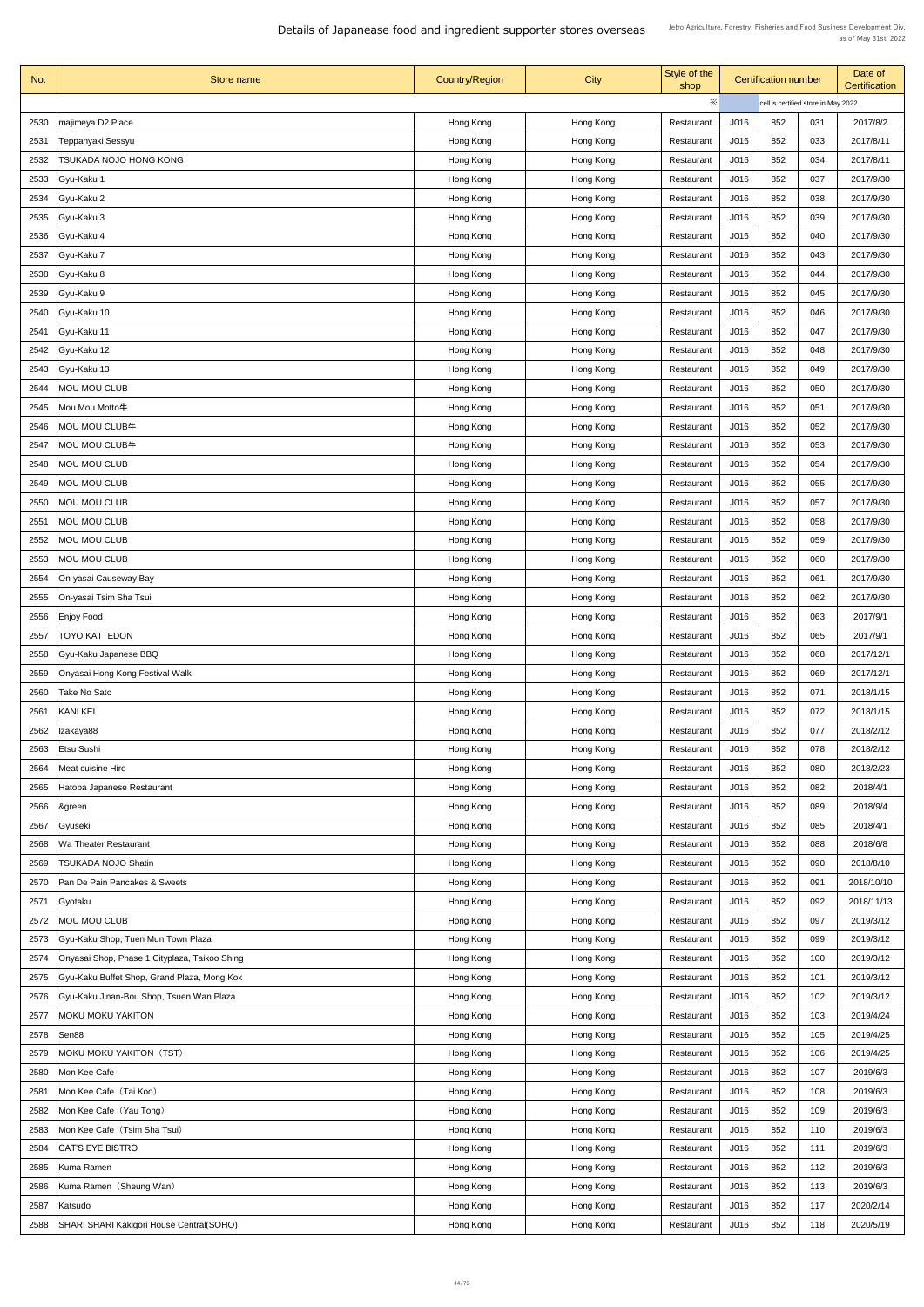| No.  | Store name                            | <b>Country/Region</b> | <b>City</b> | Style of the<br>shop | <b>Certification number</b> |                                      |     | Date of<br><b>Certification</b> |
|------|---------------------------------------|-----------------------|-------------|----------------------|-----------------------------|--------------------------------------|-----|---------------------------------|
|      |                                       |                       |             | ※                    |                             | cell is certified store in May 2022. |     |                                 |
| 2589 | <b>NOJO</b>                           | Hong Kong             | Hong Kong   | Restaurant           | J016                        | 852                                  | 119 | 2020/5/22                       |
| 2590 | <b>TSUKADA NOJO</b>                   | Hong Kong             | Hong Kong   | Restaurant           | J016                        | 852                                  | 120 | 2020/5/22                       |
| 2591 | Tsukada Syokudo                       | Hong Kong             | Hong Kong   | Restaurant           | J016                        | 852                                  | 121 | 2020/5/22                       |
| 2592 | Gyu-Kaku V Walk                       | Hong Kong             | Hong Kong   | Restaurant           | J016                        | 852                                  | 122 | 2020/5/25                       |
| 2593 | Mou Mou Motto V Walk                  | Hong Kong             | Hong Kong   | Restaurant           | J016                        | 852                                  | 123 | 2020/5/25                       |
| 2594 | Gyu-Kaku Jinan-Bou Tung Chung         | Hong Kong             | Hong Kong   | Restaurant           | J016                        | 852                                  | 124 | 2020/5/25                       |
| 2595 | 298 Nikuya Room                       | Hong Kong             | Hong Kong   | Restaurant           | J016                        | 852                                  | 125 | 2020/6/11                       |
| 2596 | Porker                                | Hong Kong             | Hong Kong   | Restaurant           | J016                        | 852                                  | 126 | 2020/6/11                       |
| 2597 | Birdie                                | Hong Kong             | Hong Kong   | Restaurant           | J016                        | 852                                  | 127 | 2020/6/11                       |
| 2598 | Super Sushi Japanese Restaurant       | Hong Kong             | Hong Kong   | Restaurant           | J016                        | 852                                  | 128 | 2020/6/17                       |
| 2599 | <b>BIG Grains Jordan</b>              | Hong Kong             | Hong Kong   | Restaurant           | J016                        | 852                                  | 129 | 2020/6/17                       |
| 2600 | <b>BIG Grains Wan Chai</b>            | Hong Kong             | Hong Kong   | Restaurant           | J016                        | 852                                  | 130 | 2020/6/17                       |
| 2601 | <b>BIG Grains Tsuen Wan</b>           | Hong Kong             | Hong Kong   | Restaurant           | J016                        | 852                                  | 131 | 2020/6/17                       |
| 2602 | <b>Trattoria Queen Hollywood</b>      | Hong Kong             | Hong Kong   | Restaurant           | J016                        | 852                                  | 133 | 2020/6/17                       |
| 2603 | Green Ginkgo Tea                      | Hong Kong             | Hong Kong   | Restaurant           | J016                        | 852                                  | 185 | 2020/6/30                       |
| 2604 | Café Life Patisserie and Café         | Hong Kong             | Hong Kong   | Restaurant           | J016                        | 852                                  | 188 | 2020/7/10                       |
| 2605 | The Big Things Kitchen                | Hong Kong             | Hong Kong   | Restaurant           | J016                        | 852                                  | 190 | 2020/7/16                       |
| 2606 | Kamitora Tonkotsu (Tai Kok Tsui)      | Hong Kong             | Hong Kong   | Restaurant           | J016                        | 852                                  | 193 | 2021/1/11                       |
| 2607 | <b>FROWER DRUM</b>                    | Hong Kong             | Hong Kong   | Restaurant           | J016                        | 852                                  | 194 | 2021/2/8                        |
|      |                                       |                       |             |                      |                             | 852                                  | 197 |                                 |
| 2608 | <b>JING ALLEY</b>                     | Hong Kong             | Hong Kong   | Restaurant           | J016                        |                                      |     | 2021/3/1                        |
| 2609 | Sensory ZERO - One Island South (OIS) | Hong Kong             | Hong Kong   | Restaurant           | J016                        | 852                                  | 198 | 2021/4/1                        |
| 2610 | sensory ZERO - Cityplaza (CPE)        | Hong Kong             | Hong Kong   | Restaurant           | J016                        | 852                                  | 199 | 2021/4/1                        |
| 2611 | sensory ZERO - Lane Crawford (LCC)    | Hong Kong             | Hong Kong   | Restaurant           | J016                        | 852                                  | 200 | 2021/4/1                        |
| 2612 | sensory ZERO - Shui On Centre (SOC)   | Hong Kong             | Hong Kong   | Restaurant           | J016                        | 852                                  | 201 | 2021/4/1                        |
| 2613 | sensory ZERO - Leighton Centre (CSA)  | Hong Kong             | Hong Kong   | Restaurant           | J016                        | 852                                  | 202 | 2021/4/1                        |
| 2614 | <b>Sensory ZERO</b>                   | Hong Kong             | Hong Kong   | Restaurant           | J016                        | 852                                  | 203 | 2021/4/1                        |
| 2615 | maniaj                                | Hong Kong             | Hong Kong   | Restaurant           | J016                        | 852                                  | 205 | 2021/4/1                        |
| 2616 | Gyu-Kaku Japanese BBQ Kornhill Plaza  | Hong Kong             | Hong Kong   | Restaurant           | J016                        | 852                                  | 209 | 2021/5/11                       |
| 2617 | Gyu-Kaku Japanese BBQ Xinghui         | Hong Kong             | Hong Kong   | Restaurant           | J016                        | 852                                  | 210 | 2021/5/11                       |
| 2618 | Gyu-Kaku Buffet Miramar Plaza         | Hong Kong             | Hong Kong   | Restaurant           | J016                        | 852                                  | 211 | 2021/5/11                       |
| 2619 | Gyu-Kaku Buffet Yue Man Square        | Hong Kong             | Hong Kong   | Restaurant           | J016                        | 852                                  | 212 | 2021/6/22                       |
| 2620 | Ranbashi Donburi Restaurant           | Hong Kong             | Hong Kong   | Restaurant           | J016                        | 852                                  | 216 | 2021/6/4                        |
| 2621 | Ranbashi Donburi Restaurant           | Hong Kong             | Hong Kong   | Restaurant           | J016                        | 852                                  | 217 | 2021/6/4                        |
| 2622 | Ranbashi Donburi Restaurant           | Hong Kong             | Hong Kong   | Restaurant           | J016                        | 852                                  | 218 | 2021/6/4                        |
| 2623 | <b>Gyu Sou Ichuya</b>                 | Hong Kong             | Hong Kong   | Restaurant           | J016                        | 852                                  | 238 | 2021/7/14                       |
| 2624 | Yakiniku Shin                         | Hong Kong             | Hong Kong   | Restaurant           | J016                        | 852                                  | 239 | 2021/7/14                       |
| 2625 | <b>UEDO Sakaba</b>                    | Hong Kong             | Hong Kong   | Restaurant           | J016                        | 852                                  | 240 | 2021/7/14                       |
| 2626 | Sushi Itsu                            | Hong Kong             | Hong Kong   | Restaurant           | J016                        | 852                                  | 241 | 2021/7/14                       |
| 2627 | Mo Mo Kushiage                        | Hong Kong             | Hong Kong   | Restaurant           | J016                        | 852                                  | 242 | 2021/7/14                       |
| 2628 | <b>Hungry Monkey</b>                  | Hong Kong             | Hong Kong   | Restaurant           | J016                        | 852                                  | 243 | 2021/7/14                       |
| 2629 | Yakiniku Sakaba                       | Hong Kong             | Hong Kong   | Restaurant           | J016                        | 852                                  | 244 | 2021/7/14                       |
|      | 2630   Tora Tetsu Teppan Yaki         | Hong Kong             | Hong Kong   | Restaurant           | J016                        | 852                                  | 245 | 2021/7/14                       |
| 2631 | sensory ZERO - NTP                    | Hong Kong             | Hong Kong   | Restaurant           | J016                        | 852                                  | 246 | 2021/7/22                       |
| 2632 | hare                                  | Hong Kong             | Hong Kong   | Restaurant           | J016                        | 852                                  | 247 | 2021/11/11                      |
| 2633 | <b>CHOU CHOU YAKITORI</b>             | Hong Kong             | Hong Kong   | Restaurant           | J016                        | 852                                  | 248 | 2022/4/1                        |
| 2634 | KAFU                                  | Hong Kong             | Hong Kong   | Restaurant           | J016                        | 852                                  | 250 | 2022/4/1                        |
| 2635 | Katsudo Sai Wan Ho                    | Hong Kong             | Hong Kong   | Restaurant           | J016                        | 852                                  | 251 | 2022/4/1                        |
| 2636 | Washoku Sendai                        | Macao                 | Macao       | Restaurant           | J000                        | 853                                  | 001 | 2019/2/27                       |
| 2637 | Yamazato Japanese Fine Dining         | Macao                 | Macao       | Restaurant           | J000                        | 853                                  | 002 | 2019/5/30                       |
| 2638 | Nagomi                                | Macao                 | Macao       | Restaurant           | J000                        | 853                                  | 003 | 2019/6/10                       |
| 2639 | King Ship Japanese Cuisine (Costa)    | Macao                 | Macao       | Restaurant           | J000                        | 853                                  | 004 | 2019/6/20                       |
| 2640 | King Ship Japanese Cuisine (Taipa)    | Macao                 | Macao       | Restaurant           | J000                        | 853                                  | 005 | 2019/6/20                       |
| 2641 | <b>MYDON</b>                          | Macao                 | Macao       | Restaurant           | J000                        | 853                                  | 006 | 2019/7/10                       |
| 2642 | Aurora                                | Macao                 | Macao       | Restaurant           | J000                        | 853                                  | 007 | 2019/7/10                       |
| 2643 | Tenmasa                               | Macao                 | Macao       | Restaurant           | J000                        | 853                                  | 008 | 2019/7/10                       |
| 2644 | Hide Yamamoto                         | Macao                 | Macao       | Restaurant           | J000                        | 853                                  | 009 | 2019/7/10                       |
| 2645 | Mian                                  | Macao                 | Macao       | Restaurant           | J000                        | 853                                  | 010 | 2019/7/10                       |
| 2646 | <b>Pearl Dragon</b>                   | Macao                 | Macao       | Restaurant           | J000                        | 853                                  | 011 | 2019/7/10                       |
| 2647 | Y                                     | Macao                 | Macao       | Restaurant           | J000                        | 853                                  | 012 | 2019/7/10                       |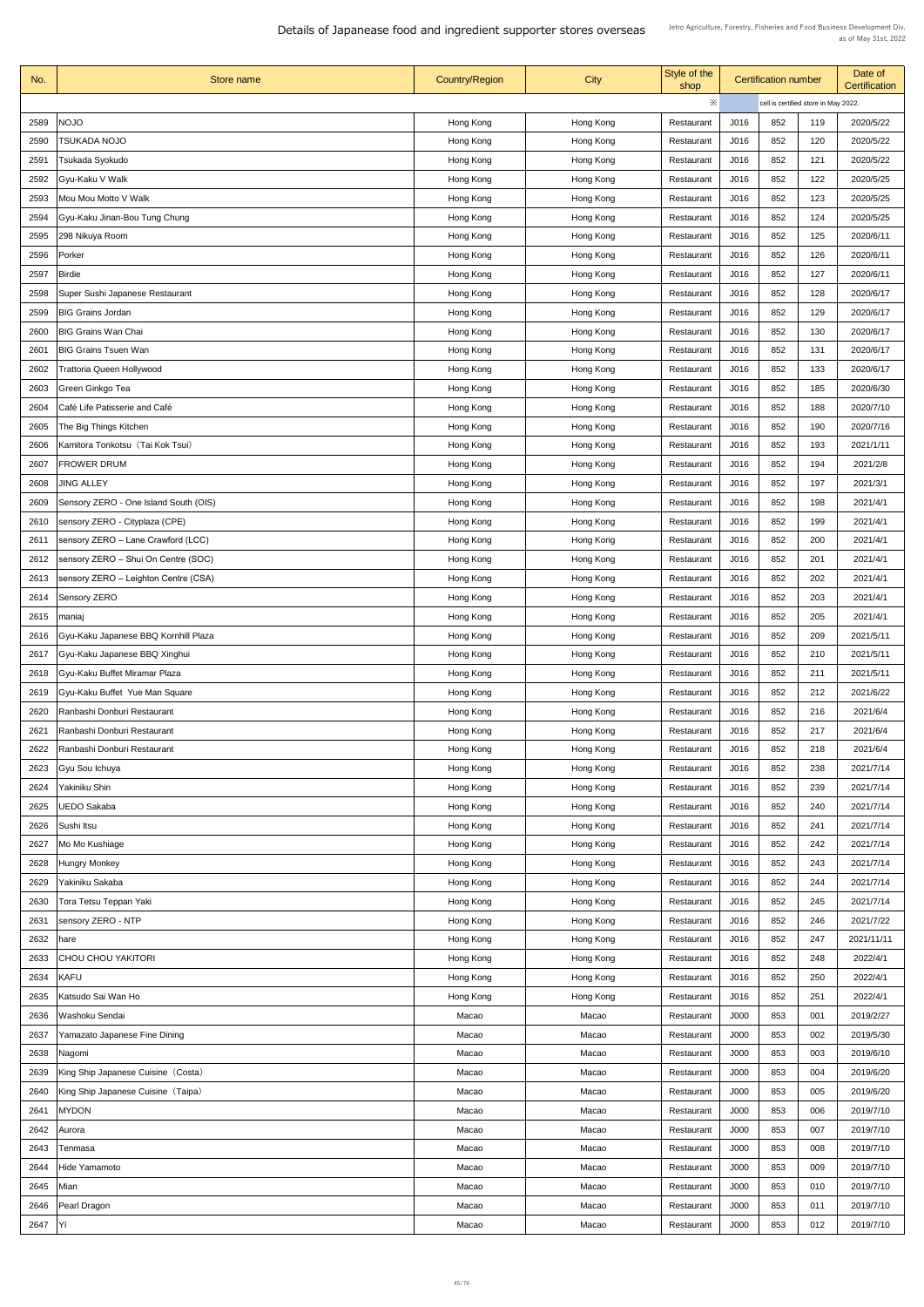| ※<br>cell is certified store in May 2022.<br>2648<br>J000<br>853<br>013<br>2019/7/10<br>Club Lounge<br>Macao<br>Macao<br>Restaurant<br><b>Jade Dragon Restaurant</b><br>2019/7/10<br>2649<br>Macao<br>J000<br>853<br>Macao<br>014<br>Restaurant<br>J000<br>853<br>2019/7/10<br>2650<br>Shinji by Kanesaka<br>Macao<br>015<br>Macao<br>Restaurant<br>853<br>2019/7/10<br>2651<br>The Showdown<br>J000<br>016<br>Macao<br>Macao<br>Restaurant<br>J000<br>853<br>2019/8/26<br>2652<br>Hidemasa by Hide Yamamoto<br>018<br>Macao<br>Macao<br>Restaurant<br>2017/7/12<br>2653<br>Taiwan<br>Taipei<br>J000<br>886<br>001<br>Watami<br>Restaurant<br>886<br>2654<br><b>Taipei</b><br>J000<br>002<br>2017/7/12<br>Taiwan<br>Watami<br>Restaurant<br>J000<br>886<br>003<br>2017/7/12<br>2655<br>Taiwan<br><b>Taipei</b><br>Watami<br>Restaurant<br>Taiwan<br>Yilan<br>J000<br>886<br>2017/7/12<br>2656<br>Watami<br>004<br>Restaurant<br>886<br>2657<br>Taiwan<br><b>Taipei</b><br>J000<br>2017/7/12<br>005<br>Watami<br>Restaurant<br>Taiwan<br>J000<br>886<br>2017/7/12<br>2658<br>Taipei<br>006<br>Watami<br>Restaurant<br>J000<br>886<br>2017/7/12<br>2659<br>Taiwan<br><b>Taipei</b><br>007<br>Watami<br>Restaurant<br>2660<br>Watami<br>2017/7/12<br>Taiwan<br>Kaohsiung<br>J000<br>886<br>008<br>Restaurant<br>2017/7/12<br>J000<br>886<br>009<br>2661<br>Watami<br>Taiwan<br>Kaohsiung<br>Restaurant<br>J000<br>2017/7/12<br>2662<br>Taiwan<br>886<br>010<br>Kyou Watami<br><b>Taipei</b><br>Restaurant<br><b>Taipei</b><br>J000<br>886<br>044<br>2017/12/14<br>2663<br>Taiwan<br> Otsuajiya<br>Restaurant<br>J000<br>886<br>2664<br>Taiwan<br>Taipei<br>045<br>2018/1/31<br>Hanabi Izakaya<br>Restaurant<br>J000<br>886<br>2665<br>046<br>2018/1/31<br>Saka.ya<br>Taiwan<br><b>Taipei</b><br>Restaurant<br>Taiwan<br><b>Taipei</b><br>J000<br>886<br>2018/1/31<br>2666<br>Tensiu Japanese Restaurant<br>047<br>Restaurant<br>J000<br>886<br>2667<br>Ramen Santouka SOGO Fuxing<br>Taiwan<br><b>Taipei</b><br>048<br>2018/2/20<br>Restaurant<br>Ramen Santouka Taipei Station Qsquare<br>J000<br>886<br>2668<br>Taiwan<br>Taipei<br>049<br>2018/2/20<br>Restaurant<br>2669<br>Hokkaido Ramen Santouka Mega City Banqiao Far Eastern Department Store<br><b>Taipei</b><br>J000<br>886<br>050<br>2018/2/20<br>Taiwan<br>Restaurant<br>2670<br>Ramen Santouka Taichung Top City<br>Taiwan<br>Taichung<br>J000<br>886<br>051<br>2018/2/20<br>Restaurant<br>J000<br>886<br>052<br>2671<br>Ramen Santouka Far Eastern Department Stores Tainan<br>Taiwan<br>Tainan<br>2018/2/20<br>Restaurant<br>2672<br>Umemura Japanese Cuisine<br>J015<br>886<br>001<br>2017/12/15<br>Taiwan<br>Taipei<br>Restaurant<br>2673<br>J000<br>Kitaho<br>Taiwan<br>886<br>054<br>2019/7/10<br>Taichung<br>Restaurant<br>J000<br>886<br>055<br>2674<br>Sushi Suzuki Kosuke<br>2020/1/21<br>Taiwan<br>Taichung<br>Restaurant<br>J000<br>886<br>056<br>2020/1/21<br>2675<br>Kyoukaiseki Ihori<br>Taiwan<br>Taichung<br>Restaurant<br><b>TORINOSUKE</b><br>Taichung<br>J000<br>886<br>2020/1/21<br>2676<br>Taiwan<br>057<br>Restaurant<br>886<br>2020/1/21<br>2677<br>Taiwan<br>Taichung<br>J000<br>058<br>Cosuzu<br>Restaurant<br>Taiwan<br>Taichung<br>J000<br>886<br>2020/1/21<br>2678<br>059<br> Suzuya<br>Restaurant<br>2679<br>JunzhiWagyu<br>Taiwan<br><b>Taipei</b><br>J000<br>886<br>060<br>2020/7/2<br>Restaurant<br>Shiro<br>2020/7/2<br>2680<br>Taiwan<br>Taipei<br>J000<br>886<br>061<br>Restaurant<br>Taiwan<br><b>Taipei</b><br>J000<br>886<br>2020/10/14<br>2681<br>HATSU Yakiniku & Wine Taipei Zhongshan<br>064<br>Restaurant<br>2682<br><b>WANG SHENG YUAN</b><br>J000<br>886<br>065<br>2020/12/8<br>Taiwan<br>Taipei<br>Restaurant<br>J000<br>2683<br><b>BAR SAITO</b><br>Taiwan<br>Taichung<br>886<br>066<br>2020/12/21<br>Restaurant<br>J000<br>886<br>067<br>2684<br>2020/12/21<br><b>BB</b><br>Taiwan<br>Taichung<br>Restaurant<br>J000<br>886<br>070<br>2685<br><b>Gatten sushi Neihu</b><br>Taiwan<br><b>Taipei</b><br>2021/1/27<br>Restaurant<br>2686<br>J000<br>886<br>071<br>2021/1/27<br>Gatten sushi Huatai<br>Taiwan<br>Taoyuan<br>Restaurant<br><b>Gatten sushi Beijing Station</b><br>Taipei<br>J000<br>886<br>2021/1/27<br>2687<br>Taiwan<br>072<br>Restaurant<br>Taiwan<br>J000<br>886<br>073<br>2021/1/27<br>2688<br><b>Taipei</b><br>Restaurant<br>Tensoto<br>2022/5/13<br>2689   Tokyo Aburasoba Taipei Dunnan Group<br><b>Taipei</b><br>J000<br>886<br>088<br><b>Taiwan</b><br>Restaurant<br>2690<br>Tokyo Aburasoba Taipei Huashan Group<br><b>J000</b><br>089<br>2022/5/13<br><b>Taiwan</b><br><b>Taipei</b><br>886<br>Restaurant<br>Tokyo Aburasoba Kaohsiung Dome Group<br>2691<br>J000<br>2022/5/13<br><b>Taiwan</b><br>Kaohsiung<br>886<br>090<br>Restaurant<br>2692<br>2022/5/13<br>Eighat<br>J000<br>886<br>091<br>Taiwan<br>Taichung<br>Restaurant<br>J000<br>2693<br>Sione<br><b>Taiwan</b><br>886<br>092<br>2022/5/13<br><b>Taichung</b><br>Restaurant<br>J000<br>2694<br>Toinn<br>Taichung<br>886<br>093<br>2022/5/13<br><b>Taiwan</b><br>Restaurant<br>2695<br><b>HAYASE</b><br>J000<br>886<br>095<br>2022/5/26<br><b>Taiwan</b><br><b>Taipei</b><br>Restaurant<br>2696<br>Hanamidori Zhongxiao East Road<br>J015<br>886<br>002<br>2018/1/17<br>Taiwan<br>Taipei<br>Restaurant<br>Hanamidori Taipei Xinyi<br>Taipei<br>2018/1/17<br>2697<br>Taiwan<br>J015<br>886<br>003<br>Restaurant<br>2698<br>Aluvbe Cakery Taipei<br>Taiwan<br>J015<br>886<br>Taipei<br>004<br>2018/4/20<br>Restaurant<br>J015<br>886<br>2018/4/20<br>2699<br>Aluvbe Cakery Kaohsiung<br>Taiwan<br>Kaohsiung<br>005<br>Restaurant<br>J015<br>886<br>2700<br>Taiwan<br>Taipei<br>006<br>2018/4/20<br>Uzawa<br>Restaurant<br>Rakuken Wagyu Ren'ai<br>2701<br>Taiwan<br>Taipei<br>J015<br>886<br>007<br>2018/4/20<br>Restaurant<br>2702<br>Rakuken Wagyu Taichung<br>J015<br>886<br>Taiwan<br><b>Taipei</b><br>008<br>2018/4/20<br>Restaurant<br>Rakuken Urban Wagyu Bar<br>J015<br>2703<br>886<br>009<br>2018/4/20<br>Taiwan<br><b>Taipei</b><br>Restaurant<br>Ginzadoudon<br>2018/4/20<br>Taiwan<br>Taipei<br>2704<br>J015<br>010<br>Restaurant<br>886<br>J015<br>886<br>2705<br>Shinhoten<br>Taiwan<br>Taipei<br>011<br>2018/4/20<br>Restaurant<br>J015<br>886<br>YAMAMOTO Hanburger<br>Taipei<br>012<br>2018/4/20<br>2706<br>Taiwan<br>Restaurant | No. | Store name | <b>Country/Region</b> | <b>City</b> | Style of the<br>shop | <b>Certification number</b> |  | Date of<br>Certification |  |
|-----------------------------------------------------------------------------------------------------------------------------------------------------------------------------------------------------------------------------------------------------------------------------------------------------------------------------------------------------------------------------------------------------------------------------------------------------------------------------------------------------------------------------------------------------------------------------------------------------------------------------------------------------------------------------------------------------------------------------------------------------------------------------------------------------------------------------------------------------------------------------------------------------------------------------------------------------------------------------------------------------------------------------------------------------------------------------------------------------------------------------------------------------------------------------------------------------------------------------------------------------------------------------------------------------------------------------------------------------------------------------------------------------------------------------------------------------------------------------------------------------------------------------------------------------------------------------------------------------------------------------------------------------------------------------------------------------------------------------------------------------------------------------------------------------------------------------------------------------------------------------------------------------------------------------------------------------------------------------------------------------------------------------------------------------------------------------------------------------------------------------------------------------------------------------------------------------------------------------------------------------------------------------------------------------------------------------------------------------------------------------------------------------------------------------------------------------------------------------------------------------------------------------------------------------------------------------------------------------------------------------------------------------------------------------------------------------------------------------------------------------------------------------------------------------------------------------------------------------------------------------------------------------------------------------------------------------------------------------------------------------------------------------------------------------------------------------------------------------------------------------------------------------------------------------------------------------------------------------------------------------------------------------------------------------------------------------------------------------------------------------------------------------------------------------------------------------------------------------------------------------------------------------------------------------------------------------------------------------------------------------------------------------------------------------------------------------------------------------------------------------------------------------------------------------------------------------------------------------------------------------------------------------------------------------------------------------------------------------------------------------------------------------------------------------------------------------------------------------------------------------------------------------------------------------------------------------------------------------------------------------------------------------------------------------------------------------------------------------------------------------------------------------------------------------------------------------------------------------------------------------------------------------------------------------------------------------------------------------------------------------------------------------------------------------------------------------------------------------------------------------------------------------------------------------------------------------------------------------------------------------------------------------------------------------------------------------------------------------------------------------------------------------------------------------------------------------------------------------------------------------------------------------------------------------------------------------------------------------------------------------------------------------------------------------------------------------------------------------------------------------------------------------------------------------------------------------------------------------------------------------------------------------------------------------------------------------------------------------------------------------------------------------------------------------------------------------------------------------------------------------------------------------------------------------------------------------------------------------------------------------------------------------------------------------------------------------------------------------------------------------------------------------------------------------------------------------------------------------------------------------------------------------------------------------------------------------------------------------------------------------------------------------------------------------------------------------------------------|-----|------------|-----------------------|-------------|----------------------|-----------------------------|--|--------------------------|--|
|                                                                                                                                                                                                                                                                                                                                                                                                                                                                                                                                                                                                                                                                                                                                                                                                                                                                                                                                                                                                                                                                                                                                                                                                                                                                                                                                                                                                                                                                                                                                                                                                                                                                                                                                                                                                                                                                                                                                                                                                                                                                                                                                                                                                                                                                                                                                                                                                                                                                                                                                                                                                                                                                                                                                                                                                                                                                                                                                                                                                                                                                                                                                                                                                                                                                                                                                                                                                                                                                                                                                                                                                                                                                                                                                                                                                                                                                                                                                                                                                                                                                                                                                                                                                                                                                                                                                                                                                                                                                                                                                                                                                                                                                                                                                                                                                                                                                                                                                                                                                                                                                                                                                                                                                                                                                                                                                                                                                                                                                                                                                                                                                                                                                                                                                                                                                                                                                                                                                                                                                                                                                                                                                                                                                                                                                                                                                               |     |            |                       |             |                      |                             |  |                          |  |
|                                                                                                                                                                                                                                                                                                                                                                                                                                                                                                                                                                                                                                                                                                                                                                                                                                                                                                                                                                                                                                                                                                                                                                                                                                                                                                                                                                                                                                                                                                                                                                                                                                                                                                                                                                                                                                                                                                                                                                                                                                                                                                                                                                                                                                                                                                                                                                                                                                                                                                                                                                                                                                                                                                                                                                                                                                                                                                                                                                                                                                                                                                                                                                                                                                                                                                                                                                                                                                                                                                                                                                                                                                                                                                                                                                                                                                                                                                                                                                                                                                                                                                                                                                                                                                                                                                                                                                                                                                                                                                                                                                                                                                                                                                                                                                                                                                                                                                                                                                                                                                                                                                                                                                                                                                                                                                                                                                                                                                                                                                                                                                                                                                                                                                                                                                                                                                                                                                                                                                                                                                                                                                                                                                                                                                                                                                                                               |     |            |                       |             |                      |                             |  |                          |  |
|                                                                                                                                                                                                                                                                                                                                                                                                                                                                                                                                                                                                                                                                                                                                                                                                                                                                                                                                                                                                                                                                                                                                                                                                                                                                                                                                                                                                                                                                                                                                                                                                                                                                                                                                                                                                                                                                                                                                                                                                                                                                                                                                                                                                                                                                                                                                                                                                                                                                                                                                                                                                                                                                                                                                                                                                                                                                                                                                                                                                                                                                                                                                                                                                                                                                                                                                                                                                                                                                                                                                                                                                                                                                                                                                                                                                                                                                                                                                                                                                                                                                                                                                                                                                                                                                                                                                                                                                                                                                                                                                                                                                                                                                                                                                                                                                                                                                                                                                                                                                                                                                                                                                                                                                                                                                                                                                                                                                                                                                                                                                                                                                                                                                                                                                                                                                                                                                                                                                                                                                                                                                                                                                                                                                                                                                                                                                               |     |            |                       |             |                      |                             |  |                          |  |
|                                                                                                                                                                                                                                                                                                                                                                                                                                                                                                                                                                                                                                                                                                                                                                                                                                                                                                                                                                                                                                                                                                                                                                                                                                                                                                                                                                                                                                                                                                                                                                                                                                                                                                                                                                                                                                                                                                                                                                                                                                                                                                                                                                                                                                                                                                                                                                                                                                                                                                                                                                                                                                                                                                                                                                                                                                                                                                                                                                                                                                                                                                                                                                                                                                                                                                                                                                                                                                                                                                                                                                                                                                                                                                                                                                                                                                                                                                                                                                                                                                                                                                                                                                                                                                                                                                                                                                                                                                                                                                                                                                                                                                                                                                                                                                                                                                                                                                                                                                                                                                                                                                                                                                                                                                                                                                                                                                                                                                                                                                                                                                                                                                                                                                                                                                                                                                                                                                                                                                                                                                                                                                                                                                                                                                                                                                                                               |     |            |                       |             |                      |                             |  |                          |  |
|                                                                                                                                                                                                                                                                                                                                                                                                                                                                                                                                                                                                                                                                                                                                                                                                                                                                                                                                                                                                                                                                                                                                                                                                                                                                                                                                                                                                                                                                                                                                                                                                                                                                                                                                                                                                                                                                                                                                                                                                                                                                                                                                                                                                                                                                                                                                                                                                                                                                                                                                                                                                                                                                                                                                                                                                                                                                                                                                                                                                                                                                                                                                                                                                                                                                                                                                                                                                                                                                                                                                                                                                                                                                                                                                                                                                                                                                                                                                                                                                                                                                                                                                                                                                                                                                                                                                                                                                                                                                                                                                                                                                                                                                                                                                                                                                                                                                                                                                                                                                                                                                                                                                                                                                                                                                                                                                                                                                                                                                                                                                                                                                                                                                                                                                                                                                                                                                                                                                                                                                                                                                                                                                                                                                                                                                                                                                               |     |            |                       |             |                      |                             |  |                          |  |
|                                                                                                                                                                                                                                                                                                                                                                                                                                                                                                                                                                                                                                                                                                                                                                                                                                                                                                                                                                                                                                                                                                                                                                                                                                                                                                                                                                                                                                                                                                                                                                                                                                                                                                                                                                                                                                                                                                                                                                                                                                                                                                                                                                                                                                                                                                                                                                                                                                                                                                                                                                                                                                                                                                                                                                                                                                                                                                                                                                                                                                                                                                                                                                                                                                                                                                                                                                                                                                                                                                                                                                                                                                                                                                                                                                                                                                                                                                                                                                                                                                                                                                                                                                                                                                                                                                                                                                                                                                                                                                                                                                                                                                                                                                                                                                                                                                                                                                                                                                                                                                                                                                                                                                                                                                                                                                                                                                                                                                                                                                                                                                                                                                                                                                                                                                                                                                                                                                                                                                                                                                                                                                                                                                                                                                                                                                                                               |     |            |                       |             |                      |                             |  |                          |  |
|                                                                                                                                                                                                                                                                                                                                                                                                                                                                                                                                                                                                                                                                                                                                                                                                                                                                                                                                                                                                                                                                                                                                                                                                                                                                                                                                                                                                                                                                                                                                                                                                                                                                                                                                                                                                                                                                                                                                                                                                                                                                                                                                                                                                                                                                                                                                                                                                                                                                                                                                                                                                                                                                                                                                                                                                                                                                                                                                                                                                                                                                                                                                                                                                                                                                                                                                                                                                                                                                                                                                                                                                                                                                                                                                                                                                                                                                                                                                                                                                                                                                                                                                                                                                                                                                                                                                                                                                                                                                                                                                                                                                                                                                                                                                                                                                                                                                                                                                                                                                                                                                                                                                                                                                                                                                                                                                                                                                                                                                                                                                                                                                                                                                                                                                                                                                                                                                                                                                                                                                                                                                                                                                                                                                                                                                                                                                               |     |            |                       |             |                      |                             |  |                          |  |
|                                                                                                                                                                                                                                                                                                                                                                                                                                                                                                                                                                                                                                                                                                                                                                                                                                                                                                                                                                                                                                                                                                                                                                                                                                                                                                                                                                                                                                                                                                                                                                                                                                                                                                                                                                                                                                                                                                                                                                                                                                                                                                                                                                                                                                                                                                                                                                                                                                                                                                                                                                                                                                                                                                                                                                                                                                                                                                                                                                                                                                                                                                                                                                                                                                                                                                                                                                                                                                                                                                                                                                                                                                                                                                                                                                                                                                                                                                                                                                                                                                                                                                                                                                                                                                                                                                                                                                                                                                                                                                                                                                                                                                                                                                                                                                                                                                                                                                                                                                                                                                                                                                                                                                                                                                                                                                                                                                                                                                                                                                                                                                                                                                                                                                                                                                                                                                                                                                                                                                                                                                                                                                                                                                                                                                                                                                                                               |     |            |                       |             |                      |                             |  |                          |  |
|                                                                                                                                                                                                                                                                                                                                                                                                                                                                                                                                                                                                                                                                                                                                                                                                                                                                                                                                                                                                                                                                                                                                                                                                                                                                                                                                                                                                                                                                                                                                                                                                                                                                                                                                                                                                                                                                                                                                                                                                                                                                                                                                                                                                                                                                                                                                                                                                                                                                                                                                                                                                                                                                                                                                                                                                                                                                                                                                                                                                                                                                                                                                                                                                                                                                                                                                                                                                                                                                                                                                                                                                                                                                                                                                                                                                                                                                                                                                                                                                                                                                                                                                                                                                                                                                                                                                                                                                                                                                                                                                                                                                                                                                                                                                                                                                                                                                                                                                                                                                                                                                                                                                                                                                                                                                                                                                                                                                                                                                                                                                                                                                                                                                                                                                                                                                                                                                                                                                                                                                                                                                                                                                                                                                                                                                                                                                               |     |            |                       |             |                      |                             |  |                          |  |
|                                                                                                                                                                                                                                                                                                                                                                                                                                                                                                                                                                                                                                                                                                                                                                                                                                                                                                                                                                                                                                                                                                                                                                                                                                                                                                                                                                                                                                                                                                                                                                                                                                                                                                                                                                                                                                                                                                                                                                                                                                                                                                                                                                                                                                                                                                                                                                                                                                                                                                                                                                                                                                                                                                                                                                                                                                                                                                                                                                                                                                                                                                                                                                                                                                                                                                                                                                                                                                                                                                                                                                                                                                                                                                                                                                                                                                                                                                                                                                                                                                                                                                                                                                                                                                                                                                                                                                                                                                                                                                                                                                                                                                                                                                                                                                                                                                                                                                                                                                                                                                                                                                                                                                                                                                                                                                                                                                                                                                                                                                                                                                                                                                                                                                                                                                                                                                                                                                                                                                                                                                                                                                                                                                                                                                                                                                                                               |     |            |                       |             |                      |                             |  |                          |  |
|                                                                                                                                                                                                                                                                                                                                                                                                                                                                                                                                                                                                                                                                                                                                                                                                                                                                                                                                                                                                                                                                                                                                                                                                                                                                                                                                                                                                                                                                                                                                                                                                                                                                                                                                                                                                                                                                                                                                                                                                                                                                                                                                                                                                                                                                                                                                                                                                                                                                                                                                                                                                                                                                                                                                                                                                                                                                                                                                                                                                                                                                                                                                                                                                                                                                                                                                                                                                                                                                                                                                                                                                                                                                                                                                                                                                                                                                                                                                                                                                                                                                                                                                                                                                                                                                                                                                                                                                                                                                                                                                                                                                                                                                                                                                                                                                                                                                                                                                                                                                                                                                                                                                                                                                                                                                                                                                                                                                                                                                                                                                                                                                                                                                                                                                                                                                                                                                                                                                                                                                                                                                                                                                                                                                                                                                                                                                               |     |            |                       |             |                      |                             |  |                          |  |
|                                                                                                                                                                                                                                                                                                                                                                                                                                                                                                                                                                                                                                                                                                                                                                                                                                                                                                                                                                                                                                                                                                                                                                                                                                                                                                                                                                                                                                                                                                                                                                                                                                                                                                                                                                                                                                                                                                                                                                                                                                                                                                                                                                                                                                                                                                                                                                                                                                                                                                                                                                                                                                                                                                                                                                                                                                                                                                                                                                                                                                                                                                                                                                                                                                                                                                                                                                                                                                                                                                                                                                                                                                                                                                                                                                                                                                                                                                                                                                                                                                                                                                                                                                                                                                                                                                                                                                                                                                                                                                                                                                                                                                                                                                                                                                                                                                                                                                                                                                                                                                                                                                                                                                                                                                                                                                                                                                                                                                                                                                                                                                                                                                                                                                                                                                                                                                                                                                                                                                                                                                                                                                                                                                                                                                                                                                                                               |     |            |                       |             |                      |                             |  |                          |  |
|                                                                                                                                                                                                                                                                                                                                                                                                                                                                                                                                                                                                                                                                                                                                                                                                                                                                                                                                                                                                                                                                                                                                                                                                                                                                                                                                                                                                                                                                                                                                                                                                                                                                                                                                                                                                                                                                                                                                                                                                                                                                                                                                                                                                                                                                                                                                                                                                                                                                                                                                                                                                                                                                                                                                                                                                                                                                                                                                                                                                                                                                                                                                                                                                                                                                                                                                                                                                                                                                                                                                                                                                                                                                                                                                                                                                                                                                                                                                                                                                                                                                                                                                                                                                                                                                                                                                                                                                                                                                                                                                                                                                                                                                                                                                                                                                                                                                                                                                                                                                                                                                                                                                                                                                                                                                                                                                                                                                                                                                                                                                                                                                                                                                                                                                                                                                                                                                                                                                                                                                                                                                                                                                                                                                                                                                                                                                               |     |            |                       |             |                      |                             |  |                          |  |
|                                                                                                                                                                                                                                                                                                                                                                                                                                                                                                                                                                                                                                                                                                                                                                                                                                                                                                                                                                                                                                                                                                                                                                                                                                                                                                                                                                                                                                                                                                                                                                                                                                                                                                                                                                                                                                                                                                                                                                                                                                                                                                                                                                                                                                                                                                                                                                                                                                                                                                                                                                                                                                                                                                                                                                                                                                                                                                                                                                                                                                                                                                                                                                                                                                                                                                                                                                                                                                                                                                                                                                                                                                                                                                                                                                                                                                                                                                                                                                                                                                                                                                                                                                                                                                                                                                                                                                                                                                                                                                                                                                                                                                                                                                                                                                                                                                                                                                                                                                                                                                                                                                                                                                                                                                                                                                                                                                                                                                                                                                                                                                                                                                                                                                                                                                                                                                                                                                                                                                                                                                                                                                                                                                                                                                                                                                                                               |     |            |                       |             |                      |                             |  |                          |  |
|                                                                                                                                                                                                                                                                                                                                                                                                                                                                                                                                                                                                                                                                                                                                                                                                                                                                                                                                                                                                                                                                                                                                                                                                                                                                                                                                                                                                                                                                                                                                                                                                                                                                                                                                                                                                                                                                                                                                                                                                                                                                                                                                                                                                                                                                                                                                                                                                                                                                                                                                                                                                                                                                                                                                                                                                                                                                                                                                                                                                                                                                                                                                                                                                                                                                                                                                                                                                                                                                                                                                                                                                                                                                                                                                                                                                                                                                                                                                                                                                                                                                                                                                                                                                                                                                                                                                                                                                                                                                                                                                                                                                                                                                                                                                                                                                                                                                                                                                                                                                                                                                                                                                                                                                                                                                                                                                                                                                                                                                                                                                                                                                                                                                                                                                                                                                                                                                                                                                                                                                                                                                                                                                                                                                                                                                                                                                               |     |            |                       |             |                      |                             |  |                          |  |
|                                                                                                                                                                                                                                                                                                                                                                                                                                                                                                                                                                                                                                                                                                                                                                                                                                                                                                                                                                                                                                                                                                                                                                                                                                                                                                                                                                                                                                                                                                                                                                                                                                                                                                                                                                                                                                                                                                                                                                                                                                                                                                                                                                                                                                                                                                                                                                                                                                                                                                                                                                                                                                                                                                                                                                                                                                                                                                                                                                                                                                                                                                                                                                                                                                                                                                                                                                                                                                                                                                                                                                                                                                                                                                                                                                                                                                                                                                                                                                                                                                                                                                                                                                                                                                                                                                                                                                                                                                                                                                                                                                                                                                                                                                                                                                                                                                                                                                                                                                                                                                                                                                                                                                                                                                                                                                                                                                                                                                                                                                                                                                                                                                                                                                                                                                                                                                                                                                                                                                                                                                                                                                                                                                                                                                                                                                                                               |     |            |                       |             |                      |                             |  |                          |  |
|                                                                                                                                                                                                                                                                                                                                                                                                                                                                                                                                                                                                                                                                                                                                                                                                                                                                                                                                                                                                                                                                                                                                                                                                                                                                                                                                                                                                                                                                                                                                                                                                                                                                                                                                                                                                                                                                                                                                                                                                                                                                                                                                                                                                                                                                                                                                                                                                                                                                                                                                                                                                                                                                                                                                                                                                                                                                                                                                                                                                                                                                                                                                                                                                                                                                                                                                                                                                                                                                                                                                                                                                                                                                                                                                                                                                                                                                                                                                                                                                                                                                                                                                                                                                                                                                                                                                                                                                                                                                                                                                                                                                                                                                                                                                                                                                                                                                                                                                                                                                                                                                                                                                                                                                                                                                                                                                                                                                                                                                                                                                                                                                                                                                                                                                                                                                                                                                                                                                                                                                                                                                                                                                                                                                                                                                                                                                               |     |            |                       |             |                      |                             |  |                          |  |
|                                                                                                                                                                                                                                                                                                                                                                                                                                                                                                                                                                                                                                                                                                                                                                                                                                                                                                                                                                                                                                                                                                                                                                                                                                                                                                                                                                                                                                                                                                                                                                                                                                                                                                                                                                                                                                                                                                                                                                                                                                                                                                                                                                                                                                                                                                                                                                                                                                                                                                                                                                                                                                                                                                                                                                                                                                                                                                                                                                                                                                                                                                                                                                                                                                                                                                                                                                                                                                                                                                                                                                                                                                                                                                                                                                                                                                                                                                                                                                                                                                                                                                                                                                                                                                                                                                                                                                                                                                                                                                                                                                                                                                                                                                                                                                                                                                                                                                                                                                                                                                                                                                                                                                                                                                                                                                                                                                                                                                                                                                                                                                                                                                                                                                                                                                                                                                                                                                                                                                                                                                                                                                                                                                                                                                                                                                                                               |     |            |                       |             |                      |                             |  |                          |  |
|                                                                                                                                                                                                                                                                                                                                                                                                                                                                                                                                                                                                                                                                                                                                                                                                                                                                                                                                                                                                                                                                                                                                                                                                                                                                                                                                                                                                                                                                                                                                                                                                                                                                                                                                                                                                                                                                                                                                                                                                                                                                                                                                                                                                                                                                                                                                                                                                                                                                                                                                                                                                                                                                                                                                                                                                                                                                                                                                                                                                                                                                                                                                                                                                                                                                                                                                                                                                                                                                                                                                                                                                                                                                                                                                                                                                                                                                                                                                                                                                                                                                                                                                                                                                                                                                                                                                                                                                                                                                                                                                                                                                                                                                                                                                                                                                                                                                                                                                                                                                                                                                                                                                                                                                                                                                                                                                                                                                                                                                                                                                                                                                                                                                                                                                                                                                                                                                                                                                                                                                                                                                                                                                                                                                                                                                                                                                               |     |            |                       |             |                      |                             |  |                          |  |
|                                                                                                                                                                                                                                                                                                                                                                                                                                                                                                                                                                                                                                                                                                                                                                                                                                                                                                                                                                                                                                                                                                                                                                                                                                                                                                                                                                                                                                                                                                                                                                                                                                                                                                                                                                                                                                                                                                                                                                                                                                                                                                                                                                                                                                                                                                                                                                                                                                                                                                                                                                                                                                                                                                                                                                                                                                                                                                                                                                                                                                                                                                                                                                                                                                                                                                                                                                                                                                                                                                                                                                                                                                                                                                                                                                                                                                                                                                                                                                                                                                                                                                                                                                                                                                                                                                                                                                                                                                                                                                                                                                                                                                                                                                                                                                                                                                                                                                                                                                                                                                                                                                                                                                                                                                                                                                                                                                                                                                                                                                                                                                                                                                                                                                                                                                                                                                                                                                                                                                                                                                                                                                                                                                                                                                                                                                                                               |     |            |                       |             |                      |                             |  |                          |  |
|                                                                                                                                                                                                                                                                                                                                                                                                                                                                                                                                                                                                                                                                                                                                                                                                                                                                                                                                                                                                                                                                                                                                                                                                                                                                                                                                                                                                                                                                                                                                                                                                                                                                                                                                                                                                                                                                                                                                                                                                                                                                                                                                                                                                                                                                                                                                                                                                                                                                                                                                                                                                                                                                                                                                                                                                                                                                                                                                                                                                                                                                                                                                                                                                                                                                                                                                                                                                                                                                                                                                                                                                                                                                                                                                                                                                                                                                                                                                                                                                                                                                                                                                                                                                                                                                                                                                                                                                                                                                                                                                                                                                                                                                                                                                                                                                                                                                                                                                                                                                                                                                                                                                                                                                                                                                                                                                                                                                                                                                                                                                                                                                                                                                                                                                                                                                                                                                                                                                                                                                                                                                                                                                                                                                                                                                                                                                               |     |            |                       |             |                      |                             |  |                          |  |
|                                                                                                                                                                                                                                                                                                                                                                                                                                                                                                                                                                                                                                                                                                                                                                                                                                                                                                                                                                                                                                                                                                                                                                                                                                                                                                                                                                                                                                                                                                                                                                                                                                                                                                                                                                                                                                                                                                                                                                                                                                                                                                                                                                                                                                                                                                                                                                                                                                                                                                                                                                                                                                                                                                                                                                                                                                                                                                                                                                                                                                                                                                                                                                                                                                                                                                                                                                                                                                                                                                                                                                                                                                                                                                                                                                                                                                                                                                                                                                                                                                                                                                                                                                                                                                                                                                                                                                                                                                                                                                                                                                                                                                                                                                                                                                                                                                                                                                                                                                                                                                                                                                                                                                                                                                                                                                                                                                                                                                                                                                                                                                                                                                                                                                                                                                                                                                                                                                                                                                                                                                                                                                                                                                                                                                                                                                                                               |     |            |                       |             |                      |                             |  |                          |  |
|                                                                                                                                                                                                                                                                                                                                                                                                                                                                                                                                                                                                                                                                                                                                                                                                                                                                                                                                                                                                                                                                                                                                                                                                                                                                                                                                                                                                                                                                                                                                                                                                                                                                                                                                                                                                                                                                                                                                                                                                                                                                                                                                                                                                                                                                                                                                                                                                                                                                                                                                                                                                                                                                                                                                                                                                                                                                                                                                                                                                                                                                                                                                                                                                                                                                                                                                                                                                                                                                                                                                                                                                                                                                                                                                                                                                                                                                                                                                                                                                                                                                                                                                                                                                                                                                                                                                                                                                                                                                                                                                                                                                                                                                                                                                                                                                                                                                                                                                                                                                                                                                                                                                                                                                                                                                                                                                                                                                                                                                                                                                                                                                                                                                                                                                                                                                                                                                                                                                                                                                                                                                                                                                                                                                                                                                                                                                               |     |            |                       |             |                      |                             |  |                          |  |
|                                                                                                                                                                                                                                                                                                                                                                                                                                                                                                                                                                                                                                                                                                                                                                                                                                                                                                                                                                                                                                                                                                                                                                                                                                                                                                                                                                                                                                                                                                                                                                                                                                                                                                                                                                                                                                                                                                                                                                                                                                                                                                                                                                                                                                                                                                                                                                                                                                                                                                                                                                                                                                                                                                                                                                                                                                                                                                                                                                                                                                                                                                                                                                                                                                                                                                                                                                                                                                                                                                                                                                                                                                                                                                                                                                                                                                                                                                                                                                                                                                                                                                                                                                                                                                                                                                                                                                                                                                                                                                                                                                                                                                                                                                                                                                                                                                                                                                                                                                                                                                                                                                                                                                                                                                                                                                                                                                                                                                                                                                                                                                                                                                                                                                                                                                                                                                                                                                                                                                                                                                                                                                                                                                                                                                                                                                                                               |     |            |                       |             |                      |                             |  |                          |  |
|                                                                                                                                                                                                                                                                                                                                                                                                                                                                                                                                                                                                                                                                                                                                                                                                                                                                                                                                                                                                                                                                                                                                                                                                                                                                                                                                                                                                                                                                                                                                                                                                                                                                                                                                                                                                                                                                                                                                                                                                                                                                                                                                                                                                                                                                                                                                                                                                                                                                                                                                                                                                                                                                                                                                                                                                                                                                                                                                                                                                                                                                                                                                                                                                                                                                                                                                                                                                                                                                                                                                                                                                                                                                                                                                                                                                                                                                                                                                                                                                                                                                                                                                                                                                                                                                                                                                                                                                                                                                                                                                                                                                                                                                                                                                                                                                                                                                                                                                                                                                                                                                                                                                                                                                                                                                                                                                                                                                                                                                                                                                                                                                                                                                                                                                                                                                                                                                                                                                                                                                                                                                                                                                                                                                                                                                                                                                               |     |            |                       |             |                      |                             |  |                          |  |
|                                                                                                                                                                                                                                                                                                                                                                                                                                                                                                                                                                                                                                                                                                                                                                                                                                                                                                                                                                                                                                                                                                                                                                                                                                                                                                                                                                                                                                                                                                                                                                                                                                                                                                                                                                                                                                                                                                                                                                                                                                                                                                                                                                                                                                                                                                                                                                                                                                                                                                                                                                                                                                                                                                                                                                                                                                                                                                                                                                                                                                                                                                                                                                                                                                                                                                                                                                                                                                                                                                                                                                                                                                                                                                                                                                                                                                                                                                                                                                                                                                                                                                                                                                                                                                                                                                                                                                                                                                                                                                                                                                                                                                                                                                                                                                                                                                                                                                                                                                                                                                                                                                                                                                                                                                                                                                                                                                                                                                                                                                                                                                                                                                                                                                                                                                                                                                                                                                                                                                                                                                                                                                                                                                                                                                                                                                                                               |     |            |                       |             |                      |                             |  |                          |  |
|                                                                                                                                                                                                                                                                                                                                                                                                                                                                                                                                                                                                                                                                                                                                                                                                                                                                                                                                                                                                                                                                                                                                                                                                                                                                                                                                                                                                                                                                                                                                                                                                                                                                                                                                                                                                                                                                                                                                                                                                                                                                                                                                                                                                                                                                                                                                                                                                                                                                                                                                                                                                                                                                                                                                                                                                                                                                                                                                                                                                                                                                                                                                                                                                                                                                                                                                                                                                                                                                                                                                                                                                                                                                                                                                                                                                                                                                                                                                                                                                                                                                                                                                                                                                                                                                                                                                                                                                                                                                                                                                                                                                                                                                                                                                                                                                                                                                                                                                                                                                                                                                                                                                                                                                                                                                                                                                                                                                                                                                                                                                                                                                                                                                                                                                                                                                                                                                                                                                                                                                                                                                                                                                                                                                                                                                                                                                               |     |            |                       |             |                      |                             |  |                          |  |
|                                                                                                                                                                                                                                                                                                                                                                                                                                                                                                                                                                                                                                                                                                                                                                                                                                                                                                                                                                                                                                                                                                                                                                                                                                                                                                                                                                                                                                                                                                                                                                                                                                                                                                                                                                                                                                                                                                                                                                                                                                                                                                                                                                                                                                                                                                                                                                                                                                                                                                                                                                                                                                                                                                                                                                                                                                                                                                                                                                                                                                                                                                                                                                                                                                                                                                                                                                                                                                                                                                                                                                                                                                                                                                                                                                                                                                                                                                                                                                                                                                                                                                                                                                                                                                                                                                                                                                                                                                                                                                                                                                                                                                                                                                                                                                                                                                                                                                                                                                                                                                                                                                                                                                                                                                                                                                                                                                                                                                                                                                                                                                                                                                                                                                                                                                                                                                                                                                                                                                                                                                                                                                                                                                                                                                                                                                                                               |     |            |                       |             |                      |                             |  |                          |  |
|                                                                                                                                                                                                                                                                                                                                                                                                                                                                                                                                                                                                                                                                                                                                                                                                                                                                                                                                                                                                                                                                                                                                                                                                                                                                                                                                                                                                                                                                                                                                                                                                                                                                                                                                                                                                                                                                                                                                                                                                                                                                                                                                                                                                                                                                                                                                                                                                                                                                                                                                                                                                                                                                                                                                                                                                                                                                                                                                                                                                                                                                                                                                                                                                                                                                                                                                                                                                                                                                                                                                                                                                                                                                                                                                                                                                                                                                                                                                                                                                                                                                                                                                                                                                                                                                                                                                                                                                                                                                                                                                                                                                                                                                                                                                                                                                                                                                                                                                                                                                                                                                                                                                                                                                                                                                                                                                                                                                                                                                                                                                                                                                                                                                                                                                                                                                                                                                                                                                                                                                                                                                                                                                                                                                                                                                                                                                               |     |            |                       |             |                      |                             |  |                          |  |
|                                                                                                                                                                                                                                                                                                                                                                                                                                                                                                                                                                                                                                                                                                                                                                                                                                                                                                                                                                                                                                                                                                                                                                                                                                                                                                                                                                                                                                                                                                                                                                                                                                                                                                                                                                                                                                                                                                                                                                                                                                                                                                                                                                                                                                                                                                                                                                                                                                                                                                                                                                                                                                                                                                                                                                                                                                                                                                                                                                                                                                                                                                                                                                                                                                                                                                                                                                                                                                                                                                                                                                                                                                                                                                                                                                                                                                                                                                                                                                                                                                                                                                                                                                                                                                                                                                                                                                                                                                                                                                                                                                                                                                                                                                                                                                                                                                                                                                                                                                                                                                                                                                                                                                                                                                                                                                                                                                                                                                                                                                                                                                                                                                                                                                                                                                                                                                                                                                                                                                                                                                                                                                                                                                                                                                                                                                                                               |     |            |                       |             |                      |                             |  |                          |  |
|                                                                                                                                                                                                                                                                                                                                                                                                                                                                                                                                                                                                                                                                                                                                                                                                                                                                                                                                                                                                                                                                                                                                                                                                                                                                                                                                                                                                                                                                                                                                                                                                                                                                                                                                                                                                                                                                                                                                                                                                                                                                                                                                                                                                                                                                                                                                                                                                                                                                                                                                                                                                                                                                                                                                                                                                                                                                                                                                                                                                                                                                                                                                                                                                                                                                                                                                                                                                                                                                                                                                                                                                                                                                                                                                                                                                                                                                                                                                                                                                                                                                                                                                                                                                                                                                                                                                                                                                                                                                                                                                                                                                                                                                                                                                                                                                                                                                                                                                                                                                                                                                                                                                                                                                                                                                                                                                                                                                                                                                                                                                                                                                                                                                                                                                                                                                                                                                                                                                                                                                                                                                                                                                                                                                                                                                                                                                               |     |            |                       |             |                      |                             |  |                          |  |
|                                                                                                                                                                                                                                                                                                                                                                                                                                                                                                                                                                                                                                                                                                                                                                                                                                                                                                                                                                                                                                                                                                                                                                                                                                                                                                                                                                                                                                                                                                                                                                                                                                                                                                                                                                                                                                                                                                                                                                                                                                                                                                                                                                                                                                                                                                                                                                                                                                                                                                                                                                                                                                                                                                                                                                                                                                                                                                                                                                                                                                                                                                                                                                                                                                                                                                                                                                                                                                                                                                                                                                                                                                                                                                                                                                                                                                                                                                                                                                                                                                                                                                                                                                                                                                                                                                                                                                                                                                                                                                                                                                                                                                                                                                                                                                                                                                                                                                                                                                                                                                                                                                                                                                                                                                                                                                                                                                                                                                                                                                                                                                                                                                                                                                                                                                                                                                                                                                                                                                                                                                                                                                                                                                                                                                                                                                                                               |     |            |                       |             |                      |                             |  |                          |  |
|                                                                                                                                                                                                                                                                                                                                                                                                                                                                                                                                                                                                                                                                                                                                                                                                                                                                                                                                                                                                                                                                                                                                                                                                                                                                                                                                                                                                                                                                                                                                                                                                                                                                                                                                                                                                                                                                                                                                                                                                                                                                                                                                                                                                                                                                                                                                                                                                                                                                                                                                                                                                                                                                                                                                                                                                                                                                                                                                                                                                                                                                                                                                                                                                                                                                                                                                                                                                                                                                                                                                                                                                                                                                                                                                                                                                                                                                                                                                                                                                                                                                                                                                                                                                                                                                                                                                                                                                                                                                                                                                                                                                                                                                                                                                                                                                                                                                                                                                                                                                                                                                                                                                                                                                                                                                                                                                                                                                                                                                                                                                                                                                                                                                                                                                                                                                                                                                                                                                                                                                                                                                                                                                                                                                                                                                                                                                               |     |            |                       |             |                      |                             |  |                          |  |
|                                                                                                                                                                                                                                                                                                                                                                                                                                                                                                                                                                                                                                                                                                                                                                                                                                                                                                                                                                                                                                                                                                                                                                                                                                                                                                                                                                                                                                                                                                                                                                                                                                                                                                                                                                                                                                                                                                                                                                                                                                                                                                                                                                                                                                                                                                                                                                                                                                                                                                                                                                                                                                                                                                                                                                                                                                                                                                                                                                                                                                                                                                                                                                                                                                                                                                                                                                                                                                                                                                                                                                                                                                                                                                                                                                                                                                                                                                                                                                                                                                                                                                                                                                                                                                                                                                                                                                                                                                                                                                                                                                                                                                                                                                                                                                                                                                                                                                                                                                                                                                                                                                                                                                                                                                                                                                                                                                                                                                                                                                                                                                                                                                                                                                                                                                                                                                                                                                                                                                                                                                                                                                                                                                                                                                                                                                                                               |     |            |                       |             |                      |                             |  |                          |  |
|                                                                                                                                                                                                                                                                                                                                                                                                                                                                                                                                                                                                                                                                                                                                                                                                                                                                                                                                                                                                                                                                                                                                                                                                                                                                                                                                                                                                                                                                                                                                                                                                                                                                                                                                                                                                                                                                                                                                                                                                                                                                                                                                                                                                                                                                                                                                                                                                                                                                                                                                                                                                                                                                                                                                                                                                                                                                                                                                                                                                                                                                                                                                                                                                                                                                                                                                                                                                                                                                                                                                                                                                                                                                                                                                                                                                                                                                                                                                                                                                                                                                                                                                                                                                                                                                                                                                                                                                                                                                                                                                                                                                                                                                                                                                                                                                                                                                                                                                                                                                                                                                                                                                                                                                                                                                                                                                                                                                                                                                                                                                                                                                                                                                                                                                                                                                                                                                                                                                                                                                                                                                                                                                                                                                                                                                                                                                               |     |            |                       |             |                      |                             |  |                          |  |
|                                                                                                                                                                                                                                                                                                                                                                                                                                                                                                                                                                                                                                                                                                                                                                                                                                                                                                                                                                                                                                                                                                                                                                                                                                                                                                                                                                                                                                                                                                                                                                                                                                                                                                                                                                                                                                                                                                                                                                                                                                                                                                                                                                                                                                                                                                                                                                                                                                                                                                                                                                                                                                                                                                                                                                                                                                                                                                                                                                                                                                                                                                                                                                                                                                                                                                                                                                                                                                                                                                                                                                                                                                                                                                                                                                                                                                                                                                                                                                                                                                                                                                                                                                                                                                                                                                                                                                                                                                                                                                                                                                                                                                                                                                                                                                                                                                                                                                                                                                                                                                                                                                                                                                                                                                                                                                                                                                                                                                                                                                                                                                                                                                                                                                                                                                                                                                                                                                                                                                                                                                                                                                                                                                                                                                                                                                                                               |     |            |                       |             |                      |                             |  |                          |  |
|                                                                                                                                                                                                                                                                                                                                                                                                                                                                                                                                                                                                                                                                                                                                                                                                                                                                                                                                                                                                                                                                                                                                                                                                                                                                                                                                                                                                                                                                                                                                                                                                                                                                                                                                                                                                                                                                                                                                                                                                                                                                                                                                                                                                                                                                                                                                                                                                                                                                                                                                                                                                                                                                                                                                                                                                                                                                                                                                                                                                                                                                                                                                                                                                                                                                                                                                                                                                                                                                                                                                                                                                                                                                                                                                                                                                                                                                                                                                                                                                                                                                                                                                                                                                                                                                                                                                                                                                                                                                                                                                                                                                                                                                                                                                                                                                                                                                                                                                                                                                                                                                                                                                                                                                                                                                                                                                                                                                                                                                                                                                                                                                                                                                                                                                                                                                                                                                                                                                                                                                                                                                                                                                                                                                                                                                                                                                               |     |            |                       |             |                      |                             |  |                          |  |
|                                                                                                                                                                                                                                                                                                                                                                                                                                                                                                                                                                                                                                                                                                                                                                                                                                                                                                                                                                                                                                                                                                                                                                                                                                                                                                                                                                                                                                                                                                                                                                                                                                                                                                                                                                                                                                                                                                                                                                                                                                                                                                                                                                                                                                                                                                                                                                                                                                                                                                                                                                                                                                                                                                                                                                                                                                                                                                                                                                                                                                                                                                                                                                                                                                                                                                                                                                                                                                                                                                                                                                                                                                                                                                                                                                                                                                                                                                                                                                                                                                                                                                                                                                                                                                                                                                                                                                                                                                                                                                                                                                                                                                                                                                                                                                                                                                                                                                                                                                                                                                                                                                                                                                                                                                                                                                                                                                                                                                                                                                                                                                                                                                                                                                                                                                                                                                                                                                                                                                                                                                                                                                                                                                                                                                                                                                                                               |     |            |                       |             |                      |                             |  |                          |  |
|                                                                                                                                                                                                                                                                                                                                                                                                                                                                                                                                                                                                                                                                                                                                                                                                                                                                                                                                                                                                                                                                                                                                                                                                                                                                                                                                                                                                                                                                                                                                                                                                                                                                                                                                                                                                                                                                                                                                                                                                                                                                                                                                                                                                                                                                                                                                                                                                                                                                                                                                                                                                                                                                                                                                                                                                                                                                                                                                                                                                                                                                                                                                                                                                                                                                                                                                                                                                                                                                                                                                                                                                                                                                                                                                                                                                                                                                                                                                                                                                                                                                                                                                                                                                                                                                                                                                                                                                                                                                                                                                                                                                                                                                                                                                                                                                                                                                                                                                                                                                                                                                                                                                                                                                                                                                                                                                                                                                                                                                                                                                                                                                                                                                                                                                                                                                                                                                                                                                                                                                                                                                                                                                                                                                                                                                                                                                               |     |            |                       |             |                      |                             |  |                          |  |
|                                                                                                                                                                                                                                                                                                                                                                                                                                                                                                                                                                                                                                                                                                                                                                                                                                                                                                                                                                                                                                                                                                                                                                                                                                                                                                                                                                                                                                                                                                                                                                                                                                                                                                                                                                                                                                                                                                                                                                                                                                                                                                                                                                                                                                                                                                                                                                                                                                                                                                                                                                                                                                                                                                                                                                                                                                                                                                                                                                                                                                                                                                                                                                                                                                                                                                                                                                                                                                                                                                                                                                                                                                                                                                                                                                                                                                                                                                                                                                                                                                                                                                                                                                                                                                                                                                                                                                                                                                                                                                                                                                                                                                                                                                                                                                                                                                                                                                                                                                                                                                                                                                                                                                                                                                                                                                                                                                                                                                                                                                                                                                                                                                                                                                                                                                                                                                                                                                                                                                                                                                                                                                                                                                                                                                                                                                                                               |     |            |                       |             |                      |                             |  |                          |  |
|                                                                                                                                                                                                                                                                                                                                                                                                                                                                                                                                                                                                                                                                                                                                                                                                                                                                                                                                                                                                                                                                                                                                                                                                                                                                                                                                                                                                                                                                                                                                                                                                                                                                                                                                                                                                                                                                                                                                                                                                                                                                                                                                                                                                                                                                                                                                                                                                                                                                                                                                                                                                                                                                                                                                                                                                                                                                                                                                                                                                                                                                                                                                                                                                                                                                                                                                                                                                                                                                                                                                                                                                                                                                                                                                                                                                                                                                                                                                                                                                                                                                                                                                                                                                                                                                                                                                                                                                                                                                                                                                                                                                                                                                                                                                                                                                                                                                                                                                                                                                                                                                                                                                                                                                                                                                                                                                                                                                                                                                                                                                                                                                                                                                                                                                                                                                                                                                                                                                                                                                                                                                                                                                                                                                                                                                                                                                               |     |            |                       |             |                      |                             |  |                          |  |
|                                                                                                                                                                                                                                                                                                                                                                                                                                                                                                                                                                                                                                                                                                                                                                                                                                                                                                                                                                                                                                                                                                                                                                                                                                                                                                                                                                                                                                                                                                                                                                                                                                                                                                                                                                                                                                                                                                                                                                                                                                                                                                                                                                                                                                                                                                                                                                                                                                                                                                                                                                                                                                                                                                                                                                                                                                                                                                                                                                                                                                                                                                                                                                                                                                                                                                                                                                                                                                                                                                                                                                                                                                                                                                                                                                                                                                                                                                                                                                                                                                                                                                                                                                                                                                                                                                                                                                                                                                                                                                                                                                                                                                                                                                                                                                                                                                                                                                                                                                                                                                                                                                                                                                                                                                                                                                                                                                                                                                                                                                                                                                                                                                                                                                                                                                                                                                                                                                                                                                                                                                                                                                                                                                                                                                                                                                                                               |     |            |                       |             |                      |                             |  |                          |  |
|                                                                                                                                                                                                                                                                                                                                                                                                                                                                                                                                                                                                                                                                                                                                                                                                                                                                                                                                                                                                                                                                                                                                                                                                                                                                                                                                                                                                                                                                                                                                                                                                                                                                                                                                                                                                                                                                                                                                                                                                                                                                                                                                                                                                                                                                                                                                                                                                                                                                                                                                                                                                                                                                                                                                                                                                                                                                                                                                                                                                                                                                                                                                                                                                                                                                                                                                                                                                                                                                                                                                                                                                                                                                                                                                                                                                                                                                                                                                                                                                                                                                                                                                                                                                                                                                                                                                                                                                                                                                                                                                                                                                                                                                                                                                                                                                                                                                                                                                                                                                                                                                                                                                                                                                                                                                                                                                                                                                                                                                                                                                                                                                                                                                                                                                                                                                                                                                                                                                                                                                                                                                                                                                                                                                                                                                                                                                               |     |            |                       |             |                      |                             |  |                          |  |
|                                                                                                                                                                                                                                                                                                                                                                                                                                                                                                                                                                                                                                                                                                                                                                                                                                                                                                                                                                                                                                                                                                                                                                                                                                                                                                                                                                                                                                                                                                                                                                                                                                                                                                                                                                                                                                                                                                                                                                                                                                                                                                                                                                                                                                                                                                                                                                                                                                                                                                                                                                                                                                                                                                                                                                                                                                                                                                                                                                                                                                                                                                                                                                                                                                                                                                                                                                                                                                                                                                                                                                                                                                                                                                                                                                                                                                                                                                                                                                                                                                                                                                                                                                                                                                                                                                                                                                                                                                                                                                                                                                                                                                                                                                                                                                                                                                                                                                                                                                                                                                                                                                                                                                                                                                                                                                                                                                                                                                                                                                                                                                                                                                                                                                                                                                                                                                                                                                                                                                                                                                                                                                                                                                                                                                                                                                                                               |     |            |                       |             |                      |                             |  |                          |  |
|                                                                                                                                                                                                                                                                                                                                                                                                                                                                                                                                                                                                                                                                                                                                                                                                                                                                                                                                                                                                                                                                                                                                                                                                                                                                                                                                                                                                                                                                                                                                                                                                                                                                                                                                                                                                                                                                                                                                                                                                                                                                                                                                                                                                                                                                                                                                                                                                                                                                                                                                                                                                                                                                                                                                                                                                                                                                                                                                                                                                                                                                                                                                                                                                                                                                                                                                                                                                                                                                                                                                                                                                                                                                                                                                                                                                                                                                                                                                                                                                                                                                                                                                                                                                                                                                                                                                                                                                                                                                                                                                                                                                                                                                                                                                                                                                                                                                                                                                                                                                                                                                                                                                                                                                                                                                                                                                                                                                                                                                                                                                                                                                                                                                                                                                                                                                                                                                                                                                                                                                                                                                                                                                                                                                                                                                                                                                               |     |            |                       |             |                      |                             |  |                          |  |
|                                                                                                                                                                                                                                                                                                                                                                                                                                                                                                                                                                                                                                                                                                                                                                                                                                                                                                                                                                                                                                                                                                                                                                                                                                                                                                                                                                                                                                                                                                                                                                                                                                                                                                                                                                                                                                                                                                                                                                                                                                                                                                                                                                                                                                                                                                                                                                                                                                                                                                                                                                                                                                                                                                                                                                                                                                                                                                                                                                                                                                                                                                                                                                                                                                                                                                                                                                                                                                                                                                                                                                                                                                                                                                                                                                                                                                                                                                                                                                                                                                                                                                                                                                                                                                                                                                                                                                                                                                                                                                                                                                                                                                                                                                                                                                                                                                                                                                                                                                                                                                                                                                                                                                                                                                                                                                                                                                                                                                                                                                                                                                                                                                                                                                                                                                                                                                                                                                                                                                                                                                                                                                                                                                                                                                                                                                                                               |     |            |                       |             |                      |                             |  |                          |  |
|                                                                                                                                                                                                                                                                                                                                                                                                                                                                                                                                                                                                                                                                                                                                                                                                                                                                                                                                                                                                                                                                                                                                                                                                                                                                                                                                                                                                                                                                                                                                                                                                                                                                                                                                                                                                                                                                                                                                                                                                                                                                                                                                                                                                                                                                                                                                                                                                                                                                                                                                                                                                                                                                                                                                                                                                                                                                                                                                                                                                                                                                                                                                                                                                                                                                                                                                                                                                                                                                                                                                                                                                                                                                                                                                                                                                                                                                                                                                                                                                                                                                                                                                                                                                                                                                                                                                                                                                                                                                                                                                                                                                                                                                                                                                                                                                                                                                                                                                                                                                                                                                                                                                                                                                                                                                                                                                                                                                                                                                                                                                                                                                                                                                                                                                                                                                                                                                                                                                                                                                                                                                                                                                                                                                                                                                                                                                               |     |            |                       |             |                      |                             |  |                          |  |
|                                                                                                                                                                                                                                                                                                                                                                                                                                                                                                                                                                                                                                                                                                                                                                                                                                                                                                                                                                                                                                                                                                                                                                                                                                                                                                                                                                                                                                                                                                                                                                                                                                                                                                                                                                                                                                                                                                                                                                                                                                                                                                                                                                                                                                                                                                                                                                                                                                                                                                                                                                                                                                                                                                                                                                                                                                                                                                                                                                                                                                                                                                                                                                                                                                                                                                                                                                                                                                                                                                                                                                                                                                                                                                                                                                                                                                                                                                                                                                                                                                                                                                                                                                                                                                                                                                                                                                                                                                                                                                                                                                                                                                                                                                                                                                                                                                                                                                                                                                                                                                                                                                                                                                                                                                                                                                                                                                                                                                                                                                                                                                                                                                                                                                                                                                                                                                                                                                                                                                                                                                                                                                                                                                                                                                                                                                                                               |     |            |                       |             |                      |                             |  |                          |  |
|                                                                                                                                                                                                                                                                                                                                                                                                                                                                                                                                                                                                                                                                                                                                                                                                                                                                                                                                                                                                                                                                                                                                                                                                                                                                                                                                                                                                                                                                                                                                                                                                                                                                                                                                                                                                                                                                                                                                                                                                                                                                                                                                                                                                                                                                                                                                                                                                                                                                                                                                                                                                                                                                                                                                                                                                                                                                                                                                                                                                                                                                                                                                                                                                                                                                                                                                                                                                                                                                                                                                                                                                                                                                                                                                                                                                                                                                                                                                                                                                                                                                                                                                                                                                                                                                                                                                                                                                                                                                                                                                                                                                                                                                                                                                                                                                                                                                                                                                                                                                                                                                                                                                                                                                                                                                                                                                                                                                                                                                                                                                                                                                                                                                                                                                                                                                                                                                                                                                                                                                                                                                                                                                                                                                                                                                                                                                               |     |            |                       |             |                      |                             |  |                          |  |
|                                                                                                                                                                                                                                                                                                                                                                                                                                                                                                                                                                                                                                                                                                                                                                                                                                                                                                                                                                                                                                                                                                                                                                                                                                                                                                                                                                                                                                                                                                                                                                                                                                                                                                                                                                                                                                                                                                                                                                                                                                                                                                                                                                                                                                                                                                                                                                                                                                                                                                                                                                                                                                                                                                                                                                                                                                                                                                                                                                                                                                                                                                                                                                                                                                                                                                                                                                                                                                                                                                                                                                                                                                                                                                                                                                                                                                                                                                                                                                                                                                                                                                                                                                                                                                                                                                                                                                                                                                                                                                                                                                                                                                                                                                                                                                                                                                                                                                                                                                                                                                                                                                                                                                                                                                                                                                                                                                                                                                                                                                                                                                                                                                                                                                                                                                                                                                                                                                                                                                                                                                                                                                                                                                                                                                                                                                                                               |     |            |                       |             |                      |                             |  |                          |  |
|                                                                                                                                                                                                                                                                                                                                                                                                                                                                                                                                                                                                                                                                                                                                                                                                                                                                                                                                                                                                                                                                                                                                                                                                                                                                                                                                                                                                                                                                                                                                                                                                                                                                                                                                                                                                                                                                                                                                                                                                                                                                                                                                                                                                                                                                                                                                                                                                                                                                                                                                                                                                                                                                                                                                                                                                                                                                                                                                                                                                                                                                                                                                                                                                                                                                                                                                                                                                                                                                                                                                                                                                                                                                                                                                                                                                                                                                                                                                                                                                                                                                                                                                                                                                                                                                                                                                                                                                                                                                                                                                                                                                                                                                                                                                                                                                                                                                                                                                                                                                                                                                                                                                                                                                                                                                                                                                                                                                                                                                                                                                                                                                                                                                                                                                                                                                                                                                                                                                                                                                                                                                                                                                                                                                                                                                                                                                               |     |            |                       |             |                      |                             |  |                          |  |
|                                                                                                                                                                                                                                                                                                                                                                                                                                                                                                                                                                                                                                                                                                                                                                                                                                                                                                                                                                                                                                                                                                                                                                                                                                                                                                                                                                                                                                                                                                                                                                                                                                                                                                                                                                                                                                                                                                                                                                                                                                                                                                                                                                                                                                                                                                                                                                                                                                                                                                                                                                                                                                                                                                                                                                                                                                                                                                                                                                                                                                                                                                                                                                                                                                                                                                                                                                                                                                                                                                                                                                                                                                                                                                                                                                                                                                                                                                                                                                                                                                                                                                                                                                                                                                                                                                                                                                                                                                                                                                                                                                                                                                                                                                                                                                                                                                                                                                                                                                                                                                                                                                                                                                                                                                                                                                                                                                                                                                                                                                                                                                                                                                                                                                                                                                                                                                                                                                                                                                                                                                                                                                                                                                                                                                                                                                                                               |     |            |                       |             |                      |                             |  |                          |  |
|                                                                                                                                                                                                                                                                                                                                                                                                                                                                                                                                                                                                                                                                                                                                                                                                                                                                                                                                                                                                                                                                                                                                                                                                                                                                                                                                                                                                                                                                                                                                                                                                                                                                                                                                                                                                                                                                                                                                                                                                                                                                                                                                                                                                                                                                                                                                                                                                                                                                                                                                                                                                                                                                                                                                                                                                                                                                                                                                                                                                                                                                                                                                                                                                                                                                                                                                                                                                                                                                                                                                                                                                                                                                                                                                                                                                                                                                                                                                                                                                                                                                                                                                                                                                                                                                                                                                                                                                                                                                                                                                                                                                                                                                                                                                                                                                                                                                                                                                                                                                                                                                                                                                                                                                                                                                                                                                                                                                                                                                                                                                                                                                                                                                                                                                                                                                                                                                                                                                                                                                                                                                                                                                                                                                                                                                                                                                               |     |            |                       |             |                      |                             |  |                          |  |
|                                                                                                                                                                                                                                                                                                                                                                                                                                                                                                                                                                                                                                                                                                                                                                                                                                                                                                                                                                                                                                                                                                                                                                                                                                                                                                                                                                                                                                                                                                                                                                                                                                                                                                                                                                                                                                                                                                                                                                                                                                                                                                                                                                                                                                                                                                                                                                                                                                                                                                                                                                                                                                                                                                                                                                                                                                                                                                                                                                                                                                                                                                                                                                                                                                                                                                                                                                                                                                                                                                                                                                                                                                                                                                                                                                                                                                                                                                                                                                                                                                                                                                                                                                                                                                                                                                                                                                                                                                                                                                                                                                                                                                                                                                                                                                                                                                                                                                                                                                                                                                                                                                                                                                                                                                                                                                                                                                                                                                                                                                                                                                                                                                                                                                                                                                                                                                                                                                                                                                                                                                                                                                                                                                                                                                                                                                                                               |     |            |                       |             |                      |                             |  |                          |  |
|                                                                                                                                                                                                                                                                                                                                                                                                                                                                                                                                                                                                                                                                                                                                                                                                                                                                                                                                                                                                                                                                                                                                                                                                                                                                                                                                                                                                                                                                                                                                                                                                                                                                                                                                                                                                                                                                                                                                                                                                                                                                                                                                                                                                                                                                                                                                                                                                                                                                                                                                                                                                                                                                                                                                                                                                                                                                                                                                                                                                                                                                                                                                                                                                                                                                                                                                                                                                                                                                                                                                                                                                                                                                                                                                                                                                                                                                                                                                                                                                                                                                                                                                                                                                                                                                                                                                                                                                                                                                                                                                                                                                                                                                                                                                                                                                                                                                                                                                                                                                                                                                                                                                                                                                                                                                                                                                                                                                                                                                                                                                                                                                                                                                                                                                                                                                                                                                                                                                                                                                                                                                                                                                                                                                                                                                                                                                               |     |            |                       |             |                      |                             |  |                          |  |
|                                                                                                                                                                                                                                                                                                                                                                                                                                                                                                                                                                                                                                                                                                                                                                                                                                                                                                                                                                                                                                                                                                                                                                                                                                                                                                                                                                                                                                                                                                                                                                                                                                                                                                                                                                                                                                                                                                                                                                                                                                                                                                                                                                                                                                                                                                                                                                                                                                                                                                                                                                                                                                                                                                                                                                                                                                                                                                                                                                                                                                                                                                                                                                                                                                                                                                                                                                                                                                                                                                                                                                                                                                                                                                                                                                                                                                                                                                                                                                                                                                                                                                                                                                                                                                                                                                                                                                                                                                                                                                                                                                                                                                                                                                                                                                                                                                                                                                                                                                                                                                                                                                                                                                                                                                                                                                                                                                                                                                                                                                                                                                                                                                                                                                                                                                                                                                                                                                                                                                                                                                                                                                                                                                                                                                                                                                                                               |     |            |                       |             |                      |                             |  |                          |  |
|                                                                                                                                                                                                                                                                                                                                                                                                                                                                                                                                                                                                                                                                                                                                                                                                                                                                                                                                                                                                                                                                                                                                                                                                                                                                                                                                                                                                                                                                                                                                                                                                                                                                                                                                                                                                                                                                                                                                                                                                                                                                                                                                                                                                                                                                                                                                                                                                                                                                                                                                                                                                                                                                                                                                                                                                                                                                                                                                                                                                                                                                                                                                                                                                                                                                                                                                                                                                                                                                                                                                                                                                                                                                                                                                                                                                                                                                                                                                                                                                                                                                                                                                                                                                                                                                                                                                                                                                                                                                                                                                                                                                                                                                                                                                                                                                                                                                                                                                                                                                                                                                                                                                                                                                                                                                                                                                                                                                                                                                                                                                                                                                                                                                                                                                                                                                                                                                                                                                                                                                                                                                                                                                                                                                                                                                                                                                               |     |            |                       |             |                      |                             |  |                          |  |
|                                                                                                                                                                                                                                                                                                                                                                                                                                                                                                                                                                                                                                                                                                                                                                                                                                                                                                                                                                                                                                                                                                                                                                                                                                                                                                                                                                                                                                                                                                                                                                                                                                                                                                                                                                                                                                                                                                                                                                                                                                                                                                                                                                                                                                                                                                                                                                                                                                                                                                                                                                                                                                                                                                                                                                                                                                                                                                                                                                                                                                                                                                                                                                                                                                                                                                                                                                                                                                                                                                                                                                                                                                                                                                                                                                                                                                                                                                                                                                                                                                                                                                                                                                                                                                                                                                                                                                                                                                                                                                                                                                                                                                                                                                                                                                                                                                                                                                                                                                                                                                                                                                                                                                                                                                                                                                                                                                                                                                                                                                                                                                                                                                                                                                                                                                                                                                                                                                                                                                                                                                                                                                                                                                                                                                                                                                                                               |     |            |                       |             |                      |                             |  |                          |  |
|                                                                                                                                                                                                                                                                                                                                                                                                                                                                                                                                                                                                                                                                                                                                                                                                                                                                                                                                                                                                                                                                                                                                                                                                                                                                                                                                                                                                                                                                                                                                                                                                                                                                                                                                                                                                                                                                                                                                                                                                                                                                                                                                                                                                                                                                                                                                                                                                                                                                                                                                                                                                                                                                                                                                                                                                                                                                                                                                                                                                                                                                                                                                                                                                                                                                                                                                                                                                                                                                                                                                                                                                                                                                                                                                                                                                                                                                                                                                                                                                                                                                                                                                                                                                                                                                                                                                                                                                                                                                                                                                                                                                                                                                                                                                                                                                                                                                                                                                                                                                                                                                                                                                                                                                                                                                                                                                                                                                                                                                                                                                                                                                                                                                                                                                                                                                                                                                                                                                                                                                                                                                                                                                                                                                                                                                                                                                               |     |            |                       |             |                      |                             |  |                          |  |
|                                                                                                                                                                                                                                                                                                                                                                                                                                                                                                                                                                                                                                                                                                                                                                                                                                                                                                                                                                                                                                                                                                                                                                                                                                                                                                                                                                                                                                                                                                                                                                                                                                                                                                                                                                                                                                                                                                                                                                                                                                                                                                                                                                                                                                                                                                                                                                                                                                                                                                                                                                                                                                                                                                                                                                                                                                                                                                                                                                                                                                                                                                                                                                                                                                                                                                                                                                                                                                                                                                                                                                                                                                                                                                                                                                                                                                                                                                                                                                                                                                                                                                                                                                                                                                                                                                                                                                                                                                                                                                                                                                                                                                                                                                                                                                                                                                                                                                                                                                                                                                                                                                                                                                                                                                                                                                                                                                                                                                                                                                                                                                                                                                                                                                                                                                                                                                                                                                                                                                                                                                                                                                                                                                                                                                                                                                                                               |     |            |                       |             |                      |                             |  |                          |  |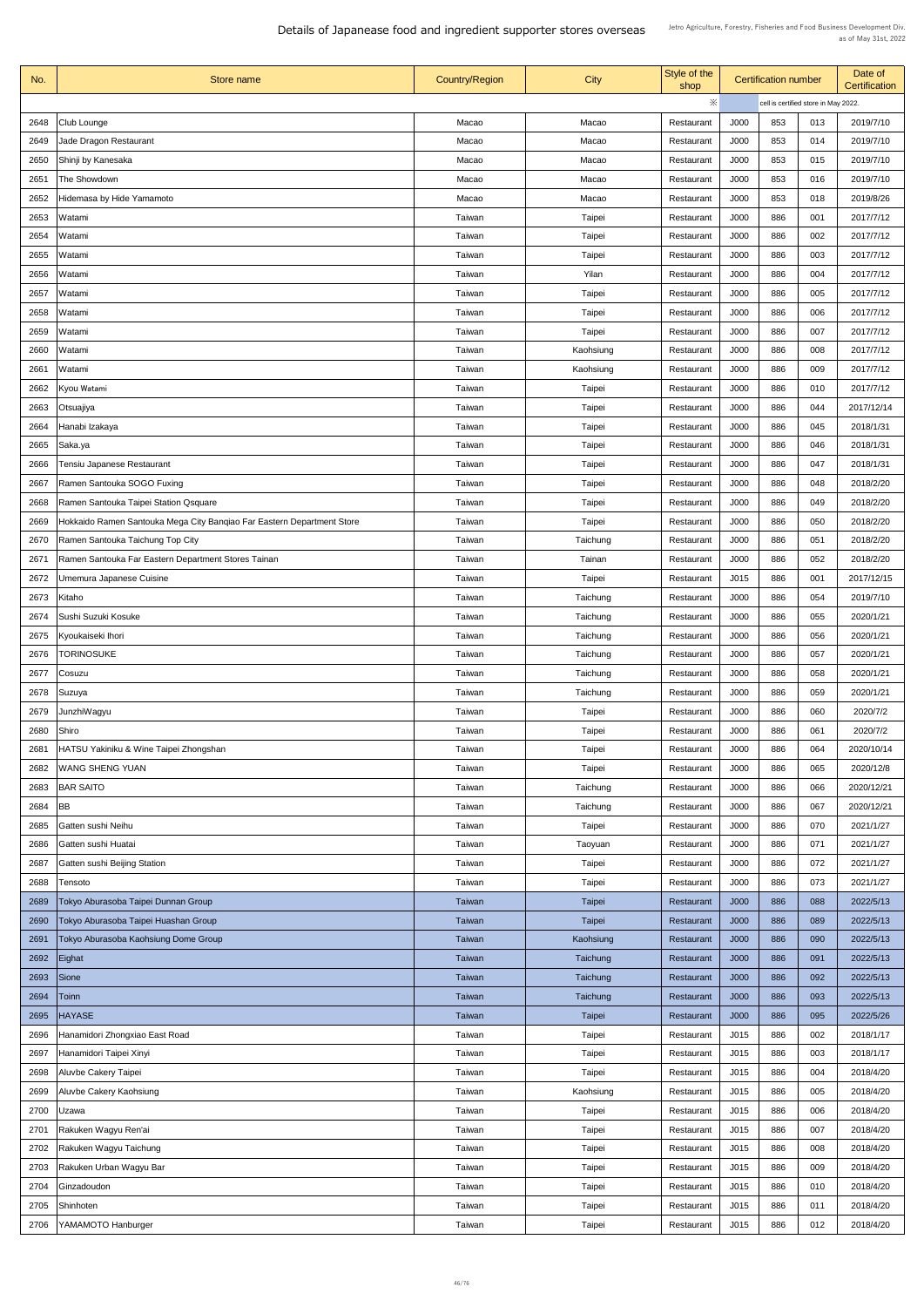| No.  | Store name                                     | <b>Country/Region</b> | <b>City</b>   | Style of the<br>shop | <b>Certification number</b>          |     | Date of<br><b>Certification</b> |            |
|------|------------------------------------------------|-----------------------|---------------|----------------------|--------------------------------------|-----|---------------------------------|------------|
|      |                                                |                       |               | $\ddot{\times}$      | cell is certified store in May 2022. |     |                                 |            |
| 2707 | Izakaya Shoya                                  | Taiwan                | Taipei        | Restaurant           | J015                                 | 886 | 013                             | 2018/4/20  |
| 2708 | Robatayaki Tanuki                              | Taiwan                | <b>Taipei</b> | Restaurant           | J015                                 | 886 | 014                             | 2018/4/20  |
| 2709 | Izakaya Donbei                                 | Taiwan                | <b>Taipei</b> | Restaurant           | J015                                 | 886 | 015                             | 2018/4/20  |
| 2710 | <b>Mediterran Steak House</b>                  | Taiwan                | <b>Taipei</b> | Restaurant           | J015                                 | 886 | 016                             | 2018/4/20  |
| 2711 | SHIKOKU SANUKI UDON & TENPURA SPECIALTY STORE  | Taiwan                | Taichung      | Restaurant           | J000                                 | 886 | 053                             | 2018/11/27 |
| 2712 | <b>TANPOPO Takashimaya</b>                     | Singapore             | Singapore     | Restaurant           | <b>J000</b>                          | 065 | 002                             | 2017/5/11  |
| 2713 | <b>TANPOPO Grand Takashimaya</b>               | Singapore             | Singapore     | Restaurant           | <b>J000</b>                          | 065 | 003                             | 2017/5/11  |
| 2714 | Niku Kappo ION                                 | Singapore             | Singapore     | Restaurant           | J000                                 | 065 | 007                             | 2017/6/29  |
| 2715 | <b>Natami Juction 8</b>                        | Singapore             | Singapore     | Restaurant           | J000                                 | 065 | 008                             | 2017/6/29  |
|      |                                                |                       |               |                      | <b>J000</b>                          | 065 |                                 | 2017/6/29  |
| 2716 | Watami Star Vista                              | Singapore             | Singapore     | Restaurant           |                                      |     | 009                             |            |
| 2717 | <b>Natami Causeway Point</b>                   | Singapore             | Singapore     | Restaurant           | J000                                 | 065 | 010                             | 2017/6/29  |
| 2718 | Watami City Square                             | Singapore             | Singapore     | Restaurant           | <b>J000</b>                          | 065 | 011                             | 2017/6/29  |
| 2719 | <b>MANDARIN ORCHARD SINGAPORE Triple Three</b> | Singapore             | Singapore     | Restaurant           | J000                                 | 065 | 013                             | 2017/11/21 |
| 2720 | <b>GAN YAKITORI</b>                            | Singapore             | Singapore     | Restaurant           | J000                                 | 065 | 014                             | 2017/12/22 |
| 2721 | KINKI RESTAURANT + Bar                         | Singapore             | Singapore     | Restaurant           | J000                                 | 065 | 015                             | 2017/12/22 |
| 2722 | <b>YAYOI Liang Coat</b>                        | Singapore             | Singapore     | Restaurant           | J000                                 | 065 | 016                             | 2017/12/22 |
| 2723 | YAYOI 100AM                                    | Singapore             | Singapore     | Restaurant           | J000                                 | 065 | 017                             | 2017/12/22 |
| 2724 | <b>YAYOI Millenia Walk</b>                     | Singapore             | Singapore     | Restaurant           | J000                                 | 065 | 018                             | 2017/12/22 |
| 2725 | <b>YAYOI United Square</b>                     | Singapore             | Singapore     | Restaurant           | J000                                 | 065 | 019                             | 2017/12/22 |
| 2726 | YAYOI Bugis +                                  | Singapore             | Singapore     | Restaurant           | J000                                 | 065 | 020                             | 2017/12/22 |
| 2727 | YAYOI 313@somerset                             | Singapore             | Singapore     | Restaurant           | J000                                 | 065 | 021                             | 2017/12/22 |
| 2728 | <b>YAYOI The Star Vista</b>                    | Singapore             | Singapore     | Restaurant           | J000                                 | 065 | 022                             | 2017/12/22 |
| 2729 | <b>YAYOI Eastpoint</b>                         | Singapore             | Singapore     | Restaurant           | J000                                 | 065 | 023                             | 2017/12/22 |
| 2730 | <b>Sumire Yakitori House</b>                   | Singapore             | Singapore     | Restaurant           | J000                                 | 065 | 024                             | 2018/1/4   |
| 2731 | Teppei Syokudo (Millenia Walk outlet)          | Singapore             | Singapore     | Restaurant           | J000                                 | 065 | 025                             | 2018/1/17  |
| 2732 | Teppei Syokudo (Republic Plaza outlet)         | Singapore             | Singapore     | Restaurant           | J000                                 | 065 | 026                             | 2018/1/17  |
| 2733 | Teppei Syokudo (ION Orchard outlet)            | Singapore             | Singapore     | Restaurant           | J000                                 | 065 | 027                             | 2018/1/17  |
| 2734 | Teppei Syokudo (Changi City Point outlet)      | Singapore             | Singapore     | Restaurant           | <b>J000</b>                          | 065 | 028                             | 2018/1/17  |
| 2735 | Teppei Syokudo (Plaza Singapura outlet)        | Singapore             | Singapore     | Restaurant           | J000                                 | 065 | 029                             | 2018/1/17  |
| 2736 | Teppei Syokudo (Asia Square Tower outlet)      | Singapore             | Singapore     | Restaurant           | J000                                 | 065 | 030                             | 2018/1/17  |
| 2737 | JAPAN RAIL CAFÉ                                | Singapore             | Singapore     | Restaurant           | J000                                 | 065 | 031                             | 2018/1/17  |
| 2738 | <b>TEPPAN by Chef Yonemura</b>                 | Singapore             | Singapore     | Restaurant           | J000                                 | 065 | 032                             | 2018/1/17  |
| 2739 | <b>TACHO SUSHI ION ORCHARD</b>                 | Singapore             | Singapore     | Restaurant           | J000                                 | 065 | 033                             | 2018/1/17  |
| 2740 | TACHO SUSHI PLAZA SINGAPURA                    | Singapore             | Singapore     | Restaurant           | J000                                 | 065 | 034                             | 2018/1/17  |
| 2741 | <b>ITACHO SUSHI TERMINAL 3</b>                 | Singapore             | Singapore     | Restaurant           | J000                                 | 065 | 035                             | 2018/1/17  |
| 2742 | <b>ITACHO SUSHI BUGIS JUNCTION</b>             | Singapore             | Singapore     | Restaurant           | J000                                 | 065 | 036                             | 2018/1/17  |
| 2743 | <b>ITACHO SUSHI THE STAR VISTA</b>             | Singapore             | Singapore     | Restaurant           | J000                                 | 065 | 037                             | 2018/1/17  |
| 2744 | <b>ITACHO SUSHI BEDOK MALL</b>                 |                       |               |                      | J000                                 | 065 | 038                             | 2018/1/17  |
|      |                                                | Singapore             | Singapore     | Restaurant           |                                      |     |                                 |            |
| 2745 | <b>ITACHO SUSHI TAMPINES MALL</b>              | Singapore             | Singapore     | Restaurant           | J000                                 | 065 | 039                             | 2018/1/17  |
| 2746 | <b>TACHO SUSHI J CUBE</b>                      | Singapore             | Singapore     | Restaurant           | J000                                 | 065 | 040                             | 2018/1/17  |
| 2747 | Samurice Raffles Place outlet                  | Singapore             | Singapore     | Restaurant           | J000                                 | 065 | 041                             | 2018/1/17  |
|      | 2748 Samurice Novena United Square outlet      | Singapore             | Singapore     | Restaurant           | J000                                 | 065 | 042                             | 2018/1/17  |
| 2749 | Samurice Star Vista outlet                     | Singapore             | Singapore     | Restaurant           | J000                                 | 065 | 043                             | 2018/1/17  |
| 2750 | Samurice Orchard Wisma outlet                  | Singapore             | Singapore     | Restaurant           | J000                                 | 065 | 044                             | 2018/1/17  |
| 2751 | Samurice Tanjong Pagar outlet                  | Singapore             | Singapore     | Restaurant           | J000                                 | 065 | 045                             | 2018/1/17  |
| 2752 | Ginza Rokukakutei                              | Singapore             | Singapore     | Restaurant           | J000                                 | 065 | 046                             | 2018/1/17  |
| 2753 | Don & Tori                                     | Singapore             | Singapore     | Restaurant           | J000                                 | 065 | 047                             | 2018/1/17  |
| 2754 | <b>Shabiri and Kintan Buffet</b>               | Singapore             | Singapore     | Restaurant           | J000                                 | 065 | 048                             | 2018/1/24  |
| 2755 | ABURIYA JAPANEASE BBQ RESTAURANT               | Singapore             | Singapore     | Restaurant           | J000                                 | 065 | 049                             | 2018/2/14  |
| 2756 | Akira Back, JW Marriott Singapore South Beach  | Singapore             | Singapore     | Restaurant           | J000                                 | 065 | 050                             | 2018/2/14  |
| 2757 | Aoki                                           | Singapore             | Singapore     | Restaurant           | J000                                 | 065 | 051                             | 2018/2/14  |
| 2758 | OSAKA CUISINE ARAKAWA                          | Singapore             | Singapore     | Restaurant           | <b>J000</b>                          | 065 | 052                             | 2018/2/14  |
| 2759 | Azmaya Honten                                  | Singapore             | Singapore     | Restaurant           | J000                                 | 065 | 053                             | 2018/2/14  |
| 2760 | Azmaya                                         | Singapore             | Singapore     | Restaurant           | J000                                 | 065 | 054                             | 2018/2/14  |
| 2761 | <b>BAM! Restaurant</b>                         | Singapore             | Singapore     | Restaurant           | <b>J000</b>                          | 065 | 055                             | 2018/2/14  |
| 2762 | BEEF YAKINIKU DINING YAKINIQUEST               | Singapore             | Singapore     | Restaurant           | J000                                 | 065 | 056                             | 2018/2/14  |
| 2763 | Burosu Honten Gyoza&Ramen                      | Singapore             | Singapore     | Restaurant           | J000                                 | 065 | 057                             | 2018/2/14  |
| 2764 | <b>FAT COW</b>                                 | Singapore             | Singapore     | Restaurant           | J000                                 | 065 | 059                             | 2018/2/14  |
| 2765 | Gyuu+Yakiniku Grill @ Emporium Shokuhin        | Singapore             | Singapore     | Restaurant           | J000                                 | 065 | 060                             | 2018/2/14  |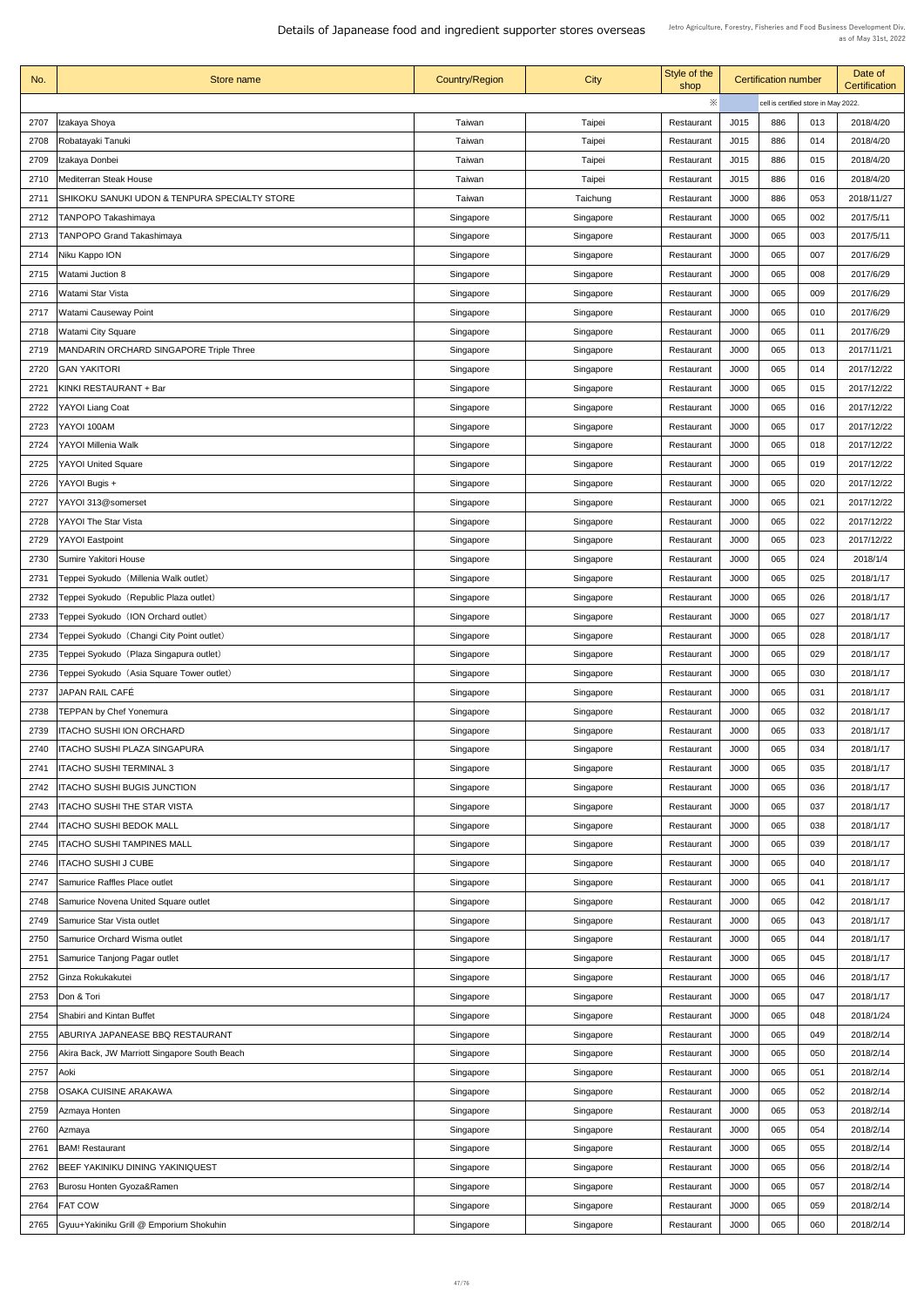| No.  | Store name                                     | <b>Country/Region</b> | <b>City</b> | Style of the<br>shop |             | <b>Certification number</b> |                                      | Date of<br><b>Certification</b> |
|------|------------------------------------------------|-----------------------|-------------|----------------------|-------------|-----------------------------|--------------------------------------|---------------------------------|
|      |                                                |                       |             | ※                    |             |                             | cell is certified store in May 2022. |                                 |
| 2766 | Hokkaido Izakaya Tanjong Pager                 | Singapore             | Singapore   | Restaurant           | J000        | 065                         | 061                                  | 2018/2/14                       |
| 2767 | Hokkaido Izakaya @ Japan Food Town             | Singapore             | Singapore   | Restaurant           | J000        | 065                         | 062                                  | 2018/2/14                       |
| 2768 | <b>Ishinomaki Grill &amp; Sake</b>             | Singapore             | Singapore   | Restaurant           | J000        | 065                         | 066                                  | 2018/2/14                       |
| 2769 | Ishizuchi Sake Bar @ Emporium Shokuhin         | Singapore             | Singapore   | Restaurant           | J000        | 065                         | 067                                  | 2018/2/14                       |
| 2770 | JF KANDA WADATSUMI                             |                       |             | Restaurant           | J000        | 065                         | 069                                  | 2018/2/14                       |
|      |                                                | Singapore             | Singapore   |                      | J000        | 065                         | 070                                  | 2018/2/14                       |
| 2771 | Kabuke                                         | Singapore             | Singapore   | Restaurant           |             |                             |                                      |                                 |
| 2772 | Kamoshita                                      | Singapore             | Singapore   | Restaurant           | <b>J000</b> | 065                         | 071                                  | 2018/2/14                       |
| 2773 | Kan sushi                                      | Singapore             | Singapore   | Restaurant           | J000        | 065                         | 072                                  | 2018/2/14                       |
| 2774 | Kohi Koji                                      | Singapore             | Singapore   | Restaurant           | J000        | 065                         | 073                                  | 2018/2/14                       |
| 2775 | KOJI SUSHI BAR CHEVRON HOUSE                   | Singapore             | Singapore   | Restaurant           | J000        | 065                         | 074                                  | 2018/2/14                       |
| 2776 | KOJI SUSHI BAR PICKERING STREET                | Singapore             | Singapore   | Restaurant           | J000        | 065                         | 075                                  | 2018/2/14                       |
| 2777 | Kome Kome                                      | Singapore             | Singapore   | Restaurant           | J000        | 065                         | 076                                  | 2018/2/14                       |
| 2778 | Kuro Maguro                                    | Singapore             | Singapore   | Restaurant           | J000        | 065                         | 077                                  | 2018/2/14                       |
| 2779 | Man Man Unagi Restaurant                       | Singapore             | Singapore   | Restaurant           | J000        | 065                         | 078                                  | 2018/2/14                       |
| 2780 | Dashi Master MARUSAYA                          | Singapore             | Singapore   | Restaurant           | J000        | 065                         | 079                                  | 2018/2/14                       |
| 2781 | Me@OUE                                         | Singapore             | Singapore   | Restaurant           | J000        | 065                         | 080                                  | 2018/2/14                       |
| 2782 | Mitsu Sushi Bar                                | Singapore             | Singapore   | Restaurant           | J000        | 065                         | 083                                  | 2018/2/14                       |
| 2783 | Nami Restaurant and Bar                        | Singapore             | Singapore   | Restaurant           | J000        | 065                         | 084                                  | 2018/2/14                       |
| 2784 | Numazu Uogashizushi Singapore                  | Singapore             | Singapore   | Restaurant           | J000        | 065                         | 085                                  | 2018/2/14                       |
| 2785 | Okameya                                        | Singapore             | Singapore   | Restaurant           | J000        | 065                         | 086                                  | 2018/2/14                       |
| 2786 | Pixy                                           | Singapore             | Singapore   | Restaurant           | J000        | 065                         | 087                                  | 2018/2/14                       |
| 2787 | <b>RAMEN CHAMPION</b><br>(BUGIS+)              | Singapore             | Singapore   | Restaurant           | J000        | 065                         | 089                                  | 2018/2/14                       |
| 2788 | (CLARKE QUAY CENTRAL)<br><b>RAMEN CHAMPION</b> | Singapore             | Singapore   | Restaurant           | J000        | 065                         | 090                                  | 2018/2/14                       |
| 2789 | <b>RAMEN CHAMPION (Terminal3)</b>              | Singapore             | Singapore   | Restaurant           | J000        | 065                         | 091                                  | 2018/2/14                       |
| 2790 | Renga-Ya (Japanese Steak & BBQ)                | Singapore             | Singapore   | Restaurant           | J000        | 065                         | 092                                  | 2018/2/14                       |
| 2791 | Sabar Singapore                                | Singapore             | Singapore   | Restaurant           | J000        | 065                         | 093                                  | 2018/2/14                       |
| 2792 | Senmi sushi @ Emporium Shokuhin                | Singapore             | Singapore   | Restaurant           | J000        | 065                         | 094                                  | 2018/2/14                       |
| 2793 | Shabu gen                                      | Singapore             | Singapore   | Restaurant           | J000        | 065                         | 095                                  | 2018/2/14                       |
| 2794 | Shio Pepe                                      | Singapore             | Singapore   | Restaurant           | J000        | 065                         | 096                                  | 2018/2/14                       |
| 2795 | Shisen Hanten by Chen Kentaro                  | Singapore             | Singapore   | Restaurant           | J000        | 065                         | 097                                  | 2018/2/14                       |
| 2796 | SHUNJUU IZAKAYA                                | Singapore             | Singapore   | Restaurant           | J000        | 065                         | 098                                  | 2018/2/14                       |
| 2797 | <b>SUJU JAPANESE RESTAURANT</b>                | Singapore             | Singapore   | Restaurant           | J000        | 065                         | 099                                  | 2018/2/14                       |
| 2798 | Sushi Saburoku                                 |                       |             | Restaurant           | J000        | 065                         | 100                                  | 2018/2/14                       |
|      |                                                | Singapore             | Singapore   |                      |             |                             |                                      |                                 |
| 2799 | Sushi Mieda                                    | Singapore             | Singapore   | Restaurant           | J000        | 065                         | 101                                  | 2018/2/14                       |
| 2800 | Syun By hal Yamashita                          | Singapore             | Singapore   | Restaurant           | J000        | 065                         | 102                                  | 2018/2/14                       |
| 2801 | Takujo Japanese Dining @ enporium shokuhin     | Singapore             | Singapore   | Restaurant           | J000        | 065                         | 104                                  | 2018/2/14                       |
| 2802 | Tamaya Dining                                  | Singapore             | Singapore   | Restaurant           | J000        | 065                         | 105                                  | 2018/2/14                       |
| 2803 | Teppan Kaiseki Satsuki                         | Singapore             | Singapore   | Restaurant           | J000        | 065                         | 107                                  | 2018/2/14                       |
| 2804 | Teppan-ya                                      | Singapore             | Singapore   | Restaurant           | J000        | 065                         | 108                                  | 2018/2/14                       |
| 2805 | Tomi zushi Singapore KATONG                    | Singapore             | Singapore   | Restaurant           | J000        | 065                         | 110                                  | 2018/2/14                       |
| 2806 | Tomi zushi Singapore MILLENIA                  | Singapore             | Singapore   | Restaurant           | J000        | 065                         | 111                                  | 2018/2/14                       |
| 2807 | Tomi zushi Singapore ECHIGOTEI                 | Singapore             | Singapore   | Restaurant           | J000        | 065                         | 112                                  | 2018/2/14                       |
| 2808 | Tsukiji Sushi Takewaka                         | Singapore             | Singapore   | Restaurant           | J000        | 065                         | 113                                  | 2018/2/14                       |
| 2809 | Umi+Vino Seafood Wine Bar @ enporium shokuhin  | Singapore             | Singapore   | Restaurant           | J000        | 065                         | 114                                  | 2018/2/14                       |
| 2810 | Ushidoki Wagyu Kaiseki                         | Singapore             | Singapore   | Restaurant           | J000        | 065                         | 115                                  | 2018/2/14                       |
| 2811 | Yakiniku JanJan                                | Singapore             | Singapore   | Restaurant           | J000        | 065                         | 116                                  | 2018/2/14                       |
| 2812 | Yamagawa Japanese Restautant                   | Singapore             | Singapore   | Restaurant           | J000        | 065                         | 117                                  | 2018/2/14                       |
| 2813 | <b>Yuzu Japanese Restaurant</b>                | Singapore             | Singapore   | Restaurant           | J000        | 065                         | 118                                  | 2018/2/14                       |
| 2814 | <b>SUSHI MITSUWA</b>                           | Singapore             | Singapore   | Restaurant           | J000        | 065                         | 120                                  | 2018/2/20                       |
| 2815 | <b>Sandaime Mikoto</b>                         | Singapore             | Singapore   | Restaurant           | J000        | 065                         | 121                                  | 2018/2/20                       |
| 2816 | Niku Katsumata                                 | Singapore             | Singapore   | Restaurant           | J000        | 065                         | 122                                  | 2018/2/20                       |
| 2817 | The Hitsuji Club                               | Singapore             | Singapore   | Restaurant           | J000        | 065                         | 123                                  | 2018/2/20                       |
| 2818 | <b>Ramen Matsuri</b>                           | Singapore             | Singapore   | Restaurant           | J000        | 065                         | 124                                  | 2018/2/20                       |
| 2819 | Hakata Japanese Restaurant                     | Singapore             | Singapore   | Restaurant           | J000        | 065                         | 125                                  | 2018/2/20                       |
| 2820 | Himawari Japanese Restaurant                   | Singapore             | Singapore   | Restaurant           | J000        | 065                         | 126                                  | 2018/2/20                       |
| 2821 | Teppei Japanese Restaurant                     | Singapore             | Singapore   | Restaurant           | J000        | 065                         | 128                                  | 2018/3/5                        |
| 2822 | <b>TOMI SUSHI</b>                              | Singapore             | Singapore   | Restaurant           | J000        | 065                         | 129                                  | 2018/3/5                        |
| 2823 | <b>Okinawan Diner Nirai-Kanai</b>              |                       | Singapore   | Restaurant           | J000        | 065                         | 130                                  | 2018/3/5                        |
|      |                                                | Singapore             |             |                      |             |                             |                                      |                                 |
| 2824 | Ramen Bar Suzuki                               | Singapore             | Singapore   | Restaurant           | J000        | 065                         | 131                                  | 2018/3/5                        |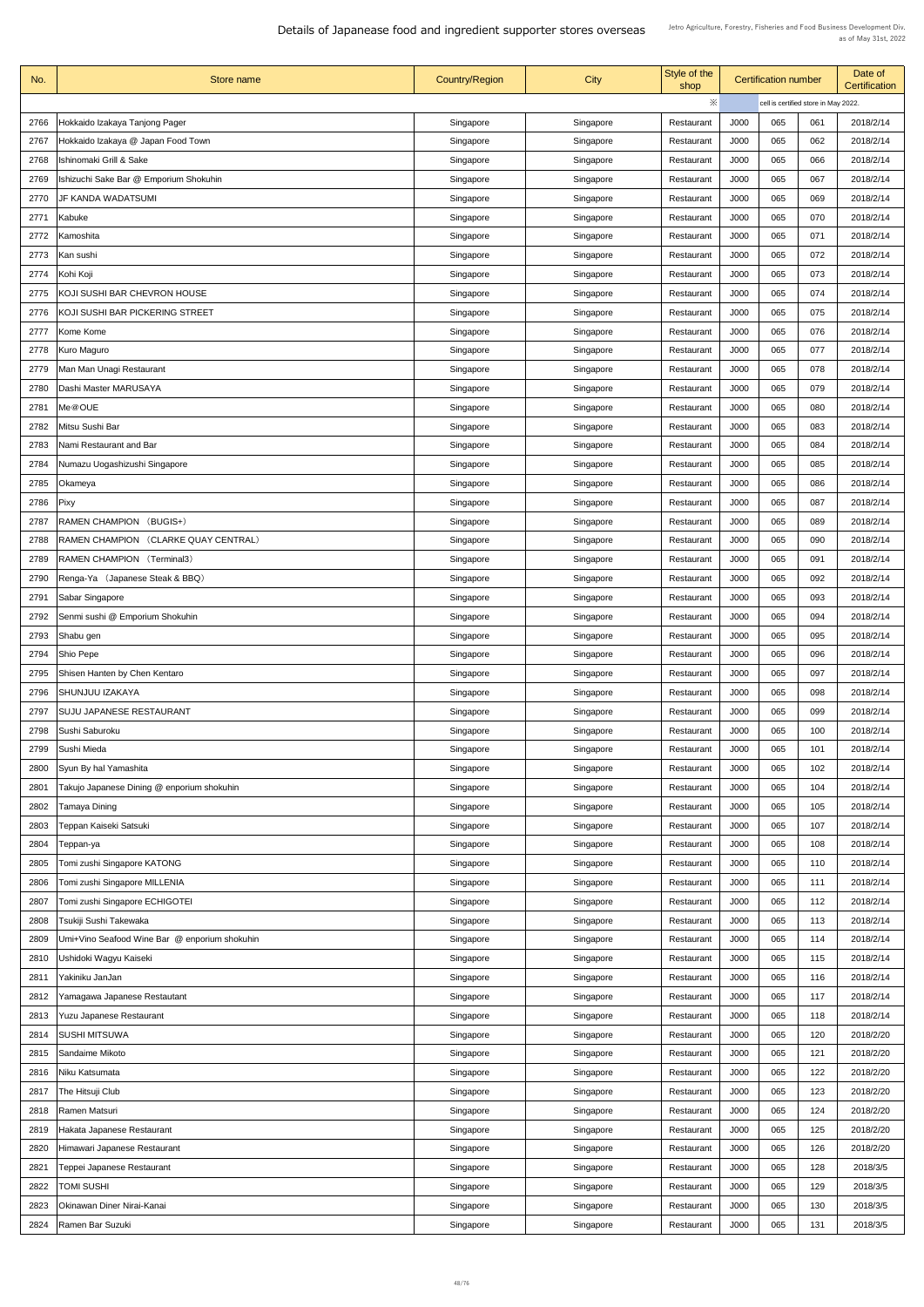| No.  | Store name                                            | <b>Country/Region</b> | <b>City</b> | Style of the<br>shop |             | <b>Certification number</b> |                                      | Date of<br><b>Certification</b> |
|------|-------------------------------------------------------|-----------------------|-------------|----------------------|-------------|-----------------------------|--------------------------------------|---------------------------------|
|      |                                                       |                       |             | $\ddot{\times}$      |             |                             | cell is certified store in May 2022. |                                 |
| 2825 | <b>Ramen Dining Suzuki</b>                            | Singapore             | Singapore   | Restaurant           | J000        | 065                         | 132                                  | 2018/3/5                        |
| 2826 | Satsuma Hayato Singapore                              | Singapore             | Singapore   | Restaurant           | J000        | 065                         | 133                                  | 2018/3/5                        |
| 2827 | Chikuyotei Intercontinental                           | Singapore             | Singapore   | Restaurant           | J000        | 065                         | 134                                  | 2018/3/5                        |
| 2828 | Chikuyotei UE Square                                  | Singapore             | Singapore   | Restaurant           | J000        | 065                         | 135                                  | 2018/3/5                        |
| 2829 | Takumi Restaurant                                     | Singapore             | Singapore   | Restaurant           | J000        | 065                         | 136                                  | 2018/3/14                       |
| 2830 | <b>Ristorante Takada</b>                              | Singapore             | Singapore   | Restaurant           | J000        | 065                         | 138                                  | 2018/3/14                       |
|      | Hokkaido Ramen Santouka The Central                   |                       |             |                      | J000        | 065                         | 139                                  |                                 |
| 2831 |                                                       | Singapore             | Singapore   | Restaurant           |             |                             |                                      | 2018/3/14                       |
| 2832 | Hokkaido Ramen Santouka Orchard Cuppage Terrace       | Singapore             | Singapore   | Restaurant           | J000        | 065                         | 140                                  | 2018/3/14                       |
| 2833 | Yakitori Lounge HIBIKI                                | Singapore             | Singapore   | Restaurant           | J000        | 065                         | 144                                  | 2018/4/9                        |
| 2834 | NAKAJIMA SUISAN GRILL Takashimaya Grill Shop          | Singapore             | Singapore   | Restaurant           | J000        | 065                         | 147                                  | 2018/9/19                       |
| 2835 | Ootoya Changi City Point                              | Singapore             | Singapore   | Restaurant           | J000        | 065                         | 163                                  | 2018/12/25                      |
| 2836 | Ootoya Clementi Mall                                  | Singapore             | Singapore   | Restaurant           | J000        | 065                         | 164                                  | 2018/12/25                      |
| 2837 | Ootoya Orchard Central                                | Singapore             | Singapore   | Restaurant           | J000        | 065                         | 165                                  | 2018/12/25                      |
| 2838 | Tsuruhashi Fugetsu Suntec City                        | Singapore             | Singapore   | Restaurant           | J000        | 065                         | 166                                  | 2018/12/25                      |
| 2839 | Tendon Kohaku Chinatown Point                         | Singapore             | Singapore   | Restaurant           | J000        | 065                         | 167                                  | 2018/12/25                      |
| 2840 | Tendon Kohaku Suntec City                             | Singapore             | Singapore   | Restaurant           | J000        | 065                         | 168                                  | 2018/12/25                      |
| 2841 | <b>Tendon Kohaku Boat Quay</b>                        | Singapore             | Singapore   | Restaurant           | J000        | 065                         | 169                                  | 2018/12/25                      |
| 2842 | Tendon Kohaku Japan Gourmet Hall SORA                 | Singapore             | Singapore   | Restaurant           | J000        | 065                         | 170                                  | 2018/12/25                      |
| 2843 | MaguroDonya Miuramisakikou Sushi & Dining Suntec City | Singapore             | Singapore   | Restaurant           | J000        | 065                         | 171                                  | 2019/1/15                       |
| 2844 | KuroMaguro Tanjong Pagar Centre                       | Singapore             | Singapore   | Restaurant           | J000        | 065                         | 172                                  | 2019/1/15                       |
| 2845 | Morinaga                                              | Singapore             | Singapore   | Restaurant           | J000        | 065                         | 173                                  | 2019/1/15                       |
| 2846 | Café & Bar Dot                                        | Singapore             | Singapore   | Restaurant           | J000        | 065                         | 175                                  | 2019/1/15                       |
| 2847 | Natsume                                               | Singapore             | Singapore   | Restaurant           | J000        | 065                         | 176                                  | 2019/1/15                       |
|      |                                                       |                       |             |                      |             | 065                         | 177                                  | 2019/1/15                       |
| 2848 | Maruya                                                | Singapore             | Singapore   | Restaurant           | J000        |                             |                                      |                                 |
| 2849 | Yakitori Tsuyoshi                                     | Singapore             | Singapore   | Restaurant           | J000        | 065                         | 178                                  | 2019/1/15                       |
| 2850 | Maruki                                                | Singapore             | Singapore   | Restaurant           | J000        | 065                         | 179                                  | 2019/1/15                       |
| 2851 | Ajisai                                                | Singapore             | Singapore   | Restaurant           | J000        | 065                         | 180                                  | 2019/1/15                       |
| 2852 | Shirakaba Sansou                                      | Singapore             | Singapore   | Restaurant           | J000        | 065                         | 181                                  | 2019/1/15                       |
| 2853 | Hanamaru                                              | Singapore             | Singapore   | Restaurant           | J000        | 065                         | 182                                  | 2019/1/15                       |
| 2854 | Nadai Fujisoba NI-HACHI                               | Singapore             | Singapore   | Restaurant           | J000        | 065                         | 183                                  | 2019/1/15                       |
| 2855 | Suage Hokkaido Soup Curry                             | Singapore             | Singapore   | Restaurant           | J000        | 065                         | 184                                  | 2019/1/15                       |
| 2856 | Sandaime Bunji                                        | Singapore             | Singapore   | Restaurant           | J000        | 065                         | 185                                  | 2019/1/15                       |
| 2857 | <b>TAKADA Grill &amp; Bar</b>                         | Singapore             | Singapore   | Restaurant           | J000        | 065                         | 186                                  | 2019/1/15                       |
| 2858 | Ajisen Bugis Junction                                 | Singapore             | Singapore   | Restaurant           | J000        | 065                         | 187                                  | 2019/1/15                       |
| 2859 | Ajisen Bedok Mall                                     | Singapore             | Singapore   | Restaurant           | J000        | 065                         | 188                                  | 2019/1/15                       |
| 2860 | Ajisen AMK Hub                                        | Singapore             | Singapore   | Restaurant           | J000        | 065                         | 189                                  | 2019/1/15                       |
| 2861 | Ajisen Bukit Panjang Plaza                            | Singapore             | Singapore   | Restaurant           | J000        | 065                         | 190                                  | 2019/1/15                       |
| 2862 | <b>Ajisen Causeway Point</b>                          | Singapore             | Singapore   | Restaurant           | J000        | 065                         | 191                                  | 2019/1/15                       |
| 2863 | Ajisen Changi City Point                              | Singapore             | Singapore   | Restaurant           | J000        | 065                         | 192                                  | 2019/1/15                       |
| 2864 | Ajisen Compass One                                    | Singapore             | Singapore   | Restaurant           | J000        | 065                         | 193                                  | 2019/1/15                       |
| 2865 | Ajisen IMM                                            | Singapore             | Singapore   | Restaurant           | J000        | 065                         | 194                                  | 2019/1/15                       |
| 2866 | Ajisen Junction 8                                     | Singapore             | Singapore   | Restaurant           | <b>J000</b> | 065                         | 195                                  | 2019/1/15                       |
| 2867 | Ajisen Lot One                                        | Singapore             | Singapore   | Restaurant           | J000        | 065                         | 196                                  | 2019/1/15                       |
| 2868 | Ajisen Tiong Bahru                                    | Singapore             | Singapore   | Restaurant           | J000        | 065                         | 197                                  | 2019/1/15                       |
| 2869 | Ajisen Vivo City                                      | Singapore             | Singapore   | Restaurant           | J000        | 065                         | 198                                  | 2019/1/15                       |
|      | Ajisen Waterway Point                                 |                       |             |                      | J000        | 065                         | 199                                  | 2019/1/15                       |
| 2870 |                                                       | Singapore             | Singapore   | Restaurant           |             |                             |                                      |                                 |
| 2871 | Ajisen Sembawang Shopping Centre                      | Singapore             | Singapore   | Restaurant           | J000        | 065                         | 200                                  | 2019/1/15                       |
| 2872 | Den Ajisen Plaza Singapura                            | Singapore             | Singapore   | Restaurant           | J000        | 065                         | 201                                  | 2019/1/15                       |
| 2873 | Den Ajisen Square 2                                   | Singapore             | Singapore   | Restaurant           | J000        | 065                         | 202                                  | 2019/1/15                       |
| 2874 | Den Ajisen Hougang Mall                               | Singapore             | Singapore   | Restaurant           | J000        | 065                         | 203                                  | 2019/1/15                       |
| 2875 | Den Ajisen Tampines Mall                              | Singapore             | Singapore   | Restaurant           | J000        | 065                         | 204                                  | 2019/1/15                       |
| 2876 | Den Ajisen NEX Shopping Centre                        | Singapore             | Singapore   | Restaurant           | J000        | 065                         | 205                                  | 2019/1/15                       |
| 2877 | Oh some bowls                                         | Singapore             | Singapore   | Restaurant           | J000        | 065                         | 206                                  | 2019/1/15                       |
| 2878 | Caffe B                                               | Singapore             | Singapore   | Restaurant           | J000        | 065                         | 207                                  | 2019/1/15                       |
| 2879 | Chef Yamashita Tanjong Pagar                          | Singapore             | Singapore   | Restaurant           | J000        | 065                         | 208                                  | 2019/1/15                       |
| 2880 | Chef Yamashita Mede-Ya                                | Singapore             | Singapore   | Restaurant           | J000        | 065                         | 209                                  | 2019/1/15                       |
| 2881 | Hakata Ikkousha Tanjong Pagar                         | Singapore             | Singapore   | Restaurant           | J000        | 065                         | 210                                  | 2019/1/15                       |
| 2882 | Hakata Ikkousha CHIJMES                               | Singapore             | Singapore   | Restaurant           | J000        | 065                         | 211                                  | 2019/1/15                       |
| 2883 | Pizzeria L'Operetta                                   | Singapore             | Singapore   | Restaurant           | J000        | 065                         | 212                                  | 2019/1/15                       |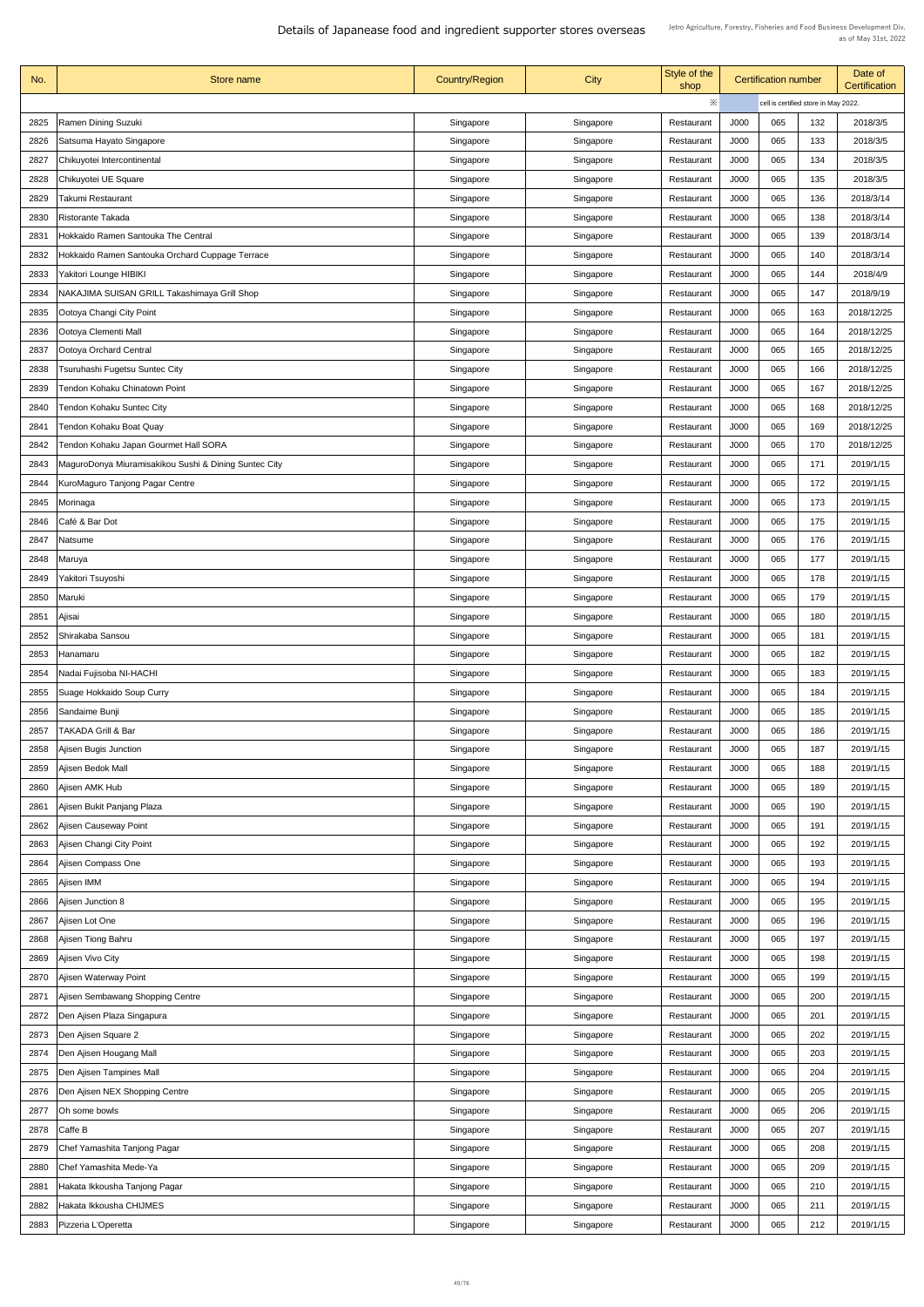| No.  | Store name                               | <b>Country/Region</b> | <b>City</b>         | Style of the<br>shop |             | <b>Certification number</b> |                                      | Date of<br><b>Certification</b> |
|------|------------------------------------------|-----------------------|---------------------|----------------------|-------------|-----------------------------|--------------------------------------|---------------------------------|
|      |                                          |                       |                     | $\ddot{\times}$      |             |                             | cell is certified store in May 2022. |                                 |
| 2884 | Trattoria L'Operetta                     | Singapore             | Singapore           | Restaurant           | J000        | 065                         | 213                                  | 2019/1/15                       |
| 2885 | CornerBar L'Operetta                     | Singapore             | Singapore           | Restaurant           | J000        | 065                         | 214                                  | 2019/1/15                       |
| 2886 | <b>ECHIZEN</b>                           | Singapore             | Singapore           | Restaurant           | J000        | 065                         | 215                                  | 2019/1/15                       |
| 2887 | uka ITALIAN-DINING/PIZZA/BAR             | Singapore             | Singapore           | Restaurant           | J000        | 065                         | 216                                  | 2019/1/15                       |
| 2888 | Monzushi                                 | Singapore             | Singapore           | Restaurant           | J000        | 065                         | 217                                  | 2019/1/15                       |
| 2889 | <b>Snaffles</b>                          | Singapore             | Singapore           | Restaurant           | J000        | 065                         | 218                                  | 2019/1/15                       |
|      |                                          |                       |                     |                      |             | 065                         |                                      |                                 |
| 2890 | Snaffles Café                            | Singapore             | Singapore           | Restaurant           | J000        |                             | 219                                  | 2019/1/15                       |
| 2891 | Yatagarasu                               | Singapore             | Singapore           | Restaurant           | J000        | 065                         | 220                                  | 2019/1/15                       |
| 2892 | makatsu Star Vista                       | Singapore             | Singapore           | Restaurant           | J000        | 065                         | 221                                  | 2019/1/15                       |
| 2893 | Imakatsu Tanjong Pagar                   | Singapore             | Singapore           | Restaurant           | J000        | 065                         | 222                                  | 2019/1/15                       |
| 2894 | Shabu Shabu Gyu Jin                      | Singapore             | Singapore           | Restaurant           | J000        | 065                         | 223                                  | 2019/1/15                       |
| 2895 | Shabu Shabu Gyu Jin                      | Singapore             | Singapore           | Restaurant           | J000        | 065                         | 224                                  | 2019/1/15                       |
| 2896 | Shabu Shabu Gyu Jin                      | Singapore             | Singapore           | Restaurant           | <b>J000</b> | 065                         | 225                                  | 2019/1/15                       |
| 2897 | Yakiniku Heijoen                         | Singapore             | Singapore           | Restaurant           | J000        | 065                         | 226                                  | 2019/1/15                       |
| 2898 | Yakiniku Heijoen                         | Singapore             | Singapore           | Restaurant           | J000        | 065                         | 227                                  | 2019/1/15                       |
| 2899 | <b>Ginza LION Santec City</b>            | Singapore             | Singapore           | Restaurant           | J000        | 065                         | 228                                  | 2019/1/15                       |
| 2900 | <b>Sens Sushi and Grill</b>              | Singapore             | Singapore           | Restaurant           | J000        | 065                         | 232                                  | 2019/5/7                        |
| 2901 | Mikawa Yakitori Bar                      | Singapore             | Singapore           | Restaurant           | J000        | 065                         | 233                                  | 2019/10/16                      |
| 2902 | Mikawa Yakitori Bar                      | Singapore             | Singapore           | Restaurant           | J000        | 065                         | 234                                  | 2019/10/16                      |
| 2903 | <b>RIZU Modern Japanese Cuisine</b>      | Singapore             | Singapore           | Restaurant           | J000        | 065                         | 235                                  | 2019/10/16                      |
| 2904 | Whitegrass                               | Singapore             | Singapore           | Restaurant           | J000        | 065                         | 236                                  | 2020/5/12                       |
| 2905 | <b>TENDON TENYA Orchard Central</b>      | Singapore             | Singapore           | Restaurant           | J000        | 065                         | 241                                  | 2020/11/18                      |
| 2906 | Tampopo @ Oasis Terraces                 |                       | Singapore           | Restaurant           | J000        | 065                         | 238                                  | 2020/6/2                        |
|      |                                          | Singapore             |                     |                      |             |                             |                                      |                                 |
| 2907 | TONKOTSU KAZAN RAMEN FUNAN               | Singapore             | Singapore           | Restaurant           | J000        | 065                         | 243                                  | 2021/1/21                       |
| 2908 | TONKOTSU KAZAN RAMEN CENTURY SQUARE      | Singapore             | Singapore           | Restaurant           | J000        | 065                         | 244                                  | 2021/1/21                       |
| 2909 | TONKOTSU KAZAN RAMEN BUKIT PANJANG PLAZA | Singapore             | Singapore           | Restaurant           | J000        | 065                         | 245                                  | 2021/1/21                       |
| 2910 | <b>TONKOTSU KAZAN RAMEN SQUARE 2</b>     | Singapore             | Singapore           | Restaurant           | J000        | 065                         | 246                                  | 2021/1/21                       |
| 2911 | TONKOTSU KAZAN RAMEN NORTHPOINT          | Singapore             | Singapore           | Restaurant           | J000        | 065                         | 247                                  | 2021/1/21                       |
| 2912 | TONKOTSU KAZAN RAMEN JEM                 | Singapore             | Singapore           | Restaurant           | J000        | 065                         | 248                                  | 2021/1/21                       |
| 2913 | Niku Katsumata Singapore                 | Singapore             | Singapore           | Restaurant           | J000        | 065                         | 249                                  | 2021/5/27                       |
| 2914 | <b>TENDON TENYA ION Orchard</b>          | Singapore             | Singapore           | Restaurant           | J000        | 065                         | 250                                  | 2021/7/29                       |
| 2915 | WHITETREE cafe &salon                    | Singapore             | Singapore           | Restaurant           | J000        | 065                         | 262                                  | 2022/3/22                       |
| 2916 | <b>Okada Coffee</b>                      | Singapore             | Singapore           | Restaurant           | J000        | 065                         | 264                                  | 2022/3/22                       |
| 2917 | Hvala                                    | Singapore             | Singapore           | Restaurant           | J000        | 065                         | 265                                  | 2022/3/22                       |
| 2918 | Tarte by Cheryl Koh                      | Singapore             | Singapore           | Restaurant           | J000        | 065                         | 266                                  | 2022/3/22                       |
| 2919 | <b>TORASHO Ramen&amp;Charcoal Bar</b>    | Singapore             | Singapore           | Restaurant           | J000        | 065                         | 267                                  | 2022/4/25                       |
| 2920 | <b>Excapade Kiulap 1</b>                 | <b>Brunei</b>         | Bandar Seri Begawan | Restaurant           | J000        | 673                         | 001                                  | 2019/3/18                       |
| 2921 | <b>Excapade Gadong</b>                   | <b>Brunei</b>         | Bandar Seri Begawan | Restaurant           | J000        | 673                         | 002                                  | 2019/3/14                       |
| 2922 | Excapade Kiulap 2                        | <b>Brunei</b>         | Bandar Seri Begawan | Restaurant           | J000        | 673                         | 003                                  | 2019/3/14                       |
| 2923 | <b>Excapade Bunut</b>                    | <b>Brunei</b>         | Bandar Seri Begawan | Restaurant           | J000        | 673                         | 004                                  | 2019/3/14                       |
| 2924 | <b>Excapade Sersuop</b>                  | <b>Brunei</b>         | Bandar Seri Begawan | Restaurant           | J000        | 673                         | 005                                  | 2019/3/14                       |
| 2925 | <b>Excapade Bandar</b>                   | <b>Brunei</b>         | Bandar Seri Begawan | Restaurant           | J000        | 673                         | 006                                  | 2019/3/14                       |
| 2926 | Excapade Rimba                           | <b>Brunei</b>         | Bandar Seri Begawan | Restaurant           | J000        | 673                         | 007                                  | 2019/3/14                       |
| 2927 | <b>Excapade Times Square</b>             | <b>Brunei</b>         | Bandar Seri Begawan | Restaurant           | J000        | 673                         | 008                                  | 2019/3/14                       |
| 2928 | <b>Excapade Seria</b>                    | <b>Brunei</b>         | Bandar Seri Begawan | Restaurant           | J000        | 673                         | 009                                  | 2019/3/14                       |
| 2929 | <b>Excapade Kuala Belait</b>             | <b>Brunei</b>         | Bandar Seri Begawan | Restaurant           | J000        | 673                         | 010                                  | 2019/3/14                       |
|      |                                          |                       |                     |                      |             |                             |                                      |                                 |
| 2930 | <b>Excapade One Riverside</b>            | <b>Brunei</b>         | Gadong              | Restaurant           | J000        | 673                         | 013                                  | 2020/2/27                       |
| 2931 | The 19th Suzuki Shoten Publika           | Malaysia              | <b>Kuala Lumpur</b> | Restaurant           | J000        | 060                         | 001                                  | 2017/5/8                        |
| 2932 | Enoshima                                 | Malaysia              | Kuala Lumpur        | Restaurant           | J000        | 060                         | 001                                  | 2017/9/28                       |
| 2933 | <b>OZEKI</b>                             | Malaysia              | Kuala Lumpur        | Restaurant           | J000        | 060                         | 002                                  | 2017/10/27                      |
| 2934 | Enoshima Mont Kiara                      | Malaysia              | Kuala Lumpur        | Restaurant           | J000        | 060                         | 003                                  | 2017/10/27                      |
| 2935 | <b>ROKKO</b>                             | Malaysia              | Kuala Lumpur        | Restaurant           | J000        | 060                         | 005                                  | 2017/10/27                      |
| 2936 | Kirishima KL                             | Malaysia              | <b>Kuala Lumpur</b> | Restaurant           | J000        | 060                         | 006                                  | 2017/10/27                      |
| 2937 | <b>TEA PRESS</b>                         | Malaysia              | Petaling Jaya       | Restaurant           | J000        | 060                         | 007                                  | 2017/10/27                      |
| 2938 | Sourakuya                                | Malaysia              | <b>Kuala Lumpur</b> | Restaurant           | J000        | 060                         | 008                                  | 2017/12/14                      |
| 2939 | Robataya Izakaya 1 Utama Shopping Centre | Malaysia              | Petaling Jaya       | Restaurant           | J000        | 060                         | 009                                  | 2017/12/14                      |
| 2940 | Robataya Izakaya Publika                 | Malaysia              | Kuala Lumpur        | Restaurant           | J000        | 060                         | 010                                  | 2017/12/14                      |
| 2941 | <b>SUSHI KINMEDAI</b>                    | Malaysia              | Kuala Lumpur        | Restaurant           | J000        | 060                         | 011                                  | 2017/12/14                      |
| 2942 | <b>SUSHI MARU</b>                        | Malaysia              | Kuala Lumpur        | Restaurant           | J000        | 060                         | 012                                  | 2017/12/14                      |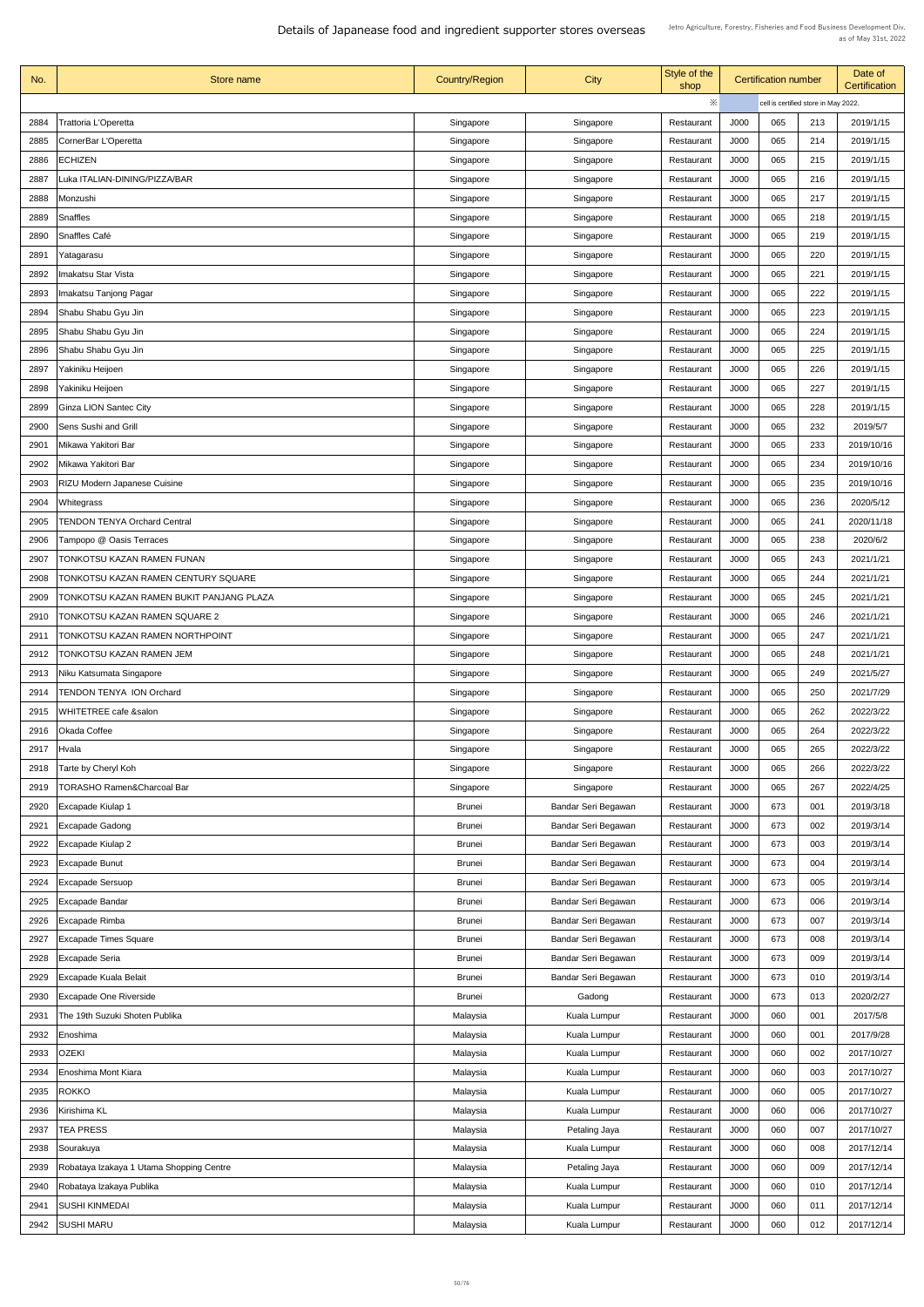| No.          | Store name                                                                   | <b>Country/Region</b> | City                          | Style of the<br>shop     |             | <b>Certification number</b>          |     | Date of<br><b>Certification</b> |
|--------------|------------------------------------------------------------------------------|-----------------------|-------------------------------|--------------------------|-------------|--------------------------------------|-----|---------------------------------|
|              |                                                                              |                       |                               | $\ddot{\times}$          |             | cell is certified store in May 2022. |     |                                 |
| 2943         | Kitsuzo Izakaya                                                              | Malaysia              | Kuala Lumpur                  | Restaurant               | <b>J000</b> | 060                                  | 013 | 2017/12/14                      |
| 2944         | Oribe                                                                        | Malaysia              | Kuala Lumpur                  | Restaurant               | J000        | 060                                  | 017 | 2017/12/14                      |
| 2945         | Yoshinari                                                                    | Malaysia              | Kuala Lumpur                  | Restaurant               | J000        | 060                                  | 018 | 2017/12/14                      |
| 2946         | <b>SOU OMAKASE DINING</b>                                                    | Malaysia              | Kuala Lumpur                  | Restaurant               | J000        | 060                                  | 019 | 2017/12/14                      |
| 2947         | <b>UOKATSU</b>                                                               | Malaysia              | <b>Kuala Lumpur</b>           | Restaurant               | <b>J000</b> | 060                                  | 020 | 2017/12/22                      |
| 2948         | Himawari Japanese Restaurant                                                 | Malaysia              | Kuala Lumpur                  | Restaurant               | <b>J000</b> | 060                                  | 022 | 2017/12/22                      |
| 2949         | <b>SAI SAI Japanese Restaurant</b>                                           | Malaysia              | Kuala Lumpur                  | Restaurant               | J000        | 060                                  | 023 | 2017/12/22                      |
| 2950         | Sushi Azabu                                                                  | Malaysia              | Kuala Lumpur                  | Restaurant               | <b>J000</b> | 060                                  | 025 | 2018/1/4                        |
| 2951         | Toriden                                                                      | Malaysia              | Kuala Lumpur                  | Restaurant               | J000        | 060                                  | 026 | 2018/1/4                        |
| 2952         | Tou-an                                                                       | Malaysia              | <b>Kuala Lumpur</b>           | Restaurant               | J000        | 060                                  | 027 | 2018/1/4                        |
| 2953         | <b>MIKOSHI RESTAURANT</b>                                                    | Malaysia              | Kuala Lumpur                  | Restaurant               | <b>J000</b> | 060                                  | 028 | 2018/1/4                        |
| 2954         | Ginza-Sushimasa                                                              | Malaysia              | Kuala Lumpur                  | Restaurant               | <b>J000</b> | 060                                  | 029 | 2018/1/4                        |
| 2955         | HOKKAIDO ICHIBA                                                              | Malaysia              | <b>Kuala Lumpur</b>           | Restaurant               | <b>J000</b> | 060                                  | 043 | 2018/1/4                        |
| 2956         | <b>OZEN ZANMAI</b>                                                           | Malaysia              | Kuala Lumpur                  | Restaurant               | J000        | 060                                  | 044 | 2018/1/4                        |
| 2957         | <b>Sushi HINATA</b>                                                          | Malaysia              | Kuala Lumpur                  | Restaurant               | J000        | 060                                  | 045 | 2018/1/17                       |
| 2958         | TAKA by SUSHI SAITO & GINZA TENKUNI                                          | Malaysia              | Kuala Lumpur                  | Restaurant               | J000        | 060                                  | 046 | 2018/1/17                       |
| 2959         | Kaihomaru                                                                    | Malaysia              | Kuala Lumpur                  | Restaurant               | J000        | 060                                  | 047 | 2018/1/17                       |
| 2960         | <b>SHIN NIHON</b>                                                            | Malaysia              | Kuala Lumpur                  | Restaurant               | J000        | 060                                  | 048 | 2018/1/17                       |
| 2961         | Tori-Doki                                                                    | Malaysia              | Kuala Lumpur                  | Restaurant               | J000        | 060                                  | 049 | 2018/1/17                       |
| 2962         | <b>KURA</b>                                                                  | Malaysia              | Kuala Lumpur                  | Restaurant               | J000        | 060                                  | 050 | 2018/1/17                       |
| 2963         | <b>SUSHI JIRO Mid Valley Mega Mall Outlet</b>                                | Malaysia              | Kuala Lumpur                  | Restaurant               | J000        | 060                                  | 051 | 2018/1/17                       |
| 2964         | <b>SUSHI JIRO My Town Shopping Centre Outlet</b>                             | Malaysia              | Kuala Lumpur                  | Restaurant               | J000        | 060                                  | 052 | 2018/1/17                       |
| 2965         | <b>SUSHI JIRO Sunway Pyramid Outlet</b>                                      | Malaysia              | Petaling Jaya                 | Restaurant               | J000        | 060                                  | 053 | 2018/1/17                       |
| 2966         | <b>SUSHI JIRO Plaza Gurney Outlet</b>                                        | Malaysia              | Penang                        | Restaurant               | J000        | 060                                  | 054 | 2018/1/17                       |
| 2967         | <b>PASTA ZANMAI One Utama Outlet</b>                                         | Malaysia              | Petaling Jaya                 | Restaurant               | J000        | 060                                  | 055 | 2018/1/17                       |
| 2968         | <b>PASTA ZANMAI 1 Mont Kiara Outlet</b>                                      | Malaysia              | Kuala Lumpur                  | Restaurant               | J000        | 060                                  | 056 | 2018/1/17                       |
| 2969         | PASTA ZANMAI Sunway Pyramid Outlet                                           | Malaysia              | Petaling Jaya                 | Restaurant               | J000        | 060                                  | 057 | 2018/1/17                       |
| 2970         | PASTA ZANMAI Empire Shopping Gallery Outlet                                  | Malaysia              | Petaling Jaya                 | Restaurant               | J000        | 060                                  | 058 | 2018/1/17                       |
| 2971         | PASTA ZANMAI Tropicana City Mall Outlet                                      | Malaysia              | Petaling Jaya                 | Restaurant               | J000        | 060                                  | 059 | 2018/1/17                       |
| 2972         | PASTA ZANMAI Paradigm Mall Outlet                                            | Malaysia              | Petaling Jaya                 | Restaurant               | J000        | 060                                  | 060 | 2018/1/17                       |
| 2973         | PASTA ZANMAI GURNEY PARAGON Outlet                                           |                       |                               |                          | <b>J000</b> | 060                                  | 061 | 2018/1/17                       |
| 2974         | <b>PASTA ZANMAI NU SENTRALOutlet</b>                                         | Malaysia              | Penang                        | Restaurant<br>Restaurant | <b>J000</b> | 060                                  | 062 | 2018/1/17                       |
|              | <b>RAKUZEN Countryyard SS15 Outlet</b>                                       | Malaysia              | Kuala Lumpur                  | Restaurant               | J000        | 060                                  | 063 | 2018/1/17                       |
| 2975<br>2976 | RAKUZEN SUNWAY PYRAMID Outlet                                                | Malaysia              | ubang Jay                     | Restaurant               | <b>J000</b> | 060                                  | 064 | 2018/1/17                       |
| 2977         | <b>RAKUZEN G Tower Outlet</b>                                                | Malaysia<br>Malaysia  | Petaling Jaya<br>Kuala Lumpur | Restaurant               | <b>J000</b> | 060                                  | 065 | 2018/1/17                       |
| 2978         | <b>RAKUZEN Hartmas Shopping Centre Outlet</b>                                | Malaysia              | Kuala Lumpur                  | Restaurant               | J000        | 060                                  | 066 | 2018/1/17                       |
| 2979         | RAKUZEN EMPIRE SHOPPING GALLERY SUBANG Outlet                                | Malaysia              | ubang Jay                     | Restaurant               | J000        | 060                                  | 067 | 2018/1/17                       |
| 2980         | <b>RAKUZEN Desa Parkcity Outlet</b>                                          | Malaysia              | Kuala Lumpur                  | Restaurant               | J000        | 060                                  | 068 | 2018/1/17                       |
| 2981         | RAKUZEN PUBLIKA SOLARIS DUTAMAS Outlet                                       | Malaysia              | Kuala Lumpur                  | Restaurant               | <b>J000</b> | 060                                  | 069 | 2018/1/17                       |
| 2982         | RAKUZEN TROPICANA CITY MALL Outlet                                           | Malaysia              | Petaling Jaya                 | Restaurant               | J000        | 060                                  | 070 | 2018/1/17                       |
| 2983         | RAKUZEN OASIS ARA DAMANSARA Outlet                                           | Malaysia              | Petaling Jaya                 | Restaurant               | J000        | 060                                  | 071 | 2018/1/17                       |
| 2984         |                                                                              |                       | Shah Alam                     |                          | J000        | 060                                  | 072 | 2018/1/17                       |
| 2985         | <b>RAKUZEN GAMUDA WALK Outlet</b><br>RAKUZEN SUNWAY PUTRA MALL Outlet        | Malaysia<br>Malaysia  | <b>Kuala Lumpur</b>           | Restaurant<br>Restaurant | <b>J000</b> | 060                                  | 073 | 2018/1/17                       |
|              |                                                                              |                       |                               |                          | <b>J000</b> |                                      | 074 |                                 |
| 2986<br>2987 | <b>RAKUZEN GURNEY PARAGON Outlet</b><br><b>RAKUZEN Pavilion Elite Outlet</b> | Malaysia<br>Malaysia  | Penang<br>Kuala Lumpur        | Restaurant<br>Restaurant | <b>J000</b> | 060<br>060                           | 075 | 2018/1/17<br>2018/1/17          |
|              |                                                                              |                       |                               |                          |             | 060                                  | 076 |                                 |
| 2988         | <b>RAKUZEN Sunway Velocity Mall Outlet</b>                                   | Malaysia              | <b>Kuala Lumpur</b>           | Restaurant               | J000        |                                      |     | 2018/1/17                       |
| 2989         | <b>RAKUZEN The Staring Mall Outlet</b>                                       | Malaysia              | Petaling Jaya                 | Restaurant               | J000        | 060                                  | 077 | 2018/1/17                       |
| 2990         | <b>RAKUZEN Bangsar Village Outlet</b>                                        | Malaysia              | Kuala Lumpur                  | Restaurant               | J000        | 060                                  | 078 | 2018/1/17                       |
| 2991         | <b>SUSHI ZANMAI The Staring Mall Outlet</b>                                  | Malaysia              | Petaling Jaya                 | Restaurant               | J000        | 060                                  | 079 | 2018/1/17                       |
| 2992         | <b>SUSHI ZANMAI Sunway Pyramid Outlet</b>                                    | Malaysia              | Petaling Jaya                 | Restaurant               | J000        | 060                                  | 080 | 2018/1/17                       |
| 2993         | <b>SUSHI ZANMAI The GARDENS MALL Outlet</b>                                  | Malaysia              | Kuala Lumpur                  | Restaurant               | J000        | 060                                  | 081 | 2018/1/17                       |
| 2994         | <b>SUSHI ZANMAI One Utama Outlet</b>                                         | Malaysia              | Petaling Jaya                 | Restaurant               | J000        | 060                                  | 082 | 2018/1/17                       |
| 2995         | <b>SUSHI ZANMAI 1 Mont Kiara Outlet</b>                                      | Malaysia              | Kuala Lumpur                  | Restaurant               | J000        | 060                                  | 083 | 2018/1/17                       |
| 2996         | <b>SUSHI ZANMAI PARADIGM MALL Outlet</b>                                     | Malaysia              | Petaling Jaya                 | Restaurant               | J000        | 060                                  | 084 | 2018/1/17                       |
| 2997         | <b>SUSHI ZANMAI Avenue K Outlet</b>                                          | Malaysia              | <b>Kuala Lumpur</b>           | Restaurant               | J000        | 060                                  | 085 | 2018/1/17                       |
| 2998         | <b>SUSHI ZANMAI The Main Place Outlet</b>                                    | Malaysia              | ubang Jay                     | Restaurant               | <b>J000</b> | 060                                  | 086 | 2018/1/17                       |
| 2999         | <b>SUSHI ZANMAI NU Sentral KL Outlet</b>                                     | Malaysia              | Kuala Lumpur                  | Restaurant               | J000        | 060                                  | 087 | 2018/1/17                       |
| 3000         | <b>SUSHI ZANMAI DPULZE CYBERJAYA Outlet</b>                                  | Malaysia              | CyberJaya                     | Restaurant               | J000        | 060                                  | 088 | 2018/1/17                       |
| 3001         | <b>SUSHI ZANMAI SKYAVENUE Outlet</b>                                         | Malaysia              | Penang                        | Restaurant               | J000        | 060                                  | 089 | 2018/1/17                       |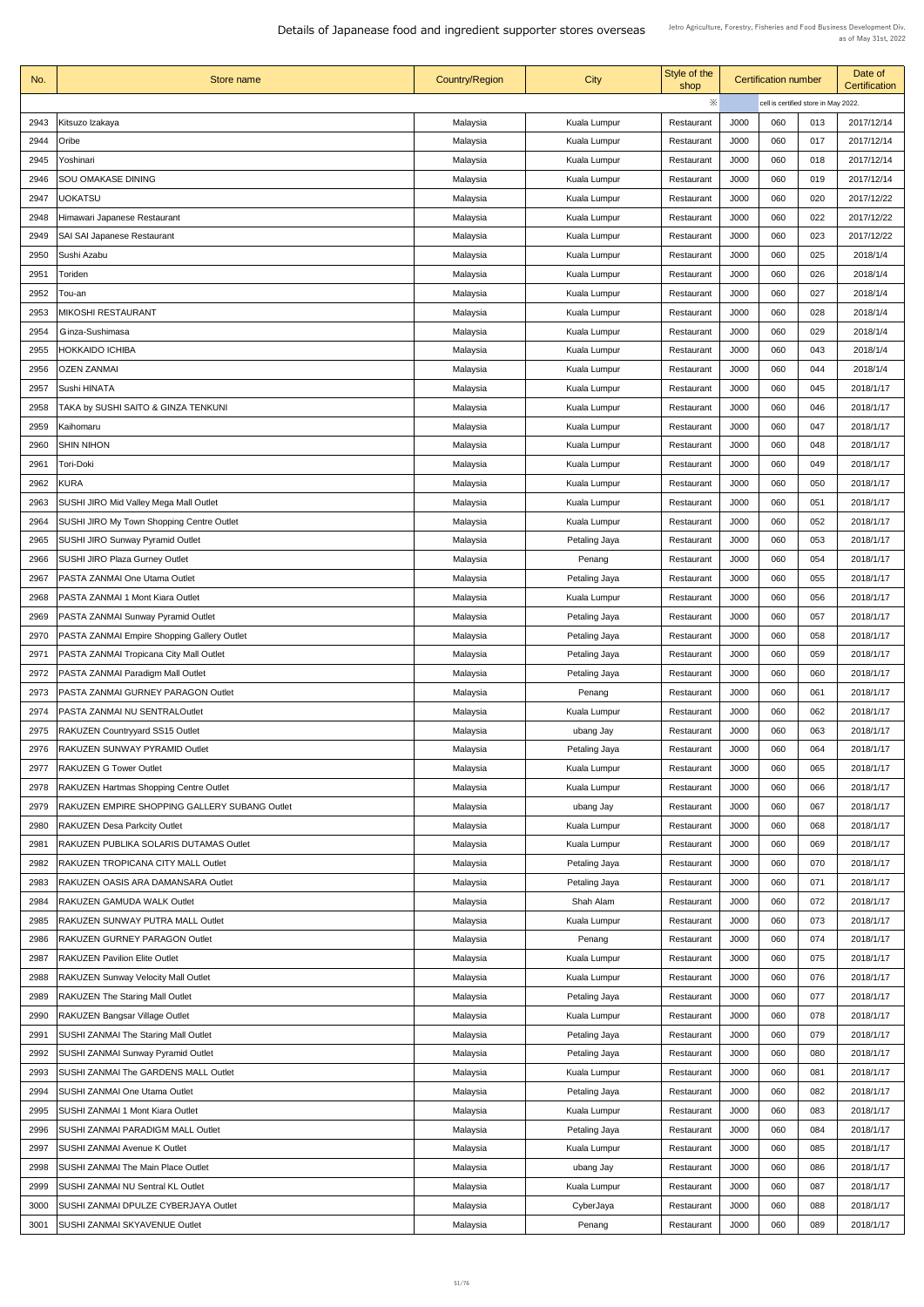| No.  | <b>Store name</b>                                          | <b>Country/Region</b> | City                | Style of the<br>shop | <b>Certification number</b> |     |                                      | Date of<br><b>Certification</b> |
|------|------------------------------------------------------------|-----------------------|---------------------|----------------------|-----------------------------|-----|--------------------------------------|---------------------------------|
|      |                                                            |                       |                     | ※                    |                             |     | cell is certified store in May 2022. |                                 |
| 3002 | <b>SUSHI ZANMAI PARADIGM MALL Johor Mahru Outlet</b>       | Malaysia              | Johor Bahru         | Restaurant           | <b>J000</b>                 | 060 | 090                                  | 2018/1/17                       |
| 3003 | <b>SUSHI ZANMAI IOI Mall Puchong Outlet</b>                | Malaysia              | Puchong             | Restaurant           | <b>J000</b>                 | 060 | 091                                  | 2018/1/17                       |
| 3004 | <b>SUSHI ZANMAI Setia City Mall Outlet</b>                 | Malaysia              | Shah Alam           | Restaurant           | <b>J000</b>                 | 060 | 092                                  | 2018/1/17                       |
| 3005 | <b>SUSHI ZANMAI SUNWAY VELOCITY MALL Outlet</b>            | Malaysia              | Kuala Lumpur        | Restaurant           | <b>J000</b>                 | 060 | 093                                  | 2018/1/17                       |
| 3006 | <b>SUSHI ZANMAI MYTOWN Outlet</b>                          | Malaysia              | <b>Kuala Lumpur</b> | Restaurant           | <b>J000</b>                 | 060 | 094                                  | 2018/1/17                       |
| 3007 | <b>SUSHI ZANMAI IOI City Mall Outlet</b>                   | Malaysia              | Putrajaya           | Restaurant           | <b>J000</b>                 | 060 | 095                                  | 2018/1/17                       |
| 3008 | <b>SUSHI ZANMAI GURNEY PARAGON Outlet</b>                  | Malaysia              | Penang              | Restaurant           | J000                        | 060 | 096                                  | 2018/1/17                       |
| 3009 | SUSHI ZANMAI KOMTAR Johor Baharu City Centre Outlet Outlet | Malaysia              | Johor Bahru         | Restaurant           | J000                        | 060 | 097                                  | 2018/1/17                       |
| 3010 | <b>SUSHI ZANMAI The Shore Outlet</b>                       | Malaysia              | Melaka              | Restaurant           | J000                        | 060 | 098                                  | 2018/1/17                       |
| 301' | <b>SUSHI ZANMAI Suria Sabah Outlet</b>                     | Malaysia              | Kota Kinabalu       | Restaurant           | <b>J000</b>                 | 060 | 099                                  | 2018/1/17                       |
| 3012 | <b>SUSHI ZANMAI IMAGO Kota Kinabaru Outlet</b>             | Malaysia              | Kota Kinabalu       | Restaurant           | <b>J000</b>                 | 060 | 100                                  | 2018/1/17                       |
| 3013 | <b>SUSHI ZANMAI VIVACITY Outlet</b>                        | Malaysia              | Kuching             | Restaurant           | <b>J000</b>                 | 060 | 101                                  | 2018/1/17                       |
| 3014 | <b>SUSHI ZANMAI Aman Central Outlet</b>                    | Malaysia              | Alor Setar          | Restaurant           | J000                        | 060 | 102                                  | 2018/1/17                       |
| 3015 | <b>HANAYA</b>                                              | Malaysia              | Kuala Lumpur        | Restaurant           | J000                        | 060 | 103                                  | 2018/1/24                       |
| 3016 | <b>SYOYA</b>                                               |                       | <b>Kuala Lumpur</b> | Restaurant           | J000                        | 060 | 104                                  | 2018/1/24                       |
|      |                                                            | Malaysia              |                     |                      |                             |     |                                      |                                 |
| 3017 | <b>SUSHIYA</b>                                             | Malaysia              | Kuala Lumpur        | Restaurant           | J000                        | 060 | 105                                  | 2018/1/24                       |
| 3018 | <b>ICHIRO SUSHI BAR</b>                                    | Malaysia              | Petaling Jaya       | Restaurant           | J000                        | 060 | 106                                  | 2018/1/24                       |
| 3019 | <b>SOBAYA SHIGE</b>                                        | Malaysia              | Kuala Lumpur        | Restaurant           | J000                        | 060 | 107                                  | 2018/1/24                       |
| 3020 | <b>MENYA KAMIKAZE</b>                                      | Malaysia              | <b>Kuala Lumpur</b> | Restaurant           | J000                        | 060 | 108                                  | 2018/1/24                       |
| 3021 | Bento Shop Senya Express                                   | Malaysia              | Kuala Lumpur        | Restaurant           | J000                        | 060 | 109                                  | 2018/1/24                       |
| 3022 | Tsukijiya Publika                                          | Malaysia              | Kuala Lumpur        | Restaurant           | J000                        | 060 | 110                                  | 2018/1/24                       |
| 3023 | Tsukijiya Damansara Heights                                | Malaysia              | Kuala Lumpur        | Restaurant           | J000                        | 060 | 111                                  | 2018/1/24                       |
| 3024 | Tsukijiya Mutiara Damansara                                | Malaysia              | Petaling Jaya       | Restaurant           | J000                        | 060 | 112                                  | 2018/1/24                       |
| 3025 | Senya Family Izakaya                                       | Malaysia              | <b>Kuala Lumpur</b> | Restaurant           | J000                        | 060 | 113                                  | 2018/1/24                       |
| 3026 | Senya Sake & Dining                                        | Malaysia              | Kuala Lumpur        | Restaurant           | J000                        | 060 | 114                                  | 2018/1/24                       |
| 3027 | Senya Intermark                                            | Malaysia              | <b>Kuala Lumpur</b> | Restaurant           | J000                        | 060 | 115                                  | 2018/1/24                       |
| 3028 | Senya Japanese Dining and Bar                              | Malaysia              | Sepang Jaya         | Restaurant           | J000                        | 060 | 116                                  | 2018/1/24                       |
| 3029 | <b>HOKKAIDO ICHIE</b>                                      | Malaysia              | Kuala Lumpur        | Restaurant           | J000                        | 060 | 117                                  | 2018/7/20                       |
| 3030 | Bankara Ramen Avenue K                                     | Malaysia              | Kuala Lumpur        | Restaurant           | J000                        | 060 | 118                                  | 2018/12/14                      |
| 3031 | Bankara Ramen Mid Valley                                   | Malaysia              | Kuala Lumpur        | Restaurant           | J000                        | 060 | 119                                  | 2018/12/14                      |
| 3032 | Kampachi Pavilion                                          | Malaysia              | Kuala Lumpur        | Restaurant           | J000                        | 060 | 120                                  | 2018/12/14                      |
| 3033 | Kampachi Plaza33                                           | Malaysia              | Petaling Jaya       | Restaurant           | J000                        | 060 | 121                                  | 2018/12/14                      |
| 3034 | Kampachi Troika                                            | Malaysia              | Kuala Lumpur        | Restaurant           | J000                        | 060 | 122                                  | 2018/12/18                      |
| 3035 | Kampachi Hotel Equatorial Penang                           | Malaysia              | Penang              | Restaurant           | J000                        | 060 | 123                                  | 2018/12/18                      |
| 3036 | Hokkaido Syokudo Malaysia                                  | Malaysia              | Kuala Lumpur        | Restaurant           | J000                        | 060 | 124                                  | 2018/12/18                      |
| 3037 | <b>YAYOIKEN</b>                                            | Malaysia              | <b>Kuala Lumpur</b> | Restaurant           | J000                        | 060 | 125                                  | 2018/12/18                      |
| 3038 | Ichiyutei                                                  | Malaysia              | Kuala Lumpur        | Restaurant           | J000                        | 060 | 126                                  | 2018/12/18                      |
| 3039 | <b>VITO</b>                                                | Malaysia              | Kuala Lumpur        | Restaurant           | J000                        | 060 | 127                                  | 2018/12/18                      |
| 3040 | <b>TORIKIN</b>                                             | Malaysia              | Kuala Lumpur        | Restaurant           | J000                        | 060 | 128                                  | 2018/12/18                      |
| 3041 | Japanese Soba SHINANOJI                                    | Malaysia              | Kuala Lumpur        | Restaurant           | J000                        | 060 | 129                                  | 2018/12/18                      |
| 3042 | shakariki 432"                                             | Malaysia              | Kuala Lumpur        | Restaurant           | J000                        | 060 | 130                                  | 2018/12/18                      |
|      | 3043   Hana dining                                         | Malaysia              | Kuala Lumpur        | Restaurant           | <b>J000</b>                 | 060 | 131                                  | 2019/1/15                       |
| 3044 | Matsuri Japanese Food Court                                | Malaysia              | Cyber               | Restaurant           | J000                        | 060 | 132                                  | 2019/1/15                       |
| 3045 | <b>TSUKIJI No.8</b>                                        | Malaysia              | <b>Kuala Lumpur</b> | Restaurant           | J000                        | 060 | 133                                  | 2019/1/15                       |
| 3046 | <b>Ishin Japanese Dining</b>                               | Malaysia              | Kuala Lumpur        | Restaurant           | J000                        | 060 | 134                                  | 2019/1/25                       |
| 3047 | Yakiniku Toraji                                            | Malaysia              | <b>Kuala Lumpur</b> | Restaurant           | J000                        | 060 | 135                                  | 2019/1/25                       |
| 3048 | Umai Sushikan                                              | Malaysia              | <b>Kuala Lumpur</b> | Restaurant           | J000                        | 060 | 140                                  | 2019/1/25                       |
| 3049 | Iki-ya                                                     | Malaysia              | Petaling Jaya       | Restaurant           | J000                        | 060 | 142                                  | 2019/1/31                       |
| 3050 | Genji Restaurant                                           | Malaysia              | Petaling Jaya       | Restaurant           | J000                        | 060 | 150                                  | 2019/2/19                       |
| 3051 | Gyukingu Japanese BBQ Restaurant Desa Sri Hatamas          | Malaysia              | Kuala Lumpur        | Restaurant           | J000                        | 060 | 151                                  | 2019/2/19                       |
| 3052 | Gyukingu Japanese BBQ Restaurant Kota Damansara            | Malaysia              | Petaling Jaya       | Restaurant           | J000                        | 060 | 152                                  | 2019/2/19                       |
| 3053 | Saboten Ore Utama                                          | Malaysia              | Petaling Jaya       | Restaurant           | J000                        | 060 | 153                                  | 2019/2/19                       |
| 3054 | Tokyo Bijin Yakiniku                                       | Malaysia              | Sepang Jaya         | Restaurant           | J000                        | 060 | 154                                  | 2019/2/19                       |
| 3055 | Okonomiyaki KONAYA                                         | Malaysia              | Petaling Jaya       | Restaurant           | J000                        | 060 | 155                                  | 2019/2/28                       |
| 3056 | Sushi Tei (Cheras Leisure Mall)                            | Malaysia              | Kuala Lumpur        | Restaurant           | J000                        | 060 | 156                                  | 2019/2/28                       |
| 3057 | Sushi Tei (Nu Sentral)                                     | Malaysia              | Kuala Lumpur        | Restaurant           | <b>J000</b>                 | 060 | 157                                  | 2019/2/28                       |
| 3058 | Sushi Tei (Pavilion)                                       | Malaysia              | <b>Kuala Lumpur</b> | Restaurant           | J000                        | 060 | 158                                  | 2019/2/28                       |
| 3059 | Sushi Tei (Setia City Mall)                                | Malaysia              | Shah Alam           | Restaurant           | J000                        | 060 | 159                                  | 2019/2/28                       |
| 3060 | Sushi Tei (Setiawalk, Puchong)                             | Malaysia              | Puchong             | Restaurant           | J000                        | 060 | 160                                  | 2019/2/28                       |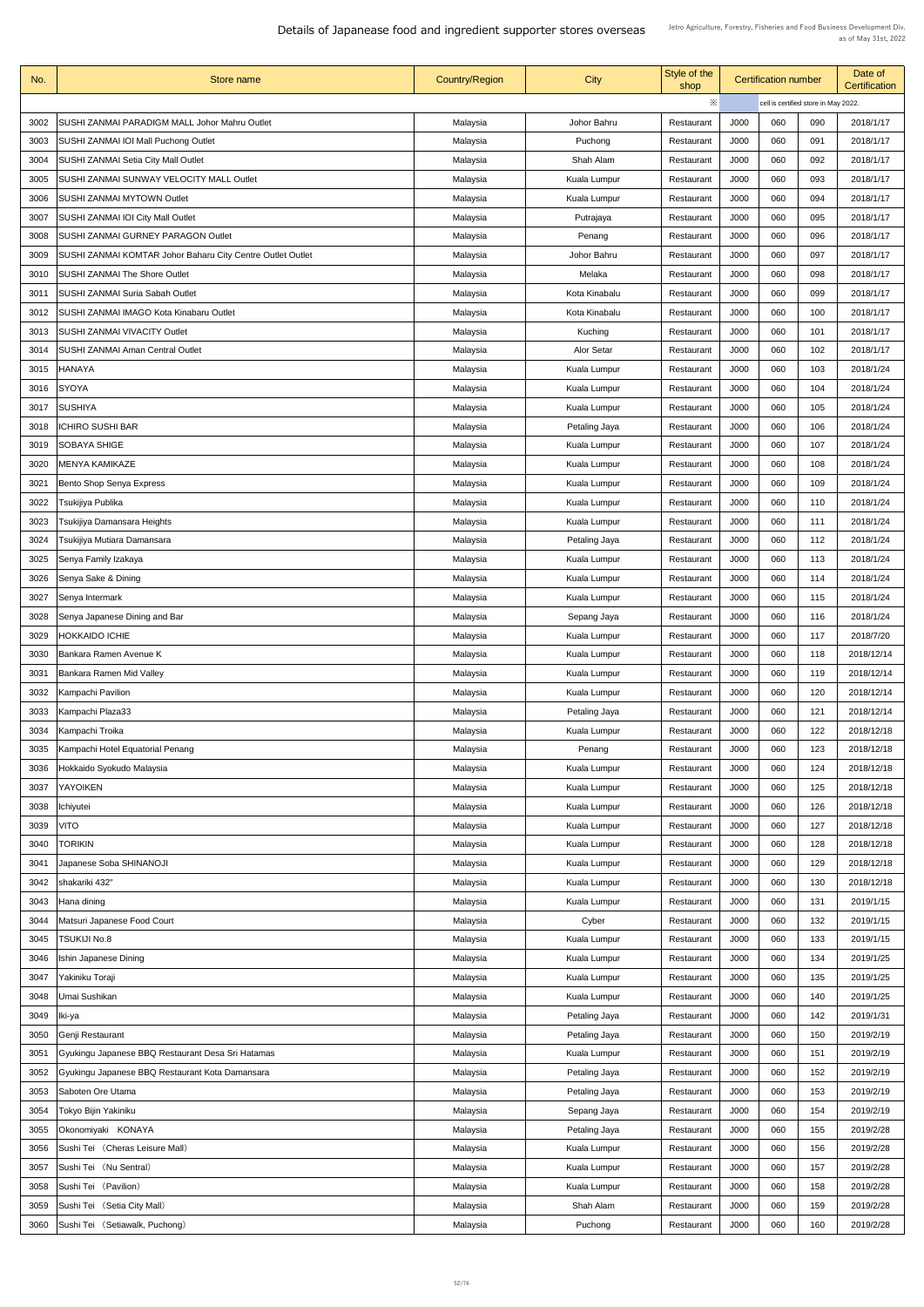| No.  | Store name                            | <b>Country/Region</b> | <b>City</b>           | Style of the<br>shop |             | <b>Certification number</b> |                                      | Date of<br><b>Certification</b> |
|------|---------------------------------------|-----------------------|-----------------------|----------------------|-------------|-----------------------------|--------------------------------------|---------------------------------|
|      |                                       |                       |                       | $\times$             |             |                             | cell is certified store in May 2022. |                                 |
| 3061 | Sushi Tei (Subang Courtyard)          | Malaysia              | Sepang Jaya           | Restaurant           | <b>J000</b> | 060                         | 161                                  | 2019/2/28                       |
| 3062 | Sushi Tei (Garden Mall)               | Malaysia              | Kuala Lumpur          | Restaurant           | J000        | 060                         | 162                                  | 2019/2/28                       |
| 3063 | Sushi Tei (Tropicana City Mall)       | Malaysia              | Petaling Jaya         | Restaurant           | <b>J000</b> | 060                         | 163                                  | 2019/2/28                       |
| 3064 | Sushi Tei (Plaza Gurney)              | Malaysia              | Penang                | Restaurant           | <b>J000</b> | 060                         | 164                                  | 2019/2/28                       |
| 3065 | Sushi Tei (Queensbay Mall)            | Malaysia              | Penang                | Restaurant           | <b>J000</b> | 060                         | 165                                  | 2019/2/28                       |
| 3066 | Sushi Tei (Sunway Carnival Mall)      | Malaysia              | Sepang Jaya           | Restaurant           | <b>J000</b> | 060                         | 166                                  | 2019/2/28                       |
| 3067 | Sushi Tei (Ipoh Parade)               | Malaysia              | <b>lpoh</b>           | Restaurant           | J000        | 060                         | 167                                  | 2019/2/28                       |
| 3068 | Sushi Tei (Suria Sabah Shopping Mall) | Malaysia              | Kota Kinabalu         | Restaurant           | <b>J000</b> | 060                         | 168                                  | 2019/2/28                       |
| 3069 | Tankoya Yakiniku Penang               | Malaysia              | Penang                | Restaurant           | J000        | 060                         | 169                                  | 2019/2/28                       |
| 3070 | Tankoya Yakiniku Damansara            | Malaysia              | Petaling Jaya         | Restaurant           | <b>J000</b> | 060                         | 170                                  | 2019/2/28                       |
| 3071 | <b>PORK &amp; PEARL</b>               | Malaysia              | Kuala Lumpur          | Restaurant           | J000        | 060                         | 171                                  | 2019/2/28                       |
| 3072 | <b>Bar Shake</b>                      | Malaysia              | <b>Kuala Lumpur</b>   | Restaurant           | J000        | 060                         | 172                                  | 2019/2/28                       |
| 3073 | <b>TAKUMI YAKINIKU &amp;SUSHI</b>     | Malaysia              | Sepang Jaya           | Restaurant           | <b>J000</b> | 060                         | 173                                  | 2019/2/28                       |
| 3074 | THE TOKYO RESTAURANT                  | Malaysia              | Kuala Lumpur          | Restaurant           | J000        | 060                         | 174                                  | 2019/2/28                       |
| 3075 | YAKI-ARI Yakitori & Teppanyaki        | Malaysia              | <b>Kuala Lumpur</b>   | Restaurant           | J000        | 060                         | 175                                  | 2019/2/28                       |
| 3076 | YAKI-ARI AMPANG                       | Malaysia              | Kuala Lumpur          | Restaurant           | J000        | 060                         | 176                                  | 2019/2/28                       |
| 3077 | YAKI-ARI Yakiniku & Sukiyaki          | Malaysia              | Kuala Lumpur          | Restaurant           | J000        | 060                         | 177                                  | 2019/2/28                       |
| 3078 | Kodawari Menya                        | Malaysia              | Kuala Lumpur          | Restaurant           | J000        | 060                         | 178                                  | 2019/3/22                       |
| 3079 | Kodawari Menya                        | Malaysia              | Kuala Lumpur          | Restaurant           | J000        | 060                         | 179                                  | 2019/3/22                       |
| 3080 | Bari Uma Ramen                        | Malaysia              | <b>Kuala Lumpur</b>   | Restaurant           | J000        | 060                         | 180                                  | 2019/3/22                       |
| 3081 | Bari Uma Ramen                        | Malaysia              | Selangor              | Restaurant           | J000        | 060                         | 181                                  | 2019/3/22                       |
| 3082 | <b>Bari Uma Ramen</b>                 | Malaysia              | Kuala Lumpur          | Restaurant           | J000        | 060                         | 182                                  | 2019/3/22                       |
| 3083 | Bari Uma Ramen                        | Malaysia              | Selangor              | Restaurant           | J000        | 060                         | 183                                  | 2019/3/22                       |
| 3084 | RD90 Dining & Bar                     | Malaysia              | <b>Kuala Lumpur</b>   | Restaurant           | J000        | 060                         | 184                                  | 2019/4/23                       |
| 3085 | Suzuki Hanten                         | Malaysia              | Kuala Lumpur          | Restaurant           | J000        | 060                         | 185                                  | 2019/4/23                       |
| 3086 | Wagyu Kokoro Sdn Bhd                  | Malaysia              | Petaling Jaya         | Restaurant           | J000        | 060                         | 187                                  | 2019/5/30                       |
| 3087 | cureé                                 | Malaysia              | Kuala Lumpur          | Restaurant           | J000        | 060                         | 188                                  | 2019/5/30                       |
| 3088 | Palillos Yakitori Bar                 | Malaysia              | Kuala Lumpur          | Restaurant           | J000        | 060                         | 189                                  | 2019/11/27                      |
| 3089 | P.S. Tokyo Cafe                       | Malaysia              | Kuala Lumpur          | Restaurant           | J000        | 060                         | 190                                  | 2020/1/9                        |
| 3090 | Tendon Kohaku                         | Malaysia              | Kuala Lumpur          | Restaurant           | J000        | 060                         | 191                                  | 2020/1/21                       |
| 3091 | <b>Excapade Tanjung Lobang Miri</b>   | Malaysia              | Sarawak               | Restaurant           | J000        | 060                         | 192                                  | 2020/2/27                       |
| 3092 | Excapade Bintang Plaza, Miri          | Malaysia              | Sarawak               | Restaurant           | J000        | 060                         | 193                                  | 2020/2/27                       |
| 3093 | Sushi King Kangar                     | Malaysia              | Kangar                | Restaurant           | J000        | 060                         | 194                                  | 2020/2/27                       |
| 3094 | Sushi King Alor Star Mall             | Malaysia              | Alor Setar            | Restaurant           | J000        | 060                         | 195                                  | 2020/2/27                       |
| 3095 | Sushi King Aman Central               | Malaysia              | <b>Alor Setar</b>     | Restaurant           | <b>J000</b> | 060                         | 196                                  | 2020/2/27                       |
| 3096 | Sushi King Amanjaya                   | Malaysia              | Sungai Petani         | Restaurant           | J000        | 060                         | 197                                  | 2020/2/27                       |
| 3097 | Sushi King Cenang Mall                | Malaysia              | Langkawi              | Restaurant           | J000        | 060                         | 198                                  | 2020/2/27                       |
| 3098 | Sushi King 1st Avenue                 | Malaysia              | George Town           | Restaurant           | J000        | 060                         | 199                                  | 2020/2/27                       |
| 3099 | Sushi King AEON Bukit Mertajam        | Malaysia              | <b>Bukit Mertajam</b> | Restaurant           | <b>J000</b> | 060                         | 200                                  | 2020/2/27                       |
| 3100 | Sushi King All Season Place           | Malaysia              | Air Itam              | Restaurant           | J000        | 060                         | 201                                  | 2020/2/27                       |
| 3101 | Sushi King Auto City                  | Malaysia              | Seberang Perai        | Restaurant           | <b>J000</b> | 060                         | 202                                  | 2020/2/27                       |
|      | 3102 Sushi King E-Gate                | Malaysia              | Gelugor               | Restaurant           | J000        | 060                         | 203                                  | 2020/2/27                       |
| 3103 | Sushi King Gurney Plaza               | Malaysia              | George Town           | Restaurant           | J000        | 060                         | 204                                  | 2020/2/27                       |
| 3104 | Sushi King Queensbay Mall             | Malaysia              | <b>Bayan Lepas</b>    | Restaurant           | <b>J000</b> | 060                         | 205                                  | 2020/2/27                       |
| 3105 | Sushi King Sunway Carnival            | Malaysia              | Seberang Jaya         | Restaurant           | J000        | 060                         | 206                                  | 2020/2/27                       |
| 3106 | Sushi King AEON Ipoh Station 18       | Malaysia              | Ipoh                  | Restaurant           | J000        | 060                         | 207                                  | 2020/2/27                       |
| 3107 | Sushi King AEON Klebang               | Malaysia              | Chemor                | Restaurant           | J000        | 060                         | 208                                  | 2020/2/27                       |
| 3108 | Sushi King AEON Sri Manjung           | Malaysia              | Seri Manjung          | Restaurant           | J000        | 060                         | 209                                  | 2020/2/27                       |
| 3109 | Sushi King AEON Taiping               | Malaysia              | Taiping               | Restaurant           | J000        | 060                         | 210                                  | 2020/2/27                       |
| 3110 | Sushi King Ipoh Parade                | Malaysia              | Ipoh                  | Restaurant           | J000        | 060                         | 211                                  | 2020/2/27                       |
| 3111 | Sushi King Kinta City                 | Malaysia              | Ipoh                  | Restaurant           | J000        | 060                         | 212                                  | 2020/2/27                       |
| 3112 | Sushi King Teluk Intan                | Malaysia              | Teluk Intan           | Restaurant           | J000        | 060                         | 213                                  | 2020/2/27                       |
| 3113 | Sushi King Tesco Kampar               | Malaysia              | Kampar                | Restaurant           | J000        | 060                         | 214                                  | 2020/2/27                       |
| 3114 | Sushi King AEON Kota Bharu            | Malaysia              | Kota Bharu            | Restaurant           | J000        | 060                         | 215                                  | 2020/2/27                       |
| 3115 | Sushi King KB Mall                    | Malaysia              | Kota Bharu            | Restaurant           | <b>J000</b> | 060                         | 216                                  | 2020/2/27                       |
| 3116 | Sushi King Paya Bunga                 | Malaysia              | Kuala Terengganu      | Restaurant           | J000        | 060                         | 217                                  | 2020/2/27                       |
| 3117 | Sushi King East Coast Mall            | Malaysia              | Kuantan               | Restaurant           | J000        | 060                         | 218                                  | 2020/2/27                       |
| 3118 | Sushi King Raub                       | Malaysia              | Raub                  | Restaurant           | J000        | 060                         | 219                                  | 2020/2/27                       |
| 3119 | Sushi King Star Mall Mentakab         | Malaysia              | Mentakab              | Restaurant           | J000        | 060                         | 220                                  | 2020/2/27                       |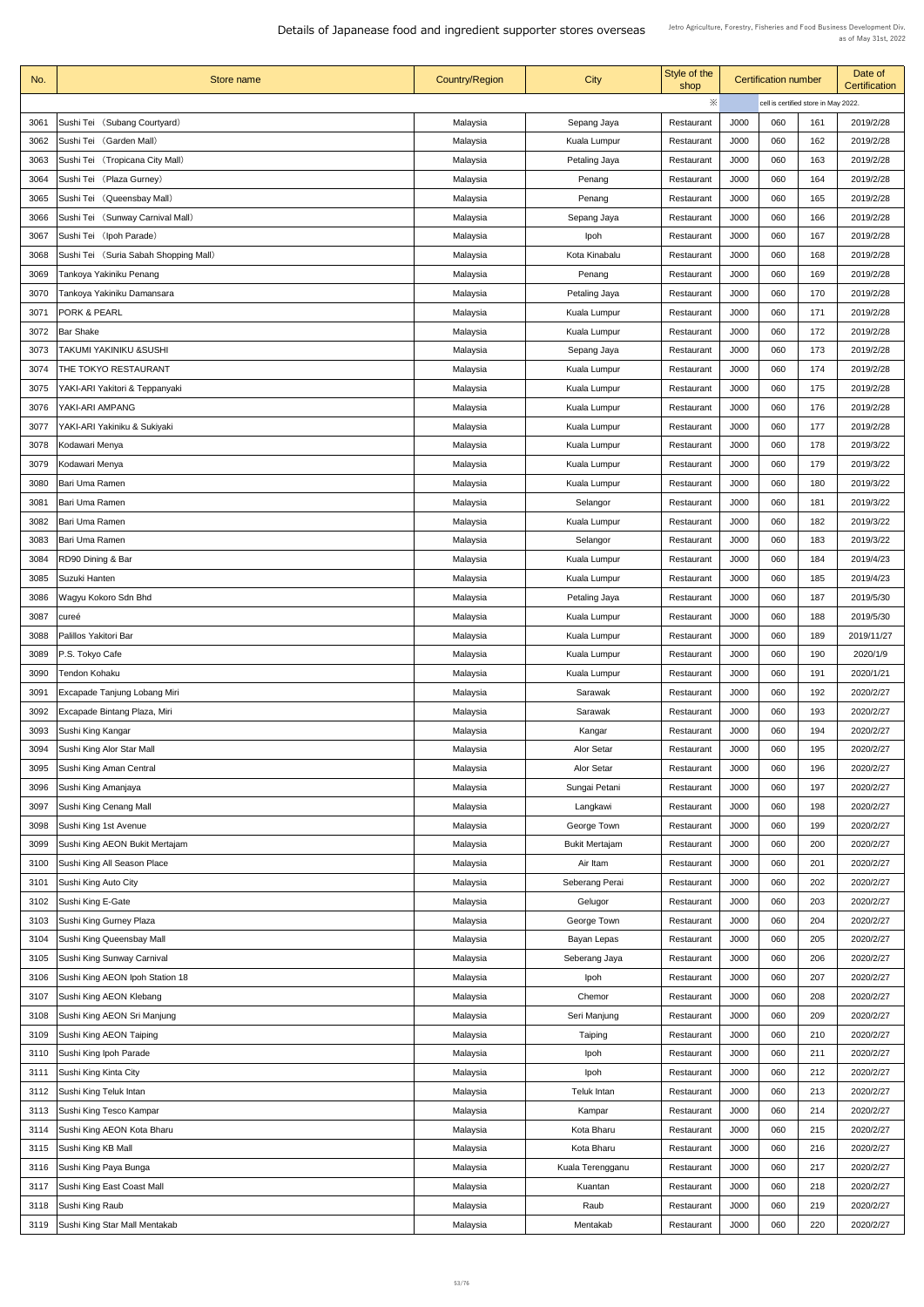| No.  | Store name                           | <b>Country/Region</b> | <b>City</b>             | Style of the<br>shop |                                      | <b>Certification number</b> |     | Date of<br><b>Certification</b> |
|------|--------------------------------------|-----------------------|-------------------------|----------------------|--------------------------------------|-----------------------------|-----|---------------------------------|
|      |                                      |                       |                         | $\times$             | cell is certified store in May 2022. |                             |     |                                 |
| 3120 | Sushi King Teluk Cempedak            | Malaysia              | Kuantan                 | Restaurant           | J000                                 | 060                         | 221 | 2020/2/27                       |
| 3121 | Sushi King Temerloh                  | Malaysia              | Termerloh               | Restaurant           | J000                                 | 060                         | 222 | 2020/2/27                       |
| 3122 | Sushi King One Utama                 | Malaysia              | Petaling Jaya           | Restaurant           | J000                                 | 060                         | 223 | 2020/2/27                       |
| 3123 | Sushi King AEON Big Wangsa Maju      | Malaysia              | Wangsa Maju             | Restaurant           | J000                                 | 060                         | 224 | 2020/2/27                       |
| 3124 | Sushi King AEON Bukit Raja           | Malaysia              | Klang                   | Restaurant           | J000                                 | 060                         | 225 | 2020/2/27                       |
| 3125 | Sushi King AEON Cheras Selatan       | Malaysia              | Balakong                | Restaurant           | J000                                 | 060                         | 226 | 2020/2/27                       |
| 3126 | Sushi King AEON Metro Prima          | Malaysia              | Kepong                  | Restaurant           | J000                                 | 060                         | 227 | 2020/2/27                       |
| 3127 | Sushi King AEON Rawang               | Malaysia              | Rawang                  | Restaurant           | J000                                 | 060                         | 228 | 2020/2/27                       |
| 3128 | Sushi King AEON Shah Alam            | Malaysia              | Shah Alam               | Restaurant           | J000                                 | 060                         | 229 | 2020/2/27                       |
| 3129 | Sushi King AEON Taman Equine         | Malaysia              | Seri Kembangan          | Restaurant           | J000                                 | 060                         | 230 | 2020/2/27                       |
| 3130 | Sushi King AEON Taman Maluri         | Malaysia              | Cheras                  | Restaurant           | J000                                 | 060                         | 231 | 2020/2/27                       |
| 3131 | Sushi King Alamanda                  | Malaysia              | Putrajaya               | Restaurant           | J000                                 | 060                         | 232 | 2020/2/27                       |
| 3132 | Sushi King Ampang Point              | Malaysia              | Ampang                  | Restaurant           | J000                                 | 060                         | 233 | 2020/2/27                       |
| 3133 | Sushi King Ampang Utara 2            | Malaysia              | Ampang                  | Restaurant           | J000                                 | 060                         | 234 | 2020/2/27                       |
| 3134 | Sushi King Avenue K                  | Malaysia              | Kuala Lumpur            | Restaurant           | J000                                 | 060                         | 235 | 2020/2/27                       |
| 3135 | Sushi King Bangi Gateway             | Malaysia              | Bandar Baru Bang        | Restaurant           | J000                                 | 060                         | 236 | 2020/2/27                       |
| 3136 | Sushi King Banting                   | Malaysia              | Banting                 | Restaurant           | J000                                 | 060                         | 237 | 2020/2/27                       |
| 3137 | Sushi King Berjaya Times Square      | Malaysia              | <b>Bukit Bintang</b>    | Restaurant           | J000                                 | 060                         | 238 | 2020/2/27                       |
| 3138 | Sushi King Central Plaza i-City      | Malaysia              | Shah Alam               | Restaurant           | J000                                 | 060                         | 239 | 2020/2/27                       |
| 3139 | Sushi King Cheras Leisure Mall       | Malaysia              | Cheras                  | Restaurant           | J000                                 | 060                         | 240 | 2020/2/27                       |
| 3140 | Sushi King D'Pulze                   | Malaysia              | CyberJaya               | Restaurant           | J000                                 | 060                         | 241 | 2020/2/27                       |
| 3141 | Sushi King Evo Bangi                 | Malaysia              | <b>Bandar Baru Bang</b> | Restaurant           | J000                                 | 060                         | 242 | 2020/2/27                       |
| 3142 | Sushi King IOI City Mall             | Malaysia              | Putrajaya               | Restaurant           | J000                                 | 060                         | 243 | 2020/2/27                       |
| 3143 | Sushi King IOI Mall                  | Malaysia              | Puchong                 | Restaurant           | J000                                 | 060                         | 244 | 2020/2/27                       |
| 3144 | Sushi King Jaya One                  | Malaysia              | Petaling Jaya           | Restaurant           | J000                                 | 060                         | 245 | 2020/2/27                       |
| 3145 | Sushi King KL Festival Mall          | Malaysia              | Setapak                 | Restaurant           | J000                                 | 060                         | 246 | 2020/2/27                       |
| 3146 | Sushi King KLIA2                     | Malaysia              | Sepang                  | Restaurant           | J000                                 | 060                         | 247 | 2020/2/27                       |
| 3147 | Sushi King Kuala Selangor            | Malaysia              | <b>Kuala Selangor</b>   | Restaurant           | J000                                 | 060                         | 248 | 2020/2/27                       |
| 3148 | Sushi King Melawati Mall             | Malaysia              | Ampang                  | Restaurant           | J000                                 | 060                         | 249 | 2020/2/27                       |
| 3149 | Sushi King Metro Point Kajang        | Malaysia              | Kajang                  | Restaurant           | J000                                 | 060                         | 250 | 2020/2/27                       |
| 3150 | Sushi King Mid Valley Megamall       | Malaysia              | Petaling Jaya           | Restaurant           | J000                                 | 060                         | 251 | 2020/2/27                       |
| 3151 | Sushi King Mitsui Outlet Park        | Malaysia              | Sepang                  | Restaurant           | J000                                 | 060                         | 252 | 2020/2/27                       |
| 3152 | Sushi King Paradigm Mall             | Malaysia              | Petaling Jaya           | Restaurant           | J000                                 | 060                         | 253 | 2020/2/27                       |
| 3153 | Sushi King Quill City Mall           | Malaysia              | <b>Bukit Bintang</b>    | Restaurant           | J000                                 | 060                         | 254 | 2020/2/27                       |
| 3154 | Sushi King SACC Mall                 | Malaysia              | Shah Alam               | Restaurant           | J000                                 | 060                         | 255 | 2020/2/27                       |
| 3155 | Sushi King Setia City Mall           | Malaysia              | Shah Alam               | Restaurant           | J000                                 | 060                         | 256 | 2020/2/27                       |
| 3156 | Sushi King Star Avenue               | Malaysia              | Shah Alam               | Restaurant           | J000                                 | 060                         | 257 | 2020/2/27                       |
| 3157 | Sushi King Subang Parade             | Malaysia              | Subang Jaya             | Restaurant           | J000                                 | 060                         | 258 | 2020/2/27                       |
| 3158 | Sushi King Summit USJ                | Malaysia              | Subang Jaya             | Restaurant           | J000                                 | 060                         | 259 | 2020/2/27                       |
| 3159 | Sushi King Sunway Putra              | Malaysia              | Chow Kit                | Restaurant           | J000                                 | 060                         | 260 | 2020/2/27                       |
| 3160 | Sushi King Sunway Pyramid            | Malaysia              | Petaling Jaya           | Restaurant           | J000                                 | 060                         | 261 | 2020/2/27                       |
|      | 3161   Sushi King Sunway Velocity    | Malaysia              | Cheras                  | Restaurant           | J000                                 | 060                         | 262 | 2020/2/27                       |
| 3162 | Sushi King Tesco Ampang              | Malaysia              | Ampang                  | Restaurant           | J000                                 | 060                         | 263 | 2020/2/27                       |
| 3163 | Sushi King Tesco Kepong              | Malaysia              | Kepong                  | Restaurant           | J000                                 | 060                         | 264 | 2020/2/27                       |
| 3164 | Sushi King Tesco Klang               | Malaysia              | Klang                   | Restaurant           | J000                                 | 060                         | 265 | 2020/2/27                       |
| 3165 | Sushi King Tesco Puchong             | Malaysia              | Puchong                 | Restaurant           | J000                                 | 060                         | 266 | 2020/2/27                       |
| 3166 | Sushi King The Curve                 | Malaysia              | Petaling Jaya           | Restaurant           | J000                                 | 060                         | 267 | 2020/2/27                       |
| 3167 | Sushi King The Mines                 | Malaysia              | Seri Kembangan          | Restaurant           | J000                                 | 060                         | 268 | 2020/2/27                       |
| 3168 | Sushi King Tropicana Gardens         | Malaysia              | Petaling Jaya           | Restaurant           | J000                                 | 060                         | 269 | 2020/2/27                       |
| 3169 | Sushi King Wangsa Walk               | Malaysia              | Wangsa Maju             | Restaurant           | J000                                 | 060                         | 270 | 2020/2/27                       |
| 3170 | Sushi King AEON Nilai                | Malaysia              | Nilai                   | Restaurant           | J000                                 | 060                         | 271 | 2020/2/27                       |
| 3171 | Sushi King 9 Avenue, Nilai           | Malaysia              | Nilai                   | Restaurant           | J000                                 | 060                         | 272 | 2020/2/27                       |
| 3172 | Sushi King Jusco Seremban 2          | Malaysia              | Seremban                | Restaurant           | J000                                 | 060                         | 273 | 2020/2/27                       |
| 3173 | Sushi King Palm Mall, Seremban       | Malaysia              | Seremban                | Restaurant           | J000                                 | 060                         | 274 | 2020/2/27                       |
| 3174 | Sushi King Regina Mall, Port Dickson | Malaysia              | Port Dickson            | Restaurant           | J000                                 | 060                         | 275 | 2020/2/27                       |
| 3175 | Sushi King Aeon Melaka               | Malaysia              | Melaka                  | Restaurant           | J000                                 | 060                         | 276 | 2020/2/27                       |
| 3176 | Sushi King Bandar Utama Cheng        | Malaysia              | Paya Rumput             | Restaurant           | J000                                 | 060                         | 277 | 2020/2/27                       |
| 3177 | Sushi King Jusco Melaka              | Malaysia              | Ayer Keroh              | Restaurant           | J000                                 | 060                         | 278 | 2020/2/27                       |
| 3178 | Sushi King Mahkota Parade            | Malaysia              | Melaka                  | Restaurant           | J000                                 | 060                         | 279 | 2020/2/27                       |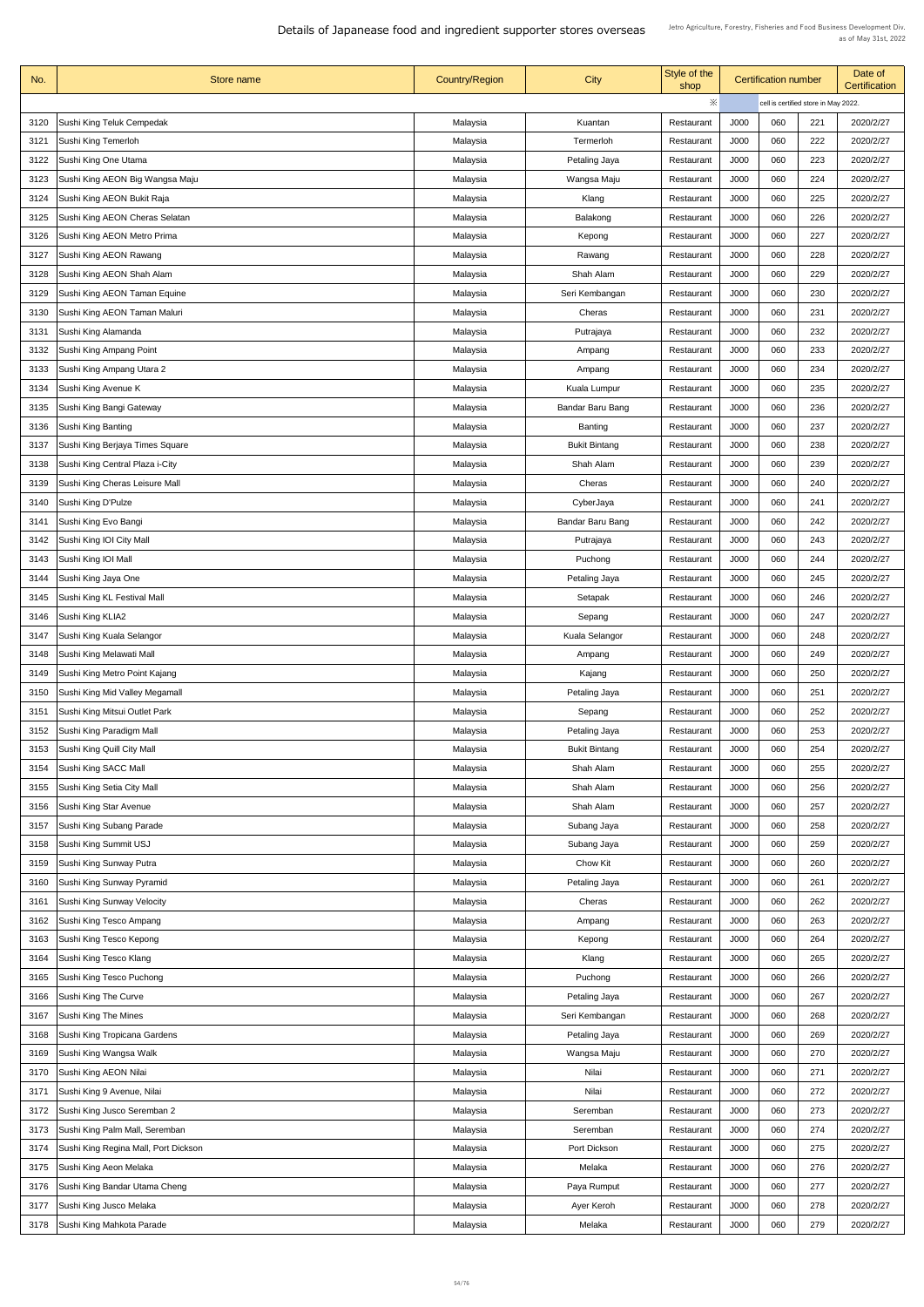| No.  | Store name                                          | <b>Country/Region</b> | <b>City</b>              | Style of the<br>shop |                                      | <b>Certification number</b> |     | Date of<br><b>Certification</b> |
|------|-----------------------------------------------------|-----------------------|--------------------------|----------------------|--------------------------------------|-----------------------------|-----|---------------------------------|
|      |                                                     |                       |                          | $\times$             | cell is certified store in May 2022. |                             |     |                                 |
| 3179 | Sushi King Angsana Mall                             | Malaysia              | Johor Bahru              | Restaurant           | <b>J000</b>                          | 060                         | 280 | 2020/2/27                       |
| 3180 | Sushi King AEON Bandar Dato' Onn                    | Malaysia              | Johor Bahru              | Restaurant           | J000                                 | 060                         | 281 | 2020/2/27                       |
| 3181 | Sushi King AEON Bukit Indah                         | Malaysia              | Johor Bahru              | Restaurant           | J000                                 | 060                         | 282 | 2020/2/27                       |
| 3182 | Sushi King AEON Taman Universiti                    | Malaysia              | Skudai                   | Restaurant           | J000                                 | 060                         | 283 | 2020/2/27                       |
| 3183 | Sushi King AEON Tebrau City                         | Malaysia              | <b>Taman Desa Tebrau</b> | Restaurant           | J000                                 | 060                         | 284 | 2020/2/27                       |
| 3184 | Sushi King Batu Pahat Mall                          | Malaysia              | <b>Batu Pahat</b>        | Restaurant           | J000                                 | 060                         | 285 | 2020/2/27                       |
| 3185 | <b>Sushi King City Square</b>                       | Malaysia              | Johor Bahru              | Restaurant           | J000                                 | 060                         | 286 | 2020/2/27                       |
| 3186 | Sushi King Kluang Mall                              | Malaysia              | Kluang                   | Restaurant           | J000                                 | 060                         | 287 | 2020/2/27                       |
| 3187 | Sushi King KSL City                                 | Malaysia              | Johor Bahru              | Restaurant           | J000                                 | 060                         | 288 | 2020/2/27                       |
| 3188 | Sushi King Paradigm Mall                            | Malaysia              | Skudai                   | Restaurant           | J000                                 | 060                         | 289 | 2020/2/27                       |
| 3189 | Sushi King Permas Jaya                              | Malaysia              | Masai                    | Restaurant           | J000                                 | 060                         | 290 | 2020/2/27                       |
| 3190 | Sushi King Plaza Pelangi                            | Malaysia              | Johor Bahru              | Restaurant           | J000                                 | 060                         | 291 | 2020/2/27                       |
| 3191 | Sushi King Southkey                                 | Malaysia              | Johor Bahru              | Restaurant           | J000                                 | 060                         | 292 | 2020/2/27                       |
| 3192 | Sushi King Sri Utama Segamat                        | Malaysia              | Segamat                  | Restaurant           | J000                                 | 060                         | 293 | 2020/2/27                       |
| 3193 | Sushi King Sutera Mall                              | Malaysia              | Skudai                   | Restaurant           | J000                                 | 060                         | 294 | 2020/2/27                       |
| 3194 | Sushi King Tesco Eco Tropics                        | Malaysia              | Johor Bahru              | Restaurant           | J000                                 | 060                         | 295 | 2020/2/27                       |
| 3195 | Sushi King Wetex Parade                             | Malaysia              | Muar                     | Restaurant           | J000                                 | 060                         | 296 | 2020/2/27                       |
| 3196 | Sushi King 1 Borneo                                 | Malaysia              | Kota Kinabalu            | Restaurant           | J000                                 | 060                         | 297 | 2020/2/27                       |
| 3197 | Sushi King One Arena Tawau                          | Malaysia              | Tawau                    | Restaurant           | J000                                 | 060                         | 298 | 2020/2/27                       |
| 3198 | Sushi King Centre Point Sabah                       | Malaysia              | Kota Kinabalu            | Restaurant           | J000                                 | 060                         | 299 | 2020/2/27                       |
| 3199 | Sushi King City Mall                                | Malaysia              | Kota Kinabalu            | Restaurant           | J000                                 | 060                         | 300 | 2020/2/27                       |
| 3200 | Sushi King Imago                                    | Malaysia              | Kota Kinabalu            | Restaurant           | J000                                 | 060                         | 301 | 2020/2/27                       |
| 3201 | Sushi King ITCC Penampang                           | Malaysia              | Penampang                | Restaurant           | J000                                 | 060                         | 302 | 2020/2/27                       |
| 3202 | Sushi King Lintas                                   | Malaysia              | Kota Kinabalu            | Restaurant           | J000                                 | 060                         | 303 | 2020/2/27                       |
| 3203 | Sushi King Sandakan                                 | Malaysia              | Sandakan                 | Restaurant           | J000                                 | 060                         | 304 | 2020/2/27                       |
| 3204 | Sushi King Suria Sabah                              | Malaysia              | Kota Kinabalu            | Restaurant           | J000                                 | 060                         | 305 | 2020/2/27                       |
| 3205 | Sushi King AEON Kuching                             | Malaysia              | Kuching                  | Restaurant           | J000                                 | 060                         | 306 | 2020/2/27                       |
| 3206 | Sushi King Bintang Plaza                            | Malaysia              | Miri                     | Restaurant           | J000                                 | 060                         | 307 | 2020/2/27                       |
| 3207 | Sushi King Boulevard                                | Malaysia              | Kuching                  | Restaurant           | J000                                 | 060                         | 308 | 2020/2/27                       |
| 3208 | Sushi King Matang                                   | Malaysia              | Kuching                  | Restaurant           | J000                                 | 060                         | 309 | 2020/2/27                       |
| 3209 | Sushi King Park City Shopping Mall                  | Malaysia              | <b>Bintulu</b>           | Restaurant           | J000                                 | 060                         | 310 | 2020/2/27                       |
| 3210 | Sushi King Permaisuri Imperial Mall, Miri           | Malaysia              | Miri                     | Restaurant           | J000                                 | 060                         | 311 | 2020/2/27                       |
| 3211 | Sushi King Sarikei                                  | Malaysia              | Sarikei                  | Restaurant           | J000                                 | 060                         | 312 | 2020/2/27                       |
| 3212 | Sushi King Shell Permyjaya, Miri                    | Malaysia              | Miri                     | Restaurant           | J000                                 | 060                         | 313 | 2020/2/27                       |
| 3213 | Sushi King Shoplot Sibu Town                        | Malaysia              | Sibu                     | Restaurant           | J000                                 | 060                         | 314 | 2020/2/27                       |
| 3214 | Sushi King Star Mega Mall                           | Malaysia              | Sibu                     | Restaurant           | J000                                 | 060                         | 315 | 2020/2/27                       |
| 3215 | Sushi King Summer Mall                              | Malaysia              | Kota Samarahan           | Restaurant           | J000                                 | 060                         | 316 | 2020/2/27                       |
| 3216 | Sushi King The Spring                               | Malaysia              | Kuching                  | Restaurant           | J000                                 | 060                         | 317 | 2020/2/27                       |
| 3217 | Sushi King The Spring, Bintulu                      | Malaysia              | <b>Bintulu</b>           | Restaurant           | J000                                 | 060                         | 318 | 2020/2/27                       |
| 3218 | Sushi King Vivacity Megamall                        | Malaysia              | Kuching                  | Restaurant           | J000                                 | 060                         | 319 | 2020/2/27                       |
| 3219 | Japanese B.B.Q KEMURI                               | Malaysia              | Johor Bahru              | Restaurant           | J000                                 | 060                         | 320 | 2020/7/2                        |
|      | 3220 Yoshinoya Japanese Kitchen Mid Valley Megamall | Malaysia              | Kuala Lumpur             | Restaurant           | J000                                 | 060                         | 321 | 2020/7/2                        |
| 3221 | Yoshinoya Japanese Kitchen AEON Shah Alam           | Malaysia              | Shah Alam                | Restaurant           | J000                                 | 060                         | 322 | 2020/7/2                        |
| 3222 | Yoshinoya Japanese Kitchen Gurney Plaza             | Malaysia              | George Town              | Restaurant           | J000                                 | 060                         | 323 | 2020/7/2                        |
| 3223 | <b>MIRAKU</b>                                       | Malaysia              | George Town              | Restaurant           | J000                                 | 060                         | 324 | 2020/7/2                        |
| 3224 | DokiDoki Okonomi                                    | Malaysia              | Cyberjaya                | Restaurant           | J000                                 | 060                         | 325 | 2020/7/2                        |
| 3225 | Sukiya Tokyo Bowls & Noodles (IOI CITY MALL)        | Malaysia              | Putrajaya                | Restaurant           | J000                                 | 060                         | 326 | 2020/7/2                        |
| 3226 | Sukiya Tokyo Bowls & Noodles IOI PUCHONG            | Malaysia              | Puchong                  | Restaurant           | J000                                 | 060                         | 327 | 2020/7/2                        |
| 3227 | Sukiya Tokyo Bowls & Noodles (Bandaraya Melaka)     | Malaysia              | Melaka                   | Restaurant           | J000                                 | 060                         | 328 | 2020/7/2                        |
| 3228 | Sukiya Tokyo Bowls & Noodles (MidValley)            | Malaysia              | Kuala Lumpur             | Restaurant           | J000                                 | 060                         | 329 | 2020/7/2                        |
| 3229 | Sukiya Tokyo Bowls & Noodles (Sunway Velocity)      | Malaysia              | Kuala Lumpur             | Restaurant           | J000                                 | 060                         | 330 | 2020/7/2                        |
| 3230 | Sukiya Tokyo Bowls & Noodles (BDO)                  | Malaysia              | Johor Bahru              | Restaurant           | J000                                 | 060                         | 331 | 2020/7/2                        |
| 3231 | Sukiya Tokyo Bowls & Noodles (Paradigm Mall JB)     | Malaysia              | Johor Bahru              | Restaurant           | J000                                 | 060                         | 332 | 2020/7/2                        |
| 3232 | Sukiya Tokyo Bowls & Noodles (Mahkota Parade)       | Malaysia              | Melaka                   | Restaurant           | J000                                 | 060                         | 333 | 2020/7/2                        |
| 3233 | Sukiya Tokyo Bowls & Noodles (KL Eco City)          | Malaysia              | Kuala Lumpur             | Restaurant           | J000                                 | 060                         | 334 | 2020/7/2                        |
| 3234 | Sukiya Tokyo Bowls & Noodles (Paradigm Mall PJ)     | Malaysia              | Petaling Jaya            | Restaurant           | J000                                 | 060                         | 335 | 2020/7/2                        |
| 3235 | Sukiya Tokyo Bowls & Noodles (163 Kiara)            | Malaysia              | Kuala Lumpur             | Restaurant           | J000                                 | 060                         | 336 | 2020/7/2                        |
| 3236 | Sukiya Tokyo Bowls & Noodles (aman Central)         | Malaysia              | Alor Setar               | Restaurant           | J000                                 | 060                         | 337 | 2020/7/2                        |
| 3237 | Sukiya Tokyo Bowls & Noodles (AEON Maluri)          | Malaysia              | Kuala Lumpur             | Restaurant           | J000                                 | 060                         | 338 | 2020/7/2                        |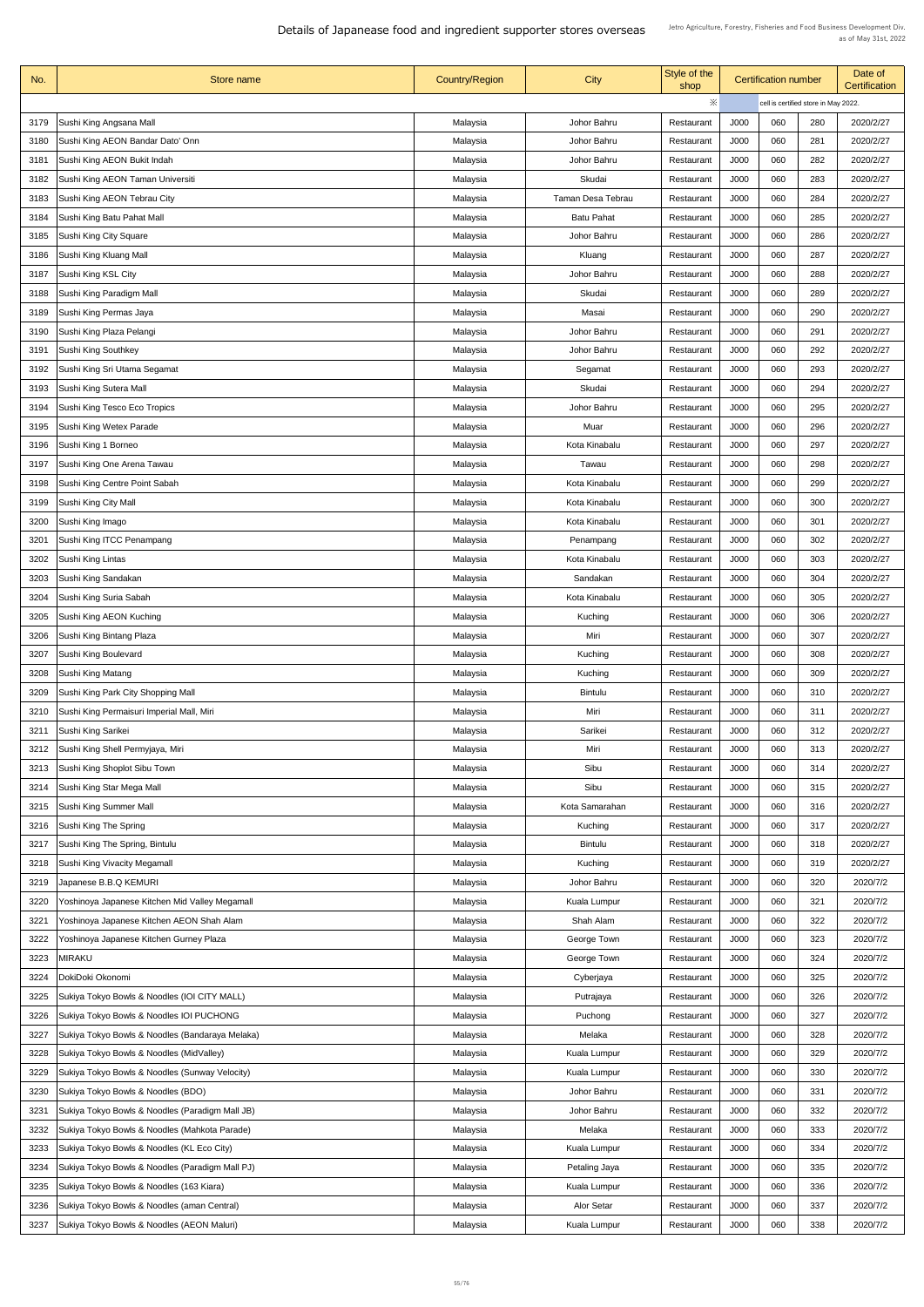| No.          | <b>Store name</b>                              | <b>Country/Region</b> | City                  | Style of the<br>shop | <b>Certification number</b> |            |                                      | Date of<br><b>Certification</b> |  |
|--------------|------------------------------------------------|-----------------------|-----------------------|----------------------|-----------------------------|------------|--------------------------------------|---------------------------------|--|
|              |                                                |                       |                       | ※                    |                             |            | cell is certified store in May 2022. |                                 |  |
| 3238         | Sukiya Tokyo Bowls & Noodles (Sunway Putra)    | Malaysia              | <b>Kuala Lumpur</b>   | Restaurant           | <b>J000</b>                 | 060        | 339                                  | 2020/7/2                        |  |
| 3239         | Sukiya Tokyo Bowls & Noodles (Central Icity)   | Malaysia              | Shah Alam             | Restaurant           | <b>J000</b>                 | 060        | 340                                  | 2020/7/2                        |  |
| 3240         | Sukiya Tokyo Bowls & Noodles (Sunway Pyramid)  | Malaysia              | Petaling Jaya         | Restaurant           | <b>J000</b>                 | 060        | 341                                  | 2020/7/2                        |  |
| 3241         | Sukiya Tokyo Bowls & Noodles (Toppen)          | Malaysia              | Johor Bahru           | Restaurant           | J000                        | 060        | 342                                  | 2020/7/2                        |  |
| 3242         | Sukiya Tokyo Bowls & Noodles (MV Southkey)     | Malaysia              | Johor Bahru           | Restaurant           | <b>J000</b>                 | 060        | 343                                  | 2020/7/2                        |  |
| 3243         | <b>ICHIBAN RAMEN LOW YAT</b>                   | Malaysia              | <b>Kuala Lumpur</b>   | Restaurant           | J000                        | 060        | 344                                  | 2020/7/2                        |  |
| 3244         | <b>ICHIBAN RAMEN SUNWAY PYRAMID</b>            | Malaysia              | ubang Jay             | Restaurant           | J000                        | 060        | 345                                  | 2020/7/2                        |  |
| 3245         | <b>ICHIBAN RAMEN AEON CHERAS SELATAN</b>       |                       | Balakong              | Restaurant           | J000                        | 060        | 346                                  | 2020/7/2                        |  |
|              |                                                | Malaysia              |                       |                      |                             |            |                                      |                                 |  |
| 3246         | <b>ICHIBAN RAMEN AEON SEREMBAN 2</b>           | Malaysia              | Seremban              | Restaurant           | J000                        | 060        | 347                                  | 2020/7/2                        |  |
| 3247         | <b>ICHIBAN RAMEN AEON BKT MERTAJAM</b>         | Malaysia              | <b>Bukit Mertajam</b> | Restaurant           | <b>J000</b>                 | 060        | 348                                  | 2020/7/2                        |  |
| 3248         | <b>ICHIBAN RAMEN BMC MALL</b>                  | Malaysia              | Cheras                | Restaurant           | J000                        | 060        | 349                                  | 2020/7/2                        |  |
| 3249         | <b>ICHIBAN RAMEN AEON BANDARAYA MELAKA</b>     | Malaysia              | Melaka                | Restaurant           | <b>J000</b>                 | 060        | 350                                  | 2020/7/2                        |  |
| 3250         | <b>ICHIBAN RAMEN SUNWAY VELOCITY MALL</b>      | Malaysia              | Kuala Lumpur          | Restaurant           | <b>J000</b>                 | 060        | 351                                  | 2020/7/2                        |  |
| 3251         | <b>ICHIBAN RAMEN AEON TEBRAU CITY</b>          | Malaysia              | Johor Bahru           | Restaurant           | <b>J000</b>                 | 060        | 352                                  | 2020/7/2                        |  |
| 3252         | <b>ICHIBAN RAMEN KINTA CITY MALL IPOH</b>      | Malaysia              | Ipoh                  | Restaurant           | J000                        | 060        | 353                                  | 2020/7/2                        |  |
| 3253         | <b>ICHIBAN RAMEN AEON BANDAR DATO' ONN</b>     | Malaysia              | Johor Bahru           | Restaurant           | J000                        | 060        | 354                                  | 2020/7/2                        |  |
| 3254         | <b>ICHIBAN RAMEN IKANO POWER CENTRE</b>        | Malaysia              | Petaling Jaya         | Restaurant           | J000                        | 060        | 355                                  | 2020/7/2                        |  |
| 3255         | <b>ICHIBAN RAMEN PARADIGM MALL JOHOR</b>       | Malaysia              | Johor Bahru           | Restaurant           | J000                        | 060        | 356                                  | 2020/7/2                        |  |
| 3256         | <b>ICHIBAN RAMEN 163 KIARA MALL</b>            | Malaysia              | Kuala Lumpur          | Restaurant           | J000                        | 060        | 357                                  | 2020/7/2                        |  |
| 3257         | <b>ICHIBAN RAMEN IOI CITY MALL</b>             | Malaysia              | Putrajaya             | Restaurant           | J000                        | 060        | 358                                  | 2020/7/2                        |  |
| 3258         | <b>ICHIBAN RAMEN AEON TAMAN MALURI</b>         | Malaysia              | Kuala Lumpur          | Restaurant           | J000                        | 060        | 359                                  | 2020/7/2                        |  |
| 3259         | <b>ICHIBAN RAMEN SOUTHKEY MID VALLEY</b>       | Malaysia              | Johor Bahru           | Restaurant           | J000                        | 060        | 360                                  | 2020/7/2                        |  |
| 3260         | <b>ICHIBAN RAMEN PARADIGM MALL PJ</b>          | Malaysia              | Petaling Jaya         | Restaurant           | J000                        | 060        | 361                                  | 2020/7/2                        |  |
| 3261         | CHE GO AEON BUKIT TINGGI                       | Malaysia              | Klang                 | Restaurant           | J000                        | 060        | 362                                  | 2020/7/2                        |  |
| 3262         | CHE GO AEON BUKIT MERTAJAM                     | Malaysia              | Klang                 | Restaurant           | J000                        | 060        | 363                                  | 2020/7/2                        |  |
| 3263         | CHE GO AEON BANDARAYA MELAKA                   | Malaysia              | Melaka                | Restaurant           | J000                        | 060        | 364                                  | 2020/7/2                        |  |
| 3264         | CHE GO AEON TAIPING                            | Malaysia              | Taiping               | Restaurant           | J000                        | 060        | 365                                  | 2020/7/2                        |  |
| 3265         | CHE GO AEON TEBRAU CITY                        | Malaysia              | Johor Bahru           | Restaurant           | <b>J000</b>                 | 060        | 366                                  | 2020/7/2                        |  |
| 3266         | CHE GO AEON BANDAR DATO' ONN                   | Malaysia              | Johor Bahru           | Restaurant           | J000                        | 060        | 367                                  | 2020/7/2                        |  |
| 3267         | Hokkaido Shokudo                               | Malaysia              | Kuala Lumpur          | Restaurant           | J000                        | 060        | 368                                  | 2020/7/2                        |  |
| 3268         | NIKO NEKO MATCHA                               | Malaysia              | <b>Bangsar Park</b>   | Restaurant           | J000                        | 060        | 369                                  | 2020/7/2                        |  |
| 3269         | Eatomo Tmn Desa                                | Malaysia              | <b>Kuala Lumpur</b>   | Restaurant           | J000                        | 060        | 370                                  | 2020/7/13                       |  |
| 3270         | Eatomo Publika                                 | Malaysia              | <b>Kuala Lumpur</b>   | Restaurant           | J000                        | 060        | 371                                  | 2020/7/13                       |  |
| 3271         | Eatomo Bangsar                                 | Malaysia              | <b>Kuala Lumpur</b>   | Restaurant           | J000                        | 060        | 372                                  | 2020/7/13                       |  |
| 3272         | Eatomo Ampang                                  | Malaysia              | <b>Kuala Lumpur</b>   | Restaurant           | J000                        | 060        | 373                                  | 2020/7/13                       |  |
| 3273         | iZakaya Restaurant & Bar                       | Malaysia              | Kuching               | Restaurant           | J000                        | 060        | 374                                  | 2020/7/13                       |  |
| 3274         | omulab                                         | Malaysia              | Petaling Jaya         | Restaurant           | J000                        | 060        | 376                                  | 2020/7/13                       |  |
| 3275         | AJISEN RAMEN                                   | Malaysia              | Kuching               | Restaurant           | J000                        | 060        | 377                                  | 2020/7/13                       |  |
| 3276         | SARANG CHA CAFÉ ISETAN THE JAPAN STORE         | Malaysia              | <b>Kuala Lumpur</b>   | Restaurant           | J000                        | 060        | 378                                  | 2020/7/13                       |  |
|              | SARANG CHA CAFÉ PUCHONG OUTLETS                |                       |                       |                      |                             |            |                                      |                                 |  |
| 3277<br>3278 | SARANG CHA CAFÉ deMARKET@ YOUR FRIENDLY GROCER | Malaysia              | Puchong               | Restaurant           | J000<br>J000                | 060<br>060 | 379<br>380                           | 2020/7/13<br>2020/7/13          |  |
|              | 3279   HOSHINO COFFEE MID VALLEY               | Malaysia              | <b>Kuala Lumpur</b>   | Restaurant           | <b>J000</b>                 | 060        | 381                                  | 2020/7/13                       |  |
|              |                                                | Malaysia              | Kuala Lumpur          | Restaurant           |                             |            |                                      |                                 |  |
| 3280         | HOSHINO COFFEE EMPIRE SUBANG                   | Malaysia              | Subang Jaya           | Restaurant           | J000                        | 060        | 382                                  | 2020/7/13                       |  |
| 3281         | HOSHINO COFFEE GURNEY PLAZA                    | Malaysia              | George Town           | Restaurant           | J000                        | 060        | 383                                  | 2020/7/13                       |  |
| 3282         | HOSHINO COFFEE QUEENSBAY MALL                  | Malaysia              | George Town           | Restaurant           | J000                        | 060        | 384                                  | 2020/7/13                       |  |
| 3283         | <b>MAKI JAPANESE RESTAURANT</b>                | Malaysia              | <b>Kuala Lumpur</b>   | Restaurant           | J000                        | 060        | 385                                  | 2020/7/13                       |  |
| 3284         | Nihon Shoku                                    | Malaysia              | <b>Kuala Lumpur</b>   | Restaurant           | J000                        | 060        | 386                                  | 2020/7/13                       |  |
| 3285         | Miyatake Sanuki udon                           | Malaysia              | Petaling Jaya         | Restaurant           | J000                        | 060        | 387                                  | 2020/7/13                       |  |
| 3286         | Ramen Bankara Tropicana Gardens Mall           | Malaysia              | Petaling Jaya         | Restaurant           | J000                        | 060        | 388                                  | 2020/7/13                       |  |
| 3287         | Ramen Bankara Southkey JB                      | Malaysia              | Johor Bahru           | Restaurant           | J000                        | 060        | 389                                  | 2020/7/13                       |  |
| 3288         | <b>Viola Flower Cafe</b>                       | Malaysia              | <b>Kuala Lumpur</b>   | Restaurant           | J000                        | 060        | 390                                  | 2020/7/13                       |  |
| 3289         | Sakura Sutori                                  | Malaysia              | <b>Kuala Lumpur</b>   | Restaurant           | J000                        | 060        | 391                                  | 2020/7/13                       |  |
| 3290         | <b>KIN GYU</b>                                 | Malaysia              | Kuala Lumpur          | Restaurant           | J000                        | 060        | 392                                  | 2020/7/13                       |  |
| 3291         | Tonkatsu by Ma Maison                          | Malaysia              | <b>Kuala Lumpur</b>   | Restaurant           | J000                        | 060        | 393                                  | 2020/7/21                       |  |
| 3292         | Tonkatsu by Ma Maison @ Eat Paradise           | Malaysia              | Petaling Jaya         | Restaurant           | J000                        | 060        | 394                                  | 2020/7/21                       |  |
| 3293         | Tonkatsu by Ma Maison @ Main Place             | Malaysia              | Subang Jaya           | Restaurant           | J000                        | 060        | 395                                  | 2020/7/21                       |  |
| 3294         | Tonkatsu by Ma Maison @ 163 Retail Park        | Malaysia              | Kuala Lumpur          | Restaurant           | J000                        | 060        | 396                                  | 2020/7/21                       |  |
| 3295         | Poke Village                                   | Malaysia              | Cyberjaya             | Restaurant           | J000                        | 060        | 397                                  | 2020/7/21                       |  |
| 3296         | Rakuzen (The Gardens Mall)                     | Malaysia              | Kuala Lumpur          | Restaurant           | J000                        | 060        | 398                                  | 2020/7/21                       |  |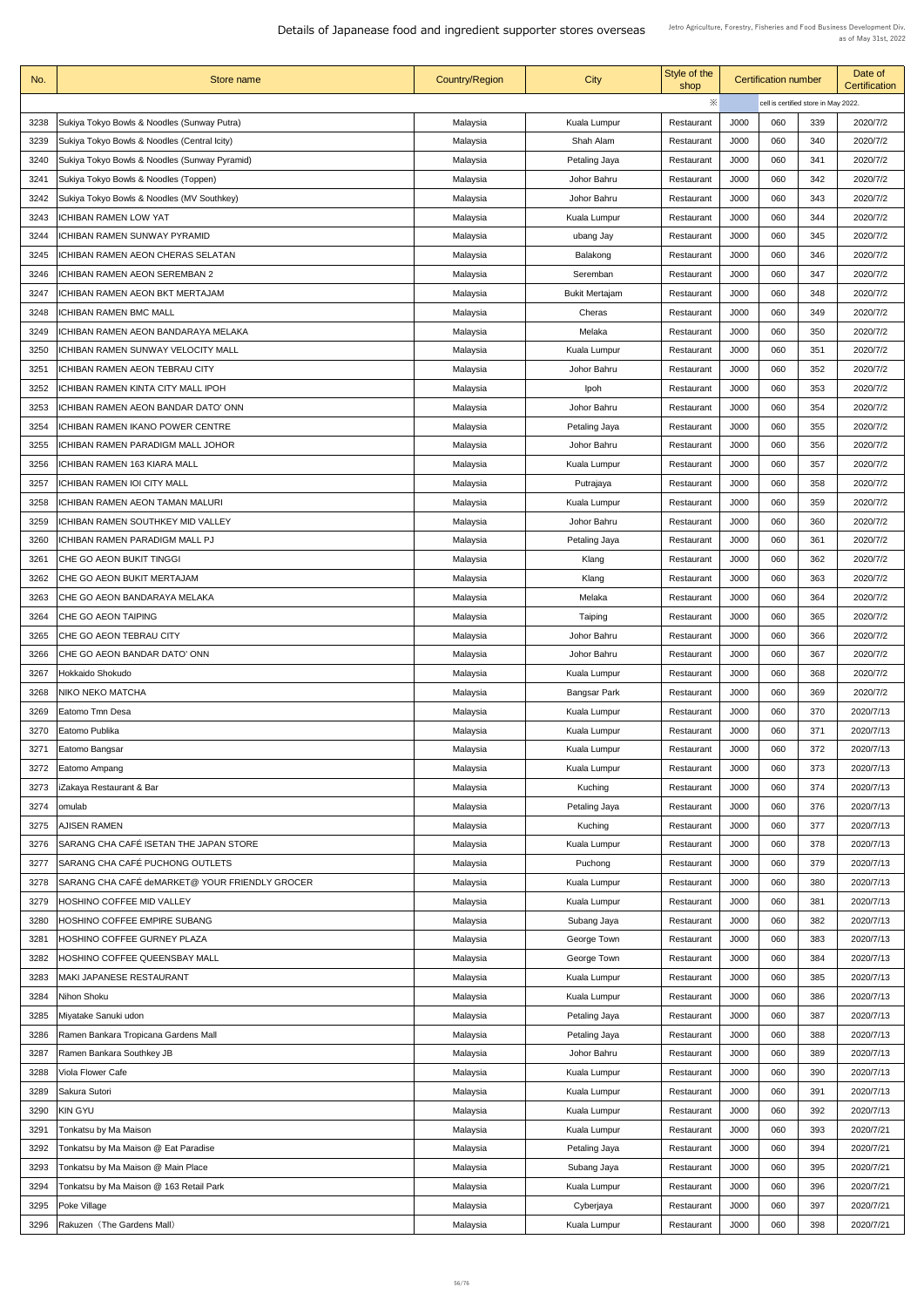| No.          | Store name                                                   | <b>Country/Region</b>       | <b>City</b>          | Style of the<br>shop     | <b>Certification number</b> |            |                                      | Date of<br><b>Certification</b> |
|--------------|--------------------------------------------------------------|-----------------------------|----------------------|--------------------------|-----------------------------|------------|--------------------------------------|---------------------------------|
|              |                                                              |                             |                      | ※                        |                             |            | cell is certified store in May 2022. |                                 |
| 3297         | Rakuzen (Plaza Arkadia)                                      | Malaysia                    | <b>Kuala Lumpur</b>  | Restaurant               | J000                        | 060        | 399                                  | 2020/7/21                       |
| 3298         | Rakuzen (163 Retail Park)                                    | Malaysia                    | Kuala Lumpur         | Restaurant               | J000                        | 060        | 400                                  | 2020/7/21                       |
| 3299         | aoki-tei japan restaurants                                   | Malaysia                    | Kuala Lumpur         | Restaurant               | J000                        | 060        | 402                                  | 2020/7/21                       |
| 3300         | aoki-tei japanese restaurant                                 | Malaysia                    | Petaling Jaya        | Restaurant               | J000                        | 060        | 403                                  | 2020/7/21                       |
| 3301         | aoki-tei japanese restaurant                                 | Malaysia                    | Puchong              | Restaurant               | J000                        | 060        | 404                                  | 2020/7/21                       |
| 3302         | umai-ya japanese restaurant                                  | Malaysia                    | Kuala Lumpur         | Restaurant               | J000                        | 060        | 405                                  | 2020/7/21                       |
| 3303         | Robataya Izakaya (Subang Empire)                             | Malaysia                    | Subang Jaya          | Restaurant               | J000                        | 060        | 407                                  | 2020/8/7                        |
| 3304         | YOSHIFUKU JAPANESE DINING                                    | Malaysia                    | Subang Jaya          | Restaurant               | J000                        | 060        | 408                                  | 2021/3/11                       |
| 3305         | Sushi Hibiki                                                 | Malaysia                    | Kuala Lumpur         | Restaurant               | J000                        | 060        | 436                                  | 2021/6/14                       |
| 3306         | <b>SAKANA JAPANESE DINING</b>                                | Malaysia                    | Kuala Lumpur         | Restaurant               | J000                        | 060        | 437                                  | 2021/6/14                       |
| 3307         | <b>Fukuya Japanese Restaurant</b>                            | Malaysia                    | Kuala Lumpur         | Restaurant               | J000                        | 060        | 438                                  | 2021/7/29                       |
| 3308         | Kannichikan Yakiniku (Desa Sri Hartamas Branch)              | Malaysia                    | Kuala Lumpur         | Restaurant               | J000                        | 060        | 440                                  | 2021/11/18                      |
| 3309         | Kannichikan Yakiniku (Old Klang Road Branch)                 | Malaysia                    | <b>Kuala Lumpur</b>  | Restaurant               | J000                        | 060        | 441                                  | 2021/11/18                      |
| 3310         | <b>MING REN XUAN</b>                                         | Malaysia                    | Kuala Lumpur         | Restaurant               | J000                        | 060        | 443                                  | 2021/11/18                      |
| 3311         | <b>Fu Rin Restaurant</b>                                     | Malaysia                    | Shah Alam            | Restaurant               | J000                        | 060        | 444                                  | 2021/12/24                      |
| 3312         | Momotalo Yakiniku                                            | Malaysia                    | Kuala Lumpur         | Restaurant               | J000                        | 060        | 447                                  | 2022/4/25                       |
| 3313         | Teppanyaki Matsuoka                                          | Malaysia                    | Kuala Lumpur         | Restaurant               | J002                        | 060        | 002                                  | 2016/12/27                      |
| 3314         | Banya                                                        | <b>Thailand</b>             | Bang kok             | Restaurant               | J000                        | 066        | 001                                  | 2017/9/14                       |
| 3315         | Don                                                          | <b>Thailand</b>             | Bang kok             | Restaurant               | J000                        | 066        | 002                                  | 2017/9/14                       |
| 3316         | <b>KITAOHJI BANGKOK</b>                                      | <b>Thailand</b>             | Bang kok             | Restaurant               | J000                        | 066        | 003                                  | 2017/9/14                       |
| 3317         | Mizukoshi                                                    | <b>Thailand</b>             | Bang kok             | Restaurant               | J000                        | 066        | 004                                  | 2017/9/14                       |
| 3318         | Endo-sushi Bangkok                                           | <b>Thailand</b>             | Bang kok             | Restaurant               | J000                        | 066        | 005                                  | 2017/9/14                       |
| 3319         | <b>PEKO</b>                                                  | <b>Thailand</b>             | Bang kok             | Restaurant               | J000                        | 066        | 006                                  | 2017/9/14                       |
| 3320         | Sakurasaku                                                   | <b>Thailand</b>             | Bang kok             | Restaurant               | J000                        | 066        | 007                                  | 2017/9/14                       |
| 3321         | Japanese Dining HOKKORI                                      | <b>Thailand</b>             | Bang kok             | Restaurant               | J000                        | 066        | 008                                  | 2017/9/19                       |
| 3322         | Japanese Restaurant & Grill Chicken Hinaya                   | <b>Thailand</b>             | Bang kok             | Restaurant               | J000                        | 066        | 009                                  | 2017/9/19                       |
| 3323         | <b>MENYA TAKEICHI Thailand</b>                               | Thailand                    | Bang kok             | Restaurant               | J000                        | 066        | 010                                  | 2017/9/19                       |
| 3324         | Sakuragawa Sushi                                             | Thailand                    | Bang kok             | Restaurant               | J000                        | 066        | 011                                  | 2017/9/19                       |
| 3325         | Kamameshi to Genshiyaki Hokkaido                             | <b>Thailand</b>             | Bang kok             | Restaurant               | J000                        | 066        | 012                                  | 2017/9/26                       |
| 3326         | Hokkaido Restaurant Genshiyaki                               | <b>Thailand</b>             | Bang kok             | Restaurant               | J000                        | 066        | 013                                  | 2017/9/28                       |
| 3327         | <b>GENSHIYAKI at Sukhumvit Soi 31</b>                        | <b>Thailand</b>             | Bang kok             | Restaurant               | J000                        | 066        | 014                                  | 2017/9/28                       |
| 3328         | <b>Gen Japanese Charcoal Grill</b>                           | <b>Thailand</b>             | Bang kok             | Restaurant               | J000                        | 066        | 015                                  | 2017/10/5                       |
| 3329         | ISE at Sukhumvit Soi 39                                      | <b>Thailand</b>             | Bang kok             | Restaurant               | J000                        | 066        | 016                                  | 2017/10/5                       |
| 3330<br>3331 | Katana - Shabu&Japanese Dining-<br>Katana - Japanese Dining- | <b>Thailand</b><br>Thailand | Bang kok<br>Bang kok | Restaurant<br>Restaurant | J000<br>J000                | 066<br>066 | 017<br>018                           | 2017/10/5<br>2017/10/5          |
| 3332         | Jidori cuisine Ken                                           | Thailand                    | Bang kok             | Restaurant               | J000                        | 066        | 019                                  | 2017/10/5                       |
| 3333         | furusato                                                     | Thailand                    | Bang kok             | Restaurant               | J000                        | 066        | 020                                  | 2017/10/5                       |
| 3334         | Nagiya Nihonmachi                                            | Thailand                    | Bang kok             | Restaurant               | J000                        | 066        | 021                                  | 2017/10/5                       |
| 3335         | Nagiya TONGLO 13                                             | Thailand                    | Bang kok             | Restaurant               | J000                        | 066        | 022                                  | 2017/10/5                       |
| 3336         | Nagiya TONGLO STREET                                         | <b>Thailand</b>             | Bang kok             | Restaurant               | J000                        | 066        | 023                                  | 2017/10/5                       |
| 3337         | Nagiya EKKAMAI                                               | <b>Thailand</b>             | Bang kok             | Restaurant               | J000                        | 066        | 024                                  | 2017/10/5                       |
|              | 3338   Nagiya PHRA KHANONG                                   | Thailand                    | Bang kok             | Restaurant               | J000                        | 066        | 025                                  | 2017/10/5                       |
| 3339         | BOKKEH                                                       | <b>Thailand</b>             | Bang kok             | Restaurant               | J000                        | 066        | 026                                  | 2017/10/27                      |
| 3340         | <b>HACHIKIN</b>                                              | <b>Thailand</b>             | Bang kok             | Restaurant               | J000                        | 066        | 027                                  | 2017/10/27                      |
| 3341         | <b>DAINOKI</b>                                               | <b>Thailand</b>             | Bang kok             | Restaurant               | J000                        | 066        | 028                                  | 2017/10/27                      |
| 3342         | Yakiniku Reimen Yamato                                       | <b>Thailand</b>             | Bang kok             | Restaurant               | J000                        | 066        | 029                                  | 2017/10/27                      |
| 3343         | <b>NONKIYA</b>                                               | <b>Thailand</b>             | Bang kok             | Restaurant               | J000                        | 066        | 030                                  | 2017/10/27                      |
| 3344         | Nagiya Asoke                                                 | <b>Thailand</b>             | Bang kok             | Restaurant               | J000                        | 066        | 031                                  | 2017/10/27                      |
| 3345         | <b>Utaandon Isetan Thailand</b>                              | <b>Thailand</b>             | Bang kok             | Restaurant               | J000                        | 066        | 032                                  | 2017/11/13                      |
| 3346         | Utaandon EMPORIUM                                            | <b>Thailand</b>             | Bang kok             | Restaurant               | J000                        | 066        | 033                                  | 2017/11/13                      |
| 3347         | <b>YOKOI UDON</b>                                            | Thailand                    | Bang kok             | Restaurant               | J000                        | 066        | 034                                  | 2017/11/13                      |
| 3348         | <b>CHAHO</b>                                                 | Thailand                    | Bang kok             | Restaurant               | J000                        | 066        | 035                                  | 2017/11/13                      |
| 3349         | <b>CHAHO NOW</b>                                             | Thailand                    | Bang kok             | Restaurant               | J000                        | 066        | 036                                  | 2017/11/13                      |
| 3350         | <b>GINZA HAGETEN Isetan (Bangkok)</b>                        | <b>Thailand</b>             | Bang kok             | Restaurant               | J000                        | 066        | 037                                  | 2017/12/4                       |
| 3351         | Hamakatsu Thailand                                           | <b>Thailand</b>             | Bang kok             | Restaurant               | J000                        | 066        | 038                                  | 2017/12/4                       |
| 3352         | <b>Ringer Hut K-village</b>                                  | Thailand                    | Bang kok             | Restaurant               | J000                        | 066        | 039                                  | 2017/12/4                       |
| 3353         | <b>Ringer Hut Phromphong</b>                                 | <b>Thailand</b>             | Bang kok             | Restaurant               | J000                        | 066        | 040                                  | 2017/12/4                       |
| 3354         | Ringer Hut Gateway Ekkamai                                   | Thailand                    | Bang kok             | Restaurant               | J000                        | 066        | 041                                  | 2017/12/4                       |
| 3355         | <b>GYU-KAKU Thonglor</b>                                     | <b>Thailand</b>             | Bang kok             | Restaurant               | J000                        | 066        | 042                                  | 2017/12/4                       |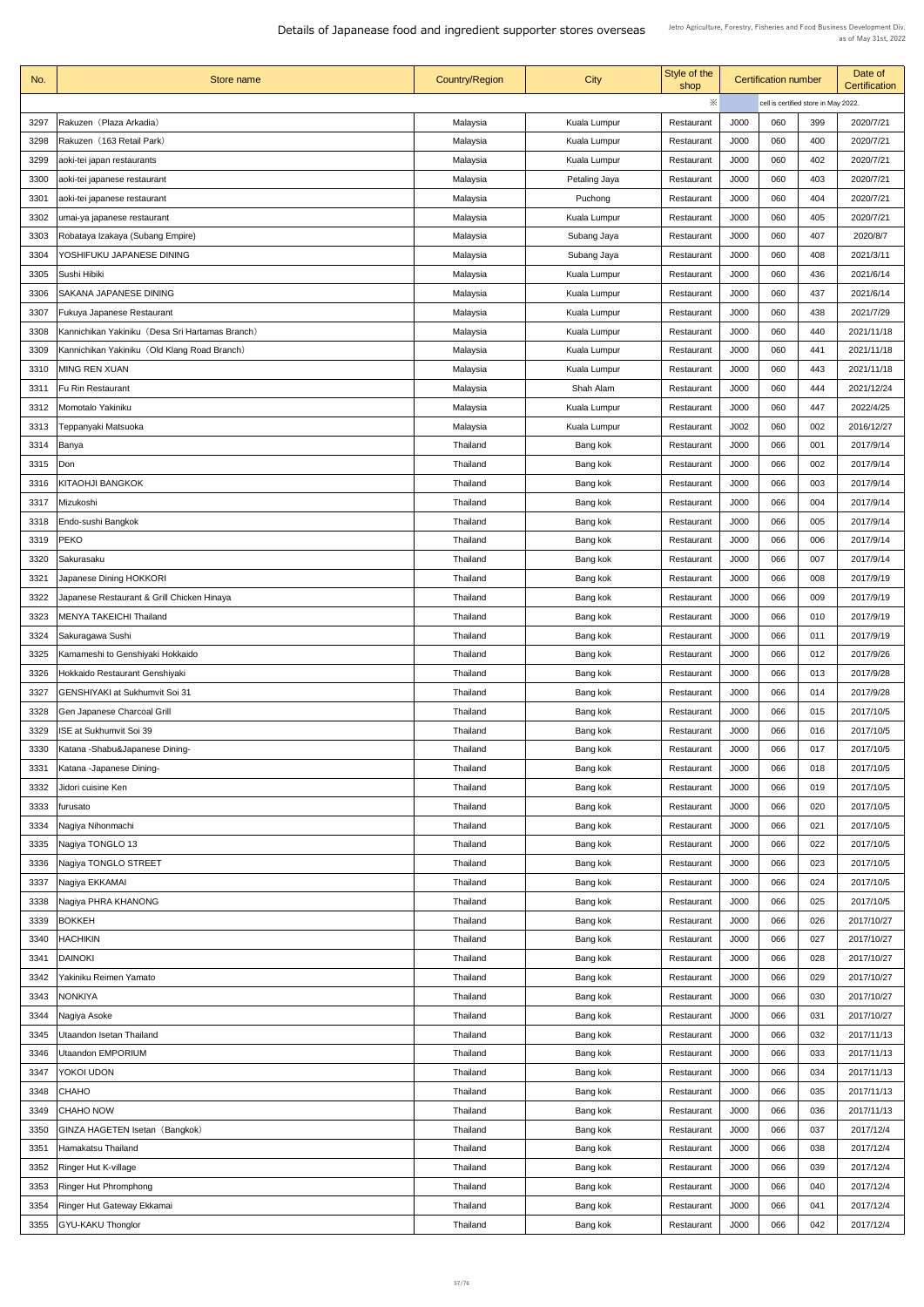| No.  | Store name                                | <b>Country/Region</b> | <b>City</b>  | Style of the<br>shop | <b>Certification number</b> |                                      |     | Date of<br>Certification |
|------|-------------------------------------------|-----------------------|--------------|----------------------|-----------------------------|--------------------------------------|-----|--------------------------|
|      |                                           |                       |              | ※                    |                             | cell is certified store in May 2022. |     |                          |
| 3356 | <b>GYU-KAKU Thaniya</b>                   | Thailand              | Bang kok     | Restaurant           | J000                        | 066                                  | 043 | 2017/12/4                |
| 3357 | <b>GYU-KAKU Siam Square One</b>           | Thailand              | Bang kok     | Restaurant           | J000                        | 066                                  | 044 | 2017/12/4                |
| 3358 | <b>GYU-KAKU Central Plaza Westgate</b>    | Thailand              | Bang kok     | Restaurant           | J000                        | 066                                  | 045 | 2017/12/4                |
| 3359 | <b>GYU-KAKU Zpell@Future Park</b>         | Thailand              | Pathum Thani | Restaurant           | J000                        | 066                                  | 046 | 2017/12/4                |
| 3360 | Yakitori-Ichiban Bangkok                  | Thailand              | Bang kok     | Restaurant           | J000                        | 066                                  | 047 | 2017/12/14               |
| 3361 | Katsushin by Zagin                        | Thailand              | Bang kok     | Restaurant           | J000                        | 066                                  | 048 | 2017/12/14               |
| 3362 | Sato no Udon The Mercury Ville            | Thailand              | Bang kok     | Restaurant           | J000                        | 066                                  | 049 | 2017/12/14               |
| 3363 | Sato no Udon Emporium                     | Thailand              | Bang kok     | Restaurant           | J000                        | 066                                  | 050 | 2017/12/14               |
| 3364 | <b>GINZA SHABU-TEN</b>                    | Thailand              | Bang kok     | Restaurant           | J000                        | 066                                  | 051 | 2017/12/14               |
| 3365 | <b>EDO KITCHEN</b>                        | Thailand              | Bang kok     | Restaurant           | J000                        | 066                                  | 052 | 2017/12/14               |
| 3366 | SHINSOKO SUSHI                            | Thailand              | Bang kok     | Restaurant           | J000                        | 066                                  | 053 | 2017/12/14               |
| 3367 | KINSHIRO                                  | Thailand              | Bang kok     | Restaurant           | J000                        | 066                                  | 054 | 2017/12/14               |
| 3368 | Aji                                       | Thailand              | Bang kok     | Restaurant           | J000                        | 066                                  | 055 | 2017/12/14               |
| 3369 | Dining Aji                                | Thailand              | Bang kok     | Restaurant           | J000                        | 066                                  | 056 | 2017/12/14               |
| 3370 | Aji Rama9                                 | Thailand              | Bang kok     | Restaurant           | J000                        | 066                                  | 057 | 2017/12/14               |
| 3371 | Don Aji Soi39                             | Thailand              | Bang kok     | Restaurant           | J000                        | 066                                  | 058 | 2017/12/14               |
| 3372 | Kakigoya, Oyster Bar                      | Thailand              | Bang kok     | Restaurant           | J000                        | 066                                  | 059 | 2017/12/22               |
| 3373 | <b>SOBAKIRI GONOJI</b>                    | Thailand              | Bang kok     | Restaurant           | J000                        | 066                                  | 060 | 2017/12/22               |
| 3374 | <b>SABU at Sukhumvit Soi 47</b>           | Thailand              | Bang kok     | Restaurant           | J000                        | 066                                  | 061 | 2017/12/22               |
| 3375 | Teppan by Uomura                          | Thailand              | Bang kok     | Restaurant           | J000                        | 066                                  | 062 | 2017/12/22               |
| 3376 | Hamaoka                                   | Thailand              | Bang kok     | Restaurant           | J000                        | 066                                  | 063 | 2017/12/22               |
| 3377 | Yakiniku FukuFuku                         | Thailand              | Bang kok     | Restaurant           | J000                        | 066                                  | 064 | 2017/12/22               |
| 3378 | <b>RamenWakyu</b>                         | Thailand              | Bang kok     | Restaurant           | J000                        | 066                                  | 065 | 2017/12/22               |
| 3379 | Sasuke by TORIHADA                        | Thailand              | Bang kok     | Restaurant           | J000                        | 066                                  | 066 | 2018/1/4                 |
| 3380 | <b>SUSHI JUBAN Takumi Tonglor</b>         | Thailand              | Bang kok     | Restaurant           | J000                        | 066                                  | 068 | 2018/1/4                 |
| 3381 | <b>MITSUMORI OF TOKYO</b>                 | Thailand              | Bang kok     | Restaurant           | J000                        | 066                                  | 069 | 2018/1/4                 |
| 3382 | Uminoya                                   | Thailand              | Bang kok     | Restaurant           | J000                        | 066                                  | 070 | 2018/1/4                 |
| 3383 | <b>UMENOHANA</b>                          | <b>Thailand</b>       | Bang kok     | Restaurant           | <b>J000</b>                 | 066                                  | 071 | 2018/1/17                |
| 3384 | Kaizen Sushi Hibachi                      | Thailand              | Bang kok     | Restaurant           | J000                        | 066                                  | 072 | 2018/1/17                |
| 3385 | Arizuki Thailand                          | Thailand              | Bang kok     | Restaurant           | J000                        | 066                                  | 073 | 2018/1/24                |
| 3386 | <b>SUSHI OKU</b>                          | Thailand              | Bang kok     | Restaurant           | J000                        | 066                                  | 074 | 2018/1/24                |
| 3387 | <b>MY PORCH</b>                           | Thailand              | Bang kok     | Restaurant           | J000                        | 066                                  | 075 | 2018/1/24                |
| 3388 | <b>NARUTO RAMEN</b>                       | Thailand              | Bang kok     | Restaurant           | J000                        | 066                                  | 076 | 2018/1/24                |
| 3389 | Izakaya Ikki                              | Thailand              | Bang kok     | Restaurant           | J000                        | 066                                  | 077 | 2018/1/24                |
| 3390 | Sake no Mise No.1                         | Thailand              | Bang kok     | Restaurant           | J000                        | 066                                  | 078 | 2018/1/24                |
| 3391 | Sake no Mise No.2                         | Thailand              | Bang kok     | Restaurant           | J000                        | 066                                  | 079 | 2018/1/24                |
| 3392 | Sake no Mise Kushikatsu                   | Thailand              | Bang kok     | Restaurant           | J000                        | 066                                  | 080 | 2018/1/24                |
| 3393 | Sake no Mise Kizahashi                    | Thailand              | Bang kok     | Restaurant           | J000                        | 066                                  | 081 | 2018/1/24                |
| 3394 | <b>JUCHIDAYA RAMEN1</b>                   | Thailand              | Bang kok     | Restaurant           | J000                        | 066                                  | 082 | 2018/1/31                |
| 3395 | <b>UCHIDAYA RAMEN2</b>                    | Thailand              | Bang kok     | Restaurant           | J000                        | 066                                  | 083 | 2018/1/31                |
| 3396 | Sekainoyamachan Sukhumvit 39              | Thailand              | Bang kok     | Restaurant           | J000                        | 066                                  | 084 | 2018/1/31                |
|      | 3397   Sekainoyamachan Taniya             | Thailand              | Bang kok     | Restaurant           | J000                        | 066                                  | 085 | 2018/1/31                |
| 3398 | <b>HAKATA IKKOUSHA THAIRAND</b>           | Thailand              | Bang kok     | Restaurant           | J000                        | 066                                  | 086 | 2018/1/31                |
| 3399 | Momotarouhanten                           | Thailand              | Bang kok     | Restaurant           | J000                        | 066                                  | 087 | 2018/1/31                |
| 3400 | <b>RAKUU</b>                              | Thailand              | Bang kok     | Restaurant           | J000                        | 066                                  | 088 | 2018/1/31                |
| 3401 | Beppinya                                  | Thailand              | Bang kok     | Restaurant           | J000                        | 066                                  | 089 | 2018/1/31                |
| 3402 | Mekiki NO Ginji                           | Thailand              | Bang kok     | Restaurant           | J000                        | 066                                  | 090 | 2018/1/31                |
| 3403 | Fujisan Yoganyaki Modern                  | Thailand              | Bang kok     | Restaurant           | J000                        | 066                                  | 091 | 2018/1/31                |
| 3404 | Niku-Kappou Bangkok                       | Thailand              | Bang kok     | Restaurant           | J000                        | 066                                  | 092 | 2018/1/31                |
| 3405 | <b>Ramen Yushi</b>                        | Thailand              | Bang kok     | Restaurant           | J000                        | 066                                  | 093 | 2018/1/31                |
| 3406 | <b>Ringer Hut Century The Movie Plaza</b> | Thailand              | Bang kok     | Restaurant           | J000                        | 066                                  | 094 | 2018/1/31                |
| 3407 | Hide Out Bistro Bar                       | Thailand              | Bang kok     | Restaurant           | J000                        | 066                                  | 095 | 2018/2/13                |
| 3408 | Itoya Thong Lo                            | Thailand              | Bang kok     | Restaurant           | J000                        | 066                                  | 096 | 2018/2/13                |
| 3409 | Itoya Phrom Phong                         | Thailand              | Bang kok     | Restaurant           | J000                        | 066                                  | 097 | 2018/2/13                |
| 3410 | <b>IZAKAYA YAKAN</b>                      | Thailand              | Bang kok     | Restaurant           | J000                        | 066                                  | 098 | 2018/2/13                |
| 3411 | Izakaya Niigata                           | Thailand              | Bang kok     | Restaurant           | J000                        | 066                                  | 099 | 2018/2/13                |
|      | 3412 Ootoya Thonglor                      | Thailand              | Bang kok     | Restaurant           | J000                        | 066                                  | 100 | 2018/2/13                |
| 3413 | Ootoya Siam paragon                       | Thailand              | Bang kok     | Restaurant           | J000                        | 066                                  | 101 | 2018/2/13                |
| 3414 | Ootoya Central World                      | Thailand              | Bang kok     | Restaurant           | J000                        | 066                                  | 102 | 2018/2/13                |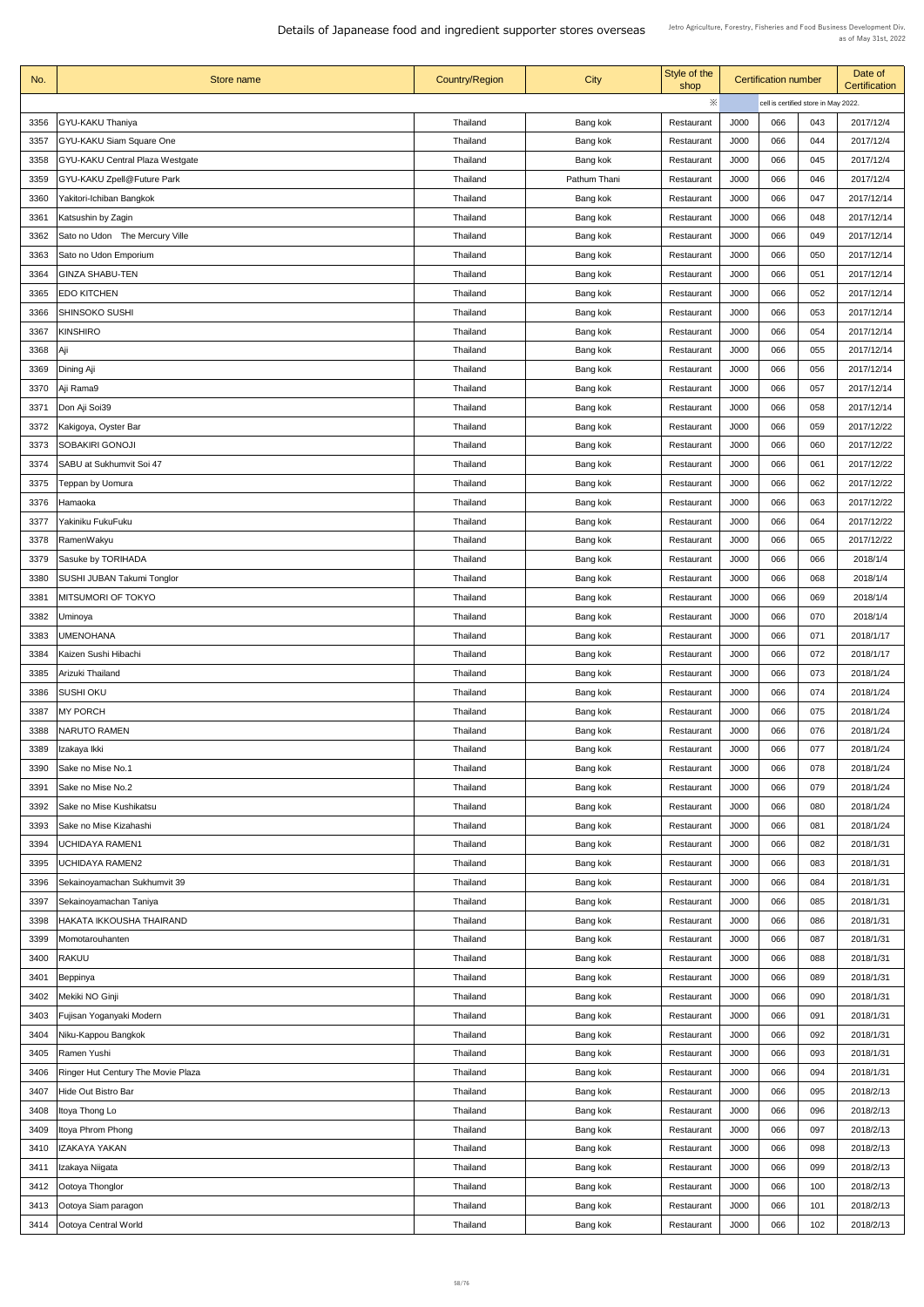| No.  | Store name                             | <b>Country/Region</b> | <b>City</b>       | Style of the<br>shop |             | <b>Certification number</b>          |     | Date of<br><b>Certification</b> |
|------|----------------------------------------|-----------------------|-------------------|----------------------|-------------|--------------------------------------|-----|---------------------------------|
|      |                                        |                       |                   | ※                    |             | cell is certified store in May 2022. |     |                                 |
| 3415 | Ootoya Thaniya                         | Thailand              | Bang kok          | Restaurant           | J000        | 066                                  | 103 | 2018/2/13                       |
| 3416 | Ootoya Esplanade                       | Thailand              | Bang kok          | Restaurant           | J000        | 066                                  | 104 | 2018/2/13                       |
| 3417 | Ootoya Ladpraow                        | Thailand              | Bang kok          | Restaurant           | J000        | 066                                  | 105 | 2018/2/13                       |
| 3418 | Ootoya Avenue Chaengwattana            | Thailand              | Bang kok          | Restaurant           | J000        | 066                                  | 106 | 2018/2/13                       |
| 3419 | Ootoya Future Park Rungsit             | Thailand              | Prathumtani       | Restaurant           | J000        | 066                                  | 107 | 2018/2/13                       |
| 3420 | Ootoya Chamchuri                       | Thailand              | Bang kok          | Restaurant           | J000        | 066                                  | 108 | 2018/2/13                       |
| 3421 | Ootoya Ngamvongvan                     | Thailand              | Nonthaburi        | Restaurant           | J000        | 066                                  | 109 | 2018/2/13                       |
| 3422 | Ootoya Central Chaengwattana           | Thailand              | Nonthaburi        | Restaurant           | J000        | 066                                  | 110 | 2018/2/13                       |
| 3423 | Ootoya Samithivej                      | Thailand              | Bang kok          | Restaurant           | J000        | 066                                  | 111 | 2018/2/13                       |
| 3424 | Ootoya K Village                       | Thailand              | Bang kok          | Restaurant           | J000        | 066                                  | 112 | 2018/2/13                       |
| 3425 | Ootoya Central Pinklao                 | Thailand              | Bang kok          | Restaurant           | J000        | 066                                  | 113 | 2018/2/13                       |
| 3426 | Ootoya Central Rama 3                  | Thailand              | Bang kok          | Restaurant           | J000        | 066                                  | 114 | 2018/2/13                       |
| 3427 | Ootoya Paradise Park                   | <b>Thailand</b>       | Bang kok          | Restaurant           | <b>J000</b> | 066                                  | 115 | 2018/2/13                       |
| 3428 | Ootoya The Mall Thapra                 | Thailand              | Bang kok          | Restaurant           | J000        | 066                                  | 116 | 2018/2/13                       |
| 3429 | Ootoya Fashion Island                  | Thailand              | Bang kok          | Restaurant           | J000        | 066                                  | 117 | 2018/2/13                       |
| 3430 | Ootoya Crystal Park                    | Thailand              | Bang kok          | Restaurant           | J000        | 066                                  | 118 | 2018/2/13                       |
| 3431 | Ootoya Central Bangna                  | Thailand              | Bang kok          | Restaurant           | J000        | 066                                  | 119 | 2018/2/13                       |
|      |                                        |                       |                   |                      |             |                                      |     |                                 |
| 3432 | <b>Ootoya Central Rattanathibet</b>    | Thailand              | Nonthaburi        | Restaurant           | J000        | 066                                  | 120 | 2018/2/13                       |
| 3433 | Ootoya The Mall Bangkhae               | Thailand              | Bang kok          | Restaurant           | J000        | 066                                  | 121 | 2018/2/13                       |
| 3434 | Ootoya Terminal 21                     | Thailand              | Bang kok          | Restaurant           | J000        | 066                                  | 122 | 2018/2/13                       |
| 3435 | Ootoya Central Rama 9                  | Thailand              | Bang kok          | Restaurant           | J000        | 066                                  | 123 | 2018/2/13                       |
| 3436 | Ootoya Mega Bangna                     | Thailand              | Samutprakarn      | Restaurant           | J000        | 066                                  | 124 | 2018/2/13                       |
| 3437 | Ootoya Chulalongkorn Hospital          | Thailand              | Bang kok          | Restaurant           | J000        | 066                                  | 125 | 2018/2/13                       |
| 3438 | Ootoya Central Khonkaen                | Thailand              | Khon Kaen         | Restaurant           | J000        | 066                                  | 126 | 2018/2/13                       |
| 3439 | Ootoya Central Chonburi                | Thailand              | Chonburi          | Restaurant           | J000        | 066                                  | 127 | 2018/2/13                       |
| 3440 | Ootoya Central Festival Chiangmai      | Thailand              | Chiangmai         | Restaurant           | J000        | 066                                  | 128 | 2018/2/13                       |
| 3441 | Ootoya The Mall Korat                  | Thailand              | Nakhon Ratchasima | Restaurant           | J000        | 066                                  | 129 | 2018/2/13                       |
| 3442 | Ootoya Central Festival Hatyai         | Thailand              | Songkhla          | Restaurant           | <b>J000</b> | 066                                  | 130 | 2018/2/13                       |
| 3443 | Ootoya Siam Square One                 | Thailand              | Bang kok          | Restaurant           | J000        | 066                                  | 131 | 2018/2/13                       |
| 3444 | Ootoya Central Udonthani               | Thailand              | UdonThani         | Restaurant           | J000        | 066                                  | 132 | 2018/2/13                       |
| 3445 | Ootoya The Circle Ratchapruk           | Thailand              | Bang kok          | Restaurant           | <b>J000</b> | 066                                  | 133 | 2018/2/13                       |
| 3446 | Ootoya Central Plaza Salaya            | Thailand              | Nakhonpathom      | Restaurant           | J000        | 066                                  | 134 | 2018/2/13                       |
| 3447 | Ootoya Robinson Chachoengsao           | Thailand              | Chachoengsao      | Restaurant           | J000        | 066                                  | 135 | 2018/2/13                       |
| 3448 | Ootoya Samitivej Sriracha Hospital     | Thailand              | Chonburi          | Restaurant           | J000        | 066                                  | 136 | 2018/2/13                       |
| 3449 | Ootoya Pacific Park Sriracha           | Thailand              | Sriracha          | Restaurant           | J000        | 066                                  | 137 | 2018/2/13                       |
| 3450 | Ootoya Central Rayong                  | Thailand              | Rayong            | Restaurant           | J000        | 066                                  | 138 | 2018/2/13                       |
| 3451 | Ootoya Central westgate                | Thailand              | Nonthaburi        | Restaurant           | J000        | 066                                  | 139 | 2018/2/13                       |
| 3452 | Ootoya Central East Ville              | Thailand              | Bang kok          | Restaurant           | J000        | 066                                  | 140 | 2018/2/13                       |
| 3453 | Ootoya Emporium                        | Thailand              | Bang kok          | Restaurant           | J000        | 066                                  | 141 | 2018/2/13                       |
| 3454 | Ootoya Central Rama 2                  | Thailand              | Bang kok          | Restaurant           | J000        | 066                                  | 142 | 2018/2/13                       |
| 3455 | Ootoya Century Sukhumvit               | Thailand              | Bang kok          | Restaurant           | J000        | 066                                  | 143 | 2018/2/13                       |
| 3456 | <b>Fuji Central Ladprao</b>            | Thailand              | Bang kok          | Restaurant           | J000        | 066                                  | 144 | 2018/2/13                       |
| 3457 | <b>Fuji Central City Bangna</b>        | Thailand              | Bang kok          | Restaurant           | J000        | 066                                  | 145 | 2018/2/13                       |
| 3458 | <b>Fuji Central Pinklao</b>            | Thailand              | Bang kok          | Restaurant           | J000        | 066                                  | 146 | 2018/2/13                       |
| 3459 | <b>Fuji Future Park Rangsit</b>        | Thailand              | Prathumtani       | Restaurant           | J000        | 066                                  | 147 | 2018/2/13                       |
| 3460 | <b>Fuji The Emporium</b>               | Thailand              | Bang kok          | Restaurant           | J000        | 066                                  | 148 | 2018/2/13                       |
| 3461 | <b>Fuji Central Rama 3</b>             | Thailand              | Bang kok          | Restaurant           | J000        | 066                                  | 149 | 2018/2/13                       |
| 3462 | <b>Fuji The Mall Bangkapi</b>          | Thailand              | Bang kok          | Restaurant           | J000        | 066                                  | 150 | 2018/2/13                       |
|      | 3463   Fuji M.B.K.                     | Thailand              | Bang kok          | Restaurant           | J000        | 066                                  | 151 | 2018/2/13                       |
| 3464 | <b>Fuji The Mall Ngamwongwan</b>       | Thailand              | Nonthaburi        | Restaurant           | J000        | 066                                  | 152 | 2018/2/13                       |
| 3465 | <b>Fuji U-CHU-LIANG</b>                | Thailand              | Bang kok          | Restaurant           | J000        | 066                                  | 153 | 2018/2/13                       |
| 3466 | <b>Fuji The Mall Nakhon Ratchasima</b> | Thailand              | Nakhon Ratchasima | Restaurant           | J000        | 066                                  | 154 | 2018/2/13                       |
| 3467 | <b>Fuji Central World</b>              | Thailand              | Bang kok          | Restaurant           | J000        | 066                                  | 155 | 2018/2/13                       |
| 3468 | <b>Fuji Pasific Park</b>               | Thailand              | Chonburi          | Restaurant           | J000        | 066                                  | 156 | 2018/2/13                       |
| 3469 | Fuji Tesco Lotus Rama 3                | Thailand              | Bang kok          | Restaurant           | J000        | 066                                  | 157 | 2018/2/13                       |
| 3470 | <b>Fuji The Mall Thapra</b>            | Thailand              | Chonburi          | Restaurant           | J000        | 066                                  | 158 | 2018/2/13                       |
|      | 3471   Fuji The Mall Ramkhamhang       | Thailand              | Bang kok          | Restaurant           | J000        | 066                                  | 159 | 2018/2/13                       |
| 3472 | <b>Fuji Silom Complex</b>              | Thailand              | Bang kok          | Restaurant           | J000        | 066                                  | 160 | 2018/2/13                       |
| 3473 | <b>Fuji Tesco Lotus Bangkapi</b>       | Thailand              | Bang kok          | Restaurant           | J000        | 066                                  | 161 | 2018/2/13                       |
|      |                                        |                       |                   |                      |             |                                      |     |                                 |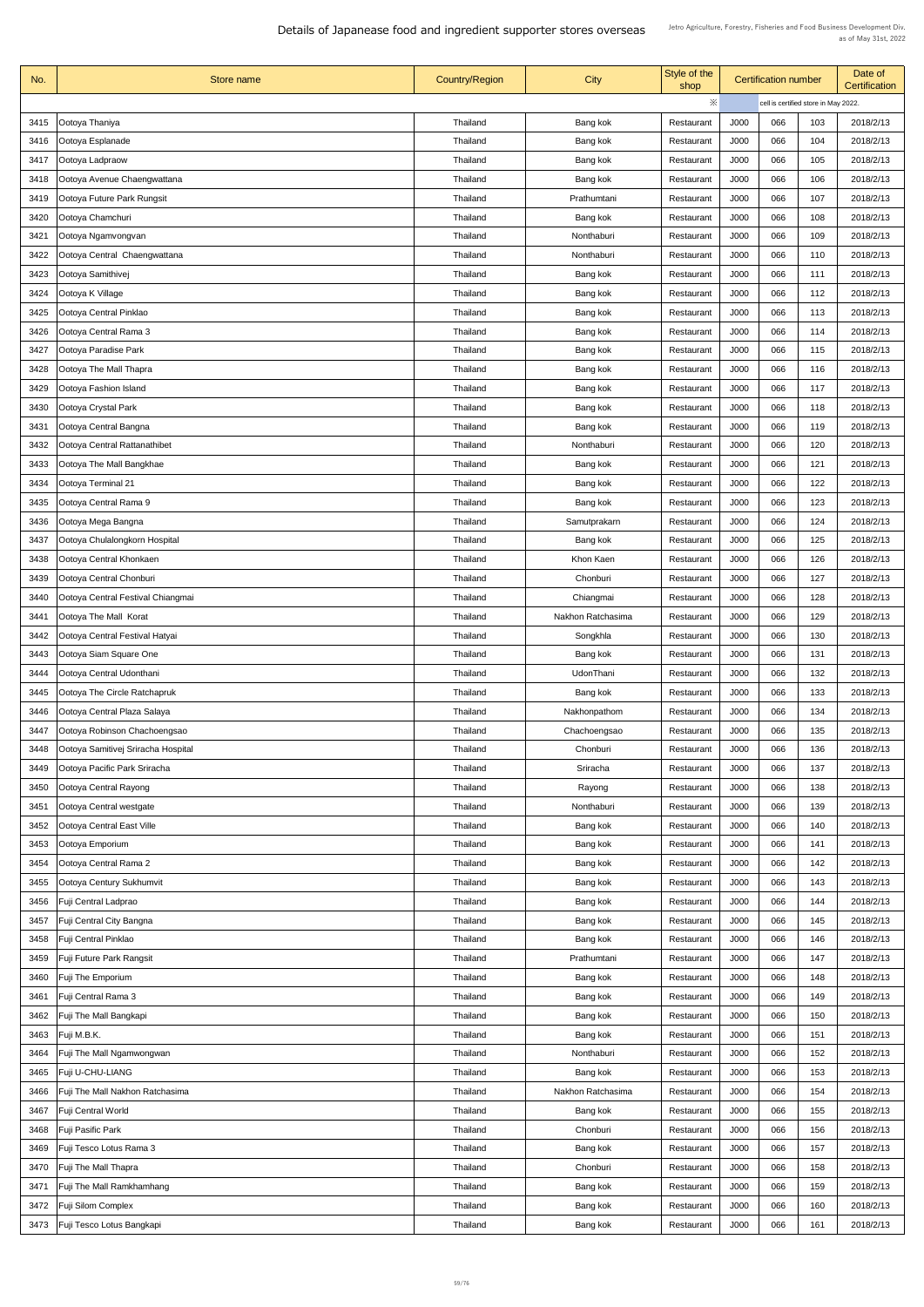| No.  | Store name                                 | <b>Country/Region</b> | <b>City</b>              | Style of the<br>shop | <b>Certification number</b> |     | Date of<br>Certification             |           |
|------|--------------------------------------------|-----------------------|--------------------------|----------------------|-----------------------------|-----|--------------------------------------|-----------|
|      |                                            |                       |                          | $\ddot{\times}$      |                             |     | cell is certified store in May 2022. |           |
| 3474 | Fuji Tesco Lotus Ladprao                   | Thailand              | Bang kok                 | Restaurant           | J000                        | 066 | 162                                  | 2018/2/13 |
| 3475 | Fuji Central Rama 2                        | <b>Thailand</b>       | Bang kok                 | Restaurant           | J000                        | 066 | 163                                  | 2018/2/13 |
| 3476 | Fuji Central Chiangmai                     | Thailand              | Chiangmai                | Restaurant           | J000                        | 066 | 164                                  | 2018/2/13 |
| 3477 | Fuji Tesco Lotus Rama 4                    | Thailand              | Bang kok                 | Restaurant           | J000                        | 066 | 165                                  | 2018/2/13 |
| 3478 | <b>Fuji Central Phuket</b>                 | Thailand              | Phuket                   | Restaurant           | J000                        | 066 | 166                                  | 2018/2/13 |
| 3479 | Fuji Big C Extra Pattaya Klang             | Thailand              | Chonburi                 | Restaurant           | J000                        | 066 | 167                                  | 2018/2/13 |
|      |                                            |                       |                          |                      |                             |     |                                      |           |
| 3480 | Fuji Big C Extra Hadyai                    | <b>Thailand</b>       | Songkhla                 | Restaurant           | J000                        | 066 | 168                                  | 2018/2/13 |
| 3481 | Fuji Tesco Lotus Rama 1                    | Thailand              | Bang kok                 | Restaurant           | J000                        | 066 | 169                                  | 2018/2/13 |
| 3482 | Fuji The Mall Bangkae                      | Thailand              | Bang kok                 | Restaurant           | J000                        | 066 | 170                                  | 2018/2/13 |
| 3483 | Fuji Fashion Island                        | Thailand              | Bang kok                 | Restaurant           | J000                        | 066 | 171                                  | 2018/2/13 |
| 3484 | Fuji Tesco Lotus Bangpree                  | Thailand              | Samutprakarn             | Restaurant           | J000                        | 066 | 172                                  | 2018/2/13 |
| 3485 | Fuji Siam Paragon                          | Thailand              | Bang kok                 | Restaurant           | J000                        | 066 | 173                                  | 2018/2/13 |
| 3486 | Fuji Hua Hin Market Village                | Thailand              | Prachuap Khirikhan       | Restaurant           | <b>J000</b>                 | 066 | 174                                  | 2018/2/13 |
| 3487 | Fuji Tesco Lotus Samui                     | Thailand              | Suratthani               | Restaurant           | J000                        | 066 | 175                                  | 2018/2/13 |
| 3488 | Fuji The Avenue Chaengwattana              | <b>Thailand</b>       | Bang kok                 | Restaurant           | J000                        | 066 | 176                                  | 2018/2/13 |
| 3489 | Fuji Future Park Rangsit                   | Thailand              | Prathumtani              | Restaurant           | J000                        | 066 | 177                                  | 2018/2/13 |
| 3490 | Fuji Tesco Lotus Ayuttaya                  | <b>Thailand</b>       | Ayutthaya                | Restaurant           | J000                        | 066 | 178                                  | 2018/2/13 |
| 3491 | Fuji La Villa Phaholyothin                 | Thailand              | Bang kok                 | Restaurant           | J000                        | 066 | 179                                  | 2018/2/13 |
| 3492 | Fuji Esplanade Ratchada                    | <b>Thailand</b>       | Bang kok                 | Restaurant           | J000                        | 066 | 180                                  | 2018/2/13 |
| 3493 | <b>Fuji Central Ramintra</b>               | Thailand              | Bang kok                 | Restaurant           | J000                        | 066 | 181                                  | 2018/2/13 |
| 3494 | Fuji Jungseylon Phuket                     | <b>Thailand</b>       | Phuket                   | Restaurant           | J000                        | 066 | 182                                  | 2018/2/13 |
| 3495 | <b>Fuji Central Rattanathibet</b>          | <b>Thailand</b>       | Nonthaburi               | Restaurant           | J000                        | 066 | 183                                  | 2018/2/13 |
|      |                                            |                       |                          |                      |                             |     |                                      |           |
| 3496 | Fuji Chamchuri Square                      | <b>Thailand</b>       | Bang kok                 | Restaurant           | J000                        | 066 | 184                                  | 2018/2/13 |
| 3497 | Fuji Major Avenue Ratchayothin             | <b>Thailand</b>       | Bang kok                 | Restaurant           | J000                        | 066 | 185                                  | 2018/2/13 |
| 3498 | Fuji Platinum Fashion Mall                 | Thailand              | Bang kok                 | Restaurant           | J000                        | 066 | 186                                  | 2018/2/13 |
| 3499 | Fuji Tesco Lotus Srinakarin                | Thailand              | Samutprakarn             | Restaurant           | J000                        | 066 | 187                                  | 2018/2/13 |
| 3500 | <b>Fuji Central Chaengwattana</b>          | <b>Thailand</b>       | Nonthaburi               | Restaurant           | J000                        | 066 | 188                                  | 2018/2/13 |
| 3501 | <b>Fuji Central Festival Pattaya Beach</b> | <b>Thailand</b>       | Chonburi                 | Restaurant           | J000                        | 066 | 189                                  | 2018/2/13 |
| 3502 | Fuji Central Chonburi                      | <b>Thailand</b>       | Chonburi                 | Restaurant           | J000                        | 066 | 190                                  | 2018/2/13 |
| 3503 | Fuji Navamin City Avenue                   | Thailand              | Bang kok                 | Restaurant           | J000                        | 066 | 191                                  | 2018/2/13 |
| 3504 | Fuji Tesco Lotus Amata Nakorn              | <b>Thailand</b>       | Chonburi                 | Restaurant           | J000                        | 066 | 192                                  | 2018/2/13 |
| 3505 | Fuji Central Khonkaen                      | <b>Thailand</b>       | Khon Kaen                | Restaurant           | J000                        | 066 | 193                                  | 2018/2/13 |
| 3506 | Fuji Paradise Park                         | <b>Thailand</b>       | Bang kok                 | Restaurant           | J000                        | 066 | 194                                  | 2018/2/13 |
| 3507 | <b>Fuji Supreme Complex</b>                | Thailand              | Bang kok                 | Restaurant           | J000                        | 066 | 195                                  | 2018/2/13 |
| 3508 | Fuji Robinson Trang                        | Thailand              | <b>Mueang Trang</b>      | Restaurant           | J000                        | 066 | 196                                  | 2018/2/13 |
| 3509 | Fuji Lamtong Rayong                        | Thailand              | Mueang Rayong            | Restaurant           | J000                        | 066 | 197                                  | 2018/2/13 |
| 3510 | Fuji Tesco Lotus Hadyai                    | <b>Thailand</b>       | Songkhla                 | Restaurant           | J000                        | 066 | 198                                  | 2018/2/13 |
| 3511 | Fuji Central Chiang Rai                    | Thailand              | <b>Mueang Chiang Rai</b> | Restaurant           | J000                        | 066 | 199                                  | 2018/2/13 |
| 3512 | Fuji Amorini                               | Thailand              | Bang kok                 | Restaurant           | J000                        | 066 | 200                                  | 2018/2/13 |
| 3513 | <b>Fuji Tesco Lotus Talang</b>             | Thailand              | Phuket                   | Restaurant           | J000                        | 066 | 201                                  | 2018/2/13 |
|      |                                            |                       |                          |                      | J000                        | 066 | 202                                  | 2018/2/13 |
| 3514 | Fuji Terminal 21                           | Thailand              | Bang kok                 | Restaurant           | J000                        | 066 |                                      |           |
|      | 3515   Fuji Central Pitsanulok             | <b>Thailand</b>       | Pitsanulok               | Restaurant           |                             |     | 203                                  | 2018/2/13 |
| 3516 | Fuji Central Rama 9                        | Thailand              | Bang kok                 | Restaurant           | J000                        | 066 | 204                                  | 2018/2/13 |
| 3517 | Fuji Seacon Square Srinakarin              | Thailand              | Bang kok                 | Restaurant           | J000                        | 066 | 205                                  | 2018/2/13 |
| 3518 | Fuji Central Udonthani                     | Thailand              | UdonThani                | Restaurant           | J000                        | 066 | 206                                  | 2018/2/13 |
| 3519 | Fuji Bangkok Plaza                         | Thailand              | Bang kok                 | Restaurant           | J000                        | 066 | 207                                  | 2018/2/13 |
| 3520 | Fuji The Walk Ratchaphruek                 | <b>Thailand</b>       | Nonthaburi               | Restaurant           | J000                        | 066 | 208                                  | 2018/2/13 |
| 3521 | Fuji Robinson Supanburi                    | Thailand              | Supanburi                | Restaurant           | J000                        | 066 | 209                                  | 2018/2/13 |
| 3522 | Fuji Mega Bangna                           | Thailand              | Samutprakarn             | Restaurant           | J000                        | 066 | 210                                  | 2018/2/13 |
| 3523 | Fuji Seacon Bangkae                        | Thailand              | Bang kok                 | Restaurant           | J000                        | 066 | 211                                  | 2018/2/13 |
| 3524 | Fuji Don Muang Airport                     | Thailand              | Bang kok                 | Restaurant           | J000                        | 066 | 212                                  | 2018/2/13 |
| 3525 | <b>Fuji SIAM Center</b>                    | Thailand              | Bang kok                 | Restaurant           | J000                        | 066 | 213                                  | 2018/2/13 |
| 3526 | Fuji Tesco Lotus Ubon Ratchathani          | Thailand              | UdonThani                | Restaurant           | J000                        | 066 | 214                                  | 2018/2/13 |
| 3527 | Fuji Tesco Lotus Patanakarn                | Thailand              | Bang kok                 | Restaurant           | J000                        | 066 | 215                                  | 2018/2/13 |
| 3528 | Fuji Robinson Kanchanaburi                 | Thailand              | Kanchanaburi             | Restaurant           | J000                        | 066 | 216                                  | 2018/2/13 |
| 3529 | <b>Fuji Portochino</b>                     | <b>Thailand</b>       | Samutprakarn             | Restaurant           | J000                        | 066 | 217                                  | 2018/2/13 |
| 3530 | Fuji Tesco Lotus Ramintra                  | Thailand              | Bang kok                 | Restaurant           | J000                        | 066 | 218                                  | 2018/2/13 |
| 3531 | <b>Fuji Promenada</b>                      | Thailand              | Chiangmai                | Restaurant           | J000                        | 066 | 219                                  | 2018/2/13 |
| 3532 | <b>Fuji Tesco Lotus Saraya</b>             | Thailand              | Nakhonpathom             | Restaurant           | J000                        | 066 | 220                                  | 2018/2/13 |
|      |                                            |                       |                          |                      |                             |     |                                      |           |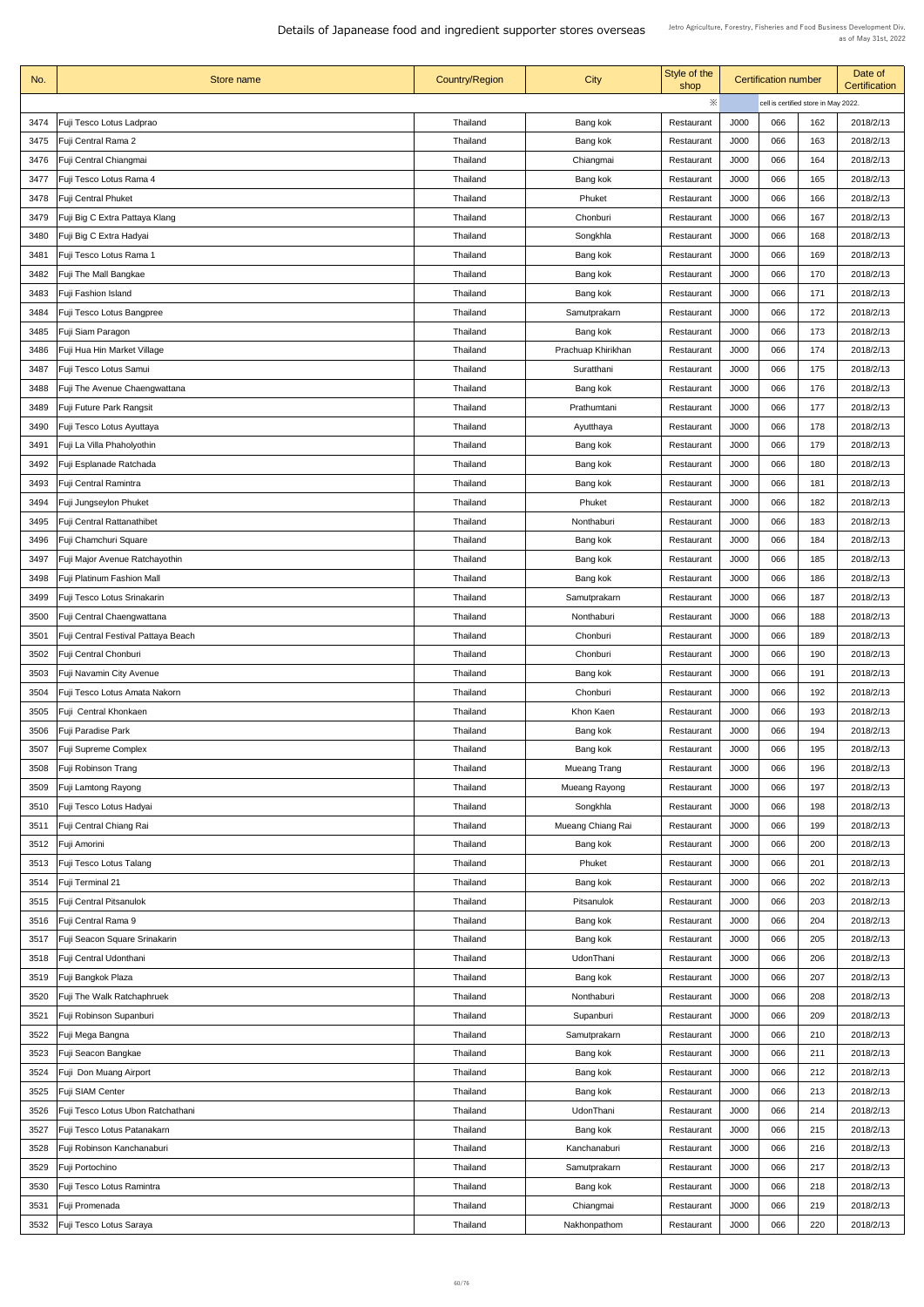| No.  | Store name                                  | <b>Country/Region</b> | <b>City</b>        | Style of the<br>shop |             | <b>Certification number</b> |                                      | Date of<br><b>Certification</b> |
|------|---------------------------------------------|-----------------------|--------------------|----------------------|-------------|-----------------------------|--------------------------------------|---------------------------------|
|      |                                             |                       |                    | $\ddot{\times}$      |             |                             | cell is certified store in May 2022. |                                 |
| 3533 | Fuji Maya Chiangmai                         | Thailand              | Chiangmai          | Restaurant           | J000        | 066                         | 221                                  | 2018/2/13                       |
| 3534 | Fuji Central Hadyai                         | <b>Thailand</b>       | Songkhla           | Restaurant           | J000        | 066                         | 222                                  | 2018/2/13                       |
| 3535 | <b>Fuji Tesco Lotus Phuket</b>              | <b>Thailand</b>       | Phuket             | Restaurant           | J000        | 066                         | 223                                  | 2018/2/13                       |
| 3536 | Fuji Tesco Lotus The Walk NakhonSawan       | <b>Thailand</b>       | <b>NakhonSawan</b> | Restaurant           | J000        | 066                         | 224                                  | 2018/2/13                       |
| 3537 |                                             | <b>Thailand</b>       | Nonthaburi         | Restaurant           | J000        | 066                         | 225                                  | 2018/2/13                       |
|      | Fuji Tesco Lotus Bangyai                    |                       |                    |                      |             | 066                         | 226                                  | 2018/2/13                       |
| 3538 | <b>Fuji EmQuartier</b>                      | Thailand              | Bang kok           | Restaurant           | J000        |                             |                                      |                                 |
| 3539 | Fuji Tesco Lotus Nakhonsithammarat          | <b>Thailand</b>       | Nakhonsithammarat  | Restaurant           | J000        | 066                         | 227                                  | 2018/2/13                       |
| 3540 | <b>Fuji Central Rayong</b>                  | <b>Thailand</b>       | Rayong             | Restaurant           | J000        | 066                         | 228                                  | 2018/2/13                       |
| 3541 | Fuji Central Plaza Westgate                 | Thailand              | Nonthaburi         | Restaurant           | J000        | 066                         | 229                                  | 2018/2/13                       |
| 3542 | Fuji Robinsan Mae Sot                       | Thailand              | Mae Sot            | Restaurant           | J000        | 066                         | 230                                  | 2018/2/13                       |
| 3543 | Fuji Suvarnabhumi Airport                   | <b>Thailand</b>       | Samutprakarn       | Restaurant           | J000        | 066                         | 231                                  | 2018/2/13                       |
| 3544 | Fuji Suvarnabhumi Airport (Food Stop)       | Thailand              | Samutprakarn       | Restaurant           | J000        | 066                         | 232                                  | 2018/2/13                       |
| 3545 | <b>Fuji Don Mueang Airport (Terminal 2)</b> | Thailand              | Bang kok           | Restaurant           | <b>J000</b> | 066                         | 233                                  | 2018/2/13                       |
| 3546 | Fuji BLU'PORT Hua Hin                       | <b>Thailand</b>       | Prachuap Khirikhan | Restaurant           | J000        | 066                         | 234                                  | 2018/2/13                       |
| 3547 | Fuji Robinson Phetchaburi                   | <b>Thailand</b>       | Phetchaburi        | Restaurant           | J000        | 066                         | 235                                  | 2018/2/13                       |
| 3548 | <b>Restaurant Hokkaido</b>                  | <b>Thailand</b>       | Bang kok           | Restaurant           | J000        | 066                         | 236                                  | 2018/2/20                       |
| 3549 | Lovery                                      | <b>Thailand</b>       | Bang kok           | Restaurant           | J000        | 066                         | 237                                  | 2018/2/20                       |
| 3550 | <b>NOJIAN</b>                               | Thailand              | Bang kok           | Restaurant           | J000        | 066                         | 238                                  | 2018/2/20                       |
| 3551 | <b>SUNDER BEEF</b>                          | Thailand              | Bang kok           | Restaurant           | J000        | 066                         | 239                                  | 2018/2/20                       |
| 3552 | YUU BBQ La Villa                            | Thailand              | Bang kok           | Restaurant           | J000        | 066                         | 259                                  | 2018/2/20                       |
| 3553 | <b>YUU BBQ The Crystal</b>                  | <b>Thailand</b>       | Bang kok           | Restaurant           | J000        | 066                         | 260                                  | 2018/2/20                       |
| 3554 | <b>YUU BBQ Int Intersect</b>                | <b>Thailand</b>       | Bang kok           | Restaurant           | J000        | 066                         | 261                                  | 2018/2/20                       |
| 3555 | <b>YUU Shabu-Suki The Crystal</b>           | <b>Thailand</b>       | Bang kok           | Restaurant           | J000        | 066                         | 262                                  | 2018/2/20                       |
| 3556 | Thonglor Yokocho                            | Thailand              | Bang kok           | Restaurant           | J000        | 066                         | 263                                  | 2018/2/20                       |
| 3557 | YAKINIKU YASUDA                             | Thailand              | Bang kok           | Restaurant           | J000        | 066                         | 264                                  | 2018/2/20                       |
| 3558 | Nippon Tei Rachadamri                       | <b>Thailand</b>       | Bang kok           | Restaurant           | J000        | 066                         | 265                                  | 2018/2/20                       |
| 3559 | Nippon Tei PRESIDENT TOWER                  | <b>Thailand</b>       | Bang kok           | Restaurant           | J000        | 066                         | 266                                  | 2018/2/20                       |
| 3560 | Nippon Tei AMATA CITY CHONBURI              | <b>Thailand</b>       | Chonburi           | Restaurant           | J000        | 066                         | 267                                  | 2018/2/20                       |
| 3561 | <b>KANTEKIYA Phrom Phong</b>                | Thailand              | Bang kok           | Restaurant           | J000        | 066                         | 270                                  | 2018/3/5                        |
| 3562 | <b>KANTEKIYA Asoke Jasmine</b>              | <b>Thailand</b>       | Bang kok           | Restaurant           | J000        | 066                         | 271                                  | 2018/3/5                        |
| 3563 | Kura Yakiniku                               | <b>Thailand</b>       | Bang kok           | Restaurant           | J000        | 066                         | 272                                  | 2018/3/5                        |
| 3564 | The Grill Tokyo                             | <b>Thailand</b>       | Bang kok           | Restaurant           | J000        | 066                         | 273                                  | 2018/3/5                        |
| 3565 | <b>WASHOKU SATO J-park</b>                  | <b>Thailand</b>       | Chonburi           | Restaurant           | J000        | 066                         | 274                                  | 2018/3/5                        |
| 3566 | <b>WASHOKU SATO Sriracha AEON</b>           | <b>Thailand</b>       | Chonburi           | Restaurant           | J000        | 066                         | 275                                  | 2018/3/5                        |
| 3567 | Hokkaido Shirokumaya                        | <b>Thailand</b>       | Bang kok           | Restaurant           | J000        | 066                         | 276                                  | 2018/3/8                        |
| 3568 | Maisen Siam Paragon                         | Thailand              | Bang kok           | Restaurant           | J000        | 066                         | 278                                  | 2018/3/14                       |
| 3569 | <b>Maisen Central Embassy</b>               | <b>Thailand</b>       | Bang kok           | Restaurant           | J000        | 066                         | 279                                  | 2018/3/14                       |
| 3570 | <b>Maisen EmQuartier</b>                    | <b>Thailand</b>       | Bang kok           | Restaurant           | J000        | 066                         | 280                                  | 2018/3/14                       |
|      |                                             |                       |                    |                      |             |                             |                                      |                                 |
| 3571 | Maisen Bangplee (Kiosk)                     | <b>Thailand</b>       | Samut Prakan       | Restaurant           | J000        | 066                         | 281                                  | 2018/3/14                       |
| 3572 | Maisen J Avanue                             | <b>Thailand</b>       | Bang kok           | Restaurant           | J000        | 066                         | 282                                  | 2018/3/14                       |
| 3573 | Maisen Siam Square One                      | Thailand              | Bang kok           | Restaurant           | J000        | 066                         | 283                                  | 2018/3/14                       |
|      | 3574   Maisen Central World                 | <b>Thailand</b>       | Bang kok           | Restaurant           | J000        | 066                         | 284                                  | 2018/3/14                       |
| 3575 | Maisen Mega Bangna                          | <b>Thailand</b>       | Samut Prakan       | Restaurant           | J000        | 066                         | 285                                  | 2018/3/14                       |
| 3576 | <b>Maisen Crystal Park</b>                  | <b>Thailand</b>       | Bang kok           | Restaurant           | J000        | 066                         | 286                                  | 2018/3/14                       |
| 3577 | YAMAGOYA Surawongse                         | <b>Thailand</b>       | Bang kok           | Restaurant           | J000        | 066                         | 322                                  | 2018/7/11                       |
| 3578 | YAMAGOYA Thonglor                           | <b>Thailand</b>       | Bang kok           | Restaurant           | J000        | 066                         | 323                                  | 2018/7/11                       |
| 3579 | YAMAGOYA U Chu Liang                        | Thailand              | Bang kok           | Restaurant           | J000        | 066                         | 324                                  | 2018/7/11                       |
| 3580 | YAMAGOYA Silom                              | <b>Thailand</b>       | Bang kok           | Restaurant           | J000        | 066                         | 325                                  | 2018/7/11                       |
| 3581 | YAMAGOYA Rama 3                             | <b>Thailand</b>       | Bang kok           | Restaurant           | J000        | 066                         | 326                                  | 2018/7/11                       |
| 3582 | YAMAGOYA All Seasons Place Store            | <b>Thailand</b>       | Bang kok           | Restaurant           | J000        | 066                         | 327                                  | 2018/7/11                       |
| 3583 | BASARAKA chamuchuri                         | Thailand              | Bang kok           | Restaurant           | J000        | 066                         | 328                                  | 2018/7/11                       |
| 3584 | <b>BASARAKA wannasorn</b>                   | <b>Thailand</b>       | Bang kok           | Restaurant           | J000        | 066                         | 329                                  | 2018/7/11                       |
| 3585 | BASARAKA THE NINE                           | <b>Thailand</b>       | Bang kok           | Restaurant           | J000        | 066                         | 330                                  | 2018/7/11                       |
| 3586 | Nipponkai (สาขาParagon)                     | <b>Thailand</b>       | Bang kok           | Restaurant           | J000        | 066                         | 347                                  | 2018/12/18                      |
| 3587 | The Dock (สาขาEmporium)                     | Thailand              | Bang kok           | Restaurant           | J000        | 066                         | 348                                  | 2018/12/18                      |
| 3588 | The Dock (สาขาParagon)                      | <b>Thailand</b>       | Bang kok           | Restaurant           | J000        | 066                         | 349                                  | 2018/12/18                      |
| 3589 | The Dock (สาขาEMQUARTIER)                   | Thailand              | Bang kok           | Restaurant           | J000        | 066                         | 350                                  | 2018/12/18                      |
| 3590 | <b>Food Identity</b>                        | Thailand              | Bang kok           | Restaurant           | J000        | 066                         | 351                                  | 2019/2/28                       |
| 3591 | Zero Sushi                                  | Thailand              | Bang kok           | Restaurant           | J000        | 066                         | 367                                  | 2019/4/12                       |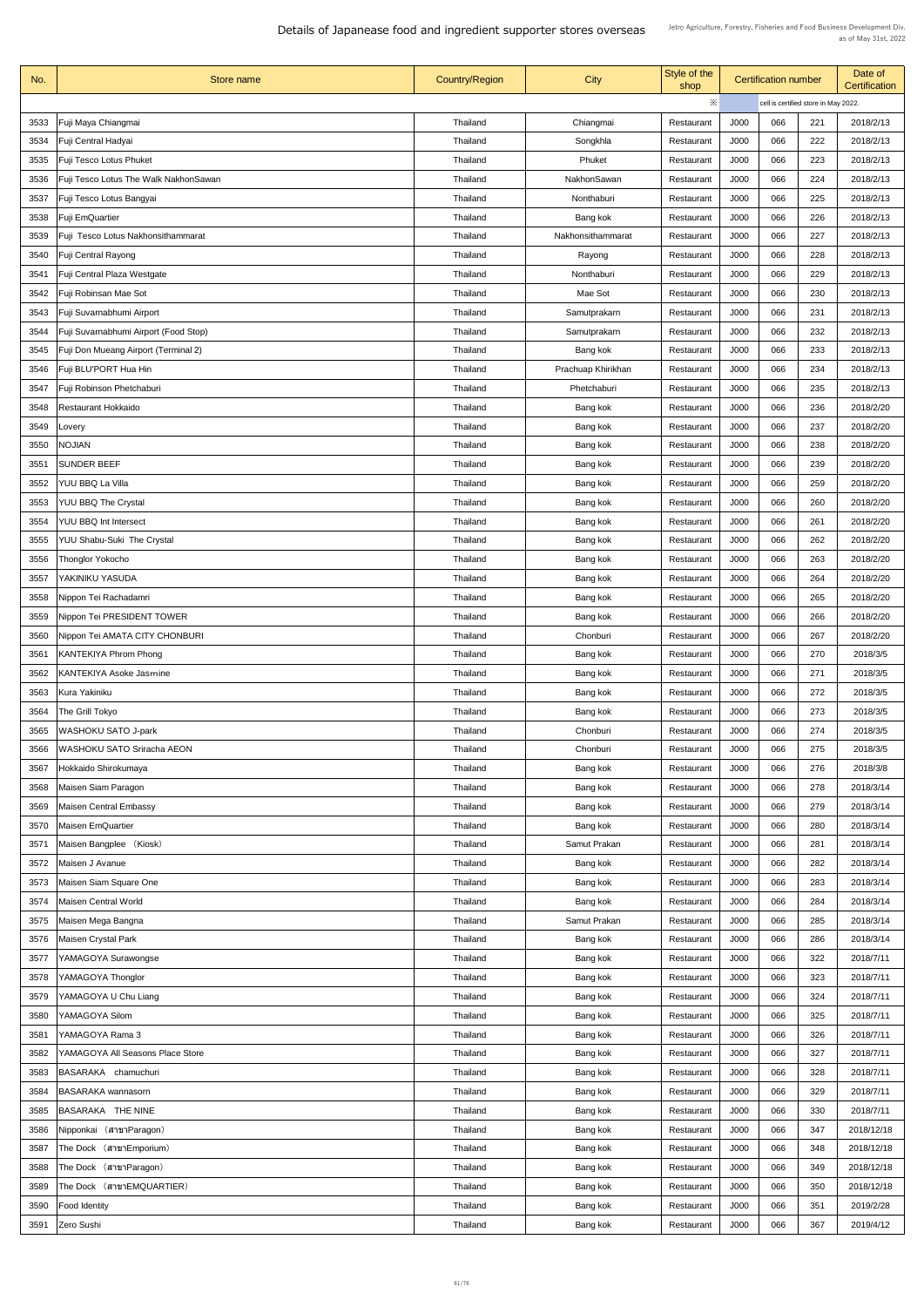| No.  | Store name                                           | <b>Country/Region</b> | <b>City</b>          | Style of the<br>shop     |             | <b>Certification number</b> |                                      | Date of<br><b>Certification</b> |
|------|------------------------------------------------------|-----------------------|----------------------|--------------------------|-------------|-----------------------------|--------------------------------------|---------------------------------|
|      |                                                      |                       |                      | ※                        |             |                             | cell is certified store in May 2022. |                                 |
| 3592 | <b>SAGAMI Thonglor</b>                               | Thailand              | Bang kok             | Restaurant               | <b>J000</b> | 066                         | 369                                  | 2019/5/30                       |
| 3593 | Mensho Tokyo BKK                                     | Thailand              | Bang kok             | Restaurant               | J000        | 066                         | 370                                  | 2019/9/25                       |
| 3594 | Wabi Cha Suangluang Square Bangkok                   | <b>Thailand</b>       | Bang kok             | Restaurant               | <b>J000</b> | 066                         | 371                                  | 2019/12/9                       |
| 3595 | Wabi Cha J-Park Sriracha                             | Thailand              | Sriracha             | Restaurant               | J000        | 066                         | 372                                  | 2019/12/9                       |
| 3596 | Wabi Cha Chiang Mai                                  | Thailand              | Chiang Mai           | Restaurant               | <b>J000</b> | 066                         | 373                                  | 2019/12/9                       |
| 3597 | Tonkotsu kazan ramen Asok                            | Thailand              | Bang kok             | Restaurant               | J000        | 066                         | 388                                  | 2020/7/2                        |
| 3598 | Tonkotsu kazan ramen Silom                           | Thailand              | Bang kok             | Restaurant               | <b>J000</b> | 066                         | 389                                  | 2020/7/2                        |
| 3599 | Tonkotsu Kazan ramen Siam                            | Thailand              | Bang kok             | Restaurant               | J000        | 066                         | 390                                  | 2020/7/2                        |
| 3600 | Maji Curry Siam                                      | Thailand              | Bang kok             | Restaurant               | J000        | 066                         | 391                                  | 2020/7/2                        |
| 3601 | <b>SOBAQ</b>                                         | Thailand              | Bang kok             | Restaurant               | J000        | 066                         | 397                                  | 2020/7/2                        |
| 3602 | Kimukatsu Central RAMA3                              | Thailand              | Bang kok             | Restaurant               | J000        | 066                         | 398                                  | 2020/7/13                       |
| 3603 | Kimukatsu The Mall Bangkapi                          | Thailand              | Bang kok             | Restaurant               | <b>J000</b> | 066                         | 399                                  | 2020/7/13                       |
| 3604 | Kimukatsu Pinklao                                    | Thailand              | Bang kok             | Restaurant               | J000        | 066                         | 400                                  | 2020/7/13                       |
| 3605 | Kimukatsu The Market Bangkok                         | <b>Thailand</b>       | Bang kok             | Restaurant               | <b>J000</b> | 066                         | 401                                  | 2020/7/13                       |
| 3606 | Kimukatsu Siam Takashimaya                           | Thailand              | Bang kok             | Restaurant               | J000        | 066                         | 402                                  | 2020/7/13                       |
| 3607 | Hokkaido Restaurant Genshiyaki Sukhunvit26           | <b>Thailand</b>       | Bang kok             | Restaurant               | J000        | 066                         | 403                                  | 2020/7/13                       |
| 3608 | <b>Yipoon Bento</b>                                  | Thailand              | Bang kok             | Restaurant               | J000        | 066                         | 404                                  | 2020/7/13                       |
| 3609 | Kenji's Lab                                          | <b>Thailand</b>       | Bang kok             | Restaurant               | J000        | 066                         | 405                                  | 2020/7/21                       |
| 3610 | Hokkaido Sushi Izakaya EZOYA                         | Thailand              | Bang kok             | Restaurant               | J000        | 066                         | 406                                  | 2020/7/21                       |
| 3611 | Hokkaido Grill Yakiniku & Jingiskang EZOYA           | Thailand              | Bang kok             | Restaurant               | J000        | 066                         | 407                                  | 2020/7/21                       |
| 3612 | Ise Surawongse                                       | Thailand              | Bang kok             | Restaurant               | J000        | 066                         | 408                                  | 2020/7/21                       |
| 3613 | <b>MOKKORI SILOM</b>                                 | Thailand              | Bang kok             | Restaurant               | J000        | 066                         | 409                                  | 2020/7/27                       |
| 3614 | teppen thonglor                                      | <b>Thailand</b>       | Bang kok             | Restaurant               | J000        | 066                         | 413                                  | 2020/8/7                        |
| 3615 | Pizza Napoli no kama                                 | Thailand              | Bang kok             | Restaurant               | J000        | 066                         | 414                                  | 2020/8/7                        |
| 3616 | <b>KQ Yakiniku Sushi</b>                             | <b>Thailand</b>       | Bang kok             | Restaurant               | J000        | 066                         | 415                                  | 2020/8/21                       |
| 3617 | Sasaya Sukhumvit                                     | <b>Thailand</b>       | Bang kok             | Restaurant               | <b>J000</b> | 066                         | 416                                  | 2020/8/21                       |
| 3618 | Sasaya Thanon                                        | <b>Thailand</b>       | Bang kok             | Restaurant               | J000        | 066                         | 417                                  | 2020/8/21                       |
| 3619 | Touka                                                | Thailand              | Bang kok             | Restaurant               | J000        | 066                         | 418                                  | 2020/8/21                       |
| 3620 | KJ mitasu sushi                                      | Thailand              |                      |                          | J000        | 066                         | 419                                  | 2020/8/21                       |
| 3621 | Senban Butadon                                       | Thailand              | Bang kok<br>Bang kok | Restaurant<br>Restaurant | J000        | 066                         | 420                                  | 2020/8/21                       |
| 3622 | <b>IZAKI</b>                                         | Thailand              | Bang kok             | Restaurant               | J000        | 066                         | 421                                  | 2020/8/21                       |
| 3623 | <b>GENSHIYAKI Silom</b>                              | Thailand              | Bang kok             | Restaurant               | J000        | 066                         | 423                                  | 2020/8/21                       |
| 3624 | HIMITSU                                              | <b>Thailand</b>       | Bang kok             | Restaurant               | J000        | 066                         | 424                                  | 2020/9/4                        |
| 3625 | SushiZa                                              | <b>Thailand</b>       | Bang kok             | Restaurant               | J000        | 066                         | 425                                  | 2020/9/4                        |
| 3626 | Inari                                                | Thailand              | Bang kok             | Restaurant               | J000        | 066                         | 426                                  | 2020/9/4                        |
| 3627 | Kinshiro izakaya ramen                               | <b>Thailand</b>       |                      | Restaurant               | J000        | 066                         | 427                                  | 2020/9/4                        |
| 3628 | Tairyo Sushi                                         | <b>Thailand</b>       | Bang kok<br>Bang kok | Restaurant               | J000        | 066                         | 429                                  | 2020/9/4                        |
| 3629 | Samurai Sushi Sakaba                                 | <b>Thailand</b>       | Bang kok             | Restaurant               | J000        | 066                         | 430                                  | 2020/9/4                        |
| 3630 | Sushi Corner Asoke brunch                            | Thailand              |                      | Restaurant               | J000        | 066                         | 431                                  | 2020/9/4                        |
| 3631 | Sushi pang                                           | Thailand              | Bang kok<br>Bang kok | Restaurant               | J000        | 066                         | 432                                  | 2020/9/4                        |
| 3632 | Yuu restaurant - the crystal Ekkamai-ramindra brunch | Thailand              |                      |                          | J000        | 066                         | 433                                  | 2020/9/4                        |
|      | 3633   Yuu restaurant - La villa Aree                | Thailand              | Bang kok             | Restaurant<br>Restaurant | J000        | 066                         | 434                                  | 2020/9/4                        |
| 3634 | Yuu restaurant- Int intersect rama3                  | <b>Thailand</b>       | Bang kok<br>Bang kok | Restaurant               | J000        | 066                         | 435                                  | 2020/9/4                        |
| 3635 | Salmonkun                                            | <b>Thailand</b>       | Bang kok             | Restaurant               | J000        | 066                         | 436                                  | 2020/9/4                        |
| 3636 | Sushi Kawa                                           | <b>Thailand</b>       | Bang kok             | Restaurant               | J000        | 066                         | 438                                  | 2020/9/4                        |
| 3637 | <b>TSUBOHACHI, Beehive</b>                           | Thailand              | Bang kok             | Restaurant               | J000        | 066                         | 439                                  | 2020/9/4                        |
| 3638 | <b>TSUBOHACHI, Nihonmura Mall</b>                    | Thailand              |                      |                          | J000        | 066                         | 440                                  | 2020/9/4                        |
|      | <b>TSUBOHACHI, The Promenade</b>                     | <b>Thailand</b>       | Bang kok             | Restaurant               | J000        | 066                         | 441                                  | 2020/9/4                        |
| 3639 |                                                      |                       | Bang kok             | Restaurant               |             | 066                         | 442                                  |                                 |
| 3640 | <b>TSUBOHACHI, Zpell at Future Park</b>              | <b>Thailand</b>       | Bang kok             | Restaurant               | J000        | 066                         |                                      | 2020/9/4                        |
| 3641 | <b>TSUBOHACHI, The Portal</b>                        | <b>Thailand</b>       | Bang kok             | Restaurant               | J000        |                             | 443                                  | 2020/9/4                        |
| 3642 | <b>SUSHI KATSU</b>                                   | Thailand              | Bang kok             | Restaurant               | J000        | 066                         | 444                                  | 2020/9/4                        |
| 3643 | Abushi                                               | Thailand              | Bang kok             | Restaurant               | J000        | 066                         | 445                                  | 2020/9/4                        |
| 3644 | <b>Chubbies</b>                                      | <b>Thailand</b>       | Bang kok             | Restaurant               | J000        | 066                         | 446                                  | 2020/9/4                        |
| 3645 | Uma Uma Hakata Ramen & Izakaya                       | <b>Thailand</b>       | Bang kok             | Restaurant               | J000        | 066                         | 447                                  | 2020/9/4                        |
| 3646 | Fuku Intown, Centerpoint of SiamSquare               | Thailand              | Bang kok             | Restaurant               | J000        | 066                         | 448                                  | 2020/9/4                        |
| 3647 | Fuku Intown, Center One                              | <b>Thailand</b>       | Bang kok             | Restaurant               | J000        | 066                         | 449                                  | 2020/9/4                        |
| 3648 | Fuku Intown, Zpell Future Park Rangsit               | Thailand              | Bang kok             | Restaurant               | J000        | 066                         | 450                                  | 2020/9/4                        |
| 3649 | Fuku Intown, AIA Sathorn Tower                       | Thailand              | Bang kok             | Restaurant               | J000        | 066                         | 451                                  | 2020/9/4                        |
| 3650 | <b>Fuku Intown, The Walk Kaset</b>                   | Thailand              | Bang kok             | Restaurant               | J000        | 066                         | 452                                  | 2020/9/4                        |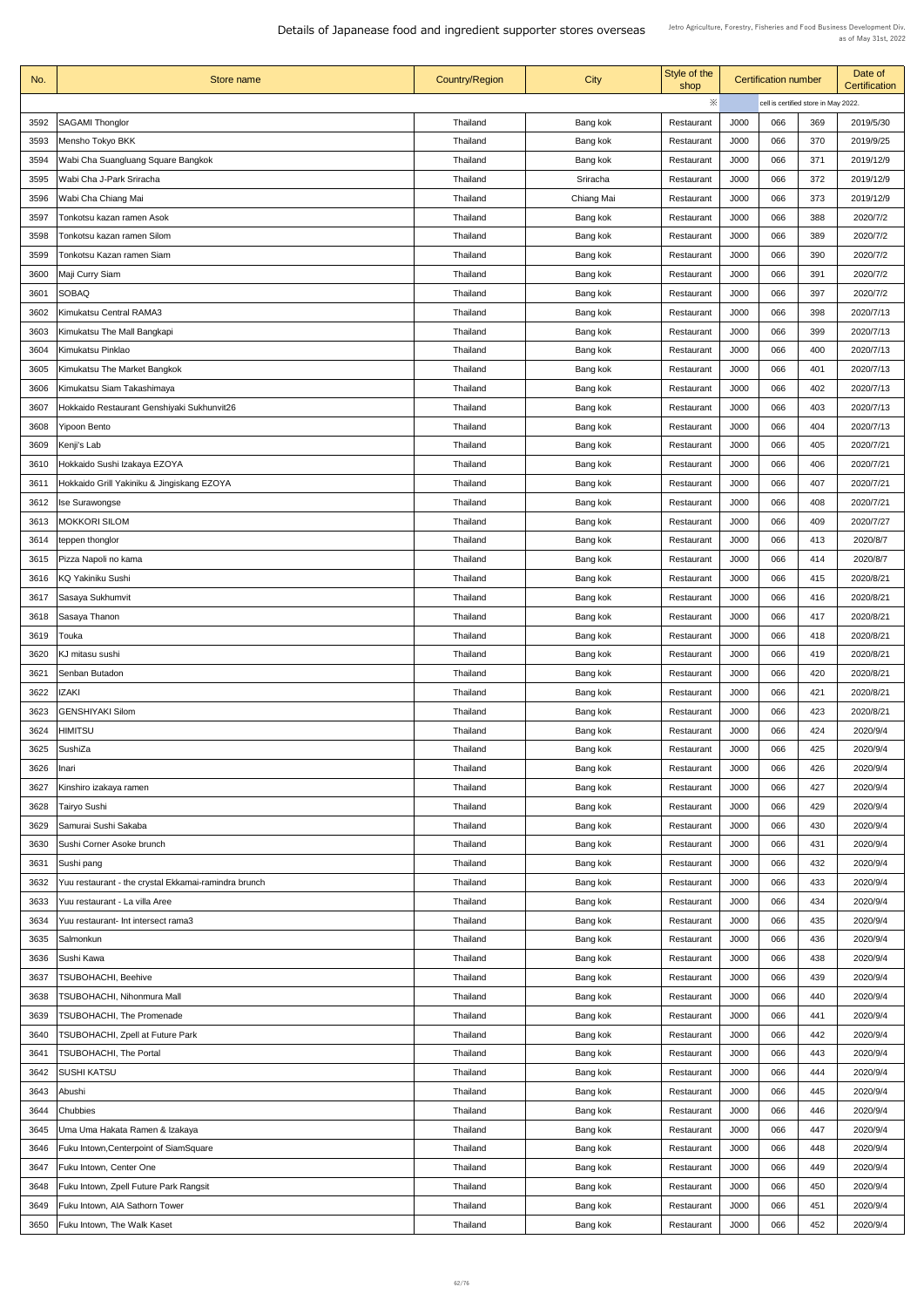| No.  | Store name                                         | <b>Country/Region</b> | City     | Style of the<br>shop |             | <b>Certification number</b>          |     | Date of<br><b>Certification</b> |
|------|----------------------------------------------------|-----------------------|----------|----------------------|-------------|--------------------------------------|-----|---------------------------------|
|      |                                                    |                       |          | ※                    |             | cell is certified store in May 2022. |     |                                 |
| 3651 | Fuku Intown, Seacon Bangkae                        | <b>Thailand</b>       | Bang kok | Restaurant           | <b>J000</b> | 066                                  | 453 | 2020/9/4                        |
| 3652 | Fuku Intown, HomePro Pracha chuen                  | Thailand              | Bang kok | Restaurant           | J000        | 066                                  | 454 | 2020/9/4                        |
| 3653 | Fuku Intown, HomePro Liab duan ekkamai ramindra    | <b>Thailand</b>       | Bang kok | Restaurant           | J000        | 066                                  | 455 | 2020/9/4                        |
| 3654 | Fuku Intown, HomePro Chaengwattana                 | <b>Thailand</b>       | Bang kok | Restaurant           | J000        | 066                                  | 456 | 2020/9/4                        |
| 3655 | Fuku Intown, The walk Ratchaphruek                 | Thailand              | Bang kok | Restaurant           | J000        | 066                                  | 457 | 2020/9/4                        |
| 3656 | KQ yakinikuwongnai                                 | Thailand              | Bang kok | Restaurant           | J000        | 066                                  | 459 | 2020/9/4                        |
|      |                                                    |                       |          |                      |             |                                      |     |                                 |
| 3657 | Kouen Delivery - AIA Capital Centre brunch         | <b>Thailand</b>       | Bang kok | Restaurant           | J000        | 066                                  | 460 | 2020/9/4                        |
| 3658 | Kouen Delivery - Empire Tower Sathorn brunch       | <b>Thailand</b>       | Bang kok | Restaurant           | J000        | 066                                  | 461 | 2020/9/4                        |
| 3659 | Kouen Delivery - Mega Bangna brunch                | <b>Thailand</b>       | Bang kok | Restaurant           | J000        | 066                                  | 462 | 2020/9/4                        |
| 3660 | Kouen Delivery - I'm Park Chula brunch             | <b>Thailand</b>       | Bang kok | Restaurant           | J000        | 066                                  | 463 | 2020/9/4                        |
| 3661 | Kouen Delivery - The Sense Pinklao brunch          | Thailand              | Bang kok | Restaurant           | J000        | 066                                  | 464 | 2020/9/4                        |
| 3662 | Kouen Delivery - The Bright Rama 2 brunch          | Thailand              | Bang kok | Restaurant           | J000        | 066                                  | 465 | 2020/9/4                        |
| 3663 | Kouen Delivery - Sena Fest brunch                  | Thailand              | Bang kok | Restaurant           | J000        | 066                                  | 466 | 2020/9/4                        |
| 3664 | Kouen Delivery - The Walk Kaset-nawamin brunch     | <b>Thailand</b>       | Bang kok | Restaurant           | J000        | 066                                  | 467 | 2020/9/4                        |
| 3665 | Kouen Delivery - The Walk Ratchaphruek brunch      | <b>Thailand</b>       | Bang kok | Restaurant           | J000        | 066                                  | 468 | 2020/9/4                        |
| 3666 | Kouen Delivery - Susco Srinakarin brunch           | Thailand              | Bang kok | Restaurant           | J000        | 066                                  | 469 | 2020/9/4                        |
| 3667 | Kouen Delivery - Int Rama 3 brunch                 | Thailand              | Bang kok | Restaurant           | J000        | 066                                  | 470 | 2020/9/4                        |
| 3668 | Kouen Delivery - Siam Square One brunch (brunch 1) | <b>Thailand</b>       | Bang kok | Restaurant           | J000        | 066                                  | 471 | 2020/9/4                        |
| 3669 | Ebisu Sushi                                        | Thailand              | Bang kok | Restaurant           | J000        | 066                                  | 472 | 2020/9/4                        |
| 3670 | Nabezo Premium - Gaysorn Village brunch            | <b>Thailand</b>       | Bang kok | Restaurant           | J000        | 066                                  | 473 | 2020/9/4                        |
| 3671 | Nabezo Premium - Central Embassy brunch            | Thailand              | Bang kok | Restaurant           | J000        | 066                                  | 474 | 2020/9/4                        |
| 3672 | Sushi Kamtoto                                      | Thailand              | Bang kok | Restaurant           | J000        | 066                                  | 475 | 2020/9/4                        |
| 3673 | Naeki Sushi/All Seasons Place                      | Thailand              | Bang kok | Restaurant           | J000        | 066                                  | 476 | 2020/9/4                        |
|      | Naeki Sushi/BTS Siam                               |                       |          |                      |             |                                      | 477 |                                 |
| 3674 |                                                    | <b>Thailand</b>       | Bang kok | Restaurant           | J000        | 066                                  |     | 2020/9/4                        |
| 3675 | Naeki Sushi/Exchange Tower                         | <b>Thailand</b>       | Bang kok | Restaurant           | J000        | 066                                  | 478 | 2020/9/4                        |
| 3676 | Naeki Sushi/BTS Mo Chit                            | Thailand              | Bang kok | Restaurant           | J000        | 066                                  | 479 | 2020/9/4                        |
| 3677 | Naeki Sushi/Empire Tower                           | Thailand              | Bang kok | Restaurant           | J000        | 066                                  | 480 | 2020/9/4                        |
| 3678 | Naeki Sushi/MRT Chatuchak                          | <b>Thailand</b>       | Bang kok | Restaurant           | J000        | 066                                  | 481 | 2020/9/4                        |
| 3679 | Naeki Sushi/SCB Park Plaza                         | <b>Thailand</b>       | Bang kok | Restaurant           | J000        | 066                                  | 482 | 2020/9/4                        |
| 3680 | Naeki Sushi/U Chu Liang                            | <b>Thailand</b>       | Bang kok | Restaurant           | J000        | 066                                  | 483 | 2020/9/4                        |
| 3681 | Naeki Sushi/Park Venture                           | Thailand              | Bang kok | Restaurant           | J000        | 066                                  | 484 | 2020/9/4                        |
| 3682 | Naeki Go/BTS Ari                                   | <b>Thailand</b>       | Bang kok | Restaurant           | J000        | 066                                  | 485 | 2020/9/4                        |
| 3683 | Naeki Go/BTS Chong Nonsi                           | <b>Thailand</b>       | Bang kok | Restaurant           | J000        | 066                                  | 486 | 2020/9/4                        |
| 3684 | Naeki Go/MRT Sukhumvit                             | <b>Thailand</b>       | Bang kok | Restaurant           | <b>J000</b> | 066                                  | 487 | 2020/9/4                        |
| 3685 | Naeki Go/T-One Building                            | <b>Thailand</b>       | Bang kok | Restaurant           | J000        | 066                                  | 488 | 2020/9/4                        |
| 3686 | <b>ARATA NIKUTEI</b>                               | Thailand              | Bang kok | Restaurant           | J000        | 066                                  | 489 | 2020/9/4                        |
| 3687 | Brainwake cafe - Sukhumvit brunch                  | <b>Thailand</b>       | Bang kok | Restaurant           | J000        | 066                                  | 490 | 2020/9/4                        |
| 3688 | Brainwake cafe - Thonglor brunch                   | Thailand              | Bang kok | Restaurant           | J000        | 066                                  | 491 | 2020/9/4                        |
| 3689 | Brainwake cafe - More kaset brunch                 | <b>Thailand</b>       | Bang kok | Restaurant           | J000        | 066                                  | 492 | 2020/9/4                        |
| 3690 | Brainwake cafe - Matichon academy brunch           | <b>Thailand</b>       | Bang kok | Restaurant           | J000        | 066                                  | 493 | 2020/9/4                        |
| 3691 | Brainwake cafe - Sammakorn brunch                  | Thailand              | Bang kok | Restaurant           | J000        | 066                                  | 494 | 2020/9/4                        |
| 3692 | Brainwake cafe - Ploenchit brunch                  | <b>Thailand</b>       | Bang kok | Restaurant           | <b>J000</b> | 066                                  | 495 | 2020/9/4                        |
| 3693 | Brainwake cafe - Chatuchak brunch                  | <b>Thailand</b>       | Bang kok | Restaurant           | J000        | 066                                  | 496 | 2020/9/4                        |
| 3694 | Nagomi japanese restaurant                         | Thailand              | Bang kok | Restaurant           | <b>J000</b> | 066                                  | 497 | 2020/9/4                        |
| 3695 | Tok Q Sushi Train                                  | <b>Thailand</b>       | Bang kok | Restaurant           | J000        | 066                                  | 498 | 2020/9/4                        |
| 3696 | SABU YAKINIKU                                      | Thailand              | Bang kok | Restaurant           | J000        | 066                                  | 499 | 2020/9/4                        |
|      |                                                    |                       |          |                      |             |                                      |     |                                 |
| 3697 | Koryori mikami Japanese Restaurant                 | <b>Thailand</b>       | Bang kok | Restaurant           | J000        | 066                                  | 500 | 2020/9/4                        |
| 3698 | <b>Super Bowl</b>                                  | <b>Thailand</b>       | Bang kok | Restaurant           | J000        | 066                                  | 501 | 2020/9/4                        |
| 3699 | Magyu Yakiniku                                     | Thailand              | Bang kok | Restaurant           | J000        | 066                                  | 502 | 2020/9/4                        |
| 3700 | Rakuzen time                                       | <b>Thailand</b>       | Bang kok | Restaurant           | J000        | 066                                  | 503 | 2020/9/4                        |
| 3701 | Sato No Udon @ Emporium                            | <b>Thailand</b>       | Bang kok | Restaurant           | J000        | 066                                  | 504 | 2020/9/4                        |
| 3702 | Sato No Udon @ Mercury Ville                       | <b>Thailand</b>       | Bang kok | Restaurant           | J000        | 066                                  | 505 | 2020/9/4                        |
| 3703 | Sushi Hana Bangna Branch                           | Thailand              | Bang kok | Restaurant           | J000        | 066                                  | 506 | 2020/9/4                        |
| 3704 | Gold Curry Bangkok Sukhumvit39                     | <b>Thailand</b>       | Bang kok | Restaurant           | <b>J000</b> | 066                                  | 507 | 2020/9/4                        |
| 3705 | Sushi mase                                         | <b>Thailand</b>       | Bang kok | Restaurant           | J000        | 066                                  | 508 | 2020/9/4                        |
| 3706 | SEIRYU SUSHI / Saladeang Soi 1                     | <b>Thailand</b>       | Bang kok | Restaurant           | J000        | 066                                  | 509 | 2020/9/4                        |
| 3707 | SEIRYU SUSHI / The Mercury Ville at Chidlom        | <b>Thailand</b>       | Bang kok | Restaurant           | J000        | 066                                  | 510 | 2020/9/4                        |
| 3708 | <b>SEIRYU SUSHI / Central Festival Eastville</b>   | <b>Thailand</b>       | Bang kok | Restaurant           | J000        | 066                                  | 511 | 2020/9/4                        |
| 3709 | <b>Shinsen Fish Market</b>                         | <b>Thailand</b>       | Bang kok | Restaurant           | J000        | 066                                  | 512 | 2020/9/4                        |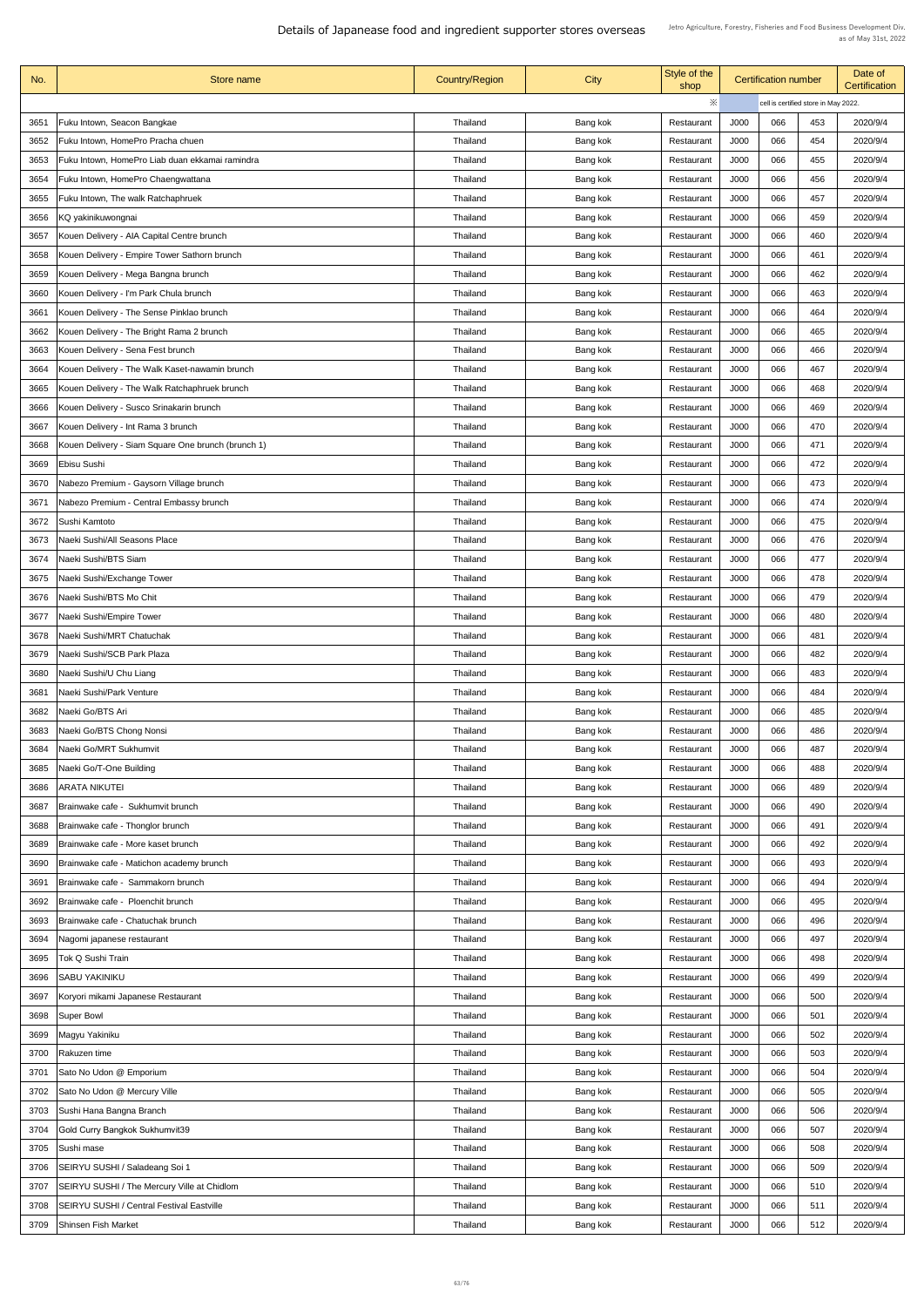| No.  | Store name                                 | <b>Country/Region</b> | <b>City</b> | Style of the<br>shop |             | <b>Certification number</b> |                                      | Date of<br><b>Certification</b> |
|------|--------------------------------------------|-----------------------|-------------|----------------------|-------------|-----------------------------|--------------------------------------|---------------------------------|
|      |                                            |                       |             | ※                    |             |                             | cell is certified store in May 2022. |                                 |
| 3710 | Salmon De' Premium                         | Thailand              | Bang kok    | Restaurant           | <b>J000</b> | 066                         | 513                                  | 2020/9/4                        |
| 3711 | L'ecrin55                                  | Thailand              | Bang kok    | Restaurant           | <b>J000</b> | 066                         | 514                                  | 2020/9/4                        |
| 3712 | KaneHisa                                   | Thailand              | Bang kok    | Restaurant           | <b>J000</b> | 066                         | 515                                  | 2020/9/4                        |
| 3713 | Kakurega Hanare                            | Thailand              | Bang kok    | Restaurant           | J000        | 066                         | 516                                  | 2020/9/4                        |
| 3714 | Yakiniku Kirabi                            | Thailand              | Bang kok    | Restaurant           | J000        | 066                         | 517                                  | 2020/9/4                        |
| 3715 | Yakiniku Kirabi Sukhumvit23                | Thailand              | Bang kok    | Restaurant           | J000        | 066                         | 518                                  | 2020/9/4                        |
| 3716 | Salmonroom.MTM                             | <b>Thailand</b>       | Bang kok    | Restaurant           | <b>J000</b> | 066                         | 519                                  | 2020/9/4                        |
| 3717 | Salmonroom.MTM Sri bua ngoen               | Thailand              | Bang kok    | Restaurant           | <b>J000</b> | 066                         | 520                                  | 2020/9/4                        |
| 3718 | <b>Samonroom Delivery Lampang</b>          | Thailand              | Bang kok    | Restaurant           | J000        | 066                         | 521                                  | 2020/9/4                        |
| 3719 | Salmonroom.MTM(24)                         | Thailand              | Bang kok    | Restaurant           | J000        | 066                         | 522                                  | 2020/9/4                        |
| 3720 | Say Hi! Japanese Restaurant                | Thailand              | Bang kok    | Restaurant           | J000        | 066                         | 523                                  | 2020/9/4                        |
| 3721 | Kobe Steakhouse Phetchaburi Road Branch    | Thailand              | Bang kok    | Restaurant           | <b>J000</b> | 066                         | 524                                  | 2020/9/4                        |
| 3722 | Horumon Yakiniku Hirashima                 | Thailand              | Bang kok    | Restaurant           | <b>J000</b> | 066                         | 525                                  | 2020/9/4                        |
| 3723 | Tempura-Ya Bangkok                         | Thailand              | Bang kok    | Restaurant           | J000        | 066                         | 526                                  | 2020/9/4                        |
|      |                                            |                       |             |                      |             |                             |                                      |                                 |
| 3724 | <b>Unatoto Thailand</b>                    | <b>Thailand</b>       | Bang kok    | Restaurant           | J000        | 066                         | 527                                  | 2020/9/4                        |
| 3725 | Yashima                                    | Thailand              | Bang kok    | Restaurant           | J000        | 066                         | 528                                  | 2020/9/4                        |
| 3726 | Tokachi                                    | <b>Thailand</b>       | Bang kok    | Restaurant           | J000        | 066                         | 529                                  | 2020/9/4                        |
| 3727 | Shari Shari                                | Thailand              | Bang kok    | Restaurant           | J000        | 066                         | 530                                  | 2020/9/4                        |
| 3728 | Nama Sushi Bar                             | <b>Thailand</b>       | Bang kok    | Restaurant           | J000        | 066                         | 531                                  | 2020/9/4                        |
| 3729 | Sushi Otaru Rachapruek                     | <b>Thailand</b>       | Bang kok    | Restaurant           | J000        | 066                         | 532                                  | 2020/9/4                        |
| 3730 | OMU                                        | <b>Thailand</b>       | Bang kok    | Restaurant           | J000        | 066                         | 533                                  | 2020/9/4                        |
| 3731 | masu maki & sushi bar                      | Thailand              | Bang kok    | Restaurant           | J000        | 066                         | 534                                  | 2020/9/4                        |
| 3732 | Ton Chin Kan Ramen                         | Thailand              | Bang kok    | Restaurant           | <b>J000</b> | 066                         | 535                                  | 2020/9/4                        |
| 3733 | Bugendai Teppanyaki                        | <b>Thailand</b>       | Bang kok    | Restaurant           | J000        | 066                         | 536                                  | 2020/9/4                        |
| 3734 | Kabocha sushi (Homepro Rama 9)             | Thailand              | Bang kok    | Restaurant           | J000        | 066                         | 537                                  | 2020/9/4                        |
| 3735 | Kabocha sushi (Homepro Charansanitwong 18) | <b>Thailand</b>       | Bang kok    | Restaurant           | J000        | 066                         | 538                                  | 2020/9/4                        |
| 3736 | Kabocha sushi (Lat Phrao 19)               | <b>Thailand</b>       | Bang kok    | Restaurant           | J000        | 066                         | 539                                  | 2020/9/4                        |
| 3737 | Kabocha sushi (Homepro Rama 3)             | Thailand              | Bang kok    | Restaurant           | <b>J000</b> | 066                         | 540                                  | 2020/9/4                        |
| 3738 | Kabocha sushi (The Nine Rama 9)            | Thailand              | Bang kok    | Restaurant           | J000        | 066                         | 541                                  | 2020/9/4                        |
| 3739 | Kabocha sushi (The Bright Rama 2)          | Thailand              | Bang kok    | Restaurant           | J000        | 066                         | 542                                  | 2020/9/4                        |
| 3740 | Kabocha sushi (Central Bangna)             | <b>Thailand</b>       | Bang kok    | Restaurant           | J000        | 066                         | 543                                  | 2020/9/4                        |
| 3741 | Kabocha sushi (Homepro Ratchapruek)        | <b>Thailand</b>       | Bang kok    | Restaurant           | J000        | 066                         | 544                                  | 2020/9/4                        |
| 3742 | Kabocha sushi (The street Ratchada)        | Thailand              | Bang kok    | Restaurant           | <b>J000</b> | 066                         | 545                                  | 2020/9/4                        |
| 3743 | Kuruma Sushi                               | <b>Thailand</b>       | Bang kok    | Restaurant           | J000        | 066                         | 546                                  | 2020/9/4                        |
| 3744 | Sushi delivery soi mahadthai               | Thailand              | Bang kok    | Restaurant           | J000        | 066                         | 547                                  | 2020/9/4                        |
| 3745 | Kodkreung yamamori                         | Thailand              | Bang kok    | Restaurant           | J000        | 066                         | 548                                  | 2020/9/4                        |
| 3746 | Kokoro Shabu Sushi                         | <b>Thailand</b>       | Bang kok    | Restaurant           | J000        | 066                         | 549                                  | 2020/9/11                       |
| 3747 | Armino Usagi Gyudon                        | <b>Thailand</b>       | Bang kok    | Restaurant           | J000        | 066                         | 550                                  | 2020/9/11                       |
| 3748 | Kubkib Pochana                             | <b>Thailand</b>       | Bang kok    | Restaurant           | J000        | 066                         | 551                                  | 2020/9/11                       |
| 3749 | Kubkib Pochana Rangsit night market        | <b>Thailand</b>       | Bang kok    | Restaurant           | J000        | 066                         | 552                                  | 2020/9/11                       |
| 3750 | Hokkai-Don                                 | Thailand              | Bang kok    | Restaurant           | J000        | 066                         | 553                                  | 2020/9/11                       |
| 3751 | Hinata                                     | Thailand              | Bang kok    | Restaurant           | <b>J000</b> | 066                         | 554                                  | 2020/9/11                       |
| 3752 | <b>KOSUPA! SUSHI BAR</b>                   | <b>Thailand</b>       | Bang kok    | Restaurant           | <b>J000</b> | 066                         | 555                                  | 2020/9/11                       |
| 3753 | Sushi Hiro (The Eight Thonglor)            | <b>Thailand</b>       | Bang kok    | Restaurant           | J000        | 066                         | 556                                  | 2020/9/17                       |
| 3754 | Sushi Hiro (The Belle Grand Rama 9)        | Thailand              | Bang kok    | Restaurant           | J000        | 066                         | 557                                  | 2020/9/17                       |
| 3755 | Sushi Hiro (Samyan Mitrtown)               | Thailand              | Bang kok    | Restaurant           | J000        | 066                         | 558                                  | 2020/9/17                       |
| 3756 | Sushi Hiro (The Up Rama 3)                 | Thailand              | Bang kok    | Restaurant           | J000        | 066                         | 559                                  | 2020/9/17                       |
| 3757 | Sushi Hiro (The Seasons Phahol-Aree)       | Thailand              | Bang kok    | Restaurant           | J000        | 066                         | 560                                  | 2020/9/17                       |
| 3758 | Sushi Hiro (Central Village Suvarnabhumi)  | <b>Thailand</b>       | Bang kok    | Restaurant           | J000        | 066                         | 561                                  | 2020/9/17                       |
| 3759 | Sushi Hiro (The Mall Bangkapi)             | <b>Thailand</b>       | Bang kok    | Restaurant           | J000        | 066                         | 562                                  | 2020/9/17                       |
| 3760 | Sushi Hiro (Riverside Plaza)               | Thailand              | Bang kok    | Restaurant           | J000        | 066                         | 563                                  | 2020/9/17                       |
| 3761 | Sushi Hiro (Central Plaza Bangna)          | <b>Thailand</b>       | Bang kok    | Restaurant           | J000        | 066                         | 564                                  | 2020/9/17                       |
| 3762 | Sushi Hiro (The Crystal Park)              | Thailand              | Bang kok    | Restaurant           | J000        | 066                         | 565                                  | 2020/9/17                       |
| 3763 | Sushi Hiro (The Sense Pinklao)             | Thailand              | Bang kok    | Restaurant           | J000        | 066                         | 566                                  | 2020/9/17                       |
| 3764 | Sushi Hiro (Central Plaza Rama 2)          | Thailand              | Bang kok    | Restaurant           | J000        | 066                         | 567                                  | 2020/9/17                       |
|      |                                            |                       |             |                      | J000        | 066                         | 568                                  | 2020/9/17                       |
| 3765 | Sushi Hiro (Central Plaza Westgate)        | Thailand              | Bang kok    | Restaurant           |             |                             |                                      |                                 |
| 3766 | Sushi Hiro (The Crystal Ratchapruek)       | Thailand              | Bang kok    | Restaurant           | J000        | 066                         | 569                                  | 2020/9/17                       |
| 3767 | Sushi Hiro (The Promenade)                 | <b>Thailand</b>       | Bang kok    | Restaurant           | J000        | 066                         | 570                                  | 2020/9/17                       |
| 3768 | Sushi Hiro (Ramintra 57)                   | <b>Thailand</b>       | Bang kok    | Restaurant           | J000        | 066                         | 571                                  | 2020/9/17                       |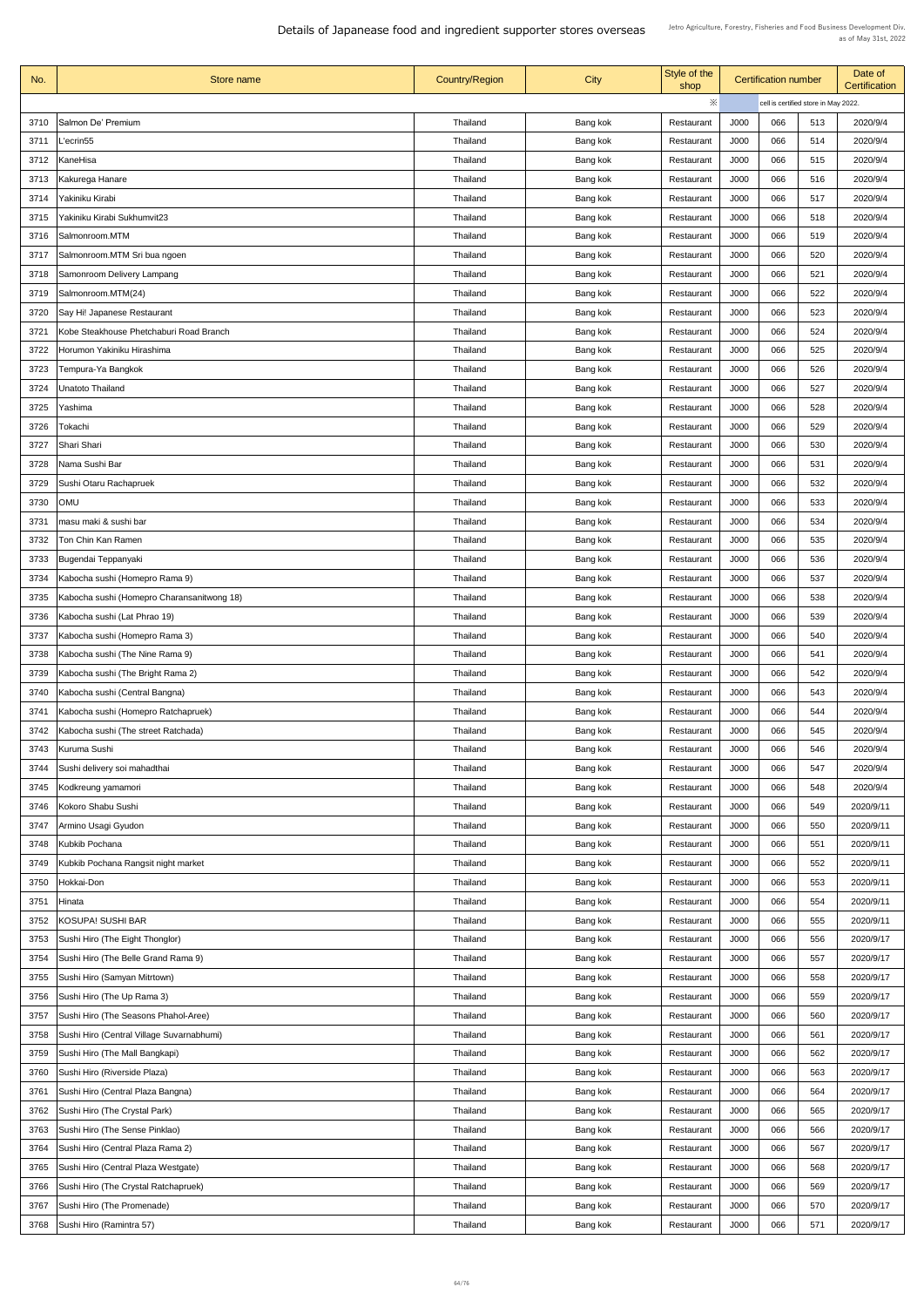| No.  | Store name                                    | <b>Country/Region</b> | <b>City</b> | Style of the<br>shop |             | <b>Certification number</b> |                                      | Date of<br><b>Certification</b> |
|------|-----------------------------------------------|-----------------------|-------------|----------------------|-------------|-----------------------------|--------------------------------------|---------------------------------|
|      |                                               |                       |             | ※                    |             |                             | cell is certified store in May 2022. |                                 |
| 3769 | <b>SATO DON Siamnara Food Work</b>            | Thailand              | Bang kok    | Restaurant           | J000        | 066                         | 572                                  | 2020/9/17                       |
| 3770 | Kinsei Japanese Restaurant                    | Thailand              | Bang kok    | Restaurant           | J000        | 066                         | 573                                  | 2020/9/17                       |
| 3771 | Lust Ramen                                    | Thailand              | Bang kok    | Restaurant           | <b>J000</b> | 066                         | 574                                  | 2020/9/17                       |
| 3772 | <b>Osaka Recipe</b>                           | Thailand              | Bang kok    | Restaurant           | J000        | 066                         | 575                                  | 2020/9/17                       |
| 3773 | Yakiniku Tan                                  | Thailand              | Bang kok    | Restaurant           | J000        | 066                         | 576                                  | 2020/9/17                       |
| 3774 | Kenshin Izakaya Silom Thaniya                 | Thailand              | Bang kok    | Restaurant           | J000        | 066                         | 577                                  | 2020/9/17                       |
| 3775 | Niku King (Ramintra 57)                       | Thailand              | Bang kok    | Restaurant           | J000        | 066                         | 578                                  | 2020/9/17                       |
| 3776 | Niku King (The Walk Ratchapruek)              | Thailand              | Bang kok    | Restaurant           | J000        | 066                         | 579                                  | 2020/9/17                       |
| 3777 | Niku King (The Belle Grand Rama9)             | Thailand              | Bang kok    | Restaurant           | J000        | 066                         | 580                                  | 2020/9/17                       |
| 3778 | Niku King (The Promenade)                     | Thailand              | Bang kok    | Restaurant           | J000        | 066                         | 581                                  | 2020/9/17                       |
| 3779 | Yakiniku Horumon Sakaba Garcia                | Thailand              | Bang kok    | Restaurant           | J000        | 066                         | 582                                  | 2020/9/17                       |
| 3780 | <b>Butcher KING Grill &amp; Bar</b>           | Thailand              | Bang kok    | Restaurant           | J000        | 066                         | 583                                  | 2020/9/17                       |
| 3781 | Daimasu                                       | Thailand              | Bang kok    | Restaurant           | <b>J000</b> | 066                         | 584                                  | 2020/9/17                       |
| 3782 | Genpukan Thong Lo                             | Thailand              | Bang kok    | Restaurant           | J000        | 066                         | 585                                  | 2020/9/17                       |
| 3783 | Hanaya 1976                                   | <b>Thailand</b>       | Bang kok    | Restaurant           | J000        | 066                         | 586                                  | 2020/9/17                       |
| 3784 | Kushikatsu ishimoto                           | Thailand              | Bang kok    | Restaurant           | J000        | 066                         | 587                                  | 2020/9/17                       |
| 3785 | 'Nojiya Yushi                                 | Thailand              | Bang kok    | Restaurant           | J000        | 066                         | 588                                  | 2020/9/17                       |
| 3786 | Nojian x Ashibi                               | <b>Thailand</b>       | Bang kok    | Restaurant           | J000        | 066                         | 589                                  | 2020/9/17                       |
| 3787 | Sumibi Yakiniku Shimizu ByShakariki432        | Thailand              | Bang kok    | Restaurant           | J000        | 066                         | 590                                  | 2020/9/17                       |
| 3788 | Sushi OO (The Mercury Ville @ Chidlom)        | Thailand              | Bang kok    | Restaurant           | J000        | 066                         | 591                                  | 2020/9/17                       |
| 3789 | Sushi OO (Victoria Gardens)                   | Thailand              | Bang kok    | Restaurant           | J000        | 066                         | 592                                  | 2020/9/17                       |
| 3790 | Sushi OO (The Street Ratchada)                | Thailand              | Bang kok    | Restaurant           | J000        | 066                         | 593                                  | 2020/9/17                       |
| 3791 | Sushi OO (Exchange Tower)                     | Thailand              | Bang kok    | Restaurant           | <b>J000</b> | 066                         | 594                                  | 2020/9/17                       |
| 3792 | Sushi OO (Ari Hills)                          | Thailand              | Bang kok    | Restaurant           | J000        | 066                         | 595                                  | 2020/9/17                       |
| 3793 | Sushi OO (The Eight Thonglor)                 | <b>Thailand</b>       | Bang kok    | Restaurant           | J000        | 066                         | 596                                  | 2020/9/17                       |
| 3794 | Sushi OO (People Park On-Nut)                 | Thailand              | Bang kok    | Restaurant           | J000        | 066                         | 597                                  | 2020/9/17                       |
| 3795 | Odashi Hakkei                                 | <b>Thailand</b>       | Bang kok    | Restaurant           | J000        | 066                         | 598                                  | 2020/9/17                       |
| 3796 | Osaka Yakiniku Bakaichidai                    | Thailand              | Bang kok    | Restaurant           | J000        | 066                         | 599                                  | 2020/9/17                       |
| 3797 | Tokyo Yakiniku Shoutaian                      | Thailand              | Bang kok    | Restaurant           | J000        | 066                         | 600                                  | 2020/9/17                       |
| 3798 | Niku sho Sukhumvit 71                         | Thailand              | Bang kok    | Restaurant           | J000        | 066                         | 601                                  | 2020/9/17                       |
| 3799 | Kuroushinosato                                | Thailand              | Bang kok    | Restaurant           | J000        | 066                         | 602                                  | 2020/9/17                       |
| 3800 | Niku sho                                      | Thailand              | Bang kok    | Restaurant           | J000        | 066                         | 603                                  | 2020/9/17                       |
| 3801 | Omi Beef OKAKI                                | Thailand              | Bang kok    | Restaurant           | <b>J000</b> | 066                         | 604                                  | 2020/9/17                       |
| 3802 | Tempura Kanda                                 | Thailand              | Bang kok    | Restaurant           | J000        | 066                         | 605                                  | 2020/9/17                       |
| 3803 | Teppan France Kanda                           | Thailand              | Bang kok    | Restaurant           | J000        | 066                         | 606                                  | 2020/9/17                       |
| 3804 | Wine & Kushikatsu Ishimoto nikko              | Thailand              | Bang kok    | Restaurant           | J000        | 066                         | 607                                  | 2020/9/17                       |
| 3805 | Abiy's 9                                      | <b>Thailand</b>       | Bang kok    | Restaurant           | J000        | 066                         | 608                                  | 2020/9/17                       |
| 3806 | <b>Torajiro Restaurant</b>                    | Thailand              | Bang kok    | Restaurant           | J000        | 066                         | 609                                  | 2020/9/17                       |
| 3807 | ISE47                                         | Thailand              | Bang kok    | Restaurant           | J000        | 066                         | 610                                  | 2020/9/17                       |
| 3808 | Nikuyama                                      | Thailand              | Bang kok    | Restaurant           | J000        | 066                         | 611                                  | 2020/9/17                       |
| 3809 | Gyu GYU TEI Japanes Style BBQ (Kaset Nawamin) | Thailand              | Bang kok    | Restaurant           | J000        | 066                         | 612                                  | 2020/9/17                       |
|      | 3810 Unakichi                                 | Thailand              | Bang kok    | Restaurant           | <b>J000</b> | 066                         | 613                                  | 2020/9/17                       |
| 3811 | Banya Asok                                    | <b>Thailand</b>       | Bang kok    | Restaurant           | <b>J000</b> | 066                         | 614                                  | 2020/9/17                       |
| 3812 | Banya Bekkan                                  | <b>Thailand</b>       | Bang kok    | Restaurant           | J000        | 066                         | 615                                  | 2020/9/17                       |
| 3813 | Kelly's Another                               | Thailand              | Bang kok    | Restaurant           | J000        | 066                         | 616                                  | 2020/9/17                       |
| 3814 | Sato No Udon / Mercury Ville                  | Thailand              | Bang kok    | Restaurant           | J000        | 066                         | 617                                  | 2020/9/17                       |
| 3815 | Sato No Udon / Emporium                       | Thailand              | Bang kok    | Restaurant           | J000        | 066                         | 618                                  | 2020/9/17                       |
| 3816 | Teriyaki Bar Kelly's                          | Thailand              | Bang kok    | Restaurant           | J000        | 066                         | 619                                  | 2020/9/17                       |
| 3817 | <b>Gen Japanese Charcoal Grill</b>            | Thailand              | Bang kok    | Restaurant           | J000        | 066                         | 620                                  | 2020/9/17                       |
| 3818 | Shakarich                                     | Thailand              | Bang kok    | Restaurant           | J000        | 066                         | 621                                  | 2020/9/18                       |
| 3819 | <b>UNAGI TOKU</b>                             | Thailand              | Bang kok    | Restaurant           | J000        | 066                         | 622                                  | 2020/9/18                       |
| 3820 | <b>TSUKIJI TAKEWAKA</b>                       | <b>Thailand</b>       | Bang kok    | Restaurant           | J000        | 066                         | 623                                  | 2020/9/18                       |
| 3821 | Menya Itto                                    | Thailand              | Bang kok    | Restaurant           | <b>J000</b> | 066                         | 624                                  | 2020/9/18                       |
| 3822 | Kuruma Sushi Dusit                            | Thailand              | Bang kok    | Restaurant           | J000        | 066                         | 625                                  | 2020/9/18                       |
| 3823 | SHAKARIKI432" ASOKE                           | Thailand              | Bang kok    | Restaurant           | J000        | 066                         | 626                                  | 2020/9/18                       |
| 3824 | SHAKARIKI432" THEUP                           | Thailand              | Bang kok    | Restaurant           | <b>J000</b> | 066                         | 627                                  | 2020/9/18                       |
| 3825 | SHAKARIKI432" BANGNA                          | Thailand              | Bang kok    | Restaurant           | J000        | 066                         | 628                                  | 2020/9/18                       |
| 3826 | SHAKARIKI432" THANIYA                         | Thailand              | Bang kok    | Restaurant           | J000        | 066                         | 629                                  | 2020/9/18                       |
| 3827 | SHAKARIKI432" INT                             | <b>Thailand</b>       | Bang kok    | Restaurant           | J000        | 066                         | 630                                  | 2020/9/18                       |
|      |                                               |                       |             |                      |             |                             |                                      |                                 |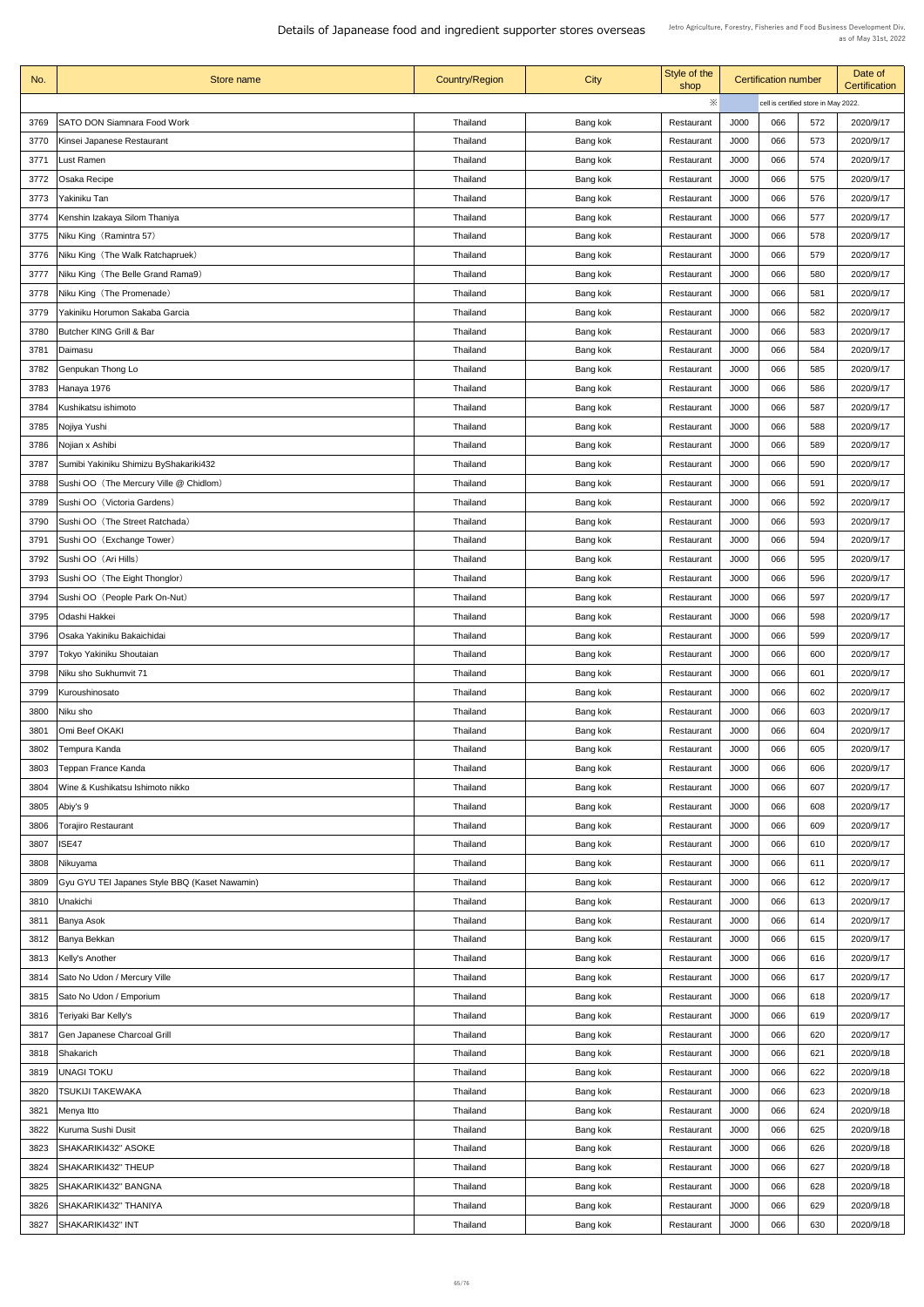| No.  | Store name                                                | <b>Country/Region</b> | <b>City</b>            | Style of the<br>shop |                  | <b>Certification number</b>          |     | Date of<br><b>Certification</b> |
|------|-----------------------------------------------------------|-----------------------|------------------------|----------------------|------------------|--------------------------------------|-----|---------------------------------|
|      |                                                           |                       |                        | ※                    |                  | cell is certified store in May 2022. |     |                                 |
| 3828 | <b>SHAKARIKI432" ONNUT</b>                                | Thailand              | Bang kok               | Restaurant           | J000             | 066                                  | 631 | 2020/9/18                       |
| 3829 | <b>SHAKARIKI432" MEGA BANGNA</b>                          | <b>Thailand</b>       | Bang kok               | Restaurant           | J000             | 066                                  | 632 | 2020/9/18                       |
| 3830 | SHAKARIKI432" 101THE THIRD SPACE                          | Thailand              | Bang kok               | Restaurant           | J000             | 066                                  | 633 | 2020/9/18                       |
| 3831 | <b>SHAKARIKI432" ELEVEN BANGKOK</b>                       | Thailand              | Bang kok               | Restaurant           | J000             | 066                                  | 634 | 2020/9/18                       |
| 3832 | <b>SHAKARIKI432" NIHONMACHI</b>                           | Thailand              | Bang kok               | Restaurant           | J000             | 066                                  | 635 | 2020/9/18                       |
| 3833 | Kobe Steakhouse Siam Square Branch                        | Thailand              | Bang kok               | Restaurant           | J000             | 066                                  | 636 | 2020/9/18                       |
| 3834 | Kobe Steakhouse Central Pinklao Branch                    | Thailand              | Bang kok               | Restaurant           | J000             | 066                                  | 637 | 2020/9/18                       |
| 3835 | Kobe Steakhouse Central Rama 3 Branch                     | Thailand              | Bang kok               | Restaurant           | J000             | 066                                  | 638 | 2020/9/18                       |
| 3836 | Kobe Steakhouse Central World Branch                      | Thailand              | Bang kok               | Restaurant           | J000             | 066                                  | 639 | 2020/9/18                       |
| 3837 | Kobe Steakhouse Mega Bangna Branch                        | Thailand              | Bang kok               | Restaurant           | J000             | 066                                  | 640 | 2020/9/18                       |
| 3838 | Sushi Hana Rama 3 Branch                                  | Thailand              | Bang kok               | Restaurant           | J000             | 066                                  | 641 | 2020/9/18                       |
| 3839 | Sushi Hana Ratchapruek Branch                             | Thailand              | Bang kok               | Restaurant           | J000             | 066                                  | 642 | 2020/9/18                       |
| 3840 | Sushi Hana Victoria Garden Branch                         | Thailand              | Bang kok               | Restaurant           | J000             | 066                                  | 643 | 2020/9/18                       |
| 3841 | Sushi Hana Watcharaphol Branch                            | <b>Thailand</b>       | Bang kok               | Restaurant           | J000             | 066                                  | 644 | 2020/9/18                       |
| 3842 | Sushi Hana Porto Chino Branch                             | <b>Thailand</b>       | Bang kok               | Restaurant           | J000             | 066                                  | 645 | 2020/9/18                       |
|      |                                                           |                       |                        |                      |                  | 066                                  | 646 |                                 |
| 3843 | Sushi Hana Mega Bangna Branch<br>Sushi Hana Rama 4 Branch | Thailand              | Bang kok               | Restaurant           | J000             | 066                                  |     | 2020/9/18                       |
| 3844 |                                                           | Thailand              | Bang kok               | Restaurant           | J000             |                                      | 647 | 2020/9/18                       |
| 3845 | Sushi Otaru I'm Chinatown                                 | Thailand              | Bang kok               | Restaurant           | J000             | 066                                  | 648 | 2020/9/18                       |
| 3846 | <b>SUSHI JUBAN Asok</b>                                   | Thailand              | Bang kok               | Restaurant           | J000             | 066                                  | 649 | 2020/9/18                       |
| 3847 | Soba Juban Asok Branch with Rokkaku                       | <b>Thailand</b>       | Bang kok               | Restaurant           | J000             | 066                                  | 650 | 2020/9/18                       |
| 3848 | <b>Suikin Japanese Restaurant</b>                         | Thailand              | Bang kok               | Restaurant           | J000             | 066                                  | 651 | 2020/9/18                       |
| 3849 | MITSU OMAKASE                                             | Thailand              | Pattaya                | Restaurant           | J000             | 066                                  | 652 | 2020/9/29                       |
| 3850 | <b>UOFUKU RESTAURANT</b>                                  | Thailand              | Bang kok               | Restaurant           | J000             | 066                                  | 653 | 2020/9/29                       |
| 3851 | Sushi Kumpeng Narathiwat                                  | Thailand              | <b>Mueang Narathiw</b> | Restaurant           | J000             | 066                                  | 654 | 2020/10/14                      |
| 3852 | Kyushu Sakaba KATSU Bangkok                               | Thailand              | Bang kok               | Restaurant           | J000             | 066                                  | 655 | 2020/10/22                      |
| 3853 | Yujin Cafe' Diner and Bar                                 | Thailand              | Bang kok               | Restaurant           | J000             | 066                                  | 656 | 2021/4/28                       |
| 3854 | Somatcha Cafe                                             | <b>Thailand</b>       | Bang kok               | Restaurant           | J000             | 066                                  | 657 | 2021/6/14                       |
| 3855 | <b>TENDON TENYA Central Bangna</b>                        | Thailand              | Bang kok               | Restaurant           | J000             | 066                                  | 659 | 2021/7/29                       |
| 3856 | <b>TENDON TENYA Central Ladprao</b>                       | Thailand              | Bang kok               | Restaurant           | J000             | 066                                  | 660 | 2021/7/29                       |
| 3857 | <b>TENDON TENYA Siam Square 1</b>                         | <b>Thailand</b>       | Bang kok               | Restaurant           | J000             | 066                                  | 661 | 2021/7/29                       |
| 3858 | <b>TENDON TENYA Central Westgate</b>                      | Thailand              | Nonthaburi             | Restaurant           | J000             | 066                                  | 662 | 2021/7/29                       |
| 3859 | <b>TENDON TENYA Central Rama9</b>                         | <b>Thailand</b>       | Bang kok               | Restaurant           | J000             | 066                                  | 663 | 2021/7/29                       |
| 3860 | <b>TENDON TENYA Gateway Ekamai</b>                        | Thailand              | Bang kok               | Restaurant           | J000             | 066                                  | 664 | 2021/7/29                       |
| 3861 | <b>TENDON TENYA Central Pinklao</b>                       | Thailand              | Bang kok               | Restaurant           | J000             | 066                                  | 665 | 2021/7/29                       |
| 3862 | <b>TENDON TENYA Chamchuri Square</b>                      | Thailand              | Bang kok               | Restaurant           | J000             | 066                                  | 666 | 2021/7/29                       |
| 3863 | <b>TENDON TENYA Whizdom 101</b>                           | Thailand              | Bang kok               | Restaurant           | J000             | 066                                  | 667 | 2021/7/29                       |
| 3864 | <b>TENDON TENYA Gateway Bangsue</b>                       | <b>Thailand</b>       | Bang kok               | Restaurant           | J000             | 066                                  | 668 | 2021/7/29                       |
| 3865 | <b>TENDON TENYA Central Festival Chiangmai</b>            | Thailand              | Chiang Mai             | Restaurant           | J000             | 066                                  | 669 | 2021/7/29                       |
| 3866 | <b>TENDON TENYA Samyan Mitrtown</b>                       | Thailand              | Bang kok               | Restaurant           | J000             | 066                                  | 670 | 2021/7/29                       |
| 3867 | <b>TENDON TENYA Terminal 21</b>                           | Thailand              | Bang kok               | Restaurant           | J000             | 066                                  | 671 | 2021/7/29                       |
| 3868 | <b>TENDON TENYA Imperial World Samrong</b>                | <b>Thailand</b>       | Samut Prakan           | Restaurant           | J000             | 066                                  | 672 | 2021/7/29                       |
|      | 3869 Baanhunlaigaa cafe' & plants                         | Thailand              | Suphanburi             | Restaurant           | J000             | 066                                  | 795 | 2021/12/24                      |
| 3870 | Japanese Restaurant&bar YUNA                              | Thailand              | Bang kok               | Restaurant           | J <sub>001</sub> | 066                                  | 004 | 2017/10/27                      |
| 3871 | Niche Restaurant Company Limited [UMI]                    | Thailand              | Bang kok               | Restaurant           | J004             | 066                                  | 005 | 2017/1/6                        |
| 3872 | Japanese Restaurant NANOHANA                              | Thailand              | Bang kok               | Restaurant           | J004             | 066                                  | 085 | 2017/4/1                        |
| 3873 | <b>AOI Silom</b>                                          | Thailand              | Bang kok               | Restaurant           | J009             | 066                                  | 001 | 2016/12/18                      |
| 3874 | <b>AOI</b> Emporium                                       | Thailand              | Bang kok               | Restaurant           | J009             | 066                                  | 002 | 2016/12/18                      |
| 3875 | <b>AOI Siam Paragon</b>                                   | Thailand              | Bang kok               | Restaurant           | J009             | 066                                  | 003 | 2016/12/18                      |
| 3876 | <b>KiSara</b>                                             | Thailand              | Bang kok               | Restaurant           | J009             | 066                                  | 004 | 2016/12/18                      |
| 3877 | Yamasato                                                  | Thailand              | Bang kok               | Restaurant           | J009             | 066                                  | 005 | 2016/12/18                      |
| 3878 | Sushi Zo Bangkok                                          | Thailand              | Bang kok               | Restaurant           | J <sub>010</sub> | 066                                  | 001 | 2017/4/1                        |
| 3879 | Japanese Teppanyaki Restaurant Kacho                      | Vietnam               | Ho Chi Minh            | Restaurant           | J000             | 084                                  | 001 | 2017/7/12                       |
| 3880 | Chiyoda Sushi                                             | Vietnam               | Ho Chi Minh            | Restaurant           | J000             | 084                                  | 002 | 2017/10/17                      |
| 3881 | Osaka Yatai Izakaya MANMARU 1                             | Vietnam               | Ho Chi Minh            | Restaurant           | J000             | 084                                  | 003 | 2017/10/27                      |
| 3882 | Osaka Yatai Izakaya MANMARU 2                             | Vietnam               | Ho Chi Minh            | Restaurant           | J000             | 084                                  | 004 | 2017/10/27                      |
| 3883 | <b>INNNOSHIMA JULIAN</b>                                  | Vietnam               | Ho Chi Minh            | Restaurant           | J000             | 084                                  | 005 | 2017/12/14                      |
| 3884 | <b>Fuji Restaurant</b>                                    | Vietnam               | Ho Chi Minh            | Restaurant           | J000             | 084                                  | 006 | 2017/12/22                      |
| 3885 | Kiyota Sushi Sake Restaurant                              | Vietnam               | Ho Chi Minh            | Restaurant           | J000             | 084                                  | 007 | 2017/12/22                      |
| 3886 | KOBE LEGEND                                               | Vietnam               | Ho Chi Minh            | Restaurant           | J000             | 084                                  | 012 | 2017/12/22                      |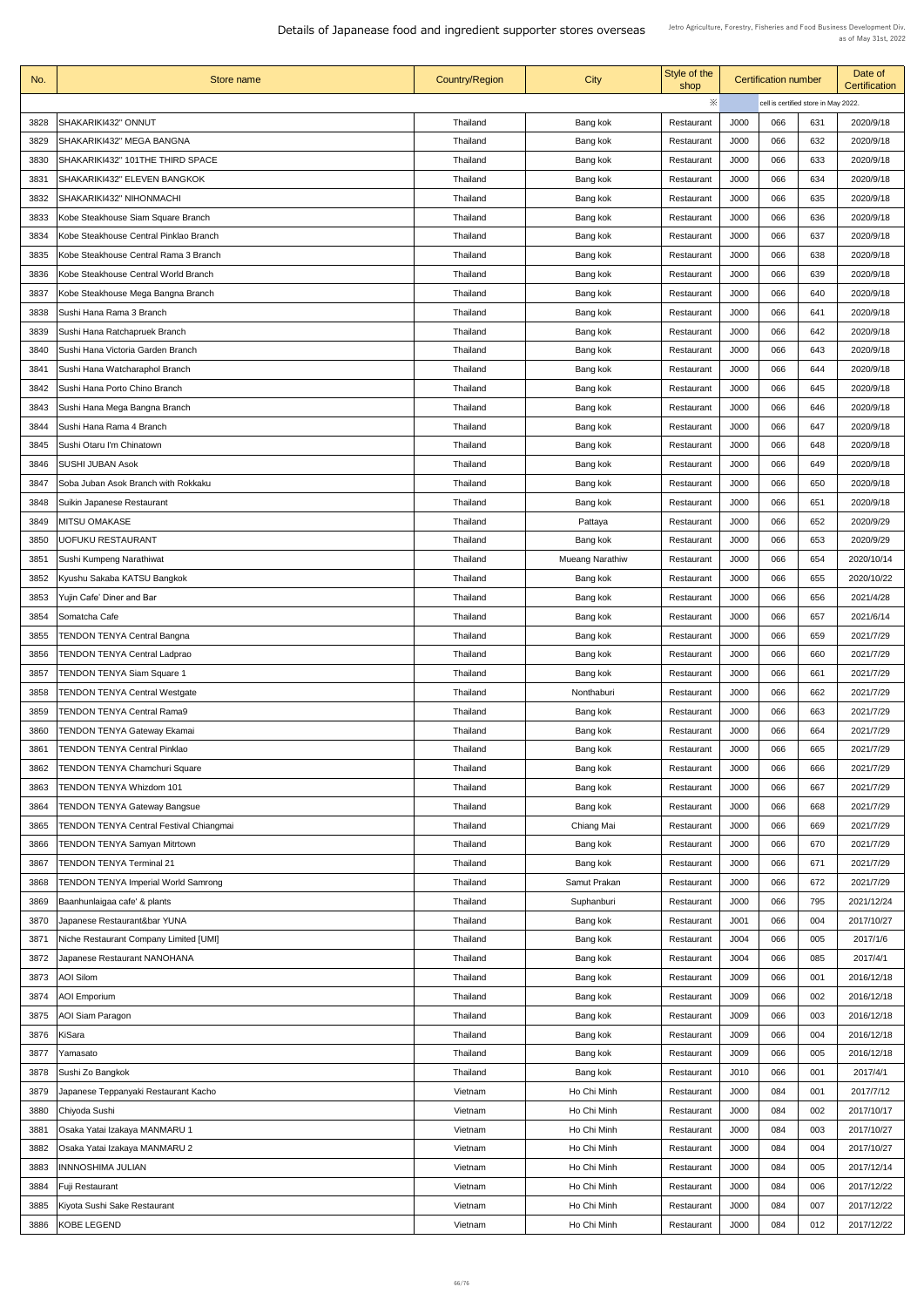| No.  | <b>Store name</b>                             | <b>Country/Region</b> | City        | Style of the<br>shop | <b>Certification number</b> |     |                                      | Date of<br><b>Certification</b> |
|------|-----------------------------------------------|-----------------------|-------------|----------------------|-----------------------------|-----|--------------------------------------|---------------------------------|
|      |                                               |                       |             | ※                    |                             |     | cell is certified store in May 2022. |                                 |
| 3887 | <b>ATEYA</b>                                  | Vietnam               | Ho Chi Minh | Restaurant           | J000                        | 084 | 013                                  | 2018/1/4                        |
| 3888 | agataJapan.cafe                               | Vietnam               | Ho Chi Minh | Restaurant           | J000                        | 084 | 014                                  | 2018/1/4                        |
| 3889 | AKATONBO LÊ THÁNH TÔN                         | Vietnam               | Ho Chi Minh | Restaurant           | J000                        | 084 | 015                                  | 2018/1/11                       |
| 3890 | <b>HAREYA</b>                                 | Vietnam               | Ho Chi Minh | Restaurant           | J000                        | 084 | 016                                  | 2018/1/11                       |
| 3891 | The First                                     | Vietnam               | Ho Chi Minh | Restaurant           | J000                        | 084 | 017                                  | 2018/1/11                       |
| 3892 | <b>THE SUSHI BAR 1</b>                        | Vietnam               | Ho Chi Minh | Restaurant           | J000                        | 084 | 018                                  | 2018/1/11                       |
| 3893 | <b>THE SUSHI BAR 3</b>                        | Vietnam               | Ho Chi Minh | Restaurant           | J000                        | 084 | 019                                  | 2018/1/11                       |
| 3894 | THE SUSHI BAR 4                               | Vietnam               | Ho Chi Minh | Restaurant           | J000                        | 084 | 020                                  | 2018/1/11                       |
| 3895 | THE SUSHI BAR 5                               | Vietnam               | Ho Chi Minh | Restaurant           | J000                        | 084 | 021                                  | 2018/1/11                       |
| 3896 | THE SUSHI BAR 7                               | Vietnam               | Ho Chi Minh | Restaurant           | J000                        | 084 | 022                                  | 2018/1/11                       |
| 3897 | THE SUSHI BAR 8                               | Vietnam               | Ho Chi Minh | Restaurant           | J000                        | 084 | 023                                  | 2018/1/11                       |
| 3898 | SUSHI HOKKAIDO SACHI NGUYEN TRAI              | Vietnam               | Ho Chi Minh | Restaurant           | J000                        | 084 | 024                                  | 2018/1/11                       |
|      |                                               |                       |             |                      |                             |     |                                      | 2018/1/11                       |
| 3899 | <b>SUSHI HOKKAIDO SACHI DONG DU</b>           | Vietnam               | Ho Chi Minh | Restaurant           | J000                        | 084 | 025                                  |                                 |
| 3900 | <b>SUSHI HOKKAIDO SACHI SAIGON CENTRE</b>     | Vietnam               | Ho Chi Minh | Restaurant           | J000                        | 084 | 026                                  | 2018/1/11                       |
| 3901 | <b>SUSHI HOKKAIDO SACHI NGUYEN DINH CHIEU</b> | Vietnam               | Ho Chi Minh | Restaurant           | J000                        | 084 | 027                                  | 2018/1/11                       |
| 3902 | <b>GYU SHIGE SAIGON CENTRE</b>                | Vietnam               | Ho Chi Minh | Restaurant           | J000                        | 084 | 028                                  | 2018/1/11                       |
| 3903 | <b>GYU SHIGE NGUYEN THI MINH KHAI</b>         | Vietnam               | Ho Chi Minh | Restaurant           | J000                        | 084 | 029                                  | 2018/1/11                       |
| 3904 | Gyu Shige Tôn Thất Đạm                        | Vietnam               | Ho Chi Minh | Restaurant           | J000                        | 084 | 030                                  | 2018/1/11                       |
| 3905 | Sushi Sen                                     | Vietnam               | Ho Chi Minh | Restaurant           | J000                        | 084 | 031                                  | 2018/1/11                       |
| 3906 | <b>GOURMET</b>                                | Vietnam               | Ho Chi Minh | Restaurant           | J000                        | 084 | 032                                  | 2018/1/11                       |
| 3907 | <b>BOTEJYU</b>                                | Vietnam               | Ho Chi Minh | Restaurant           | J000                        | 084 | 033                                  | 2018/1/11                       |
| 3908 | <b>TAMOYA UDON</b>                            | Vietnam               | Ho Chi Minh | Restaurant           | J000                        | 084 | 034                                  | 2018/1/11                       |
| 3909 | <b>BANKARA</b>                                | Vietnam               | Ho Chi Minh | Restaurant           | J000                        | 084 | 035                                  | 2018/1/11                       |
| 3910 | <b>TOKYO SUNDUBU</b>                          | Vietnam               | Ho Chi Minh | Restaurant           | J000                        | 084 | 036                                  | 2018/1/11                       |
| 3911 | <b>BASTA HIRO SAIGON CENTRE</b>               | Vietnam               | Ho Chi Minh | Restaurant           | J000                        | 084 | 037                                  | 2018/1/11                       |
| 3912 | TOKYO DELI LÊ THÁNH TÔN                       | Vietnam               | Ho Chi Minh | Restaurant           | J000                        | 084 | 038                                  | 2018/1/11                       |
| 3913 | <b>TOKYO DELI PHAN VĂN TRỊ</b>                | Vietnam               | Ho Chi Minh | Restaurant           | J000                        | 084 | 039                                  | 2018/1/11                       |
| 3914 | TOKYO DELI TRẦN HƯNG ĐẠO                      | Vietnam               | Ho Chi Minh | Restaurant           | J000                        | 084 | 040                                  | 2018/1/11                       |
| 3915 | TOKYO DELI ĐIỆN BIÊN PHỦ                      | Vietnam               | Ho Chi Minh | Restaurant           | J000                        | 084 | 041                                  | 2018/1/11                       |
| 3916 | TOKYO DELI SONG HÀNH                          | Vietnam               | Ho Chi Minh | Restaurant           | J000                        | 084 | 042                                  | 2018/1/11                       |
| 3917 | TOKYO DELI VÕ VĂN TẦN                         | Vietnam               | Ho Chi Minh | Restaurant           | J000                        | 084 | 043                                  | 2018/1/11                       |
| 3918 | <b>TOKYO DELI PARK VIEW - PMH</b>             | Vietnam               | Ho Chi Minh | Restaurant           | J000                        | 084 | 044                                  | 2018/1/11                       |
| 3919 | <b>TOKYO DELI CRESCENT - PMH</b>              | Vietnam               | Ho Chi Minh | Restaurant           | J000                        | 084 | 045                                  | 2018/1/11                       |
| 3920 | TOKYO DELI NGUYỄN THỊ THẬP                    | Vietnam               | Ho Chi Minh | Restaurant           | J000                        | 084 | 046                                  | 2018/1/11                       |
| 3921 | <b>TOKYO DELI BA THÁNG HAI</b>                | Vietnam               | Ho Chi Minh | Restaurant           | J000                        | 084 | 047                                  | 2018/1/11                       |
| 3922 | TOKYO DELI LÊ ĐẠI HÀNH                        | Vietnam               | Ho Chi Minh | Restaurant           | J000                        | 084 | 048                                  | 2018/1/11                       |
| 3923 | <b>TOKYO DELI HAN XÍCH LONG</b>               | Vietnam               | Ho Chi Minh | Restaurant           | J000                        | 084 | 049                                  | 2018/1/11                       |
| 3924 | TOKYO DELI TRƯỜNG SƠN                         | Vietnam               | Ho Chi Minh | Restaurant           | J000                        | 084 | 050                                  | 2018/1/11                       |
| 3925 | TOKYO DELI VINCOM THẢO ĐIỀN                   | Vietnam               | Ho Chi Minh | Restaurant           | J000                        | 084 | 051                                  | 2018/1/11                       |
| 3926 | TOKYO DELI GIẢNG VÕ                           | Vietnam               | Ho Chi Minh | Restaurant           | J000                        | 084 | 052                                  | 2018/1/11                       |
| 3927 | TOKYO DELI HOÀNG ĐẠO THÚY                     | Vietnam               | Ho Chi Minh | Restaurant           | J000                        | 084 | 053                                  | 2018/1/11                       |
|      | 3928   TOKYO DELI NGÔ QUYỀN                   | Vietnam               | Ho Chi Minh | Restaurant           | J000                        | 084 | 054                                  | 2018/1/11                       |
|      | <b>TOKYO DELI TIMES CITY</b>                  |                       |             |                      |                             |     |                                      |                                 |
| 3929 |                                               | Vietnam               | Ho Chi Minh | Restaurant           | J000                        | 084 | 055                                  | 2018/1/11                       |
| 3930 | Ebisu 1                                       | Vietnam               | Ho Chi Minh | Restaurant           | J000                        | 084 | 056                                  | 2018/1/11                       |
| 3931 | Ebisu 2                                       | Vietnam               | Ho Chi Minh | Restaurant           | J000                        | 084 | 057                                  | 2018/1/11                       |
| 3932 | AKATONBO TÔN ĐẠT TIẾN                         | Vietnam               | Ho Chi Minh | Restaurant           | J000                        | 084 | 058                                  | 2018/1/11                       |
| 3933 | <b>Tokyo Musubi</b>                           | Vietnam               | Ho Chi Minh | Restaurant           | J000                        | 084 | 059                                  | 2018/2/13                       |
| 3934 | NIJYUMARU VINCOM MEGA MALL ROYAL CITY         | Vietnam               | Ha Noi      | Restaurant           | J000                        | 084 | 060                                  | 2018/2/13                       |
| 3935 | NIJYUMARU AEON MALL TAN PHU                   | Vietnam               | Ho Chi Minh | Restaurant           | J000                        | 084 | 061                                  | 2018/2/13                       |
| 3936 | NIJYUMARU AEON MALL LONG BIEN                 | Vietnam               | Ha Noi      | Restaurant           | J000                        | 084 | 062                                  | 2018/2/13                       |
| 3937 | <b>INIJYUMARU VINCOM LE VAN VIET</b>          | Vietnam               | Ho Chi Minh | Restaurant           | J000                        | 084 | 063                                  | 2018/2/13                       |
| 3938 | GYUKAKU 137 Mai Hắc Đế                        | Vietnam               | Ha Noi      | Restaurant           | J000                        | 084 | 064                                  | 2018/2/13                       |
| 3939 | GYUKAKU 254 Điện Biên Phủ                     | Vietnam               | Ho Chi Minh | Restaurant           | J000                        | 084 | 065                                  | 2018/2/13                       |
| 3940 | GYUKAKU 649 Kim Mã                            | Vietnam               | Ha Noi      | Restaurant           | J000                        | 084 | 066                                  | 2018/2/13                       |
| 3941 | <b>GYUKAKU AEON MALL LONG BIEN</b>            | Vietnam               | Ha Noi      | Restaurant           | J000                        | 084 | 067                                  | 2018/2/13                       |
| 3942 | <b>GYUKAKU VINCOM PHAN VAN TRI</b>            | Vietnam               | Ho Chi Minh | Restaurant           | J000                        | 084 | 068                                  | 2018/2/13                       |
| 3943 | <b>GYUKAKU VINCOM LE VAN VIET</b>             | Vietnam               | Ho Chi Minh | Restaurant           | J000                        | 084 | 069                                  | 2018/2/13                       |
| 3944 | <b>GYUKAKU VINCOM BAC TU LIEM</b>             | Vietnam               | Ha Noi      | Restaurant           | J000                        | 084 | 070                                  | 2018/2/13                       |
| 3945 | GYUKAKU Lê Trọng Tấn                          | Vietnam               | Ha Noi      | Restaurant           | J000                        | 084 | 071                                  | 2018/2/13                       |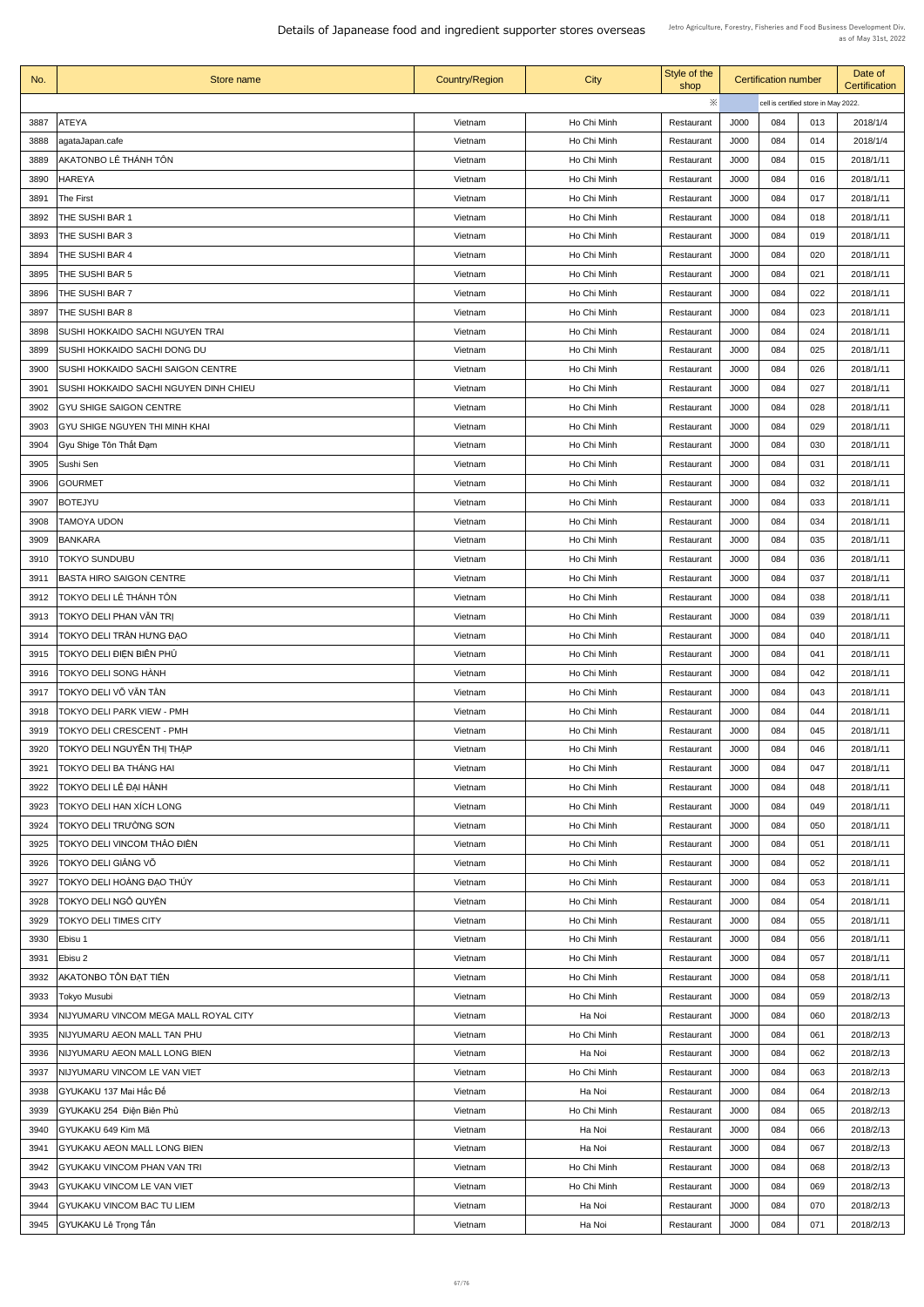| No.  | Store name                                   | <b>Country/Region</b> | <b>City</b>           | Style of the<br>shop     |              | <b>Certification number</b> |                                      | Date of<br><b>Certification</b> |
|------|----------------------------------------------|-----------------------|-----------------------|--------------------------|--------------|-----------------------------|--------------------------------------|---------------------------------|
|      |                                              |                       |                       | ※                        |              |                             | cell is certified store in May 2022. |                                 |
| 3946 | ONYASAI VINCOM MEGA MALL ROYAL CITY          | Vietnam               | Ha Noi                | Restaurant               | J000         | 084                         | 072                                  | 2018/2/13                       |
| 3947 | ONYASAI AEON MALL BINH DUONG                 | Vietnam               | Tinh Binh Duong       | Restaurant               | J000         | 084                         | 073                                  | 2018/2/13                       |
| 3948 | <b>ONYASAI TIMES CITY</b>                    | Vietnam               | Ha Noi                | Restaurant               | J000         | 084                         | 074                                  | 2018/2/13                       |
| 3949 | sushi hung                                   | Vietnam               | Ho Chi Minh           | Restaurant               | J000         | 084                         | 078                                  | 2018/12/10                      |
| 3950 | sushi hung HANARE                            | Vietnam               | Ho Chi Minh           | Restaurant               | J000         | 084                         | 079                                  | 2018/12/10                      |
| 3951 | <b>ISushi Thai Ha</b>                        | Vietnam               | Ha Noi                | Restaurant               | J000         | 084                         | 240                                  | 2019/1/15                       |
| 3952 | <b>ISushi Hoang Dao Thuy</b>                 | Vietnam               | Ha Noi                | Restaurant               | J000         | 084                         | 241                                  | 2019/1/15                       |
| 3953 | ISushi Nguyen Chi Thanh                      | Vietnam               | Ha Noi                | Restaurant               | J000         | 084                         | 242                                  | 2019/1/15                       |
| 3954 | ISushi Trieu Viet Vuong                      | Vietnam               | Ha Noi                | Restaurant               | J000         | 084                         | 243                                  | 2019/1/15                       |
| 3955 | <b>ISushi Truong Son</b>                     | Vietnam               | Ho Chi Minh           | Restaurant               | J000         | 084                         | 244                                  | 2019/1/15                       |
| 3956 | ISushi Le Quy Don                            | Vietnam               | Ho Chi Minh           | Restaurant               | J000         | 084                         | 245                                  | 2019/1/15                       |
| 3957 | <b>ISushi Cao Thang</b>                      | Vietnam               | Ho Chi Minh           | Restaurant               | J000         | 084                         | 246                                  | 2019/1/15                       |
| 3958 | SumoBBQ Big C                                | Vietnam               | Ha Noi                | Restaurant               | J000         | 084                         | 247                                  | 2019/1/15                       |
| 3959 | SumoBBQ Hoang Quoc Viet                      | Vietnam               | Ha Noi                | Restaurant               | J000         | 084                         | 248                                  | 2019/1/15                       |
| 3960 | SumoBBQ Trung Yen                            | Vietnam               | Ha Noi                | Restaurant               | J000         | 084                         | 249                                  | 2019/1/15                       |
| 3961 | SumoBBQ Quan Su                              | Vietnam               | Ha Noi                | Restaurant               | J000         | 084                         | 250                                  | 2019/1/15                       |
| 3962 | SumoBBQ Huynh Thuc Khang                     | Vietnam               | Ha Noi                | Restaurant               | J000         | 084                         | 251                                  | 2019/1/15                       |
| 3963 | SumoBBQ Savico                               | Vietnam               | Ha Noi                | Restaurant               | J000         | 084                         | 252                                  | 2019/1/15                       |
| 3964 | SumoBBQ Royal                                | Vietnam               | Ha Noi                | Restaurant               | J000         | 084                         | 253                                  | 2019/1/15                       |
| 3965 | SumoBBQ To Hien Thanh                        | Vietnam               | Ha Noi                | Restaurant               | J000         | 084                         | 254                                  | 2019/1/15                       |
| 3966 | SumoBBQ Ha Dong Overseas Vietnamese Village  | Vietnam               | Ha Noi                | Restaurant               | J000         | 084                         | 255                                  | 2019/1/15                       |
| 3967 | SumoBBQ Ham Nghi                             | Vietnam               | Ha Noi                | Restaurant               | J000         | 084                         | 256                                  | 2019/1/15                       |
| 3968 | SumoBBQ Vincom Center                        | Vietnam               | Ho Chi Minh           | Restaurant               | J000         | 084                         | 257                                  | 2019/1/15                       |
| 3969 | SumoBBQ Le Lai                               | Vietnam               | Ho Chi Minh           | Restaurant               | J000         | 084                         | 258                                  | 2019/1/15                       |
| 3970 | SumoBBQ Nguyen Dinh Chieu                    | Vietnam               | Ho Chi Minh           | Restaurant               | J000         | 084                         | 259                                  | 2019/1/15                       |
| 3971 | SumoBBQ Cao Thang                            | Vietnam               | Ho Chi Minh           | Restaurant               | J000         | 084                         | 260                                  | 2019/1/15                       |
| 3972 | SumoBBQ Vivo City                            | Vietnam               | Ho Chi Minh           | Restaurant               | J000         | 084                         | 261                                  | 2019/1/15                       |
| 3973 | SumoBBQ Thao Dien                            | Vietnam               | Ho Chi Minh           | Restaurant               | J000         | 084                         | 262                                  | 2019/1/15                       |
| 3974 | SumoBBQ Phan Xich Long                       | Vietnam               | Ho Chi Minh           | Restaurant               | J000         | 084                         | 263                                  | 2019/1/15                       |
| 3975 | SumoBBQ Le Van Sy                            | Vietnam               | Ho Chi Minh           | Restaurant               | J000         | 084                         | 264                                  | 2019/1/15                       |
| 3976 | SumoBBQ Au Co                                | Vietnam               | Ho Chi Minh           | Restaurant               | J000         | 084                         | 265                                  | 2019/1/15                       |
| 3977 | SumoBBQ Van Hanh Mall                        | Vietnam               | Ho Chi Minh           | Restaurant               | J000         | 084                         | 266                                  | 2019/1/15                       |
| 3978 | SumoBBQ Aeon Bình Tân                        | Vietnam               | Ho Chi Minh           | Restaurant               | J000         | 084                         | 267                                  | 2019/1/15                       |
| 3979 | SumoBBQ Phan Van Tri                         | Vietnam               | Ho Chi Minh           | Restaurant               | J000         | 084                         | 268                                  | 2019/1/15                       |
| 3980 | SumoBBQ Aeon Mall Binh Duong                 | Vietnam               | Thuan An Town         | Restaurant               | J000         | 084                         | 269                                  | 2019/1/15                       |
| 3981 | SumoBBQ Dong Nai                             | Vietnam               | Bien Hoa              | Restaurant               | J000         | 084                         | 270                                  | 2019/1/15                       |
| 3982 | SumoBBQ Da Nang                              | Vietnam               | Da Nang               | Restaurant               | J000         | 084                         | 271                                  | 2019/1/15                       |
| 3983 | SumoBBQ Khanh Hoa                            | Vietnam               | Nha Trang             | Restaurant               | J000         | 084                         | 272                                  | 2019/1/15                       |
| 3984 | Lebon Steak House                            | Vietnam               | Ha Noi                | Restaurant               | J000         | 084                         | 273                                  | 2019/1/15                       |
| 3985 | Makoto                                       | Vietnam               | Ha Noi                | Restaurant               | J000         | 084                         | 274                                  | 2019/1/15                       |
| 3986 | Soba. Café                                   | Vietnam               | Ha Noi                | Restaurant               | J000         | 084                         | 275                                  | 2019/1/15                       |
| 3988 | 3987 KUBARA<br> SHINBASHI RESTAURANT         | Vietnam<br>Vietnam    | Ho Chi Minh<br>Ha Noi | Restaurant<br>Restaurant | J000<br>J000 | 084<br>084                  | 276<br>277                           | 2019/1/15<br>2019/1/15          |
| 3989 | <b>STAR KITCHEN Dessert Bar</b>              | Vietnam               | Ho Chi Minh           | Restaurant               | J000         | 084                         | 278                                  | 2019/1/15                       |
| 3990 | <b>STAR KITCHEN Cake Boutique</b>            | Vietnam               | Ho Chi Minh           | Restaurant               | J000         | 084                         | 279                                  | 2019/1/15                       |
| 3991 | SUIZAN Takashimaya                           | Vietnam               | Ho Chi Minh           | Restaurant               | J000         | 084                         | 284                                  | 2019/5/30                       |
| 3992 | SUIZAN Thai Van Lung                         | Vietnam               | Ho Chi Minh           | Restaurant               | J000         | 084                         | 285                                  | 2019/5/30                       |
| 3993 | <b>SUSHI HOKKAIDO SACHI PASTEUR</b>          | Vietnam               | Ho Chi Minh           | Restaurant               | J000         | 084                         | 286                                  | 2020/1/28                       |
| 3994 | <b>SUSHI HOKKAIDO SACHI PHAN XICH LONG</b>   | Vietnam               | Ho Chi Minh           | Restaurant               | J000         | 084                         | 287                                  | 2020/1/28                       |
| 3995 | <b>SUSHI HOKKAIDO SACHI VINCOM DONG KHOI</b> | Vietnam               | Ho Chi Minh           | Restaurant               | J000         | 084                         | 288                                  | 2020/1/28                       |
| 3996 | <b>SUSHI HOKKAIDO SACHI CRESCENT MALL</b>    | Vietnam               | Ho Chi Minh           | Restaurant               | J000         | 084                         | 289                                  | 2020/1/28                       |
| 3997 | Basta Hiro Hai Ba Trung                      | Vietnam               | Ho Chi Minh           | Restaurant               | J000         | 084                         | 290                                  | 2020/1/28                       |
| 3998 | BASTA HIRO VINCOM DONG KHOI                  | Vietnam               | Ho Chi Minh           | Restaurant               | J000         | 084                         | 291                                  | 2020/1/28                       |
| 3999 | <b>BASTA HIRO VINCOM MEGA MALLI</b>          | Vietnam               | Ho Chi Minh           | Restaurant               | J000         | 084                         | 292                                  | 2020/1/28                       |
| 4000 | <b>BASTA HIRO ESTELLA</b>                    | Vietnam               | Ho Chi Minh           | Restaurant               | J000         | 084                         | 293                                  | 2020/1/28                       |
| 4001 | <b>GYU SHIGE TRAN HUNG DAO</b>               | Vietnam               | Ho Chi Minh           | Restaurant               | J000         | 084                         | 294                                  | 2020/1/28                       |
| 4002 | <b>GYU SHIGE PHAN VAN TRI</b>                | Vietnam               | Ho Chi Minh           | Restaurant               | J000         | 084                         | 295                                  | 2020/1/28                       |
| 4003 | <b>GYU SHIGE DONG DU</b>                     | Vietnam               | Ho Chi Minh           | Restaurant               | J000         | 084                         | 296                                  | 2020/3/11                       |
| 4004 | Yuugatei Mutsumian                           | Vietnam               | Ho Chi Minh           | Restaurant               | J000         | 084                         | 297                                  | 2020/6/25                       |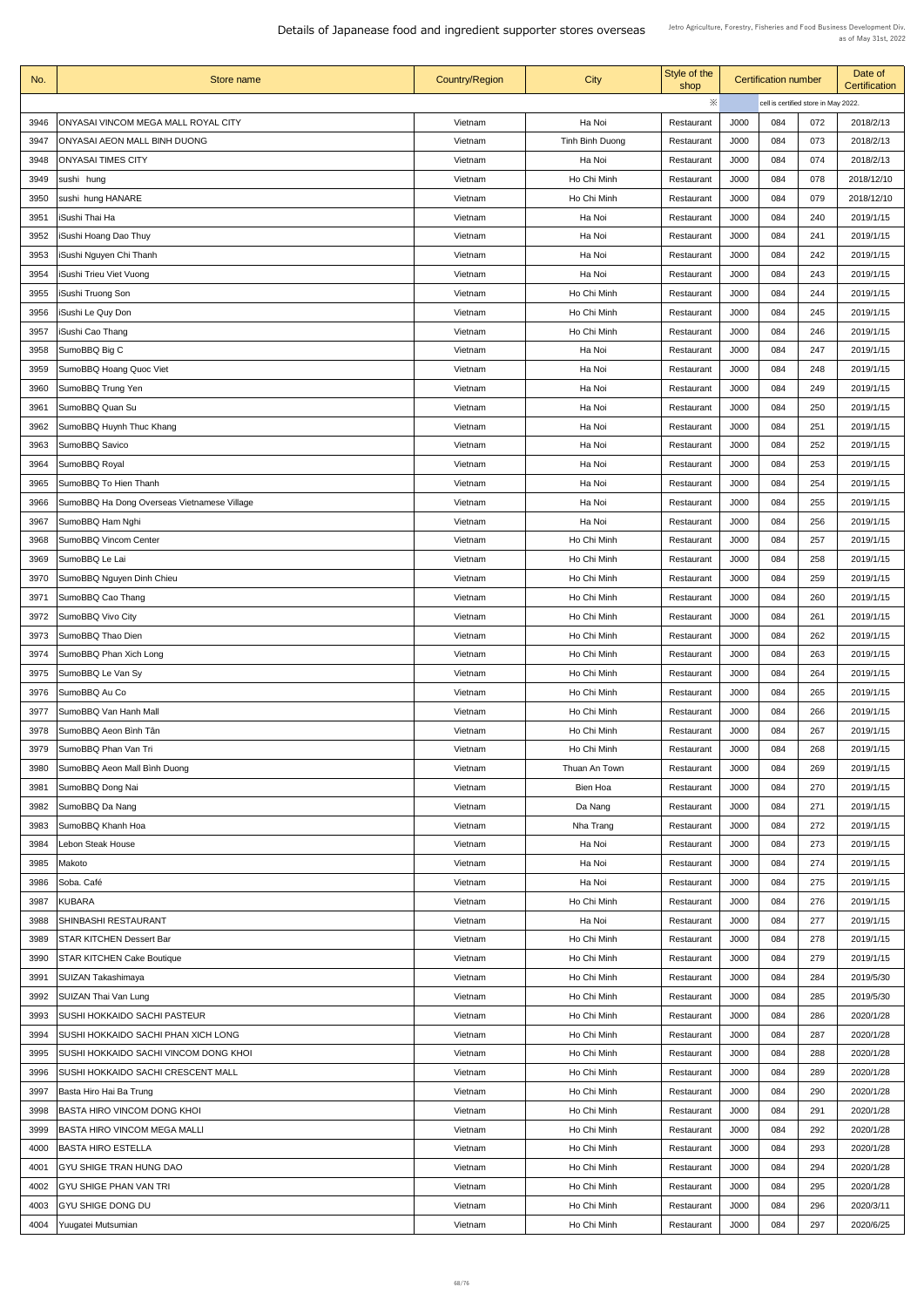| No.          | <b>Store name</b>                                                                         | <b>Country/Region</b> | <b>City</b>           | Style of the<br>shop     |                            | <b>Certification number</b> |                                      | Date of<br><b>Certification</b> |
|--------------|-------------------------------------------------------------------------------------------|-----------------------|-----------------------|--------------------------|----------------------------|-----------------------------|--------------------------------------|---------------------------------|
|              |                                                                                           |                       |                       | $\ddot{\times}$          |                            |                             | cell is certified store in May 2022. |                                 |
| 4005         | caminu                                                                                    | Vietnam               | Ho Chi Minh           | Restaurant               | J000                       | 084                         | 298                                  | 2020/6/25                       |
| 4006         | <b>SUIZAN LotteMart Go Vap</b>                                                            | Vietnam               | Ho Chi Minh           | Restaurant               | J000                       | 084                         | 299                                  | 2020/9/4                        |
| 4007         | Kyushu Sakaba KATSU Vietnam Hồ Chí Minh                                                   | Vietnam               | Ho Chi Minh           | Restaurant               | J000                       | 084                         | 300                                  | 2020/10/22                      |
| 4008         | <b>Unatoto Ventine store</b>                                                              | Vietnam               | Ho Chi Minh           | Restaurant               | <b>J000</b>                | 084                         | 301                                  | 2020/11/18                      |
| 4009         | <b>IL CORDA</b>                                                                           | Vietnam               | Ho Chi Minh           | Restaurant               | <b>J000</b>                | 084                         | 302                                  | 2020/11/18                      |
| 4010         | SUSHI WORLD TP.HỒ CHÍ MINH                                                                | Vietnam               | Ho Chi Minh           | Restaurant               | J000                       | 084                         | 303                                  | 2020/11/18                      |
| 4011         | SUSHI WORLD TP.HỒ CHÍ MINH                                                                | Vietnam               | Ho Chi Minh           | Restaurant               | J000                       | 084                         | 304                                  | 2020/11/18                      |
| 4012         | SUSHI WORLD TP.HỒ CHÍ MINH                                                                | Vietnam               | Ho Chi Minh           | Restaurant               | J000                       | 084                         | 305                                  | 2020/11/18                      |
| 4013         | SUSHI WORLD TP.HỒ CHÍ MINH                                                                | Vietnam               | Ho Chi Minh           | Restaurant               | J000                       | 084                         | 306                                  | 2020/11/18                      |
| 4014         | SUSHI WORLD TP.HỒ CHÍ MINH                                                                | Vietnam               | Ho Chi Minh           | Restaurant               | J000                       | 084                         | 307                                  | 2020/11/18                      |
| 4015         | SUSHI WORLD TP.HỒ CHÍ MINH                                                                | Vietnam               | Ho Chi Minh           | Restaurant               | J000                       | 084                         | 308                                  | 2020/11/18                      |
| 4016         | SUSHI WORLD TP.ĐÀ NÃNG                                                                    | Vietnam               | Ho Chi Minh           | Restaurant               | J000                       | 084                         | 309                                  | 2020/11/18                      |
| 4017         | <b>KOKUGYU BBQ</b>                                                                        | Vietnam               | Ho Chi Minh           | Restaurant               | J000                       | 084                         | 310                                  | 2020/11/18                      |
| 4018         | <b>KOKUGYU BBQ</b>                                                                        | Vietnam               | Ho Chi Minh           | Restaurant               | J000                       | 084                         | 311                                  | 2020/11/18                      |
| 4019         | <b>IZAKAYA TEN</b>                                                                        | Vietnam               | Ho Chi Minh           | Restaurant               | <b>J000</b>                | 084                         | 312                                  | 2020/11/18                      |
| 4020         | <b>IPPUDO Phu My Hung</b>                                                                 | Vietnam               | Ho Chi Minh           | Restaurant               | J000                       | 084                         | 313                                  | 2020/11/26                      |
| 4021         | <b>IPPUDO Le Thanh Ton</b>                                                                | Vietnam               | Ho Chi Minh           | Restaurant               | J000                       | 084                         | 314                                  | 2020/11/26                      |
| 4022         | <b>IMOTARO</b>                                                                            | Vietnam               | Ho Chi Minh           | Restaurant               | J000                       | 084                         | 315                                  | 2020/11/26                      |
| 4023         | Japanese Udon Donnosuke                                                                   | Vietnam               | Ho Chi Minh           | Restaurant               | J000                       | 084                         | 316                                  | 2020/11/26                      |
| 4024         | Suzunoya                                                                                  | Vietnam               | Ho Chi Minh           | Restaurant               | J000                       | 084                         | 317                                  | 2020/11/26                      |
| 4025         | Kadohachi                                                                                 | Vietnam               | Ho Chi Minh           | Restaurant               | J000                       | 084                         | 318                                  | 2020/11/26                      |
| 4026         | Kappou Ishida                                                                             | Vietnam               | Ha Noi                | Restaurant               | J000                       | 084                         | 319                                  | 2020/12/3                       |
| 4027         | <b>SUSHI HOKKAIDO SACHI ESTELLA</b>                                                       | Vietnam               | Ho Chi Minh           | Restaurant               | J000                       | 084                         | 320                                  | 2020/12/3                       |
| 4028         | <b>Japanese Restaurant REN</b>                                                            | Vietnam               | Ha Noi                | Restaurant               | J000                       | 084                         | 321                                  | 2020/12/3                       |
| 4029         | <b>SUSHI WAGAO</b>                                                                        | Vietnam               | Ho Chi Minh           | Restaurant               | J000                       | 084                         | 322                                  | 2020/12/3                       |
| 4030         | USHINO KURA HANOI                                                                         | Vietnam               | Ha Noi                | Restaurant               | J000                       | 084                         | 323                                  | 2020/12/3                       |
| 4031         | Mangetsu shochu bar                                                                       | Vietnam               | Ho Chi Minh           | Restaurant               | J000                       | 084                         | 324                                  | 2020/12/3                       |
| 4032         | Hatoyama                                                                                  | Vietnam               | Ha Noi                | Restaurant               | J000                       | 084                         | 325                                  | 2020/12/3                       |
| 4033         | <b>KIWAMI Japanese Sushi Dining</b>                                                       | Vietnam               | Nha Trang             | Restaurant               | <b>J000</b>                | 084                         | 326                                  | 2020/12/3                       |
| 4034         | <b>Esta Eatery</b>                                                                        | Vietnam               | Ho Chi Minh           | Restaurant               | J000                       | 084                         | 327                                  | 2020/12/3                       |
| 4035         | Uraetei Nam Ky Khoi Nghia                                                                 | Vietnam               | Ho Chi Minh           | Restaurant               | <b>J000</b>                | 084                         | 328                                  | 2020/12/3                       |
| 4036         | Uraetei Thao Dien                                                                         | Vietnam               | Ho Chi Minh           | Restaurant               | J000                       | 084                         | 329                                  | 2020/12/3                       |
| 4037         | Uraetei Hoang Van Thai                                                                    | Vietnam               | Ho Chi Minh           | Restaurant               | J000                       | 084                         | 330                                  | 2020/12/3                       |
| 4038         | <b>BUSHIDO RESTAURANT</b>                                                                 | Vietnam               | Da Nang Cit           | Restaurant               | <b>J000</b>                | 084                         | 331                                  | 2020/12/3                       |
| 4039         | Japanese Fine Dining Sushibe Restaurant                                                   | Vietnam               | Da Nang Cit           | Restaurant               | J000                       | 084                         | 332                                  | 2020/12/8                       |
| 4040         | PEPPER LUNCH - Trung Tâm Thương Mại VivoCity                                              | Vietnam               | Ho Chi Minh           | Restaurant               | J000                       | 084                         | 333                                  | 2020/12/8                       |
| 4041         | PEPPER LUNCH - Trung Tâm Thương Mại Saigon Centre                                         | Vietnam               | Ho Chi Minh           | Restaurant               | J000                       | 084                         | 334                                  | 2020/12/8                       |
| 4042         | PEPPER LUNCH - Trung Tâm Thương Mại Vincom Center - Dong Khoi                             | Vietnam               | Ho Chi Minh           | Restaurant               | J000                       | 084                         | 335                                  | 2020/12/8                       |
| 4043         | <b>PEPPER LUNCH- Estella Place</b>                                                        | Vietnam               | Ho Chi Minh           | Restaurant               | J000                       | 084                         | 336                                  | 2020/12/8                       |
| 4044         | PEPPER LUNCH - Aeon Mall Tân Phú                                                          | Vietnam               | Ho Chi Minh           | Restaurant               | J000                       | 084                         | 337                                  | 2020/12/8                       |
| 4045         | PEPPER LUNCH EXPRESS- Trung Tâm Thương Mại Diamond Plaza                                  | Vietnam               | Ho Chi Minh           | Restaurant               | <b>J000</b>                | 084                         | 338                                  | 2020/12/8                       |
|              | 4046   PEPPER LUNCH EXPRESS- Trung tâm thương mại Vincom Mega Mall                        | Vietnam               | Ho Chi Minh           | Restaurant               | J000                       | 084                         | 339                                  | 2020/12/8                       |
| 4047         | PEPPER LUNCH EXPRESS- Trung tâm thương mại Hùng Vương Plaza                               | Vietnam               | Ho Chi Minh           | Restaurant               | J000                       | 084<br>084                  | 340<br>341                           | 2020/12/8                       |
| 4048<br>4049 | PEPPER LUNCH EXPRESS-Trung Tâm thương mại Crescent Mall<br>PEPPER LUNCH - Hai Bà Trưng HN | Vietnam<br>Vietnam    | Ho Chi Minh<br>Ha Noi | Restaurant<br>Restaurant | <b>J000</b><br><b>J000</b> | 084                         | 342                                  | 2020/12/8<br>2020/12/8          |
| 4050         | <b>PEPPER LUNCH-Vincom Royal City</b>                                                     | Vietnam               | Ha Noi                | Restaurant               | <b>J000</b>                | 084                         | 343                                  | 2020/12/8                       |
| 4051         | PEPPER LUNCH- Aeon Mall Long Biên                                                         | Vietnam               | Ha Noi                | Restaurant               | J000                       | 084                         | 344                                  | 2020/12/8                       |
| 4052         | PEPPER LUNCH - Vincom Center Trần Duy Hưng                                                | Vietnam               | Ha Noi                | Restaurant               | J000                       | 084                         | 345                                  | 2020/12/8                       |
| 4053         | PEPPER LUNCH- AEON MALL Hà Đông                                                           | Vietnam               | Ha Noi                | Restaurant               | <b>J000</b>                | 084                         | 346                                  | 2020/12/8                       |
| 4054         | PEPPER LUNCH- Pepper Lunch Đà Nẵng                                                        | Vietnam               | Ha Noi                | Restaurant               | J000                       | 084                         | 347                                  | 2020/12/8                       |
| 4055         | Quince Eatery saigon                                                                      | Vietnam               | Ho Chi Minh           | Restaurant               | <b>J000</b>                | 084                         | 348                                  | 2020/12/8                       |
| 4056         | <b>NHAN SUSHI RESTAURANT</b>                                                              | Vietnam               | Ho Chi Minh           | Restaurant               | J000                       | 084                         | 349                                  | 2020/12/8                       |
| 4057         | Uraetei BBQ Japan restaurant                                                              | Vietnam               | Ho Chi Minh           | Restaurant               | J000                       | 084                         | 350                                  | 2020/12/21                      |
| 4058         | Miyama Modern Tokyo Restaurant Cafe                                                       | Vietnam               | Ho Chi Minh           | Restaurant               | <b>J000</b>                | 084                         | 351                                  | 2020/12/21                      |
| 4059         | Kai Contemporary Izakaya                                                                  | Vietnam               | Ho Chi Minh           | Restaurant               | <b>J000</b>                | 084                         | 352                                  | 2020/12/21                      |
| 4060         | Morico Contemporary Japanese Life Style                                                   | Vietnam               | Ho Chi Minh           | Restaurant               | <b>J000</b>                | 084                         | 353                                  | 2020/12/21                      |
| 4061         | Morico Contemporary Japanese Life Style                                                   | Vietnam               | Ho Chi Minh           | Restaurant               | J000                       | 084                         | 354                                  | 2020/12/21                      |
| 4062         | Morico Contemporary Japanese Life Style                                                   | Vietnam               | Ho Chi Minh           | Restaurant               | J000                       | 084                         | 355                                  | 2020/12/21                      |
| 4063         | Morico Contemporary Japanese Life Style                                                   | Vietnam               | Ho Chi Minh           | Restaurant               | J000                       | 084                         | 356                                  | 2020/12/21                      |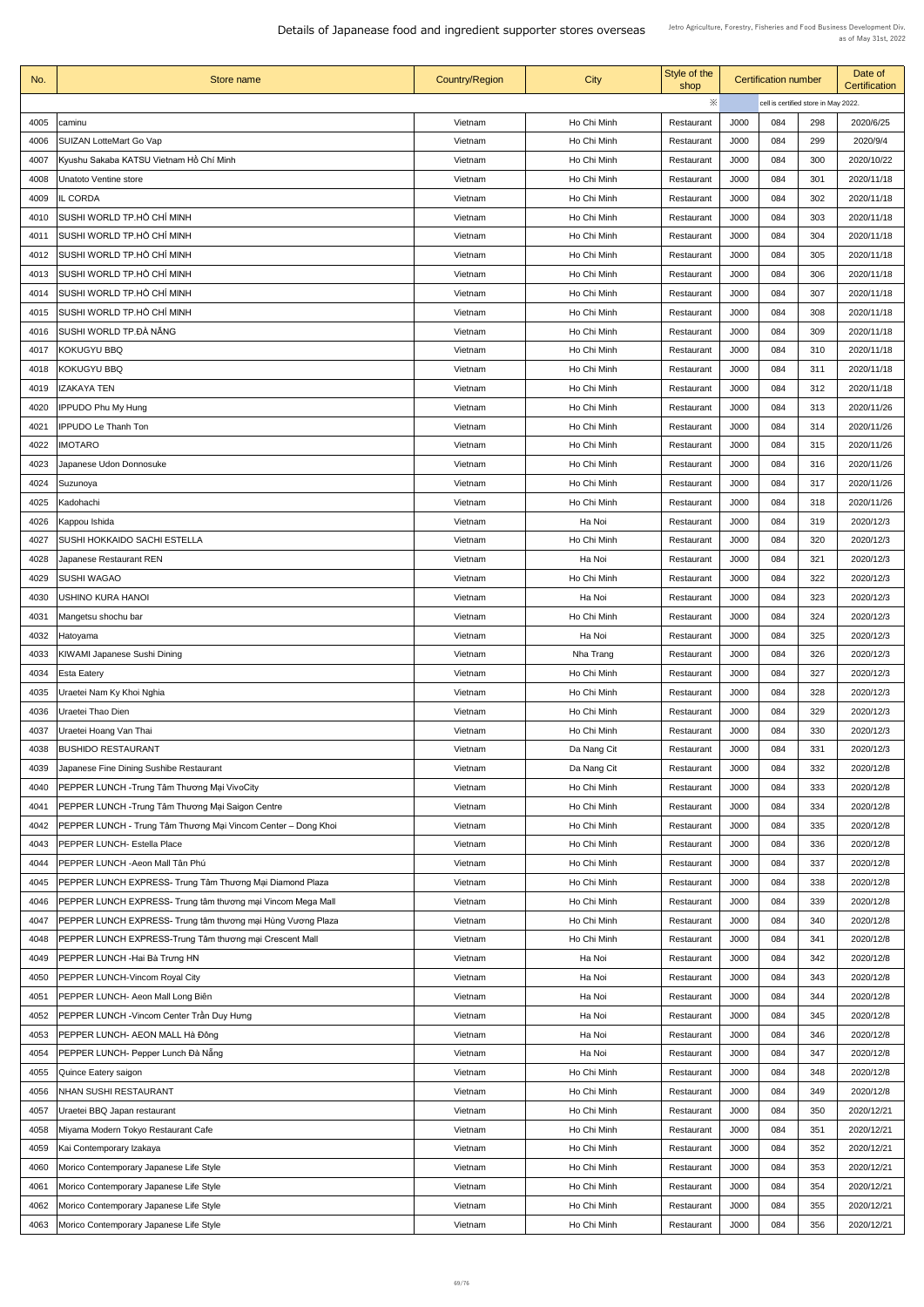| No.  | Store name                                | <b>Country/Region</b> | <b>City</b> | Style of the<br>shop |             | <b>Certification number</b> |                                      | Date of<br><b>Certification</b> |
|------|-------------------------------------------|-----------------------|-------------|----------------------|-------------|-----------------------------|--------------------------------------|---------------------------------|
|      |                                           |                       |             | ※                    |             |                             | cell is certified store in May 2022. |                                 |
| 4064 | Morico Contemporary Japanese Life Style   | Vietnam               | Ho Chi Minh | Restaurant           | J000        | 084                         | 357                                  | 2020/12/21                      |
| 4065 | Morico Contemporary Japanese Life Style   | Vietnam               | Ho Chi Minh | Restaurant           | J000        | 084                         | 358                                  | 2020/12/21                      |
| 4066 | Morico Contemporary Japanese Life Style   | Vietnam               | Ho Chi Minh | Restaurant           | J000        | 084                         | 359                                  | 2020/12/21                      |
| 4067 | Kohaku                                    | Vietnam               | Ho Chi Minh | Restaurant           | J000        | 084                         | 360                                  | 2020/12/21                      |
| 4068 | Sushi KO 3                                | Vietnam               | Ho Chi Minh | Restaurant           | J000        | 084                         | 361                                  | 2020/12/21                      |
| 4069 | Sushi KO 1 +2                             | Vietnam               | Ho Chi Minh | Restaurant           | J000        | 084                         | 362                                  | 2020/12/21                      |
| 4070 | Ushi Mania - Japanese Meat Bar            | Vietnam               | Ho Chi Minh | Restaurant           | J000        | 084                         | 363                                  | 2020/12/21                      |
| 4071 | Kimono Japanese Restaurant                | Vietnam               | Ha Noi      | Restaurant           | J000        | 084                         | 364                                  | 2020/12/21                      |
| 4072 | Kimono Japanese Restaurant                | Vietnam               | Ha Noi      | Restaurant           | J000        | 084                         | 365                                  | 2020/12/21                      |
| 4073 | Kimono Japanese Restaurant                | Vietnam               | Ha Noi      | Restaurant           | J000        | 084                         | 366                                  | 2020/12/21                      |
| 4074 | Mitami Japanese Restaurant                | Vietnam               | Nha Trang   | Restaurant           | J000        | 084                         | 367                                  | 2020/12/21                      |
| 4075 | PIZZA 4P'S LE THANH TON                   | Vietnam               | Ho Chi Minh |                      | J000        | 084                         | 368                                  | 2020/12/21                      |
|      | PIZZA 4P'S BEN THANH                      |                       |             | Restaurant           |             |                             |                                      |                                 |
| 4076 |                                           | Vietnam               | Ho Chi Minh | Restaurant           | <b>J000</b> | 084                         | 369                                  | 2020/12/21                      |
| 4077 | <b>PIZZA 4P'S SAIGON CENTER</b>           | Vietnam               | Ho Chi Minh | Restaurant           | J000        | 084                         | 370                                  | 2020/12/21                      |
| 4078 | PIZZA 4P'S VO VAN KIET                    | Vietnam               | Ho Chi Minh | Restaurant           | J000        | 084                         | 371                                  | 2020/12/21                      |
| 4079 | PIZZA 4P'S HAI BA TRUNG                   | Vietnam               | Ho Chi Minh | Restaurant           | J000        | 084                         | 372                                  | 2020/12/21                      |
| 4080 | PIZZA 4P'S SAIGON PEARL                   | Vietnam               | Ho Chi Minh | Restaurant           | J000        | 084                         | 373                                  | 2020/12/21                      |
| 4081 | <b>PIZZA 4P'S PHU MY HUNG</b>             | Vietnam               | Ho Chi Minh | Restaurant           | J000        | 084                         | 374                                  | 2020/12/21                      |
| 4082 | PIZZA 4P'S XUAN THUY                      | Vietnam               | Ho Chi Minh | Restaurant           | J000        | 084                         | 375                                  | 2020/12/21                      |
| 4083 | <b>PIZZA 4P'S ESTELLA</b>                 | Vietnam               | Ho Chi Minh | Restaurant           | J000        | 084                         | 376                                  | 2020/12/21                      |
| 4084 | PIZZA 4P'S LE DAI HANH                    | Vietnam               | Ho Chi Minh | Restaurant           | J000        | 084                         | 377                                  | 2020/12/21                      |
| 4085 | PIZZA 4P'S TRANG TIEN                     | Vietnam               | Ha Noi      | Restaurant           | J000        | 084                         | 378                                  | 2020/12/21                      |
| 4086 | PIZZA 4P'S BAO KHANH                      | Vietnam               | Ha Noi      | Restaurant           | J000        | 084                         | 379                                  | 2020/12/21                      |
| 4087 | PIZZA 4P'S HOANG THANH                    | Vietnam               | Ha Noi      | Restaurant           | J000        | 084                         | 380                                  | 2020/12/21                      |
| 4088 | PIZZA 4P'S VINCOM PHAM NGOC THACH         | Vietnam               | Ha Noi      | Restaurant           | J000        | 084                         | 381                                  | 2020/12/21                      |
| 4089 | PIZZA 4P'S PHAN KE BINH                   | Vietnam               | Ha Noi      | Restaurant           | J000        | 084                         | 382                                  | 2020/12/21                      |
| 4090 | <b>PIZZA 4P'S LOTTE CENTER</b>            | Vietnam               | Ha Noi      | Restaurant           | J000        | 084                         | 383                                  | 2020/12/21                      |
| 4091 | PIZZA 4P'S LANDMARK 72                    | Vietnam               | Ha Noi      | Restaurant           | J000        | 084                         | 384                                  | 2020/12/21                      |
| 4092 | PIZZA 4P'S HOANG VAN THU                  | Vietnam               | Da Nang Cit | Restaurant           | J000        | 084                         | 385                                  | 2020/12/21                      |
| 4093 | PIZZA 4P'S INDOCHINA                      | Vietnam               | Da Nang Cit | Restaurant           | J000        | 084                         | 386                                  | 2020/12/21                      |
| 4094 | PIZZA 4P'S NHA TRANG                      | Vietnam               | Nha Trang   | Restaurant           | J000        | 084                         | 387                                  | 2020/12/21                      |
| 4095 | <b>YEN Sushi Premium</b>                  | Vietnam               | Ho Chi Minh | Restaurant           | J000        | 084                         | 388                                  | 2020/12/21                      |
| 4096 | YEN Sushi & Sake Pub                      | Vietnam               | Ho Chi Minh | Restaurant           | J000        | 084                         | 389                                  | 2020/12/21                      |
| 4097 | <b>YEN Sushi &amp; Sake Pub</b>           | Vietnam               | Ho Chi Minh | Restaurant           | J000        | 084                         | 390                                  | 2020/12/21                      |
| 4098 | YEN Sushi & Sake Pub                      | Vietnam               | Ho Chi Minh | Restaurant           | J000        | 084                         | 391                                  | 2020/12/21                      |
| 4099 | YEN Sushi & Sake Pub                      | Vietnam               | Ho Chi Minh | Restaurant           | J000        | 084                         | 392                                  | 2020/12/21                      |
| 4100 | YEN Sushi & Sake Pub                      | Vietnam               | Ho Chi Minh | Restaurant           | J000        | 084                         | 393                                  | 2020/12/21                      |
| 4101 | YEN Sushi & Sake Pub                      | Vietnam               | Ho Chi Minh | Restaurant           | J000        | 084                         | 394                                  | 2020/12/21                      |
| 4102 | Shamoji Robata Yaki                       | Vietnam               | Ho Chi Minh | Restaurant           | J000        | 084                         | 395                                  | 2020/12/21                      |
| 4103 | Shamoji Robata Yaki                       | Vietnam               | Ho Chi Minh | Restaurant           | J000        | 084                         | 396                                  | 2020/12/21                      |
| 4104 |                                           |                       | Ho Chi Minh |                      | J000        | 084                         | 397                                  | 2020/12/21                      |
|      | Shamoji Robata Yaki                       | Vietnam               |             | Restaurant           |             |                             |                                      |                                 |
|      | 4105 Shamoji Robata Yaki                  | Vietnam               | Ho Chi Minh | Restaurant           | J000        | 084                         | 398                                  | 2020/12/21                      |
| 4106 | Shamoji Robata Yaki                       | Vietnam               | Ho Chi Minh | Restaurant           | J000        | 084                         | 399                                  | 2020/12/21                      |
| 4107 | Shamoji Robata Yaki                       | Vietnam               | Ho Chi Minh | Restaurant           | J000        | 084                         | 400                                  | 2020/12/21                      |
| 4108 | Genshi Yaki                               | Vietnam               | Ho Chi Minh | Restaurant           | J000        | 084                         | 401                                  | 2020/12/21                      |
| 4109 | Kohi Coffee                               | Vietnam               | Ho Chi Minh | Restaurant           | J000        | 084                         | 402                                  | 2020/12/21                      |
| 4110 | The Monkey Gallery Dessert Bar and Dining | Vietnam               | Ho Chi Minh | Restaurant           | J000        | 084                         | 403                                  | 2020/12/21                      |
| 4111 | <b>FUME Japanese Fusion Cuisine</b>       | Vietnam               | Ho Chi Minh | Restaurant           | J000        | 084                         | 404                                  | 2020/12/21                      |
| 4112 | Sukiya Aeon Bình Tân                      | Vietnam               | Ho Chi Minh | Restaurant           | J000        | 084                         | 405                                  | 2020/12/21                      |
| 4113 | <b>Sukiya Crescent Mall</b>               | Vietnam               | Ho Chi Minh | Restaurant           | J000        | 084                         | 406                                  | 2020/12/21                      |
| 4114 | Sukiya Lý Thái Tổ                         | Vietnam               | Ho Chi Minh | Restaurant           | J000        | 084                         | 407                                  | 2020/12/21                      |
| 4115 | Sukiya Pasteur                            | Vietnam               | Ho Chi Minh | Restaurant           | J000        | 084                         | 408                                  | 2020/12/21                      |
| 4116 | Sukiya Parkson CT Plaza                   | Vietnam               | Ho Chi Minh | Restaurant           | J000        | 084                         | 409                                  | 2020/12/21                      |
| 4117 | Sukiya Vivo City                          | Vietnam               | Ho Chi Minh | Restaurant           | J000        | 084                         | 410                                  | 2020/12/21                      |
| 4118 | Sukiya Kênh Tân Hoá                       | Vietnam               | Ho Chi Minh | Restaurant           | J000        | 084                         | 411                                  | 2020/12/21                      |
| 4119 | Sukiya Bitexco                            | Vietnam               | Ho Chi Minh | Restaurant           | J000        | 084                         | 412                                  | 2020/12/21                      |
| 4120 | Sukiya Dương Bá Trạc                      | Vietnam               | Ho Chi Minh | Restaurant           | J000        | 084                         | 413                                  | 2020/12/21                      |
| 4121 | Sukiya Aeon Tân Phú                       | Vietnam               | Ho Chi Minh | Restaurant           | J000        | 084                         | 414                                  | 2020/12/21                      |
| 4122 | Sukiya Aeon Binh Dương                    | Vietnam               | Thuận An    | Restaurant           | J000        | 084                         | 415                                  | 2020/12/21                      |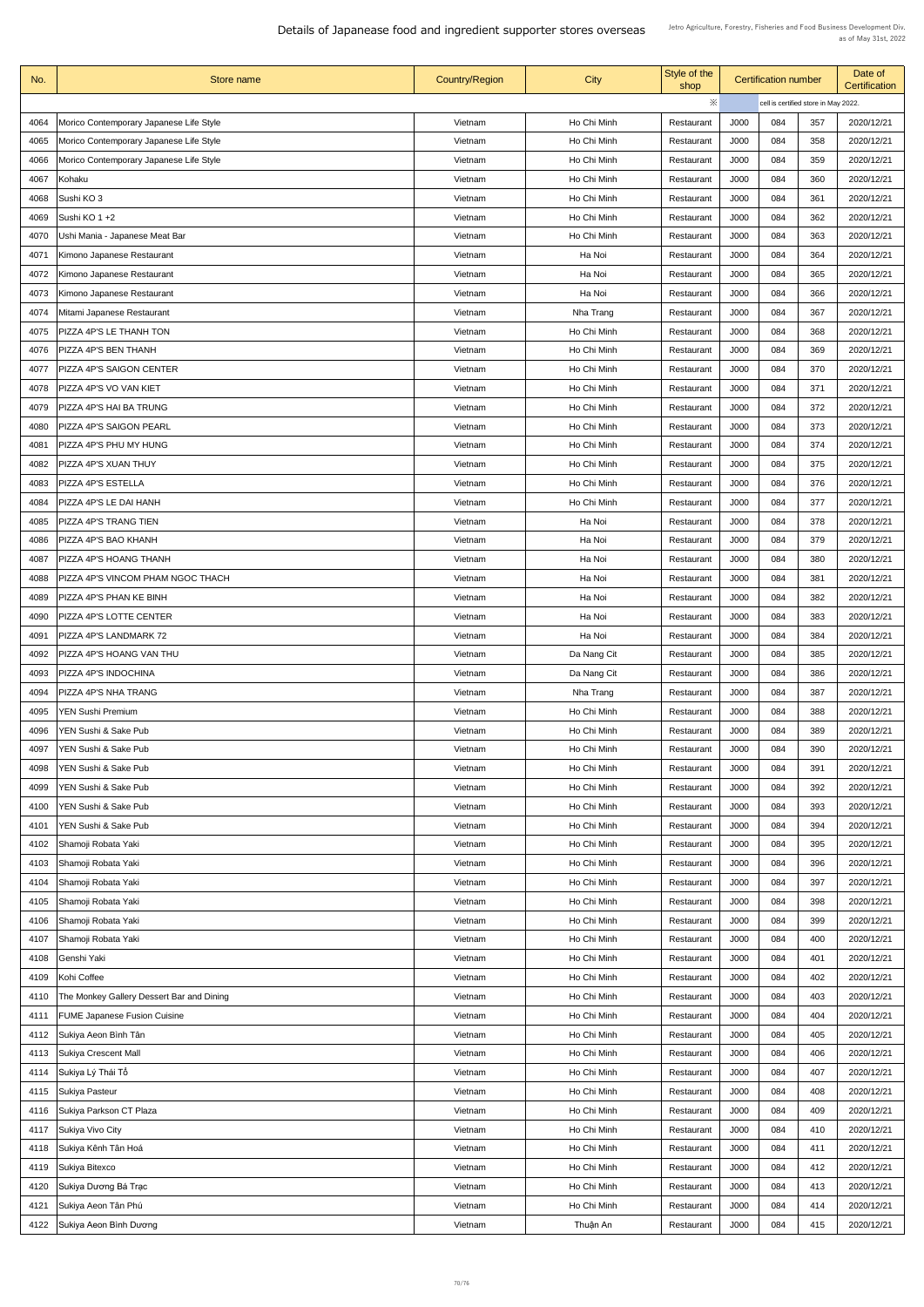| No.  | <b>Store name</b>                                                        | <b>Country/Region</b> | City             | Style of the<br>shop |      | <b>Certification number</b> |                                      | Date of<br><b>Certification</b> |
|------|--------------------------------------------------------------------------|-----------------------|------------------|----------------------|------|-----------------------------|--------------------------------------|---------------------------------|
|      |                                                                          |                       |                  | ※                    |      |                             | cell is certified store in May 2022. |                                 |
| 4123 | Sukiya Vincom Lê Văn Việt                                                | Vietnam               | Ho Chi Minh      | Restaurant           | J000 | 084                         | 416                                  | 2020/12/21                      |
| 4124 | Sukiya Midori Park Bình Dương                                            | Vietnam               | Thủ Dầu Một      | Restaurant           | J000 | 084                         | 417                                  | 2020/12/21                      |
| 4125 | Sukiya GIGAMALL                                                          | Vietnam               | Ho Chi Minh      | Restaurant           | J000 | 084                         | 418                                  | 2020/12/21                      |
| 4126 | Sukiya Tạ Quang Bửu                                                      | Vietnam               | Ho Chi Minh      | Restaurant           | J000 | 084                         | 419                                  | 2020/12/21                      |
| 4127 | Sukiya Lê Thánh Tôn                                                      | Vietnam               | Ho Chi Minh      | Restaurant           | J000 | 084                         | 420                                  | 2020/12/21                      |
| 4128 | Marukame Udon & Tempura - Aeon Mall Tân Phú                              | Vietnam               | Ho Chi Minh      | Restaurant           | J000 | 084                         | 421                                  | 2021/1/13                       |
| 4129 | Marukame Udon & Tempura - Bến Thành                                      | Vietnam               | Ho Chi Minh      | Restaurant           | J000 | 084                         | 422                                  | 2021/1/13                       |
| 4130 | Marukame Udon & Tempura - Aeon Mall Binh Dương                           | Vietnam               | Ho Chi Minh      | Restaurant           | J000 | 084                         | 423                                  | 2021/1/13                       |
| 4131 | Marukame Udon & Tempura - SC Vivo City                                   | Vietnam               | Ho Chi Minh      | Restaurant           | J000 | 084                         | 424                                  | 2021/1/13                       |
| 4132 | Marukame Udon & Tempura - Tân Định                                       | Vietnam               | Ho Chi Minh      | Restaurant           | J000 | 084                         | 425                                  | 2021/1/13                       |
| 4133 | Marukame Udon & Tempura - Bình Tân                                       | Vietnam               | Ho Chi Minh      | Restaurant           | J000 | 084                         | 426                                  | 2021/1/13                       |
| 4134 | Marukame Udon & Tempura - Thảo Điền                                      | Vietnam               | Ho Chi Minh      | Restaurant           | J000 | 084                         | 427                                  | 2021/1/13                       |
| 4135 | Marukame Udon & Tempura - Vạn Hạnh Mall                                  | Vietnam               | Ho Chi Minh      | Restaurant           | J000 | 084                         | 428                                  | 2021/1/13                       |
| 4136 | Marukame Udon & Tempura - Vincom Metropolis, Liễu Giai, Hà Nội           | Vietnam               | Ho Chi Minh      | Restaurant           | J000 | 084                         | 429                                  | 2021/1/13                       |
| 4137 | Marukame Udon & Tempura - Vincom Imperia, Bạch Đằng, Hải Phòng           | Vietnam               | Ho Chi Minh      | Restaurant           | J000 | 084                         | 430                                  | 2021/1/13                       |
| 4138 | Marukame Udon & Tempura - Aeon Mall, Hà Đông, Hà Nội                     | Vietnam               | Ho Chi Minh      | Restaurant           | J000 | 084                         | 431                                  | 2021/1/13                       |
| 4139 | Marukame Udon & Tempura - Vincom Center Phạm Ngọc Thạch, Đống Đa, Hà Nội | Vietnam               | Ho Chi Minh      | Restaurant           | J000 | 084                         | 432                                  | 2021/1/13                       |
| 4140 | Marukame Udon & Tempura - Aeon Mall, Lê Chân Hải Phòng                   | Vietnam               | Ho Chi Minh      | Restaurant           | J000 | 084                         | 433                                  | 2021/1/13                       |
| 4141 | Sushi Hokkaido Sachi Estella Branch                                      | Vietnam               | Ho Chi Minh      | Restaurant           | J000 | 084                         | 434                                  | 2021/1/27                       |
| 4142 | Sushi Hokkaido Sachi Estella Place                                       | Vietnam               | Ho Chi Minh      | Restaurant           | J000 | 084                         | 435                                  | 2021/1/27                       |
| 4143 | BOTEJYU VINCOM MEGA MALL                                                 | Vietnam               | Ho Chi Minh      | Restaurant           | J000 | 084                         | 436                                  | 2021/1/27                       |
| 4144 | Ootoya Notredame Cathdral Branch                                         | Vietnam               | Ho Chi Minh      | Restaurant           | J000 | 084                         | 437                                  | 2021/2/8                        |
| 4145 | Unatoto Tan Binh                                                         | Vietnam               | Ho Chi Minh      | Restaurant           | J000 | 084                         | 438                                  | 2021/8/26                       |
| 4146 | <b>ASANOHA</b>                                                           | Vietnam               | Ho Chi Minh      | Restaurant           | J000 | 084                         | 440                                  | 2022/3/25                       |
| 4147 | <b>GYU SHIGE HO TUNG MAU</b>                                             | Vietnam               | Ho Chi Minh      | Restaurant           | J000 | 084                         | 441                                  | 2022/3/25                       |
| 4148 | <b>OEDO ALLEY</b>                                                        | Vietnam               | Ho Chi Minh      | Restaurant           | J000 | 084                         | 442                                  | 2022/3/25                       |
| 4149 |                                                                          | Vietnam               | Ho Chi Minh      |                      | J022 | 084                         | 001                                  | 2020/9/10                       |
| 4150 | <b>Anrakutei</b>                                                         | Vietnam               | Ho Chi Minh      | Restaurant           | J022 | 084                         | 002                                  | 2020/9/10                       |
|      | <b>Anrakutei</b>                                                         |                       |                  | Restaurant           |      | 062                         |                                      |                                 |
| 4151 | <b>Ebisuya Restaurant Bandengan</b>                                      | Indonesia             | Jakarta          | Restaurant           | J000 |                             | 001                                  | 2017/6/21                       |
| 4152 | <b>Ebisuya Restaurant Maxx Box</b>                                       | Indonesia             | Tangerang        | Restaurant           | J000 | 062                         | 002                                  | 2017/6/21                       |
| 4153 | <b>HAKATA MEN-OH</b>                                                     | Indonesia             | Tangerang        | Restaurant           | J000 | 062                         | 003                                  | 2018/9/29                       |
| 4154 | <b>HITSUMABUSHI &amp; CHANKO EDOSAWA</b>                                 | Indonesia             | Tangerang        | Restaurant           | J000 | 062                         | 004                                  | 2018/9/29                       |
| 4155 | KAIHOMARU                                                                | Indonesia             | Tangerang        | Restaurant           | J000 | 062                         | 005                                  | 2018/9/29                       |
| 4156 | Kazan Ramen<br>KUSHIYA MONOGATARI                                        | Indonesia             | Tangerang        | Restaurant           | J000 | 062                         | 006                                  | 2018/9/29                       |
| 4157 |                                                                          | Indonesia             | Tangerang        | Restaurant           | J000 | 062                         | 007                                  | 2018/9/29                       |
| 4158 | Ramen Seirock-ya JEPANG                                                  | Indonesia             | Tangerang        | Restaurant           | J000 | 062                         | 008                                  | 2018/9/29                       |
| 4159 | <b>SUKIYA TOKYO BOWLS &amp; NOODLES</b>                                  | Indonesia             | Tangerang        | Restaurant           | J000 | 062                         | 009                                  | 2018/9/29                       |
| 4160 | Tempura O-Gi                                                             | Indonesia             | Tangerang        | Restaurant           | J000 | 062                         | 010                                  | 2018/9/29                       |
| 4161 | <b>UCHINO SHOKUDO</b>                                                    | Indonesia             | Tangerang        | Restaurant           | J000 | 062                         | 011                                  | 2018/9/29                       |
| 4162 | Ootoya Japanese Restaurant                                               | Indonesia             | Jakarta          | Restaurant           | J000 | 062                         | 012                                  | 2018/9/29                       |
| 4163 | Miu Ishinabe                                                             | Indonesia             | Jakarta          | Restaurant           | J000 | 062                         | 013                                  | 2018/12/10                      |
| 4164 | <b>TCGnoHEYA SHOP</b>                                                    | Indonesia             | Tangerang        | Restaurant           | J000 | 062                         | 014                                  | 2021/1/21                       |
| 4165 | JAPANESE RESTAUTANT SAKAE                                                | India                 | Bangalore        | Restaurant           | J000 | 091                         | 001                                  | 2017/12/14                      |
| 4166 | Japanese Restaurant Raifu                                                | India                 | New Delhi        | Restaurant           | J000 | 091                         | 002                                  | 2018/3/14                       |
| 4167 | <b>CAFÉ HONEY Restaurant</b>                                             | India                 | New Delhi        | Restaurant           | J000 | 091                         | 003                                  | 2018/3/14                       |
| 4168 | <b>YAKITORA</b>                                                          | India                 | New Delhi        | Restaurant           | J000 | 091                         | 004                                  | 2018/6/12                       |
| 4169 | KOFUKU JAPANESE RESTAURANT                                               | India                 | Mumbai           | Restaurant           | J000 | 091                         | 005                                  | 2018/7/11                       |
| 4170 | <b>KOFUKU JAPANESE RESTAURANT</b>                                        | India                 | Mumbai           | Restaurant           | J000 | 091                         | 006                                  | 2018/7/11                       |
| 4171 | KOFUKU JAPANESE RESTAURANT                                               | India                 | New Delhi        | Restaurant           | J000 | 091                         | 007                                  | 2018/7/11                       |
| 4172 | <b>SAKURA</b>                                                            | India                 | New Delhi        | Restaurant           | J000 | 091                         | 008                                  | 2018/11/27                      |
| 4173 | <b>KUURAKU GLOBAL FOYER</b>                                              | India                 | New Delhi        | Restaurant           | J000 | 091                         | 009                                  | 2018/11/28                      |
| 4174 | <b>TOKYO TABLE</b>                                                       | India                 | New Delhi        | Restaurant           | J000 | 091                         | 010                                  | 2018/11/28                      |
| 4175 | <b>MENYA KUURAKU</b>                                                     | India                 | <b>New Delhi</b> | Restaurant           | J000 | 091                         | 011                                  | 2018/11/28                      |
| 4176 | KUURAKU NEEMRANA                                                         | India                 | New Delhi        | Restaurant           | J000 | 091                         | 012                                  | 2018/11/28                      |
| 4177 | <b>KUURAKU CHENNAI</b>                                                   | India                 | New Delhi        | Restaurant           | J000 | 091                         | 013                                  | 2018/11/28                      |
| 4178 | <b>MAKOTO UDON</b>                                                       | India                 | Gurgaon          | Restaurant           | J000 | 091                         | 014                                  | 2018/12/7                       |
| 4179 | Wasabi                                                                   | India                 | New Delhi        | Restaurant           | J000 | 091                         | 015                                  | 2018/12/7                       |
| 4180 | Ichi-zen Gurgaon                                                         | India                 | Gurgaon          | Restaurant           | J000 | 091                         | 016                                  | 2018/12/7                       |
| 4181 | Ichi-zen Food Corner                                                     | India                 | Noida            | Restaurant           | J000 | 091                         | 017                                  | 2018/12/7                       |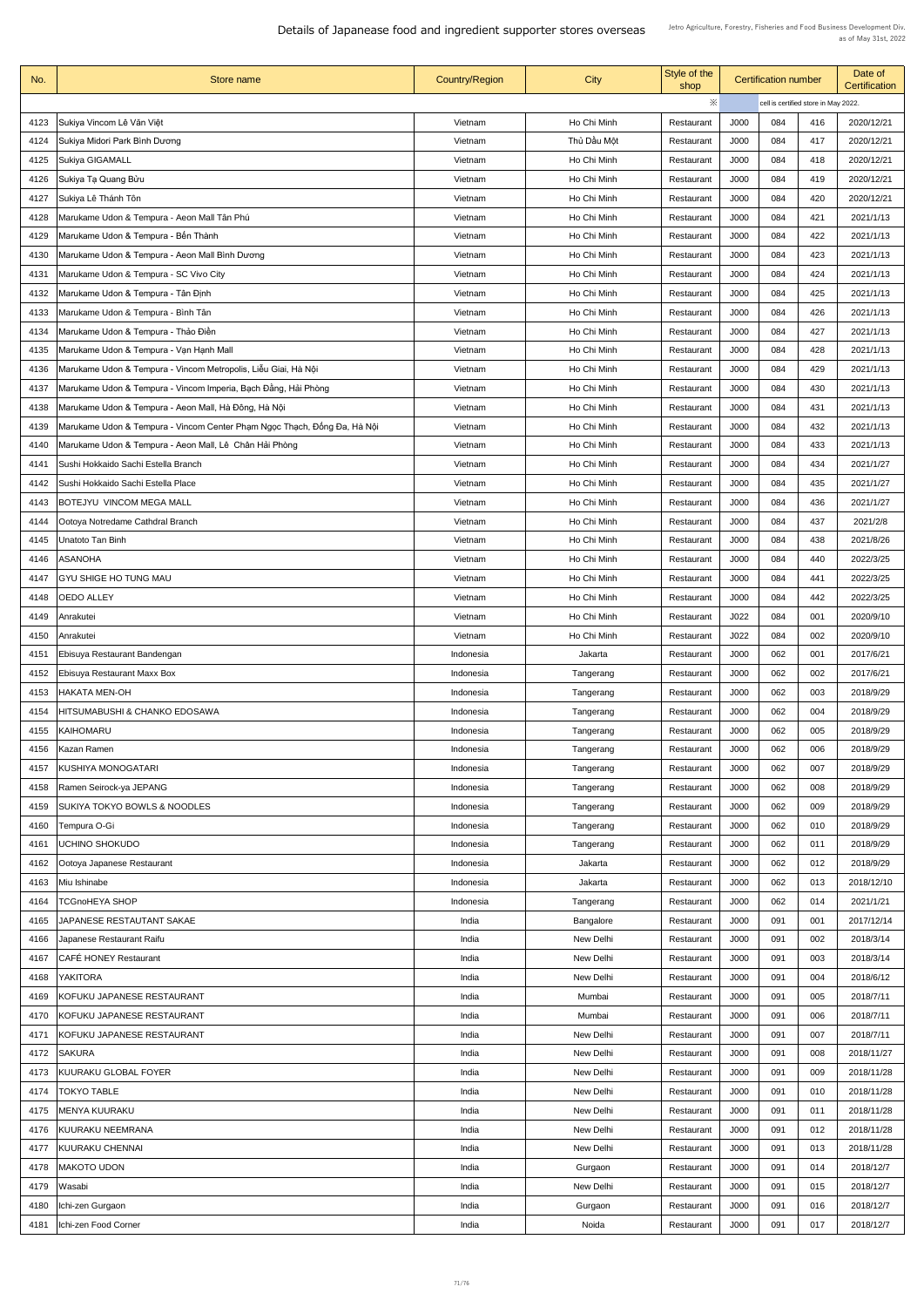| No.  | Store name                                     | <b>Country/Region</b> | <b>City</b>       | Style of the<br>shop |                  | <b>Certification number</b> |                                      | Date of<br><b>Certification</b> |
|------|------------------------------------------------|-----------------------|-------------------|----------------------|------------------|-----------------------------|--------------------------------------|---------------------------------|
|      |                                                |                       |                   | ※                    |                  |                             | cell is certified store in May 2022. |                                 |
| 4182 | Akira Back                                     | India                 | <b>New Delhi</b>  | Restaurant           | J000             | 091                         | 018                                  | 2018/12/14                      |
| 4183 | Japanese Dining Tokura                         | India                 | New Delhi         | Restaurant           | <b>J000</b>      | 091                         | 019                                  | 2018/12/14                      |
| 4184 | <b>MANAMI Japanese Restaurant Manesar</b>      | India                 | Gurgaon           | Restaurant           | <b>J000</b>      | 091                         | 020                                  | 2018/12/25                      |
| 4185 | <b>MANAMI Japanese Restaurant Grugaon</b>      | India                 | Gurgaon           | Restaurant           | J000             | 091                         | 021                                  | 2018/12/25                      |
| 4186 | <b>MANAMI Japanese Restaurant Hotel Avalon</b> | India                 | New Delhi         | Restaurant           | J000             | 091                         | 022                                  | 2018/12/25                      |
| 4187 | <b>MANAMI Japanese Restaurant Gujarat</b>      | India                 | Mehsana           | Restaurant           | <b>J000</b>      | 091                         | 023                                  | 2018/12/25                      |
|      | <b>MANAMI Japanese Restaurant Neemrana</b>     | India                 | New Delhi         |                      | <b>J000</b>      | 091                         | 024                                  | 2018/12/25                      |
| 4188 |                                                |                       |                   | Restaurant           |                  |                             |                                      |                                 |
| 4189 | <b>HANABI</b>                                  | India                 | Gurgaon           | Restaurant           | J000             | 091                         | 025                                  | 2019/1/15                       |
| 4190 | <b>SUSHI KYO</b>                               | India                 | Gurgaon           | Restaurant           | J000             | 091                         | 026                                  | 2019/1/15                       |
| 4191 | Kai Karaoke Lounge                             | India                 | Gurgaon           | Restaurant           | <b>J000</b>      | 091                         | 027                                  | 2019/1/15                       |
| 4192 | <b>KAMPAI</b>                                  | India                 | New Delhi         | Restaurant           | J000             | 091                         | 028                                  | 2019/1/15                       |
| 4193 | <b>EEST</b>                                    | India                 | Gurgaon           | Restaurant           | J000             | 091                         | 029                                  | 2019/1/25                       |
| 4194 | Sushi Junction                                 | India                 | Gurgaon           | Restaurant           | J000             | 091                         | 030                                  | 2019/2/6                        |
| 4195 | <b>DAIKICHI</b>                                | India                 | Gurgaon           | Restaurant           | J000             | 091                         | 031                                  | 2019/2/14                       |
| 4196 | Guppy, Delhi                                   | India                 | New Delhi         | Restaurant           | J000             | 091                         | 032                                  | 2019/2/14                       |
| 4197 | Hello Guppy, Mumbai                            | India                 | Mumbai            | Restaurant           | J000             | 091                         | 033                                  | 2019/2/14                       |
| 4198 | <b>FUJI Japanese Restaurant</b>                | India                 | New Delhi         | Restaurant           | <b>J000</b>      | 091                         | 034                                  | 2019/2/14                       |
| 4199 | <b>FUJI Japanese Restaurant Chennai</b>        | India                 | Chennai           | Restaurant           | J000             | 091                         | 035                                  | 2019/2/14                       |
| 4200 | SUSHI AND MORE, TARDEO                         | India                 | Mumbai            | Restaurant           | J000             | 091                         | 037                                  | 2020/2/5                        |
| 4201 | <b>SUSHI AND MORE, JUHU</b>                    | India                 | Mumbai            | Restaurant           | J000             | 091                         | 038                                  | 2020/2/5                        |
| 4202 | <b>SUSHI AND MORE, LOWER PAREL</b>             | India                 | Mumbai            | Restaurant           | J000             | 091                         | 039                                  | 2020/2/5                        |
| 4203 | <b>SUSHI AND MORE, KHAR</b>                    | India                 | Mumbai            | Restaurant           | J000             | 091                         | 040                                  | 2020/2/5                        |
| 4204 | SUSHI AND MORE, PEDDAR ROAD                    | India                 | Mumbai            | Restaurant           | J000             | 091                         | 041                                  | 2020/2/5                        |
| 4205 | Premium Ichi-zen                               | India                 | Gurgaon           | Restaurant           | J000             | 091                         | 042                                  | 2020/2/5                        |
| 4206 | Makoto Japanese Kitchen                        | India                 | New Delhi         | Restaurant           | J000             | 091                         | 043                                  | 2020/2/5                        |
| 4207 | <b>Ebisu Fine Japanese Cuisine</b>             | India                 | Gurgaon           | Restaurant           | J000             | 091                         | 036                                  | 2019/2/14                       |
| 4195 | <b>CURRY HOUSE CoColCHIBANYA</b>               | India                 | Gurgaon           | Restaurant           | J000             | 091                         | 045                                  | 2022/4/26                       |
| 4209 | Gattensushi Gangnam                            | South Korea           | Seoul             | Restaurant           | <b>J009</b>      | 082                         | 001                                  | 2017/2/28                       |
| 4210 | Jongno Gattensushi                             | South Korea           | Seoul             | Restaurant           | J009             | 082                         | 002                                  | 2017/2/28                       |
| 4211 | Sinsa Gattensushi                              | South Korea           | Seoul             | Restaurant           | J009             | 082                         | 003                                  | 2017/2/28                       |
| 4212 | Jamsil Gattensushi                             | South Korea           | Seoul             | Restaurant           | J009             | 082                         | 004                                  | 2017/2/28                       |
| 4213 | Myeongdong Gattensushi                         | South Korea           | Seoul             | Restaurant           | <b>J009</b>      | 082                         | 005                                  | 2017/2/28                       |
| 4214 | Hanam Gattensushi                              | South Korea           | Hanam             | Restaurant           | J009             | 082                         | 006                                  | 2017/2/28                       |
|      |                                                |                       |                   |                      |                  | 082                         |                                      | 2017/2/28                       |
| 4215 | Eunpyeong Gattensushi                          | South Korea           | Seoul             | Restaurant           | J009             |                             | 007                                  |                                 |
| 4216 | <b>Garaku</b>                                  | Cambodia              | <b>Phnom Penh</b> | Restaurant           | J000             | 855                         | 001                                  | 2017/12/4                       |
| 4217 | Japanese Restaurant iZUMI                      | Myanmar               | Yangon            | Restaurant           | J000             | 095                         | 001                                  | 2018/2/20                       |
| 4218 | "Kurokawa" restaurant                          | Myanmar               | Yangon            | Restaurant           | J031             | 095                         | 001                                  | 2020/12/5                       |
| 4219 | <b>MANPUKU STEAKHOUSE</b>                      | Philippine            | Manila            | Restaurant           | J000             | 063                         | 003                                  | 2018/5/23                       |
| 4220 | <b>TENDON TENYA SM Mega Mall</b>               | Philippine            | Luzon             | Restaurant           | J000             | 063                         | 008                                  | 2021/7/29                       |
| 4221 | <b>TENDON TENYA Market Market</b>              | Philippine            | Manila            | Restaurant           | J000             | 063                         | 009                                  | 2021/7/29                       |
| 4222 | <b>TENDON TENYA SM South Mall</b>              | Philippine            | Manila            | Restaurant           | J000             | 063                         | 010                                  | 2021/7/29                       |
|      | 4223   TENDON TENYA Aseana                     | Philippine            | Manila            | Restaurant           | J000             | 063                         | 011                                  | 2021/7/29                       |
| 4224 | <b>TENDON TENYA Festival Mall</b>              | Philippine            | Muntinlupa        | Restaurant           | J000             | 063                         | 012                                  | 2021/7/29                       |
| 4225 | <b>TENDON TENYA Magallanes</b>                 | Philippine            | Makati            | Restaurant           | J000             | 063                         | 013                                  | 2021/7/29                       |
| 4226 | <b>TENDON TENYA Tiendesitas</b>                | Philippine            | Pasig             | Restaurant           | J000             | 063                         | 014                                  | 2021/7/29                       |
| 4227 | BOTEJYU, SM Mall of Asia                       | Philippine            | Manila            | Restaurant           | J024             | 063                         | 001                                  | 2020/8/17                       |
| 4228 | <b>BOTEJYU, SM Mega Mall</b>                   | Philippine            | Manila            | Restaurant           | J <sub>024</sub> | 063                         | 002                                  | 2020/8/17                       |
| 4229 | <b>BOTEJYU, Ayala Malls Vertis North</b>       | Philippine            | Manila            | Restaurant           | J024             | 063                         | 005                                  | 2020/8/17                       |
| 4230 | <b>BOTEJYU, Festival Super Mall</b>            | Philippine            | Alabang           | Restaurant           | J <sub>024</sub> | 063                         | 006                                  | 2020/8/17                       |
| 4231 | <b>BOTEJYU, Ayala Malls Feliz</b>              | Philippine            | Pasig             | Restaurant           | J024             | 063                         | 007                                  | 2020/8/17                       |
| 4232 | <b>BOTEJYU, SM City Pampanga</b>               | Philippine            | Pampanga          | Restaurant           | J024             | 063                         | 008                                  | 2020/8/17                       |
| 4233 | <b>BOTEJYU, Robinsons Magnolia</b>             | Philippine            | Manila            | Restaurant           | J024             | 063                         | 009                                  | 2020/8/17                       |
| 4234 | <b>BOTEJYU, Ayala Malls Solenad</b>            | Philippine            | Santa Rosa        | Restaurant           | J024             | 063                         | 010                                  | 2020/8/17                       |
| 4235 | <b>BOTEJYU, Ayala Malls Trinoma</b>            | Philippine            | Manila            | Restaurant           | J <sub>024</sub> | 063                         | 011                                  | 2020/8/17                       |
| 4236 | <b>BOTEJYU, SM City Dasmarinas</b>             | Philippine            | Cavite            | Restaurant           | J024             | 063                         | 012                                  | 2020/8/17                       |
| 4237 | <b>BOTEJYU, One Bonifacio High Street</b>      | Philippine            | Manila            | Restaurant           | J024             | 063                         | 013                                  | 2020/8/17                       |
| 4238 | <b>BOTEJYU, Ayala Malls Green Belt 3</b>       | Philippine            | Manila            | Restaurant           | J <sub>024</sub> | 063                         | 014                                  | 2020/8/17                       |
|      | <b>BOTEJYU, Ayala North Exchange</b>           |                       |                   |                      |                  | 063                         |                                      | 2020/8/17                       |
| 4239 |                                                | Philippine            | Manila            | Restaurant           | J024             |                             | 015                                  |                                 |
| 4240 | BOTEJYU, Greenhills O Square 2                 | Philippine            | San Juan          | Restaurant           | J024             | 063                         | 016                                  | 2020/8/17                       |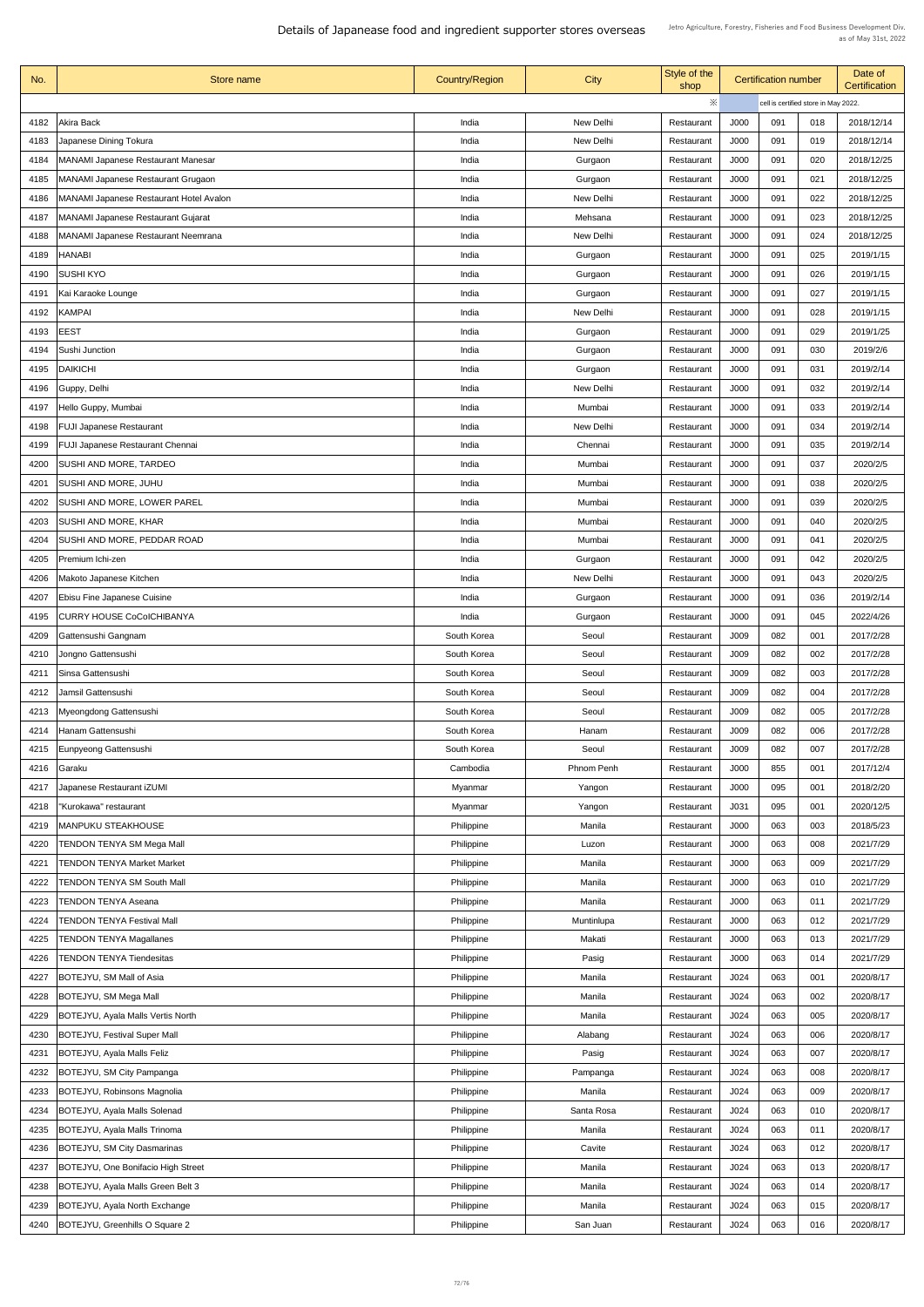Details of Japanease food and ingredient supporter stores overseas

| $\ddot{\times}$<br>cell is certified store in May 2022.<br><b>BOTEJYU, SM City Fairview</b><br>J024<br>017<br>4241<br>Philippine<br>Manila<br>063<br>2020/8/17<br>Restaurant<br>063<br>2020/8/17<br><b>BOTEJYU, Ayala Malls Manila Bay</b><br>J024<br>4242<br>Philippine<br>Paranaque<br>018<br>Restaurant<br>J024<br>063<br>2020/8/17<br>4243<br><b>BOTEJYU, SM City Bacoor</b><br>Philippine<br>019<br>Cavite<br>Restaurant<br><b>BOTEJYU, SM City Lipa</b><br>J024<br>063<br>020<br>2020/8/17<br>4244<br>Philippine<br>Batangas<br>Restaurant<br><b>BOTEJYU, Capitol Commons</b><br>J024<br>063<br>021<br>4245<br>2020/8/17<br>Philippine<br>Manila<br>Restaurant<br>J024<br>063<br>022<br>4246<br><b>BOTEJYU, SM City Baguio</b><br>2020/8/17<br>Philippine<br><b>Baguio</b><br>Restaurant<br>J024<br>063<br>4247<br><b>Fishier Mall Quezon City</b><br>023<br>2021/2/5<br>Philippine<br>Manila<br>Restaurant<br>4248<br><b>SM City Marilao</b><br>Philippine<br>J024<br>063<br>2021/2/6<br>Marilao<br>024<br>Restaurant<br>063<br>4249<br><b>SM City Sucat</b><br>J024<br>025<br>2021/2/7<br>Philippine<br>Parañaque City<br>Restaurant<br>J024<br>063<br>4250<br><b>EVIA Lifestyle Center</b><br>Philippine<br><b>Vista City</b><br>026<br>2021/2/24<br>Restaurant<br>J024<br>063<br>027<br>2021/2/24<br><b>SM City South Mall</b><br>Philippine<br>Manila<br>4251<br>Restaurant<br>J024<br>063<br>028<br>4252<br><b>SM City North EDSA</b><br>2021/6/25<br>Philippine<br>Manila<br>Restaurant<br>Kiku Japanese Restaurant<br>J000<br>Vientiane<br>856<br>002<br>2018/10/22<br>4253<br>Restaurant<br>Laos<br>2018/11/12<br>Fuji Japanese Restaurant 2<br>J000<br>856<br>005<br>4254<br>Vientiane<br>Laos<br>Restaurant<br>J000<br>856<br>006<br>2018/11/14<br>4255<br>Qoo Japanese Restaurant<br>Vientiane<br>Laos<br>Restaurant<br><b>TOKYO SUSHI</b><br>J000<br>856<br>007<br>2018/11/14<br>4256<br>Vientiane<br>Laos<br>Restaurant<br>856<br>J000<br>4257<br>Sihom Café<br>010<br>2018/11/29<br>Vientiane<br>Laos<br>Restaurant<br>J000<br>976<br>Takesan Miso Ramen Ulaanbaatar<br>2019/9/25<br>4258<br>Mongol<br>001<br>Ulaanbaatar<br>Restaurant<br>976<br>NAGOMI-1<br>Mongol<br>J000<br>2019/11/30<br>4259<br>Ulaanbaatar<br>002<br>Restaurant<br>J000<br>976<br>003<br>4260<br>NAGOMI-2<br>2019/11/30<br>Mongol<br>Ulaanbaatar<br>Restaurant<br>976<br><b>SAKURA</b><br>J000<br>004<br>2019/12/5<br>4261<br>Mongol<br>Ulaanbaatar<br>Restaurant<br>4262<br><b>NOZOMI</b><br>J000<br>966<br>2017/10/17<br>Saudi Arabia<br>001<br>Riyadh<br>Restaurant<br>Yokari<br>J000<br>966<br>4263<br>002<br>2018/2/20<br>Saudi Arabia<br>Riyadh<br>Restaurant<br>J000<br>966<br>4264<br>Saudi Arabia<br>Jeddah<br>003<br>2021/12/29<br>wakame<br>Restaurant<br>Dinings TLV<br>972<br>001<br>2017/5/15<br>4265<br><b>Tel Aviv</b><br>J011<br><b>Israel</b><br>Restaurant<br>972<br>J011<br>002<br>2017/5/15<br>4266<br>Minato<br>Herzliya<br><b>Israel</b><br>Restaurant<br>J011<br>972<br>2017/5/15<br>4267<br><b>Tel Aviv</b><br>003<br>Yakimono<br><b>Israel</b><br>Restaurant<br>972<br>2017/5/15<br><b>Tel Aviv</b><br>J <sub>011</sub><br>4268<br>Zepra<br>004<br><b>Israel</b><br>Restaurant<br>974<br><b>JUNKO Sushi &amp; Japanese Dining</b><br>Qatar<br>J000<br>2019/6/13<br>4269<br>Doha<br>001<br>Restaurant<br>SushiCo Acr Loft Avm Kavacık<br>2019/9/5<br>4270<br>Turkey<br>J000<br>090<br>001<br>Istanbul<br>Restaurant<br>2019/9/5<br>SushiCo Akasya Acıbadem Avm<br>Turkey<br>J000<br>090<br>002<br>4271<br>Istanbul<br>Restaurant<br>J000<br>4272<br>SushiCo Ataköy Plus Avm<br>090<br>005<br>2019/9/5<br>Turkey<br><b>Istanbul</b><br>Restaurant<br>SushiCo Bahçeşehir<br>2019/9/5<br>Turkey<br>J000<br>090<br>4273<br>006<br><b>Istanbul</b><br>Restaurant<br>SushiCo Buyaka Avm/Ümraniye<br>J000<br>090<br>007<br>2019/9/5<br>4274<br>Turkey<br>Istanbul<br>Restaurant<br>SushiCo Emaar Çamlıca<br>2019/9/5<br>J000<br>090<br>008<br>4275<br>Turkey<br>Istanbul<br>Restaurant<br>J000<br>2019/9/5<br>4276<br>SushiCo Göktürk<br>090<br>009<br><b>Turkey</b><br>Istanbul<br>Restaurant<br>J000<br>090<br>4277<br>010<br>2019/9/5<br>SushiCo Kalamış<br>Turkey<br>Istanbul<br>Restaurant<br>SushiCo Kanyon Avm<br>J000<br>090<br>2019/9/5<br>4278<br>Turkey<br>011<br>Istanbul<br>Restaurant<br>SushiCo Kartal İstMarina Avm<br>J000<br>090<br>4279<br><b>Turkey</b><br>012<br>2019/9/5<br>Istanbul<br>Restaurant<br>2019/9/5<br>SushiCo Küçükyalı Hilltown Avm<br>J000<br>090<br>013<br>4280<br>Turkey<br>Istanbul<br>Restaurant<br>SushiCo Mall Of İstanbul Avm<br>J000<br>Turkey<br>090<br>014<br>2019/9/5<br>4281<br><b>Istanbul</b><br>Restaurant<br>2019/9/5<br>J000<br>090<br>4282 SushiCo Nişantaşı<br><b>Turkey</b><br>015<br>Restaurant<br><b>Istanbul</b><br>2019/9/5<br>SushiCo Palladium Avm<br>J000<br>090<br>4283<br>Turkey<br>016<br><b>Istanbul</b><br>Restaurant<br>SushiCo Sarıyer/ Zekeriyaköy<br>2019/9/5<br>J000<br>090<br>017<br>4284<br><b>Turkey</b><br>Istanbul<br>Restaurant<br><b>SushiCo Suadiye</b><br>J000<br>2019/9/5<br>4285<br>090<br>018<br>Turkey<br>Istanbul<br>Restaurant<br>J000<br><b>SushiCo Zorlu Center</b><br>090<br>020<br>2019/9/5<br>4286<br><b>Turkey</b><br><b>Istanbul</b><br>Restaurant<br>SushiCo Ankara Çayyolu<br>J000<br>090<br>021<br>2019/9/5<br>4287<br>Turkey<br>Ankara<br>Restaurant<br>SushiCo Ankara Panora Avm<br>J000<br>090<br>023<br>2019/9/5<br>4288<br>Turkey<br>Ankara<br>Restaurant<br>SushiCo Ankara Söğütözü Via FLat Avm<br>4289<br>J000<br>090<br>2019/9/5<br><b>Turkey</b><br>024<br>Ankara<br>Restaurant<br>SushiCo İzmir Alsancak<br><i>izmir</i><br>J000<br>090<br>2019/9/5<br>4290<br>Turkey<br>025<br>Restaurant<br>J000<br>090<br>027<br>4291<br>2019/9/5<br>SushiCo Bursa Korupark<br>Turkey<br><b>Bursa</b><br>Restaurant<br>SushiCo İzmit Yahyakaptan<br>2019/9/5<br>4292<br>J000<br>090<br>028<br>Turkey<br>Kocaeli<br>Restaurant<br>J000<br>090<br>030<br>2019/9/5<br>4293<br>SushiCo Alanya<br><b>Turkey</b><br>Antalya<br>Restaurant<br>J000<br>090<br>2019/9/5<br>4294<br>SushiCo Antalya-Lara<br>031<br>Turkey<br>Antalya<br>Restaurant<br>Chinese & Sushi Express Altunizade<br>J000<br>090<br>032<br>2019/9/5<br>4295<br><b>Turkey</b><br>Istanbul<br>Restaurant<br>Chinese & Sushi Express Caddebostan<br>J000<br>090<br>033<br>4296<br>2019/9/5<br><b>Turkey</b><br>Istanbul<br>Restaurant<br>Chinese & Sushi Express Carousel Avm Bakırköy<br>4297<br><b>Turkey</b><br>2019/9/5<br>Istanbul<br>J000<br>090<br>034<br>Restaurant<br>Chinese & Sushi Express Kurtköy<br>J000<br>090<br>036<br>2019/9/5<br>4298<br>Turkey<br>Istanbul<br>Restaurant | No.  | Store name                           | <b>Country/Region</b> | <b>City</b> | Style of the<br>shop |      | <b>Certification number</b> |     | Date of<br><b>Certification</b> |
|----------------------------------------------------------------------------------------------------------------------------------------------------------------------------------------------------------------------------------------------------------------------------------------------------------------------------------------------------------------------------------------------------------------------------------------------------------------------------------------------------------------------------------------------------------------------------------------------------------------------------------------------------------------------------------------------------------------------------------------------------------------------------------------------------------------------------------------------------------------------------------------------------------------------------------------------------------------------------------------------------------------------------------------------------------------------------------------------------------------------------------------------------------------------------------------------------------------------------------------------------------------------------------------------------------------------------------------------------------------------------------------------------------------------------------------------------------------------------------------------------------------------------------------------------------------------------------------------------------------------------------------------------------------------------------------------------------------------------------------------------------------------------------------------------------------------------------------------------------------------------------------------------------------------------------------------------------------------------------------------------------------------------------------------------------------------------------------------------------------------------------------------------------------------------------------------------------------------------------------------------------------------------------------------------------------------------------------------------------------------------------------------------------------------------------------------------------------------------------------------------------------------------------------------------------------------------------------------------------------------------------------------------------------------------------------------------------------------------------------------------------------------------------------------------------------------------------------------------------------------------------------------------------------------------------------------------------------------------------------------------------------------------------------------------------------------------------------------------------------------------------------------------------------------------------------------------------------------------------------------------------------------------------------------------------------------------------------------------------------------------------------------------------------------------------------------------------------------------------------------------------------------------------------------------------------------------------------------------------------------------------------------------------------------------------------------------------------------------------------------------------------------------------------------------------------------------------------------------------------------------------------------------------------------------------------------------------------------------------------------------------------------------------------------------------------------------------------------------------------------------------------------------------------------------------------------------------------------------------------------------------------------------------------------------------------------------------------------------------------------------------------------------------------------------------------------------------------------------------------------------------------------------------------------------------------------------------------------------------------------------------------------------------------------------------------------------------------------------------------------------------------------------------------------------------------------------------------------------------------------------------------------------------------------------------------------------------------------------------------------------------------------------------------------------------------------------------------------------------------------------------------------------------------------------------------------------------------------------------------------------------------------------------------------------------------------------------------------------------------------------------------------------------------------------------------------------------------------------------------------------------------------------------------------------------------------------------------------------------------------------------------------------------------------------------------------------------------------------------------------------------------------------------------------------------------------------------------------------------------------------------------------------------------------------------------------------------------------------------------------------------------------------------------------------------------------------------------------------------------------------------------------------------------------------------------------------------------------------------------------------------------------------------------------------------------------------------------------------------------------------------------------------------------------------------------------------------------------------------------------------------------------------------------------------------------------------------------------------------------------------------------------------------------------|------|--------------------------------------|-----------------------|-------------|----------------------|------|-----------------------------|-----|---------------------------------|
|                                                                                                                                                                                                                                                                                                                                                                                                                                                                                                                                                                                                                                                                                                                                                                                                                                                                                                                                                                                                                                                                                                                                                                                                                                                                                                                                                                                                                                                                                                                                                                                                                                                                                                                                                                                                                                                                                                                                                                                                                                                                                                                                                                                                                                                                                                                                                                                                                                                                                                                                                                                                                                                                                                                                                                                                                                                                                                                                                                                                                                                                                                                                                                                                                                                                                                                                                                                                                                                                                                                                                                                                                                                                                                                                                                                                                                                                                                                                                                                                                                                                                                                                                                                                                                                                                                                                                                                                                                                                                                                                                                                                                                                                                                                                                                                                                                                                                                                                                                                                                                                                                                                                                                                                                                                                                                                                                                                                                                                                                                                                                                                                                                                                                                                                                                                                                                                                                                                                                                                                                                                                                                                                                                                                                                                                                                                                                                                                                                                                                                                                                                                                                                                                      |      |                                      |                       |             |                      |      |                             |     |                                 |
|                                                                                                                                                                                                                                                                                                                                                                                                                                                                                                                                                                                                                                                                                                                                                                                                                                                                                                                                                                                                                                                                                                                                                                                                                                                                                                                                                                                                                                                                                                                                                                                                                                                                                                                                                                                                                                                                                                                                                                                                                                                                                                                                                                                                                                                                                                                                                                                                                                                                                                                                                                                                                                                                                                                                                                                                                                                                                                                                                                                                                                                                                                                                                                                                                                                                                                                                                                                                                                                                                                                                                                                                                                                                                                                                                                                                                                                                                                                                                                                                                                                                                                                                                                                                                                                                                                                                                                                                                                                                                                                                                                                                                                                                                                                                                                                                                                                                                                                                                                                                                                                                                                                                                                                                                                                                                                                                                                                                                                                                                                                                                                                                                                                                                                                                                                                                                                                                                                                                                                                                                                                                                                                                                                                                                                                                                                                                                                                                                                                                                                                                                                                                                                                                      |      |                                      |                       |             |                      |      |                             |     |                                 |
|                                                                                                                                                                                                                                                                                                                                                                                                                                                                                                                                                                                                                                                                                                                                                                                                                                                                                                                                                                                                                                                                                                                                                                                                                                                                                                                                                                                                                                                                                                                                                                                                                                                                                                                                                                                                                                                                                                                                                                                                                                                                                                                                                                                                                                                                                                                                                                                                                                                                                                                                                                                                                                                                                                                                                                                                                                                                                                                                                                                                                                                                                                                                                                                                                                                                                                                                                                                                                                                                                                                                                                                                                                                                                                                                                                                                                                                                                                                                                                                                                                                                                                                                                                                                                                                                                                                                                                                                                                                                                                                                                                                                                                                                                                                                                                                                                                                                                                                                                                                                                                                                                                                                                                                                                                                                                                                                                                                                                                                                                                                                                                                                                                                                                                                                                                                                                                                                                                                                                                                                                                                                                                                                                                                                                                                                                                                                                                                                                                                                                                                                                                                                                                                                      |      |                                      |                       |             |                      |      |                             |     |                                 |
|                                                                                                                                                                                                                                                                                                                                                                                                                                                                                                                                                                                                                                                                                                                                                                                                                                                                                                                                                                                                                                                                                                                                                                                                                                                                                                                                                                                                                                                                                                                                                                                                                                                                                                                                                                                                                                                                                                                                                                                                                                                                                                                                                                                                                                                                                                                                                                                                                                                                                                                                                                                                                                                                                                                                                                                                                                                                                                                                                                                                                                                                                                                                                                                                                                                                                                                                                                                                                                                                                                                                                                                                                                                                                                                                                                                                                                                                                                                                                                                                                                                                                                                                                                                                                                                                                                                                                                                                                                                                                                                                                                                                                                                                                                                                                                                                                                                                                                                                                                                                                                                                                                                                                                                                                                                                                                                                                                                                                                                                                                                                                                                                                                                                                                                                                                                                                                                                                                                                                                                                                                                                                                                                                                                                                                                                                                                                                                                                                                                                                                                                                                                                                                                                      |      |                                      |                       |             |                      |      |                             |     |                                 |
|                                                                                                                                                                                                                                                                                                                                                                                                                                                                                                                                                                                                                                                                                                                                                                                                                                                                                                                                                                                                                                                                                                                                                                                                                                                                                                                                                                                                                                                                                                                                                                                                                                                                                                                                                                                                                                                                                                                                                                                                                                                                                                                                                                                                                                                                                                                                                                                                                                                                                                                                                                                                                                                                                                                                                                                                                                                                                                                                                                                                                                                                                                                                                                                                                                                                                                                                                                                                                                                                                                                                                                                                                                                                                                                                                                                                                                                                                                                                                                                                                                                                                                                                                                                                                                                                                                                                                                                                                                                                                                                                                                                                                                                                                                                                                                                                                                                                                                                                                                                                                                                                                                                                                                                                                                                                                                                                                                                                                                                                                                                                                                                                                                                                                                                                                                                                                                                                                                                                                                                                                                                                                                                                                                                                                                                                                                                                                                                                                                                                                                                                                                                                                                                                      |      |                                      |                       |             |                      |      |                             |     |                                 |
|                                                                                                                                                                                                                                                                                                                                                                                                                                                                                                                                                                                                                                                                                                                                                                                                                                                                                                                                                                                                                                                                                                                                                                                                                                                                                                                                                                                                                                                                                                                                                                                                                                                                                                                                                                                                                                                                                                                                                                                                                                                                                                                                                                                                                                                                                                                                                                                                                                                                                                                                                                                                                                                                                                                                                                                                                                                                                                                                                                                                                                                                                                                                                                                                                                                                                                                                                                                                                                                                                                                                                                                                                                                                                                                                                                                                                                                                                                                                                                                                                                                                                                                                                                                                                                                                                                                                                                                                                                                                                                                                                                                                                                                                                                                                                                                                                                                                                                                                                                                                                                                                                                                                                                                                                                                                                                                                                                                                                                                                                                                                                                                                                                                                                                                                                                                                                                                                                                                                                                                                                                                                                                                                                                                                                                                                                                                                                                                                                                                                                                                                                                                                                                                                      |      |                                      |                       |             |                      |      |                             |     |                                 |
|                                                                                                                                                                                                                                                                                                                                                                                                                                                                                                                                                                                                                                                                                                                                                                                                                                                                                                                                                                                                                                                                                                                                                                                                                                                                                                                                                                                                                                                                                                                                                                                                                                                                                                                                                                                                                                                                                                                                                                                                                                                                                                                                                                                                                                                                                                                                                                                                                                                                                                                                                                                                                                                                                                                                                                                                                                                                                                                                                                                                                                                                                                                                                                                                                                                                                                                                                                                                                                                                                                                                                                                                                                                                                                                                                                                                                                                                                                                                                                                                                                                                                                                                                                                                                                                                                                                                                                                                                                                                                                                                                                                                                                                                                                                                                                                                                                                                                                                                                                                                                                                                                                                                                                                                                                                                                                                                                                                                                                                                                                                                                                                                                                                                                                                                                                                                                                                                                                                                                                                                                                                                                                                                                                                                                                                                                                                                                                                                                                                                                                                                                                                                                                                                      |      |                                      |                       |             |                      |      |                             |     |                                 |
|                                                                                                                                                                                                                                                                                                                                                                                                                                                                                                                                                                                                                                                                                                                                                                                                                                                                                                                                                                                                                                                                                                                                                                                                                                                                                                                                                                                                                                                                                                                                                                                                                                                                                                                                                                                                                                                                                                                                                                                                                                                                                                                                                                                                                                                                                                                                                                                                                                                                                                                                                                                                                                                                                                                                                                                                                                                                                                                                                                                                                                                                                                                                                                                                                                                                                                                                                                                                                                                                                                                                                                                                                                                                                                                                                                                                                                                                                                                                                                                                                                                                                                                                                                                                                                                                                                                                                                                                                                                                                                                                                                                                                                                                                                                                                                                                                                                                                                                                                                                                                                                                                                                                                                                                                                                                                                                                                                                                                                                                                                                                                                                                                                                                                                                                                                                                                                                                                                                                                                                                                                                                                                                                                                                                                                                                                                                                                                                                                                                                                                                                                                                                                                                                      |      |                                      |                       |             |                      |      |                             |     |                                 |
|                                                                                                                                                                                                                                                                                                                                                                                                                                                                                                                                                                                                                                                                                                                                                                                                                                                                                                                                                                                                                                                                                                                                                                                                                                                                                                                                                                                                                                                                                                                                                                                                                                                                                                                                                                                                                                                                                                                                                                                                                                                                                                                                                                                                                                                                                                                                                                                                                                                                                                                                                                                                                                                                                                                                                                                                                                                                                                                                                                                                                                                                                                                                                                                                                                                                                                                                                                                                                                                                                                                                                                                                                                                                                                                                                                                                                                                                                                                                                                                                                                                                                                                                                                                                                                                                                                                                                                                                                                                                                                                                                                                                                                                                                                                                                                                                                                                                                                                                                                                                                                                                                                                                                                                                                                                                                                                                                                                                                                                                                                                                                                                                                                                                                                                                                                                                                                                                                                                                                                                                                                                                                                                                                                                                                                                                                                                                                                                                                                                                                                                                                                                                                                                                      |      |                                      |                       |             |                      |      |                             |     |                                 |
|                                                                                                                                                                                                                                                                                                                                                                                                                                                                                                                                                                                                                                                                                                                                                                                                                                                                                                                                                                                                                                                                                                                                                                                                                                                                                                                                                                                                                                                                                                                                                                                                                                                                                                                                                                                                                                                                                                                                                                                                                                                                                                                                                                                                                                                                                                                                                                                                                                                                                                                                                                                                                                                                                                                                                                                                                                                                                                                                                                                                                                                                                                                                                                                                                                                                                                                                                                                                                                                                                                                                                                                                                                                                                                                                                                                                                                                                                                                                                                                                                                                                                                                                                                                                                                                                                                                                                                                                                                                                                                                                                                                                                                                                                                                                                                                                                                                                                                                                                                                                                                                                                                                                                                                                                                                                                                                                                                                                                                                                                                                                                                                                                                                                                                                                                                                                                                                                                                                                                                                                                                                                                                                                                                                                                                                                                                                                                                                                                                                                                                                                                                                                                                                                      |      |                                      |                       |             |                      |      |                             |     |                                 |
|                                                                                                                                                                                                                                                                                                                                                                                                                                                                                                                                                                                                                                                                                                                                                                                                                                                                                                                                                                                                                                                                                                                                                                                                                                                                                                                                                                                                                                                                                                                                                                                                                                                                                                                                                                                                                                                                                                                                                                                                                                                                                                                                                                                                                                                                                                                                                                                                                                                                                                                                                                                                                                                                                                                                                                                                                                                                                                                                                                                                                                                                                                                                                                                                                                                                                                                                                                                                                                                                                                                                                                                                                                                                                                                                                                                                                                                                                                                                                                                                                                                                                                                                                                                                                                                                                                                                                                                                                                                                                                                                                                                                                                                                                                                                                                                                                                                                                                                                                                                                                                                                                                                                                                                                                                                                                                                                                                                                                                                                                                                                                                                                                                                                                                                                                                                                                                                                                                                                                                                                                                                                                                                                                                                                                                                                                                                                                                                                                                                                                                                                                                                                                                                                      |      |                                      |                       |             |                      |      |                             |     |                                 |
|                                                                                                                                                                                                                                                                                                                                                                                                                                                                                                                                                                                                                                                                                                                                                                                                                                                                                                                                                                                                                                                                                                                                                                                                                                                                                                                                                                                                                                                                                                                                                                                                                                                                                                                                                                                                                                                                                                                                                                                                                                                                                                                                                                                                                                                                                                                                                                                                                                                                                                                                                                                                                                                                                                                                                                                                                                                                                                                                                                                                                                                                                                                                                                                                                                                                                                                                                                                                                                                                                                                                                                                                                                                                                                                                                                                                                                                                                                                                                                                                                                                                                                                                                                                                                                                                                                                                                                                                                                                                                                                                                                                                                                                                                                                                                                                                                                                                                                                                                                                                                                                                                                                                                                                                                                                                                                                                                                                                                                                                                                                                                                                                                                                                                                                                                                                                                                                                                                                                                                                                                                                                                                                                                                                                                                                                                                                                                                                                                                                                                                                                                                                                                                                                      |      |                                      |                       |             |                      |      |                             |     |                                 |
|                                                                                                                                                                                                                                                                                                                                                                                                                                                                                                                                                                                                                                                                                                                                                                                                                                                                                                                                                                                                                                                                                                                                                                                                                                                                                                                                                                                                                                                                                                                                                                                                                                                                                                                                                                                                                                                                                                                                                                                                                                                                                                                                                                                                                                                                                                                                                                                                                                                                                                                                                                                                                                                                                                                                                                                                                                                                                                                                                                                                                                                                                                                                                                                                                                                                                                                                                                                                                                                                                                                                                                                                                                                                                                                                                                                                                                                                                                                                                                                                                                                                                                                                                                                                                                                                                                                                                                                                                                                                                                                                                                                                                                                                                                                                                                                                                                                                                                                                                                                                                                                                                                                                                                                                                                                                                                                                                                                                                                                                                                                                                                                                                                                                                                                                                                                                                                                                                                                                                                                                                                                                                                                                                                                                                                                                                                                                                                                                                                                                                                                                                                                                                                                                      |      |                                      |                       |             |                      |      |                             |     |                                 |
|                                                                                                                                                                                                                                                                                                                                                                                                                                                                                                                                                                                                                                                                                                                                                                                                                                                                                                                                                                                                                                                                                                                                                                                                                                                                                                                                                                                                                                                                                                                                                                                                                                                                                                                                                                                                                                                                                                                                                                                                                                                                                                                                                                                                                                                                                                                                                                                                                                                                                                                                                                                                                                                                                                                                                                                                                                                                                                                                                                                                                                                                                                                                                                                                                                                                                                                                                                                                                                                                                                                                                                                                                                                                                                                                                                                                                                                                                                                                                                                                                                                                                                                                                                                                                                                                                                                                                                                                                                                                                                                                                                                                                                                                                                                                                                                                                                                                                                                                                                                                                                                                                                                                                                                                                                                                                                                                                                                                                                                                                                                                                                                                                                                                                                                                                                                                                                                                                                                                                                                                                                                                                                                                                                                                                                                                                                                                                                                                                                                                                                                                                                                                                                                                      |      |                                      |                       |             |                      |      |                             |     |                                 |
|                                                                                                                                                                                                                                                                                                                                                                                                                                                                                                                                                                                                                                                                                                                                                                                                                                                                                                                                                                                                                                                                                                                                                                                                                                                                                                                                                                                                                                                                                                                                                                                                                                                                                                                                                                                                                                                                                                                                                                                                                                                                                                                                                                                                                                                                                                                                                                                                                                                                                                                                                                                                                                                                                                                                                                                                                                                                                                                                                                                                                                                                                                                                                                                                                                                                                                                                                                                                                                                                                                                                                                                                                                                                                                                                                                                                                                                                                                                                                                                                                                                                                                                                                                                                                                                                                                                                                                                                                                                                                                                                                                                                                                                                                                                                                                                                                                                                                                                                                                                                                                                                                                                                                                                                                                                                                                                                                                                                                                                                                                                                                                                                                                                                                                                                                                                                                                                                                                                                                                                                                                                                                                                                                                                                                                                                                                                                                                                                                                                                                                                                                                                                                                                                      |      |                                      |                       |             |                      |      |                             |     |                                 |
|                                                                                                                                                                                                                                                                                                                                                                                                                                                                                                                                                                                                                                                                                                                                                                                                                                                                                                                                                                                                                                                                                                                                                                                                                                                                                                                                                                                                                                                                                                                                                                                                                                                                                                                                                                                                                                                                                                                                                                                                                                                                                                                                                                                                                                                                                                                                                                                                                                                                                                                                                                                                                                                                                                                                                                                                                                                                                                                                                                                                                                                                                                                                                                                                                                                                                                                                                                                                                                                                                                                                                                                                                                                                                                                                                                                                                                                                                                                                                                                                                                                                                                                                                                                                                                                                                                                                                                                                                                                                                                                                                                                                                                                                                                                                                                                                                                                                                                                                                                                                                                                                                                                                                                                                                                                                                                                                                                                                                                                                                                                                                                                                                                                                                                                                                                                                                                                                                                                                                                                                                                                                                                                                                                                                                                                                                                                                                                                                                                                                                                                                                                                                                                                                      |      |                                      |                       |             |                      |      |                             |     |                                 |
|                                                                                                                                                                                                                                                                                                                                                                                                                                                                                                                                                                                                                                                                                                                                                                                                                                                                                                                                                                                                                                                                                                                                                                                                                                                                                                                                                                                                                                                                                                                                                                                                                                                                                                                                                                                                                                                                                                                                                                                                                                                                                                                                                                                                                                                                                                                                                                                                                                                                                                                                                                                                                                                                                                                                                                                                                                                                                                                                                                                                                                                                                                                                                                                                                                                                                                                                                                                                                                                                                                                                                                                                                                                                                                                                                                                                                                                                                                                                                                                                                                                                                                                                                                                                                                                                                                                                                                                                                                                                                                                                                                                                                                                                                                                                                                                                                                                                                                                                                                                                                                                                                                                                                                                                                                                                                                                                                                                                                                                                                                                                                                                                                                                                                                                                                                                                                                                                                                                                                                                                                                                                                                                                                                                                                                                                                                                                                                                                                                                                                                                                                                                                                                                                      |      |                                      |                       |             |                      |      |                             |     |                                 |
|                                                                                                                                                                                                                                                                                                                                                                                                                                                                                                                                                                                                                                                                                                                                                                                                                                                                                                                                                                                                                                                                                                                                                                                                                                                                                                                                                                                                                                                                                                                                                                                                                                                                                                                                                                                                                                                                                                                                                                                                                                                                                                                                                                                                                                                                                                                                                                                                                                                                                                                                                                                                                                                                                                                                                                                                                                                                                                                                                                                                                                                                                                                                                                                                                                                                                                                                                                                                                                                                                                                                                                                                                                                                                                                                                                                                                                                                                                                                                                                                                                                                                                                                                                                                                                                                                                                                                                                                                                                                                                                                                                                                                                                                                                                                                                                                                                                                                                                                                                                                                                                                                                                                                                                                                                                                                                                                                                                                                                                                                                                                                                                                                                                                                                                                                                                                                                                                                                                                                                                                                                                                                                                                                                                                                                                                                                                                                                                                                                                                                                                                                                                                                                                                      |      |                                      |                       |             |                      |      |                             |     |                                 |
|                                                                                                                                                                                                                                                                                                                                                                                                                                                                                                                                                                                                                                                                                                                                                                                                                                                                                                                                                                                                                                                                                                                                                                                                                                                                                                                                                                                                                                                                                                                                                                                                                                                                                                                                                                                                                                                                                                                                                                                                                                                                                                                                                                                                                                                                                                                                                                                                                                                                                                                                                                                                                                                                                                                                                                                                                                                                                                                                                                                                                                                                                                                                                                                                                                                                                                                                                                                                                                                                                                                                                                                                                                                                                                                                                                                                                                                                                                                                                                                                                                                                                                                                                                                                                                                                                                                                                                                                                                                                                                                                                                                                                                                                                                                                                                                                                                                                                                                                                                                                                                                                                                                                                                                                                                                                                                                                                                                                                                                                                                                                                                                                                                                                                                                                                                                                                                                                                                                                                                                                                                                                                                                                                                                                                                                                                                                                                                                                                                                                                                                                                                                                                                                                      |      |                                      |                       |             |                      |      |                             |     |                                 |
|                                                                                                                                                                                                                                                                                                                                                                                                                                                                                                                                                                                                                                                                                                                                                                                                                                                                                                                                                                                                                                                                                                                                                                                                                                                                                                                                                                                                                                                                                                                                                                                                                                                                                                                                                                                                                                                                                                                                                                                                                                                                                                                                                                                                                                                                                                                                                                                                                                                                                                                                                                                                                                                                                                                                                                                                                                                                                                                                                                                                                                                                                                                                                                                                                                                                                                                                                                                                                                                                                                                                                                                                                                                                                                                                                                                                                                                                                                                                                                                                                                                                                                                                                                                                                                                                                                                                                                                                                                                                                                                                                                                                                                                                                                                                                                                                                                                                                                                                                                                                                                                                                                                                                                                                                                                                                                                                                                                                                                                                                                                                                                                                                                                                                                                                                                                                                                                                                                                                                                                                                                                                                                                                                                                                                                                                                                                                                                                                                                                                                                                                                                                                                                                                      |      |                                      |                       |             |                      |      |                             |     |                                 |
|                                                                                                                                                                                                                                                                                                                                                                                                                                                                                                                                                                                                                                                                                                                                                                                                                                                                                                                                                                                                                                                                                                                                                                                                                                                                                                                                                                                                                                                                                                                                                                                                                                                                                                                                                                                                                                                                                                                                                                                                                                                                                                                                                                                                                                                                                                                                                                                                                                                                                                                                                                                                                                                                                                                                                                                                                                                                                                                                                                                                                                                                                                                                                                                                                                                                                                                                                                                                                                                                                                                                                                                                                                                                                                                                                                                                                                                                                                                                                                                                                                                                                                                                                                                                                                                                                                                                                                                                                                                                                                                                                                                                                                                                                                                                                                                                                                                                                                                                                                                                                                                                                                                                                                                                                                                                                                                                                                                                                                                                                                                                                                                                                                                                                                                                                                                                                                                                                                                                                                                                                                                                                                                                                                                                                                                                                                                                                                                                                                                                                                                                                                                                                                                                      |      |                                      |                       |             |                      |      |                             |     |                                 |
|                                                                                                                                                                                                                                                                                                                                                                                                                                                                                                                                                                                                                                                                                                                                                                                                                                                                                                                                                                                                                                                                                                                                                                                                                                                                                                                                                                                                                                                                                                                                                                                                                                                                                                                                                                                                                                                                                                                                                                                                                                                                                                                                                                                                                                                                                                                                                                                                                                                                                                                                                                                                                                                                                                                                                                                                                                                                                                                                                                                                                                                                                                                                                                                                                                                                                                                                                                                                                                                                                                                                                                                                                                                                                                                                                                                                                                                                                                                                                                                                                                                                                                                                                                                                                                                                                                                                                                                                                                                                                                                                                                                                                                                                                                                                                                                                                                                                                                                                                                                                                                                                                                                                                                                                                                                                                                                                                                                                                                                                                                                                                                                                                                                                                                                                                                                                                                                                                                                                                                                                                                                                                                                                                                                                                                                                                                                                                                                                                                                                                                                                                                                                                                                                      |      |                                      |                       |             |                      |      |                             |     |                                 |
|                                                                                                                                                                                                                                                                                                                                                                                                                                                                                                                                                                                                                                                                                                                                                                                                                                                                                                                                                                                                                                                                                                                                                                                                                                                                                                                                                                                                                                                                                                                                                                                                                                                                                                                                                                                                                                                                                                                                                                                                                                                                                                                                                                                                                                                                                                                                                                                                                                                                                                                                                                                                                                                                                                                                                                                                                                                                                                                                                                                                                                                                                                                                                                                                                                                                                                                                                                                                                                                                                                                                                                                                                                                                                                                                                                                                                                                                                                                                                                                                                                                                                                                                                                                                                                                                                                                                                                                                                                                                                                                                                                                                                                                                                                                                                                                                                                                                                                                                                                                                                                                                                                                                                                                                                                                                                                                                                                                                                                                                                                                                                                                                                                                                                                                                                                                                                                                                                                                                                                                                                                                                                                                                                                                                                                                                                                                                                                                                                                                                                                                                                                                                                                                                      |      |                                      |                       |             |                      |      |                             |     |                                 |
|                                                                                                                                                                                                                                                                                                                                                                                                                                                                                                                                                                                                                                                                                                                                                                                                                                                                                                                                                                                                                                                                                                                                                                                                                                                                                                                                                                                                                                                                                                                                                                                                                                                                                                                                                                                                                                                                                                                                                                                                                                                                                                                                                                                                                                                                                                                                                                                                                                                                                                                                                                                                                                                                                                                                                                                                                                                                                                                                                                                                                                                                                                                                                                                                                                                                                                                                                                                                                                                                                                                                                                                                                                                                                                                                                                                                                                                                                                                                                                                                                                                                                                                                                                                                                                                                                                                                                                                                                                                                                                                                                                                                                                                                                                                                                                                                                                                                                                                                                                                                                                                                                                                                                                                                                                                                                                                                                                                                                                                                                                                                                                                                                                                                                                                                                                                                                                                                                                                                                                                                                                                                                                                                                                                                                                                                                                                                                                                                                                                                                                                                                                                                                                                                      |      |                                      |                       |             |                      |      |                             |     |                                 |
|                                                                                                                                                                                                                                                                                                                                                                                                                                                                                                                                                                                                                                                                                                                                                                                                                                                                                                                                                                                                                                                                                                                                                                                                                                                                                                                                                                                                                                                                                                                                                                                                                                                                                                                                                                                                                                                                                                                                                                                                                                                                                                                                                                                                                                                                                                                                                                                                                                                                                                                                                                                                                                                                                                                                                                                                                                                                                                                                                                                                                                                                                                                                                                                                                                                                                                                                                                                                                                                                                                                                                                                                                                                                                                                                                                                                                                                                                                                                                                                                                                                                                                                                                                                                                                                                                                                                                                                                                                                                                                                                                                                                                                                                                                                                                                                                                                                                                                                                                                                                                                                                                                                                                                                                                                                                                                                                                                                                                                                                                                                                                                                                                                                                                                                                                                                                                                                                                                                                                                                                                                                                                                                                                                                                                                                                                                                                                                                                                                                                                                                                                                                                                                                                      |      |                                      |                       |             |                      |      |                             |     |                                 |
|                                                                                                                                                                                                                                                                                                                                                                                                                                                                                                                                                                                                                                                                                                                                                                                                                                                                                                                                                                                                                                                                                                                                                                                                                                                                                                                                                                                                                                                                                                                                                                                                                                                                                                                                                                                                                                                                                                                                                                                                                                                                                                                                                                                                                                                                                                                                                                                                                                                                                                                                                                                                                                                                                                                                                                                                                                                                                                                                                                                                                                                                                                                                                                                                                                                                                                                                                                                                                                                                                                                                                                                                                                                                                                                                                                                                                                                                                                                                                                                                                                                                                                                                                                                                                                                                                                                                                                                                                                                                                                                                                                                                                                                                                                                                                                                                                                                                                                                                                                                                                                                                                                                                                                                                                                                                                                                                                                                                                                                                                                                                                                                                                                                                                                                                                                                                                                                                                                                                                                                                                                                                                                                                                                                                                                                                                                                                                                                                                                                                                                                                                                                                                                                                      |      |                                      |                       |             |                      |      |                             |     |                                 |
|                                                                                                                                                                                                                                                                                                                                                                                                                                                                                                                                                                                                                                                                                                                                                                                                                                                                                                                                                                                                                                                                                                                                                                                                                                                                                                                                                                                                                                                                                                                                                                                                                                                                                                                                                                                                                                                                                                                                                                                                                                                                                                                                                                                                                                                                                                                                                                                                                                                                                                                                                                                                                                                                                                                                                                                                                                                                                                                                                                                                                                                                                                                                                                                                                                                                                                                                                                                                                                                                                                                                                                                                                                                                                                                                                                                                                                                                                                                                                                                                                                                                                                                                                                                                                                                                                                                                                                                                                                                                                                                                                                                                                                                                                                                                                                                                                                                                                                                                                                                                                                                                                                                                                                                                                                                                                                                                                                                                                                                                                                                                                                                                                                                                                                                                                                                                                                                                                                                                                                                                                                                                                                                                                                                                                                                                                                                                                                                                                                                                                                                                                                                                                                                                      |      |                                      |                       |             |                      |      |                             |     |                                 |
|                                                                                                                                                                                                                                                                                                                                                                                                                                                                                                                                                                                                                                                                                                                                                                                                                                                                                                                                                                                                                                                                                                                                                                                                                                                                                                                                                                                                                                                                                                                                                                                                                                                                                                                                                                                                                                                                                                                                                                                                                                                                                                                                                                                                                                                                                                                                                                                                                                                                                                                                                                                                                                                                                                                                                                                                                                                                                                                                                                                                                                                                                                                                                                                                                                                                                                                                                                                                                                                                                                                                                                                                                                                                                                                                                                                                                                                                                                                                                                                                                                                                                                                                                                                                                                                                                                                                                                                                                                                                                                                                                                                                                                                                                                                                                                                                                                                                                                                                                                                                                                                                                                                                                                                                                                                                                                                                                                                                                                                                                                                                                                                                                                                                                                                                                                                                                                                                                                                                                                                                                                                                                                                                                                                                                                                                                                                                                                                                                                                                                                                                                                                                                                                                      |      |                                      |                       |             |                      |      |                             |     |                                 |
|                                                                                                                                                                                                                                                                                                                                                                                                                                                                                                                                                                                                                                                                                                                                                                                                                                                                                                                                                                                                                                                                                                                                                                                                                                                                                                                                                                                                                                                                                                                                                                                                                                                                                                                                                                                                                                                                                                                                                                                                                                                                                                                                                                                                                                                                                                                                                                                                                                                                                                                                                                                                                                                                                                                                                                                                                                                                                                                                                                                                                                                                                                                                                                                                                                                                                                                                                                                                                                                                                                                                                                                                                                                                                                                                                                                                                                                                                                                                                                                                                                                                                                                                                                                                                                                                                                                                                                                                                                                                                                                                                                                                                                                                                                                                                                                                                                                                                                                                                                                                                                                                                                                                                                                                                                                                                                                                                                                                                                                                                                                                                                                                                                                                                                                                                                                                                                                                                                                                                                                                                                                                                                                                                                                                                                                                                                                                                                                                                                                                                                                                                                                                                                                                      |      |                                      |                       |             |                      |      |                             |     |                                 |
|                                                                                                                                                                                                                                                                                                                                                                                                                                                                                                                                                                                                                                                                                                                                                                                                                                                                                                                                                                                                                                                                                                                                                                                                                                                                                                                                                                                                                                                                                                                                                                                                                                                                                                                                                                                                                                                                                                                                                                                                                                                                                                                                                                                                                                                                                                                                                                                                                                                                                                                                                                                                                                                                                                                                                                                                                                                                                                                                                                                                                                                                                                                                                                                                                                                                                                                                                                                                                                                                                                                                                                                                                                                                                                                                                                                                                                                                                                                                                                                                                                                                                                                                                                                                                                                                                                                                                                                                                                                                                                                                                                                                                                                                                                                                                                                                                                                                                                                                                                                                                                                                                                                                                                                                                                                                                                                                                                                                                                                                                                                                                                                                                                                                                                                                                                                                                                                                                                                                                                                                                                                                                                                                                                                                                                                                                                                                                                                                                                                                                                                                                                                                                                                                      |      |                                      |                       |             |                      |      |                             |     |                                 |
|                                                                                                                                                                                                                                                                                                                                                                                                                                                                                                                                                                                                                                                                                                                                                                                                                                                                                                                                                                                                                                                                                                                                                                                                                                                                                                                                                                                                                                                                                                                                                                                                                                                                                                                                                                                                                                                                                                                                                                                                                                                                                                                                                                                                                                                                                                                                                                                                                                                                                                                                                                                                                                                                                                                                                                                                                                                                                                                                                                                                                                                                                                                                                                                                                                                                                                                                                                                                                                                                                                                                                                                                                                                                                                                                                                                                                                                                                                                                                                                                                                                                                                                                                                                                                                                                                                                                                                                                                                                                                                                                                                                                                                                                                                                                                                                                                                                                                                                                                                                                                                                                                                                                                                                                                                                                                                                                                                                                                                                                                                                                                                                                                                                                                                                                                                                                                                                                                                                                                                                                                                                                                                                                                                                                                                                                                                                                                                                                                                                                                                                                                                                                                                                                      |      |                                      |                       |             |                      |      |                             |     |                                 |
|                                                                                                                                                                                                                                                                                                                                                                                                                                                                                                                                                                                                                                                                                                                                                                                                                                                                                                                                                                                                                                                                                                                                                                                                                                                                                                                                                                                                                                                                                                                                                                                                                                                                                                                                                                                                                                                                                                                                                                                                                                                                                                                                                                                                                                                                                                                                                                                                                                                                                                                                                                                                                                                                                                                                                                                                                                                                                                                                                                                                                                                                                                                                                                                                                                                                                                                                                                                                                                                                                                                                                                                                                                                                                                                                                                                                                                                                                                                                                                                                                                                                                                                                                                                                                                                                                                                                                                                                                                                                                                                                                                                                                                                                                                                                                                                                                                                                                                                                                                                                                                                                                                                                                                                                                                                                                                                                                                                                                                                                                                                                                                                                                                                                                                                                                                                                                                                                                                                                                                                                                                                                                                                                                                                                                                                                                                                                                                                                                                                                                                                                                                                                                                                                      |      |                                      |                       |             |                      |      |                             |     |                                 |
|                                                                                                                                                                                                                                                                                                                                                                                                                                                                                                                                                                                                                                                                                                                                                                                                                                                                                                                                                                                                                                                                                                                                                                                                                                                                                                                                                                                                                                                                                                                                                                                                                                                                                                                                                                                                                                                                                                                                                                                                                                                                                                                                                                                                                                                                                                                                                                                                                                                                                                                                                                                                                                                                                                                                                                                                                                                                                                                                                                                                                                                                                                                                                                                                                                                                                                                                                                                                                                                                                                                                                                                                                                                                                                                                                                                                                                                                                                                                                                                                                                                                                                                                                                                                                                                                                                                                                                                                                                                                                                                                                                                                                                                                                                                                                                                                                                                                                                                                                                                                                                                                                                                                                                                                                                                                                                                                                                                                                                                                                                                                                                                                                                                                                                                                                                                                                                                                                                                                                                                                                                                                                                                                                                                                                                                                                                                                                                                                                                                                                                                                                                                                                                                                      |      |                                      |                       |             |                      |      |                             |     |                                 |
|                                                                                                                                                                                                                                                                                                                                                                                                                                                                                                                                                                                                                                                                                                                                                                                                                                                                                                                                                                                                                                                                                                                                                                                                                                                                                                                                                                                                                                                                                                                                                                                                                                                                                                                                                                                                                                                                                                                                                                                                                                                                                                                                                                                                                                                                                                                                                                                                                                                                                                                                                                                                                                                                                                                                                                                                                                                                                                                                                                                                                                                                                                                                                                                                                                                                                                                                                                                                                                                                                                                                                                                                                                                                                                                                                                                                                                                                                                                                                                                                                                                                                                                                                                                                                                                                                                                                                                                                                                                                                                                                                                                                                                                                                                                                                                                                                                                                                                                                                                                                                                                                                                                                                                                                                                                                                                                                                                                                                                                                                                                                                                                                                                                                                                                                                                                                                                                                                                                                                                                                                                                                                                                                                                                                                                                                                                                                                                                                                                                                                                                                                                                                                                                                      |      |                                      |                       |             |                      |      |                             |     |                                 |
|                                                                                                                                                                                                                                                                                                                                                                                                                                                                                                                                                                                                                                                                                                                                                                                                                                                                                                                                                                                                                                                                                                                                                                                                                                                                                                                                                                                                                                                                                                                                                                                                                                                                                                                                                                                                                                                                                                                                                                                                                                                                                                                                                                                                                                                                                                                                                                                                                                                                                                                                                                                                                                                                                                                                                                                                                                                                                                                                                                                                                                                                                                                                                                                                                                                                                                                                                                                                                                                                                                                                                                                                                                                                                                                                                                                                                                                                                                                                                                                                                                                                                                                                                                                                                                                                                                                                                                                                                                                                                                                                                                                                                                                                                                                                                                                                                                                                                                                                                                                                                                                                                                                                                                                                                                                                                                                                                                                                                                                                                                                                                                                                                                                                                                                                                                                                                                                                                                                                                                                                                                                                                                                                                                                                                                                                                                                                                                                                                                                                                                                                                                                                                                                                      |      |                                      |                       |             |                      |      |                             |     |                                 |
|                                                                                                                                                                                                                                                                                                                                                                                                                                                                                                                                                                                                                                                                                                                                                                                                                                                                                                                                                                                                                                                                                                                                                                                                                                                                                                                                                                                                                                                                                                                                                                                                                                                                                                                                                                                                                                                                                                                                                                                                                                                                                                                                                                                                                                                                                                                                                                                                                                                                                                                                                                                                                                                                                                                                                                                                                                                                                                                                                                                                                                                                                                                                                                                                                                                                                                                                                                                                                                                                                                                                                                                                                                                                                                                                                                                                                                                                                                                                                                                                                                                                                                                                                                                                                                                                                                                                                                                                                                                                                                                                                                                                                                                                                                                                                                                                                                                                                                                                                                                                                                                                                                                                                                                                                                                                                                                                                                                                                                                                                                                                                                                                                                                                                                                                                                                                                                                                                                                                                                                                                                                                                                                                                                                                                                                                                                                                                                                                                                                                                                                                                                                                                                                                      |      |                                      |                       |             |                      |      |                             |     |                                 |
|                                                                                                                                                                                                                                                                                                                                                                                                                                                                                                                                                                                                                                                                                                                                                                                                                                                                                                                                                                                                                                                                                                                                                                                                                                                                                                                                                                                                                                                                                                                                                                                                                                                                                                                                                                                                                                                                                                                                                                                                                                                                                                                                                                                                                                                                                                                                                                                                                                                                                                                                                                                                                                                                                                                                                                                                                                                                                                                                                                                                                                                                                                                                                                                                                                                                                                                                                                                                                                                                                                                                                                                                                                                                                                                                                                                                                                                                                                                                                                                                                                                                                                                                                                                                                                                                                                                                                                                                                                                                                                                                                                                                                                                                                                                                                                                                                                                                                                                                                                                                                                                                                                                                                                                                                                                                                                                                                                                                                                                                                                                                                                                                                                                                                                                                                                                                                                                                                                                                                                                                                                                                                                                                                                                                                                                                                                                                                                                                                                                                                                                                                                                                                                                                      |      |                                      |                       |             |                      |      |                             |     |                                 |
|                                                                                                                                                                                                                                                                                                                                                                                                                                                                                                                                                                                                                                                                                                                                                                                                                                                                                                                                                                                                                                                                                                                                                                                                                                                                                                                                                                                                                                                                                                                                                                                                                                                                                                                                                                                                                                                                                                                                                                                                                                                                                                                                                                                                                                                                                                                                                                                                                                                                                                                                                                                                                                                                                                                                                                                                                                                                                                                                                                                                                                                                                                                                                                                                                                                                                                                                                                                                                                                                                                                                                                                                                                                                                                                                                                                                                                                                                                                                                                                                                                                                                                                                                                                                                                                                                                                                                                                                                                                                                                                                                                                                                                                                                                                                                                                                                                                                                                                                                                                                                                                                                                                                                                                                                                                                                                                                                                                                                                                                                                                                                                                                                                                                                                                                                                                                                                                                                                                                                                                                                                                                                                                                                                                                                                                                                                                                                                                                                                                                                                                                                                                                                                                                      |      |                                      |                       |             |                      |      |                             |     |                                 |
|                                                                                                                                                                                                                                                                                                                                                                                                                                                                                                                                                                                                                                                                                                                                                                                                                                                                                                                                                                                                                                                                                                                                                                                                                                                                                                                                                                                                                                                                                                                                                                                                                                                                                                                                                                                                                                                                                                                                                                                                                                                                                                                                                                                                                                                                                                                                                                                                                                                                                                                                                                                                                                                                                                                                                                                                                                                                                                                                                                                                                                                                                                                                                                                                                                                                                                                                                                                                                                                                                                                                                                                                                                                                                                                                                                                                                                                                                                                                                                                                                                                                                                                                                                                                                                                                                                                                                                                                                                                                                                                                                                                                                                                                                                                                                                                                                                                                                                                                                                                                                                                                                                                                                                                                                                                                                                                                                                                                                                                                                                                                                                                                                                                                                                                                                                                                                                                                                                                                                                                                                                                                                                                                                                                                                                                                                                                                                                                                                                                                                                                                                                                                                                                                      |      |                                      |                       |             |                      |      |                             |     |                                 |
|                                                                                                                                                                                                                                                                                                                                                                                                                                                                                                                                                                                                                                                                                                                                                                                                                                                                                                                                                                                                                                                                                                                                                                                                                                                                                                                                                                                                                                                                                                                                                                                                                                                                                                                                                                                                                                                                                                                                                                                                                                                                                                                                                                                                                                                                                                                                                                                                                                                                                                                                                                                                                                                                                                                                                                                                                                                                                                                                                                                                                                                                                                                                                                                                                                                                                                                                                                                                                                                                                                                                                                                                                                                                                                                                                                                                                                                                                                                                                                                                                                                                                                                                                                                                                                                                                                                                                                                                                                                                                                                                                                                                                                                                                                                                                                                                                                                                                                                                                                                                                                                                                                                                                                                                                                                                                                                                                                                                                                                                                                                                                                                                                                                                                                                                                                                                                                                                                                                                                                                                                                                                                                                                                                                                                                                                                                                                                                                                                                                                                                                                                                                                                                                                      |      |                                      |                       |             |                      |      |                             |     |                                 |
|                                                                                                                                                                                                                                                                                                                                                                                                                                                                                                                                                                                                                                                                                                                                                                                                                                                                                                                                                                                                                                                                                                                                                                                                                                                                                                                                                                                                                                                                                                                                                                                                                                                                                                                                                                                                                                                                                                                                                                                                                                                                                                                                                                                                                                                                                                                                                                                                                                                                                                                                                                                                                                                                                                                                                                                                                                                                                                                                                                                                                                                                                                                                                                                                                                                                                                                                                                                                                                                                                                                                                                                                                                                                                                                                                                                                                                                                                                                                                                                                                                                                                                                                                                                                                                                                                                                                                                                                                                                                                                                                                                                                                                                                                                                                                                                                                                                                                                                                                                                                                                                                                                                                                                                                                                                                                                                                                                                                                                                                                                                                                                                                                                                                                                                                                                                                                                                                                                                                                                                                                                                                                                                                                                                                                                                                                                                                                                                                                                                                                                                                                                                                                                                                      |      |                                      |                       |             |                      |      |                             |     |                                 |
|                                                                                                                                                                                                                                                                                                                                                                                                                                                                                                                                                                                                                                                                                                                                                                                                                                                                                                                                                                                                                                                                                                                                                                                                                                                                                                                                                                                                                                                                                                                                                                                                                                                                                                                                                                                                                                                                                                                                                                                                                                                                                                                                                                                                                                                                                                                                                                                                                                                                                                                                                                                                                                                                                                                                                                                                                                                                                                                                                                                                                                                                                                                                                                                                                                                                                                                                                                                                                                                                                                                                                                                                                                                                                                                                                                                                                                                                                                                                                                                                                                                                                                                                                                                                                                                                                                                                                                                                                                                                                                                                                                                                                                                                                                                                                                                                                                                                                                                                                                                                                                                                                                                                                                                                                                                                                                                                                                                                                                                                                                                                                                                                                                                                                                                                                                                                                                                                                                                                                                                                                                                                                                                                                                                                                                                                                                                                                                                                                                                                                                                                                                                                                                                                      |      |                                      |                       |             |                      |      |                             |     |                                 |
|                                                                                                                                                                                                                                                                                                                                                                                                                                                                                                                                                                                                                                                                                                                                                                                                                                                                                                                                                                                                                                                                                                                                                                                                                                                                                                                                                                                                                                                                                                                                                                                                                                                                                                                                                                                                                                                                                                                                                                                                                                                                                                                                                                                                                                                                                                                                                                                                                                                                                                                                                                                                                                                                                                                                                                                                                                                                                                                                                                                                                                                                                                                                                                                                                                                                                                                                                                                                                                                                                                                                                                                                                                                                                                                                                                                                                                                                                                                                                                                                                                                                                                                                                                                                                                                                                                                                                                                                                                                                                                                                                                                                                                                                                                                                                                                                                                                                                                                                                                                                                                                                                                                                                                                                                                                                                                                                                                                                                                                                                                                                                                                                                                                                                                                                                                                                                                                                                                                                                                                                                                                                                                                                                                                                                                                                                                                                                                                                                                                                                                                                                                                                                                                                      |      |                                      |                       |             |                      |      |                             |     |                                 |
|                                                                                                                                                                                                                                                                                                                                                                                                                                                                                                                                                                                                                                                                                                                                                                                                                                                                                                                                                                                                                                                                                                                                                                                                                                                                                                                                                                                                                                                                                                                                                                                                                                                                                                                                                                                                                                                                                                                                                                                                                                                                                                                                                                                                                                                                                                                                                                                                                                                                                                                                                                                                                                                                                                                                                                                                                                                                                                                                                                                                                                                                                                                                                                                                                                                                                                                                                                                                                                                                                                                                                                                                                                                                                                                                                                                                                                                                                                                                                                                                                                                                                                                                                                                                                                                                                                                                                                                                                                                                                                                                                                                                                                                                                                                                                                                                                                                                                                                                                                                                                                                                                                                                                                                                                                                                                                                                                                                                                                                                                                                                                                                                                                                                                                                                                                                                                                                                                                                                                                                                                                                                                                                                                                                                                                                                                                                                                                                                                                                                                                                                                                                                                                                                      |      |                                      |                       |             |                      |      |                             |     |                                 |
|                                                                                                                                                                                                                                                                                                                                                                                                                                                                                                                                                                                                                                                                                                                                                                                                                                                                                                                                                                                                                                                                                                                                                                                                                                                                                                                                                                                                                                                                                                                                                                                                                                                                                                                                                                                                                                                                                                                                                                                                                                                                                                                                                                                                                                                                                                                                                                                                                                                                                                                                                                                                                                                                                                                                                                                                                                                                                                                                                                                                                                                                                                                                                                                                                                                                                                                                                                                                                                                                                                                                                                                                                                                                                                                                                                                                                                                                                                                                                                                                                                                                                                                                                                                                                                                                                                                                                                                                                                                                                                                                                                                                                                                                                                                                                                                                                                                                                                                                                                                                                                                                                                                                                                                                                                                                                                                                                                                                                                                                                                                                                                                                                                                                                                                                                                                                                                                                                                                                                                                                                                                                                                                                                                                                                                                                                                                                                                                                                                                                                                                                                                                                                                                                      |      |                                      |                       |             |                      |      |                             |     |                                 |
|                                                                                                                                                                                                                                                                                                                                                                                                                                                                                                                                                                                                                                                                                                                                                                                                                                                                                                                                                                                                                                                                                                                                                                                                                                                                                                                                                                                                                                                                                                                                                                                                                                                                                                                                                                                                                                                                                                                                                                                                                                                                                                                                                                                                                                                                                                                                                                                                                                                                                                                                                                                                                                                                                                                                                                                                                                                                                                                                                                                                                                                                                                                                                                                                                                                                                                                                                                                                                                                                                                                                                                                                                                                                                                                                                                                                                                                                                                                                                                                                                                                                                                                                                                                                                                                                                                                                                                                                                                                                                                                                                                                                                                                                                                                                                                                                                                                                                                                                                                                                                                                                                                                                                                                                                                                                                                                                                                                                                                                                                                                                                                                                                                                                                                                                                                                                                                                                                                                                                                                                                                                                                                                                                                                                                                                                                                                                                                                                                                                                                                                                                                                                                                                                      |      |                                      |                       |             |                      |      |                             |     |                                 |
|                                                                                                                                                                                                                                                                                                                                                                                                                                                                                                                                                                                                                                                                                                                                                                                                                                                                                                                                                                                                                                                                                                                                                                                                                                                                                                                                                                                                                                                                                                                                                                                                                                                                                                                                                                                                                                                                                                                                                                                                                                                                                                                                                                                                                                                                                                                                                                                                                                                                                                                                                                                                                                                                                                                                                                                                                                                                                                                                                                                                                                                                                                                                                                                                                                                                                                                                                                                                                                                                                                                                                                                                                                                                                                                                                                                                                                                                                                                                                                                                                                                                                                                                                                                                                                                                                                                                                                                                                                                                                                                                                                                                                                                                                                                                                                                                                                                                                                                                                                                                                                                                                                                                                                                                                                                                                                                                                                                                                                                                                                                                                                                                                                                                                                                                                                                                                                                                                                                                                                                                                                                                                                                                                                                                                                                                                                                                                                                                                                                                                                                                                                                                                                                                      |      |                                      |                       |             |                      |      |                             |     |                                 |
|                                                                                                                                                                                                                                                                                                                                                                                                                                                                                                                                                                                                                                                                                                                                                                                                                                                                                                                                                                                                                                                                                                                                                                                                                                                                                                                                                                                                                                                                                                                                                                                                                                                                                                                                                                                                                                                                                                                                                                                                                                                                                                                                                                                                                                                                                                                                                                                                                                                                                                                                                                                                                                                                                                                                                                                                                                                                                                                                                                                                                                                                                                                                                                                                                                                                                                                                                                                                                                                                                                                                                                                                                                                                                                                                                                                                                                                                                                                                                                                                                                                                                                                                                                                                                                                                                                                                                                                                                                                                                                                                                                                                                                                                                                                                                                                                                                                                                                                                                                                                                                                                                                                                                                                                                                                                                                                                                                                                                                                                                                                                                                                                                                                                                                                                                                                                                                                                                                                                                                                                                                                                                                                                                                                                                                                                                                                                                                                                                                                                                                                                                                                                                                                                      |      |                                      |                       |             |                      |      |                             |     |                                 |
|                                                                                                                                                                                                                                                                                                                                                                                                                                                                                                                                                                                                                                                                                                                                                                                                                                                                                                                                                                                                                                                                                                                                                                                                                                                                                                                                                                                                                                                                                                                                                                                                                                                                                                                                                                                                                                                                                                                                                                                                                                                                                                                                                                                                                                                                                                                                                                                                                                                                                                                                                                                                                                                                                                                                                                                                                                                                                                                                                                                                                                                                                                                                                                                                                                                                                                                                                                                                                                                                                                                                                                                                                                                                                                                                                                                                                                                                                                                                                                                                                                                                                                                                                                                                                                                                                                                                                                                                                                                                                                                                                                                                                                                                                                                                                                                                                                                                                                                                                                                                                                                                                                                                                                                                                                                                                                                                                                                                                                                                                                                                                                                                                                                                                                                                                                                                                                                                                                                                                                                                                                                                                                                                                                                                                                                                                                                                                                                                                                                                                                                                                                                                                                                                      |      |                                      |                       |             |                      |      |                             |     |                                 |
|                                                                                                                                                                                                                                                                                                                                                                                                                                                                                                                                                                                                                                                                                                                                                                                                                                                                                                                                                                                                                                                                                                                                                                                                                                                                                                                                                                                                                                                                                                                                                                                                                                                                                                                                                                                                                                                                                                                                                                                                                                                                                                                                                                                                                                                                                                                                                                                                                                                                                                                                                                                                                                                                                                                                                                                                                                                                                                                                                                                                                                                                                                                                                                                                                                                                                                                                                                                                                                                                                                                                                                                                                                                                                                                                                                                                                                                                                                                                                                                                                                                                                                                                                                                                                                                                                                                                                                                                                                                                                                                                                                                                                                                                                                                                                                                                                                                                                                                                                                                                                                                                                                                                                                                                                                                                                                                                                                                                                                                                                                                                                                                                                                                                                                                                                                                                                                                                                                                                                                                                                                                                                                                                                                                                                                                                                                                                                                                                                                                                                                                                                                                                                                                                      |      |                                      |                       |             |                      |      |                             |     |                                 |
|                                                                                                                                                                                                                                                                                                                                                                                                                                                                                                                                                                                                                                                                                                                                                                                                                                                                                                                                                                                                                                                                                                                                                                                                                                                                                                                                                                                                                                                                                                                                                                                                                                                                                                                                                                                                                                                                                                                                                                                                                                                                                                                                                                                                                                                                                                                                                                                                                                                                                                                                                                                                                                                                                                                                                                                                                                                                                                                                                                                                                                                                                                                                                                                                                                                                                                                                                                                                                                                                                                                                                                                                                                                                                                                                                                                                                                                                                                                                                                                                                                                                                                                                                                                                                                                                                                                                                                                                                                                                                                                                                                                                                                                                                                                                                                                                                                                                                                                                                                                                                                                                                                                                                                                                                                                                                                                                                                                                                                                                                                                                                                                                                                                                                                                                                                                                                                                                                                                                                                                                                                                                                                                                                                                                                                                                                                                                                                                                                                                                                                                                                                                                                                                                      |      |                                      |                       |             |                      |      |                             |     |                                 |
|                                                                                                                                                                                                                                                                                                                                                                                                                                                                                                                                                                                                                                                                                                                                                                                                                                                                                                                                                                                                                                                                                                                                                                                                                                                                                                                                                                                                                                                                                                                                                                                                                                                                                                                                                                                                                                                                                                                                                                                                                                                                                                                                                                                                                                                                                                                                                                                                                                                                                                                                                                                                                                                                                                                                                                                                                                                                                                                                                                                                                                                                                                                                                                                                                                                                                                                                                                                                                                                                                                                                                                                                                                                                                                                                                                                                                                                                                                                                                                                                                                                                                                                                                                                                                                                                                                                                                                                                                                                                                                                                                                                                                                                                                                                                                                                                                                                                                                                                                                                                                                                                                                                                                                                                                                                                                                                                                                                                                                                                                                                                                                                                                                                                                                                                                                                                                                                                                                                                                                                                                                                                                                                                                                                                                                                                                                                                                                                                                                                                                                                                                                                                                                                                      |      |                                      |                       |             |                      |      |                             |     |                                 |
|                                                                                                                                                                                                                                                                                                                                                                                                                                                                                                                                                                                                                                                                                                                                                                                                                                                                                                                                                                                                                                                                                                                                                                                                                                                                                                                                                                                                                                                                                                                                                                                                                                                                                                                                                                                                                                                                                                                                                                                                                                                                                                                                                                                                                                                                                                                                                                                                                                                                                                                                                                                                                                                                                                                                                                                                                                                                                                                                                                                                                                                                                                                                                                                                                                                                                                                                                                                                                                                                                                                                                                                                                                                                                                                                                                                                                                                                                                                                                                                                                                                                                                                                                                                                                                                                                                                                                                                                                                                                                                                                                                                                                                                                                                                                                                                                                                                                                                                                                                                                                                                                                                                                                                                                                                                                                                                                                                                                                                                                                                                                                                                                                                                                                                                                                                                                                                                                                                                                                                                                                                                                                                                                                                                                                                                                                                                                                                                                                                                                                                                                                                                                                                                                      |      |                                      |                       |             |                      |      |                             |     |                                 |
|                                                                                                                                                                                                                                                                                                                                                                                                                                                                                                                                                                                                                                                                                                                                                                                                                                                                                                                                                                                                                                                                                                                                                                                                                                                                                                                                                                                                                                                                                                                                                                                                                                                                                                                                                                                                                                                                                                                                                                                                                                                                                                                                                                                                                                                                                                                                                                                                                                                                                                                                                                                                                                                                                                                                                                                                                                                                                                                                                                                                                                                                                                                                                                                                                                                                                                                                                                                                                                                                                                                                                                                                                                                                                                                                                                                                                                                                                                                                                                                                                                                                                                                                                                                                                                                                                                                                                                                                                                                                                                                                                                                                                                                                                                                                                                                                                                                                                                                                                                                                                                                                                                                                                                                                                                                                                                                                                                                                                                                                                                                                                                                                                                                                                                                                                                                                                                                                                                                                                                                                                                                                                                                                                                                                                                                                                                                                                                                                                                                                                                                                                                                                                                                                      |      |                                      |                       |             |                      |      |                             |     |                                 |
|                                                                                                                                                                                                                                                                                                                                                                                                                                                                                                                                                                                                                                                                                                                                                                                                                                                                                                                                                                                                                                                                                                                                                                                                                                                                                                                                                                                                                                                                                                                                                                                                                                                                                                                                                                                                                                                                                                                                                                                                                                                                                                                                                                                                                                                                                                                                                                                                                                                                                                                                                                                                                                                                                                                                                                                                                                                                                                                                                                                                                                                                                                                                                                                                                                                                                                                                                                                                                                                                                                                                                                                                                                                                                                                                                                                                                                                                                                                                                                                                                                                                                                                                                                                                                                                                                                                                                                                                                                                                                                                                                                                                                                                                                                                                                                                                                                                                                                                                                                                                                                                                                                                                                                                                                                                                                                                                                                                                                                                                                                                                                                                                                                                                                                                                                                                                                                                                                                                                                                                                                                                                                                                                                                                                                                                                                                                                                                                                                                                                                                                                                                                                                                                                      |      |                                      |                       |             |                      |      |                             |     |                                 |
|                                                                                                                                                                                                                                                                                                                                                                                                                                                                                                                                                                                                                                                                                                                                                                                                                                                                                                                                                                                                                                                                                                                                                                                                                                                                                                                                                                                                                                                                                                                                                                                                                                                                                                                                                                                                                                                                                                                                                                                                                                                                                                                                                                                                                                                                                                                                                                                                                                                                                                                                                                                                                                                                                                                                                                                                                                                                                                                                                                                                                                                                                                                                                                                                                                                                                                                                                                                                                                                                                                                                                                                                                                                                                                                                                                                                                                                                                                                                                                                                                                                                                                                                                                                                                                                                                                                                                                                                                                                                                                                                                                                                                                                                                                                                                                                                                                                                                                                                                                                                                                                                                                                                                                                                                                                                                                                                                                                                                                                                                                                                                                                                                                                                                                                                                                                                                                                                                                                                                                                                                                                                                                                                                                                                                                                                                                                                                                                                                                                                                                                                                                                                                                                                      |      |                                      |                       |             |                      |      |                             |     |                                 |
|                                                                                                                                                                                                                                                                                                                                                                                                                                                                                                                                                                                                                                                                                                                                                                                                                                                                                                                                                                                                                                                                                                                                                                                                                                                                                                                                                                                                                                                                                                                                                                                                                                                                                                                                                                                                                                                                                                                                                                                                                                                                                                                                                                                                                                                                                                                                                                                                                                                                                                                                                                                                                                                                                                                                                                                                                                                                                                                                                                                                                                                                                                                                                                                                                                                                                                                                                                                                                                                                                                                                                                                                                                                                                                                                                                                                                                                                                                                                                                                                                                                                                                                                                                                                                                                                                                                                                                                                                                                                                                                                                                                                                                                                                                                                                                                                                                                                                                                                                                                                                                                                                                                                                                                                                                                                                                                                                                                                                                                                                                                                                                                                                                                                                                                                                                                                                                                                                                                                                                                                                                                                                                                                                                                                                                                                                                                                                                                                                                                                                                                                                                                                                                                                      |      |                                      |                       |             |                      |      |                             |     |                                 |
|                                                                                                                                                                                                                                                                                                                                                                                                                                                                                                                                                                                                                                                                                                                                                                                                                                                                                                                                                                                                                                                                                                                                                                                                                                                                                                                                                                                                                                                                                                                                                                                                                                                                                                                                                                                                                                                                                                                                                                                                                                                                                                                                                                                                                                                                                                                                                                                                                                                                                                                                                                                                                                                                                                                                                                                                                                                                                                                                                                                                                                                                                                                                                                                                                                                                                                                                                                                                                                                                                                                                                                                                                                                                                                                                                                                                                                                                                                                                                                                                                                                                                                                                                                                                                                                                                                                                                                                                                                                                                                                                                                                                                                                                                                                                                                                                                                                                                                                                                                                                                                                                                                                                                                                                                                                                                                                                                                                                                                                                                                                                                                                                                                                                                                                                                                                                                                                                                                                                                                                                                                                                                                                                                                                                                                                                                                                                                                                                                                                                                                                                                                                                                                                                      |      |                                      |                       |             |                      |      |                             |     |                                 |
|                                                                                                                                                                                                                                                                                                                                                                                                                                                                                                                                                                                                                                                                                                                                                                                                                                                                                                                                                                                                                                                                                                                                                                                                                                                                                                                                                                                                                                                                                                                                                                                                                                                                                                                                                                                                                                                                                                                                                                                                                                                                                                                                                                                                                                                                                                                                                                                                                                                                                                                                                                                                                                                                                                                                                                                                                                                                                                                                                                                                                                                                                                                                                                                                                                                                                                                                                                                                                                                                                                                                                                                                                                                                                                                                                                                                                                                                                                                                                                                                                                                                                                                                                                                                                                                                                                                                                                                                                                                                                                                                                                                                                                                                                                                                                                                                                                                                                                                                                                                                                                                                                                                                                                                                                                                                                                                                                                                                                                                                                                                                                                                                                                                                                                                                                                                                                                                                                                                                                                                                                                                                                                                                                                                                                                                                                                                                                                                                                                                                                                                                                                                                                                                                      |      |                                      |                       |             |                      |      |                             |     |                                 |
|                                                                                                                                                                                                                                                                                                                                                                                                                                                                                                                                                                                                                                                                                                                                                                                                                                                                                                                                                                                                                                                                                                                                                                                                                                                                                                                                                                                                                                                                                                                                                                                                                                                                                                                                                                                                                                                                                                                                                                                                                                                                                                                                                                                                                                                                                                                                                                                                                                                                                                                                                                                                                                                                                                                                                                                                                                                                                                                                                                                                                                                                                                                                                                                                                                                                                                                                                                                                                                                                                                                                                                                                                                                                                                                                                                                                                                                                                                                                                                                                                                                                                                                                                                                                                                                                                                                                                                                                                                                                                                                                                                                                                                                                                                                                                                                                                                                                                                                                                                                                                                                                                                                                                                                                                                                                                                                                                                                                                                                                                                                                                                                                                                                                                                                                                                                                                                                                                                                                                                                                                                                                                                                                                                                                                                                                                                                                                                                                                                                                                                                                                                                                                                                                      |      |                                      |                       |             |                      |      |                             |     |                                 |
|                                                                                                                                                                                                                                                                                                                                                                                                                                                                                                                                                                                                                                                                                                                                                                                                                                                                                                                                                                                                                                                                                                                                                                                                                                                                                                                                                                                                                                                                                                                                                                                                                                                                                                                                                                                                                                                                                                                                                                                                                                                                                                                                                                                                                                                                                                                                                                                                                                                                                                                                                                                                                                                                                                                                                                                                                                                                                                                                                                                                                                                                                                                                                                                                                                                                                                                                                                                                                                                                                                                                                                                                                                                                                                                                                                                                                                                                                                                                                                                                                                                                                                                                                                                                                                                                                                                                                                                                                                                                                                                                                                                                                                                                                                                                                                                                                                                                                                                                                                                                                                                                                                                                                                                                                                                                                                                                                                                                                                                                                                                                                                                                                                                                                                                                                                                                                                                                                                                                                                                                                                                                                                                                                                                                                                                                                                                                                                                                                                                                                                                                                                                                                                                                      |      |                                      |                       |             |                      |      |                             |     |                                 |
|                                                                                                                                                                                                                                                                                                                                                                                                                                                                                                                                                                                                                                                                                                                                                                                                                                                                                                                                                                                                                                                                                                                                                                                                                                                                                                                                                                                                                                                                                                                                                                                                                                                                                                                                                                                                                                                                                                                                                                                                                                                                                                                                                                                                                                                                                                                                                                                                                                                                                                                                                                                                                                                                                                                                                                                                                                                                                                                                                                                                                                                                                                                                                                                                                                                                                                                                                                                                                                                                                                                                                                                                                                                                                                                                                                                                                                                                                                                                                                                                                                                                                                                                                                                                                                                                                                                                                                                                                                                                                                                                                                                                                                                                                                                                                                                                                                                                                                                                                                                                                                                                                                                                                                                                                                                                                                                                                                                                                                                                                                                                                                                                                                                                                                                                                                                                                                                                                                                                                                                                                                                                                                                                                                                                                                                                                                                                                                                                                                                                                                                                                                                                                                                                      | 4299 | Chinese & Sushi Express Kadıköy Moda | Turkey                | Istanbul    | Restaurant           | J000 | 090                         | 037 | 2019/9/5                        |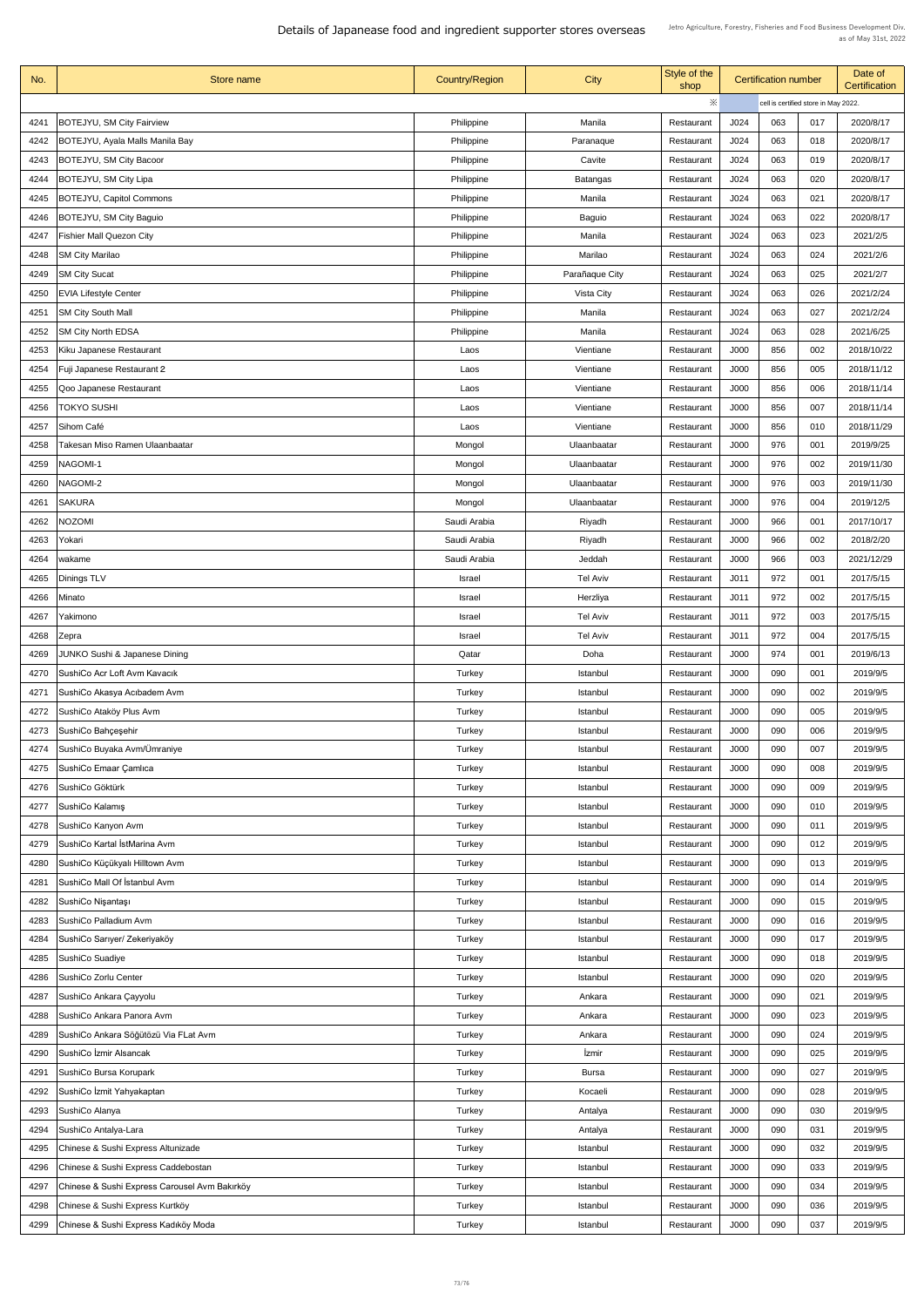Details of Japanease food and ingredient supporter stores overseas

| No.  | Store name                                                       | <b>Country/Region</b> | <b>City</b>     | Style of the<br>shop |             | <b>Certification number</b> |                                      | Date of<br><b>Certification</b> |
|------|------------------------------------------------------------------|-----------------------|-----------------|----------------------|-------------|-----------------------------|--------------------------------------|---------------------------------|
|      |                                                                  |                       |                 | $\times$             |             |                             | cell is certified store in May 2022. |                                 |
| 4300 | Chinese & Sushi Express Kozzy AVM                                | <b>Turkey</b>         | Istanbul        | Restaurant           | J000        | 090                         | 038                                  | 2019/9/5                        |
| 4301 | Chinese & Sushi Express Lotus World Ortaköy                      | Turkey                | <b>Istanbul</b> | Restaurant           | <b>J000</b> | 090                         | 039                                  | 2019/9/5                        |
| 4302 | Chinese & Sushi Express Şişhane                                  | <b>Turkey</b>         | <b>Istanbul</b> | Restaurant           | J000        | 090                         | 041                                  | 2019/9/5                        |
| 4303 | Chinese & Sushi Express Trump Cadde                              | Turkey                | Istanbul        | Restaurant           | <b>J000</b> | 090                         | 042                                  | 2019/9/5                        |
| 4304 | SushiCo İdealistpark                                             | Turkey                | Istanbul        | Restaurant           | <b>J000</b> | 090                         | 043                                  | 2021/1/13                       |
| 4305 | SushiCo Skyland                                                  | Turkey                | Istanbul        | Restaurant           | <b>J000</b> | 090                         | 044                                  | 2021/1/13                       |
| 4306 | SushiCo Şakkınbakkal                                             | <b>Turkey</b>         | Istanbul        | Restaurant           | J000        | 090                         | 046                                  | 2021/1/13                       |
| 4307 | SushiCo Beylikdüzü                                               | <b>Turkey</b>         | Istanbul        | Restaurant           | J000        | 090                         | 047                                  | 2021/1/13                       |
| 4308 | <b>SushiCo Bebek</b>                                             | Turkey                | Istanbul        | Restaurant           | J000        | 090                         | 048                                  | 2021/6/1                        |
| 4309 | SushiCo İzmir Bornova                                            | <b>Turkey</b>         | Istanbul        | Restaurant           | J000        | 090                         | 049                                  | 2021/6/1                        |
| 4310 | SushiCo Sakarya Adapazarı                                        | Turkey                | Istanbul        | Restaurant           | J000        | 090                         | 050                                  | 2021/5/20                       |
| 4311 | SushiCo İzmir Güzelbahçe                                         | Turkey                | <b>Istanbul</b> | Restaurant           | J000        | 090                         | 051                                  | 2021/6/20                       |
| 4312 | JAPANESE RESTAURANT ITSUMI                                       | <b>Turkey</b>         | <b>Istanbul</b> | Restaurant           | <b>J000</b> | 090                         | 052                                  | 2021/1/27                       |
| 4313 | SushiCo Fişekhane Zeytinburnu                                    | Turkey                | Istanbul        | Restaurant           | J000        | 090                         | 059                                  | 2021/6/15                       |
| 4314 | SushiCo Bodrum                                                   | Turkey                | Muğla           | Restaurant           | <b>J000</b> | 090                         | 060                                  | 2021/6/15                       |
| 4315 | SushiCo Aqua Florya Avm                                          | Turkey                | <b>Istanbul</b> | Restaurant           | J000        | 090                         | 061                                  | 2021/10/1                       |
| 4316 | SushiCo Sancaktepe SushiCo                                       | <b>Turkey</b>         | Istanbul        | Restaurant           | J000        | 090                         | 062                                  | 2021/10/1                       |
| 4317 | SushiCo Bursa Chinese & Sushi Express                            | <b>Turkey</b>         | Istanbul        | Restaurant           | J000        | 090                         | 063                                  | 2021/10/1                       |
| 4318 | <b>SushiCo Mersin SushiCo</b>                                    | Turkey                | Istanbul        | Restaurant           | J000        | 090                         | 064                                  | 2021/10/1                       |
| 4319 | Kurtköy SushiCo                                                  | Turkey                | Istanbul        | Restaurant           | J000        | 090                         | 065                                  | 2022/3/25                       |
| 4320 | <b>Gaziantep SushiCo</b>                                         | <b>Turkey</b>         | Istanbul        | Restaurant           | J000        | 090                         | 066                                  | 2022/3/25                       |
| 4321 | Kiku                                                             | U.A.E                 | Dubai           | Restaurant           | J000        | 971                         | 001                                  | 2019/10/1                       |
| 4322 | TOMO JAPANESE RESTAURANT                                         | U.A.E                 | Dubai           | Restaurant           | J000        | 971                         | 002                                  | 2019/10/1                       |
| 4323 | Fujiya                                                           | U.A.E                 | Dubai           | Restaurant           | J000        | 971                         | 003                                  | 2019/10/1                       |
| 4324 | Kohantei Restaurant                                              | U.A.E                 | Dubai           | Restaurant           | <b>J000</b> | 971                         | 004                                  | 2019/10/21                      |
| 4325 | <b>ZUMA RESTAURANT</b>                                           | U.A.E                 | Dubai           | Restaurant           | J000        | 971                         | 005                                  | 2019/11/13                      |
| 4326 | Bentoya Kitchen                                                  | U.A.E                 | Dubai           | Restaurant           | J000        | 971                         | 007                                  | 2020/7/13                       |
| 4327 | Sakura Japan Sweets & Restaurant                                 | U.A.E                 | Ras Al Khaimah  | Restaurant           | <b>J000</b> | 971                         | 009                                  | 2020/7/27                       |
| 4328 | <b>KIMURA-YA</b>                                                 | U.A.E                 | Dubai           | Restaurant           | J000        | 971                         | 010                                  | 2020/8/21                       |
| 4329 | Kimura - Ya Authentic Japanese Restuarant - Habtoor Grand Resort | U.A.E                 | Dubai           | Restaurant           | J000        | 971                         | 011                                  | 2021/6/29                       |
| 4330 | KOBEYa-Wasl Vita-                                                | U.A.E                 | Dubai           | Restaurant           | J000        | 971                         | 012                                  | 2021/6/29                       |
| 4331 | <b>SUMMIT HINOMARU SHOKUDO</b>                                   | U.A.E                 | Abu Dhabi       | Restaurant           | J000        | 971                         | 013                                  | 2021/6/29                       |
| 4332 | <b>Fujiya Downtown</b>                                           | U.A.E                 | Dubai           | Restaurant           | J000        | 971                         | 014                                  | 2021/10/19                      |
| 4333 | Sushi                                                            | U.A.E                 | Dubai           | Restaurant           | J000        | 971                         | 016                                  | 2022/3/3                        |
| 4334 | Miyako restaurant                                                | U.A.E                 | Dubai           | Restaurant           | <b>J000</b> | 971                         | 017                                  | 2022/3/3                        |
| 4335 | Kimuraya - Marriott Hotel Al Jadaff                              | U.A.E                 | Dubai           | Restaurant           | J000        | 971                         | 018                                  | 2022/3/3                        |
| 4336 | Kimuraya - Sheraton Hotel Baniyas Rd. Creek                      | U.A.E                 | Dubai           | Restaurant           | J000        | 971                         | 019                                  | 2022/3/3                        |
| 4337 | KOBEYa Marina gate branch                                        | U.A.E                 | Dubai           | Restaurant           | J000        | 971                         | 022                                  | 2022/3/3                        |
| 4338 | <b>IMARI japanese restaurant</b>                                 | <b>Bahrain</b>        | Manama          | Restaurant           | J000        | 973                         | 001                                  | 2020/1/21                       |
| 4339 | Kei Japanese Restaurant Bahrain                                  | <b>Bahrain</b>        | Manama          | Restaurant           | J000        | 973                         | 002                                  | 2020/5/19                       |
| 4340 | Maki Bahrain                                                     | <b>Bahrain</b>        | Manama          | Restaurant           | J000        | 973                         | 004                                  | 2021/12/24                      |
| 4341 | Kei Japanese Restaurant Kuwait                                   | Kuwait                | Manama          | Restaurant           | J000        | 965                         | 001                                  | 2020/5/19                       |
| 4342 | Maki Burj Jasim                                                  | Kuwait                | Kuwait          | Restaurant           | J000        | 965                         | 004                                  | 2021/10/12                      |
| 4343 | <b>Maki Marina Waves</b>                                         | Kuwait                | Kuwait          | Restaurant           | J000        | 965                         | 005                                  | 2021/10/12                      |
| 4344 | Maki Salhia Complex                                              | Kuwait                | Kuwait          | Restaurant           | J000        | 965                         | 006                                  | 2021/10/12                      |
| 4345 | <b>TAKARA</b>                                                    | Oman                  | <b>Muscat</b>   | Restaurant           | J000        | 968                         | 001                                  | 2022/2/27                       |
| 4346 | ChiQ Japanese restaurant                                         | Kenya                 | Nairobi         | Restaurant           | J000        | 254                         | 001                                  | 2022/2/10                       |
| 4347 | ChiQ Japanese restaurant                                         | Kenya                 | Nairobi         | Restaurant           | J000        | 254                         | 002                                  | 2022/2/10                       |
| 4348 | ChiQ Japanese restaurant                                         | Kenya                 | Nairobi         | Restaurant           | J000        | 254                         | 003                                  | 2022/2/10                       |
| 4349 | KAI - The Sushi Bar -                                            | Kenya                 | Nairobi         | Restaurant           | J000        | 254                         | 004                                  | 2022/2/10                       |
| 4350 | SHOKUDO JAPANESE CAFÉ ASTROL PETROL STATION                      | Kenya                 | Nairobi         | Restaurant           | J000        | 254                         | 006                                  | 2022/2/10                       |
|      | SHOKUDO JAPANESE CAFÉ GIGIRI COURTYARD                           |                       | Nairobi         | Restaurant           | J000        | 254                         | 007                                  | 2022/2/10                       |
| 4351 |                                                                  | Kenya                 | Nairobi         | Restaurant           |             |                             |                                      |                                 |
| 4352 | <b>CHEKAFE</b>                                                   | Kenya                 | Nairobi         | Restaurant           | J000        | 254                         | 008                                  | 2022/2/10                       |
| 4353 | Hero Restaurant (Trademark Hotel)                                | Kenya                 |                 |                      | J000        | 254                         | 009                                  | 2022/2/10                       |
| 4354 | <b>Tokyo Laundry</b>                                             | Australia             | Sydney          | Restaurant           | J000        | 061                         | 001                                  | 2018/8/20                       |
| 4355 | Tetsujin                                                         | Australia             | Sydney          | Restaurant           | J000        | 061                         | 002                                  | 2018/8/20                       |
| 4356 | Gold Class Daruma                                                | Australia             | Sydney          | Restaurant           | J000        | 061                         | 003                                  | 2018/8/20                       |
| 4357 | Kajoku                                                           | Australia             | Toowoomba       | Restaurant           | J000        | 061                         | 007                                  | 2018/9/19                       |
| 4358 | Sushijiro QV                                                     | Australia             | Victoria        | Restaurant           | J000        | 061                         | 009                                  | 2021/4/23                       |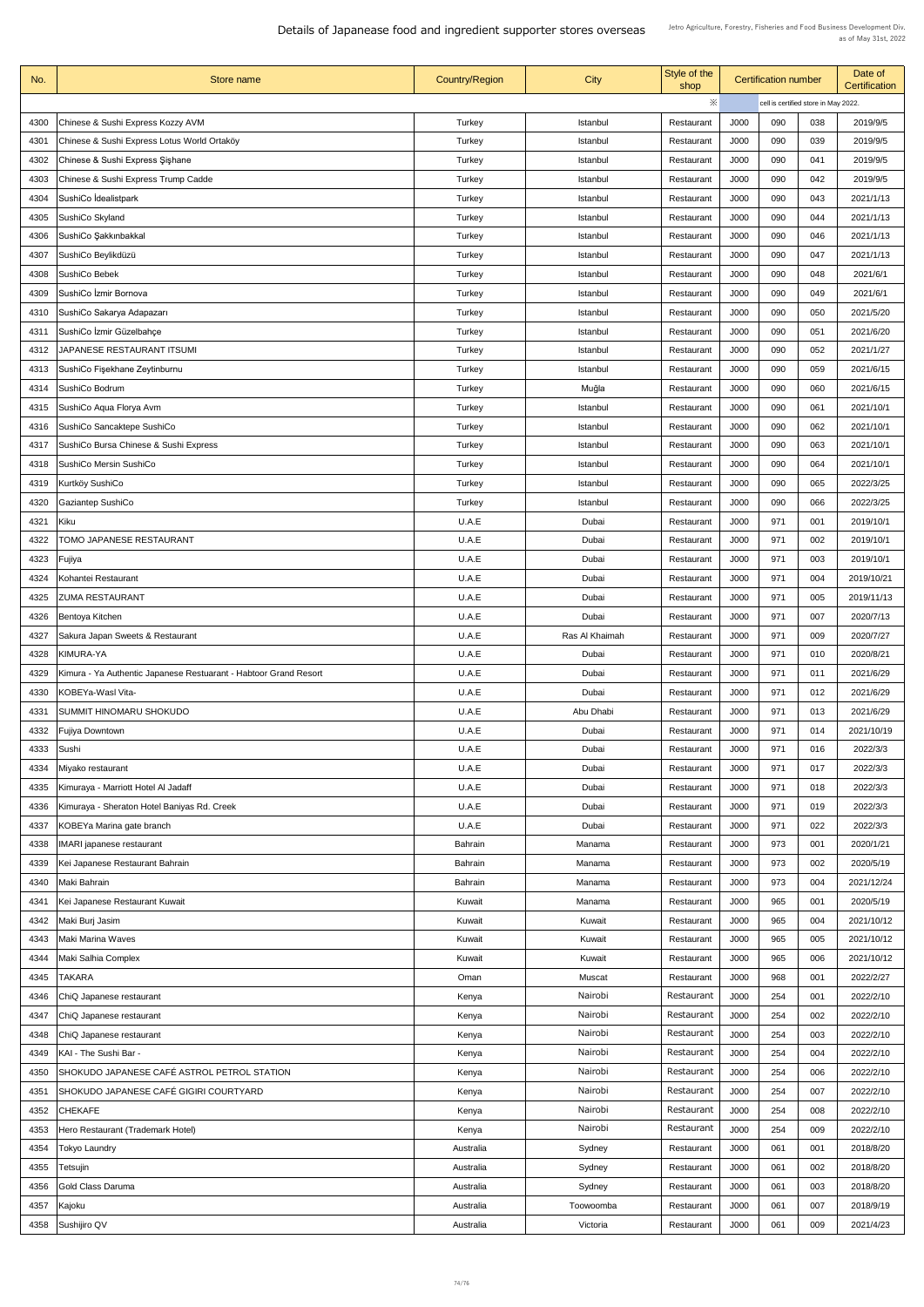Details of Japanease food and ingredient supporter stores overseas

| No.  | Store name                                    | <b>Country/Region</b> | <b>City</b>            | Style of the<br>shop | <b>Certification number</b> |                                      |      | Date of<br><b>Certification</b> |
|------|-----------------------------------------------|-----------------------|------------------------|----------------------|-----------------------------|--------------------------------------|------|---------------------------------|
|      |                                               |                       |                        | ※                    |                             | cell is certified store in May 2022. |      |                                 |
| 4359 | Sushijiro Glen Waverley                       | Australia             | Victoria               | Restaurant           | J000                        | 061                                  | 010  | 2021/4/23                       |
| 4360 | Musashi ramen                                 | Australia             | Victoria               | Restaurant           | J000                        | 061                                  | 011  | 2021/4/23                       |
| 4361 | Yokozuna                                      | Australia             | Victoria               | Restaurant           | J000                        | 061                                  | 012  | 2021/4/23                       |
| 4362 | Dulcet Cafe                                   | Australia             | <b>New South Wales</b> | Restaurant           | J000                        | 061                                  | 513  | 2021/6/14                       |
| 4363 | Shyun ramen bar                               | Australia             | Victoria               | Restaurant           | J000                        | 061                                  | 514  | 2021/6/14                       |
| 4364 | Robata Jones                                  | Australia             | <b>New South Wales</b> | Restaurant           | J000                        | 061                                  | 917  | 2021/6/15                       |
| 4365 | Yakitori Yebisu                               | Australia             | <b>New South Wales</b> | Restaurant           | J000                        | 061                                  | 918  | 2021/6/29                       |
| 4366 | <b>Restaurant Harada</b>                      | Australia             | <b>New South Wales</b> | Restaurant           | J000                        | 061                                  | 920  | 2021/6/29                       |
| 4367 | O'Uchi                                        | Australia             | <b>New South Wales</b> | Restaurant           | J000                        | 061                                  | 921  | 2021/6/29                       |
|      |                                               |                       | <b>New South Wales</b> |                      | J000                        | 061                                  | 922  | 2021/6/29                       |
| 4368 | Sushi dining DEN Vaucluse                     | Australia             |                        | Restaurant           |                             |                                      |      |                                 |
| 4369 | Choji Yakiniku                                | Australia             | <b>New South Wales</b> | Restaurant           | J000                        | 061                                  | 923  | 2021/6/29                       |
| 4370 | <b>ABODE BISTRO BAR</b>                       | Australia             | <b>New South Wales</b> | Restaurant           | J000                        | 061                                  | 924  | 2021/6/29                       |
| 437  | Edomae Sushi Yokocho                          | Australia             | Sydney                 | Restaurant           | <b>J000</b>                 | 061                                  | 1569 | 2021/11/18                      |
| 4372 | Azuma Japanese Restaurant                     | Australia             | Sydney                 | Restaurant           | J003                        | 061                                  | 006  | 2017/5/12                       |
| 4373 | <b>MOMIJI</b>                                 | Australia             | Sydney                 | Restaurant           | J003                        | 061                                  | 007  | 2017/5/15                       |
| 4374 | <b>MASUYA Japanese Restaurant</b>             | Australia             | Sydney                 | Restaurant           | J003                        | 061                                  | 008  | 2017/10/5                       |
| 4375 | Miso Japanese Restaurant                      | Australia             | Sydney                 | Restaurant           | J003                        | 061                                  | 009  | 2017/10/5                       |
| 4376 | IZAKAYA masuya                                | Australia             | Sydney                 | Restaurant           | J003                        | 061                                  | 010  | 2017/10/5                       |
| 4377 | Masuya Suisan                                 | Australia             | Sydney                 | Restaurant           | J003                        | 061                                  | 011  | 2017/10/5                       |
| 4378 | <b>BUSSHARI AUTHENTIC JAPANESE RESTAURANT</b> | Australia             | Sydney                 | Restaurant           | J003                        | 061                                  | 012  | 2018/7/9                        |
| 4379 | KUJIN JAPANESE TEPPAN DINING                  | Australia             | Sydney                 | Restaurant           | J003                        | 061                                  | 013  | 2018/7/9                        |
| 4380 | Sakanaya Restaurant                           | Australia             | Sydney                 | Restaurant           | J003                        | 061                                  | 015  | 2020/8/25                       |
| 4381 | <b>IZAKAYA MICHI</b>                          | Australia             | Sydney                 | Restaurant           | J003                        | 061                                  | 017  | 2020/8/31                       |
| 4382 | <b>MAKOTO BENTO</b>                           | Australia             | Sydney                 | Restaurant           | J003                        | 061                                  | 018  | 2020/8/31                       |
| 4383 | Ramen Megumi                                  | Australia             | Sydney                 | Restaurant           | J003                        | 061                                  | 016  | 2020/9/7                        |
| 4384 | MISO GS                                       | Australia             | Sydney                 | Restaurant           | J003                        | 061                                  | 020  | 2020/9/7                        |
| 4385 |                                               | Australia             | Melbourne              | Restaurant           | J003                        | 061                                  | 022  | 2020/9/8                        |
|      | cafe carpenter                                |                       |                        |                      |                             |                                      |      |                                 |
| 4386 | Chaco Bar                                     | Australia             | Sydney                 | Restaurant           | J003                        | 061                                  | 023  | 2020/9/11                       |
| 4387 | <b>SAKE HONDA</b>                             | Australia             | Sydney                 | Restaurant           | J003                        | 061                                  | 025  | 2020/9/11                       |
| 4388 | Ichi-ban Boshi                                | Australia             | Sydney                 | Restaurant           | J003                        | 061                                  | 026  | 2020/9/10                       |
| 4389 | Kurakura Japanese Dining                      | Australia             | Sydney                 | Restaurant           | J003                        | 061                                  | 029  | 2020/9/11                       |
| 4390 | Kura at Haymarket                             | Australia             | Sydney                 | Restaurant           | J003                        | 061                                  | 030  | 2020/9/11                       |
| 4391 | Ichi-ban Boshi Bondi                          | Australia             | Sydney                 | Restaurant           | J003                        | 061                                  | 031  | 2020/9/10                       |
| 4392 | <b>Bincho Boss</b>                            | Australia             | Melbourne              | Restaurant           | J003                        | 061                                  | 032  | 2020/9/16                       |
| 4393 | Sushi-ya Chatswood                            | Australia             | Sydney                 | Restaurant           | J003                        | 061                                  | 033  | 2020/9/16                       |
| 4394 | Mugen                                         | Australia             | Melbourne              | Restaurant           | J003                        | 061                                  | 034  | 2020/9/16                       |
| 4395 | Sushi Jones Alexandria                        | Australia             | Sydney                 | Restaurant           | J003                        | 061                                  | 035  | 2020/9/17                       |
| 4396 | <b>YAYOI Galeries</b>                         | Australia             | Sydney                 | Restaurant           | J003                        | 061                                  | 036  | 2020/9/17                       |
| 4397 | <b>YAYOI Chatswood</b>                        | Australia             | Sydney                 | Restaurant           | J003                        | 061                                  | 037  | 2020/9/17                       |
| 4398 | <b>YAYOI Westfield Sydney</b>                 | Australia             | Sydney                 | Restaurant           | J003                        | 061                                  | 038  | 2020/9/17                       |
| 4399 | <b>YAYOI Market City</b>                      | Australia             | Sydney                 | Restaurant           | J003                        | 061                                  | 039  | 2020/9/17                       |
|      | 4400   YAYOI World Square                     | Australia             | Sydney                 | Restaurant           | J003                        | 061                                  | 040  | 2020/9/17                       |
| 4401 | <b>YAYOI Hurstville</b>                       | Australia             | Sydney                 | Restaurant           | J003                        | 061                                  | 041  | 2020/9/17                       |
| 4402 | Komeyui Japanese Restaurant                   | Australia             | Melbourne              | Restaurant           | J003                        | 061                                  | 042  | 2020/9/16                       |
| 4403 | <b>HANAICHI Casual Dining</b>                 | Australia             | Melbourne              | Restaurant           | J003                        | 061                                  | 043  | 2020/9/16                       |
| 4404 | Tamura Sake Bar                               | Australia             | Melbourne              | Restaurant           | J003                        | 061                                  | 045  | 2020/9/16                       |
| 4405 | Izakaya Bar&Grill                             | Australia             | Sydney                 | Restaurant           | J003                        | 061                                  | 047  | 2020/9/18                       |
| 4406 | Izakaya Samurai                               | Australia             | Sydney                 | Restaurant           | J003                        | 061                                  | 049  | 2020/9/18                       |
| 4407 | Men Ya Go - Albert St                         | Australia             | <b>Brisbane</b>        | Restaurant           | J003                        | 061                                  | 051  | 2020/9/25                       |
|      |                                               |                       |                        |                      |                             |                                      |      |                                 |
| 4408 | Men Ya Go - CP1                               | Australia             | <b>Brisbane</b>        | Restaurant           | J003                        | 061                                  | 052  | 2020/9/25                       |
| 4409 | Shoya                                         | Australia             | Melbourne              | Restaurant           | J003                        | 061                                  | 053  | 2020/9/25                       |
| 4410 | Okuman karaage & Ramen Bar                    | Australia             | <b>Brisbane</b>        | Restaurant           | J003                        | 061                                  | 054  | 2020/9/25                       |
| 4411 | Chidori Japanese Bistro Restaurant            | Australia             | Sydney                 | Restaurant           | J003                        | 061                                  | 058  | 2020/9/29                       |
| 4412 | Wagyu-Ya on Chevron                           | Australia             | Goldcoast              | Restaurant           | J003                        | 061                                  | 059  | 2020/9/29                       |
| 4413 | Wai-Wai Dining                                | Australia             | Goldcoast              | Restaurant           | J003                        | 061                                  | 060  | 2020/9/29                       |
| 4414 | Shimbashi Soba & Sake Bar                     | Australia             | Melbourne              | Restaurant           | J003                        | 061                                  | 062  | 2020/9/29                       |
| 4415 | Sushi Train Maroubra                          | Australia             | Sydney                 | Restaurant           | J003                        | 061                                  | 063  | 2020/9/28                       |
| 4416 | Hakata Gensuke                                | Australia             | Melbourne              | Restaurant           | J003                        | 061                                  | 064  | 2020/10/6                       |
| 4417 | Hakata Gensuke QV                             | Australia             | Melbourne              | Restaurant           | J003                        | 061                                  | 065  | 2020/10/6                       |